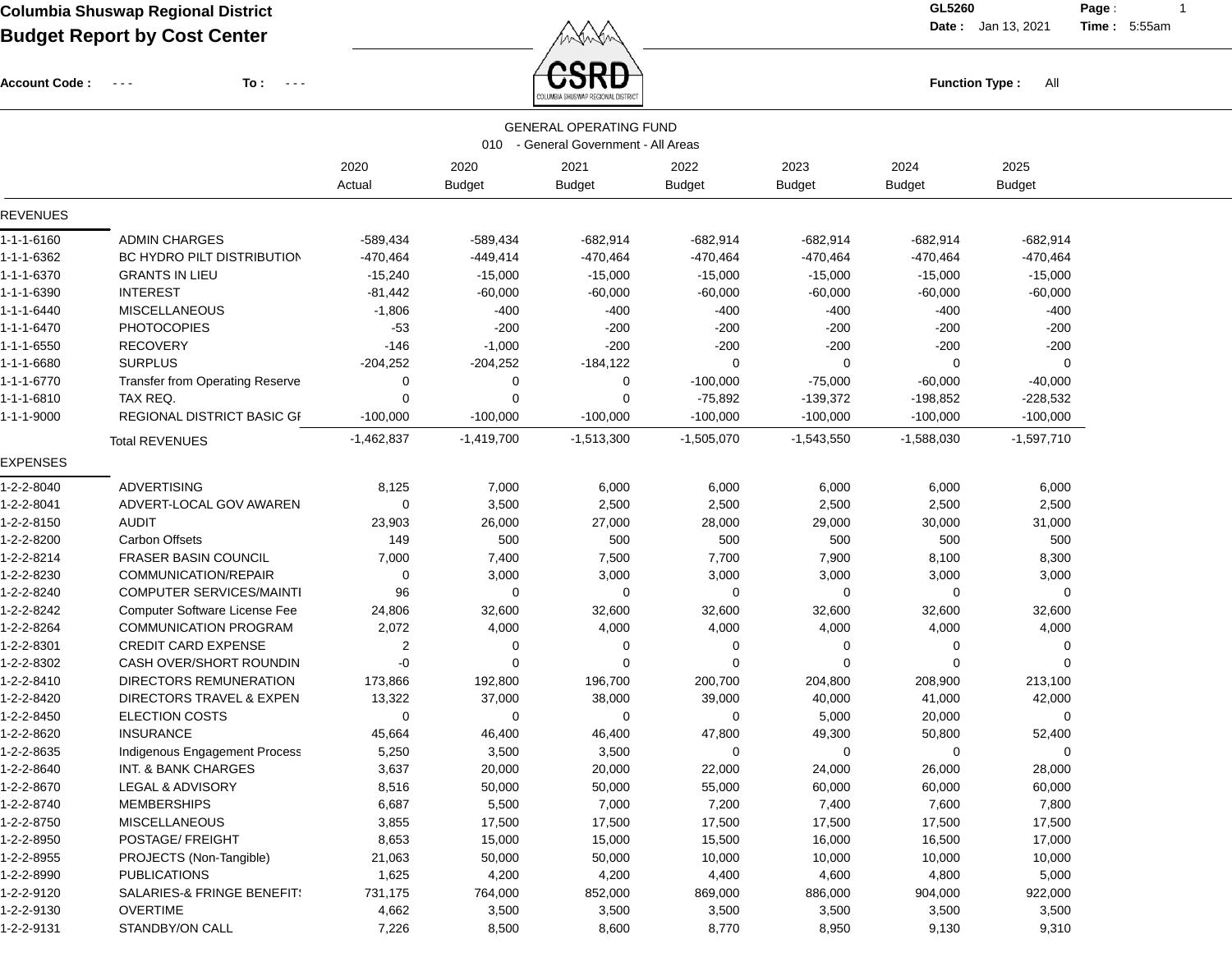Account Code : ---

**To :**

Function Type : All<br>
COLUMBIA SHUSWAP REGIONAL DISTRICT

**Date :** Jan 13, 2021 **Time :**

**Page :** 2 5:55am

|            |                          |                | 010                   | <b>GENERAL OPERATING FUND</b><br>- General Government - All Areas |                       |                       |                       |                       |
|------------|--------------------------|----------------|-----------------------|-------------------------------------------------------------------|-----------------------|-----------------------|-----------------------|-----------------------|
|            |                          | 2020<br>Actual | 2020<br><b>Budget</b> | 2021<br><b>Budget</b>                                             | 2022<br><b>Budget</b> | 2023<br><b>Budget</b> | 2024<br><b>Budget</b> | 2025<br><b>Budget</b> |
| 1-2-2-9133 | <b>SIBAC</b>             | 0              | 5,000                 | 5,000                                                             | 5,000                 | 5,000                 | 5,000                 | 5,000                 |
| 1-2-2-9190 | SEMINARS/CONFERENCE TRA  | 10,776         | 20,000                | 20,000                                                            | 20,000                | 20,000                | 20,000                | 20,000                |
| 1-2-2-9217 | STUDY/ADVISORY           | 0              | 33,000                | 33,000                                                            | 35,000                | 35,000                | 35,000                | 35,000                |
| 1-2-2-9220 | <b>SUPPLIES</b>          | 24,086         | 37,500                | 37,500                                                            | 37,500                | 37,500                | 37,500                | 37,500                |
| 1-2-2-9240 | TELEPHONE/FAX/INTERNET   | 2,017          | 3,300                 | 3,300                                                             | 3,400                 | 3,500                 | 3,600                 | 3,700                 |
| 1-2-2-9300 | <b>TRAVEL</b>            | 2,063          | 10,000                | 10,000                                                            | 10,500                | 11,000                | 11,500                | 12,000                |
| 1-2-2-9330 | UBCM-REG/TRAVEL/PER DIEM | 541            | 4,000                 | 4,000                                                             | 4,000                 | 4,000                 | 4,000                 | 4,000                 |
| 1-2-2-9331 | FCM-REG/TRAVEL/PER DIEM  | 0              | 5,000                 | 5,000                                                             | 5,000                 | 5,000                 | 5,000                 | 5,000                 |
|            | <b>Total EXPENSES</b>    | 1,140,835      | 1,419,700             | 1,513,300                                                         | 1,505,070             | 1,543,550             | 1,588,030             | 1,597,710             |
|            | Surplus/Deficit          | $-322,002$     | $\mathbf 0$           | 0                                                                 | $\mathbf 0$           | $\mathbf 0$           | $\mathbf 0$           | 0                     |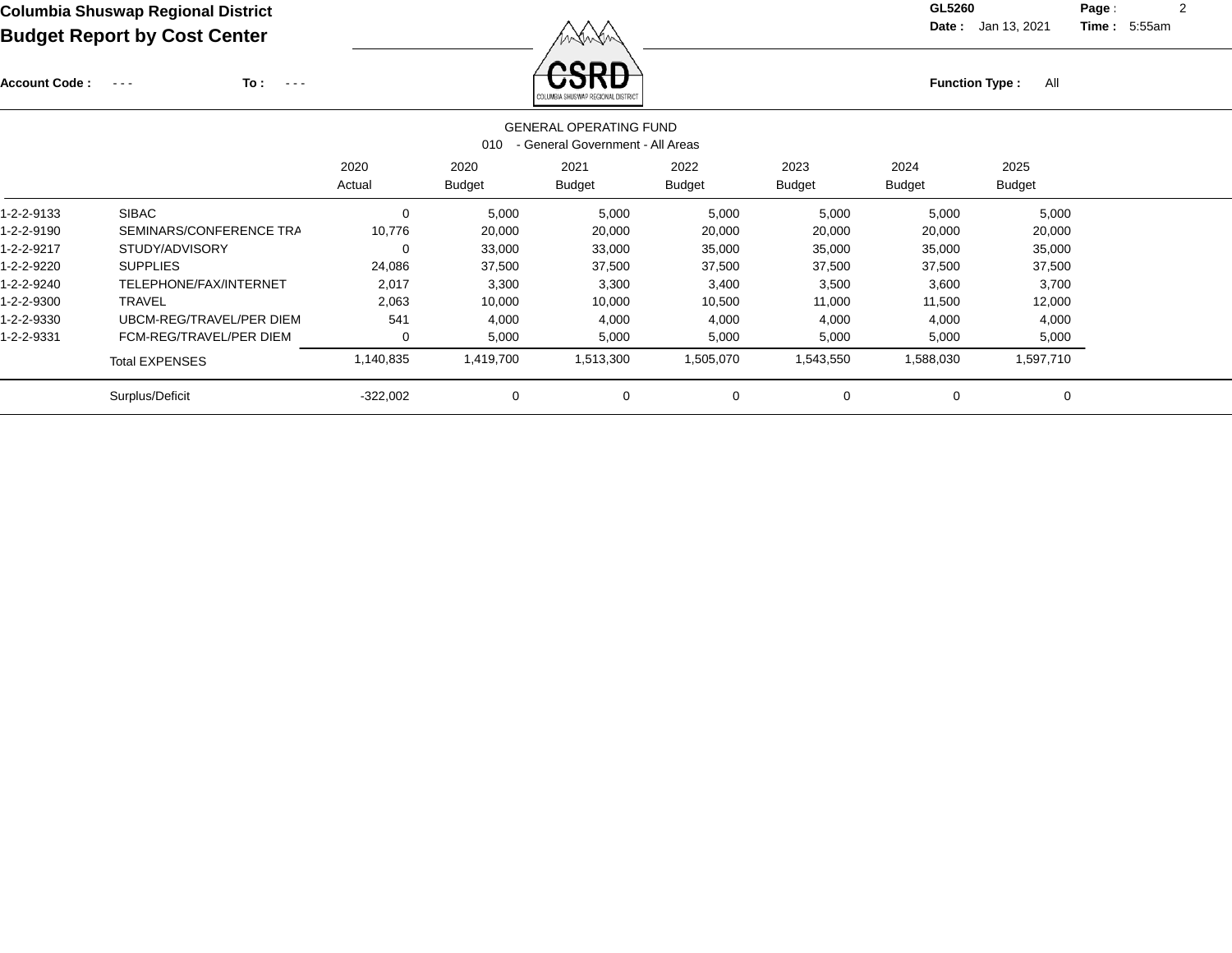Account Code : ---

**To :**

 $F_{\text{unction Type: All}}$ 

**Date :** Jan 13, 2021 **Time :**

**Page :** 3 5:55am

|                 |                                        |                |                       | <b>GENERAL OPERATING FUND</b><br>011 - General Government - Electoral |                       |                       |                       |                       |  |
|-----------------|----------------------------------------|----------------|-----------------------|-----------------------------------------------------------------------|-----------------------|-----------------------|-----------------------|-----------------------|--|
|                 |                                        | 2020<br>Actual | 2020<br><b>Budget</b> | 2021<br><b>Budget</b>                                                 | 2022<br><b>Budget</b> | 2023<br><b>Budget</b> | 2024<br><b>Budget</b> | 2025<br><b>Budget</b> |  |
| <b>REVENUES</b> |                                        |                |                       |                                                                       |                       |                       |                       |                       |  |
| 1-1-1-6160      | <b>ADMIN CHARGES</b>                   | $-754,580$     | $-754,580$            | $-797,717$                                                            | $-797,717$            | $-797,717$            | $-797,717$            | $-797,717$            |  |
| 1-1-1-6362      | BC HYDRO PILT DISTRIBUTION             | $-235,232$     | $-224,706$            | $-235,232$                                                            | $-235,232$            | $-235,232$            | $-235,232$            | $-235,232$            |  |
| 1-1-1-6370      | <b>GRANTS IN LIEU</b>                  | 0              | $-34,000$             | $-34,000$                                                             | $-34,000$             | $-34,000$             | $-34,000$             | $-34,000$             |  |
| 1-1-1-6550      | <b>RECOVERY</b>                        | -1             | 0                     | 0                                                                     | 0                     | 0                     | 0                     | 0                     |  |
| 1-1-1-6680      | <b>SURPLUS</b>                         | $-131,303$     | $-131,303$            | $-237,000$                                                            | 0                     | 0                     | $\Omega$              | $\mathbf 0$           |  |
| 1-1-1-6770      | <b>Transfer from Operating Reserve</b> | 0              | $-5,000$              | 0                                                                     | $-200,000$            | $-100,000$            | $-12,000$             | $\Omega$              |  |
| 1-1-1-6810      | TAX REQ.                               | -484,399       | -484,399              | $-452,589$                                                            | -545,660              | $-627,634$            | $-727,901$            | $-790,301$            |  |
| 1-1-1-9000      | REGIONAL DISTRICT BASIC GI             | $-60,000$      | $-60,000$             | $-60,000$                                                             | $-60,000$             | $-60,000$             | $-60,000$             | $-60,000$             |  |
|                 | <b>Total REVENUES</b>                  | $-1,665,515$   | $-1,693,988$          | $-1,816,538$                                                          | $-1,872,609$          | $-1,854,583$          | $-1,866,850$          | $-1,917,250$          |  |
| <b>EXPENSES</b> |                                        |                |                       |                                                                       |                       |                       |                       |                       |  |
| 1-2-2-8040      | <b>ADVERTISING</b>                     | 0              | 2,000                 | 2,000                                                                 | 2,000                 | 2,000                 | 2,000                 | 2,000                 |  |
| 1-2-2-8161      | Apparel                                | 0              | 500                   | 500                                                                   | 500                   | 500                   | 500                   | 500                   |  |
| 1-2-2-8200      | <b>Carbon Offsets</b>                  | 0              | 50                    | 50                                                                    | 50                    | 50                    | 50                    | 50                    |  |
| 1-2-2-8241      | <b>COMPUTER EQUIPMENT/SOFT</b>         | $\Omega$       | $\mathbf 0$           | $\Omega$                                                              | 12,000                | 0                     | 12,000                | $\mathbf 0$           |  |
| 1-2-2-8264      | <b>COMMUNICATION PROGRAM</b>           | 3,108          | 6,000                 | 6,000                                                                 | 6,000                 | 6,000                 | 6,000                 | 6,000                 |  |
| 1-2-2-8410      | DIRECTORS REMUNERATION                 | 93,847         | 97,000                | 99,000                                                                | 101,000               | 103,100               | 105,200               | 107,400               |  |
| 1-2-2-8420      | DIRECTORS TRAVEL & EXPEN               | 5,249          | 15,000                | 15,000                                                                | 15,000                | 15,000                | 15,000                | 15,000                |  |
| 1-2-2-8425      | DIRECTORS CONSTITUENCY E               | 7,027          | 15,000                | 15,000                                                                | 15,000                | 15,000                | 15,000                | 15,000                |  |
| 1-2-2-8450      | <b>ELECTION COSTS</b>                  | 0              | 12,500                | 12,500                                                                | 50,000                | 12,500                | 12,500                | 12,500                |  |
| 1-2-2-8620      | <b>INSURANCE</b>                       | 92,077         | 96,400                | 96,400                                                                | 103,600               | 111,400               | 119,800               | 128,800               |  |
| 1-2-2-8640      | INT. & BANK CHARGES                    | 0              | 100                   | 100                                                                   | 100                   | 100                   | 100                   | 100                   |  |
| 1-2-2-8670      | LEGAL & ADVISORY                       | 1,438          | 20,000                | 20,000                                                                | 20,000                | 20,000                | 20,000                | 20,000                |  |
| 1-2-2-8740      | <b>MEMBERSHIPS</b>                     | 2,076          | 2,500                 | 2,500                                                                 | 2,500                 | 2,500                 | 2,500                 | 2,500                 |  |
| 1-2-2-8746      | <b>MINOR EQUIPMENT</b>                 | 0              | 7,000                 | 7,000                                                                 | 2,000                 | 2,000                 | 2,000                 | 2,000                 |  |
| 1-2-2-8750      | <b>MISCELLANEOUS</b>                   | -1             | 500                   | 500                                                                   | 500                   | 500                   | 500                   | 500                   |  |
| 1-2-2-8880      | SILGA-TRAVEL & OTHER                   | 845            | 18,000                | 18,000                                                                | 18,000                | 18,000                | 18,000                | 18,000                |  |
| 1-2-2-8885      | AKBLG-TRAVEL & OTHER                   | 0              | 500                   | 500                                                                   | 500                   | 500                   | 500                   | 500                   |  |
| 1-2-2-8950      | POSTAGE/ FREIGHT                       | 922            | 1,800                 | 1,900                                                                 | 2,000                 | 2,100                 | 2,200                 | 2,300                 |  |
| 1-2-2-8955      | PROJECTS (Non-Tangible)                | 0              | 20,000                | 20,000                                                                | 20,000                | 20,000                | 20,000                | 20,000                |  |
| 1-2-2-8990      | <b>PUBLICATIONS</b>                    | 0              | 1,200                 | 1,200                                                                 | 1,200                 | 1,200                 | 1,200                 | 1,200                 |  |
| 1-2-2-9042      | Transfer to Operating Reserve          | 0              | 0                     | 0                                                                     | 0                     | 10,000                | 0                     | 15,000                |  |
| 1-2-2-9120      | SALARIES-& FRINGE BENEFIT!             | 1,014,139      | 1,139,000             | 1,264,000                                                             | 1,296,000             | 1,328,000             | 1,361,000             | 1,395,000             |  |
| 1-2-2-9130      | <b>OVERTIME</b>                        | 7,577          | 5,000                 | 5,200                                                                 | 5,400                 | 5,600                 | 5,800                 | 6,000                 |  |
| 1-2-2-9131      | STANDBY/ON CALL                        | 26,604         | 25,000                | 27,000                                                                | 27,600                | 28,200                | 28,800                | 29,400                |  |
| 1-2-2-9190      | SEMINARS/CONFERENCE TRA                | 2,928          | 9,500                 | 10,500                                                                | 10,500                | 10,500                | 10,500                | 10,500                |  |
| 1-2-2-9217      | STUDY/ADVISORY                         | 0              | 15,000                | 25,000                                                                | 15,000                | 15,000                | 15,000                | 15,000                |  |
| 1-2-2-9220      | <b>SUPPLIES</b>                        | 7,959          | 13,000                | 14,000                                                                | 15,000                | 16,000                | 17,000                | 18,000                |  |
| 1-2-2-9240      | TELEPHONE/FAX/INTERNET                 | 1,889          | 2,500                 | 2,600                                                                 | 2,700                 | 2,800                 | 2,900                 | 3,000                 |  |
| 1-2-2-9292      | Transfer - Regional Water              | 81,355         | 99,338                | 79,888                                                                | 58,059                | 35,433                | 0                     | 0                     |  |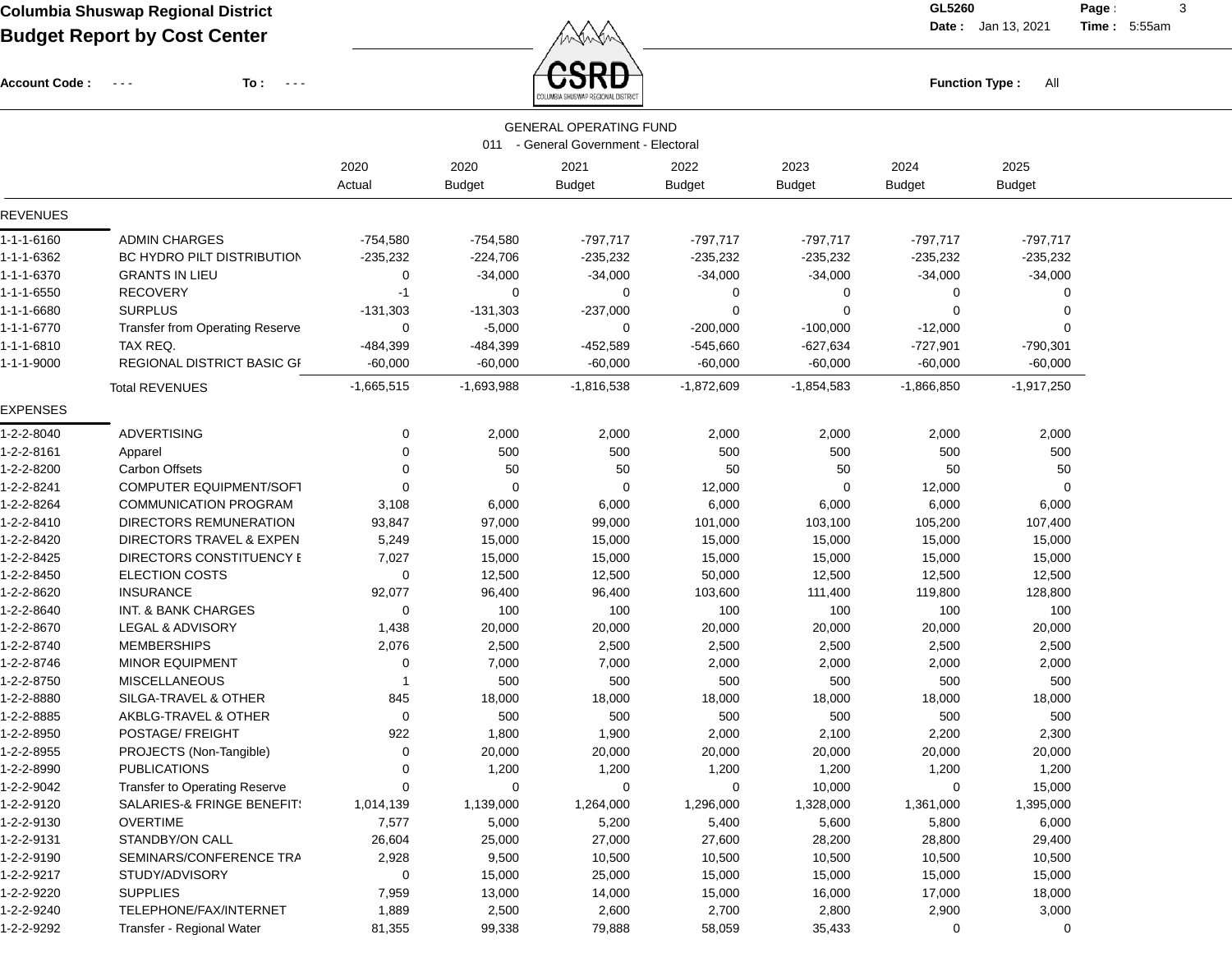Account Code : ---

**To :**

**Function Type :** All

**Date :** Jan 13, 2021 **Time :**

**Page :** 4 5:55am

|            |                                    |                |                       | COLUMBIA SHUSWAP REGIONAL DISTRICT                                |                       |                       |                       |                       |  |
|------------|------------------------------------|----------------|-----------------------|-------------------------------------------------------------------|-----------------------|-----------------------|-----------------------|-----------------------|--|
|            |                                    |                | 011                   | <b>GENERAL OPERATING FUND</b><br>- General Government - Electoral |                       |                       |                       |                       |  |
|            |                                    | 2020<br>Actual | 2020<br><b>Budget</b> | 2021<br><b>Budget</b>                                             | 2022<br><b>Budget</b> | 2023<br><b>Budget</b> | 2024<br><b>Budget</b> | 2025<br><b>Budget</b> |  |
| 1-2-2-9300 | <b>TRAVEL</b>                      | 490            | 5,000                 | 5,000                                                             | 5,000                 | 5,000                 | 5,000                 | 5,000                 |  |
| 1-2-2-9320 | <b>UBCM-MEMBERSHIP &amp; ASSES</b> | 10,972         | 10,500                | 11,000                                                            | 11,100                | 11,200                | 11,300                | 11,400                |  |
| 1-2-2-9321 | FCM-MEMBERSHIP                     | 4,186          | 6,100                 | 6,200                                                             | 6,300                 | 6,400                 | 6,500                 | 6,600                 |  |
| 1-2-2-9330 | UBCM-REG/TRAVEL/PER DIEM           | 4,589          | 30,000                | 30,000                                                            | 30,000                | 30,000                | 30,000                | 30,000                |  |
| 1-2-2-9331 | FCM-REG/TRAVEL/PER DIEM            | 4,459          | 18,000                | 18,000                                                            | 18,000                | 18,000                | 18,000                | 18,000                |  |
|            | <b>Total EXPENSES</b>              | 1,373,737      | 1,693,988             | 1,816,538                                                         | 1,872,609             | 1,854,583             | 1,866,850             | 1,917,250             |  |
|            | Surplus/Deficit                    | $-291,778$     | $\mathbf 0$           | 0                                                                 | 0                     | $\mathbf 0$           | 0                     | 0                     |  |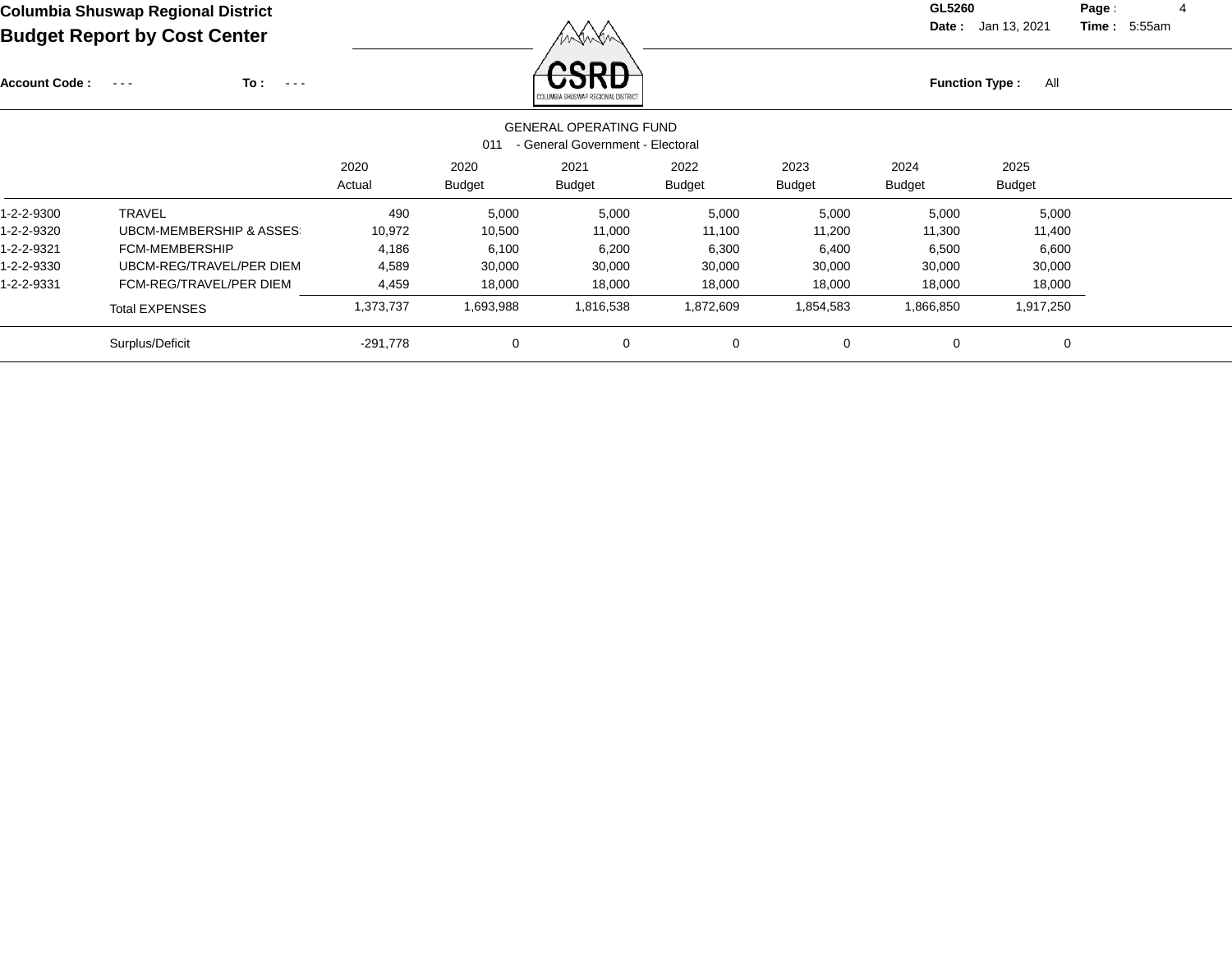Account Code : ---

**To :**

 $\textbf{CSRD}\Big\}$ 

**Date :** Jan 13, 2021 **Time :**

**Page :** 5 5:55am

|                 |                                      |              |               | <b>GENERAL OPERATING FUND</b>        |               |                |               |                |  |
|-----------------|--------------------------------------|--------------|---------------|--------------------------------------|---------------|----------------|---------------|----------------|--|
|                 |                                      |              |               | 012 - General Government - Admin Ove |               |                |               |                |  |
|                 |                                      | 2020         | 2020          | 2021                                 | 2022          | 2023           | 2024          | 2025           |  |
|                 |                                      | Actual       | <b>Budget</b> | <b>Budget</b>                        | <b>Budget</b> | <b>Budget</b>  | <b>Budget</b> | <b>Budget</b>  |  |
| <b>REVENUES</b> |                                      |              |               |                                      |               |                |               |                |  |
| 1-1-1-6360      | <b>GRANT</b>                         | $-60,863$    | 0             | $-20,000$                            | 0             | $\mathbf 0$    | $\mathbf 0$   | $\mathbf 0$    |  |
| 1-1-1-6680      | <b>SURPLUS</b>                       | $-220,000$   | $-220,000$    | $-100,000$                           | $\Omega$      | $\mathbf 0$    | 0             | $\Omega$       |  |
| 1-1-1-6810      | TAX REQ.                             | $-1,471,050$ | $-1,471,050$  | $-1,360,150$                         | $-1,323,450$  | $-1,295,950$   | $-1,287,750$  | $-1,272,350$   |  |
|                 | <b>Total REVENUES</b>                | $-1,751,913$ | $-1,691,050$  | $-1,480,150$                         | $-1,323,450$  | $-1,295,950$   | $-1,287,750$  | $-1,272,350$   |  |
| <b>EXPENSES</b> |                                      |              |               |                                      |               |                |               |                |  |
| 1-2-2-8040      | <b>ADVERTISING</b>                   | 1,057        | 0             | 0                                    | 0             | 0              | 0             | 0              |  |
| 1-2-2-8180      | <b>BUILDING MAINTENANCE</b>          | 36,847       | 28,000        | 30,000                               | 31,000        | 32,000         | 33,000        | 34,000         |  |
| 1-2-2-8185      | <b>EQUIPMENT MAINTENANCE</b>         | 2,748        | 7,500         | 7,500                                | 7,500         | 7,500          | 7,500         | 7,500          |  |
| 1-2-2-8200      | <b>Carbon Offsets</b>                | 967          | 1,500         | 1,600                                | 1,700         | 1,800          | 1,900         | 2,000          |  |
| 1-2-2-8230      | COMMUNICATION/REPAIR                 | $\mathbf 0$  | 3,000         | 3,000                                | 3,000         | 3,000          | 3,000         | 3,000          |  |
| 1-2-2-8235      | <b>COMMUNICATION-WEB SITE</b>        | 2,119        | 13,000        | 13,000                               | 13,000        | 13,000         | 13,000        | 13,000         |  |
| 1-2-2-8240      | <b>COMPUTER SERVICES/MAINTI</b>      | 20,516       | 13,000        | 13,000                               | 13,000        | 13,000         | 13,000        | 13,000         |  |
| 1-2-2-8241      | <b>COMPUTER EQUIPMENT/SOFT</b>       | 82,023       | 80,000        | 80,000                               | 64,000        | 64,000         | 64,000        | 64,000         |  |
| 1-2-2-8242      | Computer Software License Fee        | 98,325       | 135,950       | 142,250                              | 138,950       | 144,850        | 145,050       | 145,050        |  |
| 1-2-2-8281      | SECURITY/ENFORCEMENT                 | 5,585        | 6,200         | 6,300                                | 6,400         | 6,500          | 6,600         | 6,700          |  |
| 1-2-2-8460      | <b>ELECTRICITY</b>                   | 28,706       | 31,000        | 32,000                               | 33,000        | 34,000         | 35,000        | 36,000         |  |
| 1-2-2-8470      | <b>EQUIPMENT LEASE/RENTAL</b>        | 57,024       | 59,000        | 59,000                               | 59,000        | 59,000         | 59,000        | 59,000         |  |
| 1-2-2-8560      | <b>GROUNDS MAINTENANCE</b>           | 7,944        | 17,000        | 17,500                               | 18,000        | 18,500         | 19,000        | 19,500         |  |
| 1-2-2-8580      | <b>HEATING</b>                       | 3,119        | 4,200         | 4,400                                | 4,600         | 4,800          | 5,000         | 5,200          |  |
| 1-2-2-8620      | <b>INSURANCE</b>                     | 9,292        | 10,000        | 10,500                               | 11,000        | 11,500         | 12,000        | 12,500         |  |
| 1-2-2-8650      | JANITOR-SUPPLIES-GARBAGE             | 34,874       | 35,500        | 36,000                               | 36,500        | 37,000         | 37,500        | 38,000         |  |
| 1-2-2-8677      | <b>LOAN INTEREST</b>                 | 4,353        | 6,300         | 0                                    | 0             | 0              | 0             | $\overline{0}$ |  |
| 1-2-2-8678      | <b>LOAN PRINCIPAL</b>                | 625,000      | 625,000       | $\Omega$                             | $\Omega$      | $\Omega$       | $\mathbf 0$   | $\Omega$       |  |
| 1-2-2-8746      | <b>MINOR EQUIPMENT</b>               | 5,425        | 28,000        | 34,500                               | 28,000        | 28,000         | 28,000        | 28,000         |  |
| 1-2-2-8750      | <b>MISCELLANEOUS</b>                 | 12           | 1,000         | 1,000                                | 1,000         | 1,000          | 1,000         | 1,000          |  |
| 1-2-2-8940      | PERMITS LICENSES AND FEES            | 380          | 400           | 400                                  | 400           | 400            | 400           | 400            |  |
| 1-2-2-8955      | PROJECTS (Non-Tangible)              | 25,001       | 58,000        | 53,000                               | 8,000         | 8,000          | 8,000         | $\overline{0}$ |  |
| 1-2-2-9040      | RESERVE                              | 100,000      | 0             | 150,000                              | 250,000       | 250,000        | 225,000       | 200,000        |  |
| 1-2-2-9042      | <b>Transfer to Operating Reserve</b> | 50,000       | $\Omega$      | 90,000                               | 50,000        | $\overline{0}$ | 0             | 0              |  |
| 1-2-2-9120      | SALARIES-& FRINGE BENEFIT!           | 374,854      | 427,000       | 433,000                              | 444,000       | 455,000        | 466,000       | 478,000        |  |
| 1-2-2-9130      | <b>OVERTIME</b>                      | 1,692        | 3,500         | 3,500                                | 3,500         | 3,500          | 3,500         | 3,500          |  |
| 1-2-2-9180      | <b>SNOW REMOVAL</b>                  | 7,201        | 5,000         | 7,500                                | 5,000         | 5,000          | 5,000         | 5,000          |  |
| 1-2-2-9190      | SEMINARS/CONFERENCE TRA              | 4,288        | 7,000         | 4,500                                | 4,500         | 4,500          | 4,500         | 4,500          |  |
| 1-2-2-9220      | <b>SUPPLIES</b>                      | 47           | 5,000         | 5,500                                | 6,000         | 6,500          | 7,000         | 7,500          |  |
| 1-2-2-9240      | TELEPHONE/FAX/INTERNET               | 29,963       | 30,000        | 31,000                               | 32,000        | 33,000         | 34,000        | 35,000         |  |
| 1-2-2-9300      | TRAVEL                               | 56           | 1,000         | 1,000                                | 1,000         | 1,000          | 1,000         | 1,000          |  |
| 1-2-2-9381      | OCCUPATIONAL HEALTH & SAI            | 11,895       | 15,000        | 25,000                               | 15,000        | 15,000         | 15,000        | 15,000         |  |
| 1-2-2-9390      | <b>WATER &amp; SEWER</b>             | 2,845        | 4,000         | 4,200                                | 4,400         | 4,600          | 4,800         | 5,000          |  |
| 1-2-2-9780      | TCA-MACHINERY & EQUIPMEN             | 0            | 0             | 30,000                               | 0             | 0              | 0             | 0              |  |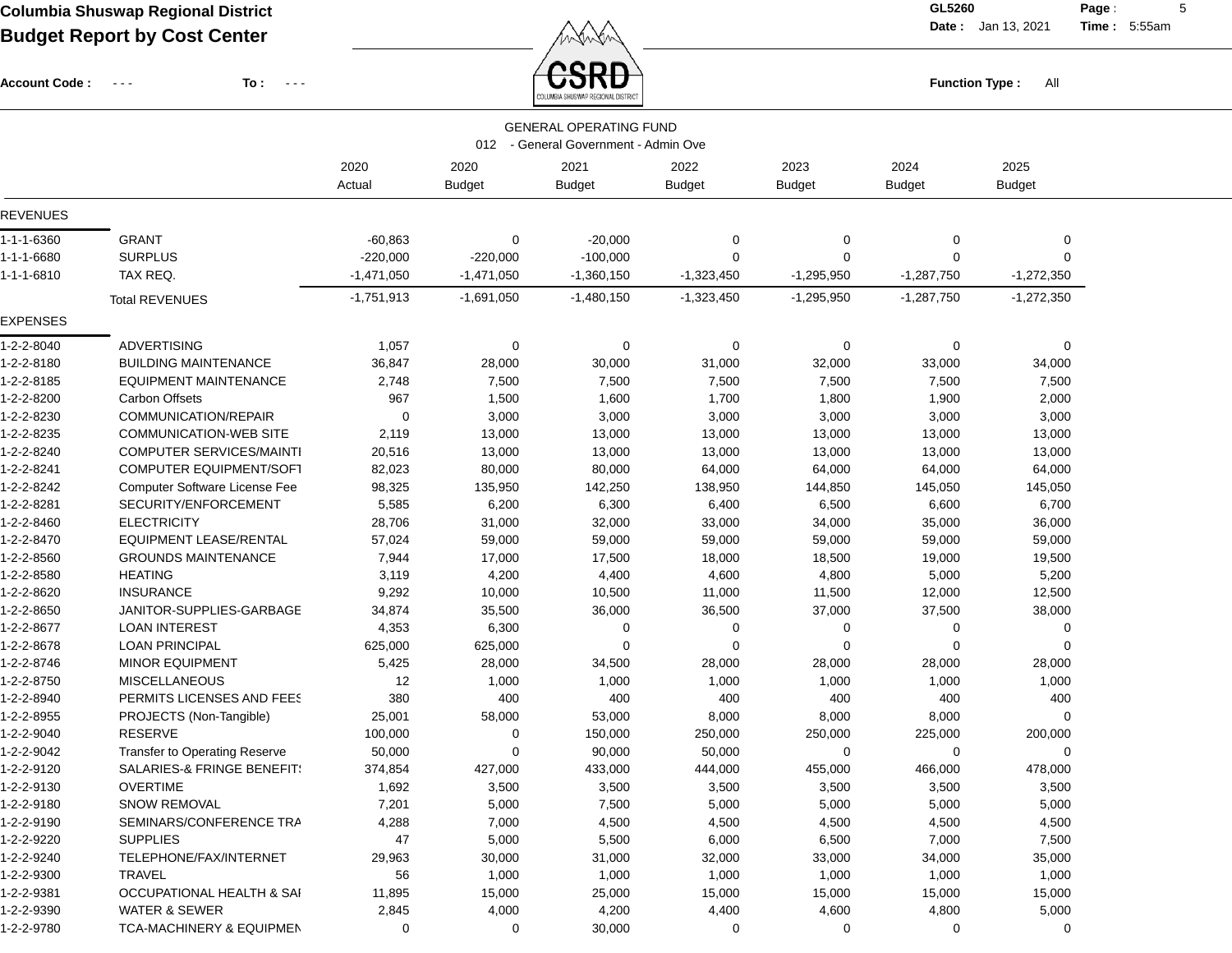**Date :** Jan 13, 2021 **Time :**

**Page :** 6 5:55am

|                      |                       |                             |                |                       | 1 1 1 1 1 1 1 1                                                   |                |                       |                       |                       |  |
|----------------------|-----------------------|-----------------------------|----------------|-----------------------|-------------------------------------------------------------------|----------------|-----------------------|-----------------------|-----------------------|--|
| <b>Account Code:</b> | $\sim$ $\sim$ $\sim$  | To:<br>$\sim$ $\sim$ $\sim$ |                |                       | renn<br>COLUMBIA SHUSWAP REGIONAL DISTRICT                        |                |                       | <b>Function Type:</b> | All                   |  |
|                      |                       |                             |                | 012                   | <b>GENERAL OPERATING FUND</b><br>- General Government - Admin Ove |                |                       |                       |                       |  |
|                      |                       |                             | 2020<br>Actual | 2020<br><b>Budget</b> | 2021<br><b>Budget</b>                                             | 2022<br>Budget | 2023<br><b>Budget</b> | 2024<br><b>Budget</b> | 2025<br><b>Budget</b> |  |
| 1-2-2-9800           | <b>TCA-OTHER</b>      |                             | 7,150          | 30,000                | 150,000                                                           | 30,000         | 30,000                | 30,000                | 30,000                |  |
|                      | <b>Total EXPENSES</b> |                             | 1,641,308      | 1,691,050             | 1,480,150                                                         | 1,323,450      | 1,295,950             | 1,287,750             | 1,272,350             |  |
|                      | Surplus/Deficit       |                             | $-110,605$     | 0                     | 0                                                                 | $\mathbf{0}$   | $\mathbf 0$           | 0                     | 0                     |  |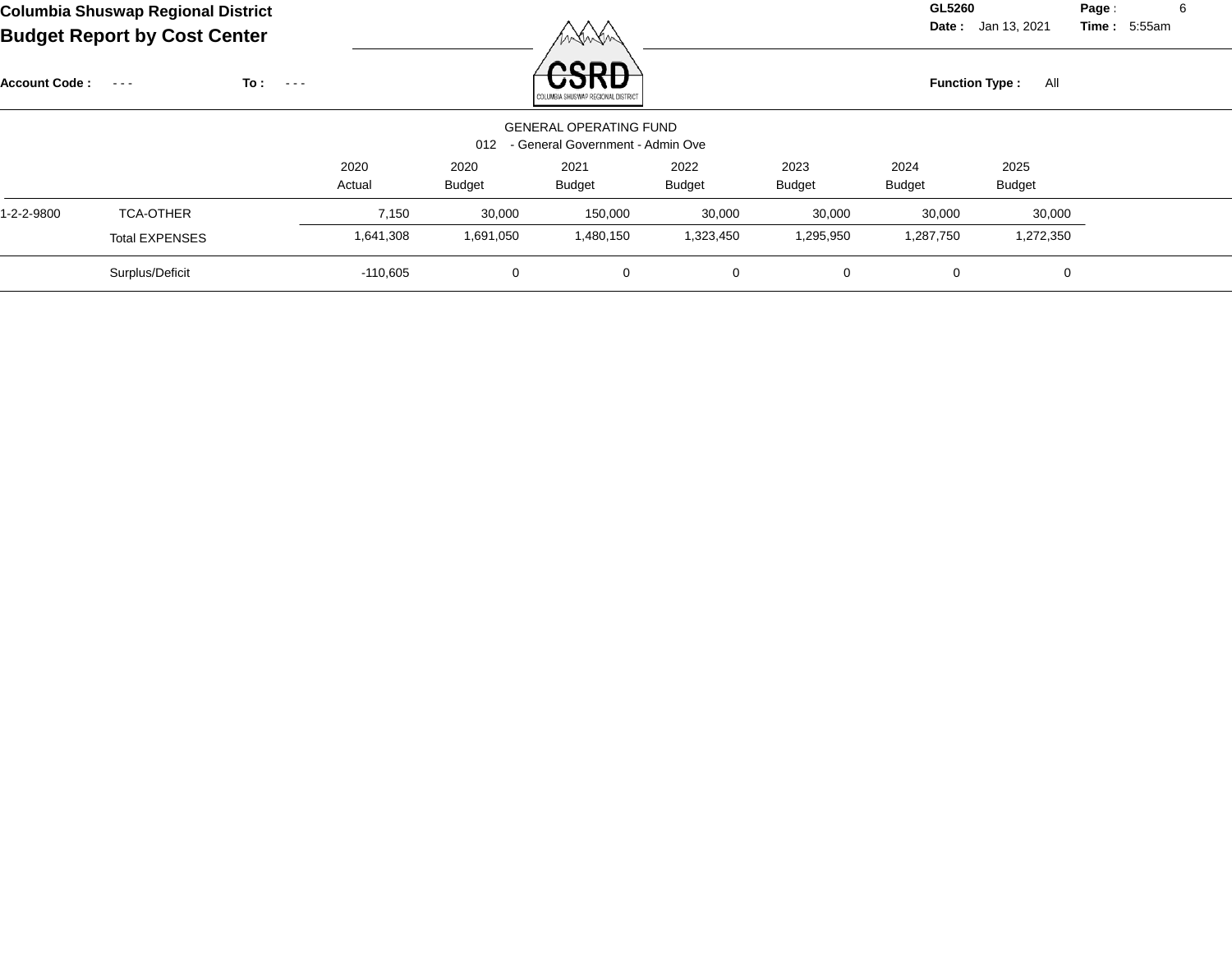**Date :** Jan 13, 2021 **Time :**

**Page :** 7 5:55am

| Baagot Roport by Obot Sonton                                                 |                           |                           | wwww                                 |                           |                                                      |                           |                           |                       |
|------------------------------------------------------------------------------|---------------------------|---------------------------|--------------------------------------|---------------------------|------------------------------------------------------|---------------------------|---------------------------|-----------------------|
| To:<br>$\sim$ $\sim$ $\sim$<br>$\sim$ $\sim$ $\sim$                          |                           |                           | QD.<br>OLUMBIA SHUSWAP REGIONAL DIS' |                           |                                                      |                           | All                       |                       |
|                                                                              |                           |                           |                                      |                           |                                                      |                           |                           |                       |
|                                                                              | 2020<br>Actual            | 2020<br><b>Budget</b>     | 2021<br><b>Budget</b>                | 2022<br><b>Budget</b>     | 2023<br><b>Budget</b>                                | 2024<br><b>Budget</b>     | 2025<br><b>Budget</b>     |                       |
|                                                                              |                           |                           |                                      |                           |                                                      |                           |                           |                       |
| <b>RECOVERY</b><br><b>Transfer from Operating Reserve</b>                    | $-83,151$<br>$-5,902$     | $-98,300$<br>0            | $-90,900$<br>0                       | $-92,340$<br>0            | $-92,940$<br>0                                       | $-93,540$<br>0            | $-94,140$<br>0            |                       |
| <b>Total REVENUES</b>                                                        | $-89,053$                 | $-98,300$                 | $-90,900$                            | $-92,340$                 | $-92,940$                                            | $-93,540$                 | $-94,140$                 |                       |
|                                                                              |                           |                           |                                      |                           |                                                      |                           |                           |                       |
| <b>EQUIPMENT MAINTENANCE</b><br><b>EQUIPMENT LEASE/RENTAL</b><br><b>ICBC</b> | 4,895<br>49,230<br>14,756 | 8,000<br>51,000<br>17,000 | 8,000<br>43,000<br>17,100            | 8,000<br>42,840<br>17,200 | 8,000<br>42,840<br>17,300                            | 8,000<br>42,840<br>17,400 | 8,000<br>42,840<br>17,500 |                       |
| Transfer to Operating Reserve                                                | 0                         | 0                         | 0                                    | 1,000                     | 1,000                                                | 1,000                     | 1,000                     |                       |
| <b>SUPPLIES</b>                                                              | 80                        | 0                         | 0                                    | 0                         | 0                                                    | 0                         | 0                         |                       |
| <b>TRAVEL</b>                                                                | 45                        | 300                       | 300                                  | 300                       | 300                                                  | 300                       | 300                       |                       |
| <b>TRUCK EXPENSES</b>                                                        | 20,047                    | 22,000                    | 22,500                               | 23,000                    | 23,500                                               | 24,000                    | 24,500                    |                       |
| <b>Total EXPENSES</b>                                                        | 89,053                    | 98,300                    | 90,900                               | 92,340                    | 92,940                                               | 93,540                    | 94,140                    |                       |
| Surplus/Deficit                                                              | 0                         | 0                         | 0                                    | $\mathbf 0$               | 0                                                    | $\mathbf 0$               | 0                         |                       |
|                                                                              | <b>Account Code:</b>      |                           |                                      |                           | <b>GENERAL OPERATING FUND</b><br>013 - Vehicle Fleet |                           |                           | <b>Function Type:</b> |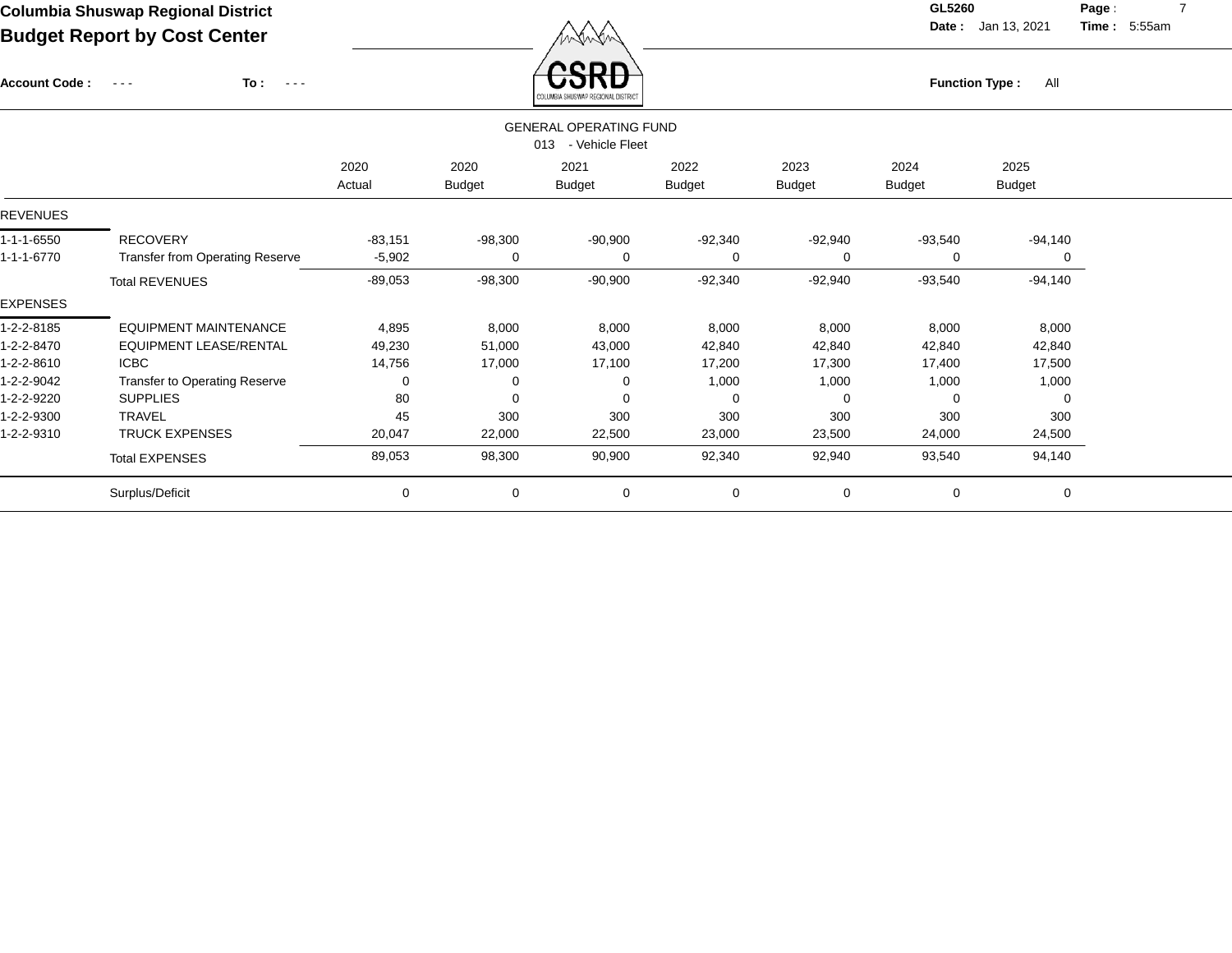**Date :** Jan 13, 2021 **Time : Page :** 8 5:55am

| <b>Account Code:</b> | $To: ---$<br>$\sim$ $\sim$ $\sim$ |                |                       | .<br>ים א<br>MBIA SHUSWAP REGIONAL DISTRIC<br><b>GENERAL OPERATING FUND</b> |                       |                       |                       | <b>Function Type:</b><br>All |  |
|----------------------|-----------------------------------|----------------|-----------------------|-----------------------------------------------------------------------------|-----------------------|-----------------------|-----------------------|------------------------------|--|
|                      |                                   |                | 014                   | - Miscellaneous Flow-Through                                                |                       |                       |                       |                              |  |
|                      |                                   | 2020<br>Actual | 2020<br><b>Budget</b> | 2021<br><b>Budget</b>                                                       | 2022<br><b>Budget</b> | 2023<br><b>Budget</b> | 2024<br><b>Budget</b> | 2025<br><b>Budget</b>        |  |
| <b>REVENUES</b>      |                                   |                |                       |                                                                             |                       |                       |                       |                              |  |
| 1-1-1-6362           | BC HYDRO PILT DISTRIBUTION        | $-26,320$      | $\mathbf 0$           | 0                                                                           | $\mathbf 0$           | $\mathbf 0$           | $\mathbf 0$           | $\Omega$                     |  |
| 1-1-1-6440           | <b>MISCELLANEOUS</b>              | $-4,061$       | 0                     | 0                                                                           | 0                     | 0                     | $\Omega$              |                              |  |
|                      | <b>Total REVENUES</b>             | $-30,381$      | 0                     | 0                                                                           | $\mathbf 0$           | $\mathbf 0$           | $\mathbf 0$           | 0                            |  |
| EXPENSES             |                                   |                |                       |                                                                             |                       |                       |                       |                              |  |
| 1-2-2-8556           | <b>GRANT</b>                      | 26,320         | $\mathbf 0$           | 0                                                                           | $\mathbf 0$           | $\mathbf 0$           | 0                     | $\Omega$                     |  |
| 1-2-2-8670           | LEGAL & ADVISORY                  | 4,061          | 0                     | 0                                                                           | $\mathbf 0$           | 0                     | $\Omega$              |                              |  |
|                      | <b>Total EXPENSES</b>             | 30,381         | 0                     | 0                                                                           | $\mathbf 0$           | $\mathbf 0$           | $\mathbf 0$           | 0                            |  |
|                      | Surplus/Deficit                   | $\pmb{0}$      | $\mathbf 0$           | 0                                                                           | $\mathbf 0$           | $\mathbf 0$           | 0                     | $\mathbf 0$                  |  |
|                      |                                   |                |                       |                                                                             |                       |                       |                       |                              |  |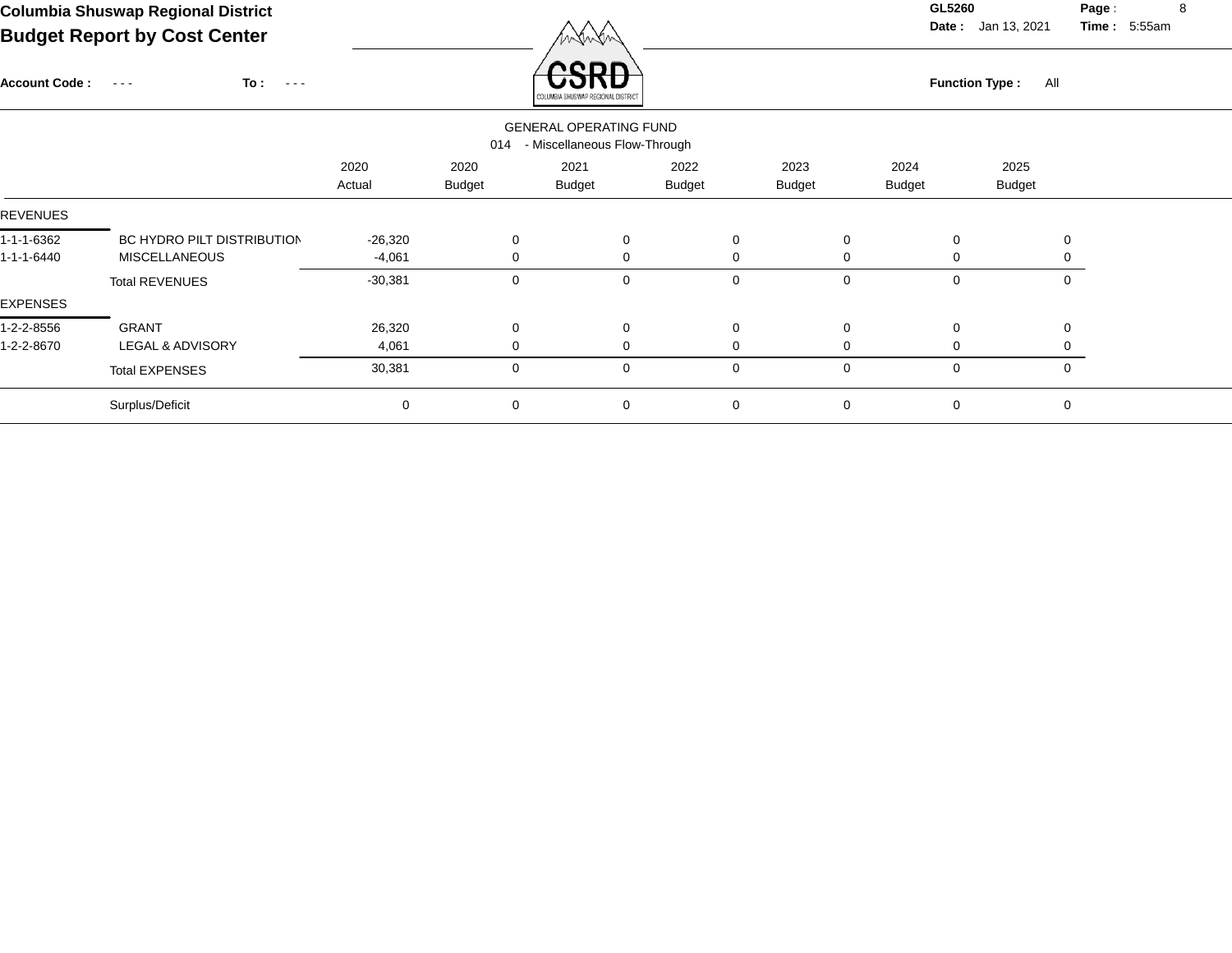XW

**Date :** Jan 13, 2021 **Time :**

**Page :** 9 5:55am

| <b>Account Code:</b> | To:<br>$\sim$ $\sim$ $\sim$<br>$\sim$ $\sim$ $\sim$ |           |               | nenn<br>OLUMBIA SHUSWAP REGIONAL DISTRICT                  |               |               | <b>Function Type:</b> | All           |  |
|----------------------|-----------------------------------------------------|-----------|---------------|------------------------------------------------------------|---------------|---------------|-----------------------|---------------|--|
|                      |                                                     |           | 015           | <b>GENERAL OPERATING FUND</b><br>- Feasibility Study Funds |               |               |                       |               |  |
|                      |                                                     | 2020      | 2020          | 2021                                                       | 2022          | 2023          | 2024                  | 2025          |  |
|                      |                                                     | Actual    | <b>Budget</b> | <b>Budget</b>                                              | <b>Budget</b> | <b>Budget</b> | <b>Budget</b>         | <b>Budget</b> |  |
| <b>REVENUES</b>      |                                                     |           |               |                                                            |               |               |                       |               |  |
| 1-1-1-6760           | TAX REQ.-ELECTORAL                                  | $-40,000$ | $-40,000$     | $-40,000$                                                  | $-40,000$     | $-20,000$     | $-20,000$             | $-20,000$     |  |
| 1-1-1-6810           | TAX REQ.                                            | $-40,000$ | $-40,000$     | $-40,000$                                                  | $-40,000$     | $-20,000$     | $-20,000$             | $-20,000$     |  |
|                      | <b>Total REVENUES</b>                               | $-80,000$ | $-80,000$     | $-80,000$                                                  | $-80,000$     | $-40,000$     | $-40,000$             | $-40,000$     |  |
| <b>EXPENSES</b>      |                                                     |           |               |                                                            |               |               |                       |               |  |
| 1-2-2-9290           | <b>TRANSFER TO FUND</b>                             | 80,000    | 80,000        | 80,000                                                     | 80,000        | 40,000        | 40,000                | 40,000        |  |
|                      | <b>Total EXPENSES</b>                               | 80,000    | 80,000        | 80,000                                                     | 80,000        | 40,000        | 40,000                | 40,000        |  |
|                      | Surplus/Deficit                                     | 0         | 0             | 0                                                          | 0             | 0             | 0                     | 0             |  |
|                      |                                                     |           |               |                                                            |               |               |                       |               |  |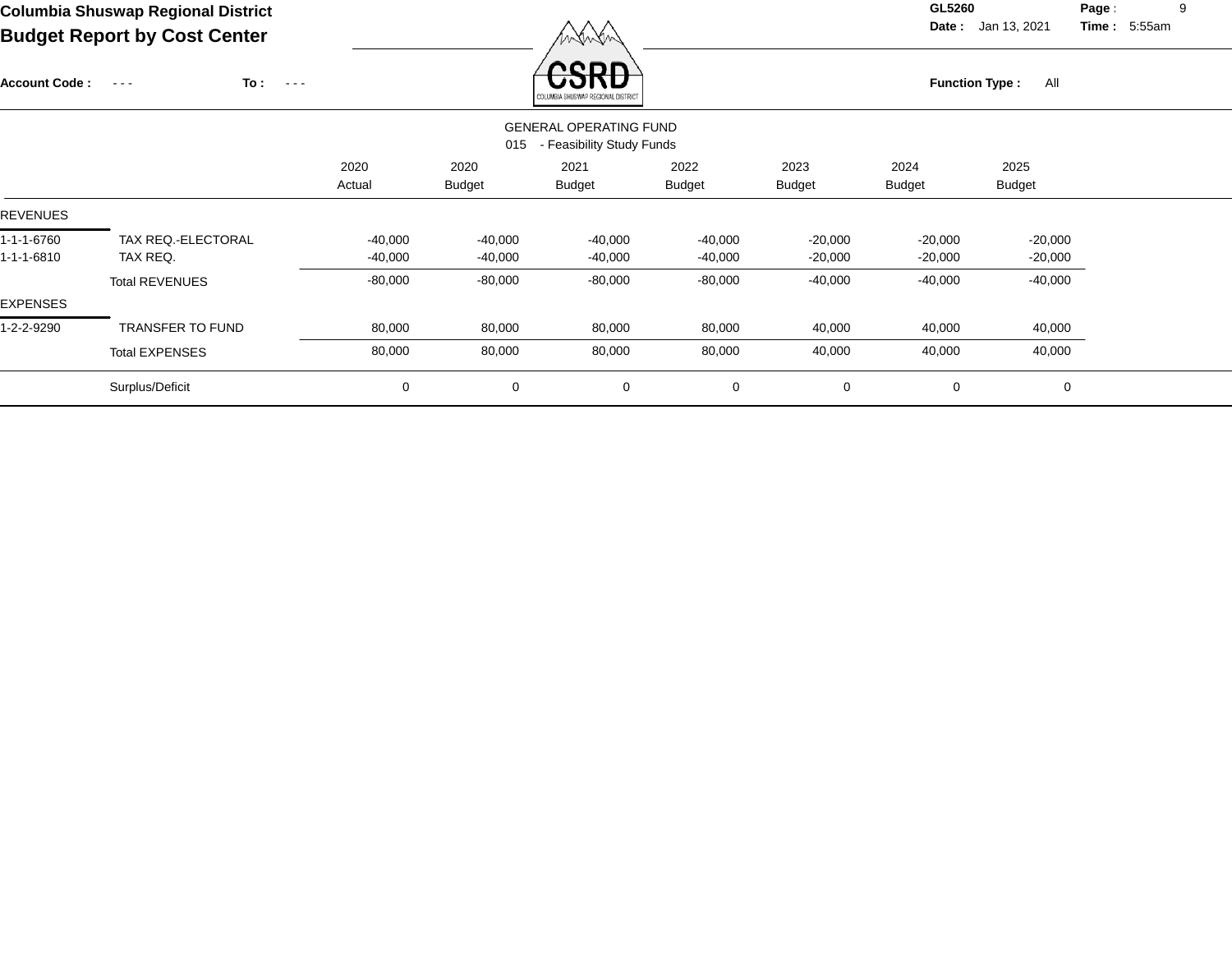Account Code : ---

**To :**

**Function Type :** All

**Date :** Jan 13, 2021 **Time :**

**Page :** 10 5:55am

|                 |                               |                |                       | COLUMBIA SHUSWAP REGIONAL DISTRICT                  |                       |                       |                       |                       |  |
|-----------------|-------------------------------|----------------|-----------------------|-----------------------------------------------------|-----------------------|-----------------------|-----------------------|-----------------------|--|
|                 |                               |                | 016                   | <b>GENERAL OPERATING FUND</b><br>- Asset Management |                       |                       |                       |                       |  |
|                 |                               | 2020<br>Actual | 2020<br><b>Budget</b> | 2021<br><b>Budget</b>                               | 2022<br><b>Budget</b> | 2023<br><b>Budget</b> | 2024<br><b>Budget</b> | 2025<br><b>Budget</b> |  |
| <b>REVENUES</b> |                               |                |                       |                                                     |                       |                       |                       |                       |  |
| 1-1-1-6239      | COMMUNITY WORKS PROGRA        | $-61,112$      | $-93,794$             | $-93,794$                                           | $-93,794$             | $-93,794$             | 0                     | 0                     |  |
| 1-1-1-6360      | <b>GRANT</b>                  | 0              | $-84,138$             |                                                     | $\Omega$              | 0                     | 0                     |                       |  |
| 1-1-1-6550      | <b>RECOVERY</b>               | $-13,209$      | 0                     |                                                     | 0                     | $\Omega$              | $\Omega$              | $\Omega$              |  |
| 1-1-1-6680      | <b>SURPLUS</b>                | $-4,814$       | $-4,814$              | $\Omega$                                            | 0                     | $\Omega$              | 0                     | $\Omega$              |  |
|                 | <b>Total REVENUES</b>         | $-79,135$      | $-182,746$            | $-93,794$                                           | $-93,794$             | $-93,794$             | 0                     | $\mathbf 0$           |  |
| <b>EXPENSES</b> |                               |                |                       |                                                     |                       |                       |                       |                       |  |
| 1-2-2-8242      | Computer Software License Fee | 10,000         | 10,500                | $\Omega$                                            | 0                     | 0                     | 0                     | $\mathbf 0$           |  |
| 1-2-2-8260      | CONSULTANT                    | 33,749         | 30,000                | 30,000                                              | 30,000                | 30,000                | 0                     |                       |  |
| 1-2-2-8750      | <b>MISCELLANEOUS</b>          | 0              | 5,000                 | $\Omega$                                            | 0                     | 0                     | 0                     | $\Omega$              |  |
| 1-2-2-8955      | PROJECTS (Non-Tangible)       |                | 60,000                | 63,794                                              | 63,794                | 63,794                | 0                     |                       |  |
| 1-2-2-9217      | STUDY/ADVISORY                | 44,415         | 64,558                |                                                     | $\Omega$              | 0                     | 0                     |                       |  |
| 1-2-2-9270      | <b>TRAINING</b>               | 0              | 10,000                |                                                     | 0                     | $\Omega$              | 0                     |                       |  |
| 1-2-2-9300      | TRAVEL                        | 268            | 2,688                 | $\Omega$                                            | $\Omega$              | $\Omega$              | 0                     | ∩                     |  |
|                 | <b>Total EXPENSES</b>         | 88,432         | 182,746               | 93,794                                              | 93,794                | 93,794                | 0                     | $\mathbf 0$           |  |
|                 | Surplus/Deficit               | 9,297          | $\mathbf 0$           | 0                                                   | 0                     | 0                     | 0                     | $\mathbf 0$           |  |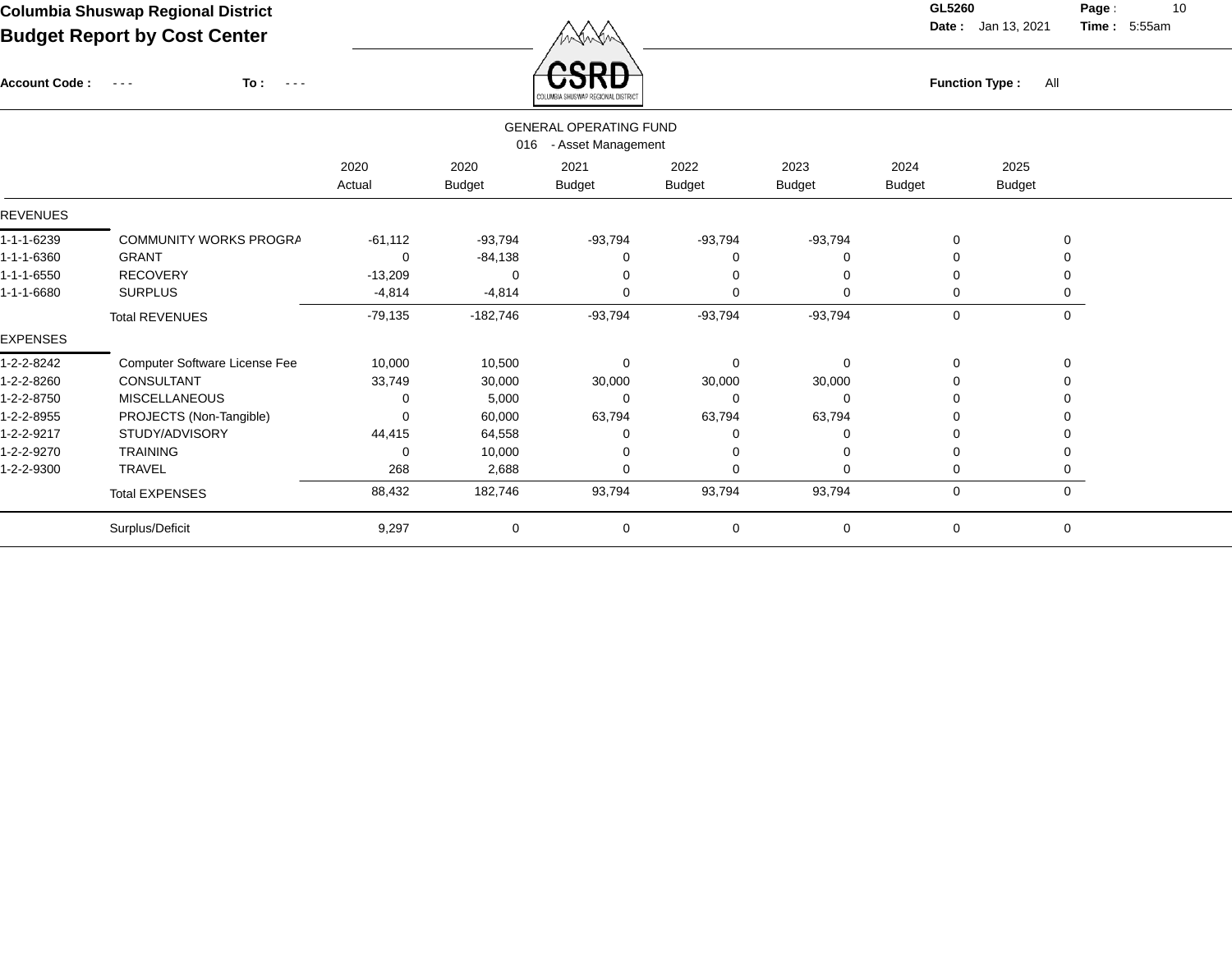**Function Type :** All

**Date :** Jan 13, 2021 **Time :**

**Page :** 11 5:55am

| <b>Account Code:</b> | To:<br>$\frac{1}{2} \left( \frac{1}{2} \right) \frac{1}{2} \left( \frac{1}{2} \right) \frac{1}{2} \left( \frac{1}{2} \right) \frac{1}{2} \left( \frac{1}{2} \right) \frac{1}{2} \left( \frac{1}{2} \right) \frac{1}{2} \left( \frac{1}{2} \right) \frac{1}{2} \left( \frac{1}{2} \right) \frac{1}{2} \left( \frac{1}{2} \right) \frac{1}{2} \left( \frac{1}{2} \right) \frac{1}{2} \left( \frac{1}{2} \right) \frac{1}{2} \left( \frac{1}{2} \right)$<br>$\sim$ $\sim$ $\sim$ |                |                       | ᠸ᠋ᢒᡰᢉᠣ<br>UMBIA SHUSWAP REGIONAL DISTRICT                      |                       |                       | <b>Function Type:</b> | All                   |  |
|----------------------|-------------------------------------------------------------------------------------------------------------------------------------------------------------------------------------------------------------------------------------------------------------------------------------------------------------------------------------------------------------------------------------------------------------------------------------------------------------------------------|----------------|-----------------------|----------------------------------------------------------------|-----------------------|-----------------------|-----------------------|-----------------------|--|
|                      |                                                                                                                                                                                                                                                                                                                                                                                                                                                                               |                | 019                   | <b>GENERAL OPERATING FUND</b><br>- BC Hydro Grant Distribution |                       |                       |                       |                       |  |
|                      |                                                                                                                                                                                                                                                                                                                                                                                                                                                                               | 2020<br>Actual | 2020<br><b>Budget</b> | 2021<br><b>Budget</b>                                          | 2022<br><b>Budget</b> | 2023<br><b>Budget</b> | 2024<br><b>Budget</b> | 2025<br><b>Budget</b> |  |
| <b>REVENUES</b>      |                                                                                                                                                                                                                                                                                                                                                                                                                                                                               |                |                       |                                                                |                       |                       |                       |                       |  |
| 1-1-1-6372           | <b>GRANTS IN LIEU - B.C. HYDRO</b>                                                                                                                                                                                                                                                                                                                                                                                                                                            | $-2,352,316$   | $-2,247,062$          | $-2,352,316$                                                   | $-2,352,316$          | $-2,352,316$          | $-2,352,316$          | $-2,352,316$          |  |
|                      | <b>Total REVENUES</b>                                                                                                                                                                                                                                                                                                                                                                                                                                                         | $-2,352,316$   | $-2,247,062$          | $-2,352,316$                                                   | $-2,352,316$          | $-2,352,316$          | $-2,352,316$          | $-2,352,316$          |  |
| <b>EXPENSES</b>      |                                                                                                                                                                                                                                                                                                                                                                                                                                                                               |                |                       |                                                                |                       |                       |                       |                       |  |
| 1-2-2-8031           | Administration 010                                                                                                                                                                                                                                                                                                                                                                                                                                                            | 470,464        | 449,414               | 470,464                                                        | 470,464               | 470,464               | 470,464               | 470,464               |  |
| 1-2-2-8033           | Administration 011                                                                                                                                                                                                                                                                                                                                                                                                                                                            | 235,232        | 224,706               | 235,232                                                        | 235,232               | 235,232               | 235,232               | 235,232               |  |
| 1-2-2-8103           | Area B Fire Protection Budget                                                                                                                                                                                                                                                                                                                                                                                                                                                 | 70,569         | 67,412                | 70,569                                                         | 70,569                | 70,569                | 70,569                | 70,569                |  |
| 1-2-2-8104           | Area A Community Parks Budget                                                                                                                                                                                                                                                                                                                                                                                                                                                 | 70,569         | 67,412                | 70,569                                                         | 70,569                | 70,569                | 70,569                | 70,569                |  |
| 1-2-2-8107           | Area B Recreation Budget                                                                                                                                                                                                                                                                                                                                                                                                                                                      | 94,093         | 89,882                | 94,093                                                         | 94,093                | 94,093                | 94,093                | 94,093                |  |
| 1-2-2-8209           | CITY OF REVELSTOKE-COMMU                                                                                                                                                                                                                                                                                                                                                                                                                                                      | 23,523         | 22,471                | 23,523                                                         | 23,523                | 23,523                | 23,523                | 23,523                |  |
| 1-2-2-8541           | <b>GOLDEN &amp; AREA A ARENA BUL</b>                                                                                                                                                                                                                                                                                                                                                                                                                                          | 94,093         | 89,882                | 94,093                                                         | 94,093                | 94,093                | 94,093                | 94,093                |  |
| 1-2-2-8542           | GOLDEN / A ECONOMIC OPP F                                                                                                                                                                                                                                                                                                                                                                                                                                                     | 470,463        | 449,412               | 470,463                                                        | 470,463               | 470,463               | 470,463               | 470,463               |  |
| 1-2-2-9017           | Area E Community Parks Budget                                                                                                                                                                                                                                                                                                                                                                                                                                                 | 47,046         | 44,941                | 47,046                                                         | 47,046                | 47,046                | 47,046                | 47,046                |  |
| 1-2-2-9092           | <b>REVELSTOKE/B ECON OPPOR</b>                                                                                                                                                                                                                                                                                                                                                                                                                                                | 470,463        | 449,412               | 470,463                                                        | 470,463               | 470,463               | 470,463               | 470,463               |  |
| 1-2-2-9122           | SICAMOUS/DIST.REC CENTRE                                                                                                                                                                                                                                                                                                                                                                                                                                                      | 70,569         | 67,412                | 70,569                                                         | 70,569                | 70,569                | 70,569                | 70,569                |  |
| 1-2-2-9139           | SICAMOUS/E ECONOMIC OPP.                                                                                                                                                                                                                                                                                                                                                                                                                                                      | 235,232        | 224,706               | 235,232                                                        | 235,232               | 235,232               | 235,232               | 235,232               |  |
|                      | <b>Total EXPENSES</b>                                                                                                                                                                                                                                                                                                                                                                                                                                                         | 2,352,316      | 2,247,062             | 2,352,316                                                      | 2,352,316             | 2,352,316             | 2,352,316             | 2,352,316             |  |
|                      | Surplus/Deficit                                                                                                                                                                                                                                                                                                                                                                                                                                                               | 0              | $\mathbf 0$           | 0                                                              | 0                     | 0                     | 0                     | $\mathbf 0$           |  |
|                      |                                                                                                                                                                                                                                                                                                                                                                                                                                                                               |                |                       |                                                                |                       |                       |                       |                       |  |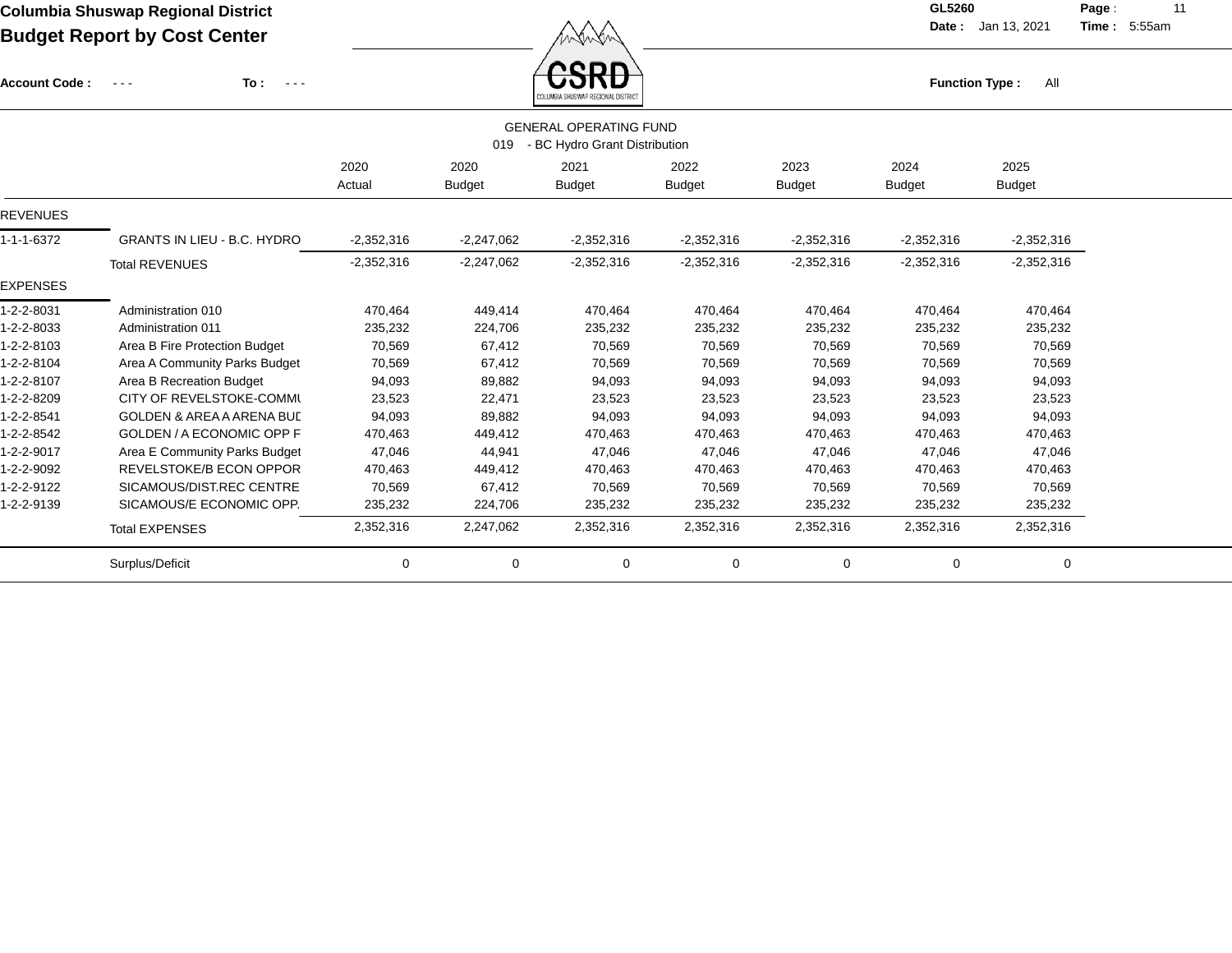**Date :** Jan 13, 2021 **Time :**

**Page :** 12 5:55am

| <b>Account Code:</b> | $\sim$ $\sim$ $\sim$  | To:<br>$\sim$ $\sim$ $\sim$ |                |                       | CDC<br>LUMBIA SHUSWAP REGIONAL DISTRIC'                           |                       |                       | <b>Function Type:</b> | All                   |  |
|----------------------|-----------------------|-----------------------------|----------------|-----------------------|-------------------------------------------------------------------|-----------------------|-----------------------|-----------------------|-----------------------|--|
|                      |                       |                             |                | 024                   | <b>GENERAL OPERATING FUND</b><br>- GIA - North Shuswap First Resp |                       |                       |                       |                       |  |
|                      |                       |                             | 2020<br>Actual | 2020<br><b>Budget</b> | 2021<br><b>Budget</b>                                             | 2022<br><b>Budget</b> | 2023<br><b>Budget</b> | 2024<br><b>Budget</b> | 2025<br><b>Budget</b> |  |
| <b>REVENUES</b>      |                       |                             |                |                       |                                                                   |                       |                       |                       |                       |  |
| 1-1-1-6810           | TAX REQ.              |                             | $-27,540$      | $-27,540$             | $-27,540$                                                         | $-27,540$             | $-27,540$             | $-27,540$             | $-27,540$             |  |
|                      | <b>Total REVENUES</b> |                             | $-27,540$      | $-27,540$             | $-27,540$                                                         | $-27,540$             | $-27,540$             | $-27,540$             | $-27,540$             |  |
| <b>EXPENSES</b>      |                       |                             |                |                       |                                                                   |                       |                       |                       |                       |  |
| 1-2-2-8030           | <b>ADMINISTRATION</b> |                             | 540            | 540                   | 540                                                               | 540                   | 540                   | 540                   | 540                   |  |
| 1-2-2-8530           | <b>GRANT-IN-AID</b>   |                             | 27,000         | 27,000                | 27,000                                                            | 27,000                | 27,000                | 27,000                | 27,000                |  |
|                      | <b>Total EXPENSES</b> |                             | 27,540         | 27,540                | 27,540                                                            | 27,540                | 27,540                | 27,540                | 27,540                |  |
|                      | Surplus/Deficit       |                             | 0              | $\mathbf 0$           | 0                                                                 | 0                     | 0                     | 0                     | $\mathbf 0$           |  |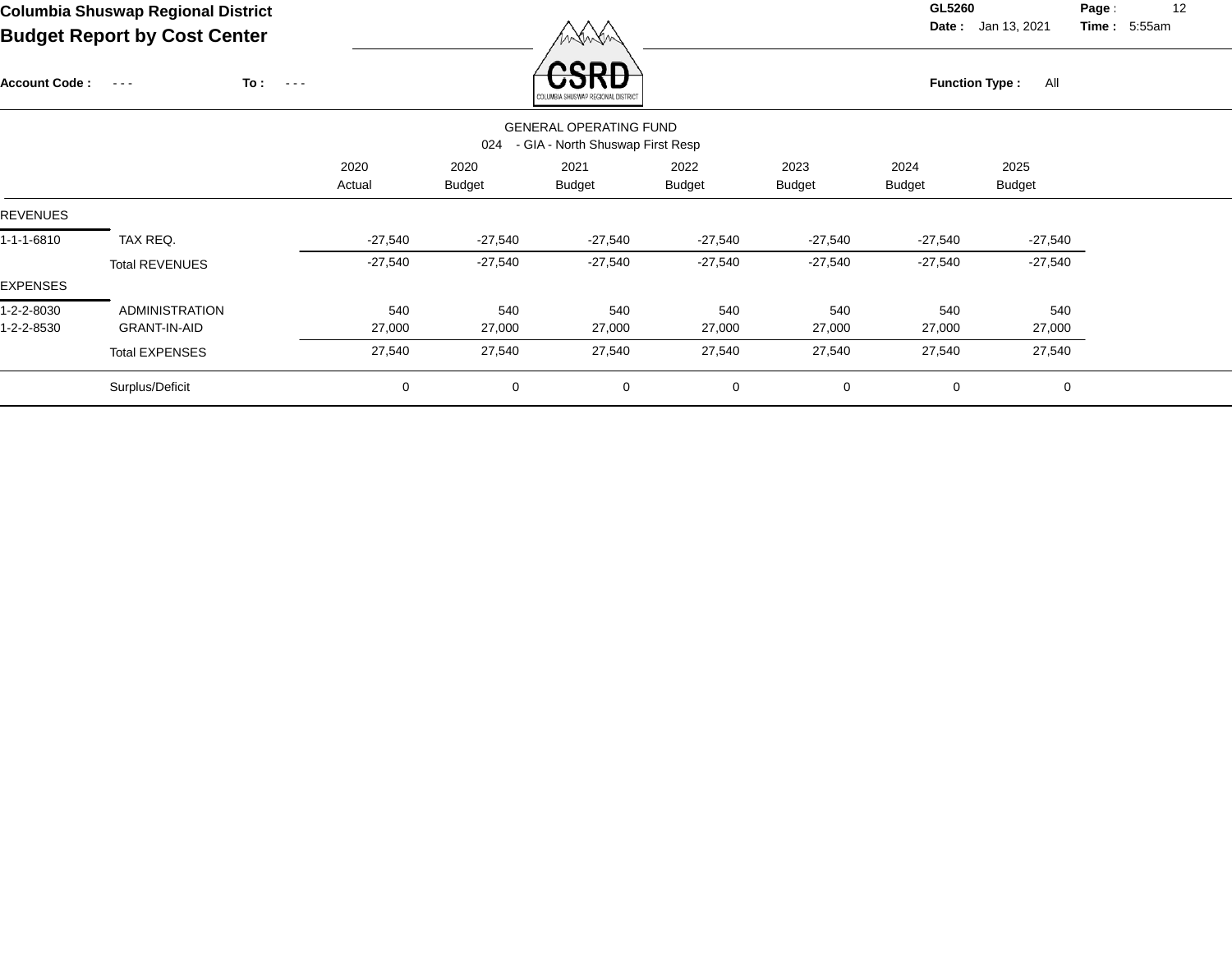$\angle$  **CSRD** 

**Date :** Jan 13, 2021 **Time :**

**Page :** 13 5:55am

| <b>Account Code:</b> | To:<br>$\frac{1}{2} \frac{1}{2} \frac{1}{2} \frac{1}{2} \frac{1}{2} \frac{1}{2} \frac{1}{2} \frac{1}{2} \frac{1}{2} \frac{1}{2} \frac{1}{2} \frac{1}{2} \frac{1}{2} \frac{1}{2} \frac{1}{2} \frac{1}{2} \frac{1}{2} \frac{1}{2} \frac{1}{2} \frac{1}{2} \frac{1}{2} \frac{1}{2} \frac{1}{2} \frac{1}{2} \frac{1}{2} \frac{1}{2} \frac{1}{2} \frac{1}{2} \frac{1}{2} \frac{1}{2} \frac{1}{2} \frac{$ | $\sim$ $\sim$ $\sim$ |               | UOND                          |               |               | <b>Function Type:</b> | All           |  |
|----------------------|-----------------------------------------------------------------------------------------------------------------------------------------------------------------------------------------------------------------------------------------------------------------------------------------------------------------------------------------------------------------------------------------------------|----------------------|---------------|-------------------------------|---------------|---------------|-----------------------|---------------|--|
|                      |                                                                                                                                                                                                                                                                                                                                                                                                     |                      |               | <b>GENERAL OPERATING FUND</b> |               |               |                       |               |  |
|                      |                                                                                                                                                                                                                                                                                                                                                                                                     |                      | 025           | - GIA - Electoral Areas       |               |               |                       |               |  |
|                      |                                                                                                                                                                                                                                                                                                                                                                                                     | 2020                 | 2020          | 2021                          | 2022          | 2023          | 2024                  | 2025          |  |
|                      |                                                                                                                                                                                                                                                                                                                                                                                                     | Actual               | <b>Budget</b> | <b>Budget</b>                 | <b>Budget</b> | <b>Budget</b> | <b>Budget</b>         | <b>Budget</b> |  |
| <b>REVENUES</b>      |                                                                                                                                                                                                                                                                                                                                                                                                     |                      |               |                               |               |               |                       |               |  |
| 1-1-1-6690           | SURPLUS-AREA A                                                                                                                                                                                                                                                                                                                                                                                      | $-5,960$             | $-5,960$      | $-17,260$                     | $\Omega$      | 0             | $\Omega$              | 0             |  |
| $1 - 1 - 1 - 6700$   | <b>SURPLUS-AREA B</b>                                                                                                                                                                                                                                                                                                                                                                               | $-1,351$             | $-1,351$      | $-2,351$                      | 0             | $\Omega$      |                       | 0             |  |
| 1-1-1-6710           | <b>SURPLUS AREA C</b>                                                                                                                                                                                                                                                                                                                                                                               | $-7,561$             | $-7,561$      | $-106,578$                    | 0             | $\Omega$      | $\Omega$              | 0             |  |
| 1-1-1-6720           | SURPLUS-AREA D                                                                                                                                                                                                                                                                                                                                                                                      | $-21,632$            | $-21,632$     | $-30,321$                     | 0             | $\Omega$      | $\Omega$              | 0             |  |
| 1-1-1-6730           | <b>SURPLUS-AREA E</b>                                                                                                                                                                                                                                                                                                                                                                               | $-28,092$            | $-28,092$     | $-45,388$                     | $\Omega$      | $\Omega$      | 0                     | 0             |  |
| 1-1-1-6740           | SURPLUS-AREA F                                                                                                                                                                                                                                                                                                                                                                                      | $-118,117$           | $-118,117$    | $-152,423$                    | $\Omega$      | 0             |                       | 0             |  |
| 1-1-1-6820           | TAX REQ.-AREA A                                                                                                                                                                                                                                                                                                                                                                                     | $-52,000$            | $-52,000$     | $-52,000$                     | $-52,000$     | $-52,000$     | $-52,000$             | $-52,000$     |  |
| 1-1-1-6840           | TAX REQ.-AREA B                                                                                                                                                                                                                                                                                                                                                                                     | $-1,000$             | $-1,000$      | $-1,000$                      | $-1,000$      | $-1,000$      | $-1,000$              | $-1,000$      |  |
| 1-1-1-6850           | TAX REQ.-AREA C                                                                                                                                                                                                                                                                                                                                                                                     | $-178,500$           | $-178,500$    | $-178,500$                    | $-175,000$    | $-175,000$    | $-175,000$            | $-175,000$    |  |
| 1-1-1-6860           | TAX REQ.-AREA D                                                                                                                                                                                                                                                                                                                                                                                     | $-29,000$            | $-29,000$     | $-29,000$                     | $-29,000$     | $-29,000$     | $-29,000$             | $-29,000$     |  |
| 1-1-1-6870           | TAX REQ.-AREA E                                                                                                                                                                                                                                                                                                                                                                                     | $-46,000$            | $-46,000$     | $-46,000$                     | $-46,000$     | $-46,000$     | $-46,000$             | $-46,000$     |  |
| 1-1-1-6880           | TAX REQ.-AREA F                                                                                                                                                                                                                                                                                                                                                                                     | $-85,500$            | $-85,500$     | $-85,500$                     | $-85,500$     | $-85,500$     | $-85,500$             | $-85,500$     |  |
|                      | <b>Total REVENUES</b>                                                                                                                                                                                                                                                                                                                                                                               | $-574,713$           | $-574,713$    | $-746,321$                    | $-388,500$    | $-388,500$    | $-388,500$            | $-388,500$    |  |
| <b>EXPENSES</b>      |                                                                                                                                                                                                                                                                                                                                                                                                     |                      |               |                               |               |               |                       |               |  |
| 1-2-2-8079           | AREA A - GRANT-IN-AID                                                                                                                                                                                                                                                                                                                                                                               | 40,700               | 57,960        | 69,260                        | 52,000        | 52,000        | 52,000                | 52,000        |  |
| 1-2-2-8110           | AREA B - GRANT-IN-AID                                                                                                                                                                                                                                                                                                                                                                               | 0                    | 2,351         | 3,351                         | 1,000         | 1,000         | 1,000                 | 1,000         |  |
| 1-2-2-8114           | AREA C - GRANT-IN-AID                                                                                                                                                                                                                                                                                                                                                                               | 79,483               | 186,061       | 285,078                       | 175,000       | 175,000       | 175,000               | 175,000       |  |
| 1-2-2-8127           | AREA D - GRANT-IN-AID                                                                                                                                                                                                                                                                                                                                                                               | 20,311               | 50,632        | 59,321                        | 29,000        | 29,000        | 29,000                | 29,000        |  |
| 1-2-2-8134           | AREA E - GRANT-IN-AID                                                                                                                                                                                                                                                                                                                                                                               | 28,704               | 74,092        | 91,388                        | 46,000        | 46,000        | 46,000                | 46,000        |  |
| 1-2-2-8149           | AREA F - GRANT-IN-AID                                                                                                                                                                                                                                                                                                                                                                               | 51,194               | 203,617       | 237,923                       | 85,500        | 85,500        | 85,500                | 85,500        |  |
|                      | <b>Total EXPENSES</b>                                                                                                                                                                                                                                                                                                                                                                               | 220,392              | 574,713       | 746,321                       | 388,500       | 388,500       | 388,500               | 388,500       |  |
|                      | Surplus/Deficit                                                                                                                                                                                                                                                                                                                                                                                     | $-354,321$           | 0             | 0                             | 0             | 0             | 0                     | 0             |  |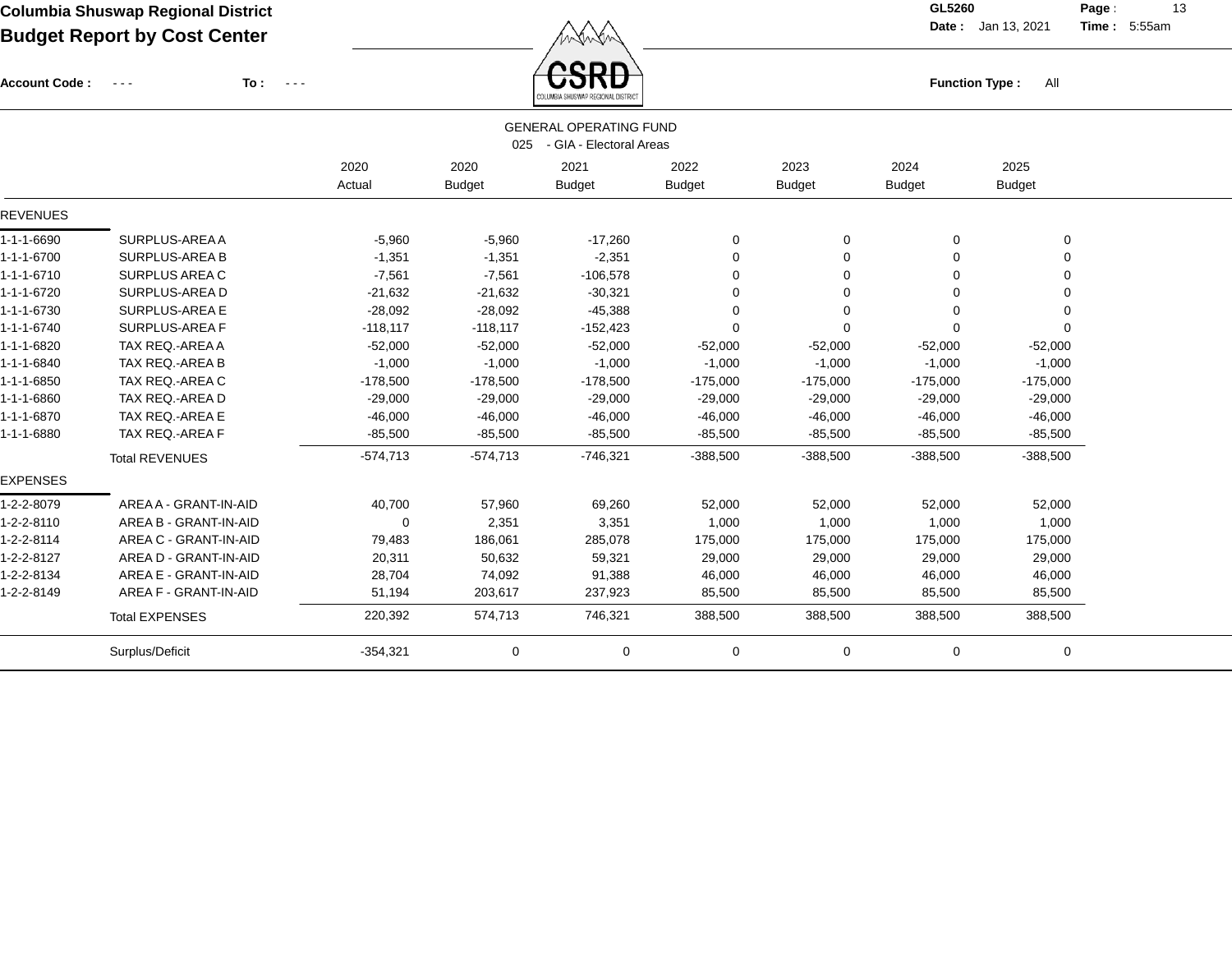**Date :** Jan 13, 2021 **Time :**

**Page :** 14 5:55am

**To :** Account Code : ---

| COLUMBIA SHUSWAP REGIONAL DISTRICT |  |
|------------------------------------|--|

**Function Type :** All

|                 |                                   |                |                       | <b><i><u>AAFAWDIN AUAANNI, UEAIAINIË NATUA</u>N</i></b>         |                       |                       |                |                       |  |
|-----------------|-----------------------------------|----------------|-----------------------|-----------------------------------------------------------------|-----------------------|-----------------------|----------------|-----------------------|--|
|                 |                                   |                | 026                   | <b>GENERAL OPERATING FUND</b><br>- GIA - Area D Community Halls |                       |                       |                |                       |  |
|                 |                                   | 2020<br>Actual | 2020<br><b>Budget</b> | 2021<br><b>Budget</b>                                           | 2022<br><b>Budget</b> | 2023<br><b>Budget</b> | 2024<br>Budget | 2025<br><b>Budget</b> |  |
| <b>REVENUES</b> |                                   |                |                       |                                                                 |                       |                       |                |                       |  |
| 1-1-1-6810      | TAX REQ.                          | $-8,250$       | $-8,250$              | $-8,250$                                                        | $-8,250$              | $-8,250$              | $-8,250$       | $-8,250$              |  |
|                 | <b>Total REVENUES</b>             | $-8,250$       | $-8,250$              | $-8,250$                                                        | $-8,250$              | $-8,250$              | $-8,250$       | $-8,250$              |  |
| EXPENSES        |                                   |                |                       |                                                                 |                       |                       |                |                       |  |
| 1-2-2-8030      | <b>ADMINISTRATION</b>             | 250            | 250                   | 250                                                             | 250                   | 250                   | 250            | 250                   |  |
| 1-2-2-8394      | DEEP CREEK HALL                   | 1,000          | 1,000                 | 1,000                                                           | 1,000                 | 1,000                 | 1,000          | 1,000                 |  |
| 1-2-2-8484      | <b>FALKLAND HALL</b>              | 2,000          | 2,000                 | 2,000                                                           | 2,000                 | 2,000                 | 2,000          | 2,000                 |  |
| 1-2-2-8486      | <b>FALKLAND SENIOR CITIZENS I</b> | 1,500          | 1,500                 | 1,500                                                           | 1,500                 | 1,500                 | 1,500          | 1,500                 |  |
| 1-2-2-8992      | SILVER CR SENIOR CITIZENS I       | 1,500          | 1,500                 | 1,500                                                           | 1,500                 | 1,500                 | 1,500          | 1,500                 |  |
| 1-2-2-8993      | SILVER CREEK HALL                 | 2,000          | 2,000                 | 2,000                                                           | 2,000                 | 2,000                 | 2,000          | 2,000                 |  |
|                 | <b>Total EXPENSES</b>             | 8,250          | 8,250                 | 8,250                                                           | 8,250                 | 8,250                 | 8,250          | 8,250                 |  |
|                 | Surplus/Deficit                   | 0              | $\mathbf 0$           | 0                                                               | $\mathbf 0$           | $\mathbf 0$           | 0              | 0                     |  |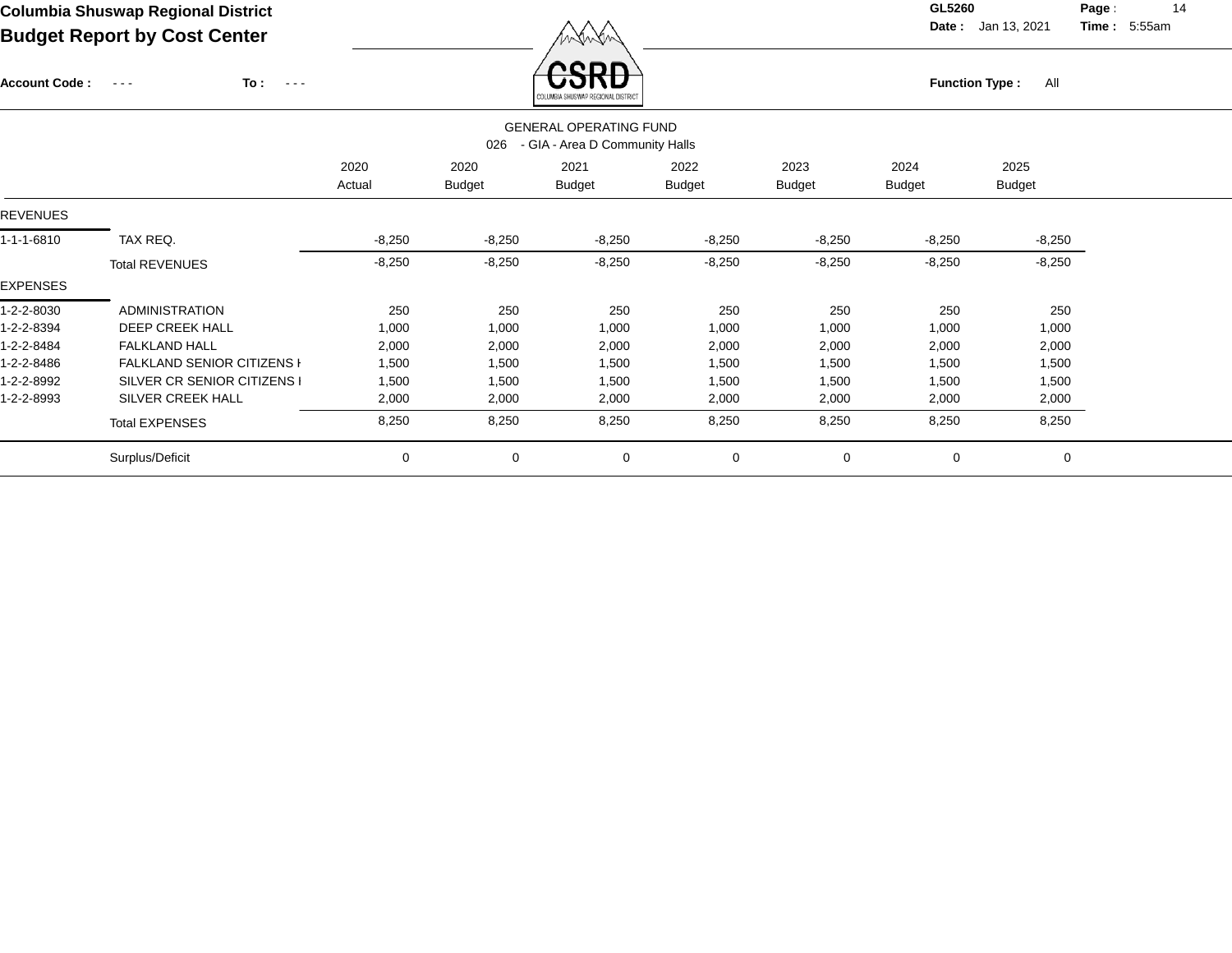**Date :** Jan 13, 2021 **Time :**

**Page :** 15 5:55am

| <b>Account Code :</b>    | $\sim 100$ $\sim$                            | To:<br>$\sim$ $\sim$ $\sim$ |                |                       | onr<br>COLUMBIA SHUSWAP REGIONAL DISTRICT             |                |                       | <b>Function Type:</b> | All                   |  |
|--------------------------|----------------------------------------------|-----------------------------|----------------|-----------------------|-------------------------------------------------------|----------------|-----------------------|-----------------------|-----------------------|--|
|                          |                                              |                             |                | 027                   | <b>GENERAL OPERATING FUND</b><br>- GIA - Shuswap SPCA |                |                       |                       |                       |  |
|                          |                                              |                             | 2020<br>Actual | 2020<br><b>Budget</b> | 2021<br><b>Budget</b>                                 | 2022<br>Budget | 2023<br><b>Budget</b> | 2024<br><b>Budget</b> | 2025<br><b>Budget</b> |  |
| <b>REVENUES</b>          |                                              |                             |                |                       |                                                       |                |                       |                       |                       |  |
| 1-1-1-6810               | TAX REQ.                                     |                             | $-12,250$      | $-12,250$             | $-12,250$                                             | $-12,250$      | $-12,250$             | $-12,250$             | $-12,250$             |  |
|                          | <b>Total REVENUES</b>                        |                             | $-12,250$      | $-12,250$             | $-12,250$                                             | $-12,250$      | $-12,250$             | $-12,250$             | $-12,250$             |  |
| EXPENSES                 |                                              |                             |                |                       |                                                       |                |                       |                       |                       |  |
| 1-2-2-8030<br>1-2-2-8530 | <b>ADMINISTRATION</b><br><b>GRANT-IN-AID</b> |                             | 250<br>12,000  | 250<br>12,000         | 250<br>12,000                                         | 250<br>12,000  | 250<br>12,000         | 250<br>12,000         | 250<br>12,000         |  |
|                          | <b>Total EXPENSES</b>                        |                             | 12,250         | 12,250                | 12,250                                                | 12,250         | 12,250                | 12,250                | 12,250                |  |
|                          | Surplus/Deficit                              |                             | 0              | 0                     | 0                                                     | 0              | 0                     | 0                     | 0                     |  |

XW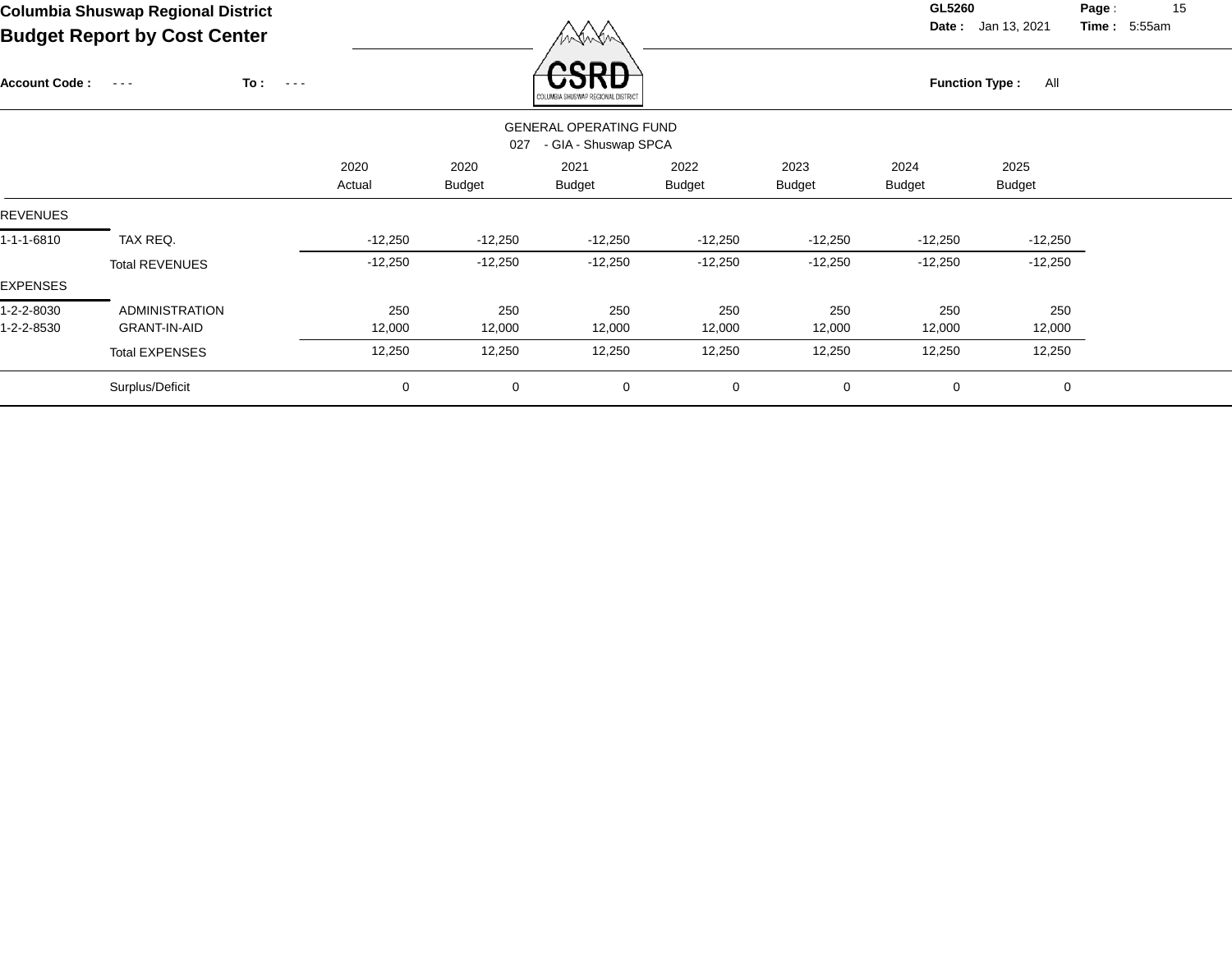# **Columbia Shuswap Regional District GL5260**

Account Code : ---

**Date :** Jan 13, 2021 **Time :**

**Page :** 16 5:55am

**Budget Report by Cost Center**

**To :**



|                 |                       |                |                       | COLUMBIA SHUSWAP REGIONAL DISTRICT                                |                       |                       |                       |                       |  |
|-----------------|-----------------------|----------------|-----------------------|-------------------------------------------------------------------|-----------------------|-----------------------|-----------------------|-----------------------|--|
|                 |                       |                | 028                   | <b>GENERAL OPERATING FUND</b><br>- GIA - Shuswap Search and Rescu |                       |                       |                       |                       |  |
|                 |                       | 2020<br>Actual | 2020<br><b>Budget</b> | 2021<br><b>Budget</b>                                             | 2022<br><b>Budget</b> | 2023<br><b>Budget</b> | 2024<br><b>Budget</b> | 2025<br><b>Budget</b> |  |
| <b>REVENUES</b> |                       |                |                       |                                                                   |                       |                       |                       |                       |  |
| 1-1-1-6810      | TAX REQ.              | $-106,000$     | $-106,000$            | $-132,250$                                                        | $-132,250$            | $-132,250$            | -132,250              | $-132,250$            |  |
|                 | <b>Total REVENUES</b> | $-106,000$     | $-106,000$            | $-132,250$                                                        | $-132,250$            | $-132,250$            | $-132,250$            | $-132,250$            |  |
| <b>EXPENSES</b> |                       |                |                       |                                                                   |                       |                       |                       |                       |  |
| 1-2-2-8030      | <b>ADMINISTRATION</b> | 1,000          | 1,000                 | 1,000                                                             | 1,000                 | 1,000                 | 1,000                 | 1,000                 |  |
| 1-2-2-8530      | GRANT-IN-AID          | 105,000        | 105,000               | 131,250                                                           | 131,250               | 131,250               | 131,250               | 131,250               |  |
|                 | <b>Total EXPENSES</b> | 106,000        | 106,000               | 132,250                                                           | 132,250               | 132,250               | 132,250               | 132,250               |  |
|                 | Surplus/Deficit       | $\mathbf 0$    | 0                     | 0                                                                 | $\mathbf 0$           | 0                     | $\mathbf 0$           | 0                     |  |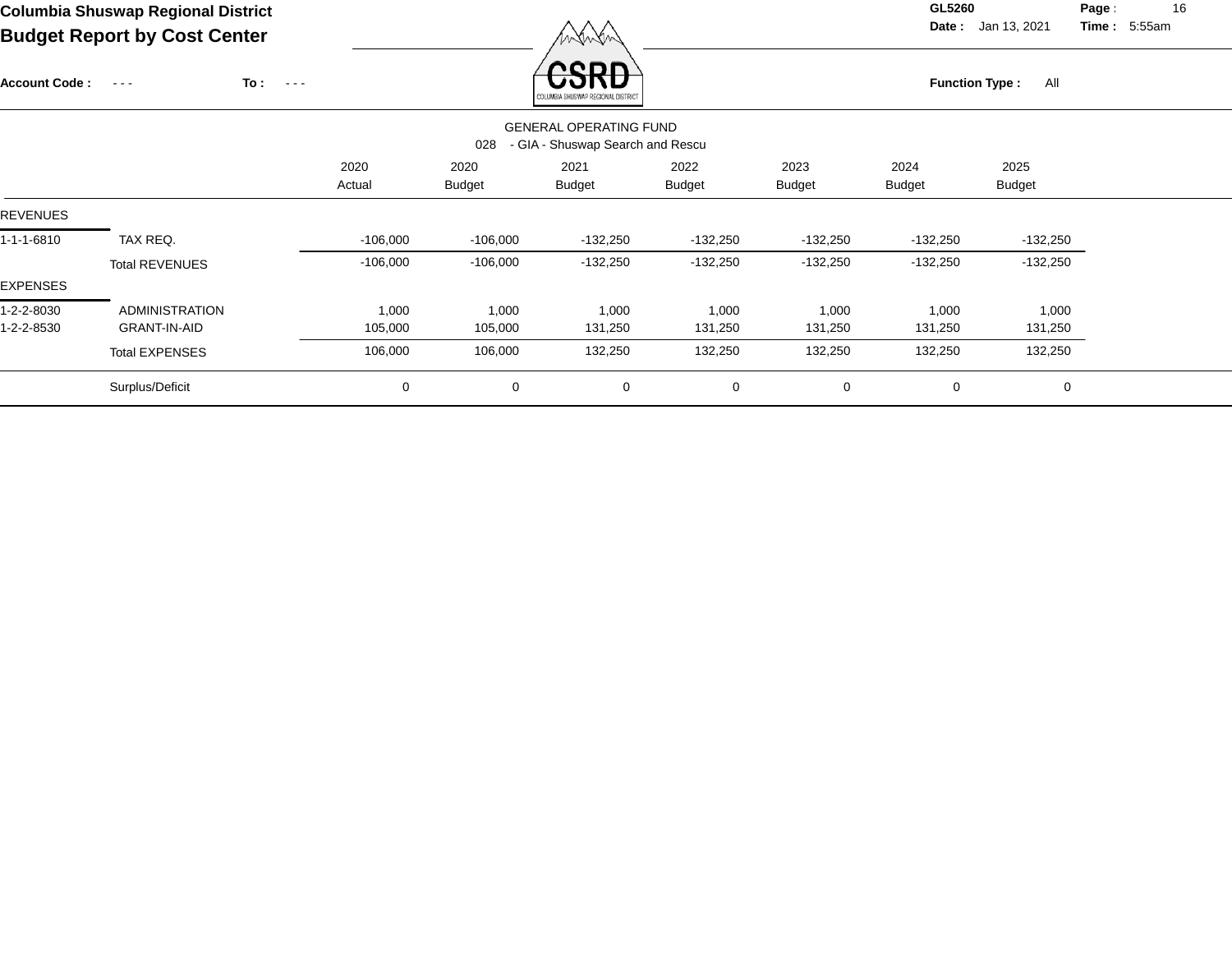**Date :** Jan 13, 2021 **Time : Page :** 17

5:55am

| <b>Account Code:</b> | To:<br>$\sim$ $\sim$ $\sim$ | $\sim$ $ -$ |             |                       | <b>CDL</b><br>COLUMBIA SHUSWAP REGIONAL DISTRICT<br><b>GENERAL OPERATING FUND</b> |                       |                       | <b>Function Type:</b> | All                   |  |
|----------------------|-----------------------------|-------------|-------------|-----------------------|-----------------------------------------------------------------------------------|-----------------------|-----------------------|-----------------------|-----------------------|--|
|                      |                             |             |             | 029                   | - GIA - South Shuswap First Resp                                                  |                       |                       |                       |                       |  |
|                      |                             | 2020        | Actual      | 2020<br><b>Budget</b> | 2021<br><b>Budget</b>                                                             | 2022<br><b>Budget</b> | 2023<br><b>Budget</b> | 2024<br><b>Budget</b> | 2025<br><b>Budget</b> |  |
| <b>REVENUES</b>      |                             |             |             |                       |                                                                                   |                       |                       |                       |                       |  |
| 1-1-1-6810           | TAX REQ.                    |             | $-51,000$   | $-51,000$             | $-51,000$                                                                         | $-51,000$             | $-51,000$             | $-61,000$             | $-61,000$             |  |
|                      | <b>Total REVENUES</b>       |             | $-51,000$   | $-51,000$             | $-51,000$                                                                         | $-51,000$             | $-51,000$             | $-61,000$             | $-61,000$             |  |
| EXPENSES             |                             |             |             |                       |                                                                                   |                       |                       |                       |                       |  |
| 1-2-2-8030           | <b>ADMINISTRATION</b>       |             | 1,000       | 1,000                 | 1,000                                                                             | 1,000                 | 1,000                 | 1,000                 | 1,000                 |  |
| 1-2-2-8530           | <b>GRANT-IN-AID</b>         |             | 50,000      | 50,000                | 50,000                                                                            | 50,000                | 50,000                | 60,000                | 60,000                |  |
|                      | <b>Total EXPENSES</b>       |             | 51,000      | 51,000                | 51,000                                                                            | 51,000                | 51,000                | 61,000                | 61,000                |  |
|                      | Surplus/Deficit             |             | $\mathbf 0$ | 0                     | $\mathbf 0$                                                                       | 0                     | $\mathbf 0$           | $\mathbf 0$           | $\mathbf 0$           |  |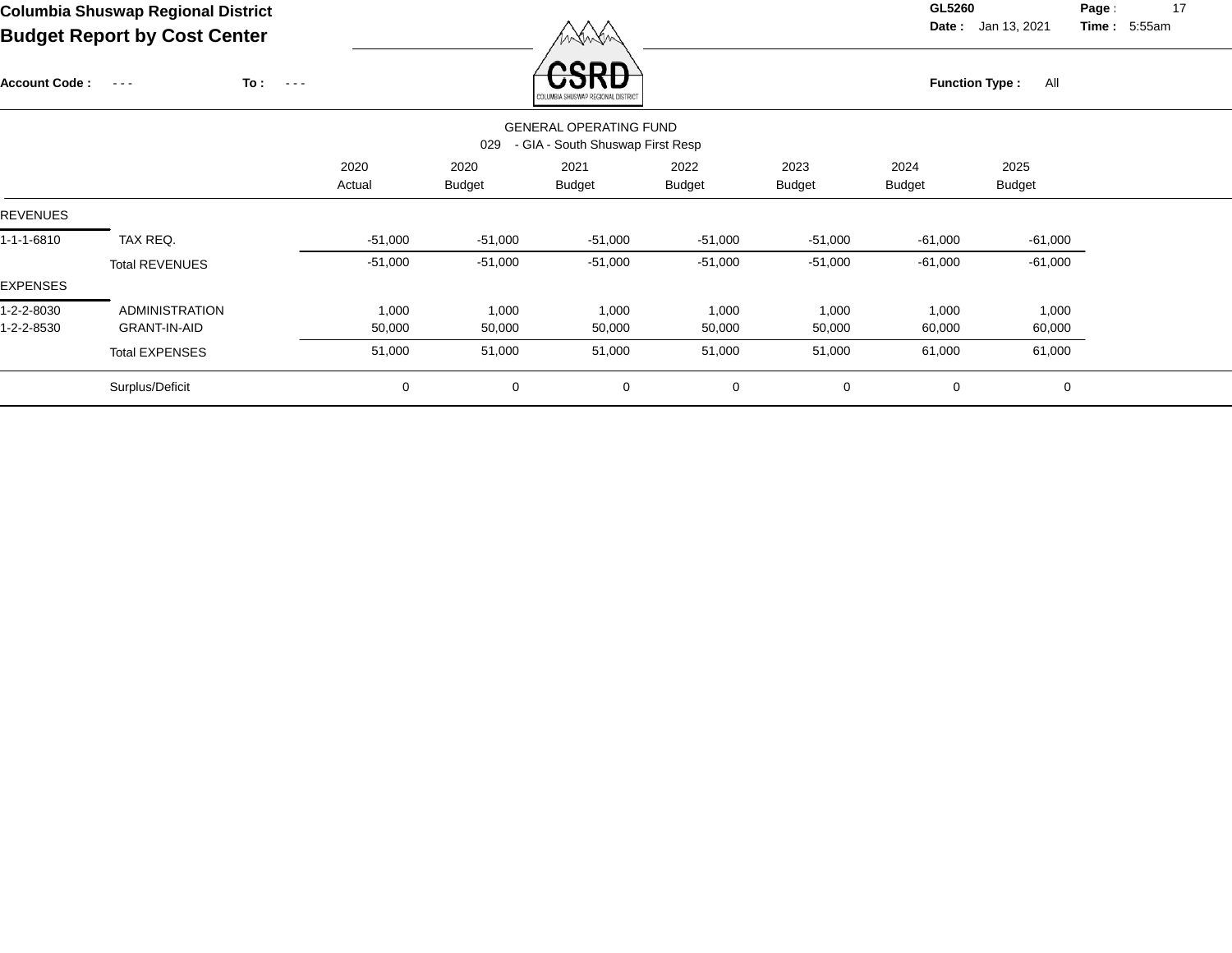# **Columbia Shuswap Regional District GL5260**

 $\overline{\phantom{a}}$ 

**Page :** 18 **Time:** 5:55am

|                      | <b>Budget Report by Cost Center</b>                 |           |               | WANAN                                  |               | <b>Date:</b> Jan 13, 2021<br><b>Time</b> : $5:55am$ |                              |               |  |  |  |
|----------------------|-----------------------------------------------------|-----------|---------------|----------------------------------------|---------------|-----------------------------------------------------|------------------------------|---------------|--|--|--|
| <b>Account Code:</b> | To:<br>$\sim$ $\sim$ $\sim$<br>$\sim$ $\sim$ $\sim$ |           |               | radi<br>JMRIA SHUSWAP REGIONAL DISTRIC |               |                                                     | <b>Function Type:</b><br>All |               |  |  |  |
|                      |                                                     |           |               | <b>GENERAL OPERATING FUND</b>          |               |                                                     |                              |               |  |  |  |
|                      |                                                     |           | 030           | - Fire Protection - Annis Bay          |               |                                                     |                              |               |  |  |  |
|                      |                                                     | 2020      | 2020          | 2021                                   | 2022          | 2023                                                | 2024                         | 2025          |  |  |  |
|                      |                                                     | Actual    | <b>Budget</b> | <b>Budget</b>                          | <b>Budget</b> | <b>Budget</b>                                       | <b>Budget</b>                | <b>Budget</b> |  |  |  |
| <b>REVENUES</b>      |                                                     |           |               |                                        |               |                                                     |                              |               |  |  |  |
| 1-1-1-6810           | TAX REQ.                                            | $-13,735$ | $-13,735$     | $-13,984$                              | $-14,239$     | -14,499                                             | $-14,764$                    | $-15,034$     |  |  |  |
|                      | <b>Total REVENUES</b>                               | $-13,735$ | $-13,735$     | $-13,984$                              | $-14,239$     | $-14,499$                                           | $-14,764$                    | $-15,034$     |  |  |  |
| EXPENSES             |                                                     |           |               |                                        |               |                                                     |                              |               |  |  |  |
| 1-2-2-8030           | <b>ADMINISTRATION</b>                               | 250       | 250           | 250                                    | 250           | 250                                                 | 250                          | 250           |  |  |  |
| 1-2-2-8062           | ADDITIONAL TREATMENTS                               | 0         | 1,000         | 1,000                                  | 1,000         | 1,000                                               | 1,000                        | 1,000         |  |  |  |
| 1-2-2-8270           | <b>CONTRACT</b>                                     | 12,485    | 12,485        | 12,734                                 | 12,989        | 13,249                                              | 13,514                       | 13,784        |  |  |  |
| 1-2-2-9042           | Transfer to Operating Reserve                       | 1,000     | 0             | 0                                      | $\Omega$      | $\Omega$                                            | 0                            | 0             |  |  |  |
|                      | <b>Total EXPENSES</b>                               | 13,735    | 13,735        | 13,984                                 | 14,239        | 14,499                                              | 14,764                       | 15,034        |  |  |  |
|                      | Surplus/Deficit                                     | 0         | 0             | 0                                      | $\mathbf 0$   | 0                                                   | 0                            | $\mathbf 0$   |  |  |  |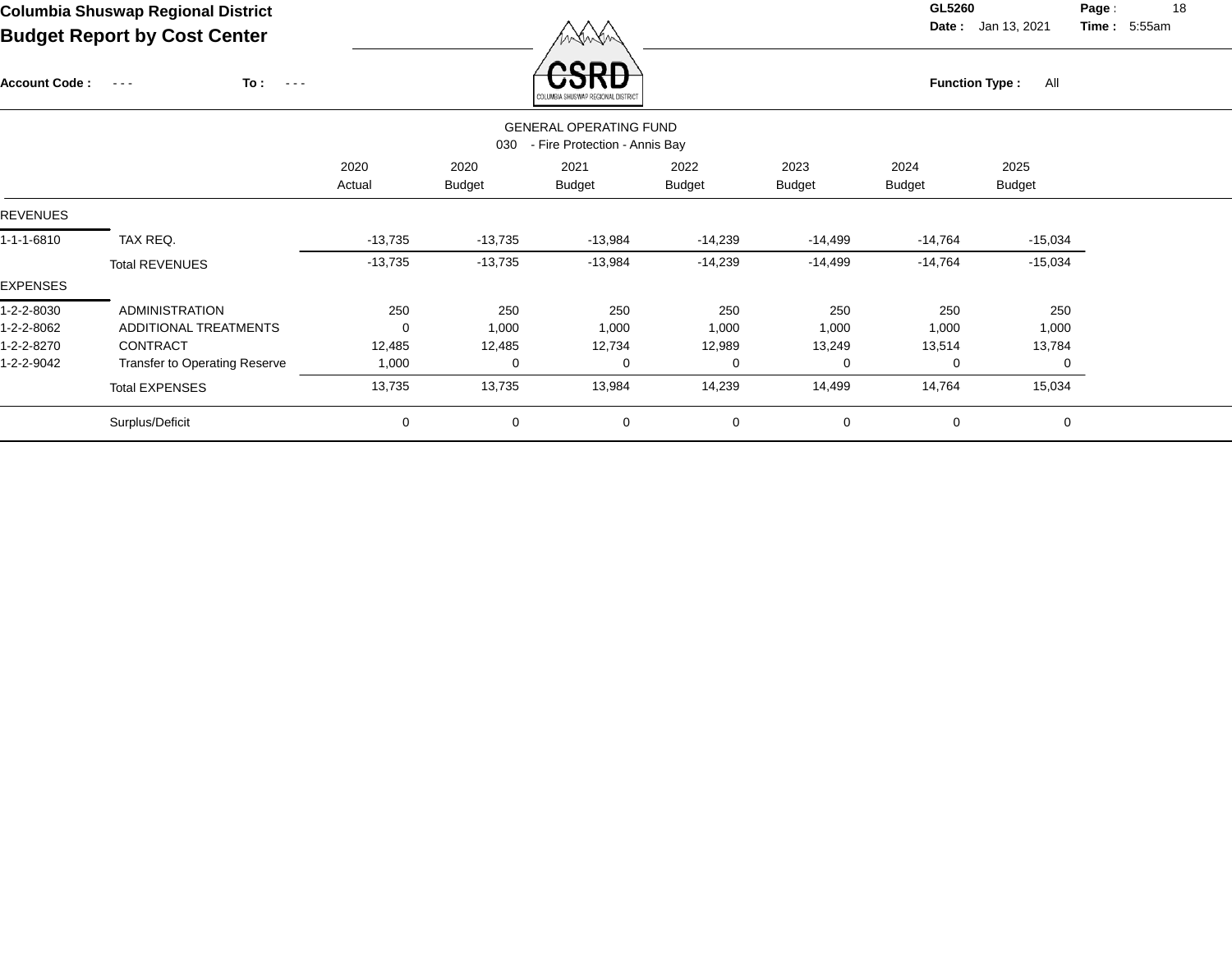Account Code : ---

**To :**

Function Type : All<br><sub>COLUMBIA SHUSWAP REGIONAL DISTRICT</sub>

**Date :** Jan 13, 2021 **Time :**

**Page :** 19 5:55am

|                 |                                      |                | 031                   | <b>GENERAL OPERATING FUND</b><br>- Fire Protection - Electoral Ar |                       |                       |                       |                       |  |
|-----------------|--------------------------------------|----------------|-----------------------|-------------------------------------------------------------------|-----------------------|-----------------------|-----------------------|-----------------------|--|
|                 |                                      | 2020<br>Actual | 2020<br><b>Budget</b> | 2021<br><b>Budget</b>                                             | 2022<br><b>Budget</b> | 2023<br><b>Budget</b> | 2024<br><b>Budget</b> | 2025<br><b>Budget</b> |  |
| <b>REVENUES</b> |                                      |                |                       |                                                                   |                       |                       |                       |                       |  |
| 1-1-1-6362      | BC HYDRO PILT DISTRIBUTION           | $-70,569$      | $-67,412$             | -70,569                                                           | $-70,569$             | $-70,569$             | $-70,569$             | $-70,569$             |  |
| 1-1-1-6680      | <b>SURPLUS</b>                       | $-250,000$     | $-250,000$            | $-250,000$                                                        | 0                     | 0                     | $\Omega$              |                       |  |
| 1-1-1-6810      | TAX REQ.                             | $-60,543$      | $-60,543$             | $-57,526$                                                         | $-54,723$             | $-52,383$             | $-51,585$             | $-52,470$             |  |
| 1-1-1-6815      | <b>RAILWAY TAX MITIGATION</b>        | $-2,602$       | $-2,602$              | $-2,602$                                                          | $-2,602$              | $-2,602$              | $-2,602$              | $-2,602$              |  |
|                 | <b>Total REVENUES</b>                | $-383,714$     | $-380,557$            | $-380,697$                                                        | $-127,894$            | $-125,554$            | $-124,756$            | $-125,641$            |  |
| <b>EXPENSES</b> |                                      |                |                       |                                                                   |                       |                       |                       |                       |  |
| 1-2-2-8030      | <b>ADMINISTRATION</b>                | 1,000          | 1,000                 | 1,000                                                             | 1,000                 | 1,000                 | 1,000                 | 1,000                 |  |
| 1-2-2-8270      | CONTRACT                             | 123,057        | 123,057               | 115,197                                                           | 118,894               | 122,054               | 123,756               | 124,641               |  |
| 1-2-2-8700      | <b>Prior Period Adjustment</b>       | $-8,621$       |                       | 0                                                                 | $\Omega$              | $\Omega$              |                       |                       |  |
| 1-2-2-9042      | <b>Transfer to Operating Reserve</b> | 6,000          | 6,000                 | 14,500                                                            | 8,000                 | 2,500                 |                       |                       |  |
| 1-2-2-9300      | <b>TRAVEL</b>                        | 0              | 500                   |                                                                   | $\mathbf 0$           | $\Omega$              | 0                     |                       |  |
| 1-2-2-9780      | <b>TCA-MACHINERY &amp; EQUIPMEN</b>  | 0              | 250,000               | 250,000                                                           | 0                     | 0                     | $\Omega$              |                       |  |
|                 | <b>Total EXPENSES</b>                | 121,436        | 380,557               | 380,697                                                           | 127,894               | 125,554               | 124,756               | 125,641               |  |
|                 | Surplus/Deficit                      | $-262,278$     | 0                     | 0                                                                 | $\mathbf 0$           | 0                     | 0                     | $\Omega$              |  |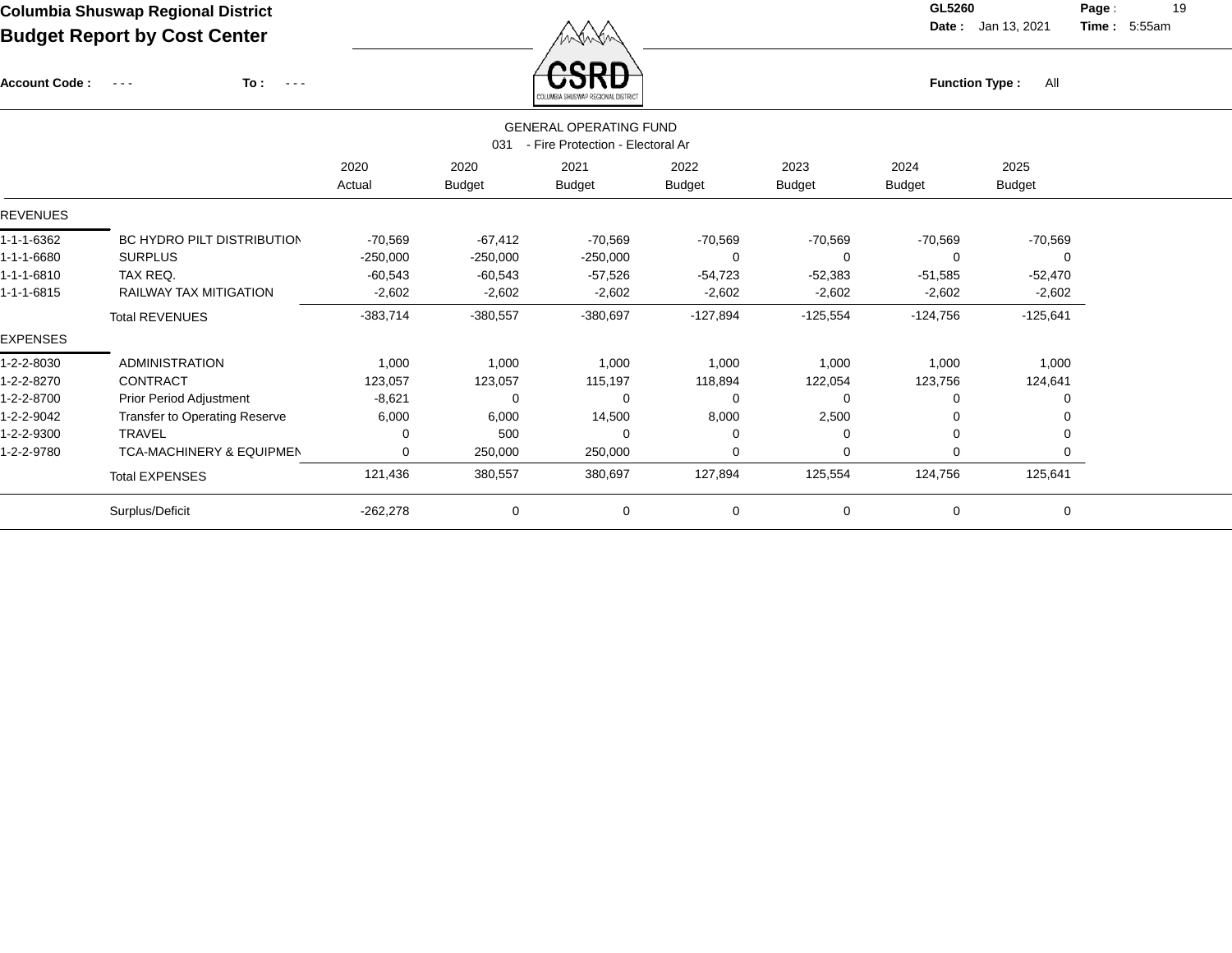**Date :** Jan 13, 2021 **Time :**

**Page :** 20 5:55am

Account Code : ---

**To :**

Function Type : All<br>
COLUMBIA SHUSWAP REGIONAL DISTRICT

|                 |                               |            |               | <b>GENERAL OPERATING FUND</b><br>033 - Fire Protection - Falkland |               |               |               |               |  |
|-----------------|-------------------------------|------------|---------------|-------------------------------------------------------------------|---------------|---------------|---------------|---------------|--|
|                 |                               | 2020       | 2020          | 2021                                                              | 2022          | 2023          | 2024          | 2025          |  |
|                 |                               | Actual     | <b>Budget</b> | <b>Budget</b>                                                     | <b>Budget</b> | <b>Budget</b> | <b>Budget</b> | <b>Budget</b> |  |
| REVENUES        |                               |            |               |                                                                   |               |               |               |               |  |
| 1-1-1-6360      | <b>GRANT</b>                  | $-111$     | 0             | 0                                                                 | 0             | 0             | 0             | 0             |  |
| 1-1-1-6370      | <b>GRANTS IN LIEU</b>         | 0          | $-750$        | $-750$                                                            | $-750$        | $-750$        | $-750$        | $-750$        |  |
| 1-1-1-6680      | <b>SURPLUS</b>                | 0          | 0             | $-1,500$                                                          | 0             | 0             | 0             | 0             |  |
| 1-1-1-6765      | TRANSFER FROM RESERVE         | 0          | $-19,000$     | $-15,000$                                                         | $\Omega$      | $\Omega$      | 0             | $-90,000$     |  |
| 1-1-1-6810      | TAX REQ.                      | -214,751   | $-214,751$    | $-218,621$                                                        | $-223,489$    | $-228,405$    | $-233,228$    | $-238,100$    |  |
| 1-1-1-6815      | <b>RAILWAY TAX MITIGATION</b> | $-1,335$   | $-1,335$      | $-1,335$                                                          | $-1,335$      | $-1,335$      | $-1,335$      | $-1,335$      |  |
|                 | <b>Total REVENUES</b>         | $-216,197$ | $-235,836$    | $-237,206$                                                        | $-225,574$    | $-230,490$    | $-235,313$    | $-330,185$    |  |
| <b>EXPENSES</b> |                               |            |               |                                                                   |               |               |               |               |  |
| 1-2-2-8030      | <b>ADMINISTRATION</b>         | 16,057     | 16,057        | 16,838                                                            | 16,105        | 16,365        | 16,530        | 16,719        |  |
| 1-2-2-8060      | <b>DISPATCH SERVICE 911</b>   | 1,064      | 1,064         | 1,178                                                             | 1,244         | 1,313         | 1,386         | 1,454         |  |
| 1-2-2-8161      | Apparel                       | 1,815      | 2,000         | 1,200                                                             | 1,200         | 1,200         | 1,200         | 1,200         |  |
| 1-2-2-8180      | <b>BUILDING MAINTENANCE</b>   | 355        | 1,500         | 1,500                                                             | 1,500         | 1,500         | 1,500         | 1,500         |  |
| 1-2-2-8185      | <b>EQUIPMENT MAINTENANCE</b>  | 1,796      | 3,000         | 3,000                                                             | 3,000         | 3,000         | 3,000         | 3,000         |  |
| 1-2-2-8200      | <b>Carbon Offsets</b>         | 296        | 250           | 250                                                               | 250           | 250           | 250           | 250           |  |
| 1-2-2-8230      | COMMUNICATION/REPAIR          | 1,962      | 2,000         | 2,000                                                             | 2,000         | 2,000         | 2,000         | 2,000         |  |
| 1-2-2-8310      | DEBENTURE INTEREST            | 13,886     | 13,886        | 13,886                                                            | 13,886        | 13,886        | 13,886        | 13,886        |  |
| 1-2-2-8320      | DEBENTURE PRINCIPAL           | 17,597     | 17,597        | 17,597                                                            | 17,597        | 17,597        | 17,597        | 17,597        |  |
| 1-2-2-8460      | <b>ELECTRICITY</b>            | 1,905      | 2,400         | 2,450                                                             | 2,500         | 2,550         | 2,600         | 2,650         |  |
| 1-2-2-8470      | <b>EQUIPMENT LEASE/RENTAL</b> | 407        | 500           | 500                                                               | 500           | 500           | 500           | 500           |  |
| 1-2-2-8556      | <b>GRANT</b>                  | 0          | 1,100         | 1,100                                                             | 1,100         | 1,100         | 1,100         | 1,100         |  |
| 1-2-2-8560      | <b>GROUNDS MAINTENANCE</b>    | 0          | 500           | 500                                                               | 500           | 500           | 500           | 500           |  |
| 1-2-2-8580      | <b>HEATING</b>                | 2,192      | 2,350         | 2,400                                                             | 2,450         | 2,500         | 2,550         | 2,600         |  |
| 1-2-2-8590      | <b>HONORARIUM</b>             | 9,118      | 10,500        | 10,500                                                            | 10,500        | 10,500        | 10,500        | 10,500        |  |
| 1-2-2-8600      | <b>HYDRANT TESTING</b>        | 2,835      | 2,800         | 2,800                                                             | 2,800         | 2,800         | 2,800         | 2,800         |  |
| 1-2-2-8610      | <b>ICBC</b>                   | 4,610      | 4,600         | 4,700                                                             | 4,800         | 4,900         | 5,000         | 5,100         |  |
| 1-2-2-8620      | <b>INSURANCE</b>              | 2,371      | 2,500         | 2,600                                                             | 2,650         | 2,700         | 2,750         | 2,800         |  |
| 1-2-2-8630      | <b>INCIDENT COSTS</b>         | 2,310      | 5,000         | 4,000                                                             | 5,000         | 5,000         | 5,000         | 5,000         |  |
| 1-2-2-8655      | Junior Firefighter Program    | 0          | 5,000         | 5,000                                                             | 5,000         | 5,000         | 5,000         | 5,000         |  |
| 1-2-2-8740      | <b>MEMBERSHIPS</b>            | 250        | 250           | 250                                                               | 250           | 250           | 250           | 250           |  |
| 1-2-2-8746      | MINOR EQUIPMENT               | 7,056      | 14,000        | 14,000                                                            | 14,000        | 14,000        | 14,000        | 14,000        |  |
| 1-2-2-8750      | <b>MISCELLANEOUS</b>          | 0          | 100           | 100                                                               | 100           | 100           | 100           | 100           |  |
| 1-2-2-8968      | <b>Practice Costs</b>         | 17,902     | 19,000        | 19,000                                                            | 19,000        | 19,000        | 19,000        | 19,000        |  |
| 1-2-2-8985      | PUBLIC INFORMATION            | 0          | 500           | 500                                                               | 500           | 500           | 500           | 500           |  |
| 1-2-2-9040      | <b>RESERVE</b>                | 42,000     | 42,000        | 47,000                                                            | 50,000        | 53,000        | 37,000        | 61,000        |  |
| 1-2-2-9180      | <b>SNOW REMOVAL</b>           | 4,148      | 2,500         | 2,500                                                             | 2,500         | 2,500         | 2,500         | 2,500         |  |
| 1-2-2-9220      | <b>SUPPLIES</b>               | 264        | 1,500         | 1,500                                                             | 1,500         | 1,500         | 1,500         | 1,500         |  |
| 1-2-2-9240      | TELEPHONE/FAX/INTERNET        | 2,114      | 1,900         | 1,950                                                             | 2,000         | 2,050         | 2,100         | 2,150         |  |
| 1-2-2-9270      | <b>TRAINING</b>               | 10,419     | 15,000        | 15,000                                                            | 15,000        | 15,000        | 15,000        | 15,000        |  |
| 1-2-2-9275      | FIRE TRAINING CENTRE          | 689        | 700           | 700                                                               | 700           | 700           | 700           | 700           |  |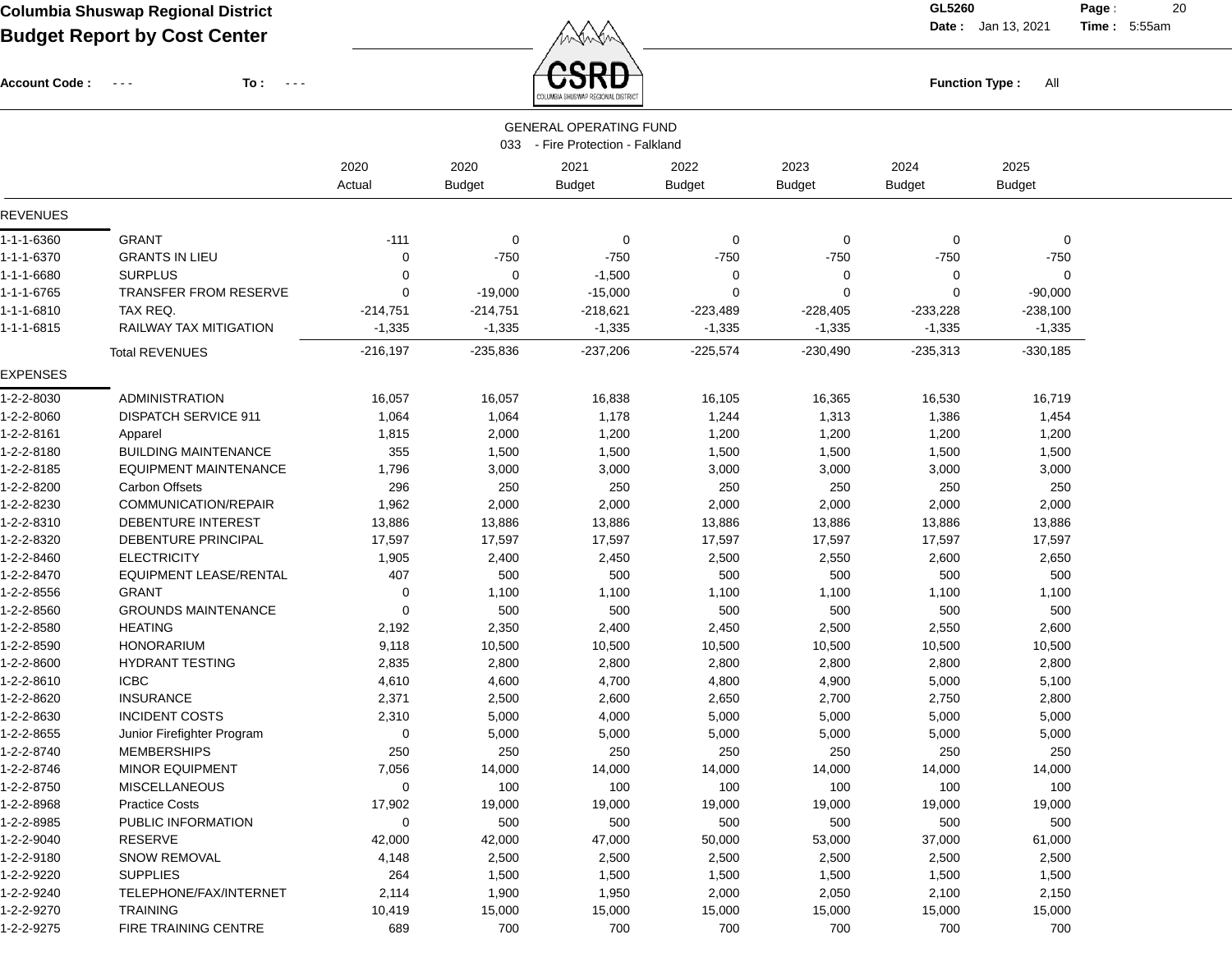Account Code : ---

**To :**

Function Type : All<br>COLUMBIA SHUSWAP REGIONAL DISTRICT

**Date :** Jan 13, 2021 **Time :**

**Page :** 21 5:55am

|            | <b>GENERAL OPERATING FUND</b><br>- Fire Protection - Falkland<br>033 |                |                       |                       |                |                       |                       |                       |  |  |  |  |
|------------|----------------------------------------------------------------------|----------------|-----------------------|-----------------------|----------------|-----------------------|-----------------------|-----------------------|--|--|--|--|
|            |                                                                      | 2020<br>Actual | 2020<br><b>Budget</b> | 2021<br><b>Budget</b> | 2022<br>Budget | 2023<br><b>Budget</b> | 2024<br><b>Budget</b> | 2025<br><b>Budget</b> |  |  |  |  |
| 1-2-2-9291 | Transfer - Regional Fire Support                                     | 13,231         | 15,080                | 16,392                | 15,114         | 16,388                | 16,657                | 16,967                |  |  |  |  |
| 1-2-2-9300 | <b>TRAVEL</b>                                                        | 432            | 100                   | 100                   | 100            | 100                   | 100                   | 100                   |  |  |  |  |
| 1-2-2-9310 | <b>TRUCK EXPENSES</b>                                                | 7,809          | 9,000                 | 4,000                 | 5,000          | 5,000                 | 25,000                | 5,000                 |  |  |  |  |
| 1-2-2-9370 | <b>VOLUNTEER FIREFIGHTER IN:</b>                                     | 4,184          | 3,600                 | 4,200                 | 4,200          | 4,200                 | 4,200                 | 4,200                 |  |  |  |  |
| 1-2-2-9380 | <b>WCB</b>                                                           | 647            | 750                   | 750                   | 750            | 750                   | 750                   | 750                   |  |  |  |  |
| 1-2-2-9390 | <b>WATER &amp; SEWER</b>                                             | 252            | 252                   | 265                   | 278            | 291                   | 307                   | 312                   |  |  |  |  |
| 1-2-2-9780 | <b>TCA-MACHINERY &amp; EQUIPMEN</b>                                  | 0              | 15,000                | 15,000                | 0              | 0                     | 0                     | 90,000                |  |  |  |  |
|            | <b>Total EXPENSES</b>                                                | 191,973        | 235,836               | 237,206               | 225,574        | 230,490               | 235,313               | 330,185               |  |  |  |  |
|            | Surplus/Deficit                                                      | $-24,224$      | $\mathbf 0$           | 0                     | 0              | 0                     | $\mathbf 0$           | $\Omega$              |  |  |  |  |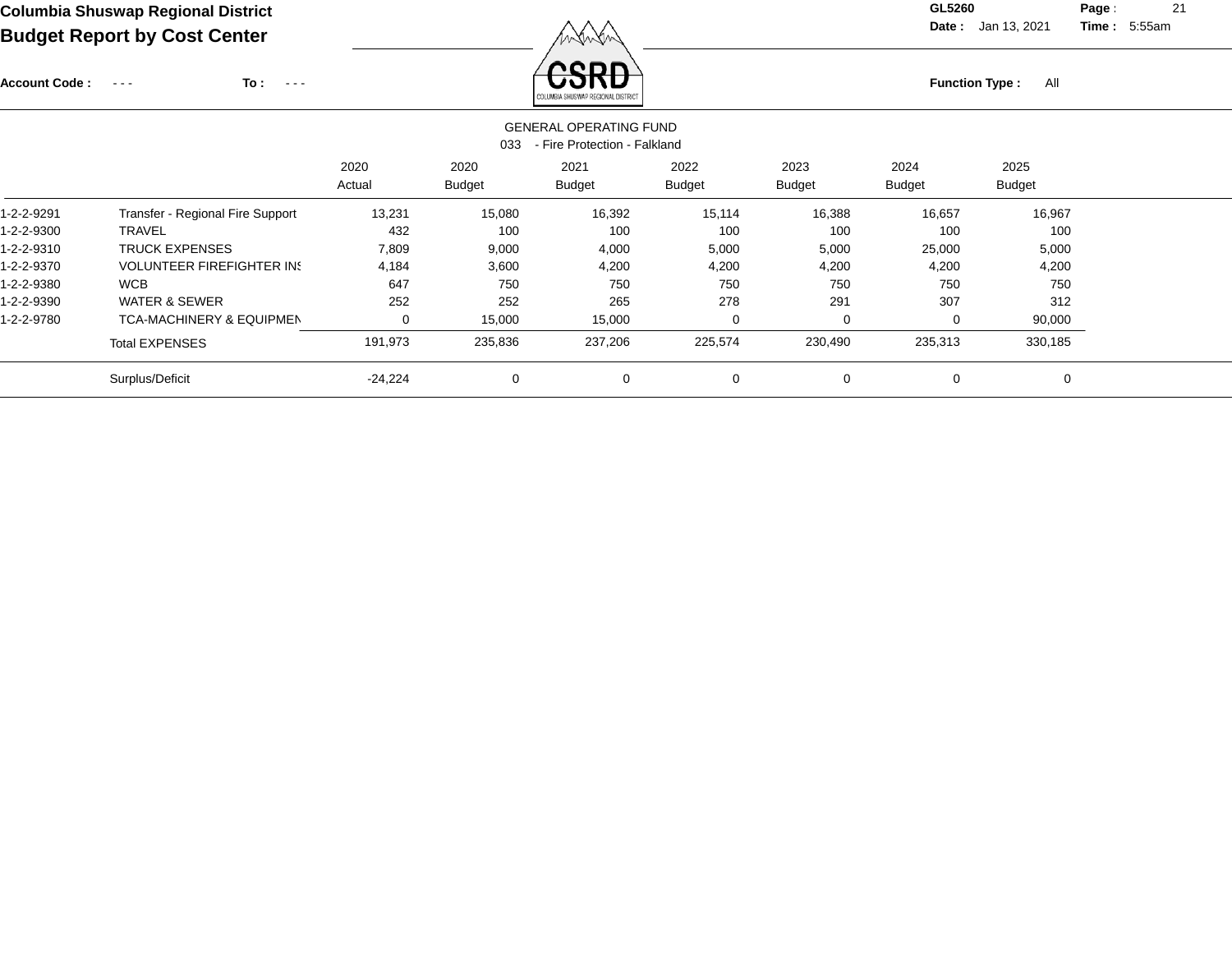**Date :** Jan 13, 2021 **Time :**

**Page :** 22 5:55am

Account Code : ---

**To :**



|                 |                                  |                | 034                   | <b>GENERAL OPERATING FUND</b><br>- Fire Protection - Swansea Poin |                       |                       |                       |                       |  |
|-----------------|----------------------------------|----------------|-----------------------|-------------------------------------------------------------------|-----------------------|-----------------------|-----------------------|-----------------------|--|
|                 |                                  | 2020<br>Actual | 2020<br><b>Budget</b> | 2021<br><b>Budget</b>                                             | 2022<br><b>Budget</b> | 2023<br><b>Budget</b> | 2024<br><b>Budget</b> | 2025<br><b>Budget</b> |  |
| <b>REVENUES</b> |                                  |                |                       |                                                                   |                       |                       |                       |                       |  |
| 1-1-1-6360      | <b>GRANT</b>                     | $-1,279$       | $\overline{0}$        | 0                                                                 | 0                     | $\Omega$              | 0                     | 0                     |  |
| 1-1-1-6467      | PEP - RECOVERY/REIMBURSE         | $-145$         | $\Omega$              | $\mathbf 0$                                                       | $\mathbf 0$           | $\Omega$              | 0                     | 0                     |  |
| 1-1-1-6550      | <b>RECOVERY</b>                  | 300            | $\Omega$              | $\Omega$                                                          | $\Omega$              | $\Omega$              | 0                     | $\Omega$              |  |
| 1-1-1-6680      | <b>SURPLUS</b>                   | 0              | 0                     | $-2,500$                                                          | $\Omega$              | $\Omega$              | 0                     | $\Omega$              |  |
| 1-1-1-6765      | <b>TRANSFER FROM RESERVE</b>     | $-41,196$      | $-76,400$             | $-52,000$                                                         | $\Omega$              | $\Omega$              | 0                     | $\Omega$              |  |
| 1-1-1-6810      | TAX REQ.                         | $-171,857$     | $-171,857$            | $-173,396$                                                        | $-177,228$            | $-181,234$            | $-185,927$            | $-189,968$            |  |
|                 | <b>Total REVENUES</b>            | $-214,178$     | $-248,257$            | $-227,896$                                                        | $-177,228$            | $-181,234$            | $-185,927$            | $-189,968$            |  |
| <b>EXPENSES</b> |                                  |                |                       |                                                                   |                       |                       |                       |                       |  |
| 1-2-2-8030      | ADMINISTRATION                   | 13,752         | 13,752                | 14,242                                                            | 14,865                | 13,955                | 14,097                | 13,555                |  |
| 1-2-2-8060      | <b>DISPATCH SERVICE 911</b>      | 622            | 622                   | 688                                                               | 727                   | 767                   | 810                   | 850                   |  |
| 1-2-2-8161      | Apparel                          | 937            | 1,200                 | 1,200                                                             | 1,200                 | 1,200                 | 1,200                 | 1,200                 |  |
| 1-2-2-8180      | <b>BUILDING MAINTENANCE</b>      | 7,500          | 10,000                | 10,000                                                            | 3,000                 | 3,000                 | 3,000                 | 3,000                 |  |
| 1-2-2-8185      | <b>EQUIPMENT MAINTENANCE</b>     | 3,450          | 3,000                 | 3,000                                                             | 3,000                 | 3,000                 | 3,000                 | 3,000                 |  |
| 1-2-2-8188      | WATER INFRASTRUCTURE MA          | 62             | 1,000                 | 1,000                                                             | 1,000                 | 1,000                 | 1,000                 | 1,000                 |  |
| 1-2-2-8200      | Carbon Offsets                   | 75             | 200                   | 200                                                               | 200                   | 200                   | 200                   | 200                   |  |
| 1-2-2-8230      | COMMUNICATION/REPAIR             | 1,756          | 2,500                 | 2,500                                                             | 2,500                 | 2,500                 | 2,500                 | 2,500                 |  |
| 1-2-2-8460      | <b>ELECTRICITY</b>               | 2,151          | 3,600                 | 3,650                                                             | 3,700                 | 3,750                 | 3,800                 | 3,850                 |  |
| 1-2-2-8470      | <b>EQUIPMENT LEASE/RENTAL</b>    | 407            | 600                   | 600                                                               | 600                   | 600                   | 600                   | 600                   |  |
| 1-2-2-8556      | <b>GRANT</b>                     | 1,100          | 1,100                 | 1,100                                                             | 1,100                 | 1,100                 | 1,100                 | 1,100                 |  |
| 1-2-2-8560      | <b>GROUNDS MAINTENANCE</b>       | 0              | 1,000                 | 1,000                                                             | 1,000                 | 1,000                 | 1,000                 | 1,000                 |  |
| 1-2-2-8580      | <b>HEATING</b>                   | 1,174          | 1,100                 | 1,200                                                             | 1,250                 | 1,300                 | 1,350                 | 1,400                 |  |
| 1-2-2-8590      | <b>HONORARIUM</b>                | 6,603          | 10,500                | 10,500                                                            | 10,500                | 10,500                | 10,500                | 10,500                |  |
| 1-2-2-8610      | <b>ICBC</b>                      | 3,755          | 4,050                 | 4,150                                                             | 4,200                 | 4,250                 | 4,300                 | 4,350                 |  |
| 1-2-2-8620      | <b>INSURANCE</b>                 | 1,109          | 1,300                 | 1,350                                                             | 1,400                 | 1,450                 | 1,500                 | 1,550                 |  |
| 1-2-2-8630      | <b>INCIDENT COSTS</b>            | 4,162          | 3,000                 | 4,000                                                             | 3,000                 | 3,000                 | 3,000                 | 3,000                 |  |
| 1-2-2-8655      | Junior Firefighter Program       | 0              | 5,000                 | 5,000                                                             | 5,000                 | 5,000                 | 5,000                 | 5,000                 |  |
| 1-2-2-8740      | <b>MEMBERSHIPS</b>               | 250            | 300                   | 300                                                               | 300                   | 300                   | 300                   | 300                   |  |
| 1-2-2-8746      | MINOR EQUIPMENT                  | 18,238         | 15,900                | 15,000                                                            | 9,500                 | 9,500                 | 9,500                 | 9,500                 |  |
| 1-2-2-8750      | <b>MISCELLANEOUS</b>             | 0              | 100                   | 100                                                               | 100                   | 100                   | 100                   | 100                   |  |
| 1-2-2-8940      | PERMITS LICENSES AND FEES        | 289            | 0                     | 300                                                               | 325                   | 350                   | 375                   | 400                   |  |
| 1-2-2-8968      | <b>Practice Costs</b>            | 14,786         | 16,000                | 16,000                                                            | 16,000                | 16,000                | 16,000                | 16,000                |  |
| 1-2-2-8985      | PUBLIC INFORMATION               | $\Omega$       | 1,000                 | 1,000                                                             | 1,000                 | 1,000                 | 1,000                 | 1,000                 |  |
| 1-2-2-9040      | <b>RESERVE</b>                   | 30,000         | 30,000                | 27,500                                                            | 42,500                | 46,000                | 50,000                | 54,000                |  |
| 1-2-2-9180      | <b>SNOW REMOVAL</b>              | 1,588          | 3,000                 | 3,000                                                             | 3,000                 | 3,000                 | 3,000                 | 3,000                 |  |
| 1-2-2-9220      | <b>SUPPLIES</b>                  | 3,078          | 2,500                 | 2,500                                                             | 2,500                 | 2,500                 | 2,500                 | 2,500                 |  |
| 1-2-2-9240      | TELEPHONE/FAX/INTERNET           | 1,894          | 2,100                 | 2,200                                                             | 2,250                 | 2,300                 | 2,350                 | 2,400                 |  |
| 1-2-2-9270      | <b>TRAINING</b>                  | 10,481         | 17,000                | 15,000                                                            | 15,000                | 15,000                | 15,000                | 15,000                |  |
| 1-2-2-9275      | FIRE TRAINING CENTRE             | 632            | 1,150                 | 1,150                                                             | 1,150                 | 1,150                 | 1,150                 | 1,150                 |  |
| 1-2-2-9291      | Transfer - Regional Fire Support | 9,923          | 13,383                | 14,166                                                            | 13,061                | 14,162                | 14,395                | 14,663                |  |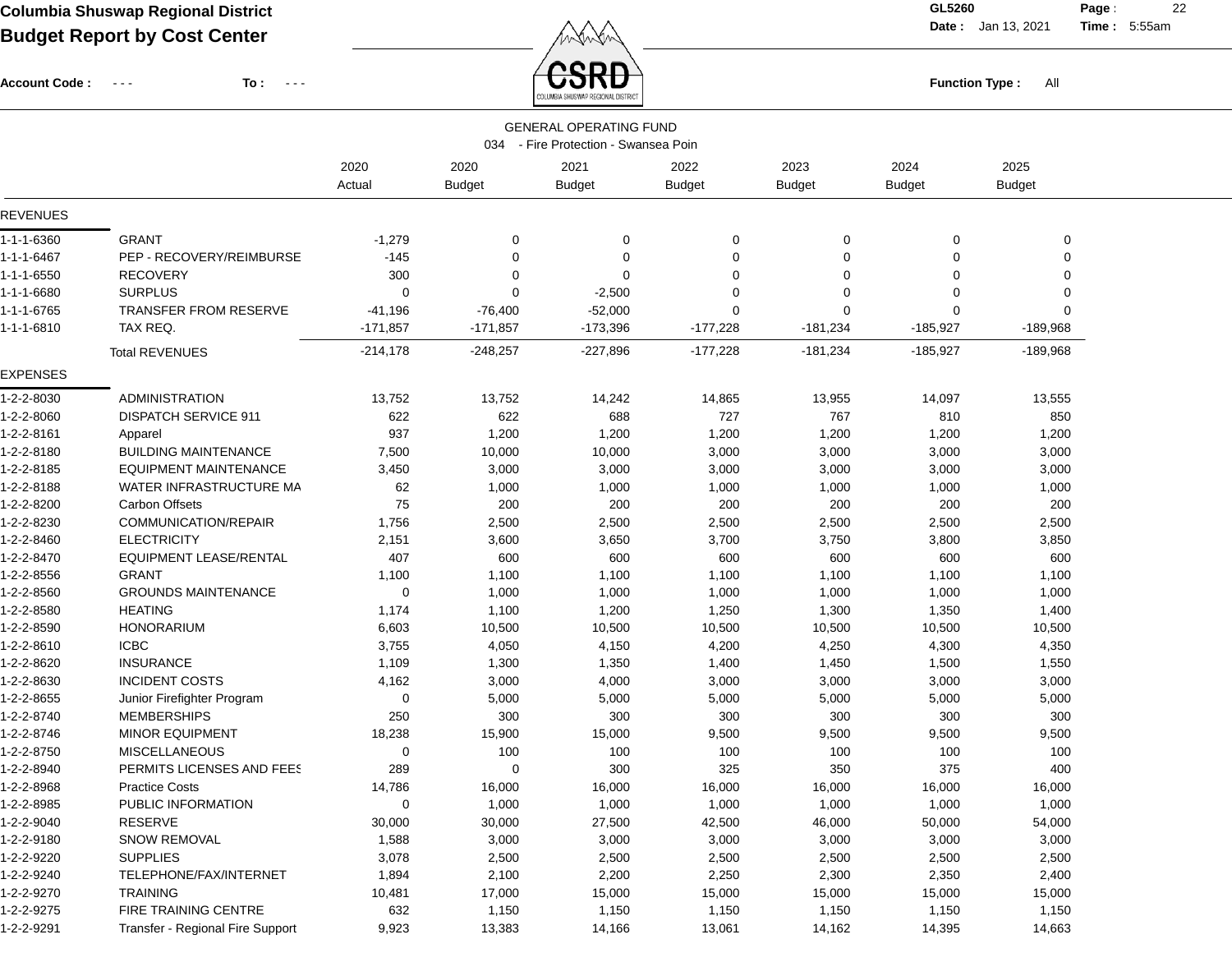# **Columbia Shuswap Regional District GL5260**

Account Code : ---

**Date :** Jan 13, 2021 **Time :**

**Page :** 23 5:55am

**Budget Report by Cost Center**

**To :**

**Function Type :** All **Function Type** : All

| <b>GENERAL OPERATING FUND</b><br>- Fire Protection - Swansea Poin<br>034 |                                  |                |                       |                       |                       |                       |                       |                |  |  |  |  |
|--------------------------------------------------------------------------|----------------------------------|----------------|-----------------------|-----------------------|-----------------------|-----------------------|-----------------------|----------------|--|--|--|--|
|                                                                          |                                  | 2020<br>Actual | 2020<br><b>Budget</b> | 2021<br><b>Budget</b> | 2022<br><b>Budget</b> | 2023<br><b>Budget</b> | 2024<br><b>Budget</b> | 2025<br>Budget |  |  |  |  |
| 1-2-2-9300                                                               | <b>TRAVEL</b>                    | 574            | 500                   | 500                   | 500                   | 500                   | 500                   | 500            |  |  |  |  |
| 1-2-2-9310                                                               | <b>TRUCK EXPENSES</b>            | 3,151          | 7,300                 | 7,300                 | 7,300                 | 7,300                 | 7,300                 | 7,300          |  |  |  |  |
| 1-2-2-9370                                                               | <b>VOLUNTEER FIREFIGHTER IN:</b> | 2,988          | 3,500                 | 3,500                 | 3,500                 | 3,500                 | 3,500                 | 3,500          |  |  |  |  |
| 1-2-2-9380                                                               | <b>WCB</b>                       | 599            | 1,000                 | 1,000                 | 1,000                 | 1,000                 | 1,000                 | 1,000          |  |  |  |  |
| 1-2-2-9800                                                               | <b>TCA-OTHER</b>                 | 68,756         | 70,000                | 52,000                | 0                     | 0                     | 0                     |                |  |  |  |  |
|                                                                          | <b>Total EXPENSES</b>            | 215,842        | 248,257               | 227,896               | 177,228               | 181,234               | 185,927               | 189,968        |  |  |  |  |
|                                                                          | Surplus/Deficit                  | 1,664          | $\mathbf 0$           | $\mathbf 0$           | $\mathbf 0$           | $\Omega$              | 0                     | 0              |  |  |  |  |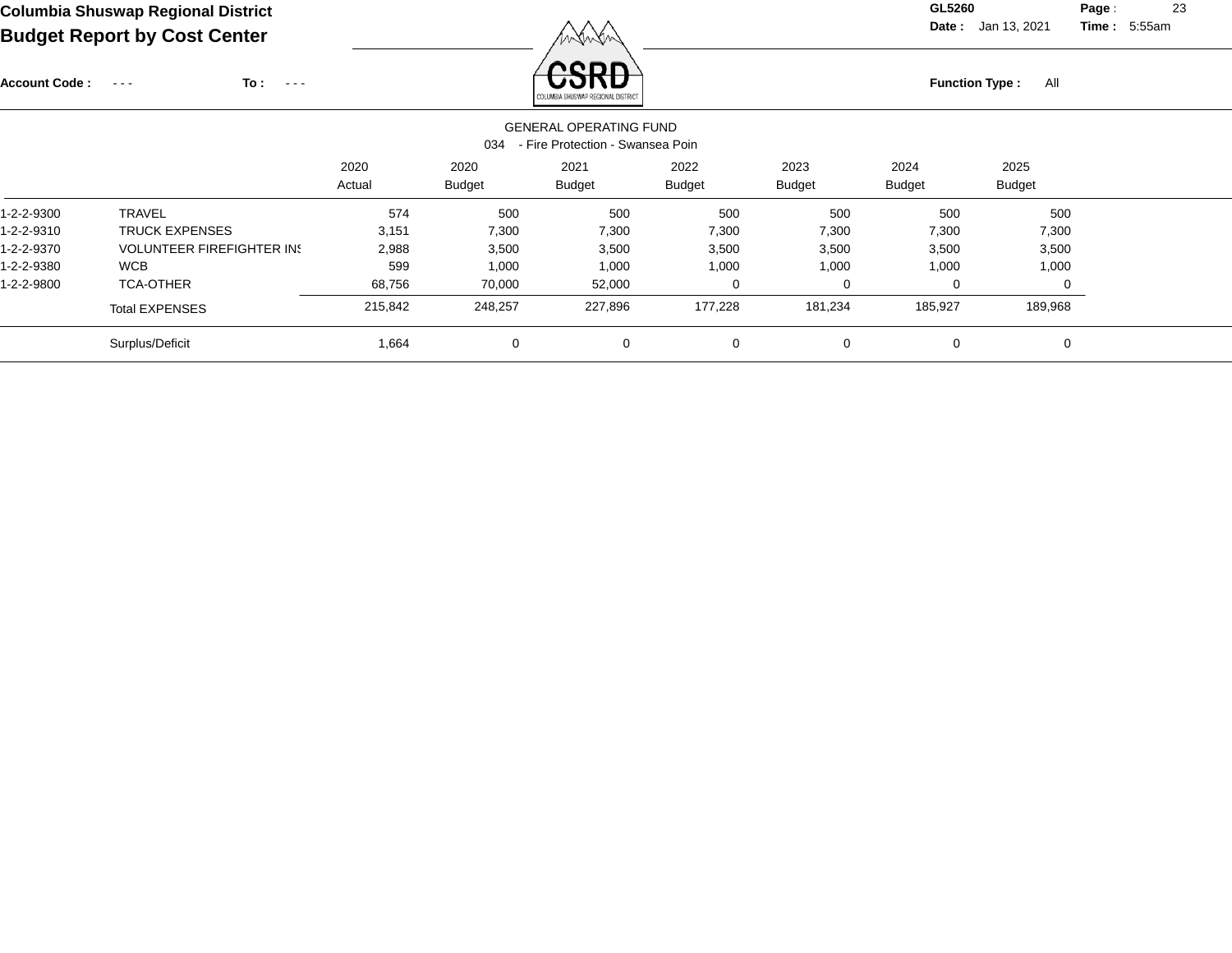**Date :** Jan 13, 2021 **Time :**

**Page :** 24 5:55am

| <b>Account Code :</b> | To :<br>.<br>$\sim$ $\sim$ $\sim$ |                |                       | <b>SRD</b><br><b>Function Type:</b><br>All |                       |                       |                       |                       |  |  |
|-----------------------|-----------------------------------|----------------|-----------------------|--------------------------------------------|-----------------------|-----------------------|-----------------------|-----------------------|--|--|
|                       |                                   |                |                       | <b>GENERAL OPERATING FUND</b>              |                       |                       |                       |                       |  |  |
|                       |                                   |                |                       | 036 - Fire Protection - Nicholson          |                       |                       |                       |                       |  |  |
|                       |                                   | 2020<br>Actual | 2020<br><b>Budget</b> | 2021<br><b>Budget</b>                      | 2022<br><b>Budget</b> | 2023<br><b>Budget</b> | 2024<br><b>Budget</b> | 2025<br><b>Budget</b> |  |  |
| <b>REVENUES</b>       |                                   |                |                       |                                            |                       |                       |                       |                       |  |  |
| 1-1-1-6239            | <b>COMMUNITY WORKS PROGRA</b>     | $-15,516$      | 0                     | 0                                          | 0                     | 0                     | 0                     | 0                     |  |  |
| 1-1-1-6360            | <b>GRANT</b>                      | $-433$         | $\Omega$              | 0                                          | 0                     | 0                     | $\Omega$              | 0                     |  |  |
| 1-1-1-6570            | <b>RENTALS</b>                    | $-333$         | $\Omega$              | 0                                          | $\Omega$              | 0                     | $\Omega$              | 0                     |  |  |
| 1-1-1-6680            | <b>SURPLUS</b>                    | $-4,250$       | $-4,250$              | $\Omega$                                   | 0                     | 0                     | $\Omega$              | 0                     |  |  |
| 1-1-1-6765            | <b>TRANSFER FROM RESERVE</b>      | $-32,887$      | $-85,000$             | $-360,000$                                 | $\Omega$              | $\Omega$              | $\Omega$              | $\Omega$              |  |  |
| 1-1-1-6810            | TAX REQ.                          | $-235,218$     | $-235,218$            | $-238,906$                                 | $-242,812$            | $-248,055$            | $-253,854$            | $-259,454$            |  |  |
|                       | <b>Total REVENUES</b>             | $-288,637$     | $-324,468$            | $-598,906$                                 | $-242,812$            | $-248,055$            | $-253,854$            | $-259,454$            |  |  |
| <b>EXPENSES</b>       |                                   |                |                       |                                            |                       |                       |                       |                       |  |  |
| 1-2-2-8030            | <b>ADMINISTRATION</b>             | 16,956         | 16,956                | 16,025                                     | 16,867                | 15,617                | 17,873                | 17,898                |  |  |
| 1-2-2-8060            | <b>DISPATCH SERVICE 911</b>       | 1,708          | 1,263                 | 1,398                                      | 1,478                 | 1,560                 | 1,646                 | 1,726                 |  |  |
| 1-2-2-8161            | Apparel                           | 0              | 1,200                 | 1,200                                      | 1,200                 | 1,200                 | 1,200                 | 1,200                 |  |  |
| 1-2-2-8180            | <b>BUILDING MAINTENANCE</b>       | 963            | 2,000                 | 2,000                                      | 2,000                 | 2,000                 | 2,000                 | 2,000                 |  |  |
| 1-2-2-8185            | <b>EQUIPMENT MAINTENANCE</b>      | 2,490          | 2,000                 | 2,000                                      | 2,000                 | 2,000                 | 2,000                 | 2,000                 |  |  |
| 1-2-2-8200            | <b>Carbon Offsets</b>             | 83             | 100                   | 100                                        | 100                   | 100                   | 100                   | 100                   |  |  |
| 1-2-2-8230            | COMMUNICATION/REPAIR              | 2,809          | 1,000                 | 1,000                                      | 1,000                 | 1,000                 | 1,000                 | 1,000                 |  |  |
| 1-2-2-8460            | <b>ELECTRICITY</b>                | 5,298          | 5,500                 | 5,550                                      | 5,600                 | 5,650                 | 5,700                 | 5,750                 |  |  |
| 1-2-2-8470            | <b>EQUIPMENT LEASE/RENTAL</b>     | 407            | 500                   | 500                                        | 500                   | 500                   | 500                   | 500                   |  |  |
| 1-2-2-8556            | <b>GRANT</b>                      | 1,100          | 1,100                 | 1,100                                      | 1,100                 | 1,100                 | 1,100                 | 1,100                 |  |  |
| 1-2-2-8560            | <b>GROUNDS MAINTENANCE</b>        | 203            | 300                   | 300                                        | 300                   | 300                   | 300                   | 300                   |  |  |
| 1-2-2-8590            | <b>HONORARIUM</b>                 | 8,928          | 10,500                | 11,600                                     | 11,600                | 11,600                | 11,600                | 11,600                |  |  |
| 1-2-2-8610            | <b>ICBC</b>                       | 5,868          | 6,000                 | 6,050                                      | 6,100                 | 6,150                 | 6,200                 | 6,250                 |  |  |
| 1-2-2-8620            | <b>INSURANCE</b>                  | 1,373          | 1,400                 | 1,450                                      | 1,500                 | 1,550                 | 1,600                 | 1,650                 |  |  |
| 1-2-2-8630            | <b>INCIDENT COSTS</b>             | 3,048          | 3,900                 | 3,900                                      | 3,900                 | 3,900                 | 3,900                 | 3,900                 |  |  |
| 1-2-2-8655            | Junior Firefighter Program        | $\Omega$       | 5,000                 | 5,000                                      | 5,000                 | 5,000                 | 5,000                 | 5,000                 |  |  |
| 1-2-2-8740            | <b>MEMBERSHIPS</b>                | 250            | 250                   | 250                                        | 250                   | 250                   | 250                   | 250                   |  |  |
| 1-2-2-8746            | MINOR EQUIPMENT                   | 20,853         | 17,250                | 17,000                                     | 8,000                 | 8,000                 | 8,000                 | 8,000                 |  |  |
| 1-2-2-8750            | <b>MISCELLANEOUS</b>              | 0              | 100                   | 100                                        | 100                   | 100                   | 100                   | 100                   |  |  |
| 1-2-2-8950            | POSTAGE/ FREIGHT                  | 0              | 100                   | 100                                        | 100                   | 100                   | 100                   | 100                   |  |  |
| 1-2-2-8968            | <b>Practice Costs</b>             | 19,258         | 17,000                | 17,000                                     | 17,000                | 17,000                | 17,000                | 17,000                |  |  |
| 1-2-2-8985            | PUBLIC INFORMATION                | $\mathbf 0$    | 500                   | 500                                        | 500                   | 500                   | 500                   | 500                   |  |  |
| 1-2-2-9040            | <b>RESERVE</b>                    | 82,000         | 82,000                | 67,000                                     | 95,000                | 100,000               | 103,000               | 108,000               |  |  |
| 1-2-2-9180            | SNOW REMOVAL                      | 1,038          | 1,500                 | 1,500                                      | 1,500                 | 1,500                 | 1,500                 | 1,500                 |  |  |
| 1-2-2-9220            | <b>SUPPLIES</b>                   | 784            | 3,000                 | 3,000                                      | 3,000                 | 3,000                 | 3,000                 | 3,000                 |  |  |
| 1-2-2-9240            | TELEPHONE/FAX/INTERNET            | 1,479          | 2,450                 | 2,500                                      | 2,550                 | 2,600                 | 2,650                 | 2,700                 |  |  |
| 1-2-2-9270            | <b>TRAINING</b>                   | 2,711          | 23,000                | 23,000                                     | 23,000                | 23,000                | 23,000                | 23,000                |  |  |
| 1-2-2-9291            | Transfer - Regional Fire Support  | 13,231         | 16,399                | 15,583                                     | 14,367                | 15,578                | 15,835                | 16,130                |  |  |
| 1-2-2-9300            | <b>TRAVEL</b>                     | 56             | 500                   | 500                                        | 500                   | 500                   | 500                   | 500                   |  |  |
| 1-2-2-9310            | <b>TRUCK EXPENSES</b>             | 8,686          | 12,000                | 12,000                                     | 12,000                | 12,000                | 12,000                | 12,000                |  |  |
| 1-2-2-9370            | <b>VOLUNTEER FIREFIGHTER IN!</b>  | 3,287          | 3,800                 | 3,800                                      | 3,800                 | 3,800                 | 3,800                 | 3,800                 |  |  |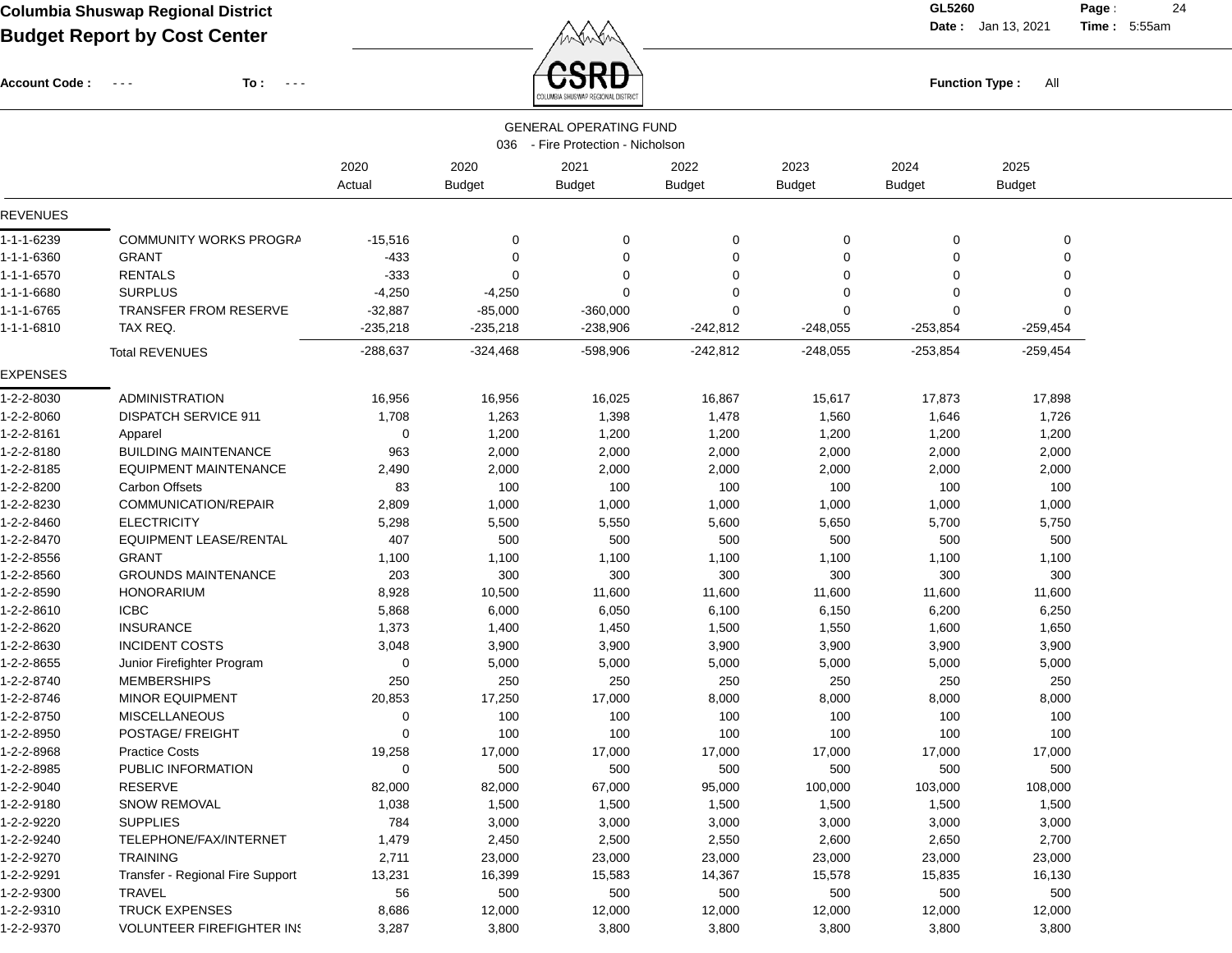**Date :** Jan 13, 2021 **Time :**

**Page :** 25 5:55am

| <b>Account Code:</b> | To:<br>$\sim$ $\sim$ $\sim$<br>$\sim 100$ $\sim$ |                |                       | חחסי<br>COLUMBIA SHUSWAP REGIONAL DISTRIC                      |                |                       | <b>Function Type:</b><br>All |                       |  |  |  |
|----------------------|--------------------------------------------------|----------------|-----------------------|----------------------------------------------------------------|----------------|-----------------------|------------------------------|-----------------------|--|--|--|
|                      |                                                  |                | 036                   | <b>GENERAL OPERATING FUND</b><br>- Fire Protection - Nicholson |                |                       |                              |                       |  |  |  |
|                      |                                                  | 2020<br>Actual | 2020<br><b>Budget</b> | 2021<br><b>Budget</b>                                          | 2022<br>Budget | 2023<br><b>Budget</b> | 2024<br><b>Budget</b>        | 2025<br><b>Budget</b> |  |  |  |
| 1-2-2-9380           | <b>WCB</b>                                       | 628            | 900                   | 900                                                            | 900            | 900                   | 900                          | 900                   |  |  |  |
| 1-2-2-9760           | <b>TCA-ENGINEERING STRUCTUL</b>                  | 14,170         | 20,000                | 0                                                              | 0              | $\mathbf 0$           | $\Omega$                     |                       |  |  |  |
| 1-2-2-9770           | <b>TCA-BUILDINGS</b>                             | 69,100         | 65,000                | 0                                                              | $\mathbf 0$    | 0                     | 0                            |                       |  |  |  |
| 1-2-2-9780           | <b>TCA-MACHINERY &amp; EQUIPMEN</b>              | 0              | 0                     | 375,000                                                        | $\mathbf 0$    | 0                     | $\Omega$                     |                       |  |  |  |
|                      | <b>Total EXPENSES</b>                            | 288,764        | 324,468               | 598,906                                                        | 242,812        | 248,055               | 253,854                      | 259,454               |  |  |  |
|                      | Surplus/Deficit                                  | 127            | $\mathbf 0$           | 0                                                              | $\mathbf 0$    | 0                     | 0                            | 0                     |  |  |  |
|                      |                                                  |                |                       |                                                                |                |                       |                              |                       |  |  |  |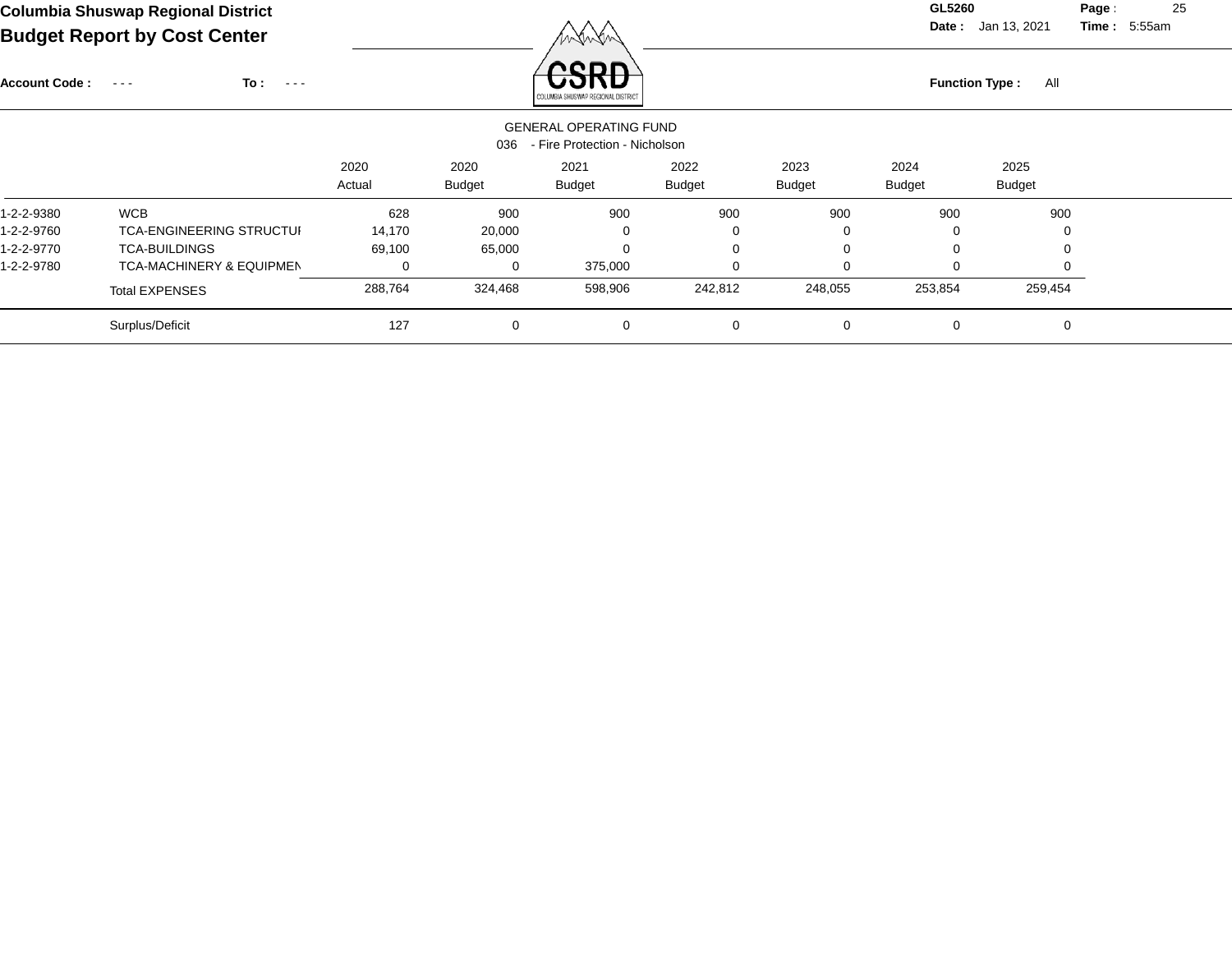**Date :** Jan 13, 2021 **Time :**

**Page :** 26 5:55am

Account Code : ---

÷

**To :**

Function Type : All<br>
COLUMBIA SHUSWAP REGIONAL DISTRICT

| <b>GENERAL OPERATING FUND</b><br>- Fire Protection - Ranchero/Dee<br>037 |                                |            |               |               |               |               |               |               |  |
|--------------------------------------------------------------------------|--------------------------------|------------|---------------|---------------|---------------|---------------|---------------|---------------|--|
|                                                                          |                                | 2020       | 2020          | 2021          | 2022          | 2023          | 2024          | 2025          |  |
|                                                                          |                                | Actual     | <b>Budget</b> | <b>Budget</b> | <b>Budget</b> | <b>Budget</b> | <b>Budget</b> | <b>Budget</b> |  |
| <b>REVENUES</b>                                                          |                                |            |               |               |               |               |               |               |  |
| 1-1-1-6239                                                               | <b>COMMUNITY WORKS PROGRA</b>  | -560       | 0             | 0             | 0             | $\mathbf 0$   | 0             | 0             |  |
| 1-1-1-6360                                                               | <b>GRANT</b>                   | $-21,916$  | $\mathbf 0$   | 0             | $\mathbf 0$   | $\Omega$      | 0             | 0             |  |
| 1-1-1-6550                                                               | <b>RECOVERY</b>                | $-5,952$   | $\Omega$      | 0             | $\Omega$      | $\Omega$      | 0             | $\Omega$      |  |
| 1-1-1-6765                                                               | <b>TRANSFER FROM RESERVE</b>   | 0          | 0             | $-15,000$     | $\Omega$      | $\Omega$      | 0             | $\Omega$      |  |
| 1-1-1-6780                                                               | CONTRACT-N. OKANAGAN RE        | $-87,031$  | $-87,031$     | $-95,756$     | $-96,178$     | $-98,239$     | $-99,950$     | $-102,456$    |  |
| 1-1-1-6810                                                               | TAX REQ.                       | -178,641   | $-178,641$    | -196,548      | $-197,415$    | $-201,645$    | $-205, 155$   | $-210,300$    |  |
|                                                                          | <b>Total REVENUES</b>          | $-294,100$ | $-265,672$    | $-307,304$    | $-293,593$    | $-299,884$    | $-305,105$    | $-312,756$    |  |
| <b>EXPENSES</b>                                                          |                                |            |               |               |               |               |               |               |  |
| 1-2-2-8030                                                               | <b>ADMINISTRATION</b>          | 18,913     | 18,913        | 20,536        | 20,544        | 19,672        | 19,920        | 19,516        |  |
| 1-2-2-8060                                                               | <b>DISPATCH SERVICE 911</b>    | 1,729      | 1,217         | 1,348         | 1,423         | 1,502         | 1,585         | 1,663         |  |
| 1-2-2-8161                                                               | Apparel                        | 0          | 1,200         | 1,200         | 1,200         | 1,200         | 1,200         | 1,200         |  |
| 1-2-2-8180                                                               | <b>BUILDING MAINTENANCE</b>    | 3,256      | 4,000         | 3,000         | 3,000         | 3,000         | 3,000         | 3,000         |  |
| 1-2-2-8185                                                               | EQUIPMENT MAINTENANCE          | 3,262      | 5,000         | 5,000         | 5,000         | 5,000         | 5,000         | 5,000         |  |
| 1-2-2-8188                                                               | WATER INFRASTRUCTURE MA        | 168        | 1,000         | 1,000         | 1,000         | 1,000         | 1,000         | 1,000         |  |
| 1-2-2-8200                                                               | <b>Carbon Offsets</b>          | 279        | 250           | 250           | 250           | 250           | 250           | 250           |  |
| 1-2-2-8230                                                               | COMMUNICATION/REPAIR           | 2,092      | 2,400         | 2,400         | 2,400         | 2,400         | 2,400         | 2,400         |  |
| 1-2-2-8460                                                               | <b>ELECTRICITY</b>             | 2,018      | 2,150         | 2,200         | 2,250         | 2,300         | 2,350         | 2,400         |  |
| 1-2-2-8470                                                               | <b>EQUIPMENT LEASE/RENTAL</b>  | 407        | 600           | 600           | 600           | 600           | 600           | 600           |  |
| 1-2-2-8556                                                               | <b>GRANT</b>                   | 1,565      | 1,250         | 1,500         | 1,500         | 1,500         | 1,500         | 1,500         |  |
| 1-2-2-8560                                                               | <b>GROUNDS MAINTENANCE</b>     | 573        | 1,200         | 2,500         | 1,200         | 1,200         | 1,200         | 1,200         |  |
| 1-2-2-8580                                                               | <b>HEATING</b>                 | 1,844      | 2,300         | 2,400         | 2,500         | 2,600         | 2,700         | 2,800         |  |
| 1-2-2-8590                                                               | <b>HONORARIUM</b>              | 10,452     | 10,500        | 10,500        | 10,500        | 10,500        | 10,500        | 10,500        |  |
| 1-2-2-8610                                                               | <b>ICBC</b>                    | 6,478      | 4,600         | 6,500         | 6,550         | 6,600         | 6,650         | 6,700         |  |
| 1-2-2-8620                                                               | <b>INSURANCE</b>               | 1,390      | 1,650         | 1,700         | 1,750         | 1,800         | 1,850         | 1,900         |  |
| 1-2-2-8630                                                               | <b>INCIDENT COSTS</b>          | 19,498     | 12,000        | 15,000        | 15,000        | 15,000        | 15,000        | 15,000        |  |
| 1-2-2-8655                                                               | Junior Firefighter Program     | 878        | 5,000         | 5,000         | 5,000         | 5,000         | 5,000         | 5,000         |  |
| 1-2-2-8740                                                               | <b>MEMBERSHIPS</b>             | 250        | 250           | 250           | 250           | 250           | 250           | 250           |  |
| 1-2-2-8746                                                               | MINOR EQUIPMENT                | 38,919     | 15,000        | 20,000        | 15,000        | 15,000        | 15,000        | 15,000        |  |
| 1-2-2-8750                                                               | <b>MISCELLANEOUS</b>           | 128        | 100           | 100           | 100           | 100           | 100           | 100           |  |
| 1-2-2-8950                                                               | POSTAGE/ FREIGHT               | 16         | $\mathbf 0$   | 0             | $\mathbf 0$   | 0             | 0             | 0             |  |
| 1-2-2-8968                                                               | <b>Practice Costs</b>          | 35,450     | 21,000        | 25,000        | 25,000        | 25,000        | 25,000        | 25,000        |  |
| 1-2-2-8985                                                               | PUBLIC INFORMATION             | 0          | 1,500         | 1,500         | 1,500         | 1,500         | 1,500         | 1,500         |  |
| 1-2-2-9036                                                               | Rehab (Incident Member Safety) | 59         | 0             | 0             | 0             | 0             | 0             | 0             |  |
| 1-2-2-9040                                                               | RESERVE                        | 59,288     | 70,000        | 80,000        | 90,000        | 94,000        | 98,000        | 105,000       |  |
| 1-2-2-9180                                                               | <b>SNOW REMOVAL</b>            | 4,273      | 3,000         | 3,500         | 3,500         | 3,500         | 3,500         | 3,500         |  |
| 1-2-2-9217                                                               | STUDY/ADVISORY                 | 0          | 0             | $\mathbf 0$   | 0             | 3,000         | 0             | $\mathbf 0$   |  |
| 1-2-2-9220                                                               | <b>SUPPLIES</b>                | 4,159      | 3,000         | 3,000         | 3,000         | 0             | 3,000         | 3,000         |  |
| 1-2-2-9240                                                               | TELEPHONE/FAX/INTERNET         | 2,806      | 2,550         | 2,650         | 2,700         | 2,750         | 2,800         | 2,850         |  |
| 1-2-2-9270                                                               | <b>TRAINING</b>                | 13,147     | 25,000        | 25,000        | 25,000        | 25,000        | 25,000        | 25,000        |  |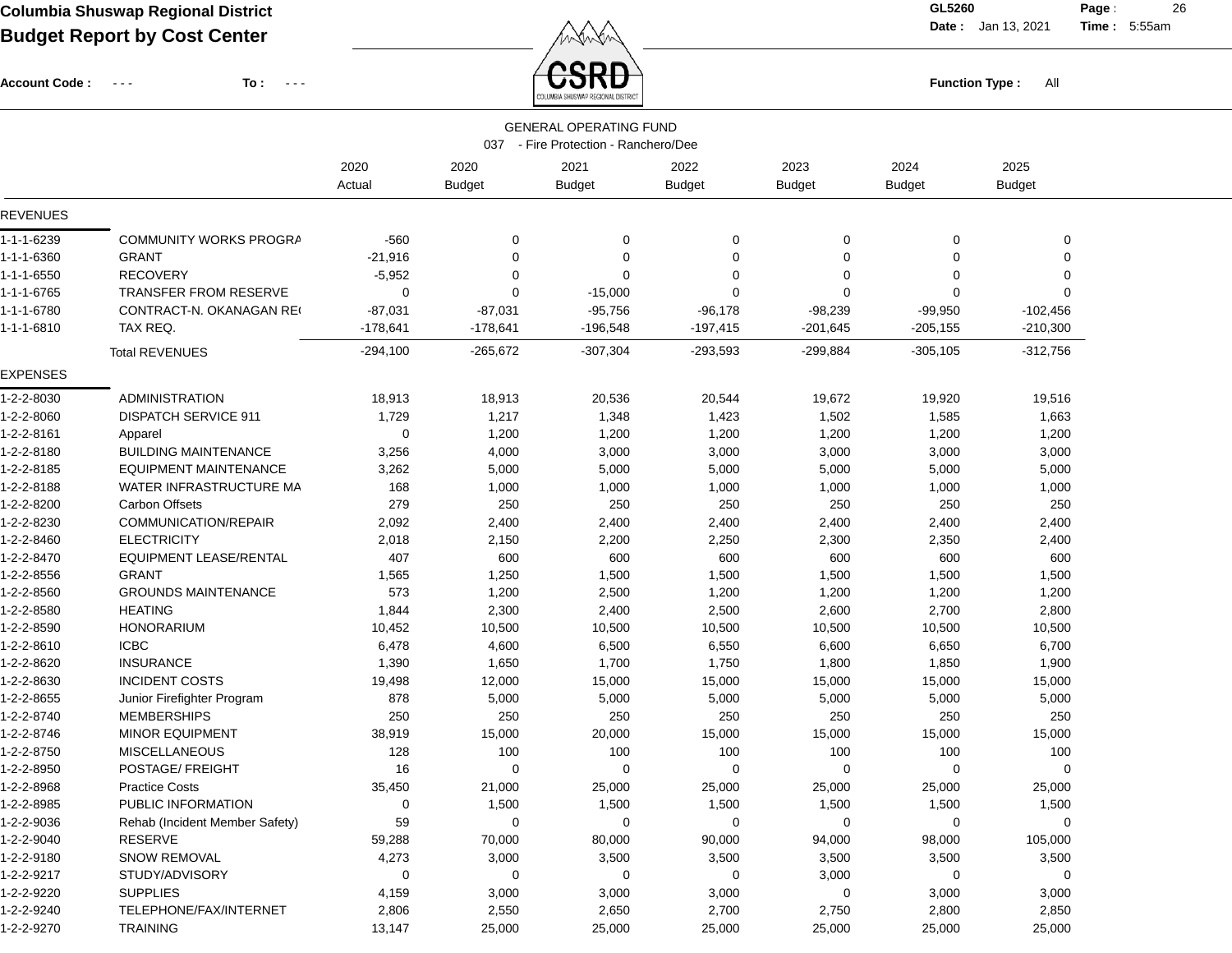Account Code : ---

**To :**

Function Type : All<br>
COLUMBIA SHUSWAP REGIONAL DISTRICT

**Date :** Jan 13, 2021 **Time :**

**Page :** 27 5:55am

| <b>GENERAL OPERATING FUND</b><br>- Fire Protection - Ranchero/Dee<br>037 |                                     |                |                       |                       |                       |                       |                       |                       |  |  |  |
|--------------------------------------------------------------------------|-------------------------------------|----------------|-----------------------|-----------------------|-----------------------|-----------------------|-----------------------|-----------------------|--|--|--|
|                                                                          |                                     | 2020<br>Actual | 2020<br><b>Budget</b> | 2021<br><b>Budget</b> | 2022<br><b>Budget</b> | 2023<br><b>Budget</b> | 2024<br><b>Budget</b> | 2025<br><b>Budget</b> |  |  |  |
| 1-2-2-9275                                                               | <b>FIRE TRAINING CENTRE</b>         | 877            | 1,100                 | 1,100                 | 1,100                 | 1,100                 | 1,100                 | 1,100                 |  |  |  |
| 1-2-2-9291                                                               | Transfer - Regional Fire Support    | 29,769         | 36,192                | 35,820                | 33,026                | 35,810                | 36,400                | 37,077                |  |  |  |
| 1-2-2-9300                                                               | <b>TRAVEL</b>                       | 210            | 500                   | 500                   | 500                   | 500                   | 500                   | 500                   |  |  |  |
| 1-2-2-9310                                                               | <b>TRUCK EXPENSES</b>               | 13,411         | 6,000                 | 6,000                 | 6,000                 | 6,000                 | 6,000                 | 6,000                 |  |  |  |
| 1-2-2-9370                                                               | <b>VOLUNTEER FIREFIGHTER IN!</b>    | 4,130          | 4,000                 | 4,000                 | 4,000                 | 4,000                 | 4,000                 | 4,000                 |  |  |  |
| 1-2-2-9380                                                               | <b>WCB</b>                          | 1,378          | 1,250                 | 1,250                 | 1,250                 | 1,250                 | 1,250                 | 1,250                 |  |  |  |
| 1-2-2-9760                                                               | <b>TCA-ENGINEERING STRUCTUI</b>     | 560            | ∩                     |                       |                       |                       |                       |                       |  |  |  |
| 1-2-2-9770                                                               | <b>TCA-BUILDINGS</b>                | 0              | 0                     | 15,000                | 0                     |                       | $\Omega$              |                       |  |  |  |
| 1-2-2-9780                                                               | <b>TCA-MACHINERY &amp; EQUIPMEN</b> | 12,030         | 0                     | 0                     | 0                     |                       | 0                     |                       |  |  |  |
|                                                                          | <b>Total EXPENSES</b>               | 295,662        | 265,672               | 307,304               | 293,593               | 299,884               | 305,105               | 312,756               |  |  |  |
|                                                                          | Surplus/Deficit                     | 1,561          | 0                     | 0                     | $\mathbf 0$           | 0                     | 0                     | $\Omega$              |  |  |  |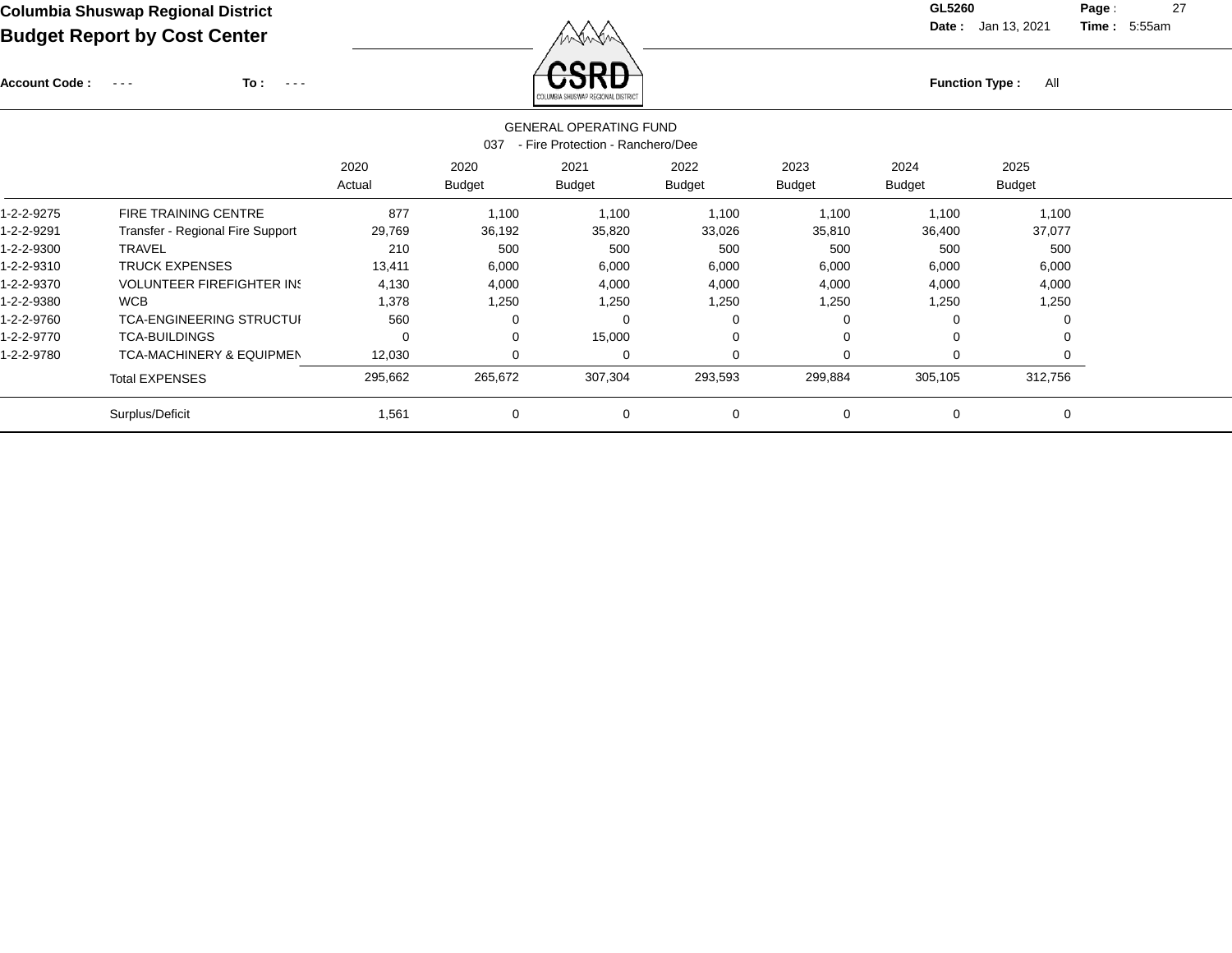Account Code : ---

**To :**

 $\overleftrightarrow{CSRD}$  Function Type : All

**Date :** Jan 13, 2021 **Time :**

**Page :** 28 5:55am

|                          |                                                  |                |                       | COLUMBIA SHUSWAP REGIONAL DISTRICT                               |                       |                       |                       |                       |  |
|--------------------------|--------------------------------------------------|----------------|-----------------------|------------------------------------------------------------------|-----------------------|-----------------------|-----------------------|-----------------------|--|
|                          |                                                  |                |                       | <b>GENERAL OPERATING FUND</b><br>040 - Fire Protection - Malakwa |                       |                       |                       |                       |  |
|                          |                                                  | 2020<br>Actual | 2020<br><b>Budget</b> | 2021<br><b>Budget</b>                                            | 2022<br><b>Budget</b> | 2023<br><b>Budget</b> | 2024<br><b>Budget</b> | 2025<br><b>Budget</b> |  |
| <b>REVENUES</b>          |                                                  |                |                       |                                                                  |                       |                       |                       |                       |  |
| 1-1-1-6360               | <b>GRANT</b>                                     | $-529$         | 0                     | 0                                                                | 0                     | 0                     | 0                     | 0                     |  |
| 1-1-1-6550               | <b>RECOVERY</b>                                  | 900            | 0                     | 0                                                                | 0                     | 0                     | 0                     | 0                     |  |
| 1-1-1-6621               | SALE OF EQUIPMENT                                | $-500$         | 0                     | 0                                                                | $\mathbf 0$           | 0                     | $\Omega$              | 0                     |  |
| 1-1-1-6765               | <b>TRANSFER FROM RESERVE</b>                     | $-12,097$      | $-65,000$             | $-17,000$                                                        | $-38,000$             | 0                     | 0                     | 0                     |  |
| 1-1-1-6768               | <b>Transfer from Other Funds</b>                 | $-4,400$       | 0                     | $-14,000$                                                        | 0                     | $\mathbf 0$           | $\mathbf 0$           | $\mathbf 0$           |  |
| 1-1-1-6810               | TAX REQ.                                         | $-189,714$     | $-189,714$            | $-192,958$                                                       | $-196,078$            | $-200,335$            | $-204,214$            | $-207,653$            |  |
| 1-1-1-6815               | RAILWAY TAX MITIGATION                           | $-8,379$       | $-8,379$              | $-8,379$                                                         | $-8,378$              | $-8,377$              | $-8,376$              | $-8,375$              |  |
|                          | <b>Total REVENUES</b>                            | $-214,719$     | $-263,093$            | $-232,337$                                                       | $-242,456$            | $-208,712$            | $-212,590$            | $-216,028$            |  |
| <b>EXPENSES</b>          |                                                  |                |                       |                                                                  |                       |                       |                       |                       |  |
| 1-2-2-8030               | <b>ADMINISTRATION</b>                            | 14,456         | 14,456                | 15,260                                                           | 17,294                | 16,213                | 16,427                | 16,133                |  |
| 1-2-2-8060               | <b>DISPATCH SERVICE 911</b>                      | 420            | 543                   | 557                                                              | 572                   | 586                   | 601                   | 616                   |  |
| 1-2-2-8161               | Apparel                                          | 148            | 1,200                 | 1,200                                                            | 1,200                 | 1,200                 | 1,200                 | 1,200                 |  |
| 1-2-2-8180               | <b>BUILDING MAINTENANCE</b>                      | 6,120          | 4,000                 | 4,000                                                            | 4,000                 | 4,000                 | 4,000                 | 4,000                 |  |
| 1-2-2-8185               | <b>EQUIPMENT MAINTENANCE</b>                     | 1,535          | 3,000                 | 3,000                                                            | 3,000                 | 3,000                 | 3,000                 | 3,000                 |  |
| 1-2-2-8188               | WATER INFRASTRUCTURE MA                          | 277            | 1,000                 | 1,000                                                            | 1,000                 | 1,000                 | 1,000                 | 1,000                 |  |
| 1-2-2-8200               | <b>Carbon Offsets</b>                            | 33             | 50                    | 50                                                               | 50                    | 50                    | 50                    | 50                    |  |
| 1-2-2-8230               | COMMUNICATION/REPAIR                             | 769            | 2,500                 | 2,500                                                            | 2,500                 | 2,500                 | 2,500                 | 2,500                 |  |
| 1-2-2-8460               | <b>ELECTRICITY</b>                               | 2,651          | 3,150                 | 3,250                                                            | 3,300                 | 3,350                 | 3,400                 | 3,450                 |  |
| 1-2-2-8470               | <b>EQUIPMENT LEASE/RENTAL</b>                    | 407            | 600                   | 600                                                              | 600                   | 600                   | 600                   | 600                   |  |
| 1-2-2-8556               | <b>GRANT</b>                                     | 1,250          | 1,250                 | 1,250                                                            | 1,250                 | 1,250                 | 1,250                 | 1,250                 |  |
| 1-2-2-8560               | <b>GROUNDS MAINTENANCE</b>                       | 0              | 500                   | 500                                                              | 500                   | 500                   | 500                   | 500                   |  |
| 1-2-2-8590               | <b>HONORARIUM</b>                                | 8,704          | 10,500                | 10,500                                                           | 10,500                | 10,500                | 10,500                | 10,500                |  |
| 1-2-2-8610               | <b>ICBC</b>                                      | 2,730          | 3,000                 | 3,050                                                            | 3,100                 | 3,150                 | 3,200                 | 3,250                 |  |
| 1-2-2-8620               | <b>INSURANCE</b>                                 | 986            | 1,150                 | 1,200                                                            | 1,250                 | 1,300                 | 1,350                 | 1,400                 |  |
| 1-2-2-8630<br>1-2-2-8655 | <b>INCIDENT COSTS</b>                            | 3,181<br>522   | 10,000                | 10,000<br>5,000                                                  | 10,000                | 10,000                | 10,000                | 10,000                |  |
| 1-2-2-8740               | Junior Firefighter Program<br><b>MEMBERSHIPS</b> | 250            | 5,000<br>300          | 300                                                              | 5,000<br>300          | 5,000<br>300          | 5,000<br>300          | 5,000<br>300          |  |
| 1-2-2-8746               | <b>MINOR EQUIPMENT</b>                           | 3,398          | 12,500                | 14,500                                                           | 12,500                | 8,500                 | 8,500                 | 8,500                 |  |
| 1-2-2-8750               | <b>MISCELLANEOUS</b>                             | 0              | 100                   | 100                                                              | 100                   | 100                   | 100                   | 100                   |  |
| 1-2-2-8940               | PERMITS LICENSES AND FEES                        | 442            | 0                     | 0                                                                | 0                     | 0                     | 0                     | 0                     |  |
| 1-2-2-8968               | <b>Practice Costs</b>                            | 16,258         | 20,000                | 20,000                                                           | 20,000                | 20,000                | 20,000                | 20,000                |  |
| 1-2-2-8985               | PUBLIC INFORMATION                               | 0              | 1,000                 | 1,000                                                            | 1,000                 | 1,000                 | 1,000                 | 1,000                 |  |
| 1-2-2-9040               | RESERVE                                          | 35,000         | 35,000                | 35,000                                                           | 40,000                | 47,000                | 50,000                | 53,000                |  |
| 1-2-2-9180               | <b>SNOW REMOVAL</b>                              | 1,846          | 1,500                 | 1,500                                                            | 1,500                 | 1,500                 | 1,500                 | 1,500                 |  |
| 1-2-2-9220               | <b>SUPPLIES</b>                                  | 2,221          | 1,800                 | 1,800                                                            | 1,800                 | 1,800                 | 1,800                 | 1,800                 |  |
| 1-2-2-9240               | TELEPHONE/FAX/INTERNET                           | 1,694          | 1,800                 | 1,850                                                            | 1,900                 | 1,950                 | 2,000                 | 2,050                 |  |
| 1-2-2-9270               | <b>TRAINING</b>                                  | 11,689         | 24,000                | 24,000                                                           | 24,000                | 24,000                | 24,000                | 24,000                |  |
| 1-2-2-9275               | FIRE TRAINING CENTRE                             | 393            | 500                   | 500                                                              | 500                   | 500                   | 500                   | 500                   |  |
| 1-2-2-9291               | Transfer - Regional Fire Support                 | 23,154         | 27,144                | 27,320                                                           | 25,190                | 27,313                | 27,762                | 28,279                |  |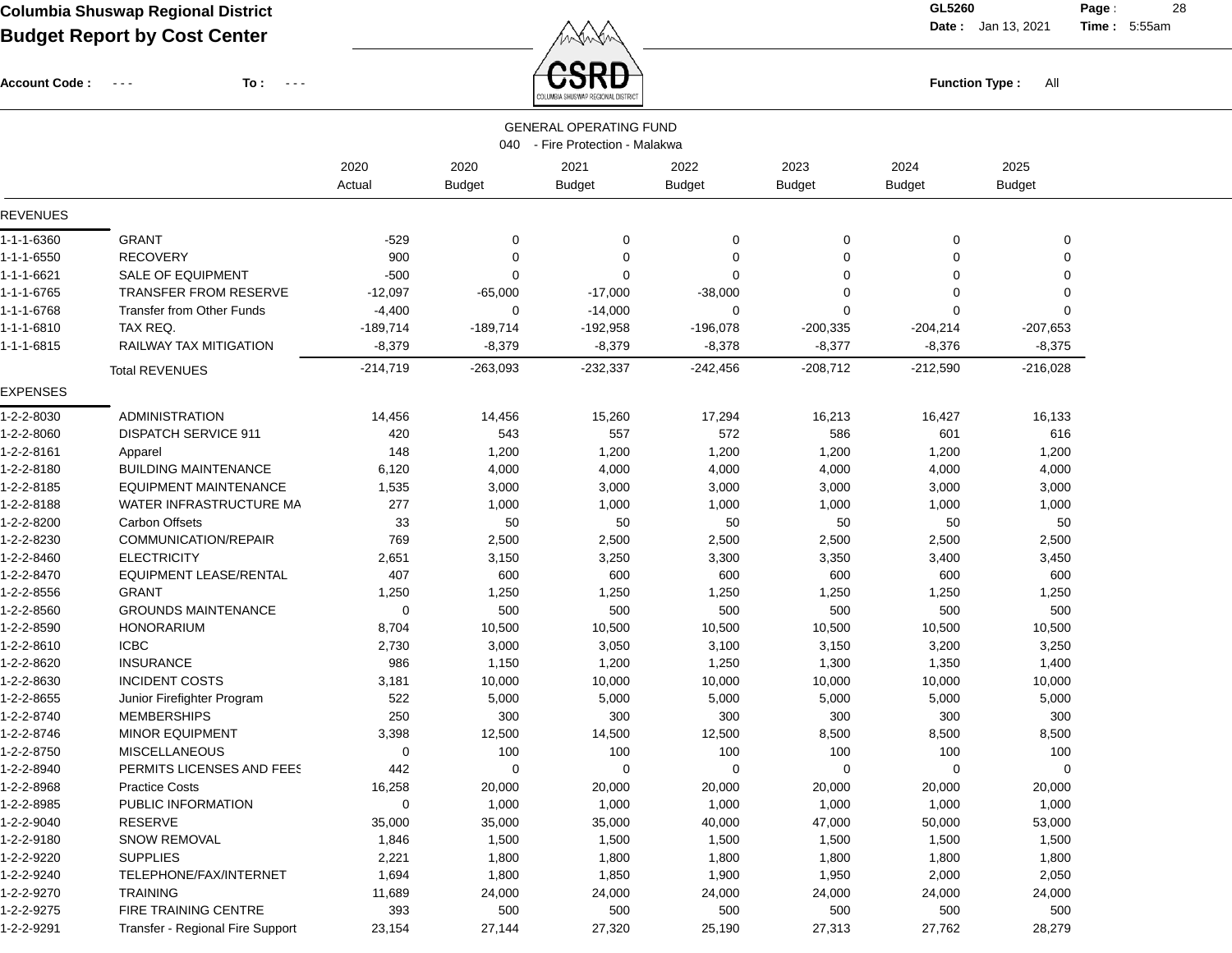Account Code : ---

**To :**

Function Type : All<br>COLUMBIA SHUSWAP REGIONAL DISTRICT

**Date :** Jan 13, 2021 **Time :**

**Page :** 29 5:55am

|            | <b>GENERAL OPERATING FUND</b><br>- Fire Protection - Malakwa<br>040 |                |                       |                       |                       |                       |                       |                       |  |  |  |  |
|------------|---------------------------------------------------------------------|----------------|-----------------------|-----------------------|-----------------------|-----------------------|-----------------------|-----------------------|--|--|--|--|
|            |                                                                     | 2020<br>Actual | 2020<br><b>Budget</b> | 2021<br><b>Budget</b> | 2022<br><b>Budget</b> | 2023<br><b>Budget</b> | 2024<br><b>Budget</b> | 2025<br><b>Budget</b> |  |  |  |  |
| 1-2-2-9300 | <b>TRAVEL</b>                                                       | 885            | 550                   | 550                   | 550                   | 550                   | 550                   | 550                   |  |  |  |  |
| 1-2-2-9310 | <b>TRUCK EXPENSES</b>                                               | 3,339          | 5,000                 | 5,000                 | 5,000                 | 5,000                 | 5,000                 | 5,000                 |  |  |  |  |
| 1-2-2-9370 | <b>VOLUNTEER FIREFIGHTER IN:</b>                                    | 3,162          | 4,000                 | 4,000                 | 4,000                 | 4,000                 | 4,000                 | 4,000                 |  |  |  |  |
| 1-2-2-9380 | <b>WCB</b>                                                          | 689            | 1,000                 | 1,000                 | 1,000                 | 1,000                 | 1,000                 | 1,000                 |  |  |  |  |
| 1-2-2-9770 | <b>TCA-BUILDINGS</b>                                                | 0              | $\Omega$              | 14,000                | 0                     |                       | 0                     |                       |  |  |  |  |
| 1-2-2-9780 | <b>TCA-MACHINERY &amp; EQUIPMEN</b>                                 | 65,880         | 65,000                | 7,000                 | 38,000                |                       | $\Omega$              |                       |  |  |  |  |
| 1-2-2-9800 | <b>TCA-OTHER</b>                                                    | 392            | 0                     | 10,000                | 0                     |                       | $\Omega$              |                       |  |  |  |  |
|            | <b>Total EXPENSES</b>                                               | 214,880        | 263,093               | 232,337               | 242,456               | 208,712               | 212,590               | 216,028               |  |  |  |  |
|            | Surplus/Deficit                                                     | 161            | 0                     | $\mathbf 0$           | 0                     | $\mathbf 0$           | 0                     | $\mathbf 0$           |  |  |  |  |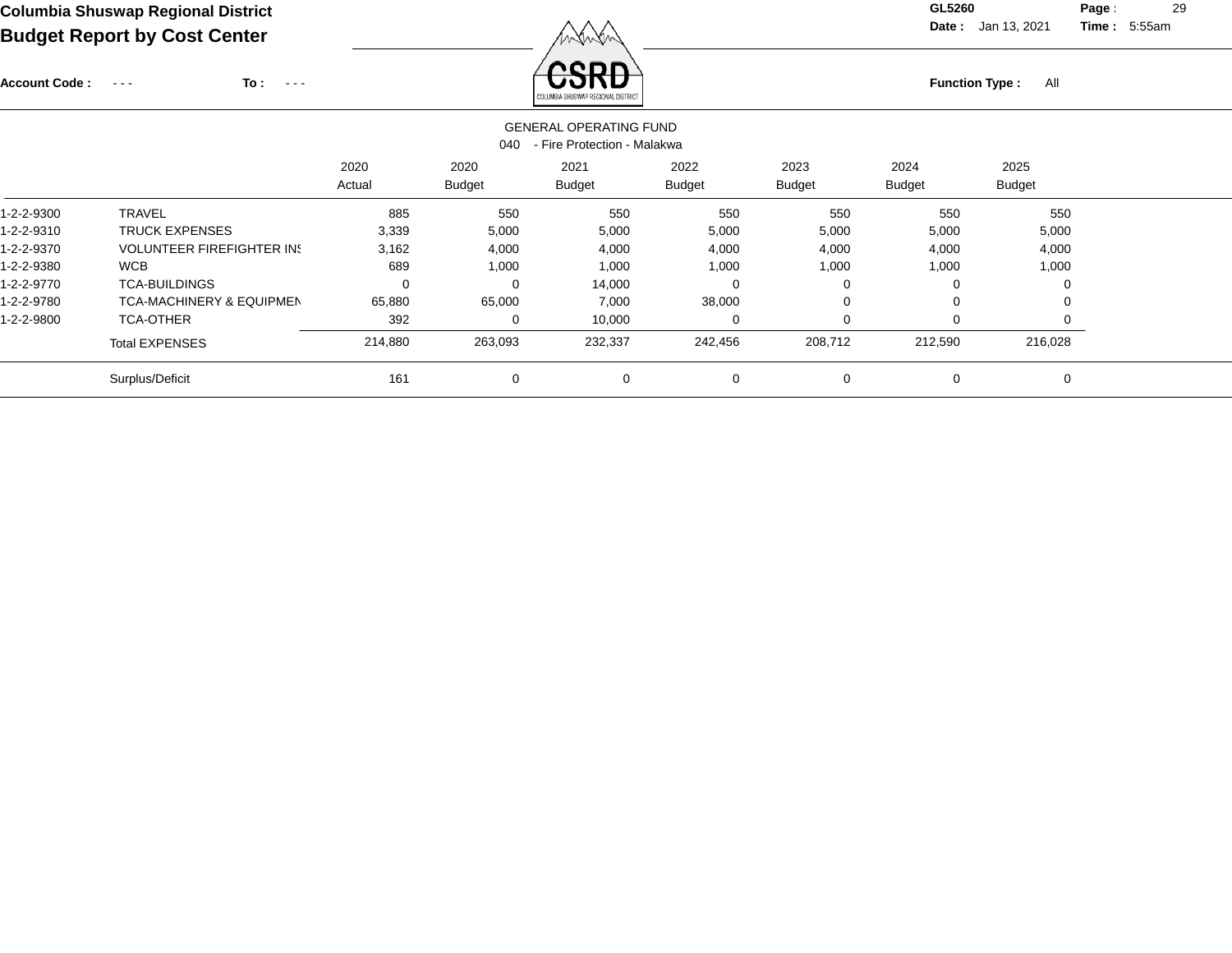**Date :** Jan 13, 2021 **Time :**

**Page :** 30 5:55am

| <b>Account Code :</b> | To :<br>$\sim$ $ -$<br>$\frac{1}{2} \left( \frac{1}{2} \right) \left( \frac{1}{2} \right) \left( \frac{1}{2} \right)$ |                |                       | SRA<br><b>Function Type:</b><br>All<br>DLUMBIA SHUSWAP REGIONAL DISTRIC |                       |                       |                       |                       |  |  |
|-----------------------|-----------------------------------------------------------------------------------------------------------------------|----------------|-----------------------|-------------------------------------------------------------------------|-----------------------|-----------------------|-----------------------|-----------------------|--|--|
|                       |                                                                                                                       |                |                       | <b>GENERAL OPERATING FUND</b>                                           |                       |                       |                       |                       |  |  |
|                       |                                                                                                                       |                |                       | 041 - Fire Protection - Silver Creek                                    |                       |                       |                       |                       |  |  |
|                       |                                                                                                                       | 2020<br>Actual | 2020<br><b>Budget</b> | 2021<br><b>Budget</b>                                                   | 2022<br><b>Budget</b> | 2023<br><b>Budget</b> | 2024<br><b>Budget</b> | 2025<br><b>Budget</b> |  |  |
| <b>REVENUES</b>       |                                                                                                                       |                |                       |                                                                         |                       |                       |                       |                       |  |  |
| 1-1-1-6360            | <b>GRANT</b>                                                                                                          | $-1,090$       | 0                     | 0                                                                       | 0                     | 0                     | 0                     | 0                     |  |  |
| 1-1-1-6550            | <b>RECOVERY</b>                                                                                                       | 400            | 0                     | 0                                                                       | 0                     | 0                     | 0                     | 0                     |  |  |
| 1-1-1-6680            | <b>SURPLUS</b>                                                                                                        | $-6,400$       | $-6,400$              | $\Omega$                                                                | 0                     | 0                     | 0                     | 0                     |  |  |
| 1-1-1-6765            | <b>TRANSFER FROM RESERVE</b>                                                                                          | 0              | 0                     | $-60,000$                                                               | $\Omega$              | 0                     | $-80,000$             | $\Omega$              |  |  |
| 1-1-1-6810            | TAX REQ.                                                                                                              | $-216,208$     | $-216,208$            | $-219,280$                                                              | $-222,250$            | $-226,283$            | $-230,105$            | $-233,885$            |  |  |
| <b>EXPENSES</b>       | <b>Total REVENUES</b>                                                                                                 | $-223,298$     | $-222,608$            | $-279,280$                                                              | $-222,250$            | $-226,283$            | $-310,105$            | $-233,885$            |  |  |
| 1-2-2-8030            | <b>ADMINISTRATION</b>                                                                                                 | 18,018         | 18,018                | 16,761                                                                  | 15,101                | 13,765                | 13,594                | 21,350                |  |  |
| 1-2-2-8040            | <b>ADVERTISING</b>                                                                                                    | 110            | 200                   | 200                                                                     | 200                   | 200                   | 200                   | 200                   |  |  |
| 1-2-2-8060            | <b>DISPATCH SERVICE 911</b>                                                                                           | 814            | 814                   | 901                                                                     | 951                   | 1,004                 | 1,060                 | 1,112                 |  |  |
| 1-2-2-8161            | Apparel                                                                                                               | 922            | 1,200                 | 1,200                                                                   | 1,200                 | 1,200                 | 1,200                 | 1,200                 |  |  |
| 1-2-2-8180            | <b>BUILDING MAINTENANCE</b>                                                                                           | 5,515          | 7,000                 | 7,000                                                                   | 3,500                 | 3,500                 | 2,000                 | 3,500                 |  |  |
| 1-2-2-8185            | <b>EQUIPMENT MAINTENANCE</b>                                                                                          | 2,078          | 3,700                 | 3,700                                                                   | 3,700                 | 3,700                 | 3,700                 | 3,700                 |  |  |
| 1-2-2-8200            | <b>Carbon Offsets</b>                                                                                                 | 82             | 100                   | 100                                                                     | 100                   | 100                   | 100                   | 100                   |  |  |
| 1-2-2-8230            | COMMUNICATION/REPAIR                                                                                                  | 1,348          | 2,000                 | 2,000                                                                   | 2,000                 | 2,000                 | 2,000                 | 2,000                 |  |  |
| 1-2-2-8460            | <b>ELECTRICITY</b>                                                                                                    | 1,377          | 3,950                 | 4,000                                                                   | 4,050                 | 4,100                 | 4,150                 | 4,200                 |  |  |
| 1-2-2-8470            | <b>EQUIPMENT LEASE/RENTAL</b>                                                                                         | 407            | 600                   | 600                                                                     | 600                   | 600                   | 600                   | 600                   |  |  |
| 1-2-2-8556            | <b>GRANT</b>                                                                                                          | 0              | 1,250                 | 1,250                                                                   | 1,250                 | 1,250                 | 1,250                 | 1,250                 |  |  |
| 1-2-2-8560            | <b>GROUNDS MAINTENANCE</b>                                                                                            | 973            | 1,000                 | 1,000                                                                   | 1,000                 | 1,000                 | 1,000                 | 1,000                 |  |  |
| 1-2-2-8580            | <b>HEATING</b>                                                                                                        | 1,921          | 500                   | 500                                                                     | 500                   | 500                   | 500                   | 500                   |  |  |
| 1-2-2-8590            | <b>HONORARIUM</b>                                                                                                     | 9,715          | 10,500                | 10,500                                                                  | 10,500                | 10,500                | 10,500                | 10,500                |  |  |
| 1-2-2-8610            | <b>ICBC</b>                                                                                                           | 3,840          | 4,250                 | 4,300                                                                   | 4,350                 | 4,400                 | 4,450                 | 4,500                 |  |  |
| 1-2-2-8620            | <b>INSURANCE</b>                                                                                                      | 1,362          | 1,550                 | 1,600                                                                   | 1,650                 | 1,700                 | 1,750                 | 1,800                 |  |  |
| 1-2-2-8630            | <b>INCIDENT COSTS</b>                                                                                                 | 4,873          | 4,000                 | 4,000                                                                   | 4,000                 | 4,000                 | 4,000                 | 4,000                 |  |  |
| 1-2-2-8655            | Junior Firefighter Program                                                                                            | 645            | 5,000                 | 5,000                                                                   | 5,000                 | 5,000                 | 5,000                 | 5,000                 |  |  |
| 1-2-2-8740            | <b>MEMBERSHIPS</b>                                                                                                    | 418            | 350                   | 350                                                                     | 350                   | 350                   | 350                   | 350                   |  |  |
| 1-2-2-8746            | <b>MINOR EQUIPMENT</b>                                                                                                | 13,971         | 18,400                | 18,000                                                                  | 9,000                 | 9,000                 | 89,000                | 9,000                 |  |  |
| 1-2-2-8750            | <b>MISCELLANEOUS</b>                                                                                                  | 0              | 100                   | 100                                                                     | 100                   | 100                   | 100                   | 100                   |  |  |
| 1-2-2-8968            | <b>Practice Costs</b>                                                                                                 | 15,527         | 20,000                | 20,000                                                                  | 20,000                | 20,000                | 20,000                | 20,000                |  |  |
| 1-2-2-8985            | PUBLIC INFORMATION                                                                                                    | 200            | 500                   | 500                                                                     | 500                   | 500                   | 500                   | 500                   |  |  |
| 1-2-2-9040            | <b>RESERVE</b>                                                                                                        | 64,000         | 64,000                | 62,000                                                                  | 80,000                | 84,000                | 89,000                | 83,000                |  |  |
| 1-2-2-9180            | <b>SNOW REMOVAL</b>                                                                                                   | 1,248          | 2,500                 | 2,500                                                                   | 2,500                 | 2,500                 | 2,500                 | 2,500                 |  |  |
| 1-2-2-9220            | <b>SUPPLIES</b>                                                                                                       | 2,937          | 2,000                 | 2,000                                                                   | 2,000                 | 2,000                 | 2,000                 | 2,000                 |  |  |
| 1-2-2-9240            | TELEPHONE/FAX/INTERNET                                                                                                | 2,489          | 2,650                 | 2,700                                                                   | 2,750                 | 2,800                 | 2,850                 | 2,900                 |  |  |
| 1-2-2-9270            | <b>TRAINING</b>                                                                                                       | 7,482          | 20,000                | 20,000                                                                  | 20,000                | 20,000                | 20,000                | 20,000                |  |  |
| 1-2-2-9275            | FIRE TRAINING CENTRE                                                                                                  | 509            | 500                   | 500                                                                     | 500                   | 500                   | 500                   | 500                   |  |  |
| 1-2-2-9291            | Transfer - Regional Fire Support                                                                                      | 13,231         | 14,326                | 14,368                                                                  | 13,248                | 14,364                | 14,601                | 14,873                |  |  |
| 1-2-2-9300            | TRAVEL                                                                                                                | 445            | 750                   | 750                                                                     | 750                   | 750                   | 750                   | 750                   |  |  |
| 1-2-2-9310            | <b>TRUCK EXPENSES</b>                                                                                                 | 2,201          | 6,000                 | 6,000                                                                   | 6,000                 | 6,000                 | 6,000                 | 6,000                 |  |  |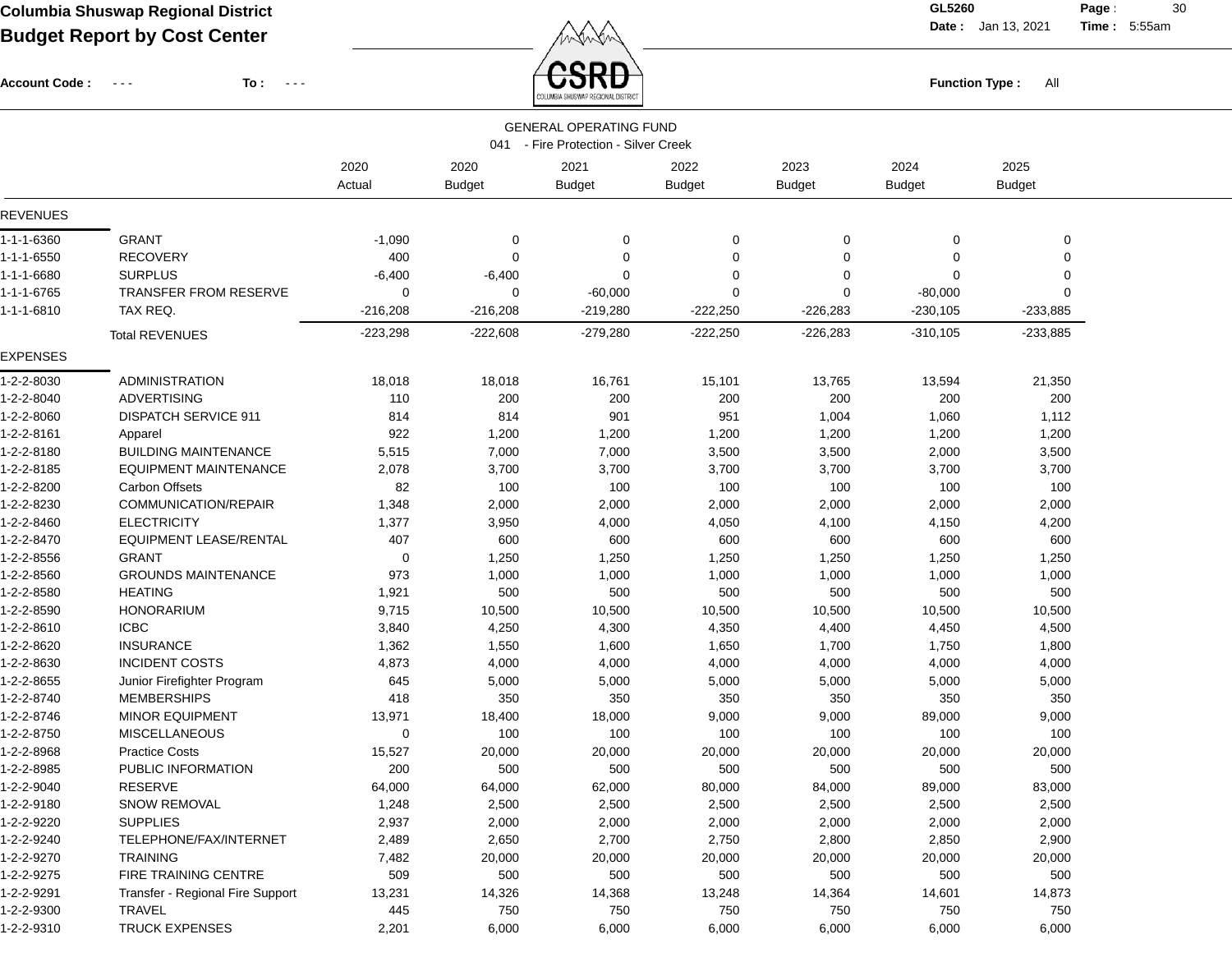**Date :** Jan 13, 2021 **Time :**

**Page :** 31 5:55am

| <b>Account Code:</b> | To :<br>$\sim$ $\sim$ $\sim$<br>$\sim$ $\sim$ $\sim$ |                |                       | nonr<br>COLUMBIA SHUSWAP REGIONAL DISTRICT                        |                |                       | <b>Function Type:</b> | All                   |  |
|----------------------|------------------------------------------------------|----------------|-----------------------|-------------------------------------------------------------------|----------------|-----------------------|-----------------------|-----------------------|--|
|                      |                                                      |                | 041                   | <b>GENERAL OPERATING FUND</b><br>- Fire Protection - Silver Creek |                |                       |                       |                       |  |
|                      |                                                      | 2020<br>Actual | 2020<br><b>Budget</b> | 2021<br><b>Budget</b>                                             | 2022<br>Budget | 2023<br><b>Budget</b> | 2024<br><b>Budget</b> | 2025<br><b>Budget</b> |  |
| 1-2-2-9370           | <b>VOLUNTEER FIREFIGHTER IN!</b>                     | 3,808          | 4,000                 | 4,000                                                             | 4,000          | 4,000                 | 4,000                 | 4,000                 |  |
| 1-2-2-9380           | <b>WCB</b>                                           | 721            | 900                   | 900                                                               | 900            | 900                   | 900                   | 900                   |  |
| 1-2-2-9780           | <b>TCA-MACHINERY &amp; EQUIPMEN</b>                  | 0              | 0                     | 60,000                                                            | 0              | 0                     | 0                     | $\Omega$              |  |
|                      | <b>Total EXPENSES</b>                                | 183,187        | 222,608               | 279,280                                                           | 222,250        | 226,283               | 310,105               | 233,885               |  |
|                      | Surplus/Deficit                                      | $-40,111$      | 0                     | 0                                                                 | $\mathbf 0$    | $\mathbf 0$           | 0                     | 0                     |  |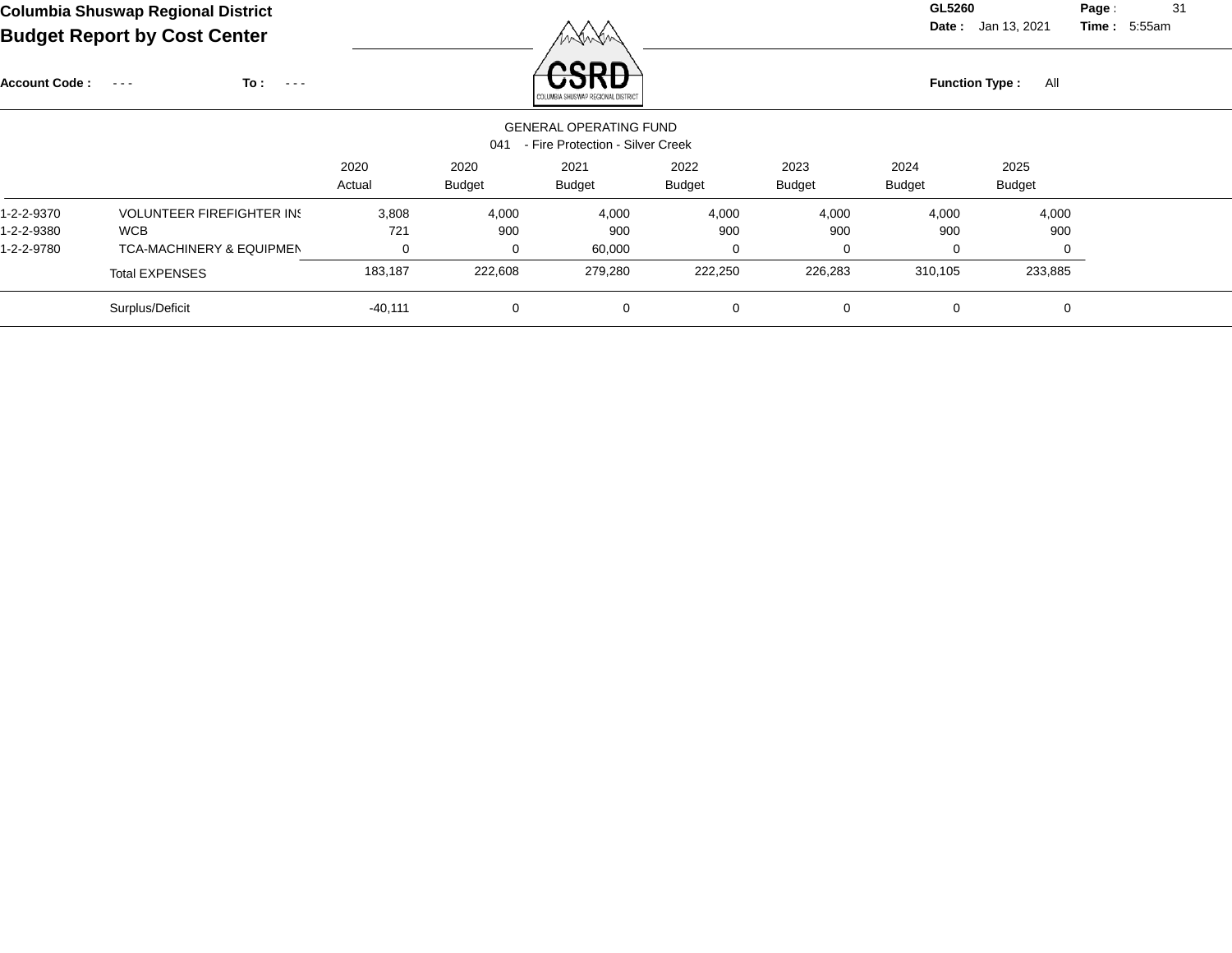Account Code : ---

**To :**

**Function Type :** All

**Date :** Jan 13, 2021 **Time :**

**Page :** 32 5:55am

|                 |                                         |           |               | <b>GENERAL OPERATING FUND</b> |               |               |               |               |  |  |  |  |  |
|-----------------|-----------------------------------------|-----------|---------------|-------------------------------|---------------|---------------|---------------|---------------|--|--|--|--|--|
|                 | - Fire Protection - Electoral Ar<br>043 |           |               |                               |               |               |               |               |  |  |  |  |  |
|                 |                                         | 2020      | 2020          | 2021                          | 2022          | 2023          | 2024          | 2025          |  |  |  |  |  |
|                 |                                         | Actual    | <b>Budget</b> | <b>Budget</b>                 | <b>Budget</b> | <b>Budget</b> | <b>Budget</b> | <b>Budget</b> |  |  |  |  |  |
| <b>REVENUES</b> |                                         |           |               |                               |               |               |               |               |  |  |  |  |  |
| 1-1-1-6680      | <b>SURPLUS</b>                          | 0         | $\mathbf 0$   | $-2,500$                      | 0             | $\mathbf 0$   | $\mathbf 0$   | $\mathbf 0$   |  |  |  |  |  |
| 1-1-1-6810      | TAX REQ.                                | $-33,094$ | $-33,094$     | $-35,385$                     | $-38,633$     | $-39,310$     | $-40,008$     | $-40,705$     |  |  |  |  |  |
|                 | <b>Total REVENUES</b>                   | $-33,094$ | $-33,094$     | $-37,885$                     | $-38,633$     | $-39,310$     | $-40,008$     | $-40,705$     |  |  |  |  |  |
| <b>EXPENSES</b> |                                         |           |               |                               |               |               |               |               |  |  |  |  |  |
| 1-2-2-8030      | <b>ADMINISTRATION</b>                   | 706       | 706           | 648                           | 745           | 758           | 771           | 785           |  |  |  |  |  |
| 1-2-2-8270      | <b>CONTRACT</b>                         | 22,416    | 32,388        | 37,237                        | 37,888        | 38,552        | 39,237        | 39,920        |  |  |  |  |  |
| 1-2-2-9042      | <b>Transfer to Operating Reserve</b>    | 9,972     | 0             | 0                             | 0             | 0             | 0             | 0             |  |  |  |  |  |
|                 | <b>Total EXPENSES</b>                   | 33,094    | 33,094        | 37,885                        | 38,633        | 39,310        | 40,008        | 40,705        |  |  |  |  |  |
|                 | Surplus/Deficit                         | 0         | $\mathbf 0$   | 0                             | 0             | 0             | 0             | $\mathbf 0$   |  |  |  |  |  |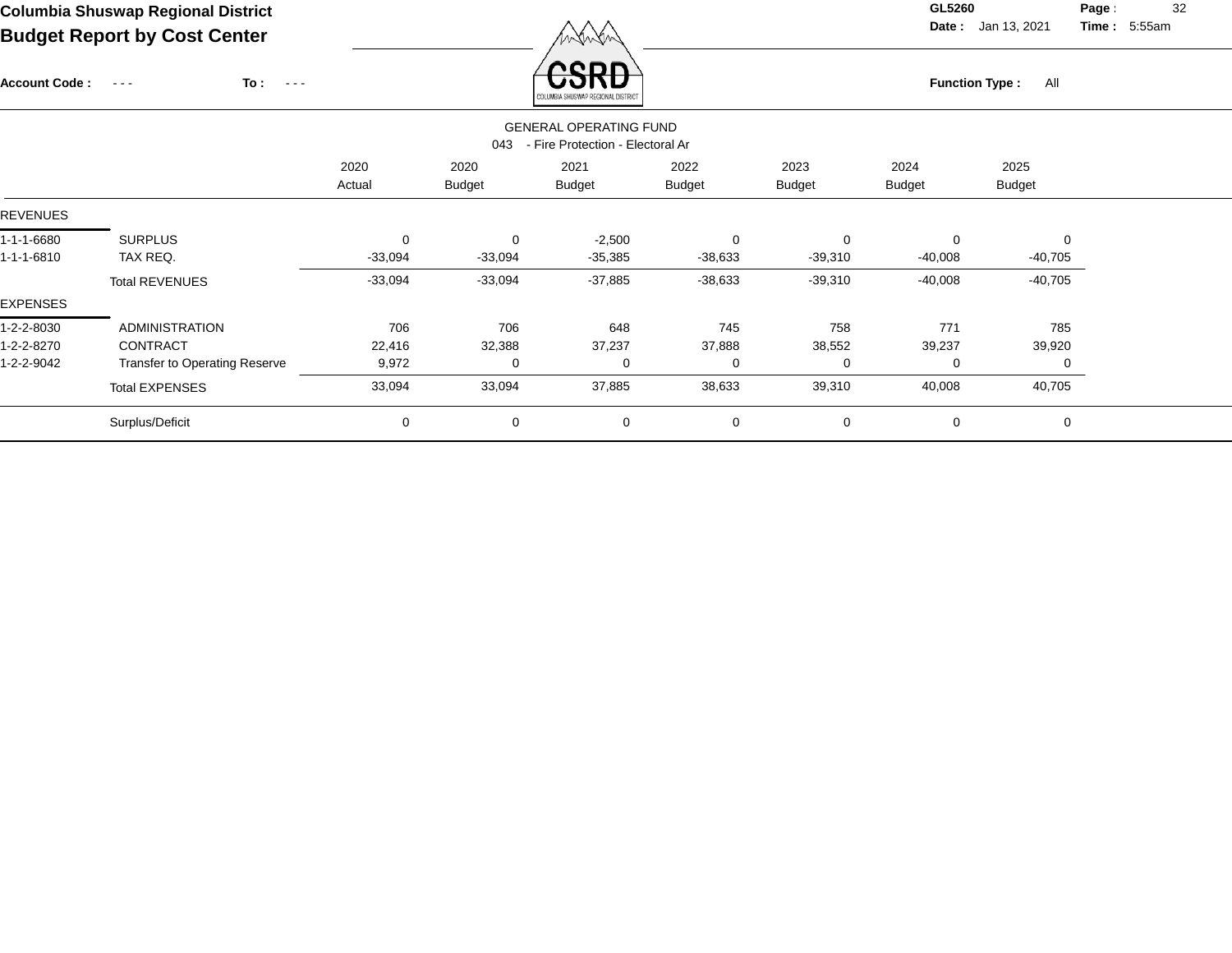Account Code : ---

**To :**

 $\overline{CSPD}$  Function Type : All

**Date :** Jan 13, 2021 **Time :**

**Page :** 33 5:55am

|                                                                        |                                                                     |                      |                       | COLUMBIA SHUSWAP REGIONAL DISTRICT |                           |                           |                       |                               |  |  |  |  |
|------------------------------------------------------------------------|---------------------------------------------------------------------|----------------------|-----------------------|------------------------------------|---------------------------|---------------------------|-----------------------|-------------------------------|--|--|--|--|
| <b>GENERAL OPERATING FUND</b><br>- Fire Protection - Kault Hill<br>045 |                                                                     |                      |                       |                                    |                           |                           |                       |                               |  |  |  |  |
|                                                                        |                                                                     | 2020<br>Actual       | 2020<br><b>Budget</b> | 2021<br>Budget                     | 2022<br><b>Budget</b>     | 2023<br><b>Budget</b>     | 2024<br><b>Budget</b> | 2025<br><b>Budget</b>         |  |  |  |  |
| <b>REVENUES</b>                                                        |                                                                     |                      |                       |                                    |                           |                           |                       |                               |  |  |  |  |
| 1-1-1-6770<br>1-1-1-6810                                               | <b>Transfer from Operating Reserve</b><br>TAX REQ.                  | $-1,000$<br>$-9,329$ | $-1,000$<br>$-9,329$  | -972<br>-11,848                    | $\mathbf 0$<br>$-12,850$  | $\Omega$<br>$-13,480$     | 0<br>$-14,142$        | $\mathbf 0$<br>$-14,836$      |  |  |  |  |
| <b>EXPENSES</b>                                                        | <b>Total REVENUES</b>                                               | $-10,329$            | $-10,329$             | $-12,820$                          | $-12,850$                 | $-13,480$                 | $-14,142$             | $-14,836$                     |  |  |  |  |
| 1-2-2-8030<br>1-2-2-8270<br>1-2-2-8400                                 | <b>ADMINISTRATION</b><br>CONTRACT<br><b>REPAYMENT - P/Y DEFICIT</b> | 250<br>10,649<br>0   | 250<br>10,079<br>0    | 250<br>12,000<br>570               | 250<br>12,600<br>$\Omega$ | 250<br>13,230<br>$\Omega$ | 250<br>13,892<br>0    | 250<br>14,586<br>$\mathbf{0}$ |  |  |  |  |
|                                                                        | <b>Total EXPENSES</b>                                               | 10,899               | 10,329                | 12,820                             | 12,850                    | 13,480                    | 14,142                | 14,836                        |  |  |  |  |
|                                                                        | Surplus/Deficit                                                     | 570                  | $\mathbf 0$           | 0                                  | $\mathbf 0$               | $\mathbf 0$               | 0                     | 0                             |  |  |  |  |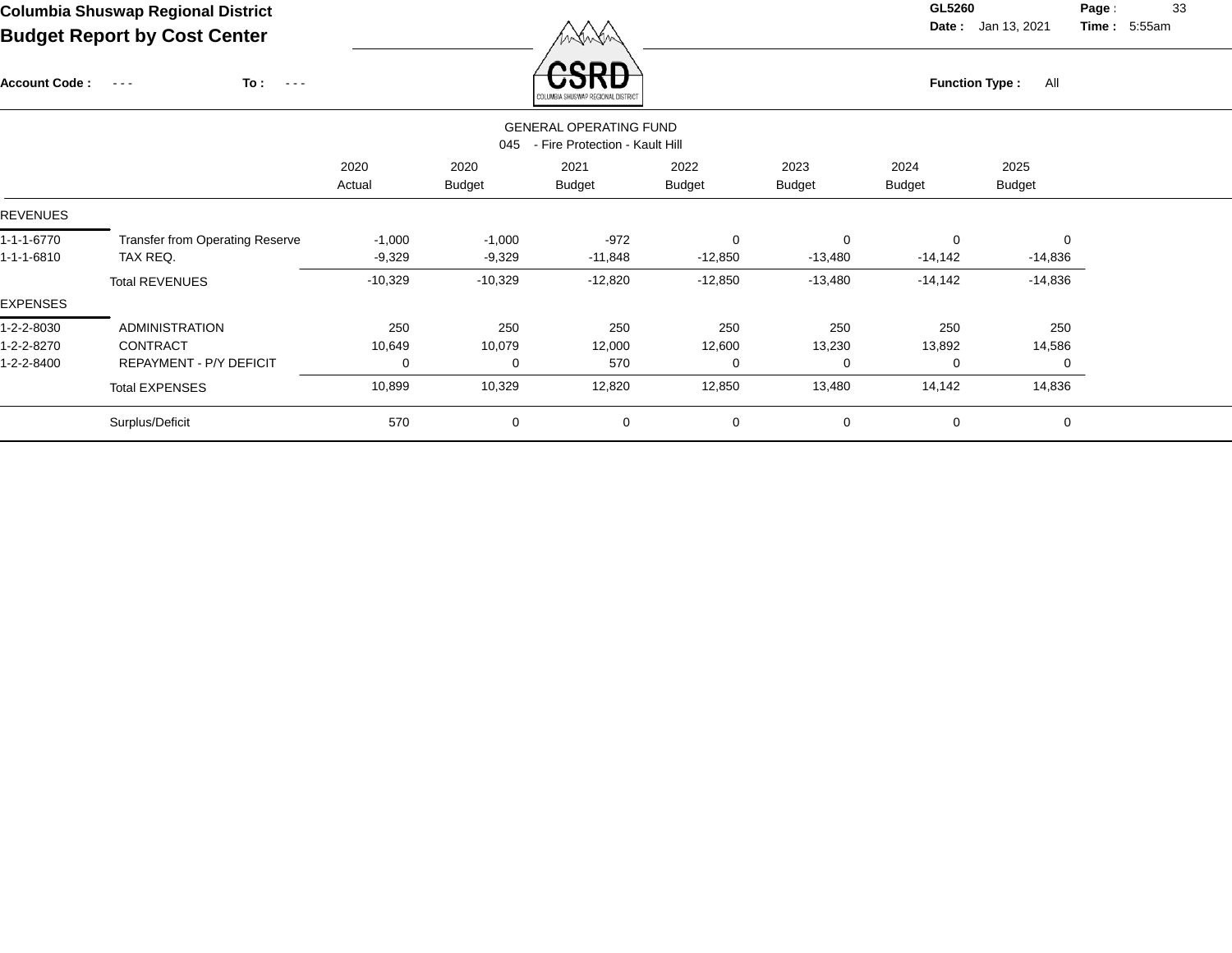**Date :** Jan 13, 2021 **Time :**

**Page :** 34 5:55am

Account Code : ---

**To :**

Function Type : All<br> **Function Type** : All

|                 | <b>GENERAL OPERATING FUND</b><br>046 - Fire Protection - Regional Fir |                |                       |                       |                       |                       |                       |                       |  |  |  |
|-----------------|-----------------------------------------------------------------------|----------------|-----------------------|-----------------------|-----------------------|-----------------------|-----------------------|-----------------------|--|--|--|
|                 |                                                                       | 2020<br>Actual | 2020<br><b>Budget</b> | 2021<br><b>Budget</b> | 2022<br><b>Budget</b> | 2023<br><b>Budget</b> | 2024<br><b>Budget</b> | 2025<br><b>Budget</b> |  |  |  |
| <b>REVENUES</b> |                                                                       |                |                       |                       |                       |                       |                       |                       |  |  |  |
| 1-1-1-6242      | <b>LOAN PROCEEDS</b>                                                  | 0              | 0                     | 0                     | $-60,000$             | $\Omega$              | 0                     | 0                     |  |  |  |
| 1-1-1-6360      | <b>GRANT</b>                                                          | $-3,228$       | $\overline{0}$        | $-130,000$            | 0                     | $\Omega$              | 0                     | 0                     |  |  |  |
| 1-1-1-6550      | <b>RECOVERY</b>                                                       | $-14,214$      | $\Omega$              | $\Omega$              | $\mathbf 0$           | $\Omega$              | 0                     | $\Omega$              |  |  |  |
| 1-1-1-6621      | <b>SALE OF EQUIPMENT</b>                                              | 0              | 0                     | 0                     | $-25,000$             | $\Omega$              | 0                     | $\Omega$              |  |  |  |
| 1-1-1-6769      | <b>Transfer from Fire Departments</b>                                 | $-330,767$     | $-396,600$            | $-408,185$            | $-376,350$            | $-408,070$            | $-414,790$            | $-422,510$            |  |  |  |
| 1-1-1-6770      | Transfer from Operating Reserve                                       | $-11,900$      | 0                     | 0                     | $\Omega$              | 0                     | 0                     | 0                     |  |  |  |
|                 | <b>Total REVENUES</b>                                                 | $-360,109$     | $-396,600$            | $-538,185$            | $-461,350$            | $-408,070$            | $-414,790$            | $-422,510$            |  |  |  |
| <b>EXPENSES</b> |                                                                       |                |                       |                       |                       |                       |                       |                       |  |  |  |
| 1-2-2-8040      | <b>ADVERTISING</b>                                                    | 744            | 0                     | 0                     | 0                     | 0                     | 0                     | 0                     |  |  |  |
| 1-2-2-8161      | Apparel                                                               | 660            | 1,000                 | 1,000                 | 1,000                 | 1,000                 | 1,000                 | 1,000                 |  |  |  |
| 1-2-2-8185      | <b>EQUIPMENT MAINTENANCE</b>                                          | 525            | 1,000                 | 1,000                 | 1,000                 | 1,000                 | 1,000                 | 1,000                 |  |  |  |
| 1-2-2-8200      | <b>Carbon Offsets</b>                                                 | 117            | 400                   | 400                   | 400                   | 400                   | 400                   | 400                   |  |  |  |
| 1-2-2-8230      | COMMUNICATION/REPAIR                                                  | 0              | 250                   | 250                   | 250                   | 250                   | 250                   | 250                   |  |  |  |
| 1-2-2-8240      | <b>COMPUTER SERVICES/MAINTI</b>                                       | 0              | 500                   | 500                   | 500                   | 500                   | 500                   | 500                   |  |  |  |
| 1-2-2-8241      | COMPUTER EQUIPMENT/SOFT                                               | 0              | 0                     | 4,500                 | 4,500                 | 4,500                 | 4,500                 | 4,500                 |  |  |  |
| 1-2-2-8242      | <b>Computer Software License Fee</b>                                  | 4,471          | 3,600                 | 0                     | 0                     | 0                     | 0                     | $\mathbf 0$           |  |  |  |
| 1-2-2-8610      | <b>ICBC</b>                                                           | 4,133          | 5,950                 | 6,000                 | 6,050                 | 6,100                 | 6,150                 | 6,200                 |  |  |  |
| 1-2-2-8620      | <b>INSURANCE</b>                                                      | 630            | 400                   | 650                   | 650                   | 650                   | 650                   | 650                   |  |  |  |
| 1-2-2-8677      | <b>LOAN INTEREST</b>                                                  | 184            | 550                   | 275                   | 1,650                 | 1,320                 | 990                   | 660                   |  |  |  |
| 1-2-2-8678      | <b>LOAN PRINCIPAL</b>                                                 | 10,800         | 10,800                | 10,760                | 11,000                | 11,000                | 11,000                | 11,000                |  |  |  |
| 1-2-2-8740      | <b>MEMBERSHIPS</b>                                                    | 1,426          | 1,500                 | 1,550                 | 1,550                 | 1,550                 | 1,550                 | 1,550                 |  |  |  |
| 1-2-2-8746      | MINOR EQUIPMENT                                                       | 4,811          | 4,000                 | 134,500               | 4,000                 | 4,000                 | 4,000                 | 4,000                 |  |  |  |
| 1-2-2-8750      | <b>MISCELLANEOUS</b>                                                  | 348            | 100                   | 200                   | 200                   | 200                   | 200                   | 200                   |  |  |  |
| 1-2-2-8950      | POSTAGE/ FREIGHT                                                      | 824            | 450                   | 500                   | 500                   | 500                   | 500                   | 500                   |  |  |  |
| 1-2-2-8966      | Pre-Incident Planning - EXPEND                                        | 0              | 5,000                 | 5,000                 | 5,000                 | 5,000                 | 5,000                 | 5,000                 |  |  |  |
| 1-2-2-8985      | PUBLIC INFORMATION                                                    | 496            | 2,000                 | 2,000                 | 2,000                 | 2,000                 | 2,000                 | 2,000                 |  |  |  |
| 1-2-2-8990      | <b>PUBLICATIONS</b>                                                   | 0              | 700                   | 700                   | 700                   | 700                   | 700                   | 700                   |  |  |  |
| 1-2-2-9036      | Rehab (Incident Member Safety)                                        | 90             | 10,000                | 10,000                | 10,000                | 10,000                | 10,000                | 10,000                |  |  |  |
| 1-2-2-9120      | SALARIES-& FRINGE BENEFIT:                                            | 251,919        | 273,000               | 283,000               | 290,000               | 297,000               | 304,000               | 312,000               |  |  |  |
| 1-2-2-9124      | Salaries/Wages - Deployment                                           | 4,687          | 0                     | 0                     | $\mathbf 0$           | $\mathbf 0$           | 0                     | 0                     |  |  |  |
| 1-2-2-9130      | <b>OVERTIME</b>                                                       | 13,507         | 25,000                | 25,000                | 25,000                | 25,000                | 25,000                | 25,000                |  |  |  |
| 1-2-2-9190      | SEMINARS/CONFERENCE TRA                                               | 1,323          | 8,000                 | 8,000                 | 8,000                 | 8,000                 | 8,000                 | 8,000                 |  |  |  |
| 1-2-2-9217      | STUDY/ADVISORY                                                        | 10,000         | 0                     | 0                     | 0                     | 0                     | 0                     | 0                     |  |  |  |
| 1-2-2-9220      | <b>SUPPLIES</b>                                                       | 3,907          | 1,000                 | 1,000                 | 1,000                 | 1,000                 | 1,000                 | 1,000                 |  |  |  |
| 1-2-2-9224      | Supplies - Deployment                                                 | 557            | 0                     | 0                     | 0                     | 0                     | 0                     | 0                     |  |  |  |
| 1-2-2-9240      | TELEPHONE/FAX/INTERNET                                                | 1,338          | 1,200                 | 1,200                 | 1,200                 | 1,200                 | 1,200                 | 1,200                 |  |  |  |
| 1-2-2-9270      | <b>TRAINING</b>                                                       | 6,779          | 7,500                 | 7,500                 | 7,500                 | 7,500                 | 7,500                 | 7,500                 |  |  |  |
| 1-2-2-9290      | TRANSFER TO FUND                                                      | 11,900         | 0                     | 0                     | 0                     | 0                     | 0                     | 0                     |  |  |  |
| 1-2-2-9300      | <b>TRAVEL</b>                                                         | 1,853          | 2,500                 | 2,500                 | 2,500                 | 2,500                 | 2,500                 | 2,500                 |  |  |  |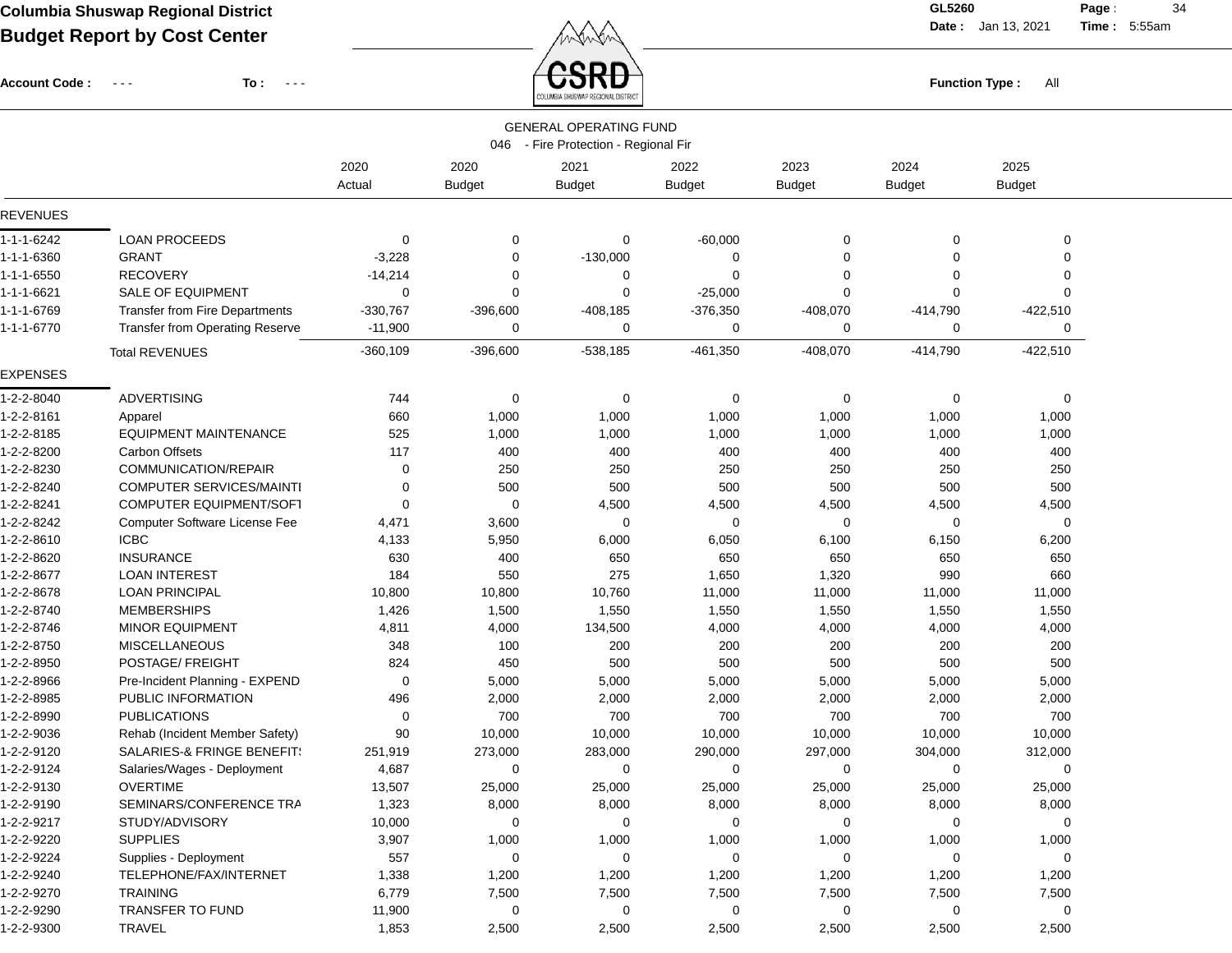**Date :** Jan 13, 2021 **Time :**

**Page :** 35 5:55am

| <b>Account Code:</b> | To:<br>$\sim$ $\sim$ $\sim$<br>$\sim$ $\sim$ $\sim$ |         |               | neon<br>COLUMBIA SHUSWAP REGIONAL DISTRICT                        |         |               | <b>Function Type:</b><br>All |               |  |  |  |
|----------------------|-----------------------------------------------------|---------|---------------|-------------------------------------------------------------------|---------|---------------|------------------------------|---------------|--|--|--|
|                      |                                                     |         | 046           | <b>GENERAL OPERATING FUND</b><br>- Fire Protection - Regional Fir |         |               |                              |               |  |  |  |
|                      |                                                     | 2020    | 2020          | 2021                                                              | 2022    | 2023          | 2024                         | 2025          |  |  |  |
|                      |                                                     | Actual  | <b>Budget</b> | <b>Budget</b>                                                     | Budget  | <b>Budget</b> | <b>Budget</b>                | <b>Budget</b> |  |  |  |
| 1-2-2-9310           | <b>TRUCK EXPENSES</b>                               | 3,107   | 5,200         | 5,200                                                             | 5,200   | 5,200         | 5,200                        | 5,200         |  |  |  |
| 1-2-2-9381           | OCCUPATIONAL HEALTH & SAI                           | 3,973   | 10,000        | 10,000                                                            | 10,000  | 10,000        | 10,000                       | 10,000        |  |  |  |
| 1-2-2-9780           | <b>TCA-MACHINERY &amp; EQUIPMEN</b>                 | 15,000  | 15,000        | 15,000                                                            | 60,000  | 0             | $\Omega$                     |               |  |  |  |
|                      | <b>Total EXPENSES</b>                               | 360,109 | 396,600       | 538,185                                                           | 461,350 | 408,070       | 414,790                      | 422,510       |  |  |  |
|                      | Surplus/Deficit                                     | 0       | 0             | 0                                                                 | 0       | 0             | 0                            | 0             |  |  |  |
|                      |                                                     |         |               |                                                                   |         |               |                              |               |  |  |  |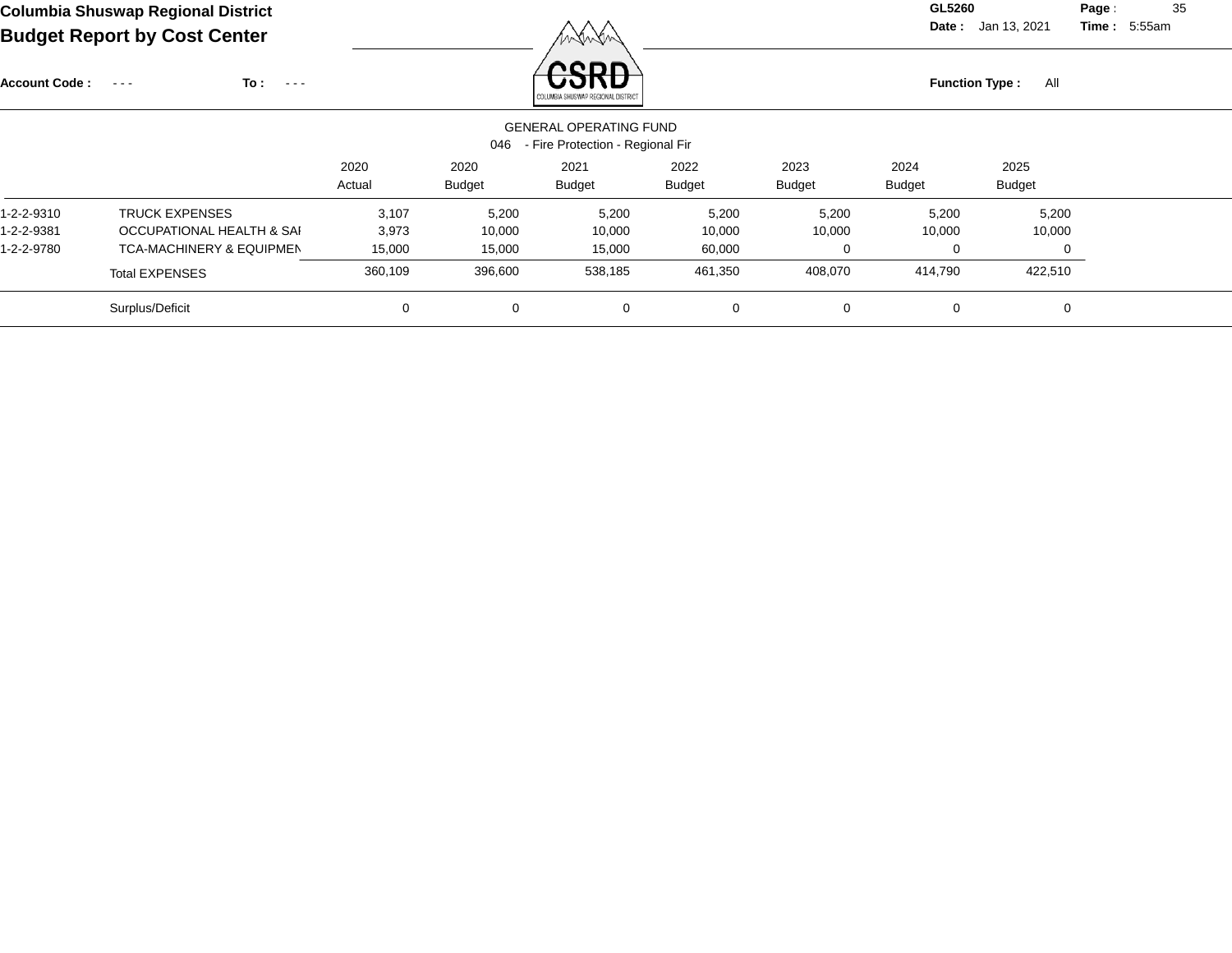Account Code : ---

**To :**

 $\overleftrightarrow{CSRD}$  Function Type : All

**Date :** Jan 13, 2021 **Time :**

**Page :** 36 5:55am

|                                                                       |                                |                |                       | Olumbia shusway kegional distric |                       |                       |                       |                       |  |
|-----------------------------------------------------------------------|--------------------------------|----------------|-----------------------|----------------------------------|-----------------------|-----------------------|-----------------------|-----------------------|--|
| <b>GENERAL OPERATING FUND</b><br>047 - Fire Protection - Area C Sub-R |                                |                |                       |                                  |                       |                       |                       |                       |  |
|                                                                       |                                | 2020<br>Actual | 2020<br><b>Budget</b> | 2021<br><b>Budget</b>            | 2022<br><b>Budget</b> | 2023<br><b>Budget</b> | 2024<br><b>Budget</b> | 2025<br><b>Budget</b> |  |
| <b>REVENUES</b>                                                       |                                |                |                       |                                  |                       |                       |                       |                       |  |
| 1-1-1-6165                                                            | AGREEMNT-LITTLE SHUS BAN       | $-8,500$       | 0                     | $-8,500$                         | $-8,500$              | $-8,500$              | $-8,500$              | $-8,500$              |  |
| 1-1-1-6360                                                            | <b>GRANT</b>                   | $-3,589$       | 0                     | 0                                | 0                     | 0                     | 0                     | 0                     |  |
| 1-1-1-6550                                                            | <b>RECOVERY</b>                | 3,648          | 0                     | 0                                | 0                     | 0                     | 0                     | 0                     |  |
| 1-1-1-6621                                                            | SALE OF EQUIPMENT              | $-15,000$      | 0                     | 0                                | 0                     | 0                     | 0                     | 0                     |  |
| 1-1-1-6680                                                            | <b>SURPLUS</b>                 | $-8,550$       | $-8,550$              | $\mathbf 0$                      | $\mathbf 0$           | $\Omega$              | $\mathbf 0$           | $\mathbf 0$           |  |
| 1-1-1-6765                                                            | <b>TRANSFER FROM RESERVE</b>   | $-251,093$     | $-520,000$            | $-302,000$                       | $-70,000$             | $-565,000$            | $-270,000$            | $-10,000$             |  |
| 1-1-1-6810                                                            | TAX REQ.                       | $-1,296,247$   | $-1,296,247$          | $-1,319,928$                     | $-1,345,985$          | $-1,387,762$          | $-1,421,317$          | $-1,453,776$          |  |
| 1-1-1-6815                                                            | RAILWAY TAX MITIGATION         | $-8,359$       | $-8,359$              | $-8,359$                         | $-8,359$              | $-8,358$              | $-8,357$              | $-8,356$              |  |
|                                                                       | <b>Total REVENUES</b>          | $-1,587,690$   | $-1,833,156$          | $-1,638,787$                     | $-1,432,844$          | $-1,969,620$          | $-1,708,174$          | $-1,480,632$          |  |
| EXPENSES                                                              |                                |                |                       |                                  |                       |                       |                       |                       |  |
| 1-2-2-8030                                                            | <b>ADMINISTRATION</b>          | 88,534         | 88,534                | 102,352                          | 107,142               | 106,789               | 102,289               | 105,278               |  |
| 1-2-2-8040                                                            | <b>ADVERTISING</b>             | 0              | 800                   | 800                              | 800                   | 800                   | 800                   | 800                   |  |
| 1-2-2-8060                                                            | <b>DISPATCH SERVICE 911</b>    | 14,187         | 13,018                | 14,415                           | 15,218                | 16,067                | 16,962                | 17,788                |  |
| 1-2-2-8161                                                            | Apparel                        | 1,629          | 4,800                 | 4,800                            | 4,800                 | 4,800                 | 4,800                 | 4,800                 |  |
| 1-2-2-8180                                                            | <b>BUILDING MAINTENANCE</b>    | 21,359         | 24,000                | 34,500                           | 25,500                | 25,500                | 25,500                | 25,500                |  |
| 1-2-2-8185                                                            | <b>EQUIPMENT MAINTENANCE</b>   | 17,939         | 16,100                | 16,900                           | 16,900                | 16,900                | 16,900                | 16,900                |  |
| 1-2-2-8188                                                            | WATER INFRASTRUCTURE MA        | 1,726          | 2,000                 | 2,000                            | 2,000                 | 2,000                 | 2,000                 | 2,000                 |  |
| 1-2-2-8200                                                            | <b>Carbon Offsets</b>          | 783            | 1,300                 | 1,300                            | 1,300                 | 1,300                 | 1,300                 | 1,300                 |  |
| 1-2-2-8230                                                            | COMMUNICATION/REPAIR           | 6,874          | 12,400                | 11,400                           | 11,400                | 11,400                | 11,400                | 11,400                |  |
| 1-2-2-8241                                                            | COMPUTER EQUIPMENT/SOFT        | 3,533          | 1,500                 | 400                              | 400                   | 400                   | 400                   | 400                   |  |
| 1-2-2-8460                                                            | <b>ELECTRICITY</b>             | 9,115          | 9,850                 | 10,050                           | 10,250                | 10,450                | 10,650                | 10,850                |  |
| 1-2-2-8470                                                            | <b>EQUIPMENT LEASE/RENTAL</b>  | 1,629          | 2,400                 | 2,400                            | 2,400                 | 2,400                 | 2,400                 | 2,400                 |  |
| 1-2-2-8556                                                            | <b>GRANT</b>                   | 4,359          | 5,000                 | 5,000                            | 5,000                 | 5,000                 | 5,000                 | 5,000                 |  |
| 1-2-2-8560                                                            | <b>GROUNDS MAINTENANCE</b>     | 7,385          | 7,900                 | 7,900                            | 7,900                 | 7,900                 | 7,900                 | 7,900                 |  |
| 1-2-2-8580                                                            | <b>HEATING</b>                 | 6,596          | 8,150                 | 8,350                            | 8,550                 | 8,750                 | 8,950                 | 9,150                 |  |
| 1-2-2-8590                                                            | <b>HONORARIUM</b>              | 34,579         | 44,800                | 44,800                           | 44,800                | 44,800                | 44,800                | 44,800                |  |
| 1-2-2-8600                                                            | <b>HYDRANT TESTING</b>         | 37,640         | 32,200                | 32,200                           | 32,200                | 32,200                | 32,200                | 32,200                |  |
| 1-2-2-8610                                                            | <b>ICBC</b>                    | 22,415         | 19,800                | 22,800                           | 23,000                | 23,200                | 23,400                | 23,600                |  |
| 1-2-2-8620                                                            | <b>INSURANCE</b>               | 7,315          | 7,750                 | 7,950                            | 8,150                 | 8,350                 | 8,550                 | 8,750                 |  |
| 1-2-2-8630                                                            | <b>INCIDENT COSTS</b>          | 27,150         | 52,000                | 52,000                           | 52,000                | 52,000                | 52,000                | 52,000                |  |
| 1-2-2-8655                                                            | Junior Firefighter Program     | 251            | 20,000                | 20,000                           | 20,000                | 20,000                | 20,000                | 20,000                |  |
| 1-2-2-8740                                                            | <b>MEMBERSHIPS</b>             | 1,225          | 1,350                 | 1,150                            | 1,150                 | 1,150                 | 1,150                 | 1,150                 |  |
| 1-2-2-8746                                                            | MINOR EQUIPMENT                | 65,761         | 81,550                | 65,000                           | 54,000                | 54,000                | 54,000                | 54,000                |  |
| 1-2-2-8750                                                            | <b>MISCELLANEOUS</b>           | 0              | 400                   | 400                              | 400                   | 400                   | 400                   | 400                   |  |
| 1-2-2-8940                                                            | PERMITS LICENSES AND FEES      | 470            | 320                   | 500                              | 500                   | 500                   | 500                   | 500                   |  |
| 1-2-2-8950                                                            | POSTAGE/ FREIGHT               | 145            | 0                     | 0                                | 0                     | 0                     | 0                     | 0                     |  |
| 1-2-2-8968                                                            | <b>Practice Costs</b>          | 83,590         | 110,000               | 110,000                          | 110,000               | 110,000               | 110,000               | 110,000               |  |
| 1-2-2-8985                                                            | PUBLIC INFORMATION             | 113            | 4,000                 | 4,000                            | 4,000                 | 4,000                 | 4,000                 | 4,000                 |  |
| 1-2-2-9036                                                            | Rehab (Incident Member Safety) | 89             | 0                     | 0                                | 0                     | 0                     | 0                     | 0                     |  |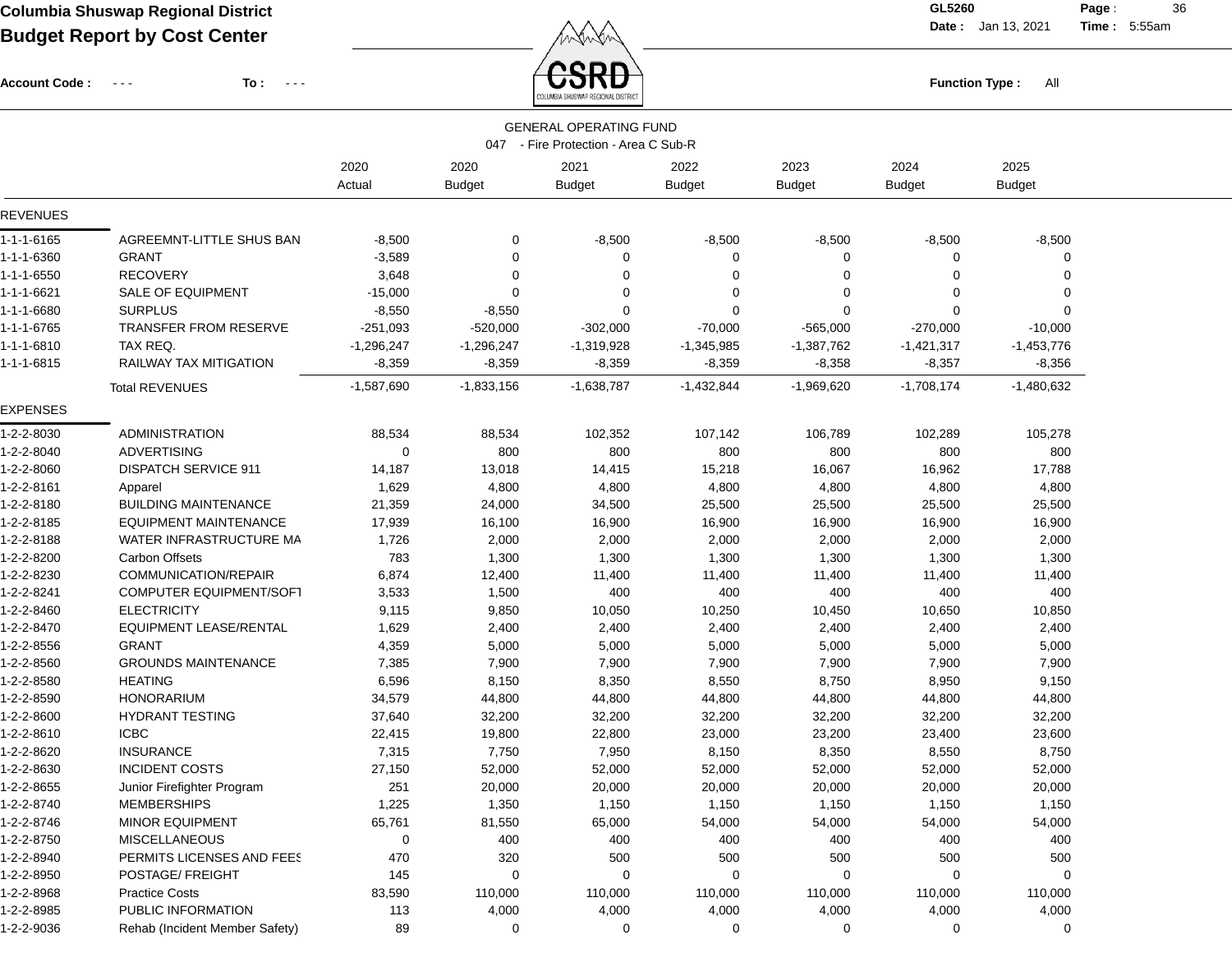Account Code : ---

**To :**

Function Type : All<br>
COLUMBIA SHUSWAP REGIONAL DISTRICT

**Date :** Jan 13, 2021 **Time :**

**Page :** 37 5:55am

| <b>GENERAL OPERATING FUND</b><br>- Fire Protection - Area C Sub-R<br>047 |                                     |                |                       |                       |                       |                       |                       |                       |  |  |  |
|--------------------------------------------------------------------------|-------------------------------------|----------------|-----------------------|-----------------------|-----------------------|-----------------------|-----------------------|-----------------------|--|--|--|
|                                                                          |                                     | 2020<br>Actual | 2020<br><b>Budget</b> | 2021<br><b>Budget</b> | 2022<br><b>Budget</b> | 2023<br><b>Budget</b> | 2024<br><b>Budget</b> | 2025<br><b>Budget</b> |  |  |  |
| 1-2-2-9040                                                               | <b>RESERVE</b>                      | 340,000        | 340,000               | 345,000               | 400,000               | 425,000               | 458,000               | 482,000               |  |  |  |
| 1-2-2-9180                                                               | <b>SNOW REMOVAL</b>                 | 14,658         | 9,500                 | 12,500                | 12,500                | 12,500                | 12,500                | 12,500                |  |  |  |
| 1-2-2-9220                                                               | <b>SUPPLIES</b>                     | 8,338          | 12,500                | 12,500                | 12,500                | 12,500                | 12,500                | 12,500                |  |  |  |
| 1-2-2-9240                                                               | TELEPHONE/FAX/INTERNET              | 9.704          | 10,450                | 10,550                | 10,650                | 10,750                | 10,850                | 10,950                |  |  |  |
| 1-2-2-9270                                                               | TRAINING                            | 33,343         | 92,000                | 92,000                | 92,000                | 92,000                | 92,000                | 92,000                |  |  |  |
| 1-2-2-9275                                                               | <b>FIRE TRAINING CENTRE</b>         | 9,646          | 11,550                | 11,550                | 11,550                | 11,550                | 11,550                | 11,550                |  |  |  |
| 1-2-2-9291                                                               | Transfer - Regional Fire Support    | 162,076        | 192,834               | 197,920               | 182,484               | 197,864               | 201,123               | 204,866               |  |  |  |
| 1-2-2-9300                                                               | <b>TRAVEL</b>                       | 1,570          | 2,750                 | 2,750                 | 2,750                 | 2,750                 | 2,750                 | 2,750                 |  |  |  |
| 1-2-2-9310                                                               | <b>TRUCK EXPENSES</b>               | 32,002         | 45,500                | 44,500                | 44,500                | 44,500                | 44,500                | 44,500                |  |  |  |
| 1-2-2-9370                                                               | <b>VOLUNTEER FIREFIGHTER IN!</b>    | 14.811         | 16,450                | 16,450                | 16,450                | 16,450                | 16,450                | 16,450                |  |  |  |
| 1-2-2-9380                                                               | <b>WCB</b>                          | 3,332          | 5,950                 | 5,950                 | 5,950                 | 5,950                 | 5,950                 | 5,950                 |  |  |  |
| 1-2-2-9390                                                               | <b>WATER &amp; SEWER</b>            | 1,887          | 1,750                 | 1,750                 | 1,750                 | 1,750                 | 1,750                 | 1,750                 |  |  |  |
| 1-2-2-9760                                                               | <b>TCA-ENGINEERING STRUCTUI</b>     | 0              | 0                     | 0                     | 0                     | 10,000                | $\Omega$              | 10,000                |  |  |  |
| 1-2-2-9770                                                               | <b>TCA-BUILDINGS</b>                | 19,489         | 90,000                | 200,000               | $\Omega$              | $\Omega$              | 200,000               | 0                     |  |  |  |
| 1-2-2-9780                                                               | <b>TCA-MACHINERY &amp; EQUIPMEN</b> | 483,542        | 430,000               | 40,000                | 70,000                | 555,000               | 70,000                | $\Omega$              |  |  |  |
| 1-2-2-9800                                                               | <b>TCA-OTHER</b>                    | 0              | 0                     | 62,000                | $\Omega$              | 0                     | 0                     | 0                     |  |  |  |
|                                                                          | <b>Total EXPENSES</b>               | 1,600,787      | 1,833,156             | 1,638,787             | 1,432,844             | 1,969,620             | 1,708,174             | 1,480,632             |  |  |  |
|                                                                          | Surplus/Deficit                     | 13,097         | 0                     | 0                     | 0                     | 0                     | 0                     | 0                     |  |  |  |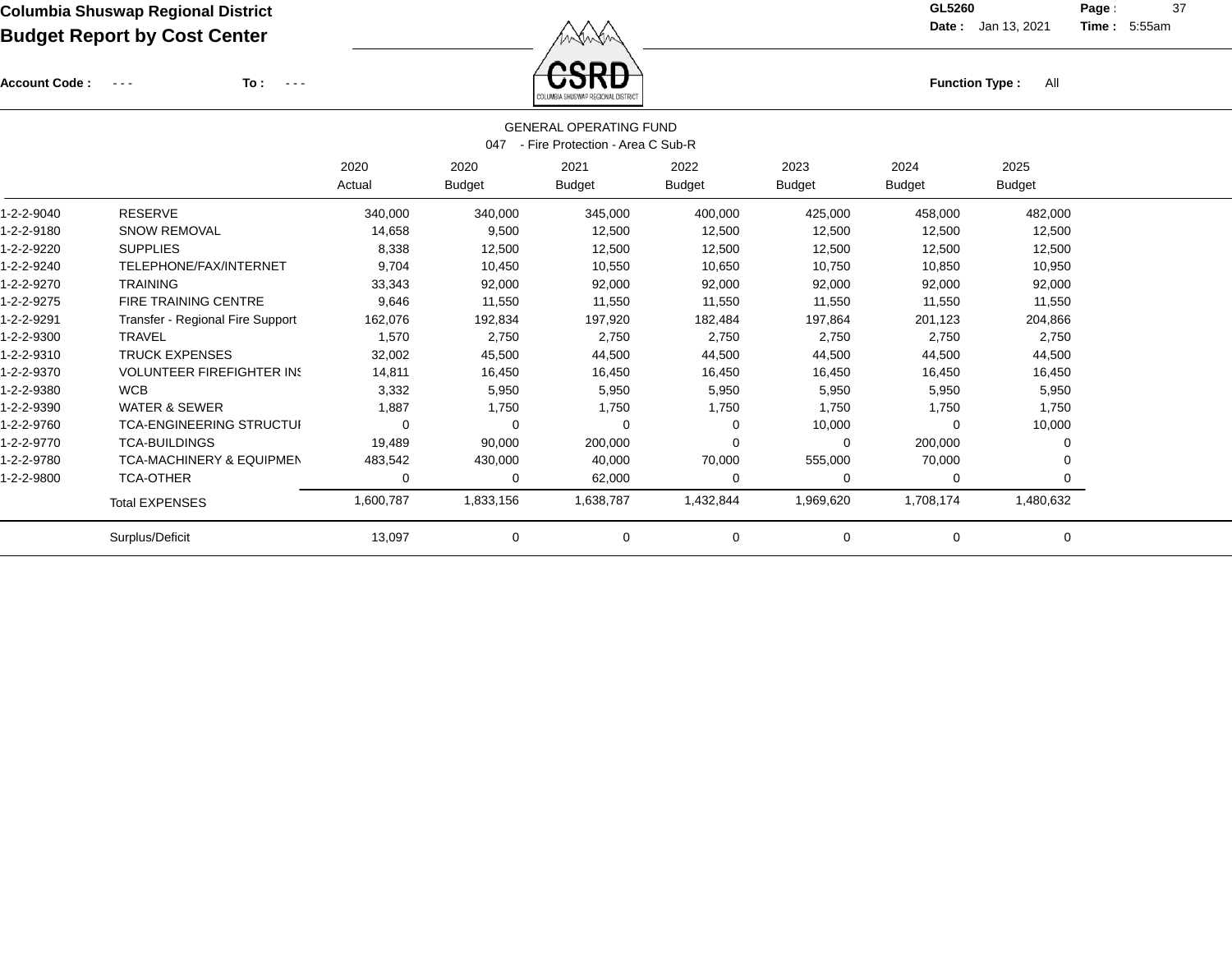**Date :** Jan 13, 2021 **Time :**

**Page :** 38 5:55am

Account Code : ---

**To :**

**Function Type :** All **Function Type** : All

| <b>GENERAL OPERATING FUND</b><br>- Fire Protection - Area F Sub-R<br>048 |                                        |                |                       |                       |                       |                       |                       |                       |  |  |
|--------------------------------------------------------------------------|----------------------------------------|----------------|-----------------------|-----------------------|-----------------------|-----------------------|-----------------------|-----------------------|--|--|
|                                                                          |                                        | 2020<br>Actual | 2020<br><b>Budget</b> | 2021<br><b>Budget</b> | 2022<br><b>Budget</b> | 2023<br><b>Budget</b> | 2024<br><b>Budget</b> | 2025<br><b>Budget</b> |  |  |
| <b>REVENUES</b>                                                          |                                        |                |                       |                       |                       |                       |                       |                       |  |  |
| 1-1-1-6165                                                               | AGREEMNT-LITTLE SHUS BAN               | $-17,000$      | $-16,416$             | $-17,340$             | $-17,687$             | $-18,041$             | $-18,401$             | $-18,769$             |  |  |
| 1-1-1-6239                                                               | <b>COMMUNITY WORKS PROGRA</b>          | $-27,101$      | $\Omega$              | 0                     | 0                     | 0                     | 0                     | $\Omega$              |  |  |
| 1-1-1-6360                                                               | <b>GRANT</b>                           | $-2,897$       | 0                     | 0                     | $\Omega$              | 0                     | 0                     | $\Omega$              |  |  |
| 1-1-1-6550                                                               | <b>RECOVERY</b>                        | 982            | 0                     | 0                     | 0                     | $\Omega$              | 0                     | $\Omega$              |  |  |
| 1-1-1-6570                                                               | <b>RENTALS</b>                         | $-1,438$       | $\mathbf 0$           | $\Omega$              | $\Omega$              | $\Omega$              | $\mathbf 0$           | $\Omega$              |  |  |
| 1-1-1-6680                                                               | <b>SURPLUS</b>                         | $-15,000$      | $-15,000$             | 0                     | $\Omega$              | $\Omega$              | 0                     | $\Omega$              |  |  |
| 1-1-1-6765                                                               | <b>TRANSFER FROM RESERVE</b>           | $-275,592$     | $-727,500$            | $-171,756$            | $\Omega$              | $\Omega$              | $\Omega$              | $-500,000$            |  |  |
| 1-1-1-6768                                                               | <b>Transfer from Other Funds</b>       | $-7,500$       | $-7,500$              | 0                     | 0                     | $\Omega$              | 0                     | 0                     |  |  |
| 1-1-1-6770                                                               | <b>Transfer from Operating Reserve</b> | 0              | $-45,000$             | 0                     | $\Omega$              | $\Omega$              | 0                     | $\Omega$              |  |  |
| 1-1-1-6810                                                               | TAX REQ.                               | $-821,256$     | $-821,256$            | $-835,443$            | $-847,365$            | $-869,723$            | $-888,261$            | $-905,955$            |  |  |
|                                                                          | <b>Total REVENUES</b>                  | $-1,166,803$   | $-1,632,672$          | -1,024,539            | $-865,052$            | $-887,764$            | $-906,662$            | $-1,424,724$          |  |  |
| EXPENSES                                                                 |                                        |                |                       |                       |                       |                       |                       |                       |  |  |
| 1-2-2-8030                                                               | ADMINISTRATION                         | 47,839         | 47,839                | 53,356                | 57,229                | 51,510                | 52,258                | 51,979                |  |  |
| 1-2-2-8040                                                               | <b>ADVERTISING</b>                     | 832            | 0                     | 600                   | 0                     | 0                     | 0                     | 0                     |  |  |
| 1-2-2-8060                                                               | <b>DISPATCH SERVICE 911</b>            | 6,657          | 5,490                 | 6,700                 | 6,417                 | 6,775                 | 7,152                 | 7,500                 |  |  |
| 1-2-2-8161                                                               | Apparel                                | 3,308          | 3,600                 | 3,600                 | 3,600                 | 3,600                 | 3,600                 | 3,600                 |  |  |
| 1-2-2-8180                                                               | <b>BUILDING MAINTENANCE</b>            | 22,962         | 11,000                | 15,000                | 11,000                | 11,000                | 11,000                | 11,000                |  |  |
| 1-2-2-8185                                                               | <b>EQUIPMENT MAINTENANCE</b>           | 7,949          | 17,000                | 14,500                | 14,500                | 14,500                | 14,500                | 14,500                |  |  |
| 1-2-2-8188                                                               | WATER INFRASTRUCTURE MA                | 0              | 1,000                 | 1,000                 | 1,000                 | 1,000                 | 1,000                 | 1,000                 |  |  |
| 1-2-2-8200                                                               | Carbon Offsets                         | 531            | 600                   | 600                   | 600                   | 600                   | 600                   | 600                   |  |  |
| 1-2-2-8230                                                               | COMMUNICATION/REPAIR                   | 10,670         | 6,500                 | 6,500                 | 6,500                 | 6,500                 | 6,500                 | 6,500                 |  |  |
| 1-2-2-8237                                                               | <b>Community Hall Expenses</b>         | 0              | 2,500                 | 2,500                 | 2,500                 | 2,500                 | 2,500                 | 2,500                 |  |  |
| 1-2-2-8241                                                               | COMPUTER EQUIPMENT/SOFT                | 104            | 1,500                 | 0                     | 0                     | 0                     | 0                     | 0                     |  |  |
| 1-2-2-8460                                                               | <b>ELECTRICITY</b>                     | 4,918          | 5,500                 | 6,550                 | 6,750                 | 6,950                 | 7,150                 | 7,350                 |  |  |
| 1-2-2-8470                                                               | <b>EQUIPMENT LEASE/RENTAL</b>          | 1,222          | 1,800                 | 1,800                 | 1,800                 | 1,800                 | 1,800                 | 1,800                 |  |  |
| 1-2-2-8556                                                               | <b>GRANT</b>                           | 2,737          | 3,050                 | 3,050                 | 3,050                 | 3,050                 | 3,050                 | 3,050                 |  |  |
| 1-2-2-8560                                                               | <b>GROUNDS MAINTENANCE</b>             | 997            | 1,500                 | 4,000                 | 1,500                 | 1,500                 | 1,500                 | 1,500                 |  |  |
| 1-2-2-8580                                                               | <b>HEATING</b>                         | 9,791          | 11,700                | 11,850                | 12,000                | 12,150                | 12,300                | 12,450                |  |  |
| 1-2-2-8590                                                               | <b>HONORARIUM</b>                      | 23,666         | 31,500                | 31,500                | 31,500                | 31,500                | 31,500                | 31,500                |  |  |
| 1-2-2-8600                                                               | <b>HYDRANT TESTING</b>                 | 11,724         | 11,000                | 11,000                | 11,220                | 11,445                | 11,673                | 11,907                |  |  |
| 1-2-2-8610                                                               | <b>ICBC</b>                            | 15,377         | 14,450                | 15,200                | 15,400                | 15,600                | 15,800                | 16,000                |  |  |
| 1-2-2-8620                                                               | <b>INSURANCE</b>                       | 4,210          | 4,550                 | 4,500                 | 4,600                 | 4,700                 | 4,800                 | 4,900                 |  |  |
| 1-2-2-8630                                                               | <b>INCIDENT COSTS</b>                  | 23,917         | 14,600                | 21,500                | 18,200                | 18,200                | 18,200                | 18,200                |  |  |
| 1-2-2-8655                                                               | Junior Firefighter Program             | 125            | 15,000                | 15,000                | 15,000                | 15,000                | 15,000                | 15,000                |  |  |
| 1-2-2-8740                                                               | <b>MEMBERSHIPS</b>                     | 500            | 900                   | 800                   | 800                   | 800                   | 800                   | 800                   |  |  |
| 1-2-2-8746                                                               | <b>MINOR EQUIPMENT</b>                 | 62,724         | 59,500                | 63,500                | 28,000                | 28,000                | 28,000                | 28,000                |  |  |
| 1-2-2-8750                                                               | <b>MISCELLANEOUS</b>                   | 155            | 700                   | 700                   | 700                   | 700                   | 700                   | 700                   |  |  |
| 1-2-2-8950                                                               | POSTAGE/ FREIGHT                       | 121            | 0                     | 0                     | 0                     | 0                     | 0                     | 0                     |  |  |
| 1-2-2-8968                                                               | <b>Practice Costs</b>                  | 83,167         | 62,200                | 73,000                | 73,000                | 73,000                | 73,000                | 73,000                |  |  |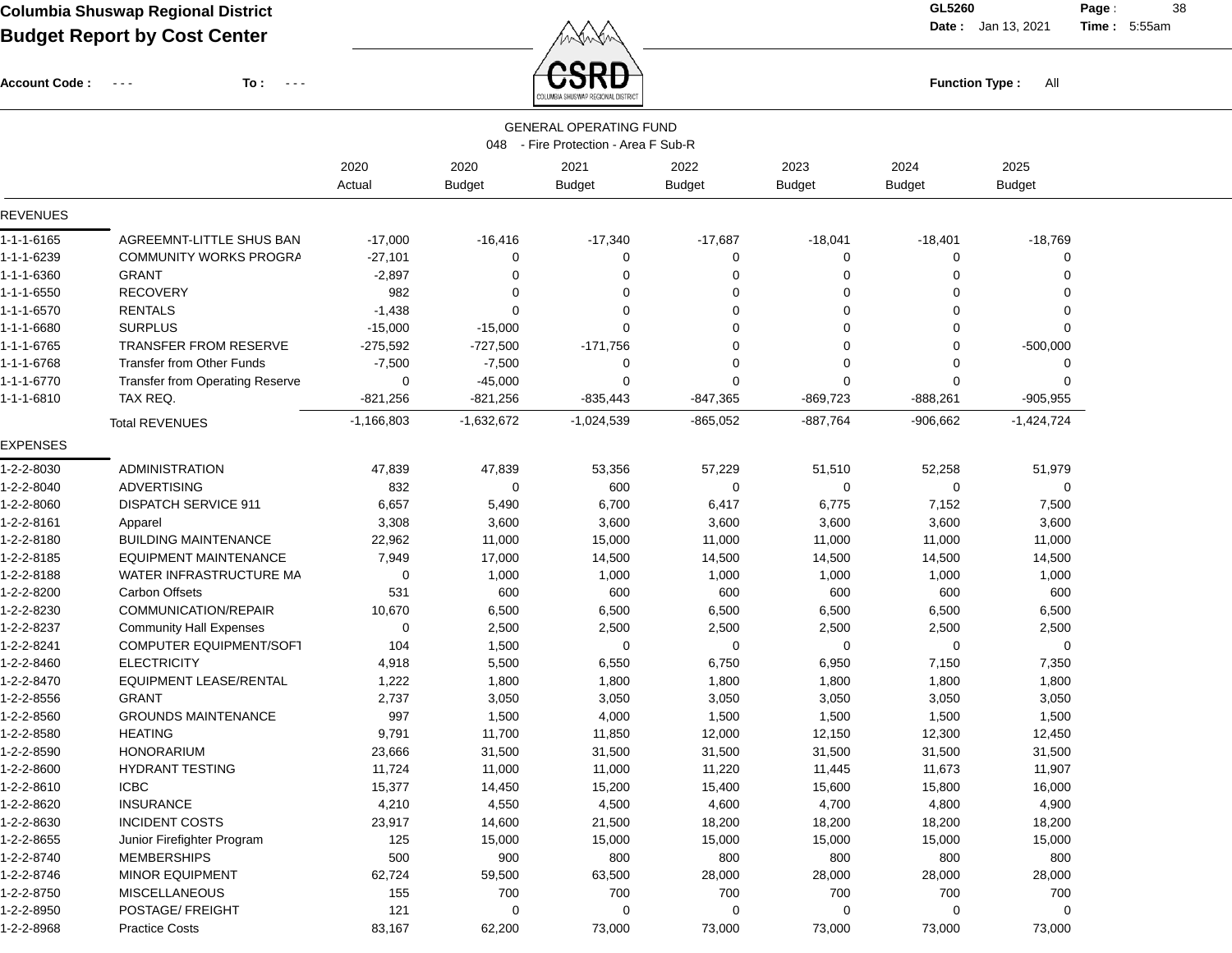Account Code : ---

**To :**

Function Type : All<br>
COLUMBIA SHUSWAP REGIONAL DISTRICT

**Date :** Jan 13, 2021 **Time :**

**Page :** 39 5:55am

| <b>GENERAL OPERATING FUND</b><br>- Fire Protection - Area F Sub-R<br>048 |                                      |                |                       |                       |                       |                       |                       |                       |  |  |  |  |
|--------------------------------------------------------------------------|--------------------------------------|----------------|-----------------------|-----------------------|-----------------------|-----------------------|-----------------------|-----------------------|--|--|--|--|
|                                                                          |                                      | 2020<br>Actual | 2020<br><b>Budget</b> | 2021<br><b>Budget</b> | 2022<br><b>Budget</b> | 2023<br><b>Budget</b> | 2024<br><b>Budget</b> | 2025<br><b>Budget</b> |  |  |  |  |
| 1-2-2-8985                                                               | PUBLIC INFORMATION                   | 622            | 3,000                 | 3,000                 | 3,000                 | 3,000                 | 3,000                 | 3,000                 |  |  |  |  |
| 1-2-2-9036                                                               | Rehab (Incident Member Safety)       | 91             | $\Omega$              | $\Omega$              | $\Omega$              | $\Omega$              | 0                     | $\Omega$              |  |  |  |  |
| 1-2-2-9040                                                               | <b>RESERVE</b>                       | 355,000        | 355,000               | 270,000               | 330,000               | 350,000               | 365,000               | 380,000               |  |  |  |  |
| 1-2-2-9180                                                               | <b>SNOW REMOVAL</b>                  | 4,927          | 5,000                 | 5,000                 | 5,000                 | 5,000                 | 5,000                 | 5,000                 |  |  |  |  |
| 1-2-2-9220                                                               | <b>SUPPLIES</b>                      | 7,069          | 8,450                 | 8,450                 | 8,450                 | 8,450                 | 8,450                 | 8,450                 |  |  |  |  |
| 1-2-2-9240                                                               | TELEPHONE/FAX/INTERNET               | 7,455          | 7,500                 | 7,650                 | 7,800                 | 7,950                 | 8,100                 | 8,250                 |  |  |  |  |
| 1-2-2-9270                                                               | <b>TRAINING</b>                      | 37,642         | 55,000                | 55,000                | 55,000                | 55,000                | 55,000                | 55,000                |  |  |  |  |
| 1-2-2-9275                                                               | <b>FIRE TRAINING CENTRE</b>          | 5,135          | 5,600                 | 5,712                 | 5,826                 | 5,943                 | 6,062                 | 6,183                 |  |  |  |  |
| 1-2-2-9291                                                               | Transfer - Regional Fire Support     | 66,153         | 81,243                | 86,615                | 79,860                | 86,591                | 88,017                | 89,655                |  |  |  |  |
| 1-2-2-9300                                                               | <b>TRAVEL</b>                        | 2,759          | 2,800                 | 2,800                 | 2,800                 | 2,800                 | 2,800                 | 2,800                 |  |  |  |  |
| 1-2-2-9310                                                               | <b>TRUCK EXPENSES</b>                | 23,601         | 25,500                | 25,500                | 25,500                | 25,500                | 25,500                | 25,500                |  |  |  |  |
| 1-2-2-9370                                                               | <b>VOLUNTEER FIREFIGHTER IN!</b>     | 10,089         | 9,850                 | 11,000                | 11,200                | 11,400                | 11,600                | 11,800                |  |  |  |  |
| 1-2-2-9380                                                               | <b>WCB</b>                           | 2,493          | 3,050                 | 3,050                 | 3,050                 | 3,050                 | 3,050                 | 3,050                 |  |  |  |  |
| 1-2-2-9381                                                               | <b>OCCUPATIONAL HEALTH &amp; SAI</b> | 162            | $\Omega$              | $\Omega$              | $\Omega$              | $\Omega$              | $\Omega$              | 0                     |  |  |  |  |
| 1-2-2-9390                                                               | <b>WATER &amp; SEWER</b>             | 630            | 700                   | 700                   | 700                   | 700                   | 700                   | 700                   |  |  |  |  |
| 1-2-2-9560                                                               | <b>SIGNS</b>                         | 375            | $\Omega$              | $\Omega$              | 0                     | 0                     | 0                     | 0                     |  |  |  |  |
| 1-2-2-9760                                                               | <b>TCA-ENGINEERING STRUCTUI</b>      | $\Omega$       | $\Omega$              | 40,000                | 0                     | $\Omega$              | $\Omega$              | $\Omega$              |  |  |  |  |
| 1-2-2-9770                                                               | <b>TCA-BUILDINGS</b>                 | 94,678         | 153,000               | $\Omega$              | 0                     | $\Omega$              | 0                     | $\Omega$              |  |  |  |  |
| 1-2-2-9780                                                               | <b>TCA-MACHINERY &amp; EQUIPMEN</b>  | 48,244         | 70,000                | 31,756                | 0                     | $\Omega$              | 0                     | $\Omega$              |  |  |  |  |
| 1-2-2-9800                                                               | <b>TCA-OTHER</b>                     | 174,263        | 512,000               | 100,000               | $\Omega$              | $\Omega$              | 0                     | 500,000               |  |  |  |  |
|                                                                          | <b>Total EXPENSES</b>                | 1,187,592      | 1,632,672             | 1,024,539             | 865,052               | 887,764               | 906,662               | 1,424,724             |  |  |  |  |
|                                                                          | Surplus/Deficit                      | 20,789         | 0                     | 0                     | 0                     | $\mathbf 0$           | 0                     | 0                     |  |  |  |  |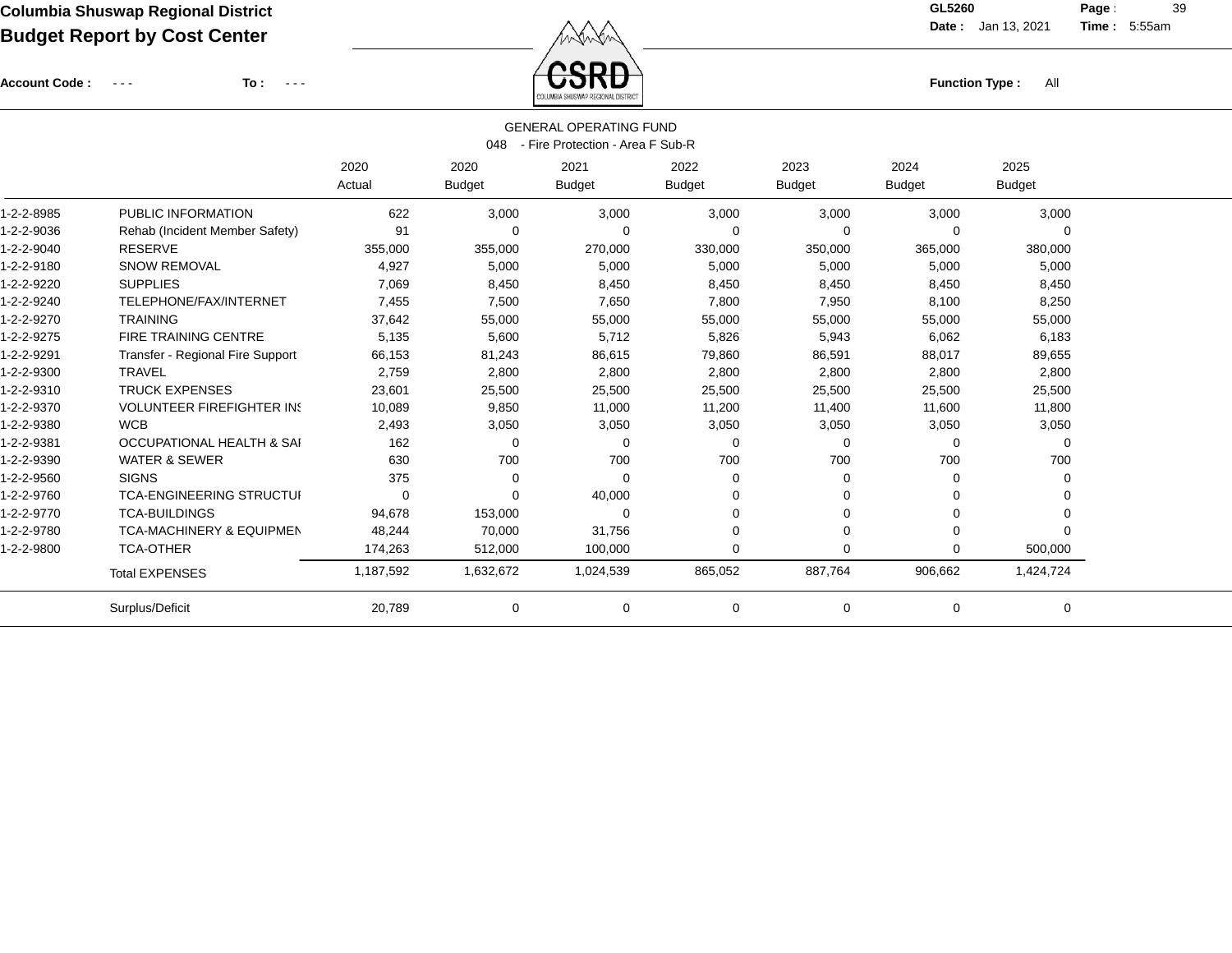Account Code : ---

**To :**

Function Type : All<br><sub>COLUMBIA SHUSWAP REGIONAL DISTRICT</sub>

**Date :** Jan 13, 2021 **Time :**

**Page : 40** 5:55am

| <b>GENERAL OPERATING FUND</b><br>- 911 Emergency Telephone Respon<br>049 |                                                                                                                          |                |                       |                       |                       |                       |                       |                       |  |  |  |  |  |
|--------------------------------------------------------------------------|--------------------------------------------------------------------------------------------------------------------------|----------------|-----------------------|-----------------------|-----------------------|-----------------------|-----------------------|-----------------------|--|--|--|--|--|
|                                                                          |                                                                                                                          | 2020<br>Actual | 2020<br><b>Budget</b> | 2021<br><b>Budget</b> | 2022<br><b>Budget</b> | 2023<br><b>Budget</b> | 2024<br><b>Budget</b> | 2025<br><b>Budget</b> |  |  |  |  |  |
| <b>REVENUES</b>                                                          |                                                                                                                          |                |                       |                       |                       |                       |                       |                       |  |  |  |  |  |
| 1-1-1-6165                                                               | AGREEMNT-LITTLE SHUS BAN                                                                                                 | $-8,692$       | $-8,693$              | $-8,867$              | $-9,044$              | $-9,225$              | $-9,410$              | $-9,598$              |  |  |  |  |  |
| 1-1-1-6166                                                               | AGREEMNT-ADAMS LK BAND                                                                                                   | $-1,900$       | $-1,900$              | $-1,938$              | $-1,977$              | $-2,017$              | $-2,056$              | $-2,097$              |  |  |  |  |  |
| 1-1-1-6765                                                               | TRANSFER FROM RESERVE                                                                                                    | $-6,596$       | $-30,000$             | $-250,000$            | 0                     | 0                     | 0                     | $\mathbf 0$           |  |  |  |  |  |
| $1 - 1 - 1 - 6770$                                                       | <b>Transfer from Operating Reserve</b>                                                                                   | 0              | $-15,000$             | $-20,000$             | $-14,000$             | $-9,000$              | $-4,500$              | $-1,000$              |  |  |  |  |  |
| $1 - 1 - 1 - 6810$                                                       | TAX REQ.                                                                                                                 | $-175,194$     | $-175,194$            | $-182,057$            | $-193,830$            | $-206,371$            | $-216,860$            | $-227,557$            |  |  |  |  |  |
|                                                                          | <b>Total REVENUES</b>                                                                                                    | $-192,382$     | $-230,787$            | $-462,862$            | $-218,851$            | $-226,613$            | $-232,826$            | $-240,252$            |  |  |  |  |  |
| <b>EXPENSES</b>                                                          |                                                                                                                          |                |                       |                       |                       |                       |                       |                       |  |  |  |  |  |
| 1-2-2-8030                                                               | <b>ADMINISTRATION</b>                                                                                                    | 7.188          | 7,188                 | 7,310                 | 7,793                 | 8,962                 | 9,226                 | 9,464                 |  |  |  |  |  |
| 1-2-2-8060                                                               | <b>DISPATCH SERVICE 911</b>                                                                                              | 92,749         | 92,749                | 104,656               | 109,049               | 114,527               | 119,359               | 125,327               |  |  |  |  |  |
| 1-2-2-8185                                                               | <b>EQUIPMENT MAINTENANCE</b>                                                                                             | 0              | 7,000                 | 7,000                 | 7,000                 | 7,000                 | 7,000                 | 7,000                 |  |  |  |  |  |
| 1-2-2-8230                                                               | COMMUNICATION/REPAIR                                                                                                     | 10,981         | 12,000                | 12,000                | 12,000                | 12,000                | 12,000                | 12,000                |  |  |  |  |  |
| 1-2-2-8231                                                               | <b>COMMUNICATION - 911</b>                                                                                               | 293            | 5,000                 | 5,000                 | 5,000                 | 5,000                 | 5,000                 | 5,000                 |  |  |  |  |  |
| 1-2-2-8460                                                               | <b>ELECTRICITY</b>                                                                                                       | 2,916          | 3,200                 | 3,300                 | 3,400                 | 3,500                 | 3,600                 | 3,700                 |  |  |  |  |  |
| 1-2-2-8470                                                               | <b>EQUIPMENT LEASE/RENTAL</b>                                                                                            | 5,280          | 4,000                 | 5,646                 | 5,759                 | 5,874                 | 5,991                 | 6,111                 |  |  |  |  |  |
| 1-2-2-8620                                                               | <b>INSURANCE</b>                                                                                                         | 945            | 1,200                 | 1,200                 | 1,200                 | 1,200                 | 1,200                 | 1,200                 |  |  |  |  |  |
| 1-2-2-8670                                                               | <b>LEGAL &amp; ADVISORY</b>                                                                                              | 0              | 3,000                 | 3,000                 | 3,000                 | 3,000                 | 3,000                 | 3,000                 |  |  |  |  |  |
| 1-2-2-8750                                                               | <b>MISCELLANEOUS</b>                                                                                                     | $\Omega$       | 250                   | 250                   | 250                   | 250                   | 250                   | 250                   |  |  |  |  |  |
| 1-2-2-9030                                                               | <b>RENT / LEASE</b>                                                                                                      | $\Omega$       | 2,200                 | $\Omega$              | $\mathbf 0$           | $\mathbf 0$           | 0                     | $\Omega$              |  |  |  |  |  |
| 1-2-2-9040                                                               | <b>RESERVE</b>                                                                                                           | 15,000         | 15,000                | 15,000                | 15,000                | 15,000                | 15,000                | 15,000                |  |  |  |  |  |
| 1-2-2-9120                                                               | <b>SALARIES-&amp; FRINGE BENEFIT:</b>                                                                                    | 16,177         | 17,000                | 17,000                | 17,400                | 17,800                | 18,200                | 18,700                |  |  |  |  |  |
| 1-2-2-9240                                                               | TELEPHONE/FAX/INTERNET                                                                                                   | 28,440         | 30,000                | 30,500                | 31,000                | 31,500                | 32,000                | 32,500                |  |  |  |  |  |
| 1-2-2-9300                                                               | <b>TRAVEL</b>                                                                                                            | 0              | 1,000                 | 1,000                 | 1,000                 | 1,000                 | 1,000                 | 1,000                 |  |  |  |  |  |
| 1-2-2-9780                                                               | <b>TCA-MACHINERY &amp; EQUIPMEN</b>                                                                                      | 12,412         | 30,000                | 250,000               | 0                     | 0                     | 0                     | 0                     |  |  |  |  |  |
|                                                                          | <b>Total EXPENSES</b>                                                                                                    | 192,382        | 230,787               | 462,862               | 218,851               | 226,613               | 232,826               | 240,252               |  |  |  |  |  |
|                                                                          | Surplus/Deficit<br>$\mathbf 0$<br>$\mathbf 0$<br>$\mathbf 0$<br>$\mathbf 0$<br>$\mathbf 0$<br>$\mathbf 0$<br>$\mathbf 0$ |                |                       |                       |                       |                       |                       |                       |  |  |  |  |  |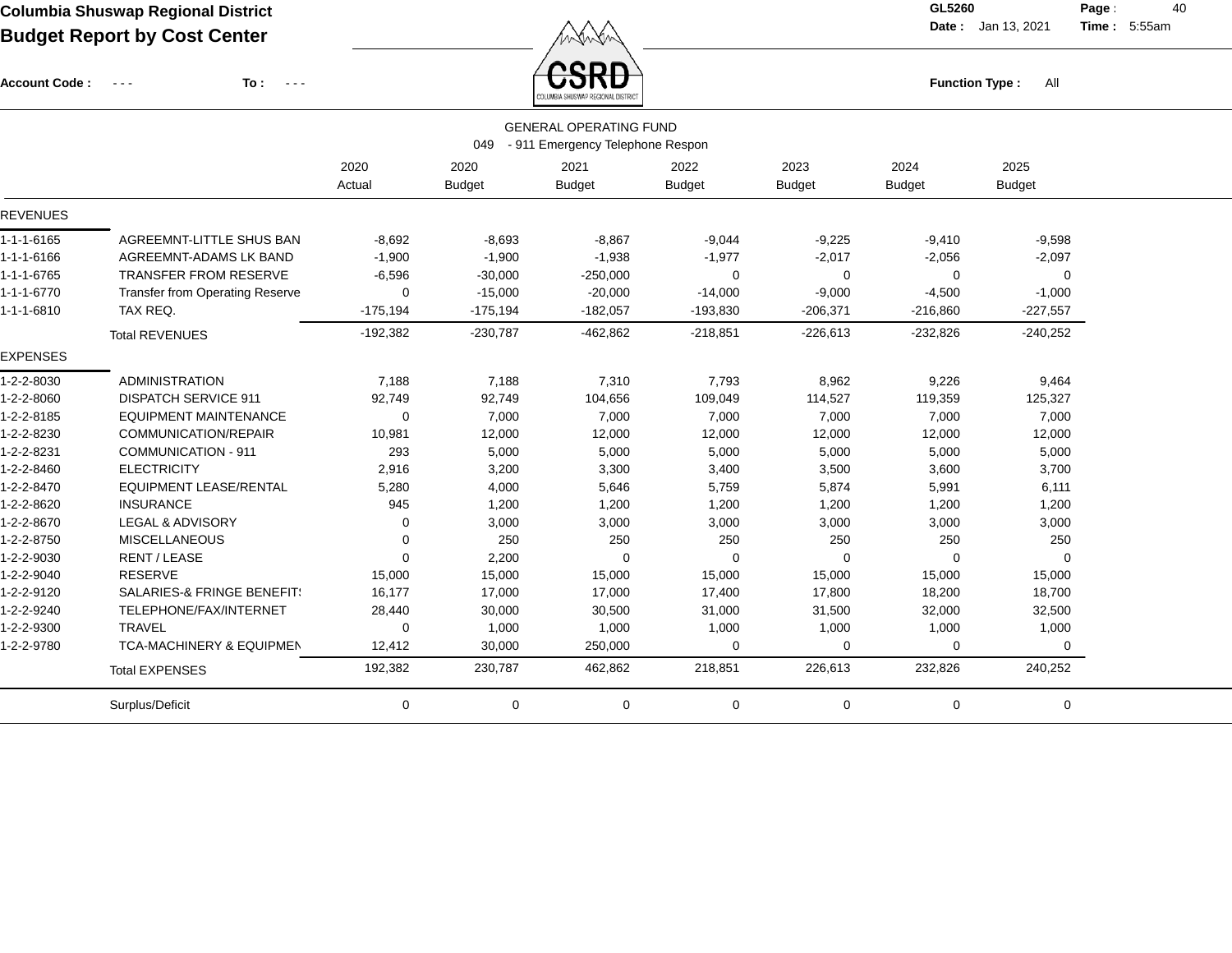**Date :** Jan 13, 2021 **Time : Page :** 41

5:56am

Account Code : ---

**To :**

Function Type : All<br><sub>COLUMBIA SHUSWAP REGIONAL DISTRICT</sub>

|                 | <b>GENERAL OPERATING FUND</b><br>050<br>- Emergency Preparedness - Shusw |            |               |               |               |               |               |               |  |  |  |
|-----------------|--------------------------------------------------------------------------|------------|---------------|---------------|---------------|---------------|---------------|---------------|--|--|--|
|                 |                                                                          | 2020       | 2020          | 2021          | 2022          | 2023          | 2024          | 2025          |  |  |  |
|                 |                                                                          | Actual     | <b>Budget</b> | <b>Budget</b> | <b>Budget</b> | <b>Budget</b> | <b>Budget</b> | <b>Budget</b> |  |  |  |
| <b>REVENUES</b> |                                                                          |            |               |               |               |               |               |               |  |  |  |
| 1-1-1-6165      | AGREEMNT-LITTLE SHUS BAN                                                 | $-6,500$   | $-6,500$      | $-6,500$      | $-6,630$      | $-6,763$      | $-6,898$      | $-7,036$      |  |  |  |
| 1-1-1-6166      | AGREEMNT-ADAMS LK BAND                                                   | $-2,200$   | $-2,200$      | $-2,200$      | $-2,244$      | $-2,289$      | $-2,335$      | $-2,381$      |  |  |  |
| 1-1-1-6355      | <b>UBCM - GRANT</b>                                                      | $-10,389$  | 0             | 0             | $\Omega$      | $\Omega$      | 0             | $\Omega$      |  |  |  |
| 1-1-1-6360      | <b>GRANT</b>                                                             | $-121,380$ | $\Omega$      | 0             | 0             | $\Omega$      | 0             | $\Omega$      |  |  |  |
| 1-1-1-6373      | <b>GRANT - PROVINCIAL</b>                                                | $-87,408$  | $\Omega$      | $\Omega$      | $\Omega$      | $\Omega$      | $\Omega$      | $\Omega$      |  |  |  |
| 1-1-1-6467      | PEP - RECOVERY/REIMBURSE                                                 | $-139,484$ | 0             | $\Omega$      | $\Omega$      | $\Omega$      | 0             | $\Omega$      |  |  |  |
| 1-1-1-6765      | TRANSFER FROM RESERVE                                                    | 0          | $\mathbf 0$   | $-60,000$     | $\Omega$      | $\mathbf 0$   | 0             | $\Omega$      |  |  |  |
| 1-1-1-6810      | TAX REQ.                                                                 | -349,885   | $-349,885$    | $-356,456$    | $-362,650$    | $-369,987$    | $-374,278$    | $-378,956$    |  |  |  |
|                 | <b>Total REVENUES</b>                                                    | $-717,246$ | $-358,585$    | $-425,156$    | $-371,524$    | $-379,039$    | $-383,511$    | $-388,373$    |  |  |  |
| <b>EXPENSES</b> |                                                                          |            |               |               |               |               |               |               |  |  |  |
| 1-2-2-8030      | <b>ADMINISTRATION</b>                                                    | 48,850     | 48,850        | 37,721        | 33,439        | 33,304        | 33,126        | 33,338        |  |  |  |
| 1-2-2-8040      | <b>ADVERTISING</b>                                                       | 63         | 4,000         | 4,000         | 4,000         | 4,000         | 4,000         | 4,000         |  |  |  |
| 1-2-2-8180      | <b>BUILDING MAINTENANCE</b>                                              | 369        | 1,500         | 1,500         | 1,500         | 1,500         | 1,500         | 1,500         |  |  |  |
| 1-2-2-8185      | EQUIPMENT MAINTENANCE                                                    | 3,001      | 3,000         | 3,000         | 3,000         | 3,000         | 3,000         | 3,000         |  |  |  |
| 1-2-2-8200      | <b>Carbon Offsets</b>                                                    | 50         | 150           | 150           | 150           | 150           | 150           | 150           |  |  |  |
| 1-2-2-8230      | COMMUNICATION/REPAIR                                                     | 594        | 3,000         | 3,000         | 3,000         | 3,000         | 3,000         | 3,000         |  |  |  |
| 1-2-2-8235      | <b>COMMUNICATION-WEB SITE</b>                                            | 48         | 0             | 0             | 0             | $\mathbf 0$   | 0             | 0             |  |  |  |
| 1-2-2-8241      | <b>COMPUTER EQUIPMENT/SOFT</b>                                           | 344        | 2,500         | 2,500         | 2,500         | 2,500         | 2,500         | 2,500         |  |  |  |
| 1-2-2-8242      | <b>Computer Software License Fee</b>                                     | 0          | 5,000         | 5,300         | 5,600         | 5,900         | 6,200         | 6,500         |  |  |  |
| 1-2-2-8410      | DIRECTORS REMUNERATION                                                   | 597        | 1,500         | 1,500         | 1,500         | 1,500         | 1,500         | 1,500         |  |  |  |
| 1-2-2-8420      | DIRECTORS TRAVEL & EXPEN                                                 | 343        | 800           | 800           | 800           | 800           | 800           | 800           |  |  |  |
| 1-2-2-8460      | <b>ELECTRICITY</b>                                                       | 790        | 1,850         | 1,900         | 1,950         | 2,000         | 2,050         | 2,100         |  |  |  |
| 1-2-2-8560      | <b>GROUNDS MAINTENANCE</b>                                               | 0          | 1,500         | 1,500         | 1,500         | 1,500         | 1,500         | 1,500         |  |  |  |
| 1-2-2-8580      | <b>HEATING</b>                                                           | 910        | 1,400         | 1,500         | 1,600         | 1,700         | 1,800         | 1,900         |  |  |  |
| 1-2-2-8610      | <b>ICBC</b>                                                              | 2,494      | 2,400         | 2,600         | 2,700         | 2,800         | 2,900         | 3,000         |  |  |  |
| 1-2-2-8620      | <b>INSURANCE</b>                                                         | 649        | 700           | 750           | 800           | 850           | 900           | 950           |  |  |  |
| 1-2-2-8670      | LEGAL & ADVISORY                                                         | 674        | 1,000         | 1,000         | 1,000         | 1,000         | 1,000         | 1,000         |  |  |  |
| 1-2-2-8746      | <b>MINOR EQUIPMENT</b>                                                   | 899        | 5,000         | 5,000         | 5,000         | 5,000         | 5,000         | 5,000         |  |  |  |
| 1-2-2-8750      | <b>MISCELLANEOUS</b>                                                     | 424        | 500           | 500           | 500           | 500           | 500           | 500           |  |  |  |
| 1-2-2-8850      | Neighbourhood Emergency Prog                                             | 68         | 3,000         | 3,000         | 3,000         | 3,000         | 3,000         | 3,000         |  |  |  |
| 1-2-2-8950      | POSTAGE/ FREIGHT                                                         | 58         | 250           | 250           | 250           | 250           | 250           | 250           |  |  |  |
| 1-2-2-8955      | PROJECTS (Non-Tangible)                                                  | 356,414    | 0             | $\Omega$      | 0             | $\Omega$      | U             | 0             |  |  |  |
| 1-2-2-9040      | RESERVE                                                                  | 0          | 0             | 0             | 10,000        | 10,000        | 10,000        | 15,000        |  |  |  |
| 1-2-2-9042      | <b>Transfer to Operating Reserve</b>                                     | 0          | 0             | 10,000        | 12,000        | 15,000        | 15,000        | 10,000        |  |  |  |
| 1-2-2-9120      | SALARIES-& FRINGE BENEFIT:                                               | 152,698    | 157,000       | 159,000       | 163,000       | 167,000       | 171,000       | 175,000       |  |  |  |
| 1-2-2-9125      | SALARIES/WAGES - EMERGEN                                                 | 22,855     | 0             | 0             | 0             | 0             | 0             | $\mathbf 0$   |  |  |  |
| 1-2-2-9130      | <b>OVERTIME</b>                                                          | 2,099      | 5,000         | 5,000         | 5,000         | 5,000         | 5,000         | 5,000         |  |  |  |
| 1-2-2-9135      | <b>EMERGENCY SUPPORT SERV</b>                                            | 2,748      | 11,000        | 11,000        | 11,000        | 11,000        | 11,000        | 11,000        |  |  |  |
| 1-2-2-9180      | <b>SNOW REMOVAL</b>                                                      | 950        | 1,500         | 1,500         | 1,500         | 1,500         | 1,500         | 1,500         |  |  |  |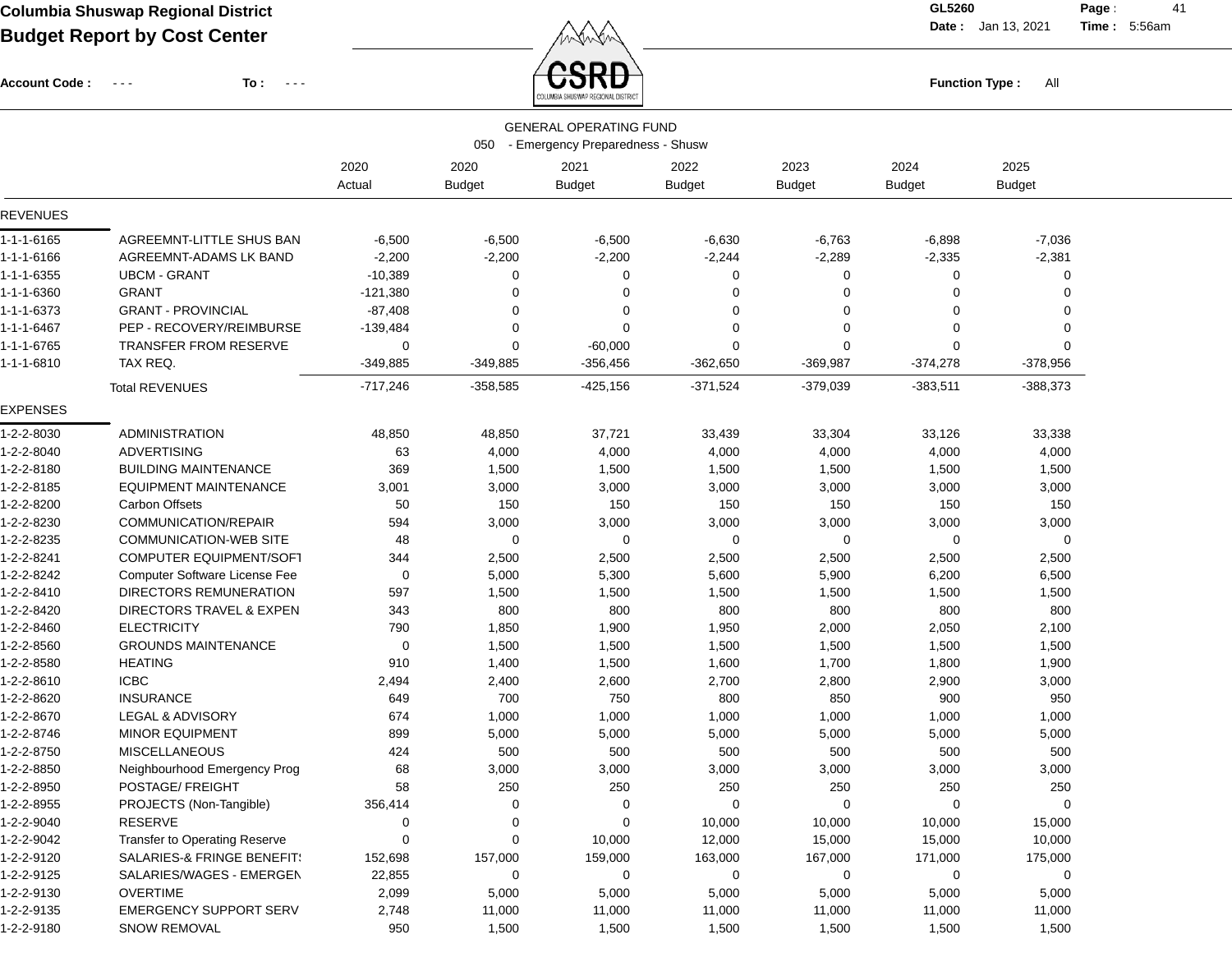Account Code : ---

**To :**

Function Type : All<br>
COLUMBIA SHUSWAP REGIONAL DISTRICT

**Date :** Jan 13, 2021 **Time :**

**Page :** 42 5:56am

| <b>GENERAL OPERATING FUND</b><br>- Emergency Preparedness - Shusw<br>050                           |                                     |                |                       |                       |                       |                       |                |                       |  |  |  |
|----------------------------------------------------------------------------------------------------|-------------------------------------|----------------|-----------------------|-----------------------|-----------------------|-----------------------|----------------|-----------------------|--|--|--|
|                                                                                                    |                                     | 2020<br>Actual | 2020<br><b>Budget</b> | 2021<br><b>Budget</b> | 2022<br><b>Budget</b> | 2023<br><b>Budget</b> | 2024<br>Budget | 2025<br><b>Budget</b> |  |  |  |
| 1-2-2-9190                                                                                         | SEMINARS/CONFERENCE TRA             | 1,140          | 8,000                 | 8,000                 | 8,000                 | 8,000                 | 8,000          | 8,000                 |  |  |  |
| 1-2-2-9217                                                                                         | STUDY/ADVISORY                      | 6,652          | 0                     | 0                     | $\Omega$              | 0                     | $\Omega$       |                       |  |  |  |
| 1-2-2-9220                                                                                         | <b>SUPPLIES</b>                     | 1,523          | 4,000                 | 4,000                 | 4,000                 | 4,000                 | 4,000          | 4,000                 |  |  |  |
| 1-2-2-9225                                                                                         | <b>SUPPLIES - EMERGENCY RES</b>     | 121,409        | 0                     | 0                     | $\Omega$              | 0                     | 0              | $\Omega$              |  |  |  |
| 1-2-2-9226                                                                                         | Supplies - SPU                      | 0              | 3,000                 | 3,000                 | 3,000                 | 3,000                 | 3,000          | 3,000                 |  |  |  |
| 1-2-2-9240                                                                                         | TELEPHONE/FAX/INTERNET              | 2,925          | 1,500                 | 1,500                 | 1,550                 | 1,600                 | 1,650          | 1,700                 |  |  |  |
| 1-2-2-9270                                                                                         | <b>TRAINING</b>                     | 1,190          | 16,000                | 21,000                | 21,000                | 21,000                | 21,000         | 21,000                |  |  |  |
| 1-2-2-9276                                                                                         | SPU - Training                      | 2,315          | 6,000                 | 6,000                 | 0                     | 0                     | 0              | $\Omega$              |  |  |  |
| 1-2-2-9290                                                                                         | <b>TRANSFER TO FUND</b>             | 34,785         | 34,785                | 34,785                | 34,785                | 34,785                | 34,785         | 34,785                |  |  |  |
| 1-2-2-9300                                                                                         | <b>TRAVEL</b>                       | 1,119          | 8,000                 | 8,000                 | 8,000                 | 8,000                 | 8,000          | 8,000                 |  |  |  |
| 1-2-2-9310                                                                                         | <b>TRUCK EXPENSES</b>               | 4,803          | 2,500                 | 2,500                 | 2,500                 | 2,500                 | 2,500          | 2,500                 |  |  |  |
| 1-2-2-9325                                                                                         | TRAVEL - EMERGENCY RESPC            | 1,176          | $\Omega$              | 0                     | $\Omega$              | 0                     | $\Omega$       | $\Omega$              |  |  |  |
| 1-2-2-9372                                                                                         | <b>VOLUNTEER REMUNERATION</b>       | 2,445          | 2,400                 | 2,400                 | 2,400                 | 2,400                 | 2,400          | 2,400                 |  |  |  |
| 1-2-2-9375                                                                                         | <b>VOLUNTEER RECOGNITION</b>        | 3,342          | 10,000                | 10,000                | 10,000                | 10,000                | 10,000         | 10,000                |  |  |  |
| 1-2-2-9780                                                                                         | <b>TCA-MACHINERY &amp; EQUIPMEN</b> | 0              | 0                     | 60,000                | 0                     | 0                     | 0              |                       |  |  |  |
| 783,814<br>358,585<br>425,156<br>371,524<br>379,039<br>383,511<br>388,373<br><b>Total EXPENSES</b> |                                     |                |                       |                       |                       |                       |                |                       |  |  |  |
| Surplus/Deficit<br>66,569<br>0<br>0<br>$\overline{0}$<br>0<br>0<br>0                               |                                     |                |                       |                       |                       |                       |                |                       |  |  |  |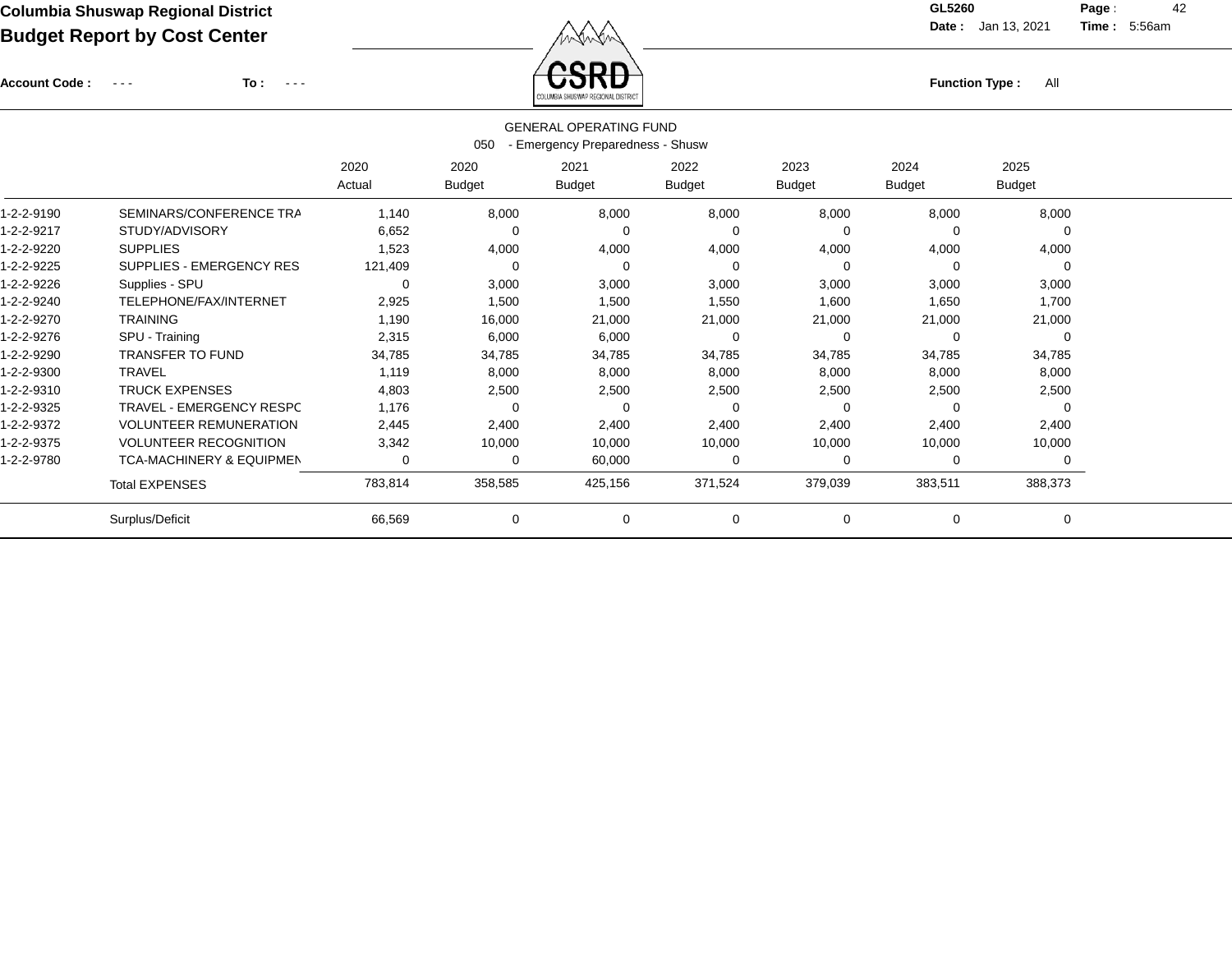Account Code : ---

**To :**

 $\overleftrightarrow{CSRD}$  Function Type : All

**Date :** Jan 13, 2021 **Time :**

**Page :** 43 5:56am

|                 |                                                                          |            |               | ANDALMAN ALLAN HALL, URPAINING MIN LUID |               |               |               |               |  |  |  |  |  |
|-----------------|--------------------------------------------------------------------------|------------|---------------|-----------------------------------------|---------------|---------------|---------------|---------------|--|--|--|--|--|
|                 | <b>GENERAL OPERATING FUND</b><br>051<br>- Emergency Preparedness - Rev/A |            |               |                                         |               |               |               |               |  |  |  |  |  |
|                 |                                                                          | 2020       | 2020          | 2021                                    | 2022          | 2023          | 2024          | 2025          |  |  |  |  |  |
|                 |                                                                          | Actual     | <b>Budget</b> | <b>Budget</b>                           | <b>Budget</b> | <b>Budget</b> | <b>Budget</b> | <b>Budget</b> |  |  |  |  |  |
| <b>REVENUES</b> |                                                                          |            |               |                                         |               |               |               |               |  |  |  |  |  |
| 1-1-1-6680      | <b>SURPLUS</b>                                                           | $-16,119$  | $-16,119$     | $-5,000$                                | $\mathbf 0$   | 0             | 0             | $\Omega$      |  |  |  |  |  |
| 1-1-1-6810      | TAX REQ.                                                                 | $-129,302$ | $-129,302$    | $-147,478$                              | $-156,657$    | $-160,512$    | $-163,899$    | $-167,602$    |  |  |  |  |  |
| 1-1-1-6815      | <b>RAILWAY TAX MITIGATION</b>                                            | $-2,369$   | $-2,369$      | $-2,369$                                | $-2,369$      | $-2,369$      | $-2,369$      | $-2,369$      |  |  |  |  |  |
|                 | <b>Total REVENUES</b>                                                    | $-147,790$ | $-147,790$    | $-154,847$                              | $-159,026$    | $-162,881$    | $-166,268$    | $-169,971$    |  |  |  |  |  |
| <b>EXPENSES</b> |                                                                          |            |               |                                         |               |               |               |               |  |  |  |  |  |
| 1-2-2-8030      | <b>ADMINISTRATION</b>                                                    | 4,735      | 4,735         | 5,722                                   | 5,965         | 6,122         | 6,270         | 6,400         |  |  |  |  |  |
| 1-2-2-8185      | <b>EQUIPMENT MAINTENANCE</b>                                             | 4,001      | 4,000         | 4,000                                   | 4,000         | 4,000         | 4,000         | 4,000         |  |  |  |  |  |
| 1-2-2-8270      | <b>CONTRACT</b>                                                          | 114,500    | 114,500       | 120,770                                 | 123,186       | 125,364       | 127,583       | 130,136       |  |  |  |  |  |
| 1-2-2-8610      | <b>ICBC</b>                                                              | 168        | 150           | 200                                     | 210           | 220           | 230           | 240           |  |  |  |  |  |
| 1-2-2-8620      | <b>INSURANCE</b>                                                         | 398        | 200           | 450                                     | 460           | 470           | 480           | 490           |  |  |  |  |  |
| 1-2-2-8700      | <b>Prior Period Adjustment</b>                                           | $-25,012$  | $\mathbf 0$   | 0                                       | 0             | $\Omega$      | 0             | $\mathbf 0$   |  |  |  |  |  |
| 1-2-2-9042      | Transfer to Operating Reserve                                            | 13,520     | $\mathbf 0$   | $\Omega$                                | $\Omega$      | 1,000         | 1,500         | 2,000         |  |  |  |  |  |
| 1-2-2-9120      | <b>SALARIES-&amp; FRINGE BENEFIT:</b>                                    | 12,889     | 14,000        | 14,000                                  | 15,500        | 16,000        | 16,500        | 17,000        |  |  |  |  |  |
| 1-2-2-9130      | <b>OVERTIME</b>                                                          | 10         | 0             | $\mathbf 0$                             | $\mathbf 0$   | $\Omega$      | 0             | 0             |  |  |  |  |  |
| 1-2-2-9290      | <b>TRANSFER TO FUND</b>                                                  | 8,705      | 8,705         | 8,705                                   | 8,705         | 8,705         | 8,705         | 8,705         |  |  |  |  |  |
| 1-2-2-9300      | <b>TRAVEL</b>                                                            | 175        | 1,500         | 1,000                                   | 1,000         | 1,000         | 1,000         | 1,000         |  |  |  |  |  |
|                 | <b>Total EXPENSES</b>                                                    | 134,090    | 147,790       | 154,847                                 | 159,026       | 162,881       | 166,268       | 169,971       |  |  |  |  |  |
|                 | Surplus/Deficit                                                          | $-13,700$  | $\mathbf 0$   | $\mathbf 0$                             | 0             | 0             | 0             | 0             |  |  |  |  |  |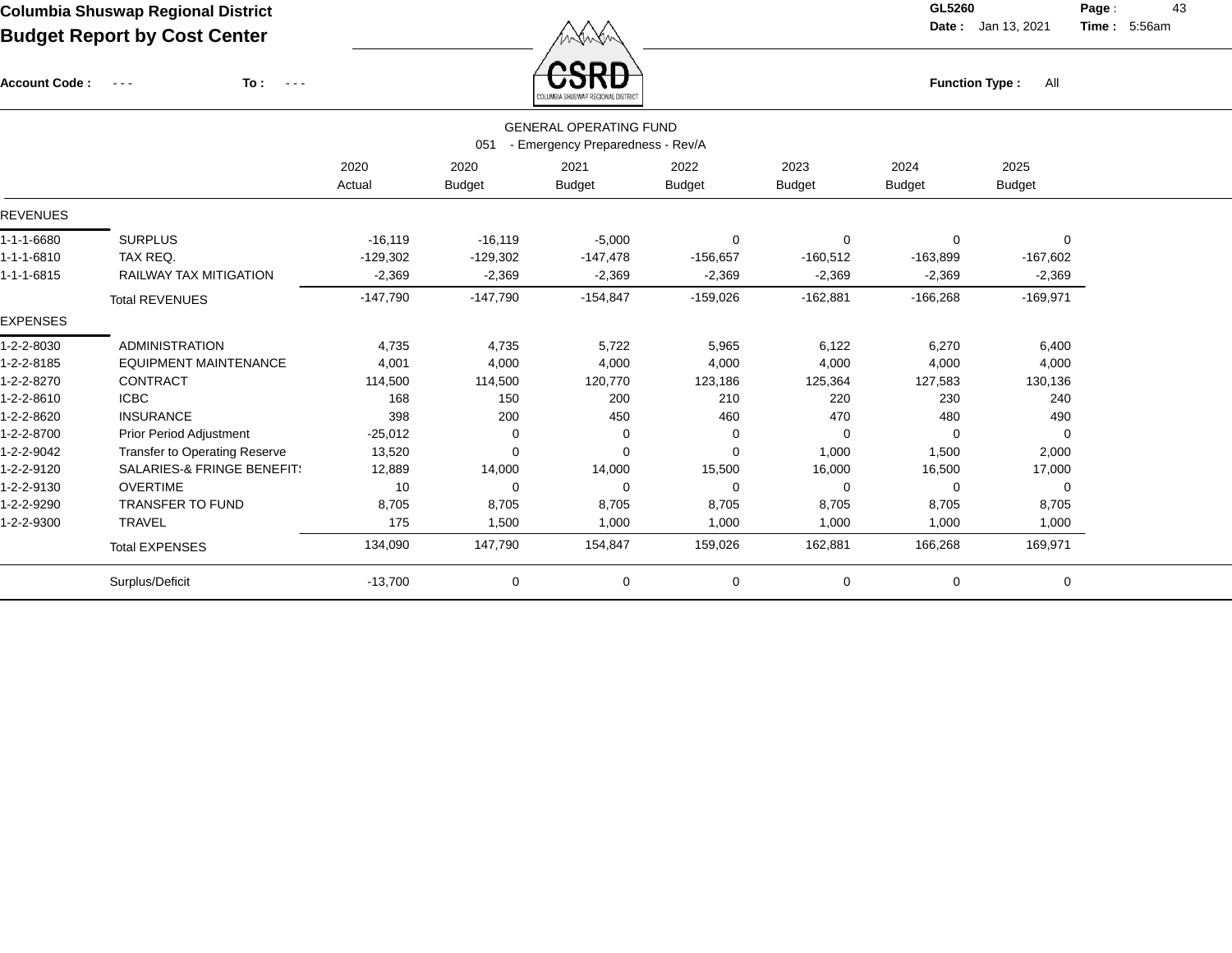Account Code : ---

**To :**

 $\overleftrightarrow{CSRD}$  Function Type : All

**Date :** Jan 13, 2021 **Time :**

**Page :** 44 5:56am

|                                                      |                                                                          |            |               | COLUMBIA SHUSWAP REGIONAL DISTRICT |               |             |            |               |  |  |  |  |  |
|------------------------------------------------------|--------------------------------------------------------------------------|------------|---------------|------------------------------------|---------------|-------------|------------|---------------|--|--|--|--|--|
|                                                      | <b>GENERAL OPERATING FUND</b><br>052<br>- Emergency Preparedness - Golde |            |               |                                    |               |             |            |               |  |  |  |  |  |
| 2025<br>2020<br>2020<br>2021<br>2022<br>2023<br>2024 |                                                                          |            |               |                                    |               |             |            |               |  |  |  |  |  |
|                                                      |                                                                          | Actual     | <b>Budget</b> | <b>Budget</b>                      | <b>Budget</b> | Budget      | Budget     | <b>Budget</b> |  |  |  |  |  |
| <b>REVENUES</b>                                      |                                                                          |            |               |                                    |               |             |            |               |  |  |  |  |  |
| 1-1-1-6680                                           | <b>SURPLUS</b>                                                           | $-14,760$  | $-14,760$     | $-2,385$                           | $\mathbf 0$   | $\mathbf 0$ | $\Omega$   | $\Omega$      |  |  |  |  |  |
| 1-1-1-6810                                           | TAX REQ.                                                                 | $-105,361$ | $-105,361$    | $-107,354$                         | $-112,016$    | $-117,603$  | $-121,214$ | $-120,851$    |  |  |  |  |  |
|                                                      | <b>Total REVENUES</b>                                                    | $-120,121$ | $-120, 121$   | $-109,739$                         | $-112,016$    | $-117,603$  | $-121,214$ | $-120,851$    |  |  |  |  |  |
| <b>EXPENSES</b>                                      |                                                                          |            |               |                                    |               |             |            |               |  |  |  |  |  |
| 1-2-2-8030                                           | <b>ADMINISTRATION</b>                                                    | 4,147      | 4,147         | 4,399                              | 4,174         | 4,234       | 4,295      | 4,357         |  |  |  |  |  |
| 1-2-2-8185                                           | <b>EQUIPMENT MAINTENANCE</b>                                             | 2,450      | 4,000         | 4,000                              | 4,000         | 4,000       | 4,000      | 4,000         |  |  |  |  |  |
| 1-2-2-8270                                           | <b>CONTRACT</b>                                                          | 85,164     | 85,164        | 79,230                             | 80,412        | 81,619      | 82,849     | 84,104        |  |  |  |  |  |
| 1-2-2-8610                                           | <b>ICBC</b>                                                              | 168        | 150           | 200                                | 210           | 220         | 230        | 240           |  |  |  |  |  |
| 1-2-2-8620                                           | <b>INSURANCE</b>                                                         | 398        | 150           | 400                                | 410           | 420         | 430        | 440           |  |  |  |  |  |
| 1-2-2-9042                                           | Transfer to Operating Reserve                                            | 6,000      | 6,000         | 1,000                              | 2,000         | 6,000       | 8,000      | 6,000         |  |  |  |  |  |
| 1-2-2-9120                                           | <b>SALARIES-&amp; FRINGE BENEFIT:</b>                                    | 12,889     | 14,000        | 14,000                             | 14,300        | 14,600      | 14,900     | 15,200        |  |  |  |  |  |
| 1-2-2-9130                                           | <b>OVERTIME</b>                                                          | 10         | $\Omega$      | 0                                  | 0             | 0           | $\Omega$   |               |  |  |  |  |  |
| 1-2-2-9290                                           | <b>TRANSFER TO FUND</b>                                                  | 6,510      | 6,510         | 0                                  | $\mathbf 0$   | 0           | $\Omega$   |               |  |  |  |  |  |
| 1-2-2-9780                                           | <b>TCA-MACHINERY &amp; EQUIPMEN</b>                                      | 0          | 0             | 6,510                              | 6,510         | 6,510       | 6,510      | 6,510         |  |  |  |  |  |
|                                                      | <b>Total EXPENSES</b>                                                    | 117,736    | 120,121       | 109,739                            | 112,016       | 117,603     | 121,214    | 120,851       |  |  |  |  |  |
|                                                      | Surplus/Deficit                                                          | $-2,385$   | 0             | 0                                  | $\mathbf 0$   | $\mathbf 0$ | 0          | $\Omega$      |  |  |  |  |  |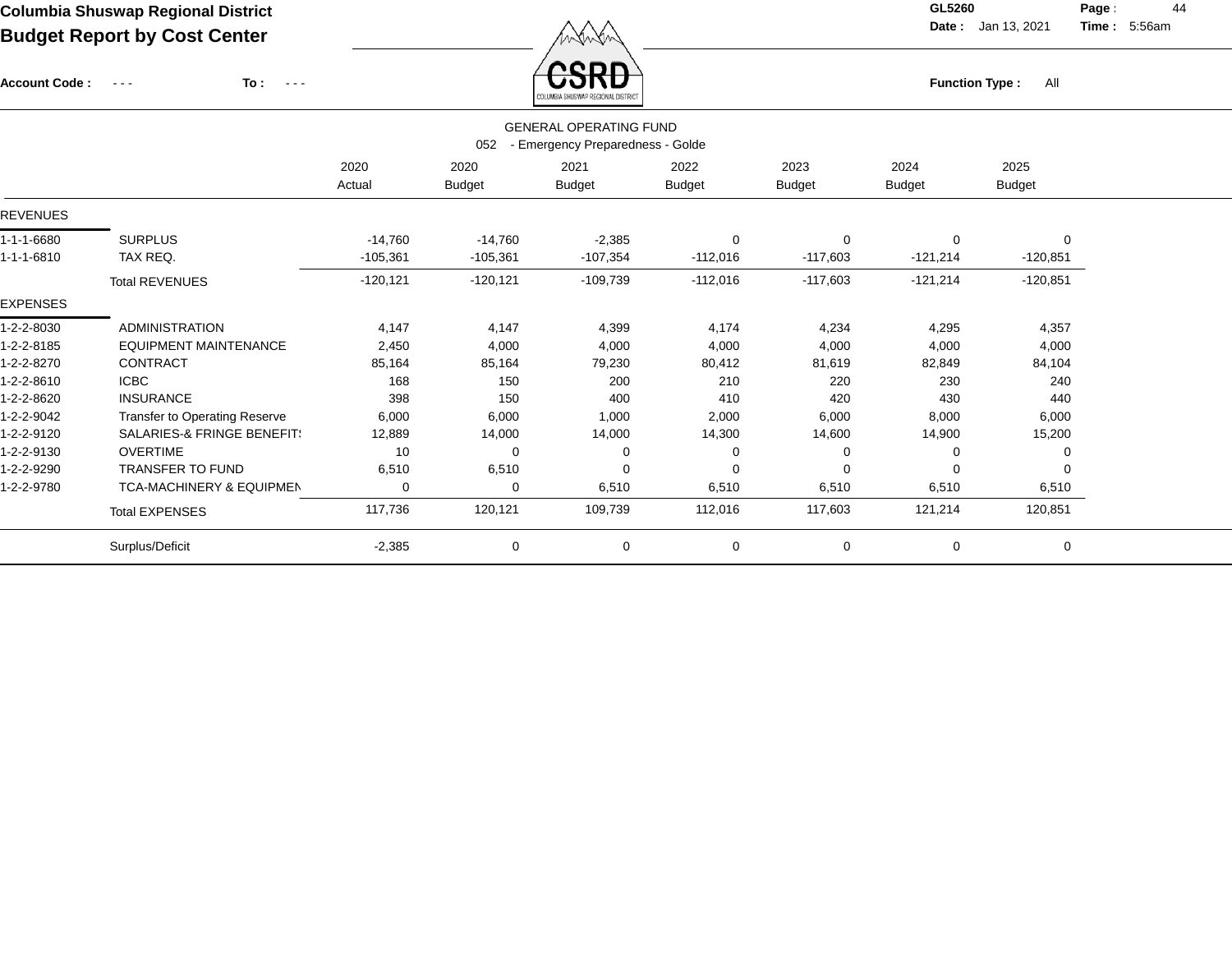Account Code : ---

**To :**

 $\overline{\text{CSRD}}$  Function Type : All

**Date :** Jan 13, 2021 **Time :**

**Page :** 45 5:56am

|                                                      |                                       |          |               | COLUMBIA SHUSWAP REGIONAL DISTRICT |               |               |               |               |  |  |  |
|------------------------------------------------------|---------------------------------------|----------|---------------|------------------------------------|---------------|---------------|---------------|---------------|--|--|--|
|                                                      |                                       |          |               | <b>GENERAL OPERATING FUND</b>      |               |               |               |               |  |  |  |
|                                                      |                                       |          | 060           | - Dog Control - Area D (Ranchero   |               |               |               |               |  |  |  |
| 2020<br>2021<br>2024<br>2025<br>2020<br>2022<br>2023 |                                       |          |               |                                    |               |               |               |               |  |  |  |
|                                                      |                                       | Actual   | <b>Budget</b> | <b>Budget</b>                      | <b>Budget</b> | <b>Budget</b> | <b>Budget</b> | <b>Budget</b> |  |  |  |
| <b>REVENUES</b>                                      |                                       |          |               |                                    |               |               |               |               |  |  |  |
| 1-1-1-6418                                           | Licenses                              | $-250$   | $-275$        | $-275$                             | $-275$        | $-275$        | $-275$        | $-275$        |  |  |  |
| 1-1-1-6680                                           | <b>SURPLUS</b>                        | 0        | 0             | $-150$                             | 0             | 0             | 0             | 0             |  |  |  |
| 1-1-1-6770                                           | Transfer from Operating Reserve       | 0        | $\Omega$      | $\Omega$                           | $-200$        | $-150$        | $-100$        | $-50$         |  |  |  |
| 1-1-1-6810                                           | TAX REQ.                              | $-8,579$ | $-8,579$      | $-8,577$                           | $-8,743$      | $-9,009$      | $-9,275$      | $-9,541$      |  |  |  |
|                                                      | <b>Total REVENUES</b>                 | $-8,829$ | $-8,854$      | $-9,002$                           | $-9,218$      | $-9,434$      | $-9,650$      | $-9,866$      |  |  |  |
| <b>EXPENSES</b>                                      |                                       |          |               |                                    |               |               |               |               |  |  |  |
| 1-2-2-8030                                           | <b>ADMINISTRATION</b>                 | 704      | 704           | 652                                | 668           | 684           | 700           | 716           |  |  |  |
| 1-2-2-8040                                           | <b>ADVERTISING</b>                    | 0        | 500           | 500                                | 500           | 500           | 500           | 500           |  |  |  |
| 1-2-2-8270                                           | <b>CONTRACT</b>                       | 5,203    | 5,000         | 5,200                              | 5,400         | 5,600         | 5,800         | 6,000         |  |  |  |
| 1-2-2-8301                                           | <b>CREDIT CARD EXPENSE</b>            | 4        | 50            | 50                                 | 50            | 50            | 50            | 50            |  |  |  |
| 1-2-2-8670                                           | <b>LEGAL &amp; ADVISORY</b>           | 478      | 500           | 500                                | 500           | 500           | 500           | 500           |  |  |  |
| 1-2-2-8950                                           | POSTAGE/ FREIGHT                      | 7        | $\Omega$      | $\Omega$                           | $\Omega$      | $\Omega$      | 0             | 0             |  |  |  |
| 1-2-2-9120                                           | <b>SALARIES-&amp; FRINGE BENEFIT:</b> | 1,328    | 2,000         | 2,000                              | 2,000         | 2,000         | 2,000         | 2,000         |  |  |  |
| 1-2-2-9220                                           | <b>SUPPLIES</b>                       | 107      | 100           | 100                                | 100           | 100           | 100           | 100           |  |  |  |
|                                                      | <b>Total EXPENSES</b>                 | 7,832    | 8,854         | 9,002                              | 9,218         | 9,434         | 9,650         | 9,866         |  |  |  |
|                                                      | Surplus/Deficit                       | $-997$   | 0             | 0                                  | $\mathbf 0$   | 0             | 0             | 0             |  |  |  |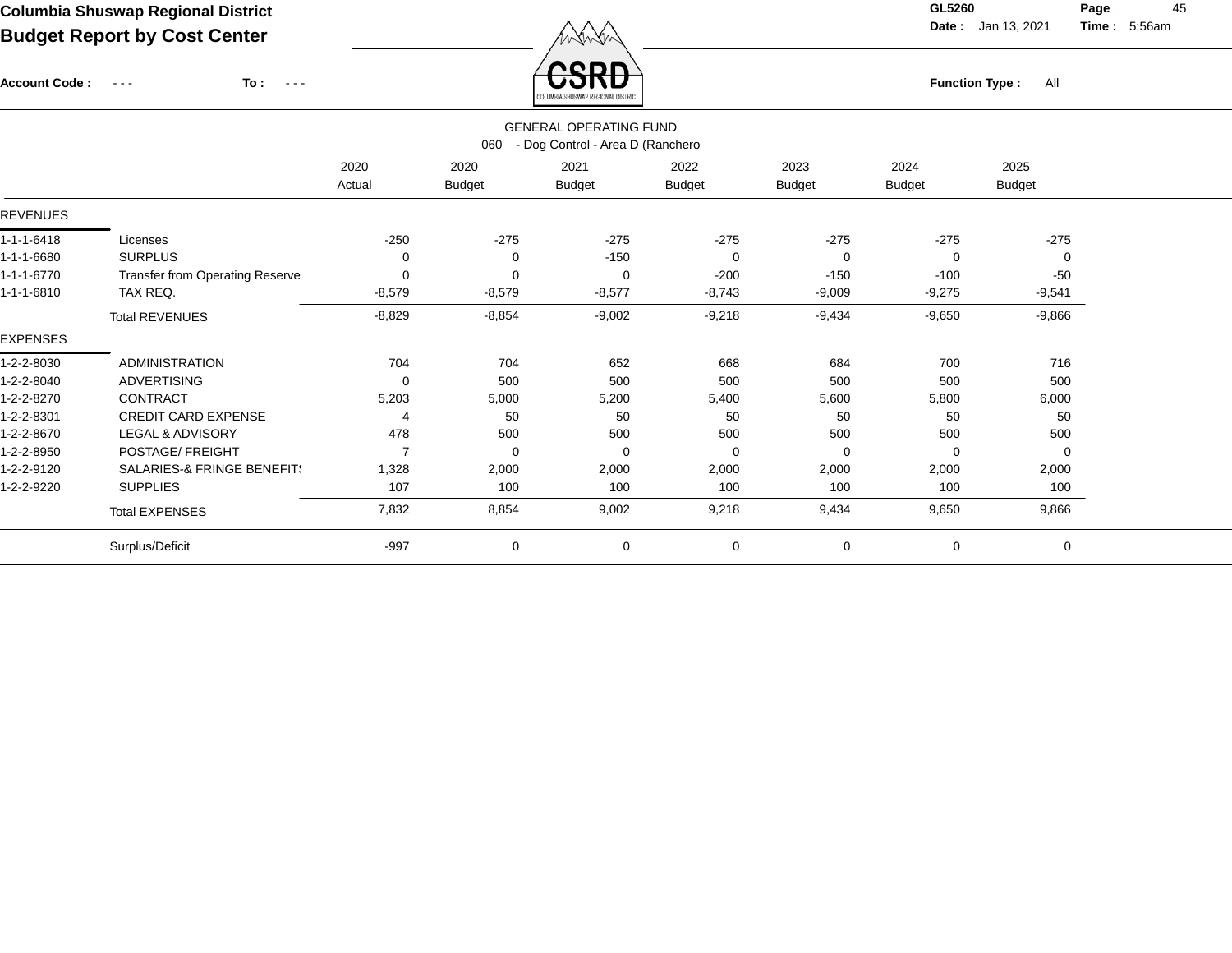$\overbrace{CSRD}$  Function Type : All

**Date :** Jan 13, 2021 **Time :**

**Page :** 46 5:56am

| <b>UOKD</b><br>To:<br><b>Account Code:</b><br><b>Function Type:</b><br>All<br>$\sim$ $\sim$ $\sim$<br>$\sim$ $\sim$ $\sim$ |           |               |               |               |                                                         |               |                |  |
|----------------------------------------------------------------------------------------------------------------------------|-----------|---------------|---------------|---------------|---------------------------------------------------------|---------------|----------------|--|
|                                                                                                                            |           |               |               |               |                                                         |               |                |  |
|                                                                                                                            |           | 061           |               |               |                                                         |               |                |  |
|                                                                                                                            | 2020      | 2020          | 2021          | 2022          | 2023                                                    | 2024          | 2025           |  |
|                                                                                                                            | Actual    | <b>Budget</b> | <b>Budget</b> | <b>Budget</b> | <b>Budget</b>                                           | <b>Budget</b> | <b>Budget</b>  |  |
|                                                                                                                            |           |               |               |               |                                                         |               |                |  |
| Licenses                                                                                                                   | $-5,655$  | $-4,000$      | $-4,000$      | $-4,000$      | $-4,000$                                                | $-4,000$      | $-4,000$       |  |
| <b>MUNICIPAL TICKET</b>                                                                                                    | $-250$    | $-250$        | $-250$        | $-250$        | $-250$                                                  | $-250$        | $-250$         |  |
| <b>RECOVERY</b>                                                                                                            | $-470$    | 0             | $\mathbf 0$   | $\Omega$      | 0                                                       | 0             | $\overline{0}$ |  |
| <b>SURPLUS</b>                                                                                                             | $\Omega$  | 0             | $-700$        | $\Omega$      | $\Omega$                                                | $\Omega$      | 0              |  |
| Transfer from Operating Reserve                                                                                            | $\Omega$  | 0             | 0             | $-1,000$      | $-800$                                                  | $-600$        | $-400$         |  |
| TAX REQ.                                                                                                                   | $-35,032$ | $-35,032$     | $-35,018$     | $-35,668$     | $-36,786$                                               | $-37,904$     | $-39,122$      |  |
| <b>Total REVENUES</b>                                                                                                      | $-41,407$ | $-39,282$     | $-39,968$     | $-40,918$     | $-41,836$                                               | $-42,754$     | $-43,772$      |  |
|                                                                                                                            |           |               |               |               |                                                         |               |                |  |
| <b>ADMINISTRATION</b>                                                                                                      | 3,432     | 3,432         | 2,868         | 2,968         | 3,036                                                   | 3,104         | 3,172          |  |
| <b>ADVERTISING</b>                                                                                                         | $\Omega$  | 2,000         | 2,000         | 2,000         | 2,000                                                   | 2,000         | 2,000          |  |
| ADDITIONAL TREATMENTS                                                                                                      | 360       | 2,000         | 2,000         | 2,000         | 2,000                                                   | 2,000         | 2,000          |  |
| <b>CONTRACT</b>                                                                                                            | 27,751    | 25,000        | 26,200        | 26,900        | 27,600                                                  | 28,300        | 29,100         |  |
| <b>COST OF SALES</b>                                                                                                       | 0         | 500           | 500           | 500           | 500                                                     | 500           | 500            |  |
| <b>CREDIT CARD EXPENSE</b>                                                                                                 | 192       | 250           | 250           | 250           | 250                                                     | 250           | 250            |  |
| <b>AGENCY FEE</b>                                                                                                          | 67        | 200           | 200           | 200           | 200                                                     | 200           | 200            |  |
| LEGAL & ADVISORY                                                                                                           | 0         | 2,000         | 2,000         | 2,000         | 2,000                                                   | 2,000         | 2,000          |  |
| POSTAGE/ FREIGHT                                                                                                           | 29        | 550           | 600           | 650           | 700                                                     | 750           | 800            |  |
| SALARIES-& FRINGE BENEFIT!                                                                                                 | 2,657     | 3,000         | 3,000         | 3,100         | 3,200                                                   | 3,300         | 3,400          |  |
| <b>SUPPLIES</b>                                                                                                            | 618       | 250           | 250           | 250           | 250                                                     | 250           | 250            |  |
| <b>TRAVEL</b>                                                                                                              | 0         | 100           | 100           | 100           | 100                                                     | 100           | 100            |  |
| <b>Total EXPENSES</b>                                                                                                      | 35,104    | 39,282        | 39,968        | 40,918        | 41,836                                                  | 42,754        | 43,772         |  |
| Surplus/Deficit                                                                                                            | $-6,303$  | 0             | 0             | 0             | 0                                                       | 0             | 0              |  |
|                                                                                                                            |           |               |               |               | <b>GENERAL OPERATING FUND</b><br>- Dog Control - Area C |               |                |  |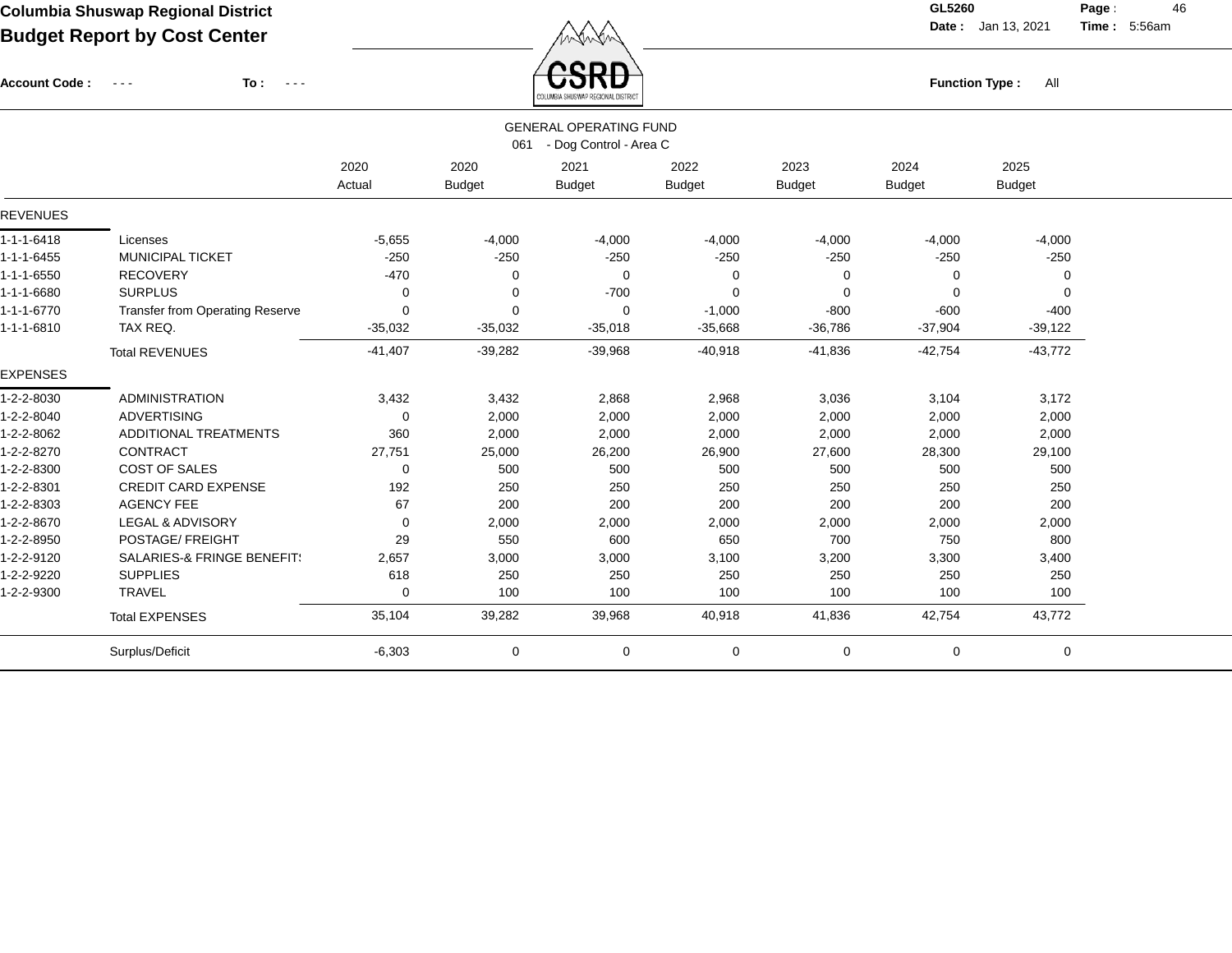Account Code : ---

**To :**

 $\overleftrightarrow{CSRD}$  Function Type : All

**Date :** Jan 13, 2021 **Time :**

**Page :** 47 5:56am

|                                                                                                                                                               | COLUMBIA SHOSWAP REGIONAL DISTRICT                                      |          |          |          |             |          |          |          |  |  |  |  |  |  |
|---------------------------------------------------------------------------------------------------------------------------------------------------------------|-------------------------------------------------------------------------|----------|----------|----------|-------------|----------|----------|----------|--|--|--|--|--|--|
|                                                                                                                                                               | <b>GENERAL OPERATING FUND</b><br>- Dangeous Dog Control - Area F<br>062 |          |          |          |             |          |          |          |  |  |  |  |  |  |
| 2020<br>2020<br>2021<br>2022<br>2023<br>2024<br>2025<br><b>Budget</b><br><b>Budget</b><br><b>Budget</b><br><b>Budget</b><br>Actual<br>Budget<br><b>Budget</b> |                                                                         |          |          |          |             |          |          |          |  |  |  |  |  |  |
| REVENUES                                                                                                                                                      |                                                                         |          |          |          |             |          |          |          |  |  |  |  |  |  |
| 1-1-1-6680                                                                                                                                                    | <b>SURPLUS</b>                                                          | $-2,200$ | $-2,200$ | $-1,150$ | 0           | 0        | 0        | 0        |  |  |  |  |  |  |
| 1-1-1-6770                                                                                                                                                    | <b>Transfer from Operating Reserve</b>                                  | 0        | $\Omega$ | $\Omega$ | $-150$      | $-100$   | $-100$   | $-75$    |  |  |  |  |  |  |
| 1-1-1-6810                                                                                                                                                    | TAX REQ.                                                                | $-5,656$ | $-5,656$ | $-5,646$ | $-5,710$    | $-5,824$ | $-5,928$ | $-6,057$ |  |  |  |  |  |  |
|                                                                                                                                                               | <b>Total REVENUES</b>                                                   | $-7,856$ | $-7,856$ | $-6,796$ | $-5,860$    | $-5,924$ | $-6,028$ | $-6,132$ |  |  |  |  |  |  |
| <b>EXPENSES</b>                                                                                                                                               |                                                                         |          |          |          |             |          |          |          |  |  |  |  |  |  |
| 1-2-2-8030                                                                                                                                                    | <b>ADMINISTRATION</b>                                                   | 456      | 456      | 296      | 260         | 224      | 228      | 232      |  |  |  |  |  |  |
| 1-2-2-8040                                                                                                                                                    | <b>ADVERTISING</b>                                                      | 0        | 400      | 400      | 400         | 400      | 400      | 400      |  |  |  |  |  |  |
| 1-2-2-8270                                                                                                                                                    | <b>CONTRACT</b>                                                         | 1,734    | 2,500    | 2,600    | 2,700       | 2,800    | 2,900    | 3,000    |  |  |  |  |  |  |
| 1-2-2-8670                                                                                                                                                    | LEGAL & ADVISORY                                                        | 0        | 2,500    | 1,500    | 500         | 500      | 500      | 500      |  |  |  |  |  |  |
| 1-2-2-9120                                                                                                                                                    | SALARIES-& FRINGE BENEFIT!                                              | 1,328    | 2,000    | 2,000    | 2,000       | 2,000    | 2,000    | 2,000    |  |  |  |  |  |  |
| 1-2-2-9220                                                                                                                                                    | <b>SUPPLIES</b>                                                         | 48       | 0        | 0        | $\mathbf 0$ | $\Omega$ | 0        | 0        |  |  |  |  |  |  |
|                                                                                                                                                               | <b>Total EXPENSES</b>                                                   | 3,566    | 7,856    | 6,796    | 5,860       | 5,924    | 6,028    | 6,132    |  |  |  |  |  |  |
|                                                                                                                                                               | Surplus/Deficit                                                         | $-4,290$ | 0        | 0        | $\mathbf 0$ | 0        | 0        | 0        |  |  |  |  |  |  |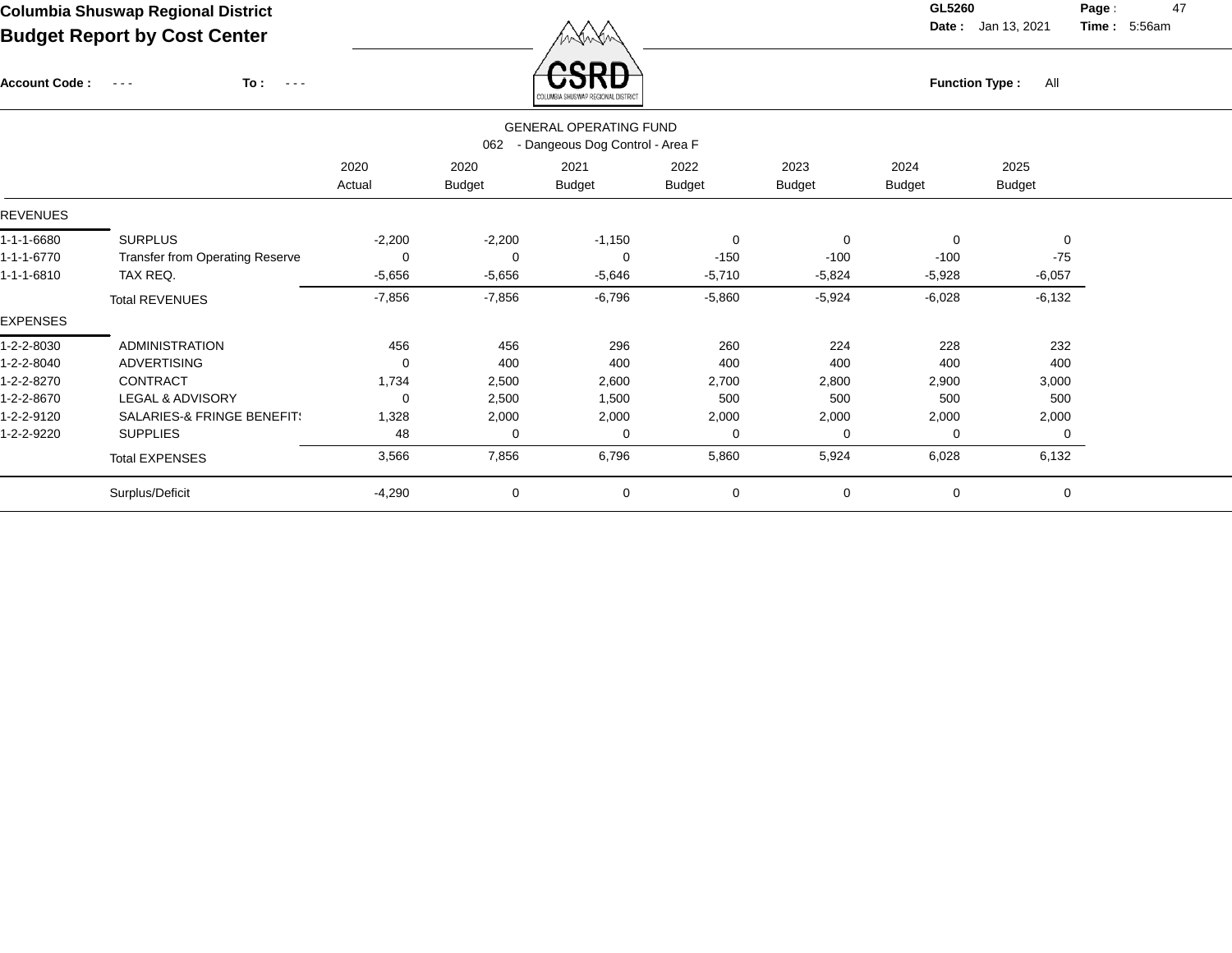Account Code : ---

**To :**

**Function Type :** All

**Date :** Jan 13, 2021 **Time :**

**Page :** 48 5:56am

| COLUMBIA SHUSWAP REGIONAL DISTRICT |                                                             |                |                       |                       |                       |                       |                |                       |  |  |  |  |  |  |
|------------------------------------|-------------------------------------------------------------|----------------|-----------------------|-----------------------|-----------------------|-----------------------|----------------|-----------------------|--|--|--|--|--|--|
|                                    | <b>GENERAL OPERATING FUND</b><br>074<br>- Airport - Shuswap |                |                       |                       |                       |                       |                |                       |  |  |  |  |  |  |
|                                    |                                                             | 2020<br>Actual | 2020<br><b>Budget</b> | 2021<br><b>Budget</b> | 2022<br><b>Budget</b> | 2023<br><b>Budget</b> | 2024<br>Budget | 2025<br><b>Budget</b> |  |  |  |  |  |  |
| <b>REVENUES</b>                    |                                                             |                |                       |                       |                       |                       |                |                       |  |  |  |  |  |  |
| 1-1-1-6550                         | <b>RECOVERY</b>                                             | $-22,145$      | $\mathbf 0$           | $\mathbf 0$           | $\mathbf 0$           | $\Omega$              | 0              | 0                     |  |  |  |  |  |  |
| 1-1-1-6680                         | <b>SURPLUS</b>                                              | $-16$          | $-16$                 | $-6,000$              | $\Omega$              |                       | 0              |                       |  |  |  |  |  |  |
| 1-1-1-6770                         | <b>Transfer from Operating Reserve</b>                      | 0              | $-3,000$              | $\Omega$              | $-4,000$              | $-2,000$              | 0              |                       |  |  |  |  |  |  |
| 1-1-1-6810                         | TAX REQ.                                                    | $-139,350$     | $-139,350$            | $-141,131$            | $-144,733$            | $-148,205$            | $-151,691$     | $-153,193$            |  |  |  |  |  |  |
|                                    | <b>Total REVENUES</b>                                       | $-161,511$     | $-142,366$            | $-147,131$            | $-148,733$            | $-150,205$            | $-151,691$     | $-153,193$            |  |  |  |  |  |  |
| <b>EXPENSES</b>                    |                                                             |                |                       |                       |                       |                       |                |                       |  |  |  |  |  |  |
| 1-2-2-8030                         | <b>ADMINISTRATION</b>                                       | 5,716          | 5,716                 | 5,466                 | 5,666                 | 5,723                 | 5,779          | 5,837                 |  |  |  |  |  |  |
| 1-2-2-8295                         | CONTRIBUTION-CITY OF SALM                                   | 135,653        | 135,150               | 140,165               | 141,567               | 142,982               | 144,412        | 145,856               |  |  |  |  |  |  |
| 1-2-2-8410                         | DIRECTORS REMUNERATION                                      | 357            | 1,000                 | 1,000                 | 1,000                 | 1,000                 | 1,000          | 1,000                 |  |  |  |  |  |  |
| 1-2-2-8420                         | <b>DIRECTORS TRAVEL &amp; EXPEN</b>                         | 142            | 500                   | 500                   | 500                   | 500                   | 500            | 500                   |  |  |  |  |  |  |
| 1-2-2-9042                         | <b>Transfer to Operating Reserve</b>                        | 13,642         | $\mathbf 0$           | $\Omega$              | 0                     | $\Omega$              | 0              |                       |  |  |  |  |  |  |
|                                    | <b>Total EXPENSES</b>                                       | 155,511        | 142,366               | 147,131               | 148,733               | 150,205               | 151,691        | 153,193               |  |  |  |  |  |  |
|                                    | Surplus/Deficit                                             | $-6,000$       | 0                     | 0                     | 0                     | 0                     | 0              | 0                     |  |  |  |  |  |  |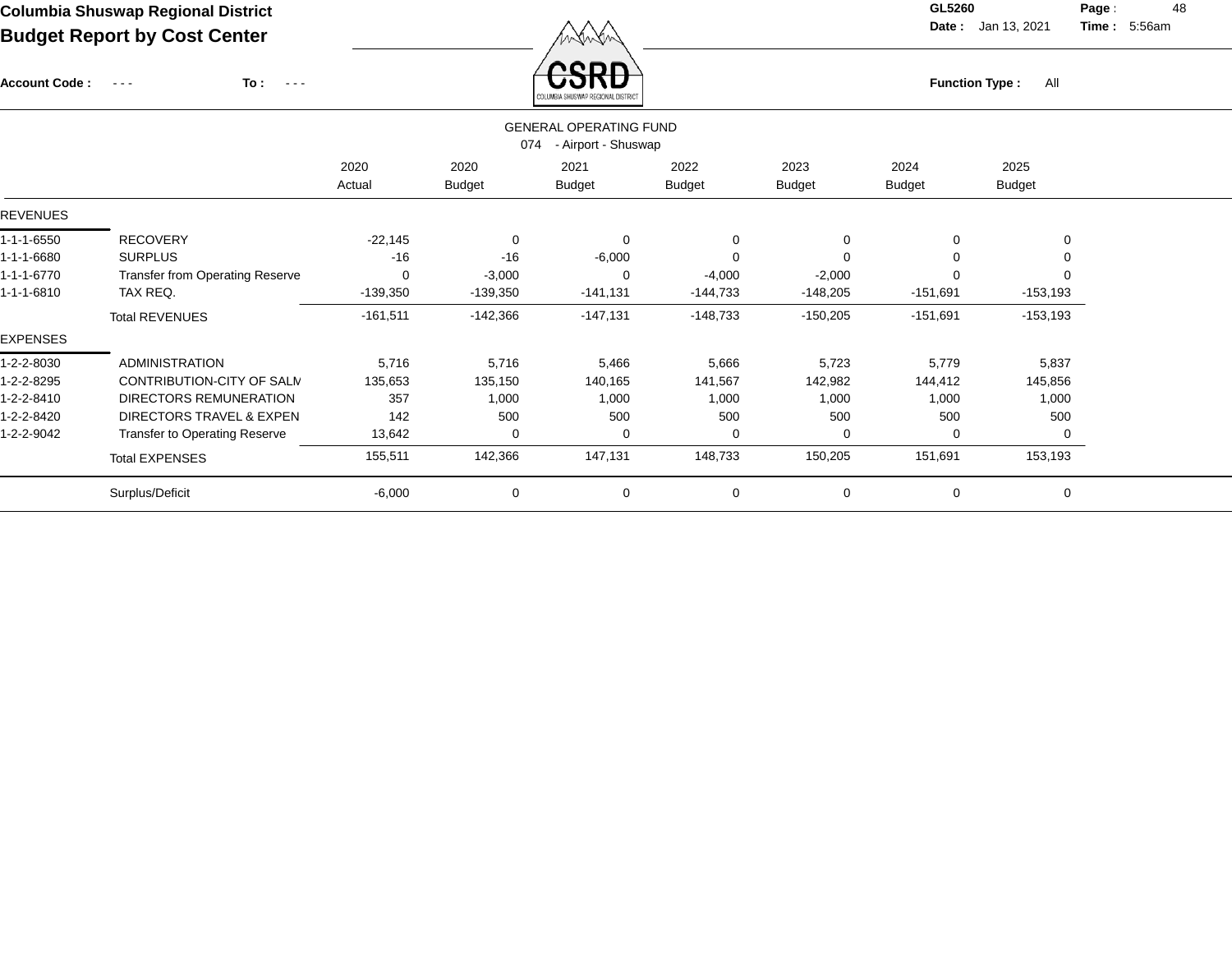Account Code : ---

**To :**

 $\overrightarrow{CSRD}$  Function Type : All

**Date :** Jan 13, 2021 **Time :**

**Page :** 49 5:56am

|                 |                                       |                |                       | <b>GENERAL OPERATING FUND</b><br>075 - Airport - Revelstoke/Area B |                       |                       |                       |                       |  |
|-----------------|---------------------------------------|----------------|-----------------------|--------------------------------------------------------------------|-----------------------|-----------------------|-----------------------|-----------------------|--|
|                 |                                       | 2020<br>Actual | 2020<br><b>Budget</b> | 2021<br><b>Budget</b>                                              | 2022<br><b>Budget</b> | 2023<br><b>Budget</b> | 2024<br><b>Budget</b> | 2025<br><b>Budget</b> |  |
| REVENUES        |                                       |                |                       |                                                                    |                       |                       |                       |                       |  |
| 1-1-1-6380      | <b>HANGARS</b>                        | $-18,517$      | $-21,000$             | $-18,000$                                                          | $-18,000$             | $-18,000$             | $-18,000$             | $-18,000$             |  |
| 1-1-1-6410      | LEASES-RENT                           | $-62,294$      | $-60,000$             | $-60,000$                                                          | $-60,000$             | $-60,000$             | $-60,000$             | $-60,000$             |  |
| 1-1-1-6550      | <b>RECOVERY</b>                       | $-5,257$       | 0                     | $-5,000$                                                           | $-5,250$              | $-5,513$              | $-5,788$              | $-6,078$              |  |
| 1-1-1-6630      | <b>SALES</b>                          | $-204,304$     | $-175,000$            | $-175,000$                                                         | $-175,000$            | $-175,000$            | $-175,000$            | $-175,000$            |  |
| 1-1-1-6680      | <b>SURPLUS</b>                        | $-5,000$       | $-5,000$              | $-26,000$                                                          | 0                     | 0                     | 0                     | 0                     |  |
| 1-1-1-6765      | <b>TRANSFER FROM RESERVE</b>          | 0              | 0                     | $-100,000$                                                         | $-500,000$            | 0                     | -100,000              | 0                     |  |
| 1-1-1-6810      | TAX REQ.                              | -148,876       | -148,876              | $-149,993$                                                         | $-158,433$            | $-160,793$            | $-164, 127$           | $-167,225$            |  |
| 1-1-1-6815      | RAILWAY TAX MITIGATION                | $-15,067$      | $-15,067$             | $-15,067$                                                          | $-15,067$             | $-15,067$             | $-15,067$             | $-15,067$             |  |
|                 | <b>Total REVENUES</b>                 | $-459,315$     | $-424,943$            | $-549,060$                                                         | $-931,750$            | $-434,373$            | $-537,982$            | $-441,370$            |  |
| <b>EXPENSES</b> |                                       |                |                       |                                                                    |                       |                       |                       |                       |  |
| 1-2-2-8030      | <b>ADMINISTRATION</b>                 | 25,493         | 25,493                | 22,610                                                             | 29,450                | 24,210                | 22,944                | 28,442                |  |
| 1-2-2-8040      | <b>ADVERTISING</b>                    | 0              | 300                   | 300                                                                | 300                   | 300                   | 300                   | 300                   |  |
| 1-2-2-8180      | <b>BUILDING MAINTENANCE</b>           | 1,057          | 5,000                 | 5,000                                                              | 5,000                 | 5,000                 | 5,000                 | 5,000                 |  |
| 1-2-2-8185      | EQUIPMENT MAINTENANCE                 | 9,846          | 15,000                | 25,000                                                             | 25,000                | 15,000                | 15,000                | 10,000                |  |
| 1-2-2-8300      | <b>COST OF SALES</b>                  | 170,617        | 145,000               | 145,000                                                            | 145,000               | 145,000               | 145,000               | 145,000               |  |
| 1-2-2-8301      | <b>CREDIT CARD EXPENSE</b>            | 7,636          | 6,000                 | 8,000                                                              | 8,000                 | 8,000                 | 8,000                 | 8,000                 |  |
| 1-2-2-8302      | CASH OVER/SHORT ROUNDIN               | 4              | 0                     | 0                                                                  | 0                     | 0                     | 0                     | 0                     |  |
| 1-2-2-8420      | DIRECTORS TRAVEL & EXPEN              | 0              | 250                   | 250                                                                | 250                   | 250                   | 250                   | 250                   |  |
| 1-2-2-8460      | <b>ELECTRICITY</b>                    | 9,074          | 11,100                | 11,150                                                             | 11,200                | 11,250                | 11,300                | 11,350                |  |
| 1-2-2-8466      | ENVIRONMENTAL/HAZARD AS:              | 0              | 5,000                 | 5,000                                                              | 5,000                 | 5,000                 | 5,000                 | 5,000                 |  |
| 1-2-2-8560      | <b>GROUNDS MAINTENANCE</b>            | 14,514         | 35,000                | 26,000                                                             | 20,000                | 20,000                | 10,000                | 10,000                |  |
| 1-2-2-8620      | <b>INSURANCE</b>                      | 7,562          | 9,000                 | 9,000                                                              | 9,000                 | 9,000                 | 9,000                 | 9,000                 |  |
| 1-2-2-8670      | LEGAL & ADVISORY                      | 0              | 500                   | $\mathbf 0$                                                        | 500                   | 500                   | 500                   | 500                   |  |
| 1-2-2-8690      | <b>MAINTENANCE</b>                    | 0              | 1,000                 | 1,000                                                              | 1,000                 | 1,000                 | 1,000                 | 1,000                 |  |
| 1-2-2-8710      | <b>MANAGER</b>                        | 75,720         | 78,000                | 79,000                                                             | 80,000                | 81,000                | 82,000                | 83,000                |  |
| 1-2-2-8746      | <b>MINOR EQUIPMENT</b>                | 0              | 3,500                 | 0                                                                  | 0                     | 4,000                 | 0                     | 0                     |  |
| 1-2-2-8750      | <b>MISCELLANEOUS</b>                  | 0              | 500                   | 500                                                                | 500                   | 500                   | 500                   | 500                   |  |
| 1-2-2-8940      | PERMITS LICENSES AND FEES             | 42             | 1,000                 | 1,000                                                              | 1,000                 | 1,000                 | 1,000                 | 1,000                 |  |
| 1-2-2-8970      | PROPERTY TAX                          | 4,773          | 0                     | 5,000                                                              | 5,250                 | 5,513                 | 5,788                 | 6,078                 |  |
| 1-2-2-9029      | REFUSE DISPOSAL                       | 356            | $\Omega$              | 500                                                                | 500                   | 500                   | 500                   | 500                   |  |
| 1-2-2-9040      | <b>RESERVE</b>                        | 49,000         | 29,000                | 52,000                                                             | 32,000                | 59,000                | 76,000                | 77,000                |  |
| 1-2-2-9042      | Transfer to Operating Reserve         | 27,433         | 5,000                 | 5,000                                                              | 5,000                 | 5,000                 | 5,000                 | 5,000                 |  |
| 1-2-2-9120      | <b>SALARIES-&amp; FRINGE BENEFIT:</b> | 5,609          | 6,000                 | 6,000                                                              | 6,200                 | 6,400                 | 6,600                 | 6,800                 |  |
| 1-2-2-9180      | <b>SNOW REMOVAL</b>                   | 13,303         | 13,000                | 14,000                                                             | 14,300                | 14,600                | 14,900                | 15,200                |  |
| 1-2-2-9190      | SEMINARS/CONFERENCE TRA               | 0              | 250                   | 250                                                                | 250                   | 250                   | 250                   | 250                   |  |
| 1-2-2-9217      | STUDY/ADVISORY                        | 5,895          | 17,000                | 15,000                                                             | 15,000                | 0                     | 0                     | 0                     |  |
| 1-2-2-9220      | <b>SUPPLIES</b>                       | 362            | 500                   | 500                                                                | 500                   | 500                   | 500                   | 500                   |  |
| 1-2-2-9240      | TELEPHONE/FAX/INTERNET                | 6,214          | 8,050                 | 7,500                                                              | 7,550                 | 7,600                 | 7,650                 | 7,700                 |  |
| 1-2-2-9300      | <b>TRAVEL</b>                         | $\mathbf 0$    | 500                   | 500                                                                | 500                   | 500                   | 500                   | 500                   |  |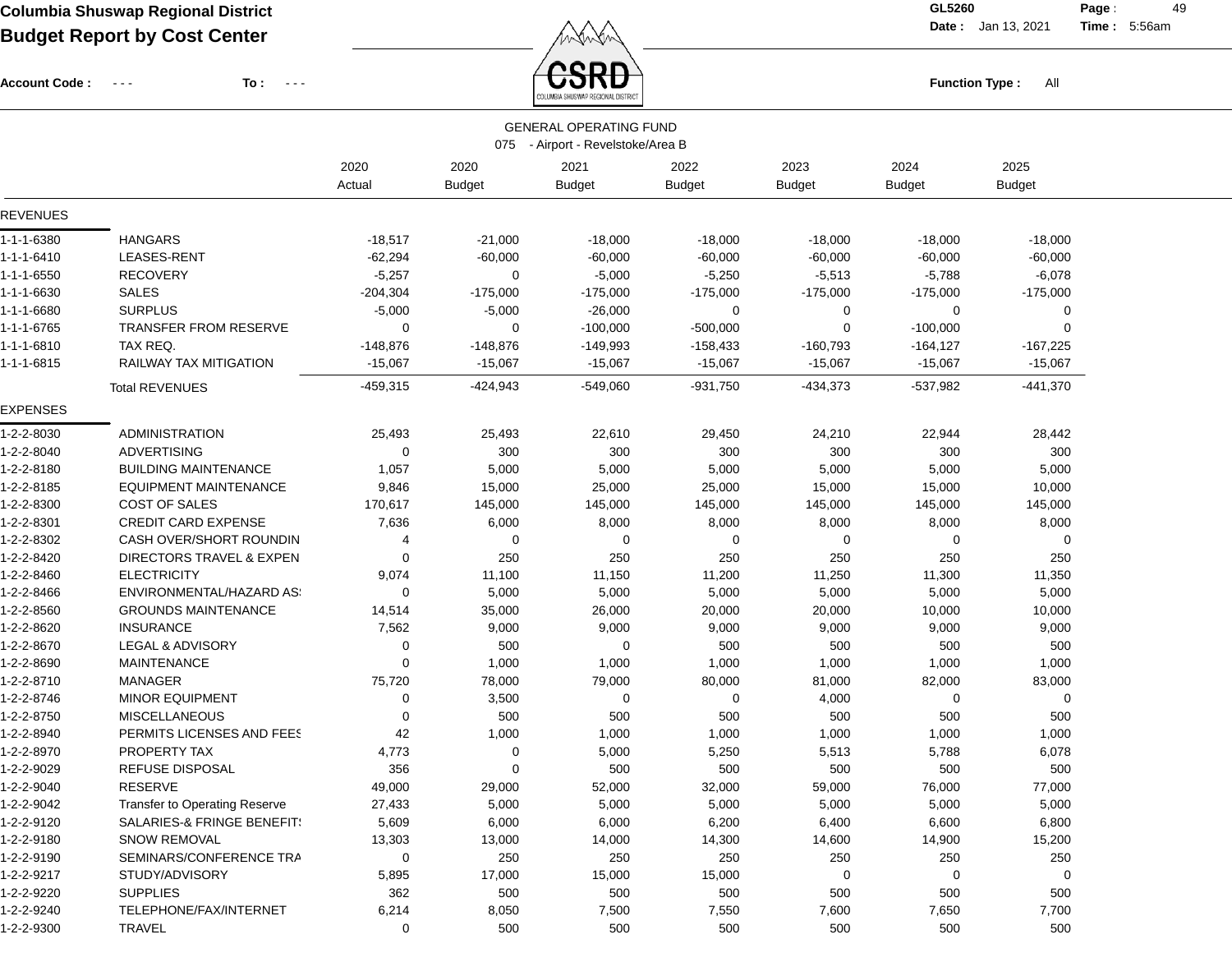**Date :** Jan 13, 2021 **Time : Page :** 50 5:56am

| To:<br><b>Account Code :</b><br>$\sim$ $\sim$ $\sim$<br>$\sim$ $\sim$ $\sim$ |                |                       | RODR<br>COLUMBIA SHUSWAP REGIONAL DISTRICT |                       | All<br><b>Function Type:</b> |                       |                       |  |  |  |  |
|------------------------------------------------------------------------------|----------------|-----------------------|--------------------------------------------|-----------------------|------------------------------|-----------------------|-----------------------|--|--|--|--|
| <b>GENERAL OPERATING FUND</b><br>- Airport - Revelstoke/Area B<br>075        |                |                       |                                            |                       |                              |                       |                       |  |  |  |  |
|                                                                              | 2020<br>Actual | 2020<br><b>Budget</b> | 2021<br><b>Budget</b>                      | 2022<br><b>Budget</b> | 2023<br><b>Budget</b>        | 2024<br><b>Budget</b> | 2025<br><b>Budget</b> |  |  |  |  |
| <b>WATER &amp; SEWER</b>                                                     | 3,345          | 3,500                 | 3,500                                      | 3,000                 | 3,000                        | 3,000                 | 3,000                 |  |  |  |  |
| <b>SIGNS</b>                                                                 | 0              | 500                   | 500                                        | 500                   | 500                          | 500                   | 500                   |  |  |  |  |
| <b>TCA-ENGINEERING STRUCTUI</b>                                              | 2,757          | 0                     | 0                                          | 500,000               | 0                            | $\Omega$              | 0                     |  |  |  |  |
| <b>TCA-BUILDINGS</b>                                                         | 0              | $\Omega$              | 30,000                                     | 0                     | 0                            | 100,000               | 0                     |  |  |  |  |
| <b>TCA-MACHINERY &amp; EQUIPMEN</b>                                          | 0              | ∩                     | 70,000                                     | 0                     | 0                            | 0                     | 0                     |  |  |  |  |
| <b>Total EXPENSES</b>                                                        | 440,610        | 424,943               | 549,060                                    | 931,750               | 434,373                      | 537,982               | 441,370               |  |  |  |  |
| Surplus/Deficit                                                              | $-18,705$      | $\Omega$              | 0                                          | 0                     | $\mathbf 0$                  | $\mathbf 0$           | 0                     |  |  |  |  |
|                                                                              |                |                       |                                            |                       |                              |                       |                       |  |  |  |  |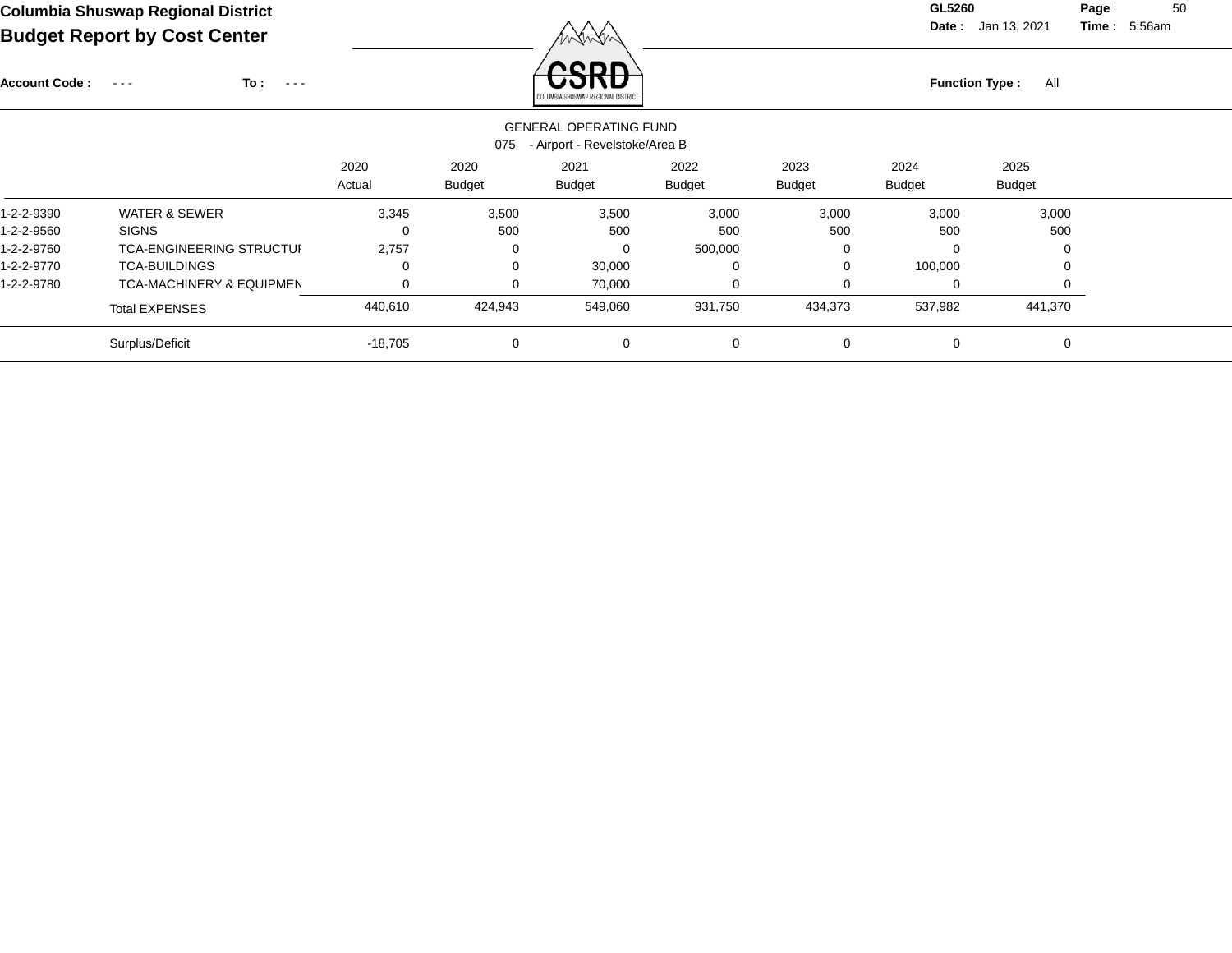Account Code : ---

**To :**

 $\overrightarrow{CSRD}$  Function Type : All

**Date :** Jan 13, 2021 **Time :**

**Page :** 51 5:56am

|            |                                      |                |                       | <b>PURPLISHED AND REAL PROPERTY ROLLED FIND</b>            |                |                       |                       |                       |  |
|------------|--------------------------------------|----------------|-----------------------|------------------------------------------------------------|----------------|-----------------------|-----------------------|-----------------------|--|
|            |                                      |                | 076                   | <b>GENERAL OPERATING FUND</b><br>- Airport - Golden/Area A |                |                       |                       |                       |  |
|            |                                      | 2020<br>Actual | 2020<br><b>Budget</b> | 2021<br><b>Budget</b>                                      | 2022<br>Budget | 2023<br><b>Budget</b> | 2024<br><b>Budget</b> | 2025<br><b>Budget</b> |  |
| REVENUES   |                                      |                |                       |                                                            |                |                       |                       |                       |  |
| 1-1-1-6680 | <b>SURPLUS</b>                       | $-23,558$      | $-23,558$             | $\mathbf 0$                                                | 0              | $\mathbf 0$           | 0                     | $\mathbf 0$           |  |
| 1-1-1-6810 | TAX REQ.                             | $-24,463$      | $-24,463$             | $-21,233$                                                  | $-20,489$      | $-19,744$             | $-20,748$             | $-21,455$             |  |
| 1-1-1-6815 | RAILWAY TAX MITIGATION               | $-18,416$      | $-18,416$             | $-18,416$                                                  | $-18,416$      | $-18,416$             | -18,416               | $-18,416$             |  |
|            | <b>Total REVENUES</b>                | $-66,437$      | $-66,437$             | $-39,649$                                                  | $-38,905$      | $-38,160$             | $-39,164$             | $-39,871$             |  |
| EXPENSES   |                                      |                |                       |                                                            |                |                       |                       |                       |  |
| 1-2-2-8030 | <b>ADMINISTRATION</b>                | 1,000          | 1,000                 | 1,000                                                      | 1,000          | 1,000                 | 1,000                 | 1,000                 |  |
| 1-2-2-8270 | CONTRACT                             | 61,837         | 61,837                | 35,649                                                     | 36,405         | 37,160                | 38,164                | 38,871                |  |
| 1-2-2-9042 | <b>Transfer to Operating Reserve</b> | 3,600          | 3,600                 | 3,000                                                      | 1,500          | $\Omega$              | 0                     | 0                     |  |
|            | <b>Total EXPENSES</b>                | 66,437         | 66,437                | 39,649                                                     | 38,905         | 38,160                | 39,164                | 39,871                |  |
|            | Surplus/Deficit                      | -0             | 0                     | 0                                                          | $\mathbf 0$    | 0                     | 0                     | 0                     |  |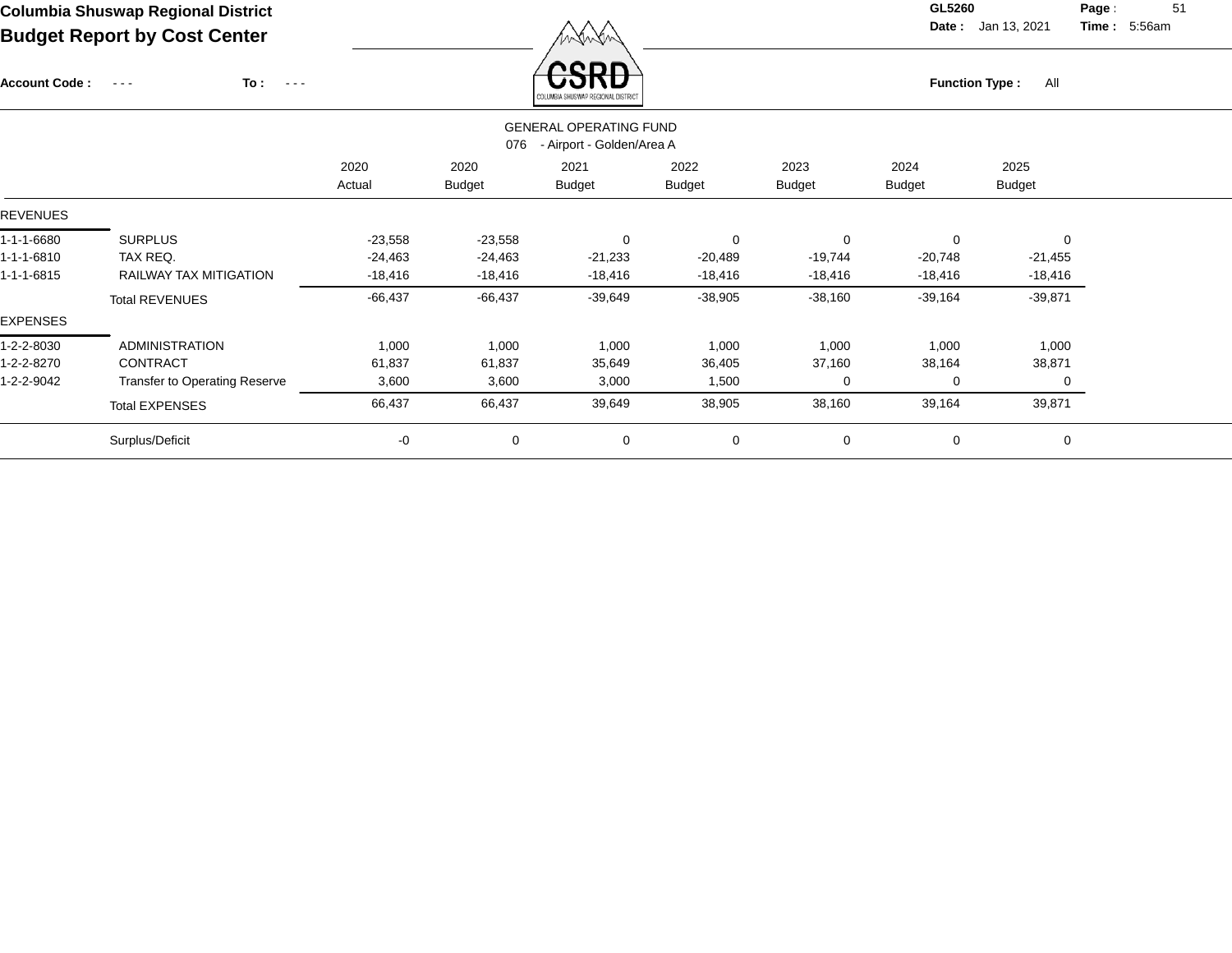**Date :** Jan 13, 2021 **Time :**

**Page :** 52 5:56am

| To:<br><b>Account Code:</b><br>$\sim$ $\sim$ $\sim$<br>$\sim$ $\sim$ $\sim$ |                |                       | LUMBIA SHUSWAP REGIONAL DISTRICT |                       |                                                               |                       | All                   |                       |
|-----------------------------------------------------------------------------|----------------|-----------------------|----------------------------------|-----------------------|---------------------------------------------------------------|-----------------------|-----------------------|-----------------------|
|                                                                             |                |                       |                                  |                       |                                                               |                       |                       |                       |
|                                                                             | 2020<br>Actual | 2020<br><b>Budget</b> | 2021<br><b>Budget</b>            | 2022<br><b>Budget</b> | 2023<br><b>Budget</b>                                         | 2024<br><b>Budget</b> | 2025<br><b>Budget</b> |                       |
|                                                                             |                |                       |                                  |                       |                                                               |                       |                       |                       |
| TAX-PARCEL                                                                  | $-4,398$       | $-4,398$              | $-4,588$                         | $-4,671$              | $-4,694$                                                      | $-4,732$              | $-4,733$              |                       |
| <b>Total REVENUES</b>                                                       | $-4,398$       | $-4,398$              | $-4,588$                         | $-4,671$              | $-4,694$                                                      | $-4,732$              | $-4,733$              |                       |
|                                                                             |                |                       |                                  |                       |                                                               |                       |                       |                       |
| <b>ADMINISTRATION</b>                                                       | 293            | 293                   | 300                              | 295                   | 318                                                           | 334                   | 328                   |                       |
| Carbon Offsets                                                              |                | 5                     | 5                                | 5                     | 5                                                             | 5                     | 5                     |                       |
| <b>ELECTRICITY</b>                                                          | 2,571          | 3,750                 | 0                                | 0                     | $\Omega$                                                      | $\mathbf 0$           | 0                     |                       |
| ELECTRICITY - SUPPLEMENTA                                                   | 0              | 0                     | 247                              | 371                   | 371                                                           | 93                    | 0                     |                       |
| <b>Fixture Charge</b>                                                       | 0              | 0                     | 3,436                            | 3,600                 | 3,800                                                         | 4,000                 | 4,200                 |                       |
| Transfer to Operating Reserve                                               | 350            | 350                   | 600                              | 400                   | 200                                                           | 300                   | 200                   |                       |
| <b>Total EXPENSES</b>                                                       | 3,215          | 4,398                 | 4,588                            | 4,671                 | 4,694                                                         | 4,732                 | 4,733                 |                       |
| Surplus/Deficit                                                             | $-1,183$       | 0                     | $\mathbf 0$                      | 0                     | 0                                                             | $\mathbf 0$           | $\mathbf 0$           |                       |
|                                                                             |                |                       | 084                              |                       | <b>GENERAL OPERATING FUND</b><br>- Street Lighting - St. Ives |                       |                       | <b>Function Type:</b> |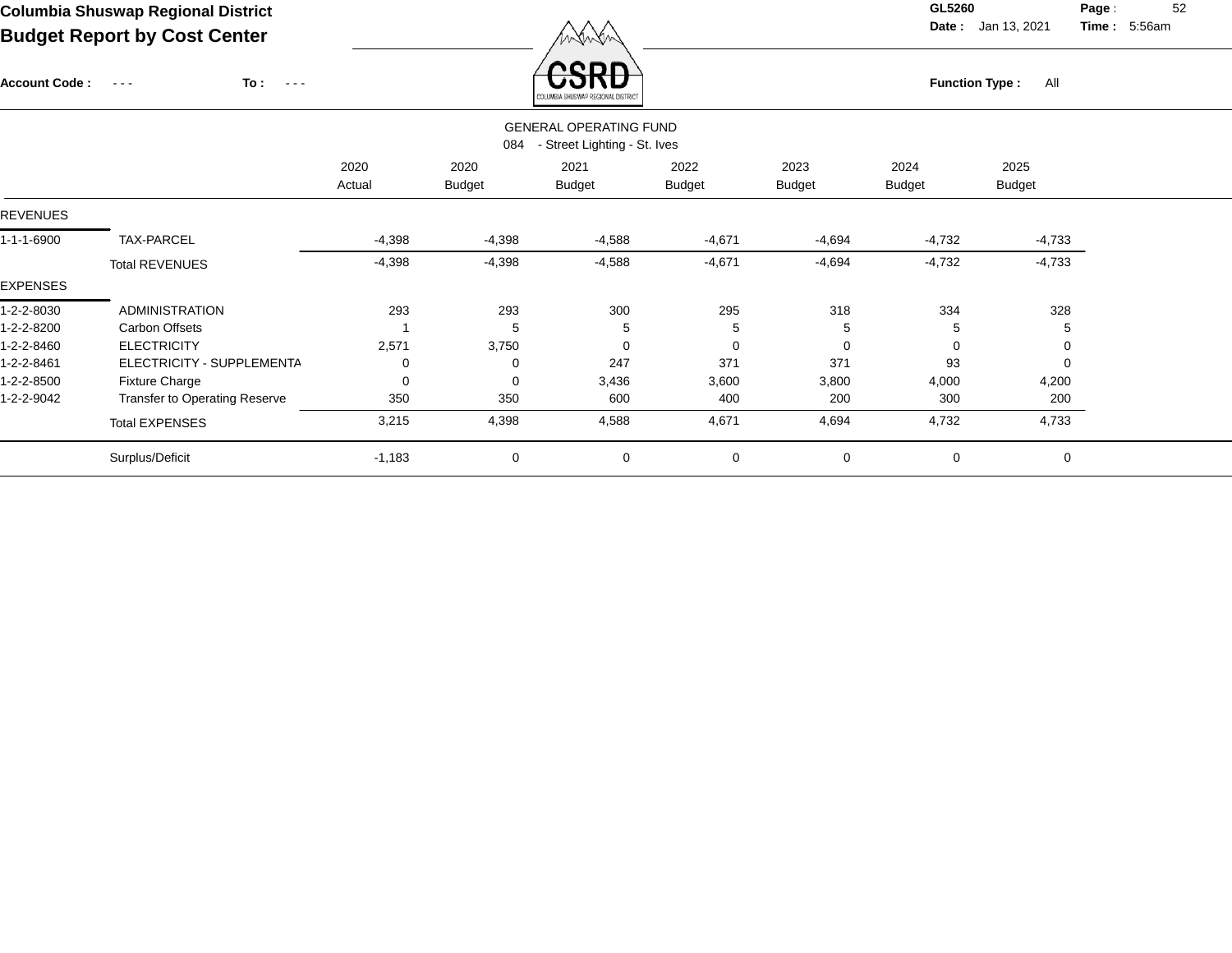Account Code : ---

**To :**

 $\overleftrightarrow{CSRD}$  Function Type : All

**Date :** Jan 13, 2021 **Time :**

**Page :** 53 5:56am

|                 | <b><i><u>AAFAWDIN AUAANNE UEAIAINE NIATURA</u></i></b>                   |                |                       |                       |                       |                       |                       |                       |  |  |  |  |  |  |
|-----------------|--------------------------------------------------------------------------|----------------|-----------------------|-----------------------|-----------------------|-----------------------|-----------------------|-----------------------|--|--|--|--|--|--|
|                 | <b>GENERAL OPERATING FUND</b><br>- Street Lighting - C Strata K46<br>085 |                |                       |                       |                       |                       |                       |                       |  |  |  |  |  |  |
|                 |                                                                          | 2020<br>Actual | 2020<br><b>Budget</b> | 2021<br><b>Budget</b> | 2022<br><b>Budget</b> | 2023<br><b>Budget</b> | 2024<br><b>Budget</b> | 2025<br><b>Budget</b> |  |  |  |  |  |  |
| <b>REVENUES</b> |                                                                          |                |                       |                       |                       |                       |                       |                       |  |  |  |  |  |  |
| 1-1-1-6650      | STRATA K46 CONTRACT                                                      | $-2,178$       | $-2,178$              | $-2,384$              | $-2,488$              | $-2,528$              | $-2,379$              | $-2,430$              |  |  |  |  |  |  |
| 1-1-1-6680      | <b>SURPLUS</b>                                                           | $-118$         | $-118$                | 0                     | 0                     | 0                     | 0                     | 0                     |  |  |  |  |  |  |
|                 | <b>Total REVENUES</b>                                                    | $-2,296$       | $-2,296$              | $-2,384$              | $-2,488$              | $-2,528$              | $-2,379$              | $-2,430$              |  |  |  |  |  |  |
| <b>EXPENSES</b> |                                                                          |                |                       |                       |                       |                       |                       |                       |  |  |  |  |  |  |
| 1-2-2-8030      | <b>ADMINISTRATION</b>                                                    | 250            | 250                   | 250                   | 250                   | 250                   | 250                   | 250                   |  |  |  |  |  |  |
| 1-2-2-8200      | Carbon Offsets                                                           | 0              | $\Omega$              | $\Omega$              | 0                     | 0                     | 0                     | 0                     |  |  |  |  |  |  |
| 1-2-2-8460      | <b>ELECTRICITY</b>                                                       | 1,712          | 2,046                 | 200                   | 150                   | 100                   | 0                     | 0                     |  |  |  |  |  |  |
| 1-2-2-8461      | ELECTRICITY - SUPPLEMENTA                                                | 0              | 0                     | 132                   | 198                   | 198                   | 49                    | 0                     |  |  |  |  |  |  |
| 1-2-2-8500      | <b>Fixture Charge</b>                                                    | 0              | 0                     | 1,802                 | 1,890                 | 1,980                 | 2,080                 | 2,180                 |  |  |  |  |  |  |
|                 | <b>Total EXPENSES</b>                                                    | 1,962          | 2,296                 | 2,384                 | 2,488                 | 2,528                 | 2,379                 | 2,430                 |  |  |  |  |  |  |
|                 | Surplus/Deficit                                                          | $-334$         | $\mathbf 0$           | 0                     | 0                     | $\mathbf 0$           | 0                     | 0                     |  |  |  |  |  |  |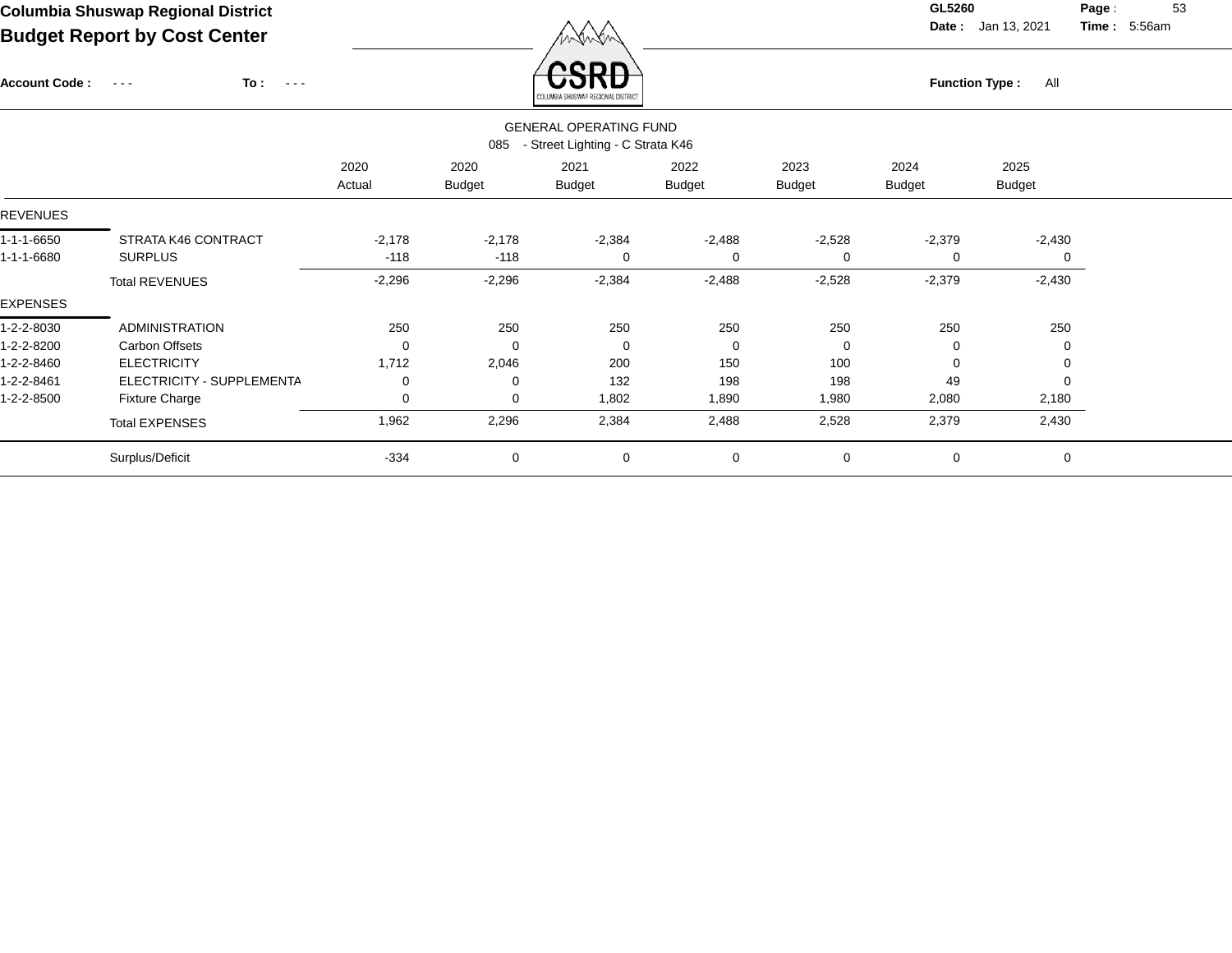**Date :** Jan 13, 2021 **Time : Page :** 54

5:56am

**To :** Account Code : ---Function Type : All<br>
COLUMBIA SHUSWAP REGIONAL DISTRICT

|            | <b>GENERAL OPERATING FUND</b><br>- Street Lighting - Swansea Poin<br>086 |                |                       |                |                       |                       |                |                       |  |  |  |  |  |
|------------|--------------------------------------------------------------------------|----------------|-----------------------|----------------|-----------------------|-----------------------|----------------|-----------------------|--|--|--|--|--|
|            |                                                                          | 2020<br>Actual | 2020<br><b>Budget</b> | 2021<br>Budget | 2022<br><b>Budget</b> | 2023<br><b>Budget</b> | 2024<br>Budget | 2025<br><b>Budget</b> |  |  |  |  |  |
| REVENUES   |                                                                          |                |                       |                |                       |                       |                |                       |  |  |  |  |  |
| 1-1-1-6810 | TAX REQ.                                                                 | $-9,753$       | $-9,753$              | $-9,901$       | $-10,100$             | $-10,308$             | $-10,527$      | $-10,722$             |  |  |  |  |  |
|            | <b>Total REVENUES</b>                                                    | $-9,753$       | $-9,753$              | $-9,901$       | $-10,100$             | $-10,308$             | $-10,527$      | $-10,722$             |  |  |  |  |  |
| EXPENSES   |                                                                          |                |                       |                |                       |                       |                |                       |  |  |  |  |  |
| 1-2-2-8030 | <b>ADMINISTRATION</b>                                                    | 348            | 348                   | 352            | 350                   | 378                   | 395            | 387                   |  |  |  |  |  |
| 1-2-2-8200 | Carbon Offsets                                                           | 2              | 5                     | 5              | 5                     | 5                     | 5              | 5                     |  |  |  |  |  |
| 1-2-2-8460 | <b>ELECTRICITY</b>                                                       | 7,321          | 8,800                 | 0              | $\mathbf 0$           | 0                     | $\Omega$       | 0                     |  |  |  |  |  |
| 1-2-2-8461 | ELECTRICITY - SUPPLEMENTA                                                | 0              | 0                     | 577            | 865                   | 865                   | 217            |                       |  |  |  |  |  |
| 1-2-2-8500 | <b>Fixture Charge</b>                                                    | 0              | $\Omega$              | 8,167          | 8,580                 | 9,010                 | 9,460          | 9,930                 |  |  |  |  |  |
| 1-2-2-9042 | <b>Transfer to Operating Reserve</b>                                     | 600            | 600                   | 800            | 300                   | 50                    | 450            | 400                   |  |  |  |  |  |
|            | <b>Total EXPENSES</b>                                                    | 8,271          | 9,753                 | 9,901          | 10,100                | 10,308                | 10,527         | 10,722                |  |  |  |  |  |
|            | Surplus/Deficit                                                          | $-1,482$       | $\mathbf 0$           | 0              | $\mathbf 0$           | 0                     | $\mathbf 0$    | $\mathbf 0$           |  |  |  |  |  |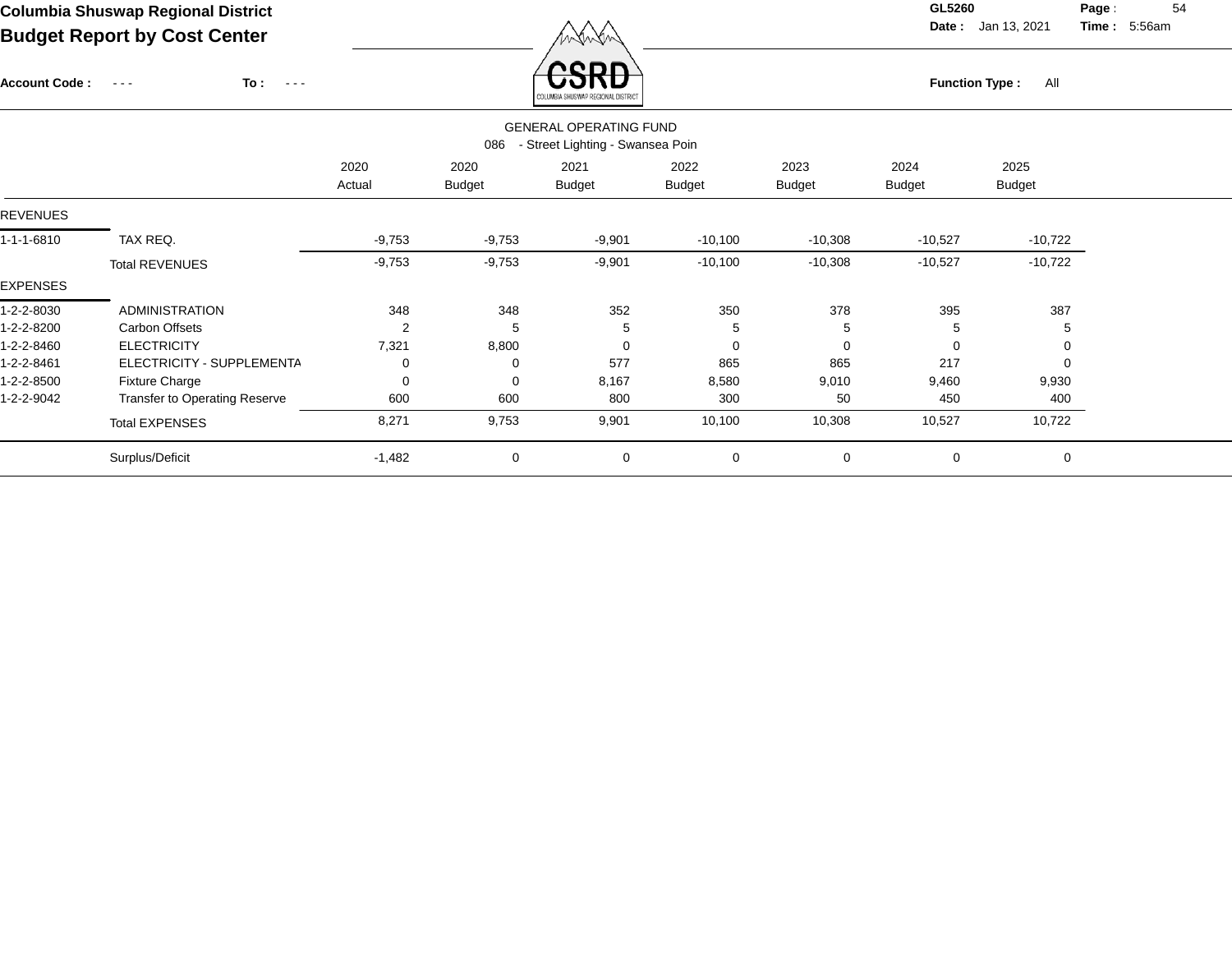Account Code : ---

**To :**

 $F_{\text{unction Type: All}}$ 

**Date :** Jan 13, 2021 **Time :**

**Page :** 55 5:56am

|                 |                                                                      |           |               | <b>COLUMBIA SHRSWAF REGIONAL DISTRICT</b> |               |               |               |               |  |  |  |  |  |  |
|-----------------|----------------------------------------------------------------------|-----------|---------------|-------------------------------------------|---------------|---------------|---------------|---------------|--|--|--|--|--|--|
|                 | <b>GENERAL OPERATING FUND</b><br>- Street Lighting - Falkland<br>088 |           |               |                                           |               |               |               |               |  |  |  |  |  |  |
|                 |                                                                      | 2020      | 2020          | 2021                                      | 2022          | 2023          | 2024          | 2025          |  |  |  |  |  |  |
|                 |                                                                      | Actual    | <b>Budget</b> | <b>Budget</b>                             | <b>Budget</b> | <b>Budget</b> | <b>Budget</b> | <b>Budget</b> |  |  |  |  |  |  |
| <b>REVENUES</b> |                                                                      |           |               |                                           |               |               |               |               |  |  |  |  |  |  |
| 1-1-1-6370      | <b>GRANTS IN LIEU</b>                                                | 0         | $-100$        | $-100$                                    | $-100$        | $-100$        | $-100$        | $-100$        |  |  |  |  |  |  |
| 1-1-1-6550      | <b>RECOVERY</b>                                                      | $-229$    | $-150$        | $-150$                                    | $-150$        | $-150$        | $-150$        | $-150$        |  |  |  |  |  |  |
| 1-1-1-6810      | TAX REQ.                                                             | $-14,661$ | $-14,661$     | $-14,952$                                 | $-15,810$     | $-16,565$     | $-17,114$     | $-17,543$     |  |  |  |  |  |  |
| 1-1-1-6815      | <b>RAILWAY TAX MITIGATION</b>                                        | $-25$     | $-25$         | $-25$                                     | $-25$         | $-25$         | $-25$         | $-25$         |  |  |  |  |  |  |
|                 | <b>Total REVENUES</b>                                                | $-14,915$ | $-14,936$     | $-15,227$                                 | $-16,085$     | $-16,840$     | $-17,389$     | $-17,818$     |  |  |  |  |  |  |
| <b>EXPENSES</b> |                                                                      |           |               |                                           |               |               |               |               |  |  |  |  |  |  |
| 1-2-2-8030      | <b>ADMINISTRATION</b>                                                | 476       | 476           | 544                                       | 575           | 620           | 649           | 638           |  |  |  |  |  |  |
| 1-2-2-8200      | Carbon Offsets                                                       | 3         | 10            | 10                                        | 10            | 10            | 10            | 10            |  |  |  |  |  |  |
| 1-2-2-8460      | <b>ELECTRICITY</b>                                                   | 12,345    | 12,000        | $\Omega$                                  | 0             | $\Omega$      | 0             | 0             |  |  |  |  |  |  |
| 1-2-2-8461      | ELECTRICITY - SUPPLEMENTA                                            | 0         | 0             | 906                                       | 1,360         | 1,360         | 340           | $\Omega$      |  |  |  |  |  |  |
| 1-2-2-8500      | <b>Fixture Charge</b>                                                | 0         | 0             | 13,467                                    | 14,140        | 14,850        | 15,590        | 16,370        |  |  |  |  |  |  |
| 1-2-2-8690      | <b>MAINTENANCE</b>                                                   | 1,001     | 1,600         | 0                                         | $\Omega$      |               | 0             | 0             |  |  |  |  |  |  |
| 1-2-2-9042      | Transfer to Operating Reserve                                        | 850       | 850           | 300                                       | $\Omega$      | $\Omega$      | 800           | 800           |  |  |  |  |  |  |
|                 | <b>Total EXPENSES</b>                                                | 14,675    | 14,936        | 15,227                                    | 16,085        | 16,840        | 17,389        | 17,818        |  |  |  |  |  |  |
|                 | Surplus/Deficit                                                      | $-240$    | 0             | 0                                         | $\mathbf 0$   | $\mathbf 0$   | 0             | 0             |  |  |  |  |  |  |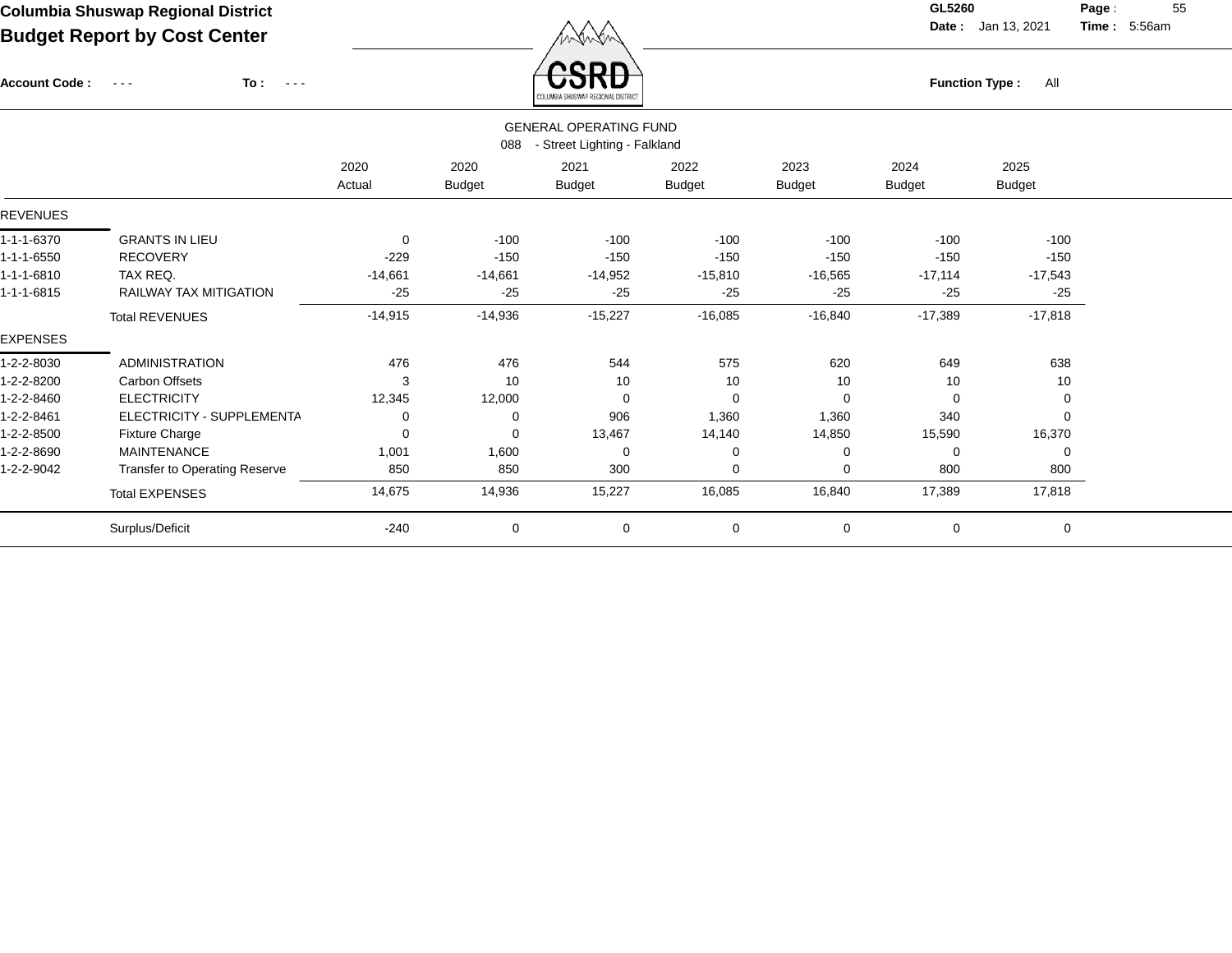$\angle$  **CSRD** 

**Date :** Jan 13, 2021 **Time :**

**Page :** 56 5:56am

| <b>Account Code:</b> | To:<br>$\sim$ $ \sim$<br>$\sim$ $\sim$ $\sim$ |                |                       | <b>UJND</b><br>COLUMBIA SHUSWAP REGIONAL DISTRICT              |                       | <b>Function Type:</b><br>All |                       |                       |  |  |
|----------------------|-----------------------------------------------|----------------|-----------------------|----------------------------------------------------------------|-----------------------|------------------------------|-----------------------|-----------------------|--|--|
|                      |                                               |                | 089                   | <b>GENERAL OPERATING FUND</b><br>- Street Lighting - Blind Bay |                       |                              |                       |                       |  |  |
|                      |                                               | 2020<br>Actual | 2020<br><b>Budget</b> | 2021<br>Budget                                                 | 2022<br><b>Budget</b> | 2023<br><b>Budget</b>        | 2024<br><b>Budget</b> | 2025<br><b>Budget</b> |  |  |
| REVENUES             |                                               |                |                       |                                                                |                       |                              |                       |                       |  |  |
| 1-1-1-6810           | TAX REQ.                                      | $-24,646$      | -24,646               | $-25,096$                                                      | $-25,638$             | $-26,116$                    | $-26,672$             | $-26,959$             |  |  |
|                      | <b>Total REVENUES</b>                         | $-24,646$      | $-24,646$             | $-25,096$                                                      | $-25,638$             | $-26,116$                    | $-26,672$             | $-26,959$             |  |  |
| <b>EXPENSES</b>      |                                               |                |                       |                                                                |                       |                              |                       |                       |  |  |
| 1-2-2-8030           | <b>ADMINISTRATION</b>                         | 621            | 621                   | 661                                                            | 757                   | 675                          | 578                   | 564                   |  |  |
| 1-2-2-8200           | Carbon Offsets                                | 6              | 25                    | 25                                                             | 25                    | 25                           | 25                    | 25                    |  |  |
| 1-2-2-8460           | <b>ELECTRICITY</b>                            | 12,454         | 16,000                | 6,000                                                          | 3,000                 | $\Omega$                     | $\Omega$              |                       |  |  |
| 1-2-2-8461           | ELECTRICITY - SUPPLEMENTA                     | 0              | 0                     | 824                                                            | 1,236                 | 1,236                        | 309                   |                       |  |  |
| 1-2-2-8500           | <b>Fixture Charge</b>                         | 0              | $\Omega$              | 10,586                                                         | 11,120                | 11,680                       | 12,260                | 12,870                |  |  |
| 1-2-2-8690           | <b>MAINTENANCE</b>                            | 2,249          | 500                   | 1,500                                                          | 1,500                 | 1,500                        | 1,500                 | 1,500                 |  |  |
| 1-2-2-9042           | Transfer to Operating Reserve                 | 7,500          | 7,500                 | 5,500                                                          | 8,000                 | 11,000                       | 12,000                | 12,000                |  |  |
|                      | <b>Total EXPENSES</b>                         | 22,830         | 24,646                | 25,096                                                         | 25,638                | 26,116                       | 26,672                | 26,959                |  |  |
|                      | Surplus/Deficit                               | $-1,816$       | 0                     | 0                                                              | $\mathbf 0$           | $\mathbf 0$                  | 0                     | 0                     |  |  |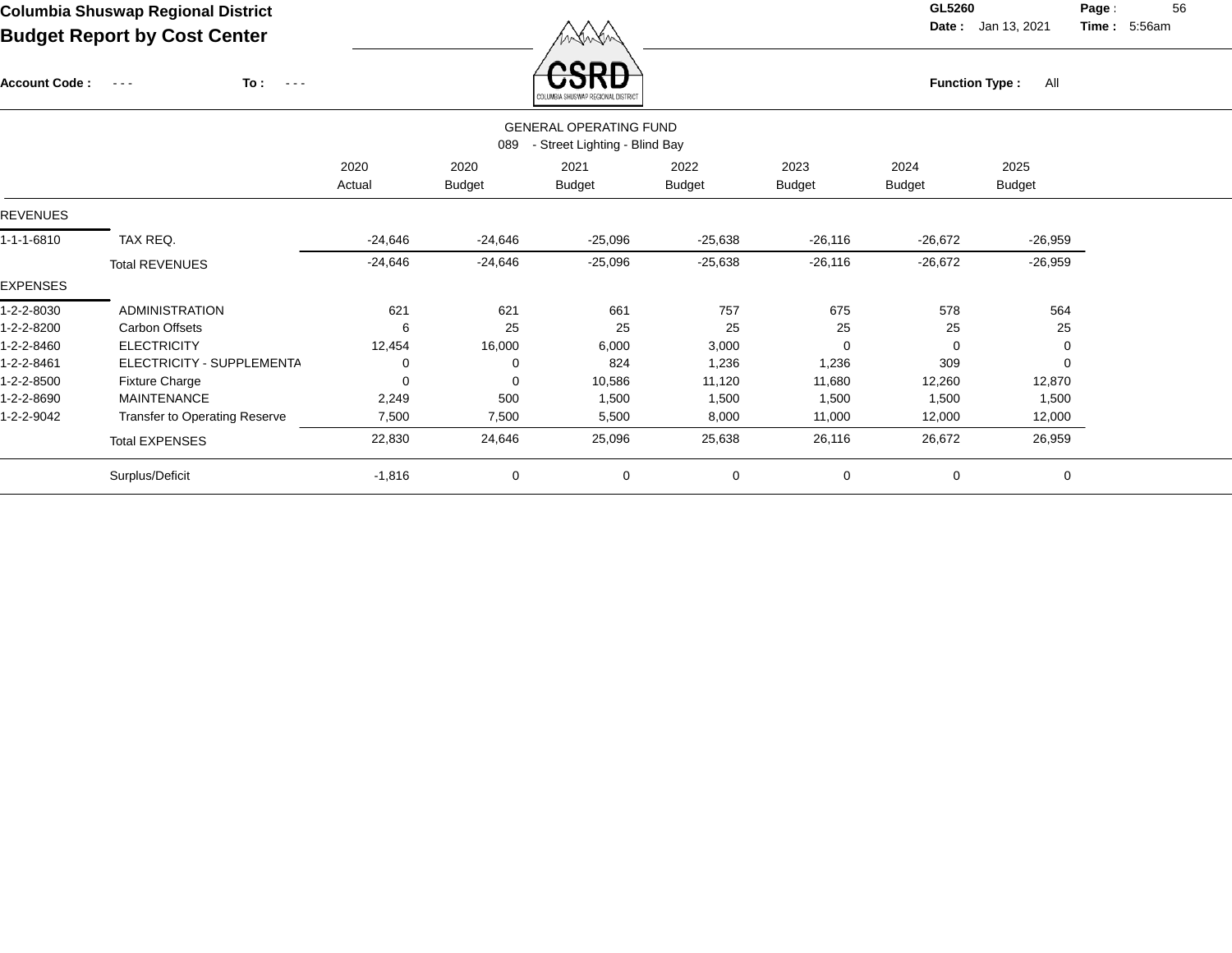$\angle$  **CSRD** 

**Date :** Jan 13, 2021 **Time :**

**Page :** 57 5:56am

| <b>Account Code:</b> | To :<br>$\sim$ $\sim$ $\sim$<br>$\frac{1}{2} \frac{1}{2} \frac{1}{2} \frac{1}{2} \frac{1}{2} \frac{1}{2} \frac{1}{2} \frac{1}{2} \frac{1}{2} \frac{1}{2} \frac{1}{2} \frac{1}{2} \frac{1}{2} \frac{1}{2} \frac{1}{2} \frac{1}{2} \frac{1}{2} \frac{1}{2} \frac{1}{2} \frac{1}{2} \frac{1}{2} \frac{1}{2} \frac{1}{2} \frac{1}{2} \frac{1}{2} \frac{1}{2} \frac{1}{2} \frac{1}{2} \frac{1}{2} \frac{1}{2} \frac{1}{2} \frac{$ |          |               | <b>UJND</b><br>LUMBIA SHUSWAP REGIONAL DISTRICT |               | <b>Function Type:</b><br>All |               |               |  |  |
|----------------------|------------------------------------------------------------------------------------------------------------------------------------------------------------------------------------------------------------------------------------------------------------------------------------------------------------------------------------------------------------------------------------------------------------------------------|----------|---------------|-------------------------------------------------|---------------|------------------------------|---------------|---------------|--|--|
|                      |                                                                                                                                                                                                                                                                                                                                                                                                                              |          |               | <b>GENERAL OPERATING FUND</b>                   |               |                              |               |               |  |  |
|                      |                                                                                                                                                                                                                                                                                                                                                                                                                              |          | 090           | - Street Lighting - Area E                      |               |                              |               |               |  |  |
|                      |                                                                                                                                                                                                                                                                                                                                                                                                                              | 2020     | 2020          | 2021                                            | 2022          | 2023                         | 2024          | 2025          |  |  |
|                      |                                                                                                                                                                                                                                                                                                                                                                                                                              | Actual   | <b>Budget</b> | <b>Budget</b>                                   | <b>Budget</b> | <b>Budget</b>                | <b>Budget</b> | <b>Budget</b> |  |  |
| <b>REVENUES</b>      |                                                                                                                                                                                                                                                                                                                                                                                                                              |          |               |                                                 |               |                              |               |               |  |  |
| 1-1-1-6810           | TAX REQ.                                                                                                                                                                                                                                                                                                                                                                                                                     | $-4,830$ | $-4,830$      | $-6,540$                                        | $-6,699$      | $-7,003$                     | $-7,157$      | $-7,337$      |  |  |
|                      | <b>Total REVENUES</b>                                                                                                                                                                                                                                                                                                                                                                                                        | $-4,830$ | $-4,830$      | $-6,540$                                        | $-6,699$      | $-7,003$                     | $-7,157$      | $-7,337$      |  |  |
| <b>EXPENSES</b>      |                                                                                                                                                                                                                                                                                                                                                                                                                              |          |               |                                                 |               |                              |               |               |  |  |
| 1-2-2-8030           | <b>ADMINISTRATION</b>                                                                                                                                                                                                                                                                                                                                                                                                        | 250      | 250           | 250                                             | 250           | 264                          | 276           | 272           |  |  |
| 1-2-2-8200           | Carbon Offsets                                                                                                                                                                                                                                                                                                                                                                                                               |          | 5             | 5                                               | 5             |                              | 5             | 5             |  |  |
| 1-2-2-8460           | <b>ELECTRICITY</b>                                                                                                                                                                                                                                                                                                                                                                                                           | 4,805    | 4,200         | 0                                               | $\Omega$      |                              | 0             | $\Omega$      |  |  |
| 1-2-2-8461           | ELECTRICITY - SUPPLEMENTA                                                                                                                                                                                                                                                                                                                                                                                                    | 0        | $\Omega$      | 362                                             | 544           | 544                          | 136           | $\Omega$      |  |  |
| 1-2-2-8500           | <b>Fixture Charge</b>                                                                                                                                                                                                                                                                                                                                                                                                        | 0        | $\Omega$      | 5,523                                           | 5,800         | 6,090                        | 6,390         | 6,710         |  |  |
| 1-2-2-9042           | <b>Transfer to Operating Reserve</b>                                                                                                                                                                                                                                                                                                                                                                                         | 0        | 375           | 400                                             | 100           | 100                          | 350           | 350           |  |  |
|                      | <b>Total EXPENSES</b>                                                                                                                                                                                                                                                                                                                                                                                                        | 5,056    | 4,830         | 6,540                                           | 6,699         | 7,003                        | 7,157         | 7,337         |  |  |
|                      | Surplus/Deficit                                                                                                                                                                                                                                                                                                                                                                                                              | 226      | $\mathbf 0$   | 0                                               | $\mathbf 0$   | $\mathbf 0$                  | 0             | 0             |  |  |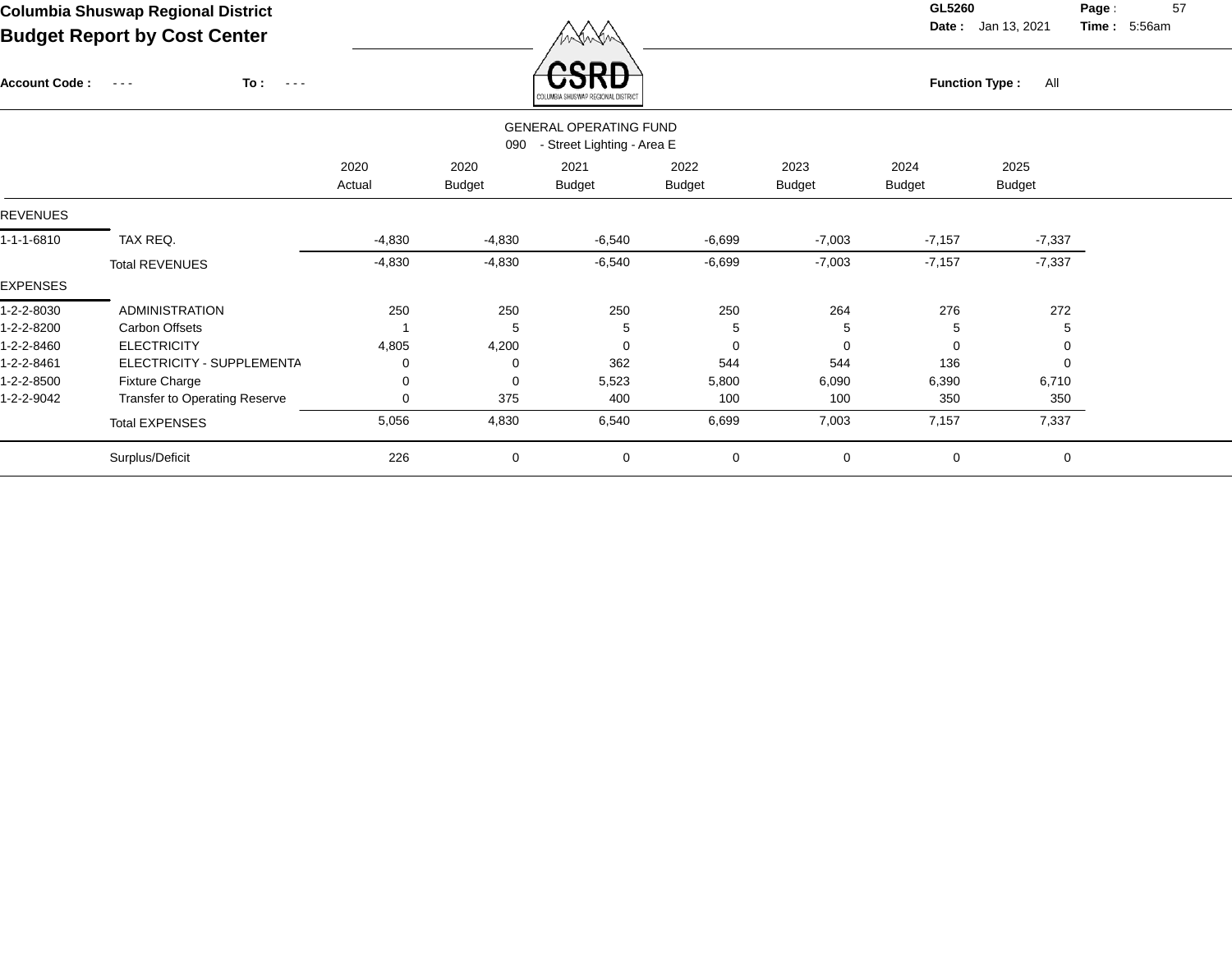**Date :** Jan 13, 2021 **Time :**

**Page :** 58 5:56am

| <b>Account Code:</b> | To:<br>$\sim$ $  -$<br>$\sim$ $\sim$ $\sim$ |                |                       | CБ<br>MRIA SHUSWAP REGIONAL DISTRICT                  |                       | <b>Function Type:</b><br>All |                       |                       |  |  |
|----------------------|---------------------------------------------|----------------|-----------------------|-------------------------------------------------------|-----------------------|------------------------------|-----------------------|-----------------------|--|--|
|                      |                                             |                | 093                   | <b>GENERAL OPERATING FUND</b>                         |                       |                              |                       |                       |  |  |
|                      |                                             | 2020<br>Actual | 2020<br><b>Budget</b> | - Street Lighting - Sorrento<br>2021<br><b>Budget</b> | 2022<br><b>Budget</b> | 2023<br><b>Budget</b>        | 2024<br><b>Budget</b> | 2025<br><b>Budget</b> |  |  |
| <b>REVENUES</b>      |                                             |                |                       |                                                       |                       |                              |                       |                       |  |  |
| 1-1-1-6810           | TAX REQ.                                    | $-3,350$       | $-3,350$              | $-3,718$                                              | $-3,977$              | $-4,147$                     | $-4,304$              | $-4,421$              |  |  |
|                      | <b>Total REVENUES</b>                       | $-3,350$       | $-3,350$              | $-3,718$                                              | $-3,977$              | $-4,147$                     | $-4,304$              | $-4,421$              |  |  |
| EXPENSES             |                                             |                |                       |                                                       |                       |                              |                       |                       |  |  |
| 1-2-2-8030           | <b>ADMINISTRATION</b>                       | 250            | 250                   | 250                                                   | 250                   | 250                          | 250                   | 250                   |  |  |
| 1-2-2-8200           | Carbon Offsets                              |                | $\mathbf 0$           | 0                                                     | 0                     | $\Omega$                     | 0                     | 0                     |  |  |
| 1-2-2-8460           | <b>ELECTRICITY</b>                          | 1,609          | 3,100                 | $\Omega$                                              | $\Omega$              | $\Omega$                     | $\Omega$              | $\Omega$              |  |  |
| 1-2-2-8461           | ELECTRICITY - SUPPLEMENTA                   | 0              | 0                     | 198                                                   | 297                   | 297                          | 74                    | $\Omega$              |  |  |
| 1-2-2-8500           | <b>Fixture Charge</b>                       | 0              | 0                     | 3,270                                                 | 3,430                 | 3,600                        | 3,780                 | 3,971                 |  |  |
| 1-2-2-9042           | Transfer to Operating Reserve               | 0              | 0                     | 0                                                     | 0                     | $\Omega$                     | 200                   | 200                   |  |  |
|                      | <b>Total EXPENSES</b>                       | 1,860          | 3,350                 | 3,718                                                 | 3,977                 | 4,147                        | 4,304                 | 4,421                 |  |  |
|                      | Surplus/Deficit                             | $-1,490$       | 0                     | 0                                                     | 0                     | 0                            | $\mathbf 0$           | $\mathbf 0$           |  |  |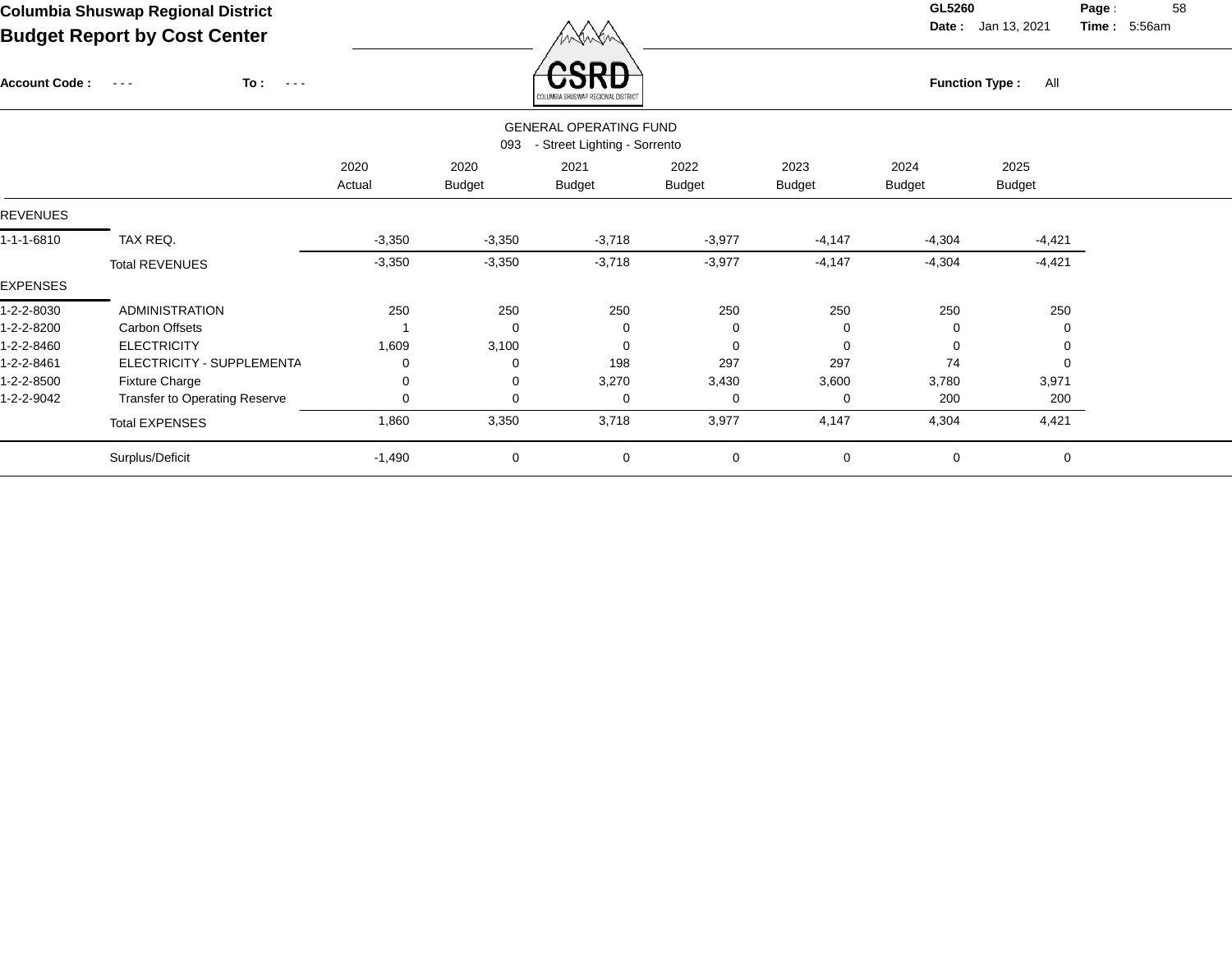Account Code : ---

**To :**

 $\overrightarrow{CSRD}$  Function Type : All

**Date :** Jan 13, 2021 **Time :**

**Page :** 59 5:56am

|            |                                                              |                |                       | ANTAMBIN SURSMAL URSINIAIT NISTURI |                       |                       |                       |                       |  |  |  |  |  |  |
|------------|--------------------------------------------------------------|----------------|-----------------------|------------------------------------|-----------------------|-----------------------|-----------------------|-----------------------|--|--|--|--|--|--|
|            | <b>GENERAL OPERATING FUND</b><br>- Transit - Area C/D<br>101 |                |                       |                                    |                       |                       |                       |                       |  |  |  |  |  |  |
|            |                                                              | 2020<br>Actual | 2020<br><b>Budget</b> | 2021<br><b>Budget</b>              | 2022<br><b>Budget</b> | 2023<br><b>Budget</b> | 2024<br><b>Budget</b> | 2025<br><b>Budget</b> |  |  |  |  |  |  |
| REVENUES   |                                                              |                |                       |                                    |                       |                       |                       |                       |  |  |  |  |  |  |
| 1-1-1-6680 | <b>SURPLUS</b>                                               | 0              | 0                     | $-1,200$                           | $\mathbf 0$           | $\mathbf 0$           | 0                     | 0                     |  |  |  |  |  |  |
| 1-1-1-6770 | <b>Transfer from Operating Reserve</b>                       | 0              | $\Omega$              | $\Omega$                           | $-1,000$              | $-500$                | $\Omega$              |                       |  |  |  |  |  |  |
| 1-1-1-6810 | TAX REQ.                                                     | $-28,100$      | $-28,100$             | $-26,380$                          | $-27,060$             | $-28,080$             | $-29,100$             | $-29,620$             |  |  |  |  |  |  |
|            | <b>Total REVENUES</b>                                        | $-28,100$      | $-28,100$             | $-27,580$                          | $-28,060$             | $-28,580$             | $-29,100$             | $-29,620$             |  |  |  |  |  |  |
| EXPENSES   |                                                              |                |                       |                                    |                       |                       |                       |                       |  |  |  |  |  |  |
| 1-2-2-8030 | <b>ADMINISTRATION</b>                                        | 1,100          | 1,100                 | 1,080                              | 1,060                 | 1,080                 | 1,100                 | 1,120                 |  |  |  |  |  |  |
| 1-2-2-8270 | CONTRACT                                                     | 19,961         | 26,500                | 26,500                             | 27,000                | 27,500                | 28,000                | 28,500                |  |  |  |  |  |  |
| 1-2-2-9042 | <b>Transfer to Operating Reserve</b>                         | 500            | 500                   | 0                                  | $\Omega$              | $\Omega$              | 0                     |                       |  |  |  |  |  |  |
|            | <b>Total EXPENSES</b>                                        | 21,561         | 28,100                | 27,580                             | 28,060                | 28,580                | 29,100                | 29,620                |  |  |  |  |  |  |
|            | Surplus/Deficit                                              | $-6,539$       | 0                     | 0                                  | 0                     | $\mathbf 0$           | 0                     | 0                     |  |  |  |  |  |  |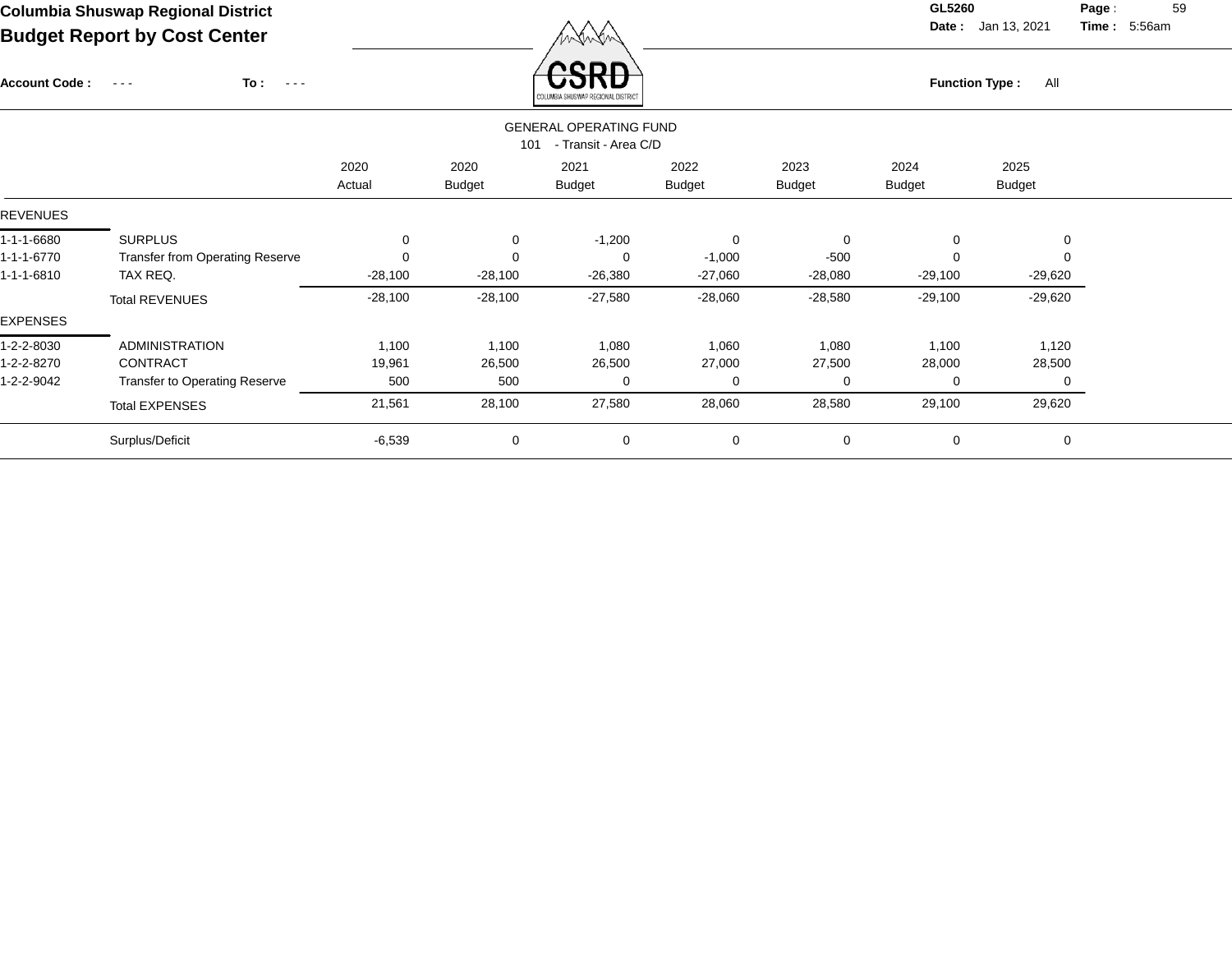Account Code : ---

**To :**

 $\overline{\text{CSRD}}$  Function Type : All

**Date :** Jan 13, 2021 **Time :**

**Page :** 60 5:56am

|                    | COLUMBIA SHUSWAP REGIONAL DISTRICT   |             |               |                                    |               |                |               |               |  |  |  |  |
|--------------------|--------------------------------------|-------------|---------------|------------------------------------|---------------|----------------|---------------|---------------|--|--|--|--|
|                    |                                      |             |               | <b>GENERAL OPERATING FUND</b>      |               |                |               |               |  |  |  |  |
|                    |                                      |             |               | 171 - Building Inspection - Area F |               |                |               |               |  |  |  |  |
|                    |                                      | 2020        | 2020          | 2021                               | 2022          | 2023           | 2024          | 2025          |  |  |  |  |
|                    |                                      | Actual      | <b>Budget</b> | <b>Budget</b>                      | <b>Budget</b> | <b>Budget</b>  | <b>Budget</b> | <b>Budget</b> |  |  |  |  |
| <b>REVENUES</b>    |                                      |             |               |                                    |               |                |               |               |  |  |  |  |
| 1-1-1-6200         | <b>BUILDING PERMITS</b>              | $-63,896$   | $-95,480$     | $-70,000$                          | $-70,000$     | $-70,000$      | $-70,000$     | $-70,000$     |  |  |  |  |
| 1-1-1-6360         | <b>GRANT</b>                         | $-407$      | $\Omega$      | $\Omega$                           | 0             | 0              | $\Omega$      | 0             |  |  |  |  |
| $1 - 1 - 1 - 6440$ | <b>MISCELLANEOUS</b>                 | $-237$      | $\Omega$      | $\Omega$                           | $\Omega$      | $\Omega$       | ∩             | $\Omega$      |  |  |  |  |
| 1-1-1-6610         | <b>SALARY &amp; FRINGE RECOVERII</b> | $-799$      | $\Omega$      | $\Omega$                           | 0             | $\overline{0}$ | $\Omega$      | 0             |  |  |  |  |
| 1-1-1-6680         | <b>SURPLUS</b>                       | $-19,916$   | $-19,916$     | $-31,826$                          | $\Omega$      | 0              | $\Omega$      | $\Omega$      |  |  |  |  |
| 1-1-1-6810         | TAX REQ.                             | $-96,941$   | $-96,941$     | $-106,576$                         | $-142,614$    | $-147,066$     | $-151,518$    | $-156,970$    |  |  |  |  |
|                    | <b>Total REVENUES</b>                | $-182,196$  | $-212,337$    | $-208,402$                         | $-212,614$    | $-217,066$     | $-221,518$    | $-226,970$    |  |  |  |  |
| <b>EXPENSES</b>    |                                      |             |               |                                    |               |                |               |               |  |  |  |  |
| 1-2-2-8030         | <b>ADMINISTRATION</b>                | 10,637      | 10,637        | 11,502                             | 11,514        | 11,766         | 12,018        | 12,270        |  |  |  |  |
| 1-2-2-8040         | <b>ADVERTISING</b>                   | 268         | 800           | 800                                | 800           | 800            | 800           | 800           |  |  |  |  |
| 1-2-2-8161         | Apparel                              | $\mathbf 0$ | 500           | 500                                | 500           | 500            | 500           | 500           |  |  |  |  |
| 1-2-2-8241         | COMPUTER EQUIPMENT/SOFT              | 308         | $\mathbf 0$   | $\Omega$                           | $\mathbf 0$   | $\mathbf 0$    | $\Omega$      | 0             |  |  |  |  |
| 1-2-2-8301         | <b>CREDIT CARD EXPENSE</b>           | 1,606       | 2,500         | 2,000                              | 2,100         | 2,200          | 2,300         | 2,400         |  |  |  |  |
| 1-2-2-8670         | <b>LEGAL &amp; ADVISORY</b>          | 468         | 2,000         | 500                                | 500           | 500            | 500           | 500           |  |  |  |  |
| 1-2-2-8740         | <b>MEMBERSHIPS</b>                   | 719         | 1,000         | 1,500                              | 1,550         | 1,600          | 1,650         | 1,700         |  |  |  |  |
| 1-2-2-8950         | POSTAGE/ FREIGHT                     | 245         | 150           | 300                                | 300           | 300            | 300           | 300           |  |  |  |  |
| 1-2-2-8990         | <b>PUBLICATIONS</b>                  | $\mathbf 0$ | 1,000         | 500                                | 500           | 500            | 500           | 500           |  |  |  |  |
| 1-2-2-9042         | <b>Transfer to Operating Reserve</b> | 10,000      | 10,000        | 5,000                              | 5,000         | 5,000          | 5,000         | 5,000         |  |  |  |  |
| 1-2-2-9120         | SALARIES-& FRINGE BENEFIT!           | 118,122     | 168,000       | 170,000                            | 174,000       | 178,000        | 182,000       | 187,000       |  |  |  |  |
| 1-2-2-9130         | <b>OVERTIME</b>                      | 1,288       | 1,000         | 2,000                              | 2,000         | 2,000          | 2,000         | 2,000         |  |  |  |  |
| 1-2-2-9190         | SEMINARS/CONFERENCE TRA              | 443         | 5,000         | 5,000                              | 5,000         | 5,000          | 5,000         | 5,000         |  |  |  |  |
| 1-2-2-9220         | <b>SUPPLIES</b>                      | 504         | 1,500         | 1,500                              | 500           | 500            | 500           | 500           |  |  |  |  |
| 1-2-2-9240         | TELEPHONE/FAX/INTERNET               | 494         | 750           | 800                                | 850           | 900            | 950           | 1,000         |  |  |  |  |
| 1-2-2-9300         | <b>TRAVEL</b>                        | 5,810       | 7,500         | 6,500                              | 7,500         | 7,500          | 7,500         | 7,500         |  |  |  |  |
|                    | <b>Total EXPENSES</b>                | 150,910     | 212,337       | 208,402                            | 212,614       | 217,066        | 221,518       | 226,970       |  |  |  |  |
|                    | Surplus/Deficit                      | $-31,286$   | 0             | 0                                  | $\mathbf 0$   | $\mathbf 0$    | $\mathbf 0$   | 0             |  |  |  |  |
|                    |                                      |             |               |                                    |               |                |               |               |  |  |  |  |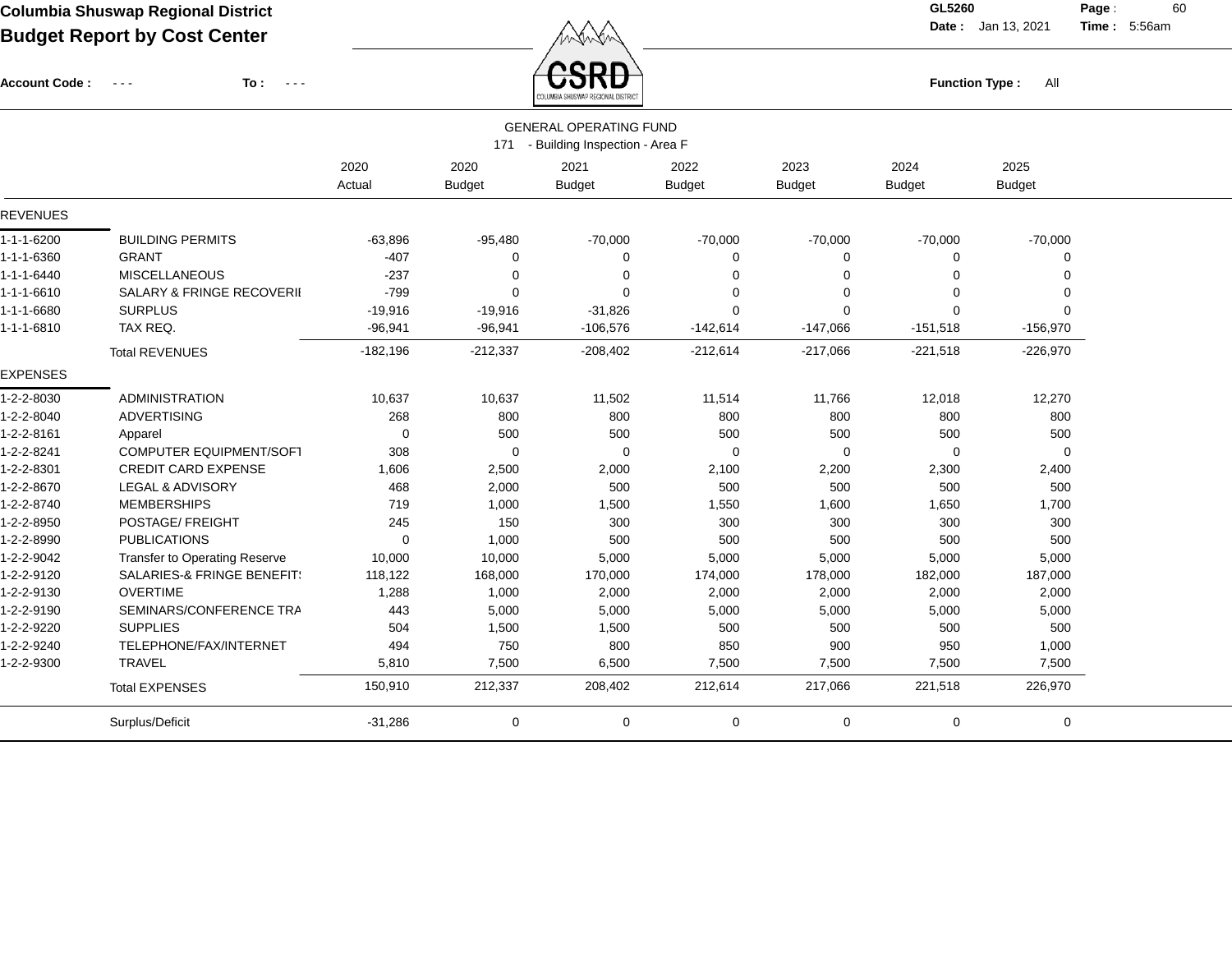**Date :** Jan 13, 2021 **Time : Page :** 61

5:56am

| Account Code:   | To :<br>$\sim$ $\sim$ $\sim$<br>$\frac{1}{2} \frac{1}{2} \frac{1}{2} \frac{1}{2} \frac{1}{2} \frac{1}{2} \frac{1}{2} \frac{1}{2} \frac{1}{2} \frac{1}{2} \frac{1}{2} \frac{1}{2} \frac{1}{2} \frac{1}{2} \frac{1}{2} \frac{1}{2} \frac{1}{2} \frac{1}{2} \frac{1}{2} \frac{1}{2} \frac{1}{2} \frac{1}{2} \frac{1}{2} \frac{1}{2} \frac{1}{2} \frac{1}{2} \frac{1}{2} \frac{1}{2} \frac{1}{2} \frac{1}{2} \frac{1}{2} \frac{$ |            | QDN<br><b>Function Type:</b><br>All |                                      |               |                |               |               |  |
|-----------------|------------------------------------------------------------------------------------------------------------------------------------------------------------------------------------------------------------------------------------------------------------------------------------------------------------------------------------------------------------------------------------------------------------------------------|------------|-------------------------------------|--------------------------------------|---------------|----------------|---------------|---------------|--|
|                 |                                                                                                                                                                                                                                                                                                                                                                                                                              |            |                                     | <b>GENERAL OPERATING FUND</b>        |               |                |               |               |  |
|                 |                                                                                                                                                                                                                                                                                                                                                                                                                              |            |                                     | 172 - Building Inspection - Sub-regi |               |                |               |               |  |
|                 |                                                                                                                                                                                                                                                                                                                                                                                                                              | 2020       | 2020                                | 2021                                 | 2022          | 2023           | 2024          | 2025          |  |
|                 |                                                                                                                                                                                                                                                                                                                                                                                                                              | Actual     | <b>Budget</b>                       | <b>Budget</b>                        | <b>Budget</b> | <b>Budget</b>  | <b>Budget</b> | <b>Budget</b> |  |
| <b>REVENUES</b> |                                                                                                                                                                                                                                                                                                                                                                                                                              |            |                                     |                                      |               |                |               |               |  |
| 1-1-1-6200      | <b>BUILDING PERMITS</b>                                                                                                                                                                                                                                                                                                                                                                                                      | $-228,356$ | $-160,000$                          | $-200,000$                           | $-200,000$    | $-200,000$     | $-200,000$    | $-200,000$    |  |
| 1-1-1-6330      | <b>FEES</b>                                                                                                                                                                                                                                                                                                                                                                                                                  | $-1,300$   | $\Omega$                            | $\Omega$                             | 0             | 0              | $\Omega$      | $\Omega$      |  |
| 1-1-1-6360      | <b>GRANT</b>                                                                                                                                                                                                                                                                                                                                                                                                                 | $-693$     | $\Omega$                            | $\Omega$                             | $\Omega$      | $\Omega$       | $\Omega$      | $\Omega$      |  |
| 1-1-1-6440      | <b>MISCELLANEOUS</b>                                                                                                                                                                                                                                                                                                                                                                                                         | $-404$     | $\Omega$                            | $\Omega$                             | $\Omega$      | $\Omega$       | $\Omega$      | $\Omega$      |  |
| 1-1-1-6610      | SALARY & FRINGE RECOVERII                                                                                                                                                                                                                                                                                                                                                                                                    | $-1,358$   | $\Omega$                            | $\Omega$                             | 0             | $\Omega$       | $\Omega$      | $\Omega$      |  |
| 1-1-1-6680      | <b>SURPLUS</b>                                                                                                                                                                                                                                                                                                                                                                                                               | $-39,719$  | $-39,719$                           | $-65,000$                            | $\Omega$      | $\mathbf 0$    | $\Omega$      | $\Omega$      |  |
| 1-1-1-6810      | TAX REQ.                                                                                                                                                                                                                                                                                                                                                                                                                     | $-144,077$ | $-144,077$                          | $-219,088$                           | $-313,576$    | $-324,642$     | $-336,348$    | $-348,114$    |  |
|                 | <b>Total REVENUES</b>                                                                                                                                                                                                                                                                                                                                                                                                        | $-415,906$ | $-343,796$                          | -484,088                             | $-513,576$    | $-524,642$     | $-536,348$    | $-548,114$    |  |
| <b>EXPENSES</b> |                                                                                                                                                                                                                                                                                                                                                                                                                              |            |                                     |                                      |               |                |               |               |  |
| 1-2-2-8030      | <b>ADMINISTRATION</b>                                                                                                                                                                                                                                                                                                                                                                                                        | 18,996     | 18,996                              | 19,488                               | 27,876        | 28,842         | 29,448        | 30,114        |  |
| 1-2-2-8040      | <b>ADVERTISING</b>                                                                                                                                                                                                                                                                                                                                                                                                           | 688        | 2,000                               | 1,000                                | 2,000         | 2,000          | 2,000         | 2,000         |  |
| 1-2-2-8161      | Apparel                                                                                                                                                                                                                                                                                                                                                                                                                      | $\Omega$   | 500                                 | 500                                  | 500           | 500            | 500           | 500           |  |
| 1-2-2-8241      | <b>COMPUTER EQUIPMENT/SOFT</b>                                                                                                                                                                                                                                                                                                                                                                                               | 792        | $\Omega$                            | $\Omega$                             | $\Omega$      | $\overline{0}$ | $\Omega$      | $\Omega$      |  |
| 1-2-2-8301      | <b>CREDIT CARD EXPENSE</b>                                                                                                                                                                                                                                                                                                                                                                                                   | 5,118      | 4,500                               | 5,000                                | 5,000         | 5,000          | 5,000         | 5,000         |  |
| 1-2-2-8302      | <b>CASH OVER/SHORT ROUNDIN</b>                                                                                                                                                                                                                                                                                                                                                                                               | $\Omega$   | $\Omega$                            | $\Omega$                             | 0             | $\mathbf 0$    | $\Omega$      | $\Omega$      |  |
| 1-2-2-8670      | LEGAL & ADVISORY                                                                                                                                                                                                                                                                                                                                                                                                             | 791        | 15,000                              | 10,000                               | 15,000        | 15,000         | 15,000        | 15,000        |  |
| 1-2-2-8740      | <b>MEMBERSHIPS</b>                                                                                                                                                                                                                                                                                                                                                                                                           | 1,848      | 3,500                               | 3,500                                | 3,500         | 3,500          | 3,500         | 3,500         |  |
| 1-2-2-8950      | POSTAGE/ FREIGHT                                                                                                                                                                                                                                                                                                                                                                                                             | 623        | 500                                 | 700                                  | 700           | 700            | 700           | 700           |  |
| 1-2-2-8990      | <b>PUBLICATIONS</b>                                                                                                                                                                                                                                                                                                                                                                                                          | 0          | 1,000                               | 1,000                                | 1,000         | 1,000          | 1,000         | 1,000         |  |
| 1-2-2-9042      | <b>Transfer to Operating Reserve</b>                                                                                                                                                                                                                                                                                                                                                                                         | $\Omega$   | $\Omega$                            | $\Omega$                             | 5,000         | 5,000          | 5,000         | 5,000         |  |
| 1-2-2-9120      | SALARIES-& FRINGE BENEFIT!                                                                                                                                                                                                                                                                                                                                                                                                   | 295,707    | 271,000                             | 405,000                              | 415,000       | 425,000        | 436,000       | 447,000       |  |
| 1-2-2-9130      | <b>OVERTIME</b>                                                                                                                                                                                                                                                                                                                                                                                                              | 2,633      | 2,000                               | 8,000                                | 8,000         | 8,000          | 8,000         | 8,000         |  |
| 1-2-2-9190      | SEMINARS/CONFERENCE TRA                                                                                                                                                                                                                                                                                                                                                                                                      | 1,140      | 10,000                              | 10,000                               | 10,000        | 10,000         | 10,000        | 10,000        |  |
| 1-2-2-9220      | <b>SUPPLIES</b>                                                                                                                                                                                                                                                                                                                                                                                                              | 1,295      | 1,500                               | 1,500                                | 1,500         | 1,500          | 1,500         | 1,500         |  |
| 1-2-2-9240      | TELEPHONE/FAX/INTERNET                                                                                                                                                                                                                                                                                                                                                                                                       | 1,298      | 1,300                               | 1,400                                | 1,500         | 1,600          | 1,700         | 1,800         |  |
| 1-2-2-9300      | <b>TRAVEL</b>                                                                                                                                                                                                                                                                                                                                                                                                                | 16,710     | 12,000                              | 17,000                               | 17,000        | 17,000         | 17,000        | 17,000        |  |
|                 | <b>Total EXPENSES</b>                                                                                                                                                                                                                                                                                                                                                                                                        | 347,637    | 343,796                             | 484,088                              | 513,576       | 524,642        | 536,348       | 548,114       |  |
|                 | Surplus/Deficit                                                                                                                                                                                                                                                                                                                                                                                                              | $-68,269$  | $\mathbf 0$                         | 0                                    | $\mathbf 0$   | $\mathbf 0$    | $\mathbf 0$   | 0             |  |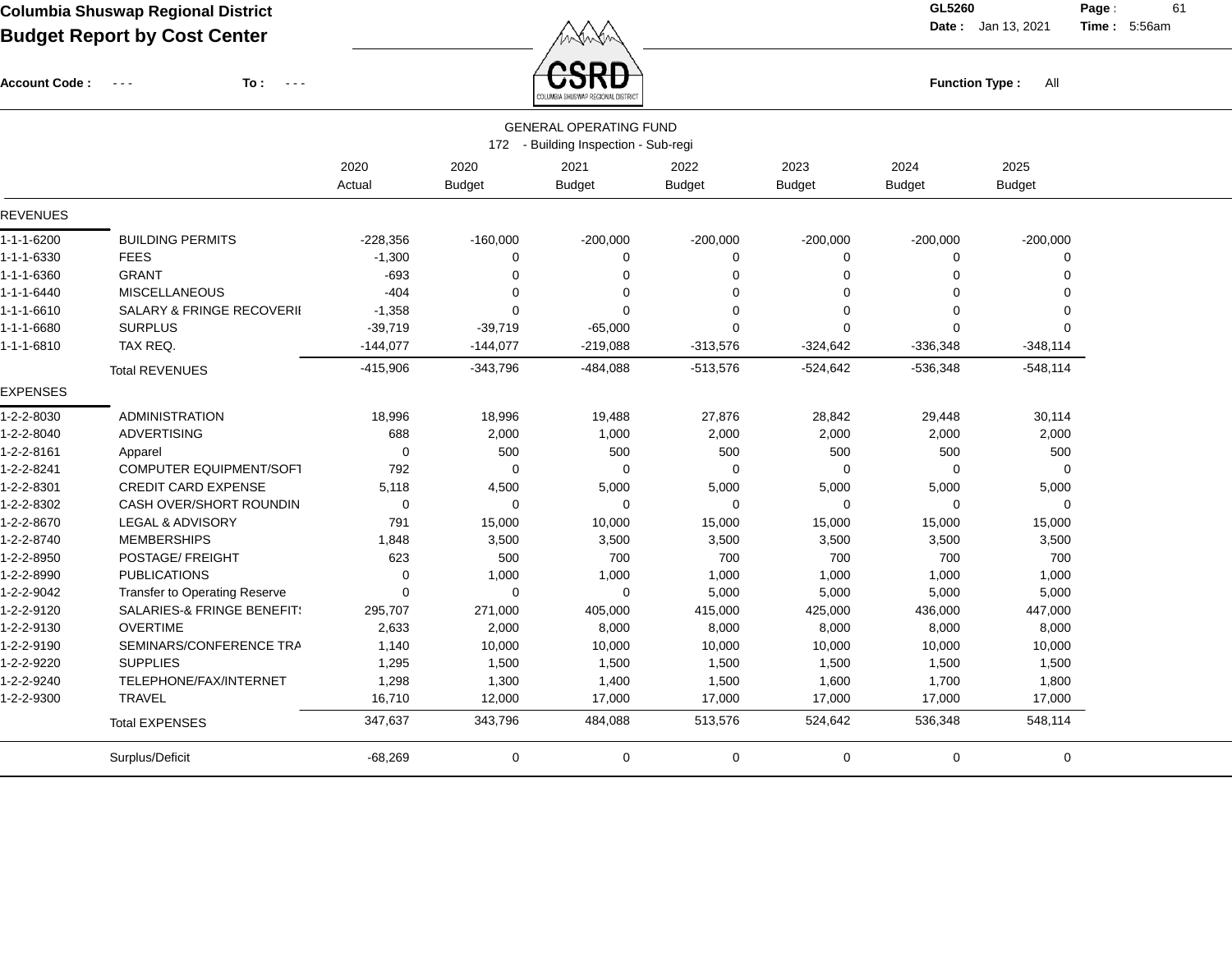Account Code : ---

**To :**

**Function Type :** All

**Date :** Jan 13, 2021 **Time :**

**Page :** 62 5:56am

|                    | COLUMBIA SHUSWAP REGIONAL DISTRICT     |            |               |                               |               |               |               |               |  |  |  |  |
|--------------------|----------------------------------------|------------|---------------|-------------------------------|---------------|---------------|---------------|---------------|--|--|--|--|
|                    |                                        |            |               | <b>GENERAL OPERATING FUND</b> |               |               |               |               |  |  |  |  |
|                    |                                        |            | 180           | - By-law Enforcement          |               |               |               |               |  |  |  |  |
|                    |                                        | 2020       | 2020          | 2021                          | 2022          | 2023          | 2024          | 2025          |  |  |  |  |
|                    |                                        | Actual     | <b>Budget</b> | <b>Budget</b>                 | <b>Budget</b> | <b>Budget</b> | <b>Budget</b> | <b>Budget</b> |  |  |  |  |
| <b>REVENUES</b>    |                                        |            |               |                               |               |               |               |               |  |  |  |  |
| 1-1-1-6360         | <b>GRANT</b>                           | $-43$      | 0             | 0                             | 0             | 0             | 0             | 0             |  |  |  |  |
| $1 - 1 - 1 - 6455$ | <b>MUNICIPAL TICKET</b>                | $-3,520$   | $\Omega$      | $\Omega$                      | 0             | $\Omega$      | $\Omega$      | 0             |  |  |  |  |
| 1-1-1-6680         | <b>SURPLUS</b>                         | $-10,414$  | $-10,414$     | $\Omega$                      | $\Omega$      | $\Omega$      | $\Omega$      | $\Omega$      |  |  |  |  |
| $1 - 1 - 1 - 6770$ | <b>Transfer from Operating Reserve</b> | 0          | $\Omega$      | $-13,000$                     | $-20,000$     | $-18,000$     | $-16,000$     | $-14,000$     |  |  |  |  |
| 1-1-1-6810         | TAX REQ.                               | $-408,362$ | $-408,362$    | $-408,844$                    | $-417,272$    | $-428,580$    | $-439,328$    | $-450,076$    |  |  |  |  |
|                    | <b>Total REVENUES</b>                  | $-422,339$ | $-418,776$    | $-421,844$                    | $-437,272$    | $-446,580$    | $-455,328$    | $-464,076$    |  |  |  |  |
| <b>EXPENSES</b>    |                                        |            |               |                               |               |               |               |               |  |  |  |  |
| 1-2-2-8030         | <b>ADMINISTRATION</b>                  | 31,976     | 31,976        | 30,944                        | 31,272        | 32,480        | 33,128        | 33,776        |  |  |  |  |
| 1-2-2-8040         | <b>ADVERTISING</b>                     | 0          | 1,000         | 1,000                         | 1,000         | 1,000         | 1,000         | 1,000         |  |  |  |  |
| 1-2-2-8161         | Apparel                                | $\Omega$   | 500           | 500                           | 500           | 500           | 500           | 500           |  |  |  |  |
| 1-2-2-8301         | <b>CREDIT CARD EXPENSE</b>             | 55         | $\mathbf 0$   | 0                             | 0             | 0             | 0             | $\mathbf 0$   |  |  |  |  |
| 1-2-2-8470         | <b>EQUIPMENT LEASE/RENTAL</b>          | 0          | 3,000         | 2,000                         | 3,000         | 3,000         | 3,000         | 3,000         |  |  |  |  |
| 1-2-2-8670         | LEGAL & ADVISORY                       | 21,677     | 60,000        | 60,000                        | 60,000        | 60,000        | 60,000        | 60,000        |  |  |  |  |
| 1-2-2-8740         | <b>MEMBERSHIPS</b>                     | 120        | 500           | 500                           | 500           | 500           | 500           | 500           |  |  |  |  |
| 1-2-2-8750         | <b>MISCELLANEOUS</b>                   | 0          | 100           | 100                           | 100           | 100           | 100           | 100           |  |  |  |  |
| 1-2-2-8950         | POSTAGE/ FREIGHT                       | 190        | 500           | 500                           | 500           | 500           | 500           | 500           |  |  |  |  |
| 1-2-2-9042         | <b>Transfer to Operating Reserve</b>   | 155,000    | $\Omega$      | $\Omega$                      | $\mathbf 0$   | $\Omega$      | $\Omega$      | $\Omega$      |  |  |  |  |
| 1-2-2-9120         | SALARIES-& FRINGE BENEFIT!             | 191,609    | 290,000       | 301,000                       | 309,000       | 317,000       | 325,000       | 333,000       |  |  |  |  |
| 1-2-2-9130         | <b>OVERTIME</b>                        | 125        | 1,000         | 2,000                         | 1,000         | 1,000         | 1,000         | 1,000         |  |  |  |  |
| 1-2-2-9190         | SEMINARS/CONFERENCE TRA                | 1,436      | 7,000         | 5,000                         | 7,000         | 7,000         | 7,000         | 7,000         |  |  |  |  |
| 1-2-2-9220         | <b>SUPPLIES</b>                        | 106        | 1,000         | 1,000                         | 1,000         | 1,000         | 1,000         | 1,000         |  |  |  |  |
| 1-2-2-9240         | TELEPHONE/FAX/INTERNET                 | 1,571      | 2,200         | 2,300                         | 2,400         | 2,500         | 2,600         | 2,700         |  |  |  |  |
| 1-2-2-9300         | <b>TRAVEL</b>                          | 3,235      | 20,000        | 15,000                        | 20,000        | 20,000        | 20,000        | 20,000        |  |  |  |  |
|                    | <b>Total EXPENSES</b>                  | 407,099    | 418,776       | 421,844                       | 437,272       | 446,580       | 455,328       | 464,076       |  |  |  |  |
|                    | Surplus/Deficit                        | $-15,240$  | 0             | 0                             | 0             | 0             | 0             | 0             |  |  |  |  |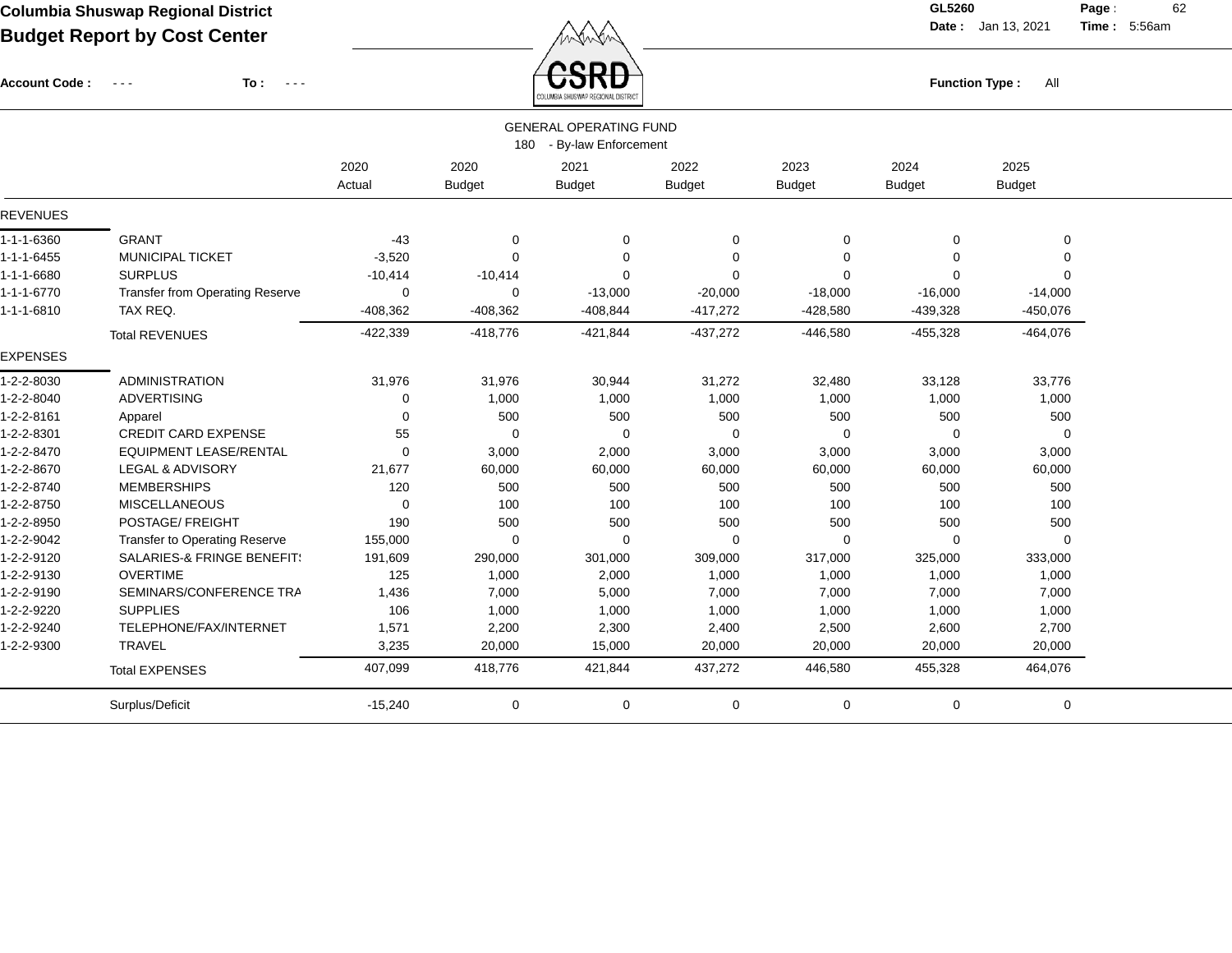**Date :** Jan 13, 2021 **Time :**

**Page :** 63 5:56am

| $-$ aagot nopont by $\sim$ oot comon             |                |                       | / <i>v</i> v v v v v                     |                       |                                                                   |                       |                       |                       |
|--------------------------------------------------|----------------|-----------------------|------------------------------------------|-----------------------|-------------------------------------------------------------------|-----------------------|-----------------------|-----------------------|
| To:<br><b>Account Code:</b><br>$\sim 100$ $\sim$ |                |                       | enr<br>OLUMBIA SHUSWAP REGIONAL DISTRIC' |                       |                                                                   |                       | All                   |                       |
|                                                  |                |                       |                                          |                       |                                                                   |                       |                       |                       |
|                                                  | 2020<br>Actual | 2020<br><b>Budget</b> | 2021<br><b>Budget</b>                    | 2022<br><b>Budget</b> | 2023<br><b>Budget</b>                                             | 2024<br><b>Budget</b> | 2025<br><b>Budget</b> |                       |
|                                                  |                |                       |                                          |                       |                                                                   |                       |                       |                       |
| TAX REQ.                                         | -580           | $-580$                | -580                                     | -580                  | -580                                                              | $-580$                | -580                  |                       |
| <b>Total REVENUES</b>                            | -580           | $-580$                | $-580$                                   | -580                  | -580                                                              | $-580$                | -580                  |                       |
| TRANSFER TO FUND                                 | 580            | 580                   | 580                                      | 580                   | 580                                                               | 580                   | 580                   |                       |
| <b>Total EXPENSES</b>                            | 580            | 580                   | 580                                      | 580                   | 580                                                               | 580                   | 580                   |                       |
| Surplus/Deficit                                  | $\pmb{0}$      | $\mathbf 0$           | 0                                        | $\mathbf 0$           | $\mathbf 0$                                                       | $\mathbf 0$           | $\mathbf 0$           |                       |
|                                                  |                | $\sim$ $\sim$ $\sim$  | 183                                      |                       | <b>GENERAL OPERATING FUND</b><br>- Creek Maintenance - Hummingbir |                       |                       | <b>Function Type:</b> |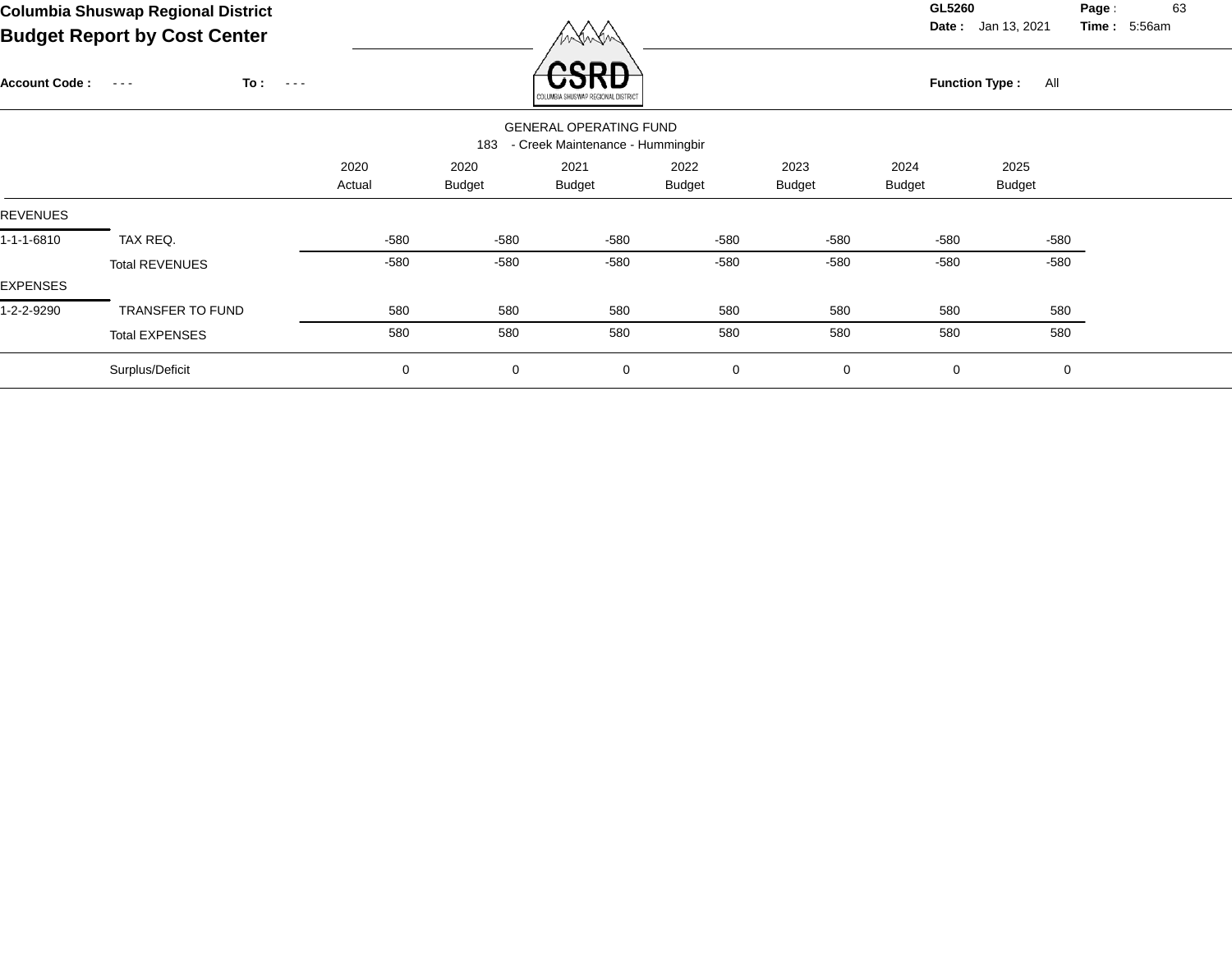**Date :** Jan 13, 2021 **Time :**

**Page :** 64 5:56am

|                      | Budget Report by Cost Center                      |                |                       | MANANY                                                            |                       |                       |                       |                       |  |
|----------------------|---------------------------------------------------|----------------|-----------------------|-------------------------------------------------------------------|-----------------------|-----------------------|-----------------------|-----------------------|--|
| <b>Account Code:</b> | To :<br>$\sim$ $\sim$ $\sim$<br>$\sim 100$ $\sim$ |                |                       | CDL<br>COLUMBIA SHUSWAP REGIONAL DISTRICT                         |                       |                       | <b>Function Type:</b> | All                   |  |
|                      |                                                   |                | 184                   | <b>GENERAL OPERATING FUND</b><br>- Creek Maintenance - Sims Creek |                       |                       |                       |                       |  |
|                      |                                                   | 2020<br>Actual | 2020<br><b>Budget</b> | 2021<br>Budget                                                    | 2022<br><b>Budget</b> | 2023<br><b>Budget</b> | 2024<br>Budget        | 2025<br><b>Budget</b> |  |
| <b>REVENUES</b>      |                                                   |                |                       |                                                                   |                       |                       |                       |                       |  |
| 1-1-1-6810           | TAX REQ.                                          | $-1,000$       | $-1,000$              | $-1,000$                                                          | $-1,000$              | $-1,000$              | $-1,000$              | $-1,000$              |  |
| EXPENSES             | <b>Total REVENUES</b>                             | $-1,000$       | $-1,000$              | $-1,000$                                                          | $-1,000$              | $-1,000$              | $-1,000$              | $-1,000$              |  |
| 1-2-2-9290           | <b>TRANSFER TO FUND</b>                           | 1,000          | 1,000                 | 1,000                                                             | 1,000                 | 1,000                 | 1,000                 | 1,000                 |  |
|                      | <b>Total EXPENSES</b>                             | 1,000          | 1,000                 | 1,000                                                             | 1,000                 | 1,000                 | 1,000                 | 1,000                 |  |
|                      | Surplus/Deficit                                   | 0              | $\mathbf 0$           | 0                                                                 | $\mathbf 0$           | $\mathbf 0$           | 0                     | 0                     |  |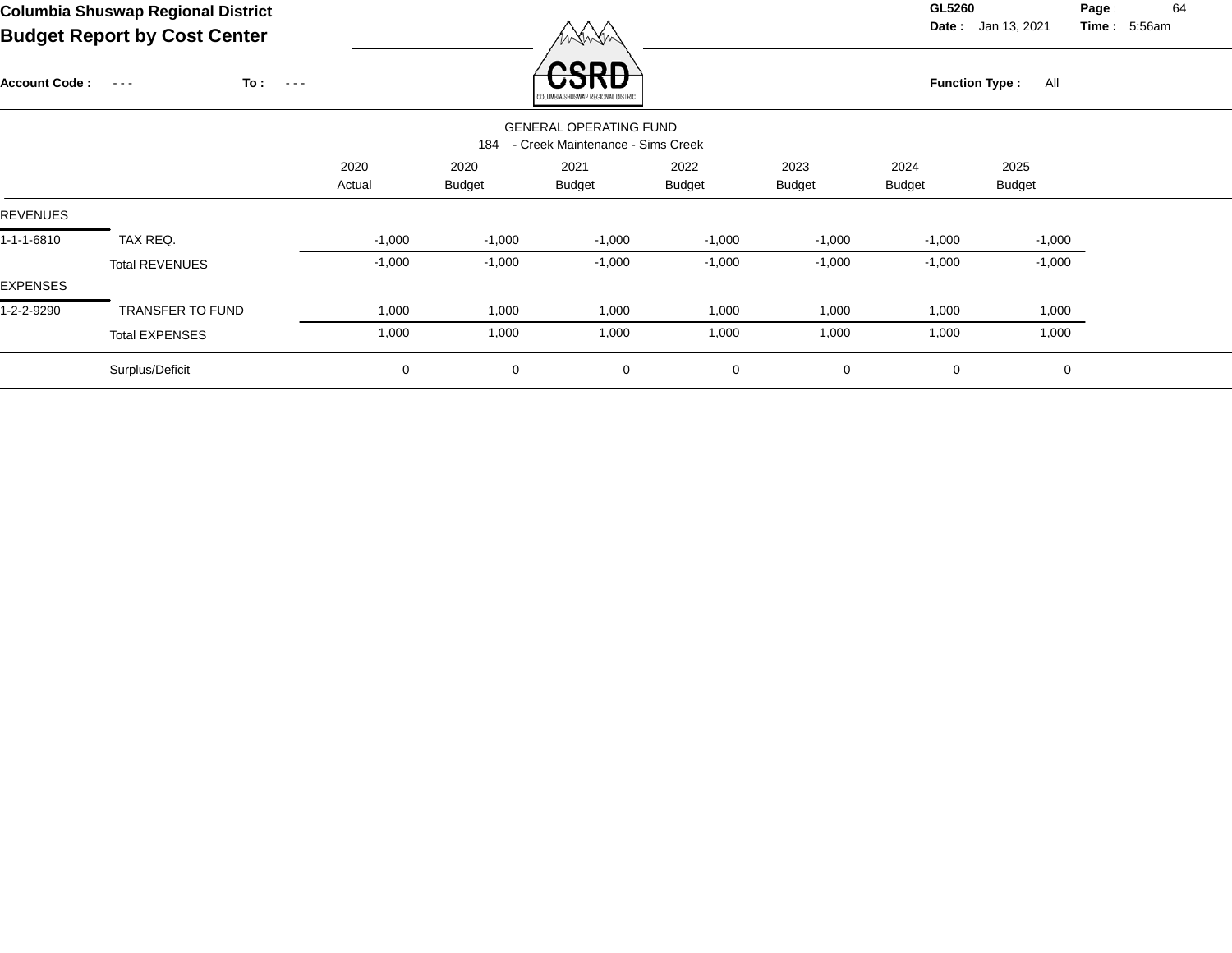**Date :** Jan 13, 2021 **Time :**

**Page :** 65 5:56am

| Budget Report by Cost Center |                                             |                |                       | menen                                                            |                |                       |                              |                       |  |  |  |
|------------------------------|---------------------------------------------|----------------|-----------------------|------------------------------------------------------------------|----------------|-----------------------|------------------------------|-----------------------|--|--|--|
| <b>Account Code:</b>         | To:<br>$\sim$ $  -$<br>$\sim$ $\sim$ $\sim$ |                |                       | CDL<br>COLUMBIA SHUSWAP REGIONAL DISTRICT                        |                |                       | <b>Function Type:</b><br>All |                       |  |  |  |
|                              |                                             |                | 189                   | <b>GENERAL OPERATING FUND</b><br>- Waverly Park Water Users Loan |                |                       |                              |                       |  |  |  |
|                              |                                             | 2020<br>Actual | 2020<br><b>Budget</b> | 2021<br><b>Budget</b>                                            | 2022<br>Budget | 2023<br><b>Budget</b> | 2024<br><b>Budget</b>        | 2025<br><b>Budget</b> |  |  |  |
| <b>REVENUES</b>              |                                             |                |                       |                                                                  |                |                       |                              |                       |  |  |  |
| 1-1-1-6900                   | TAX-PARCEL                                  | $-22,549$      | $-22,549$             | $-22,549$                                                        | $-22,549$      | $-22,549$             | $-22,549$                    | $-22,549$             |  |  |  |
|                              | <b>Total REVENUES</b>                       | $-22,549$      | $-22,549$             | $-22,549$                                                        | $-22,549$      | $-22,549$             | $-22,549$                    | $-22,549$             |  |  |  |
| EXPENSES                     |                                             |                |                       |                                                                  |                |                       |                              |                       |  |  |  |
| 1-2-2-8030                   | ADMINISTRATION                              | 924            | 924                   | 924                                                              | 924            | 924                   | 924                          | 924                   |  |  |  |
| 1-2-2-8310                   | DEBENTURE INTEREST                          | 11,550         | 11,550                | 11,550                                                           | 11,550         | 11,550                | 11,550                       | 11,550                |  |  |  |
| 1-2-2-8320                   | DEBENTURE PRINCIPAL                         | 10,075         | 10,075                | 10,075                                                           | 10,075         | 10,075                | 10,075                       | 10,075                |  |  |  |
|                              | <b>Total EXPENSES</b>                       | 22,549         | 22,549                | 22,549                                                           | 22,549         | 22,549                | 22,549                       | 22,549                |  |  |  |
|                              | Surplus/Deficit                             | 0              | $\mathbf 0$           | $\mathbf 0$                                                      | $\mathbf 0$    | $\mathbf 0$           | $\mathbf 0$                  | 0                     |  |  |  |
|                              |                                             |                |                       |                                                                  |                |                       |                              |                       |  |  |  |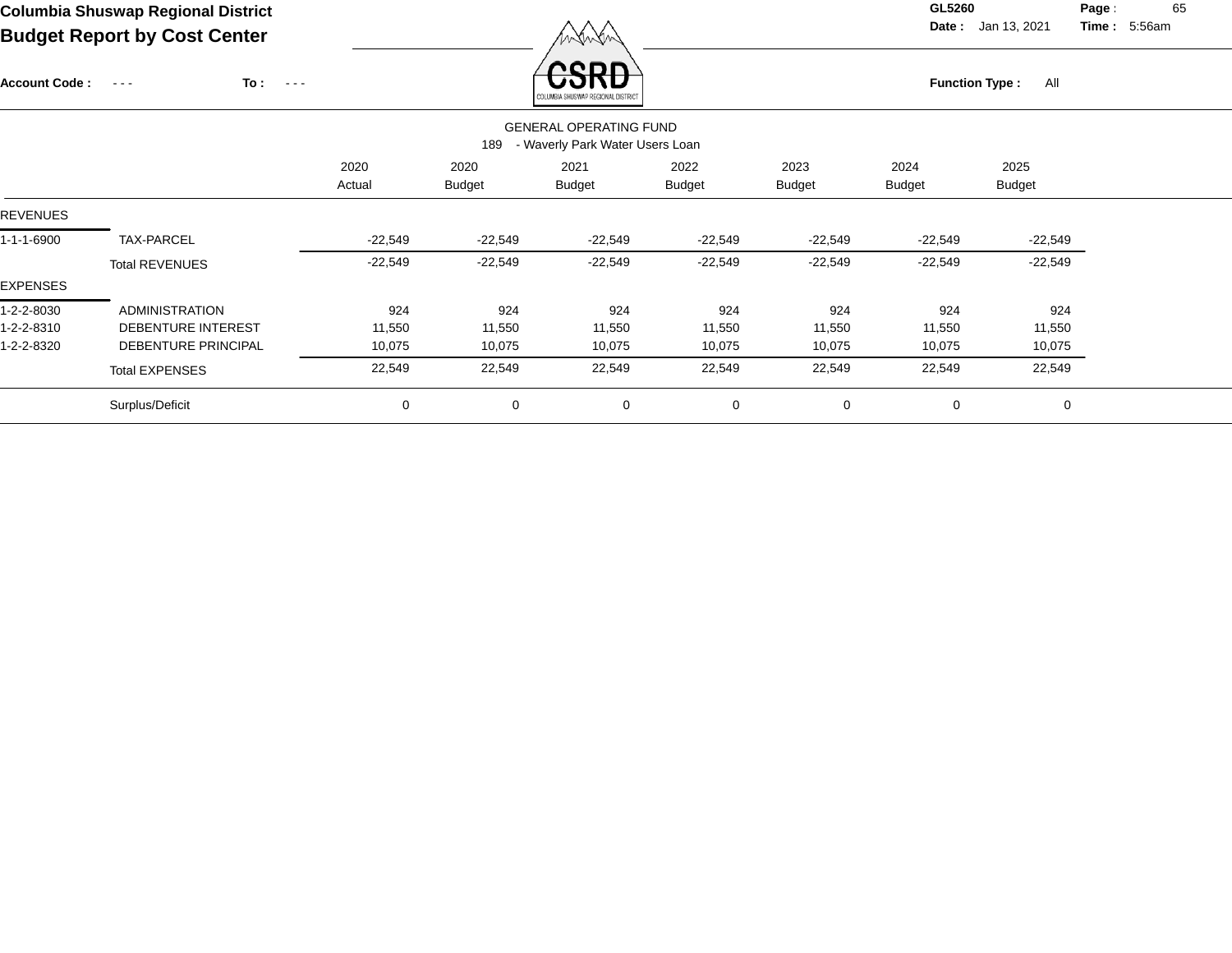**Date :** Jan 13, 2021 **Time :**

**Page :** 66 5:56am

|                      |                       |                              |                |                       | .                                                                 |                       |                       |                       |                       |  |
|----------------------|-----------------------|------------------------------|----------------|-----------------------|-------------------------------------------------------------------|-----------------------|-----------------------|-----------------------|-----------------------|--|
| <b>Account Code:</b> | $\sim$ $\sim$ $\sim$  | To :<br>$\sim$ $\sim$ $\sim$ |                |                       | enn<br>COLUMBIA SHUSWAP REGIONAL DISTRICT                         |                       |                       | <b>Function Type:</b> | All                   |  |
|                      |                       |                              |                | 190                   | <b>GENERAL OPERATING FUND</b><br>- Woodstove Exchange Program Are |                       |                       |                       |                       |  |
|                      |                       |                              | 2020<br>Actual | 2020<br><b>Budget</b> | 2021<br><b>Budget</b>                                             | 2022<br><b>Budget</b> | 2023<br><b>Budget</b> | 2024<br><b>Budget</b> | 2025<br><b>Budget</b> |  |
| <b>REVENUES</b>      |                       |                              |                |                       |                                                                   |                       |                       |                       |                       |  |
| 1-1-1-6820           | TAX REQ.-AREA A       |                              | $-15,300$      | $-15,300$             | $-15,300$                                                         | $-15,300$             | $-15,300$             | $-15,300$             | $-15,300$             |  |
|                      | <b>Total REVENUES</b> |                              | $-15,300$      | $-15,300$             | $-15,300$                                                         | $-15,300$             | $-15,300$             | $-15,300$             | $-15,300$             |  |
| <b>EXPENSES</b>      |                       |                              |                |                       |                                                                   |                       |                       |                       |                       |  |
| 1-2-2-8030           | <b>ADMINISTRATION</b> |                              | 300            | 300                   | 300                                                               | 300                   | 300                   | 300                   | 300                   |  |
| 1-2-2-8556           | GRANT                 |                              | 15,000         | 15,000                | 15,000                                                            | 15,000                | 15,000                | 15,000                | 15,000                |  |
|                      | <b>Total EXPENSES</b> |                              | 15,300         | 15,300                | 15,300                                                            | 15,300                | 15,300                | 15,300                | 15,300                |  |
|                      | Surplus/Deficit       |                              | 0              | 0                     | 0                                                                 | $\mathbf 0$           | 0                     | 0                     | 0                     |  |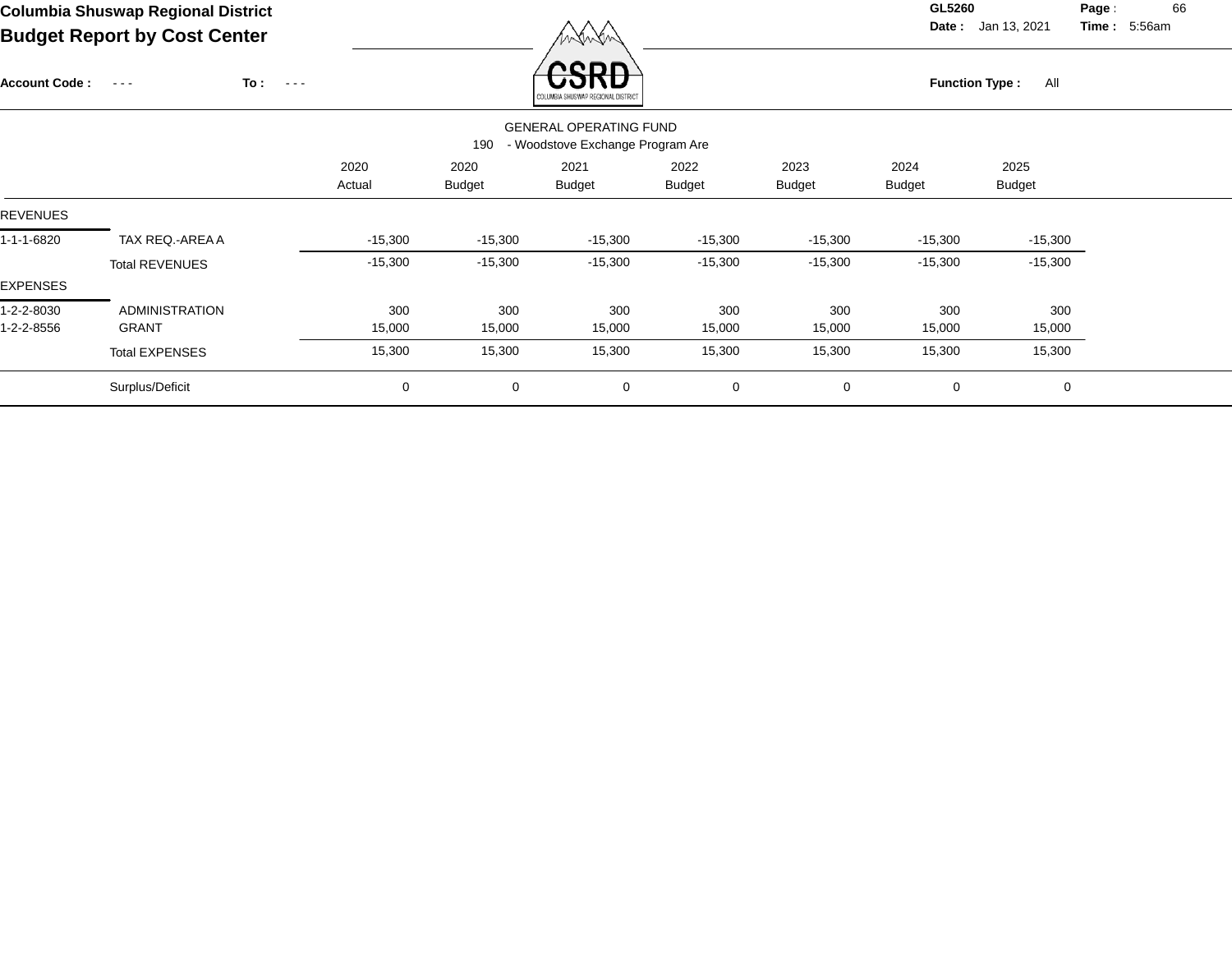**Date :** Jan 13, 2021 **Time :**

**Page :** 67 5:56am

|                      | Buaget Report by Cost Center                        |            |               | manan                                  |               |               |               |                              |  |
|----------------------|-----------------------------------------------------|------------|---------------|----------------------------------------|---------------|---------------|---------------|------------------------------|--|
| <b>Account Code:</b> | To:<br>$\sim$ $\sim$ $\sim$<br>$\sim$ $\sim$ $\sim$ |            |               | edr<br>COLUMBIA SHUSWAP REGIONAL DISTR |               |               |               | <b>Function Type:</b><br>All |  |
|                      |                                                     |            |               | <b>GENERAL OPERATING FUND</b>          |               |               |               |                              |  |
|                      |                                                     |            |               | 192 - Community Works Fund Agreement   |               |               |               |                              |  |
|                      |                                                     | 2020       | 2020          | 2021                                   | 2022          | 2023          | 2024          | 2025                         |  |
|                      |                                                     | Actual     | <b>Budget</b> | <b>Budget</b>                          | <b>Budget</b> | <b>Budget</b> | <b>Budget</b> | <b>Budget</b>                |  |
| <b>REVENUES</b>      |                                                     |            |               |                                        |               |               |               |                              |  |
| 1-1-1-6239           | COMMUNITY WORKS PROGRA                              | $-773,948$ | $-2,032,139$  | $-1,542,008$                           | $-90,000$     | $-90,000$     | $-90,000$     | $-90,000$                    |  |
|                      | <b>Total REVENUES</b>                               | $-773,948$ | $-2,032,139$  | $-1,542,008$                           | $-90,000$     | $-90,000$     | $-90,000$     | $-90,000$                    |  |
| <b>EXPENSES</b>      |                                                     |            |               |                                        |               |               |               |                              |  |
| 1-2-2-8210           | <b>Waste Composition Study</b>                      | 0          | 3,815         | 0                                      | 0             | 0             | 0             | $\Omega$                     |  |
| 1-2-2-8394           | <b>DEEP CREEK HALL</b>                              | 8,376      | 8,775         | 0                                      | $\Omega$      | $\Omega$      | $\Omega$      |                              |  |
| 1-2-2-8669           | Composting in Revelstoke/Golde                      | 123,049    | 95,686        | 99,501                                 | $\Omega$      | 0             | $\Omega$      |                              |  |
| 1-2-2-8951           | Parallel Rd Trail Area C                            | 0          | 1,419         | 0                                      | $\Omega$      | O             |               |                              |  |
| 1-2-2-9035           | CWF - Visitor Info Kiosks (Area F                   | 24,800     | 53,158        | 30,657                                 | ∩             |               |               |                              |  |
| 1-2-2-9211           | Sorrento/Blind Bay Comm Sewer                       | 0          | 33,654        | 33,654                                 | 0             |               |               |                              |  |
| 1-2-2-9903           | Falkland Community Assoc Gas                        | $\Omega$   | 50,000        | 50,000                                 | $\Omega$      |               |               |                              |  |
| 1-2-2-9908           | CWF - Falkland Curling Club                         | 0          | 1,125         | 0                                      |               | 0             | $\Omega$      |                              |  |
| 1-2-2-9910           | CWF - Area D Parks                                  | 0          | 103,522       | 246,100                                | $\Omega$      | 0             |               |                              |  |
| 1-2-2-9911           | CWF - Falkland Water System U                       | 0          | 23,450        | 23,450                                 | $\Omega$      | $\Omega$      | $\Omega$      |                              |  |
| 1-2-2-9913           | CWF - Ranchero Fire Hall                            | 560        | 42,108        | 0                                      | $\Omega$      | $\Omega$      |               |                              |  |
| 1-2-2-9914           | CWF - Golden Rotary Club                            | 0          | 1,644         |                                        | $\Omega$      | O             |               |                              |  |
| 1-2-2-9915           | Sunnybrae Community Hall                            | 2,991      | 3,200         | 0                                      | $\Omega$      | 0             |               |                              |  |
| 1-2-2-9916           | Gardom Lake Motor Restriction                       | 0          | 1,964         | 1,964                                  | $\Omega$      | 0             |               |                              |  |
| 1-2-2-9918           | CWF Area 'F' Fire Halls                             | 27,101     | 32,186        | 0                                      | 0             |               |               |                              |  |
| 1-2-2-9922           | <b>GADSAR Gas Tax</b>                               | 80,000     | 80,000        | 0                                      | $\Omega$      | $\Omega$      |               |                              |  |
| 1-2-2-9927           | <b>CWF - Asset Management</b>                       | 33,749     | 209,908       | 176,159                                | 90,000        | 90,000        | 90,000        | 90,000                       |  |
| 1-2-2-9936           | <b>CWF - Falkland Fire Hall</b>                     | 0          | 6,358         | 0                                      | $\Omega$      | 0             |               |                              |  |
| 1-2-2-9938           | <b>CWF - Area A Shared Services</b>                 | 35,000     | 140,000       | 105,000                                | $\Omega$      | 0             |               |                              |  |
| 1-2-2-9944           | <b>CWF - Area A Parks</b>                           | $\Omega$   | 316,820       | 395,506                                | $\Omega$      |               |               |                              |  |
| 1-2-2-9945           | <b>CWF - Nicholson Fire Hall</b>                    | 15,516     | 21,400        | 0                                      | $\Omega$      |               |               |                              |  |
| 1-2-2-9946           | CWF - Area C Parks Plan                             | 0          | 58,934        | 58,934                                 | $\Omega$      |               |               |                              |  |
| 1-2-2-9949           | CWF - Water Projects (Area C)                       | 77,080     | 130,794       | 57,903                                 |               |               |               |                              |  |
| 1-2-2-9955           | <b>CWF - Visitor Information Kiosks</b>             | 4,274      | 5,869         | 1,595                                  | 0             | 0             |               |                              |  |
| 1-2-2-9957           | CWF - S. Shuswap Transportatio                      | 49,794     | 52,500        | $\mathbf 0$                            |               |               |               |                              |  |
| 1-2-2-9962           | CWF - Area E Parks                                  | 0          | 6,745         | 6,745                                  | 0             | 0             |               |                              |  |
| 1-2-2-9963           | CWF - Area F Parks                                  | 291,659    | 400,000       | 110,163                                |               | 0             |               |                              |  |
| 1-2-2-9967           | CWF - Area C Parks                                  | 0          | 42,437        | 42,437                                 |               |               |               |                              |  |
| 1-2-2-9970           | CWF - CBBC Broadband Connec                         | $\Omega$   | 86,000        | 86,000                                 |               |               |               |                              |  |
| 1-2-2-9971           | CWF - Salmon Valley Seniors Ha                      | 0          | 12,063        | 9,635                                  |               |               |               |                              |  |
| 1-2-2-9973           | CWF - Malakwa Comm Assoc                            | $\Omega$   | 6,605         | 6,605                                  | $\Omega$      | 0             | ∩             |                              |  |
|                      | <b>Total EXPENSES</b>                               | 773,948    | 2,032,139     | 1,542,008                              | 90,000        | 90,000        | 90,000        | 90,000                       |  |

Surplus/Deficit 0 0 0 0 0 0 0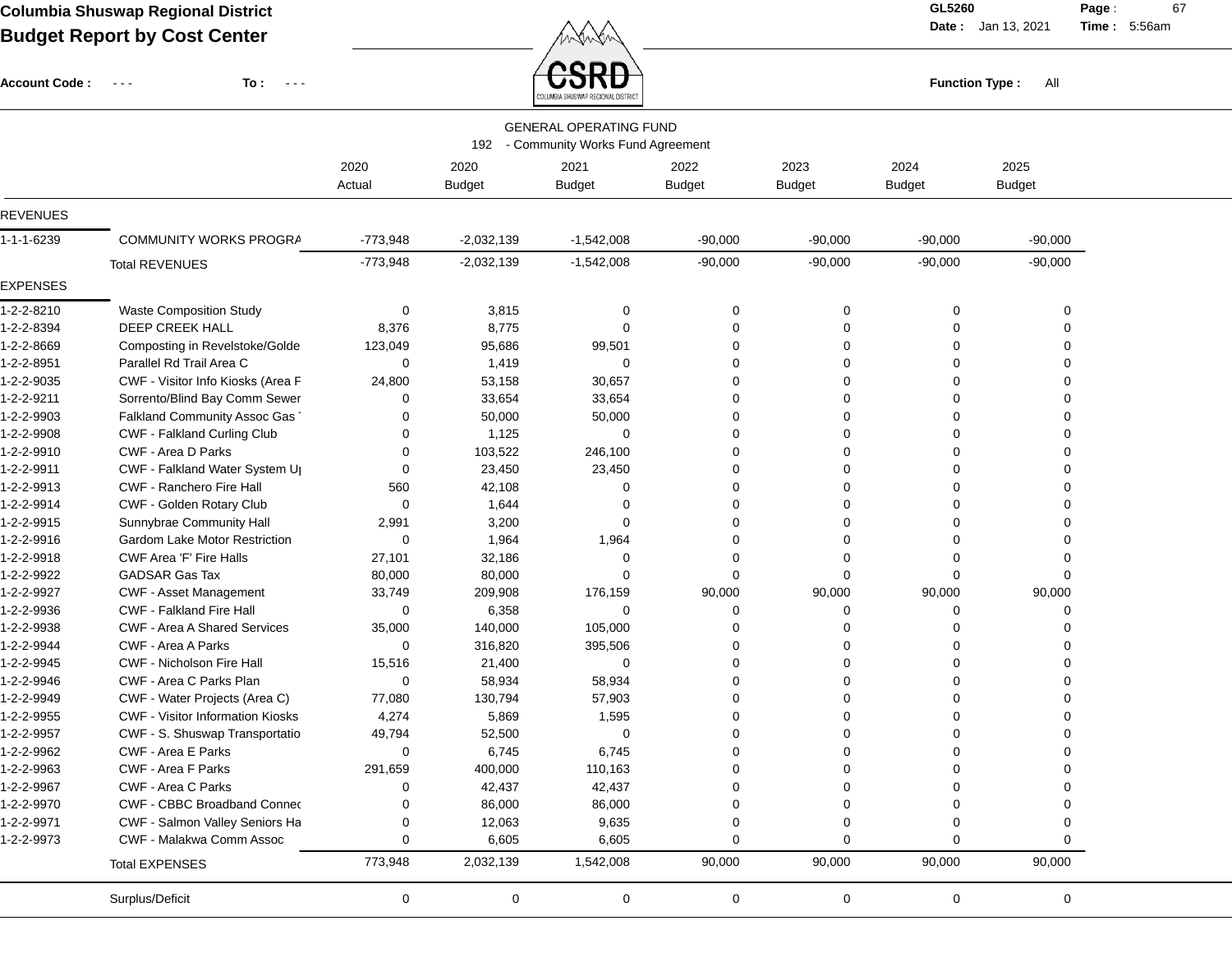Account Code : ---

**To :**

Function Type : All<br><sub>COLUMBIA SHUSWAP REGIONAL DISTRICT</sub>

**Date :** Jan 13, 2021 **Time :**

**Page :** 68 5:56am

| <b>GENERAL OPERATING FUND</b><br>- Waterworks - Lakeview Place Su<br>196 |                                        |                |                       |                       |                       |                       |                       |                       |              |  |  |
|--------------------------------------------------------------------------|----------------------------------------|----------------|-----------------------|-----------------------|-----------------------|-----------------------|-----------------------|-----------------------|--------------|--|--|
|                                                                          |                                        | 2020<br>Actual | 2020<br><b>Budget</b> | 2021<br><b>Budget</b> | 2022<br><b>Budget</b> | 2023<br><b>Budget</b> | 2024<br><b>Budget</b> | 2025<br><b>Budget</b> |              |  |  |
| REVENUES                                                                 |                                        |                |                       |                       |                       |                       |                       |                       |              |  |  |
| 1-1-1-6770                                                               | <b>Transfer from Operating Reserve</b> | $-3,645$       | $-3,651$              | $-3,651$              | $-3,651$              | $-3,651$              | 0                     |                       | $\mathbf 0$  |  |  |
| 1-1-1-6900                                                               | <b>TAX-PARCEL</b>                      | $-14,602$      | $-14,602$             | $-14,602$             | $-14,602$             | $-14,602$             | 0                     |                       | 0            |  |  |
|                                                                          | <b>Total REVENUES</b>                  | $-18,247$      | $-18,253$             | $-18,253$             | $-18,253$             | $-18,253$             | 0                     |                       | $\mathbf{0}$ |  |  |
| EXPENSES                                                                 |                                        |                |                       |                       |                       |                       |                       |                       |              |  |  |
| 1-2-2-8030                                                               | <b>ADMINISTRATION</b>                  | 250            | 250                   | 250                   | 250                   | 250                   | 0                     |                       | $\mathbf 0$  |  |  |
| 1-2-2-8310                                                               | <b>DEBENTURE INTEREST</b>              | 2,396          | 2,402                 | 2,402                 | 2,402                 | 2,402                 | 0                     |                       | $\mathbf{0}$ |  |  |
| 1-2-2-8320                                                               | DEBENTURE PRINCIPAL                    | 15,601         | 15,601                | 15,601                | 15,601                | 15,601                | 0                     |                       | $\mathbf{0}$ |  |  |
|                                                                          | <b>Total EXPENSES</b>                  | 18,247         | 18,253                | 18,253                | 18,253                | 18,253                | 0                     |                       | $\mathbf{0}$ |  |  |
|                                                                          | Surplus/Deficit                        | 0              | $\mathbf 0$           | 0                     | $\mathbf 0$           | $\Omega$              | 0                     |                       | 0            |  |  |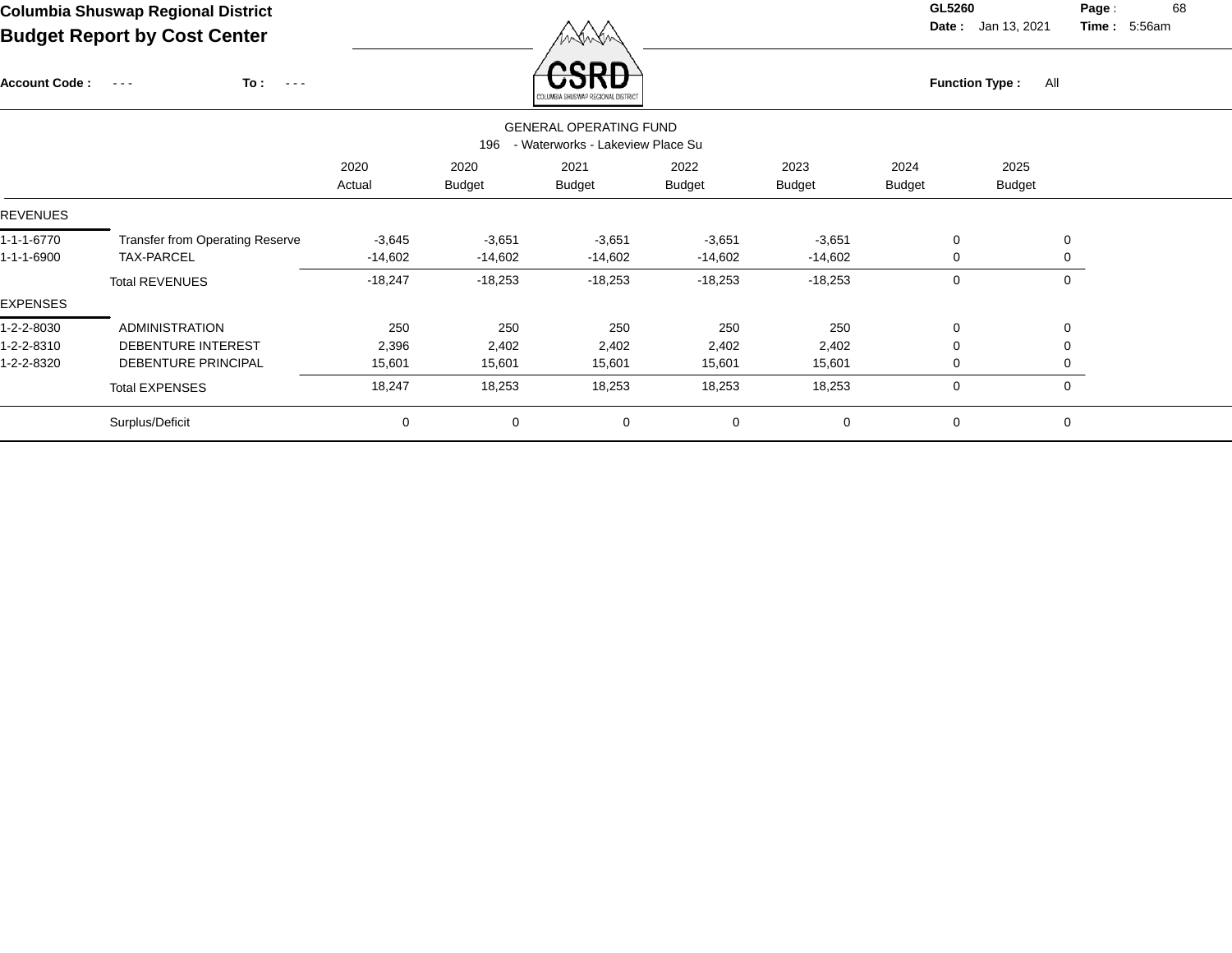Account Code : ---

**To :**

**Function Type :** All

**Date :** Jan 13, 2021 **Time :**

**Page :** 69 5:56am

|                 |                                                                    |                |                       | COLUMBIA SHUSWAP REGIONAL DISTRICT |                       |                       |                       |                       |  |  |  |  |  |
|-----------------|--------------------------------------------------------------------|----------------|-----------------------|------------------------------------|-----------------------|-----------------------|-----------------------|-----------------------|--|--|--|--|--|
|                 | <b>GENERAL OPERATING FUND</b><br>197<br>- Waterworks - Cottonwoods |                |                       |                                    |                       |                       |                       |                       |  |  |  |  |  |
|                 |                                                                    | 2020<br>Actual | 2020<br><b>Budget</b> | 2021<br><b>Budget</b>              | 2022<br><b>Budget</b> | 2023<br><b>Budget</b> | 2024<br><b>Budget</b> | 2025<br><b>Budget</b> |  |  |  |  |  |
| <b>REVENUES</b> |                                                                    |                |                       |                                    |                       |                       |                       |                       |  |  |  |  |  |
| 1-1-1-6900      | <b>TAX-PARCEL</b>                                                  | $-45,938$      | $-45,938$             | $-48,185$                          | $-50,595$             | $-53,124$             | $-55,780$             | $-58,570$             |  |  |  |  |  |
| 1-1-1-6940      | <b>USER FEES</b>                                                   | $-30,800$      | $-30,042$             | $-33,046$                          | $-34,699$             | $-36,434$             | $-38,255$             | $-40,168$             |  |  |  |  |  |
|                 | <b>Total REVENUES</b>                                              | $-76,738$      | $-75,980$             | $-81,231$                          | $-85,294$             | $-89,558$             | $-94,035$             | $-98,738$             |  |  |  |  |  |
| <b>EXPENSES</b> |                                                                    |                |                       |                                    |                       |                       |                       |                       |  |  |  |  |  |
| 1-2-2-8030      | <b>ADMINISTRATION</b>                                              | 5,242          | 5,242                 | 5,649                              | 5,614                 | 4,340                 | 4,391                 | 4,447                 |  |  |  |  |  |
| 1-2-2-8200      | <b>Carbon Offsets</b>                                              | 0              | 50                    | 50                                 | 50                    | 50                    | 50                    | 50                    |  |  |  |  |  |
| 1-2-2-8220      | Chemicals                                                          | 0              | 500                   | 500                                | 500                   | 500                   | 500                   | 500                   |  |  |  |  |  |
| 1-2-2-8290      | <b>CONTRACT SERVICEMAN</b>                                         | 16,500         | 18,000                | 18,000                             | 18,000                | 18,000                | 18,000                | 18,000                |  |  |  |  |  |
| 1-2-2-8460      | <b>ELECTRICITY</b>                                                 | $\mathbf 0$    | 750                   | 800                                | 850                   | 900                   | 950                   | 1,000                 |  |  |  |  |  |
| 1-2-2-8620      | <b>INSURANCE</b>                                                   | 1,009          | 1,050                 | 1,100                              | 1,150                 | 1,200                 | 1,250                 | 1,300                 |  |  |  |  |  |
| 1-2-2-8642      | Instrumentation                                                    | 9,796          | 1,000                 | 1,000                              | 1,000                 | 1,000                 | 1,000                 | 1,000                 |  |  |  |  |  |
| 1-2-2-8690      | <b>MAINTENANCE</b>                                                 | 12             | 750                   | 750                                | 750                   | 750                   | 750                   | 1,000                 |  |  |  |  |  |
| 1-2-2-8750      | <b>MISCELLANEOUS</b>                                               | 0              | 50                    | 50                                 | 50                    | 50                    | 50                    | 50                    |  |  |  |  |  |
| 1-2-2-8940      | PERMITS LICENSES AND FEES                                          | 150            | 300                   | 300                                | 300                   | 300                   | 300                   | 300                   |  |  |  |  |  |
| 1-2-2-8950      | POSTAGE/ FREIGHT                                                   | 59             | $\Omega$              | 0                                  | $\Omega$              | 0                     | $\Omega$              | 0                     |  |  |  |  |  |
| 1-2-2-9040      | <b>RESERVE</b>                                                     | 28,792         | 28,792                | 32,702                             | 36,281                | 41,293                | 45,182                | 48,977                |  |  |  |  |  |
| 1-2-2-9292      | Transfer - Regional Water                                          | 11,275         | 13,992                | 14,525                             | 14,779                | 15,032                | 15,286                | 15,597                |  |  |  |  |  |
| 1-2-2-9300      | <b>TRAVEL</b>                                                      | 0              | 500                   | 500                                | 500                   | 500                   | 500                   | 500                   |  |  |  |  |  |
| 1-2-2-9391      | Waterbreaks/Callouts/Mileage                                       | 986            | 2,000                 | 2,000                              | 2,000                 | 2,000                 | 2,000                 | 2,000                 |  |  |  |  |  |
| 1-2-2-9630      | <b>DISCOUNTS</b>                                                   | 3,080          | 3,004                 | 3,305                              | 3,470                 | 3,643                 | 3,826                 | 4,017                 |  |  |  |  |  |
|                 | <b>Total EXPENSES</b>                                              | 76,901         | 75,980                | 81,231                             | 85,294                | 89,558                | 94,035                | 98,738                |  |  |  |  |  |
|                 | Surplus/Deficit                                                    | 163            | 0                     | 0                                  | 0                     | 0                     | $\mathbf 0$           | 0                     |  |  |  |  |  |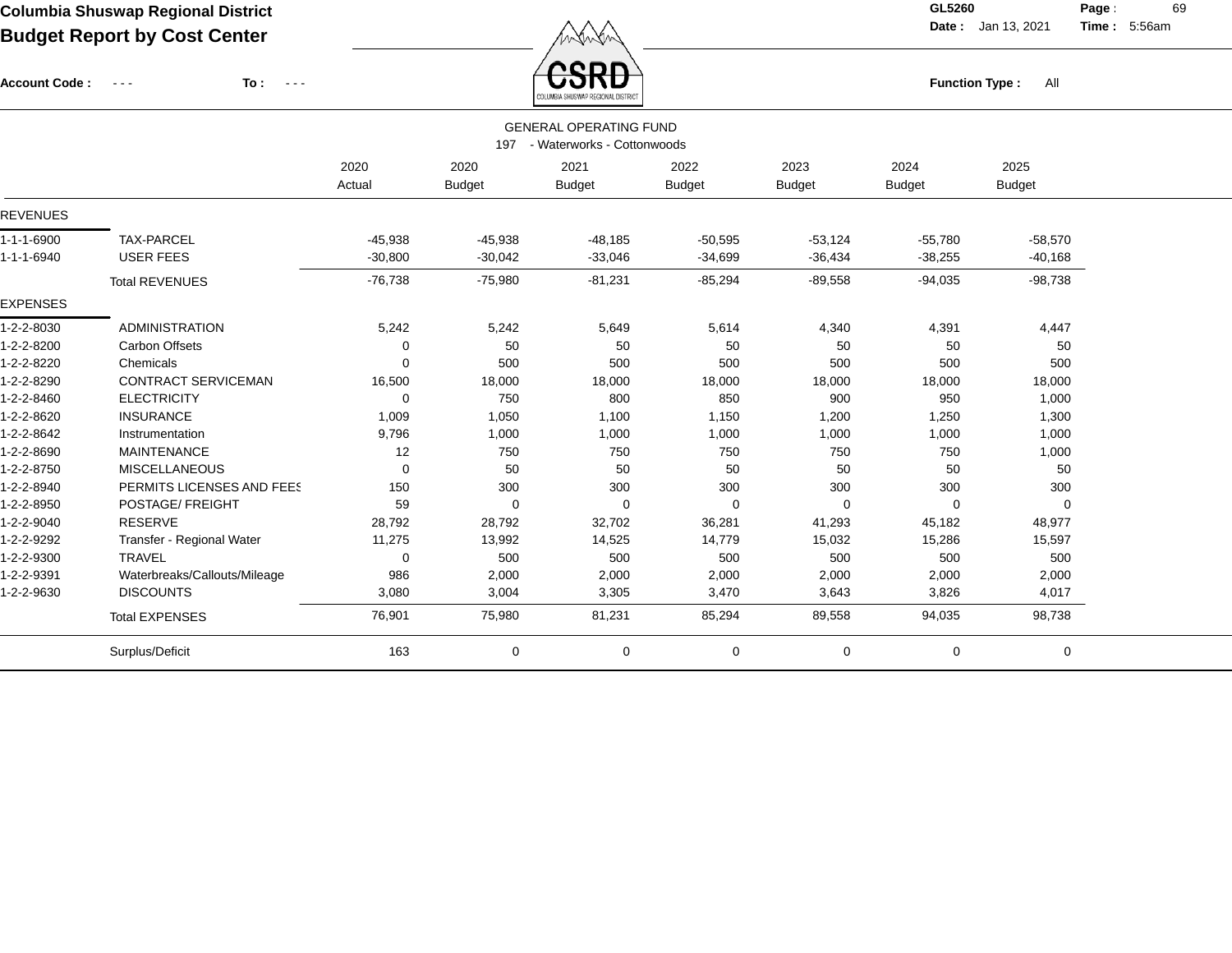Account Code : ---

**To :**

**Date :** Jan 13, 2021 **Time : Page :** 70 5:56am **Function Type :** All

|                 |                                 |            |               | COLUMBIA SHUSWAP REGIONAL DISTRICT |               |               |               |               |  |
|-----------------|---------------------------------|------------|---------------|------------------------------------|---------------|---------------|---------------|---------------|--|
|                 |                                 |            |               | <b>GENERAL OPERATING FUND</b>      |               |               |               |               |  |
|                 |                                 |            |               | 198 - Waterworks - Sunnybrae       |               |               |               |               |  |
|                 |                                 | 2020       | 2020          | 2021                               | 2022          | 2023          | 2024          | 2025          |  |
|                 |                                 | Actual     | <b>Budget</b> | <b>Budget</b>                      | <b>Budget</b> | <b>Budget</b> | <b>Budget</b> | <b>Budget</b> |  |
| <b>REVENUES</b> |                                 |            |               |                                    |               |               |               |               |  |
| 1-1-1-6239      | COMMUNITY WORKS PROGRA          | $-52,027$  | 0             | $\mathbf 0$                        | 0             | $\mathbf 0$   | 0             | 0             |  |
| 1-1-1-6425      | Donations/Cash Contributions    | $-49,980$  | $\Omega$      | $\Omega$                           | $\Omega$      | $\Omega$      | $\mathbf 0$   | $\mathbf 0$   |  |
| 1-1-1-6900      | TAX-PARCEL                      | $-26,468$  | $-26,468$     | $-27,791$                          | $-29,181$     | $-30,640$     | $-32,172$     | $-33,781$     |  |
| 1-1-1-6940      | <b>USER FEES</b>                | $-46,440$  | $-46,426$     | $-48,762$                          | $-51,200$     | $-53,760$     | $-56,448$     | $-59,271$     |  |
|                 | <b>Total REVENUES</b>           | $-174,915$ | $-72,894$     | $-76,553$                          | $-80,381$     | $-84,400$     | $-88,620$     | $-93,052$     |  |
| <b>EXPENSES</b> |                                 |            |               |                                    |               |               |               |               |  |
| 1-2-2-8030      | <b>ADMINISTRATION</b>           | 8,644      | 8,644         | 10,049                             | 10,170        | 8,952         | 7,023         | 6,891         |  |
| 1-2-2-8200      | <b>Carbon Offsets</b>           | 3          | 50            | 50                                 | 50            | 50            | 50            | 50            |  |
| 1-2-2-8220      | Chemicals                       | 1,499      | 1,500         | 1,500                              | 1,500         | 1,500         | 1,500         | 1,500         |  |
| 1-2-2-8290      | <b>CONTRACT SERVICEMAN</b>      | 33,000     | 36,000        | 36,000                             | 36,000        | 36,000        | 36,000        | 36,000        |  |
| 1-2-2-8400      | <b>REPAYMENT - P/Y DEFICIT</b>  | $\Omega$   | $\Omega$      | $\Omega$                           | 0             | -1            | 0             | 0             |  |
| 1-2-2-8460      | <b>ELECTRICITY</b>              | 2,884      | 3,600         | 3,700                              | 3,800         | 3,900         | 4,000         | 4,100         |  |
| 1-2-2-8620      | <b>INSURANCE</b>                | 1,096      | 1,150         | 1,200                              | 1,200         | 1,250         | 1,300         | 1,350         |  |
| 1-2-2-8642      | Instrumentation                 | 3,586      | 1,000         | 2,500                              | 2,500         | 2,500         | 2,500         | 2,500         |  |
| 1-2-2-8690      | <b>MAINTENANCE</b>              | 2,994      | 1,000         | 1,000                              | 1,000         | 1,000         | 1,000         | 1,000         |  |
| 1-2-2-8750      | <b>MISCELLANEOUS</b>            | $\Omega$   | 100           | 100                                | 100           | 100           | 100           | 100           |  |
| 1-2-2-8940      | PERMITS LICENSES AND FEES       | 244        | 400           | 400                                | 400           | 400           | 400           | 400           |  |
| 1-2-2-8950      | POSTAGE/ FREIGHT                | 11         | $\Omega$      | $\Omega$                           | 0             | 0             | 0             | 0             |  |
| 1-2-2-9040      | RESERVE                         | 4,686      | 4,686         | 4,631                              | 7,771         | 12,380        | 17,887        | 21,768        |  |
| 1-2-2-9220      | <b>SUPPLIES</b>                 | $\Omega$   | 100           | 100                                | 100           | 100           | 100           | 100           |  |
| 1-2-2-9240      | TELEPHONE/FAX/INTERNET          | 107        | 1,200         | 1,300                              | 1,400         | 1,500         | 1,600         | 1,700         |  |
| 1-2-2-9292      | Transfer - Regional Water       | 4,961      | 6,156         | 6,474                              | 6,587         | 6,700         | 6,813         | 6,952         |  |
| 1-2-2-9300      | <b>TRAVEL</b>                   | 587        | 630           | 662                                | 695           | 729           | 766           | 804           |  |
| 1-2-2-9391      | Waterbreaks/Callouts/Mileage    | 3,951      | 2,500         | 2,500                              | 2,500         | 2,500         | 2,500         | 2,500         |  |
| 1-2-2-9630      | <b>DISCOUNTS</b>                | 4,063      | 4,178         | 4,387                              | 4,608         | 4,838         | 5,081         | 5,337         |  |
| 1-2-2-9760      | <b>TCA-ENGINEERING STRUCTUI</b> | 52,027     | $\mathbf 0$   | $\Omega$                           | $\Omega$      | $\Omega$      | 0             | 0             |  |
|                 | <b>Total EXPENSES</b>           | 124,344    | 72,894        | 76,553                             | 80,381        | 84,400        | 88,620        | 93,052        |  |
|                 | Surplus/Deficit                 | $-50,571$  | 0             | 0                                  | 0             | $\mathbf 0$   | 0             | 0             |  |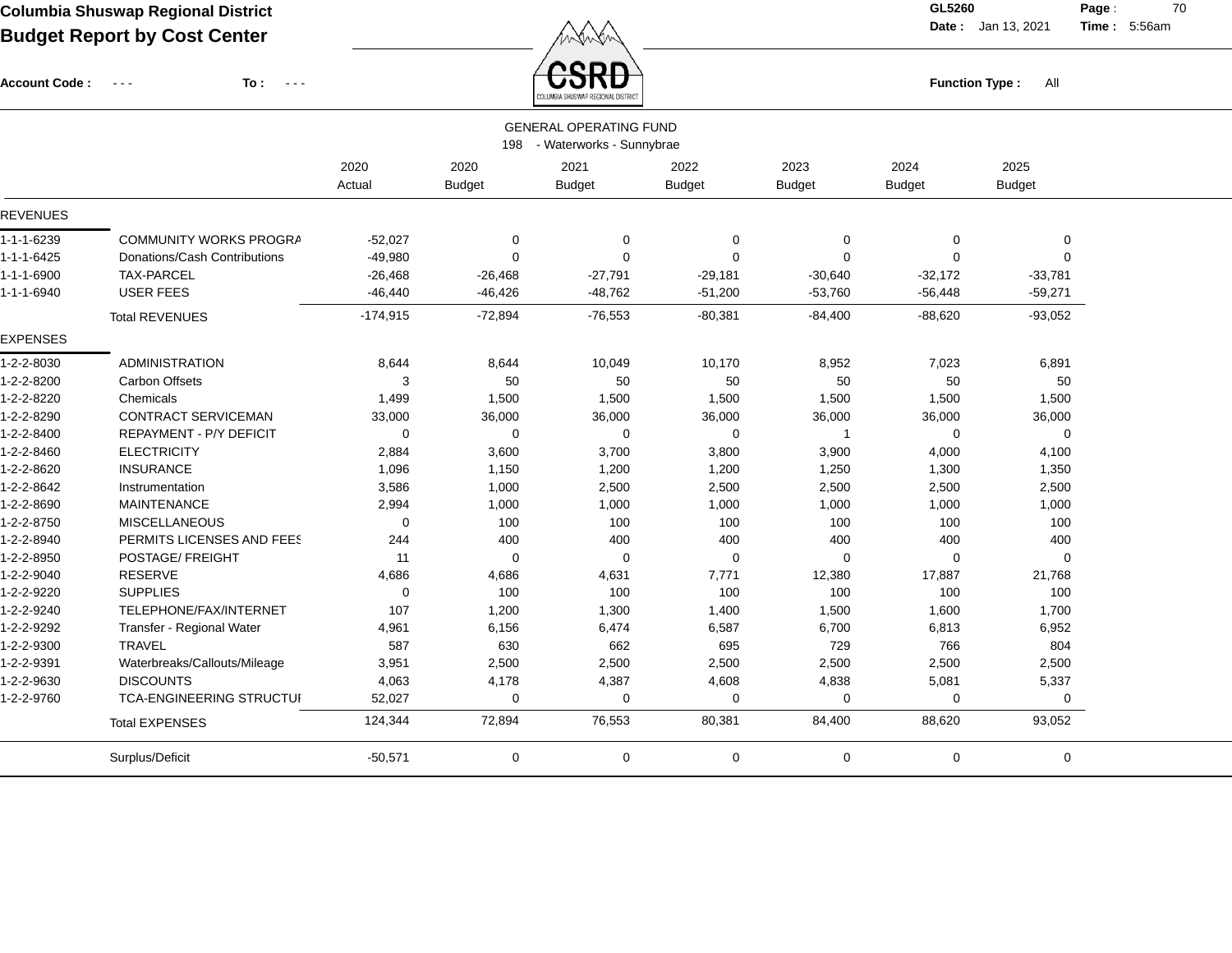Account Code : ---

**To :**

 $\overleftrightarrow{CSRD}$  Function Type : All

**Date :** Jan 13, 2021 **Time :**

**Page :** 71 5:56am

|                 | <b><i>LUMBIA SHUGHAF REQIVIME UISTRIC</i></b>                     |             |               |               |               |               |               |               |  |  |  |  |  |
|-----------------|-------------------------------------------------------------------|-------------|---------------|---------------|---------------|---------------|---------------|---------------|--|--|--|--|--|
|                 | <b>GENERAL OPERATING FUND</b><br>199 - Waterworks - Galena Shores |             |               |               |               |               |               |               |  |  |  |  |  |
|                 |                                                                   |             |               |               |               |               |               |               |  |  |  |  |  |
|                 |                                                                   | 2020        | 2020          | 2021          | 2022          | 2023          | 2024          | 2025          |  |  |  |  |  |
|                 |                                                                   | Actual      | <b>Budget</b> | <b>Budget</b> | <b>Budget</b> | <b>Budget</b> | <b>Budget</b> | <b>Budget</b> |  |  |  |  |  |
| <b>REVENUES</b> |                                                                   |             |               |               |               |               |               |               |  |  |  |  |  |
| 1-1-1-6640      | <b>CONNECTIONS - TURN ON/OFI</b>                                  | $-6,000$    | $-2,000$      | $-2,000$      | $-2,000$      | $-2,000$      | $-2,000$      | $-2,000$      |  |  |  |  |  |
| 1-1-1-6900      | <b>TAX-PARCEL</b>                                                 | $-47,362$   | $-47,362$     | $-47,362$     | $-47,362$     | $-47,362$     | $-47,362$     | $-47,362$     |  |  |  |  |  |
| 1-1-1-6940      | <b>USER FEES</b>                                                  | $-5,083$    | $-2,600$      | $-5,000$      | $-5,000$      | $-5,000$      | $-5,000$      | $-5,000$      |  |  |  |  |  |
|                 | <b>Total REVENUES</b>                                             | $-58,445$   | $-51,962$     | $-54,362$     | $-54,362$     | $-54,362$     | $-54,362$     | $-54,362$     |  |  |  |  |  |
| <b>EXPENSES</b> |                                                                   |             |               |               |               |               |               |               |  |  |  |  |  |
| 1-2-2-8030      | <b>ADMINISTRATION</b>                                             | 2,762       | 2,762         | 3,516         | 3,644         | 3,743         | 3,888         | 4,061         |  |  |  |  |  |
| 1-2-2-8200      | <b>Carbon Offsets</b>                                             | 2           | $\Omega$      | $\mathbf 0$   | 0             | 0             | 0             | $\mathbf 0$   |  |  |  |  |  |
| 1-2-2-8220      | Chemicals                                                         | 0           | 200           | 200           | 200           | 200           | 200           | 200           |  |  |  |  |  |
| 1-2-2-8290      | <b>CONTRACT SERVICEMAN</b>                                        | 19,800      | 21,600        | 21,600        | 21,600        | 22,032        | 22,473        | 22,922        |  |  |  |  |  |
| 1-2-2-8460      | <b>ELECTRICITY</b>                                                | 1,210       | 1,500         | 1,600         | 1,700         | 1,800         | 1,900         | 2,000         |  |  |  |  |  |
| 1-2-2-8580      | <b>HEATING</b>                                                    | $\mathbf 0$ | 375           | 400           | 425           | 450           | 475           | 500           |  |  |  |  |  |
| 1-2-2-8620      | <b>INSURANCE</b>                                                  | 1,531       | 1,700         | 1,750         | 1,800         | 1,850         | 1,900         | 1,950         |  |  |  |  |  |
| 1-2-2-8642      | Instrumentation                                                   | 1,691       | 750           | 750           | 750           | 750           | 750           | 1,000         |  |  |  |  |  |
| 1-2-2-8690      | <b>MAINTENANCE</b>                                                | 765         | 1,000         | 1,100         | 1,200         | 1,300         | 1,400         | 1,500         |  |  |  |  |  |
| 1-2-2-8750      | <b>MISCELLANEOUS</b>                                              | 0           | 100           | 100           | 100           | 100           | 100           | 100           |  |  |  |  |  |
| 1-2-2-8940      | PERMITS LICENSES AND FEES                                         | 150         | 250           | 300           | 330           | 363           | 399           | 439           |  |  |  |  |  |
| 1-2-2-9040      | <b>RESERVE</b>                                                    | 14,039      | 14,039        | 14,401        | 13,286        | 11,747        | 9,862         | 8,464         |  |  |  |  |  |
| 1-2-2-9220      | <b>SUPPLIES</b>                                                   | 0           | 500           | 500           | 500           | 500           | 500           | 500           |  |  |  |  |  |
| 1-2-2-9240      | TELEPHONE/FAX/INTERNET                                            | 1,704       | 2,200         | 2,300         | 2,400         | 2,500         | 2,600         | 2,700         |  |  |  |  |  |
| 1-2-2-9292      | Transfer - Regional Water                                         | 2,197       | 2,726         | 3,345         | 3,927         | 4,527         | 5,415         | 5,526         |  |  |  |  |  |
| 1-2-2-9300      | <b>TRAVEL</b>                                                     | 237         | 2,000         | 2,000         | 2,000         | 2,000         | 2,000         | 2,000         |  |  |  |  |  |
| 1-2-2-9630      | <b>DISCOUNTS</b>                                                  | 182         | 260           | 500           | 500           | 500           | 500           | 500           |  |  |  |  |  |
|                 | <b>Total EXPENSES</b>                                             | 46,269      | 51,962        | 54,362        | 54,362        | 54,362        | 54,362        | 54,362        |  |  |  |  |  |
|                 | Surplus/Deficit                                                   | $-12,176$   | 0             | $\mathbf 0$   | 0             | 0             | 0             | 0             |  |  |  |  |  |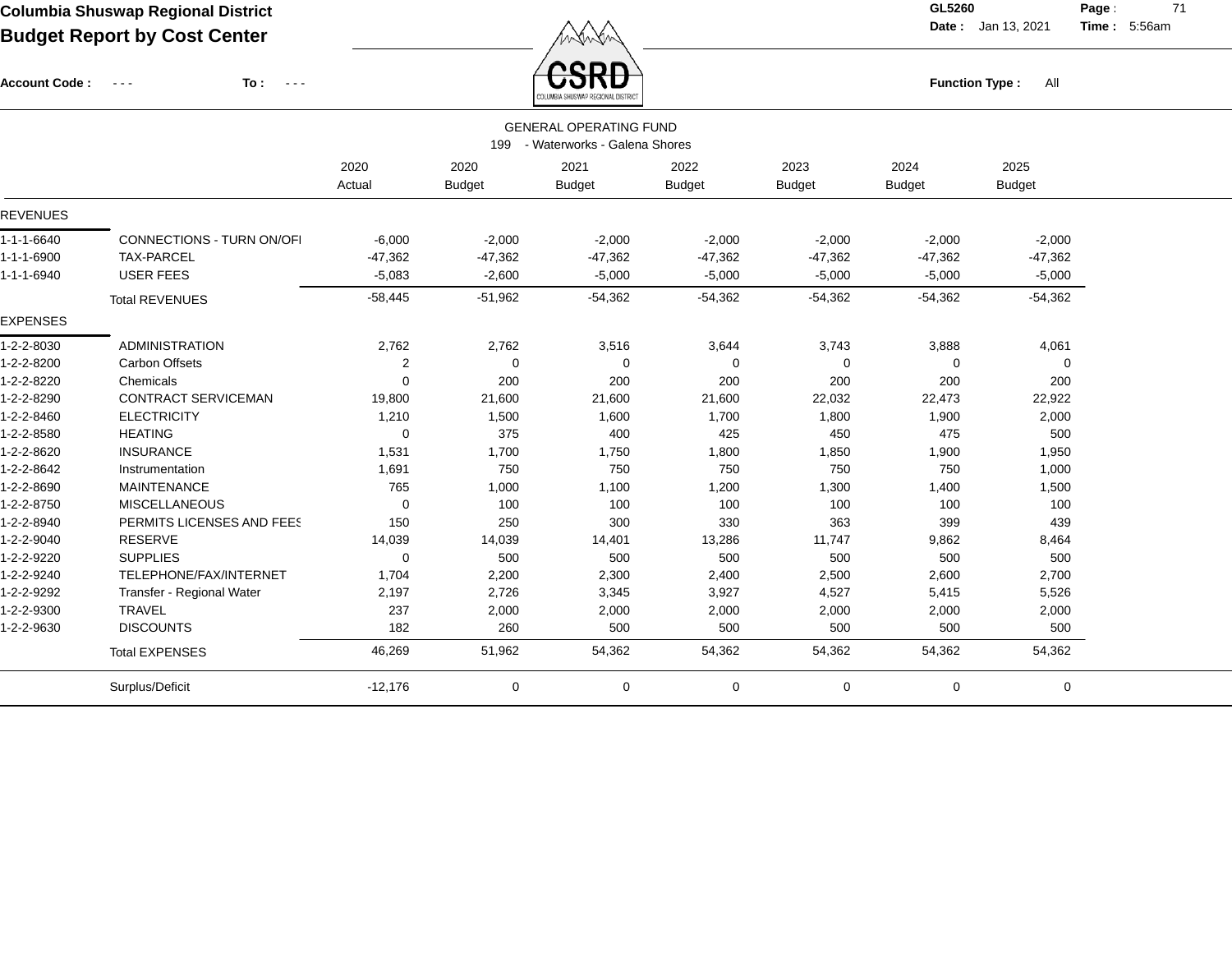$\angle$  **CSRD** 

**Date :** Jan 13, 2021 **Time :**

**Page :** 72 5:56am

| <b>Account Code:</b> | To:<br>$\sim$ $\sim$ $\sim$<br>$\sim$ $\sim$ $\sim$ |            |               | ᡦᢒᡰᠻᠣ<br>ILUMBIA SHUSWAP REGIONAL DISTRIC' |               | All<br><b>Function Type:</b> |               |               |  |
|----------------------|-----------------------------------------------------|------------|---------------|--------------------------------------------|---------------|------------------------------|---------------|---------------|--|
|                      |                                                     |            |               | <b>GENERAL OPERATING FUND</b>              |               |                              |               |               |  |
|                      |                                                     |            | 200           | - Waterworks - Regional                    |               |                              |               |               |  |
|                      |                                                     | 2020       | 2020          | 2021                                       | 2022          | 2023                         | 2024          | 2025          |  |
|                      |                                                     | Actual     | <b>Budget</b> | <b>Budget</b>                              | <b>Budget</b> | <b>Budget</b>                | <b>Budget</b> | <b>Budget</b> |  |
| <b>REVENUES</b>      |                                                     |            |               |                                            |               |                              |               |               |  |
| 1-1-1-6550           | <b>RECOVERY</b>                                     | $-25$      | 0             | 0                                          | 0             | 0                            | 0             | 0             |  |
| 1-1-1-6768           | <b>Transfer from Other Funds</b>                    | $-197,024$ | $-240,900$    | $-249,250$                                 | $-253,600$    | $-257,950$                   | $-262,300$    | $-267,650$    |  |
|                      | <b>Total REVENUES</b>                               | $-197,050$ | $-240,900$    | $-249,250$                                 | $-253,600$    | $-257,950$                   | $-262,300$    | $-267,650$    |  |
| <b>EXPENSES</b>      |                                                     |            |               |                                            |               |                              |               |               |  |
| 1-2-2-8040           | <b>ADVERTISING</b>                                  | 0          | 1,000         | 1,000                                      | 1,000         | 1,000                        | 1,000         | 1,000         |  |
| 1-2-2-8161           | Apparel                                             | $\Omega$   | 300           | 300                                        | 300           | 300                          | 300           | 300           |  |
| 1-2-2-8220           | Chemicals                                           | 516        | $\mathbf 0$   | 0                                          | 0             | 0                            | $\Omega$      | $\mathbf 0$   |  |
| 1-2-2-8242           | <b>Computer Software License Fee</b>                | 1,538      | 3,000         | 3,000                                      | 3,000         | 3,000                        | 3,000         | 3,000         |  |
| 1-2-2-8301           | <b>CREDIT CARD EXPENSE</b>                          | 235        | 1,500         | 1,550                                      | 1,600         | 1,650                        | 1,700         | 1,750         |  |
| 1-2-2-8302           | CASH OVER/SHORT ROUNDIN                             | -0         | $\mathbf 0$   | $\Omega$                                   | $\mathbf 0$   | 0                            | $\Omega$      | $\mathbf 0$   |  |
| 1-2-2-8642           | Instrumentation                                     | 3,919      | 4,000         | 4,000                                      | 4,000         | 4,000                        | 4,000         | 4,000         |  |
| 1-2-2-8690           | <b>MAINTENANCE</b>                                  | 196        | $\mathbf 0$   | 0                                          | 0             | 0                            | 0             | $\mathbf 0$   |  |
| 1-2-2-8740           | <b>MEMBERSHIPS</b>                                  | 1,275      | 1,100         | 1,200                                      | 1,300         | 1,400                        | 1,500         | 1,600         |  |
| 1-2-2-8746           | <b>MINOR EQUIPMENT</b>                              | 104        | 5,000         | 5,000                                      | 5,000         | 5,000                        | 5,000         | 5,000         |  |
| 1-2-2-8950           | POSTAGE/ FREIGHT                                    | 4,205      | 4,000         | 4,100                                      | 4,200         | 4,300                        | 4,400         | 4,500         |  |
| 1-2-2-9120           | SALARIES-& FRINGE BENEFIT!                          | 182,415    | 207,000       | 215,000                                    | 219,000       | 223,000                      | 227,000       | 232,000       |  |
| 1-2-2-9130           | <b>OVERTIME</b>                                     | 421        | 500           | 500                                        | 500           | 500                          | 500           | 500           |  |
| 1-2-2-9190           | SEMINARS/CONFERENCE TRA                             | 349        | 8,000         | 8,000                                      | 8,000         | 8,000                        | 8,000         | 8,000         |  |
| 1-2-2-9220           | <b>SUPPLIES</b>                                     | 241        | 1,500         | 1,500                                      | 1,500         | 1,500                        | 1,500         | 1,500         |  |
| 1-2-2-9240           | TELEPHONE/FAX/INTERNET                              | 1,534      | 2,000         | 2,100                                      | 2,200         | 2,300                        | 2,400         | 2,500         |  |
| 1-2-2-9300           | <b>TRAVEL</b>                                       | 102        | 2,000         | 2,000                                      | 2,000         | 2,000                        | 2,000         | 2,000         |  |
|                      | <b>Total EXPENSES</b>                               | 197,050    | 240,900       | 249,250                                    | 253,600       | 257,950                      | 262,300       | 267,650       |  |
|                      | Surplus/Deficit                                     | 0          | 0             | 0                                          | 0             | 0                            | 0             | 0             |  |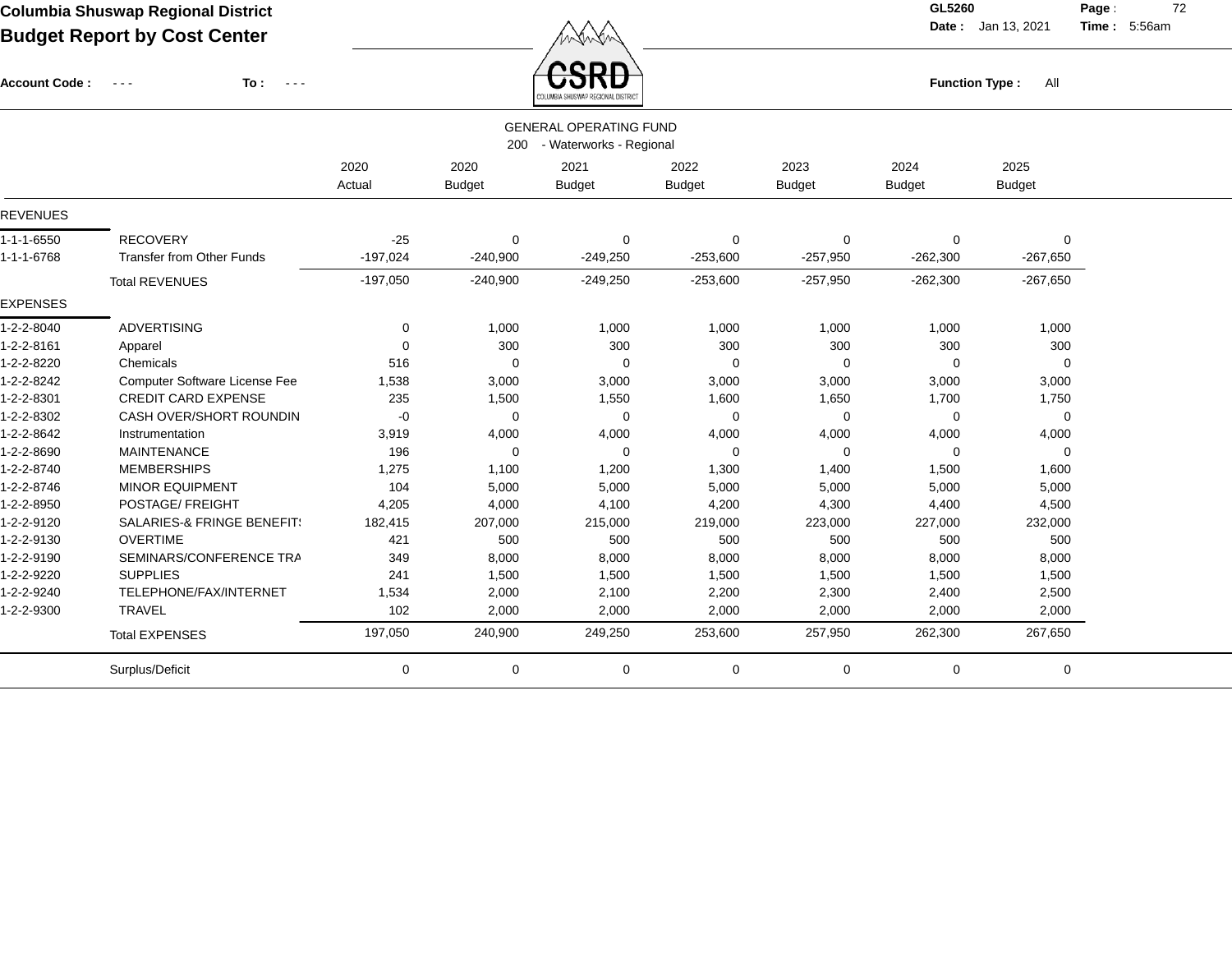$\overbrace{CSRD}$  Function Type : All

**Date :** Jan 13, 2021 **Time :**

**Page :** 73 5:56am

| <b>Account Code:</b> | To:<br>$\sim$ $\sim$ $\sim$ $\sim$<br>$\sim$ $\sim$ $\sim$ |                |                       | COLUMBIA SHUSWAP REGIONAL DISTRICT                           |                       |                       | <b>Function Type:</b> | All                   |  |
|----------------------|------------------------------------------------------------|----------------|-----------------------|--------------------------------------------------------------|-----------------------|-----------------------|-----------------------|-----------------------|--|
|                      |                                                            |                |                       | <b>GENERAL OPERATING FUND</b><br>201 - Waterworks - Falkland |                       |                       |                       |                       |  |
|                      |                                                            | 2020<br>Actual | 2020<br><b>Budget</b> | 2021<br><b>Budget</b>                                        | 2022<br><b>Budget</b> | 2023<br><b>Budget</b> | 2024<br><b>Budget</b> | 2025<br><b>Budget</b> |  |
| <b>REVENUES</b>      |                                                            |                |                       |                                                              |                       |                       |                       |                       |  |
| $1 - 1 - 1 - 6640$   | <b>CONNECTIONS - TURN ON/OFI</b>                           | $-22,500$      | $-5,000$              | $-5,000$                                                     | $-5,000$              | $-5,000$              | $-5,000$              | $-5,000$              |  |
| 1-1-1-6900           | TAX-PARCEL                                                 | $-47,373$      | $-47,373$             | $-49,741$                                                    | $-52,229$             | $-54,840$             | $-57,582$             | $-60,461$             |  |
| 1-1-1-6940           | <b>USER FEES</b>                                           | $-80,045$      | $-78,183$             | $-83,998$                                                    | $-88,198$             | $-92,608$             | $-97,239$             | $-102,100$            |  |
|                      | <b>Total REVENUES</b>                                      | $-149,918$     | $-130,556$            | $-138,739$                                                   | $-145,427$            | $-152,448$            | $-159,821$            | $-167,561$            |  |
| <b>EXPENSES</b>      |                                                            |                |                       |                                                              |                       |                       |                       |                       |  |
| 1-2-2-8030           | <b>ADMINISTRATION</b>                                      | 12,950         | 12,950                | 14,970                                                       | 12,948                | 12,177                | 12,629                | 13,083                |  |
| 1-2-2-8200           | <b>Carbon Offsets</b>                                      | 12             | 50                    | 50                                                           | 50                    | 50                    | 50                    | 50                    |  |
| 1-2-2-8220           | Chemicals                                                  | 12,025         | 15,000                | 15,000                                                       | 15,000                | 15,000                | 15,000                | 15,000                |  |
| 1-2-2-8230           | COMMUNICATION/REPAIR                                       | 0              | 1,000                 | 1,100                                                        | 1,200                 | 1,300                 | 1,400                 | 1,500                 |  |
| 1-2-2-8250           | CONNECTIONS                                                | $\Omega$       | 2,000                 | 2,000                                                        | 2,000                 | 2,000                 | 2,000                 | 2,000                 |  |
| 1-2-2-8290           | <b>CONTRACT SERVICEMAN</b>                                 | 38,500         | 42,000                | 42,000                                                       | 42,000                | 42,840                | 43,697                | 44,571                |  |
| 1-2-2-8460           | <b>ELECTRICITY</b>                                         | 9,291          | 12,500                | 13,000                                                       | 13,500                | 14,000                | 14,500                | 15,000                |  |
| 1-2-2-8620           | <b>INSURANCE</b>                                           | 4,498          | 4,600                 | 4,700                                                        | 4,800                 | 4,900                 | 5,000                 | 5,100                 |  |
| 1-2-2-8642           | Instrumentation                                            | 6,461          | 2,000                 | 4,000                                                        | 4,000                 | 4,000                 | 4,000                 | 5,000                 |  |
| 1-2-2-8660           | <b>Laboratory Costs</b>                                    | 3,214          | 2,500                 | 2,500                                                        | 3,000                 | 3,000                 | 3,000                 | 3,000                 |  |
| 1-2-2-8690           | <b>MAINTENANCE</b>                                         | 1,813          | 1,000                 | 1,000                                                        | 1,000                 | 1,000                 | 1,000                 | 1,000                 |  |
| 1-2-2-8750           | <b>MISCELLANEOUS</b>                                       | $\mathbf 0$    | 400                   | 400                                                          | 400                   | 400                   | 400                   | 400                   |  |
| 1-2-2-8940           | PERMITS LICENSES AND FEES                                  | 546            | 750                   | 750                                                          | 750                   | 750                   | 750                   | 750                   |  |
| 1-2-2-9040           | <b>RESERVE</b>                                             | 6,952          | 6,952                 | 7,237                                                        | 11,860                | 15,135                | 16,356                | 19,993                |  |
| 1-2-2-9180           | SNOW REMOVAL                                               | 2,289          | 700                   | 800                                                          | 900                   | 1,000                 | 1,100                 | 1,200                 |  |
| 1-2-2-9220           | <b>SUPPLIES</b>                                            | 40             | 200                   | 200                                                          | 200                   | 200                   | 200                   | 200                   |  |
| 1-2-2-9240           | TELEPHONE/FAX/INTERNET                                     | 3,415          | 3,600                 | 3,700                                                        | 3,800                 | 3,900                 | 4,000                 | 4,100                 |  |
| 1-2-2-9292           | Transfer - Regional Water                                  | 8,717          | 10,818                | 13,272                                                       | 15,581                | 17,961                | 21,487                | 21,925                |  |
| 1-2-2-9300           | <b>TRAVEL</b>                                              | 587            | 2,000                 | 2,000                                                        | 2,000                 | 2,000                 | 2,000                 | 2,000                 |  |
| 1-2-2-9391           | Waterbreaks/Callouts/Mileage                               | 9,448          | 2,500                 | 2,500                                                        | 2,500                 | 2,500                 | 2,500                 | 2,500                 |  |
| 1-2-2-9630           | <b>DISCOUNTS</b>                                           | 5,905          | 7,036                 | 7,560                                                        | 7,938                 | 8,335                 | 8,752                 | 9,189                 |  |
|                      | <b>Total EXPENSES</b>                                      | 126,663        | 130,556               | 138,739                                                      | 145,427               | 152,448               | 159,821               | 167,561               |  |
|                      | Surplus/Deficit                                            | $-23,255$      | $\mathbf 0$           | $\mathbf 0$                                                  | 0                     | 0                     | $\mathbf 0$           | $\mathbf 0$           |  |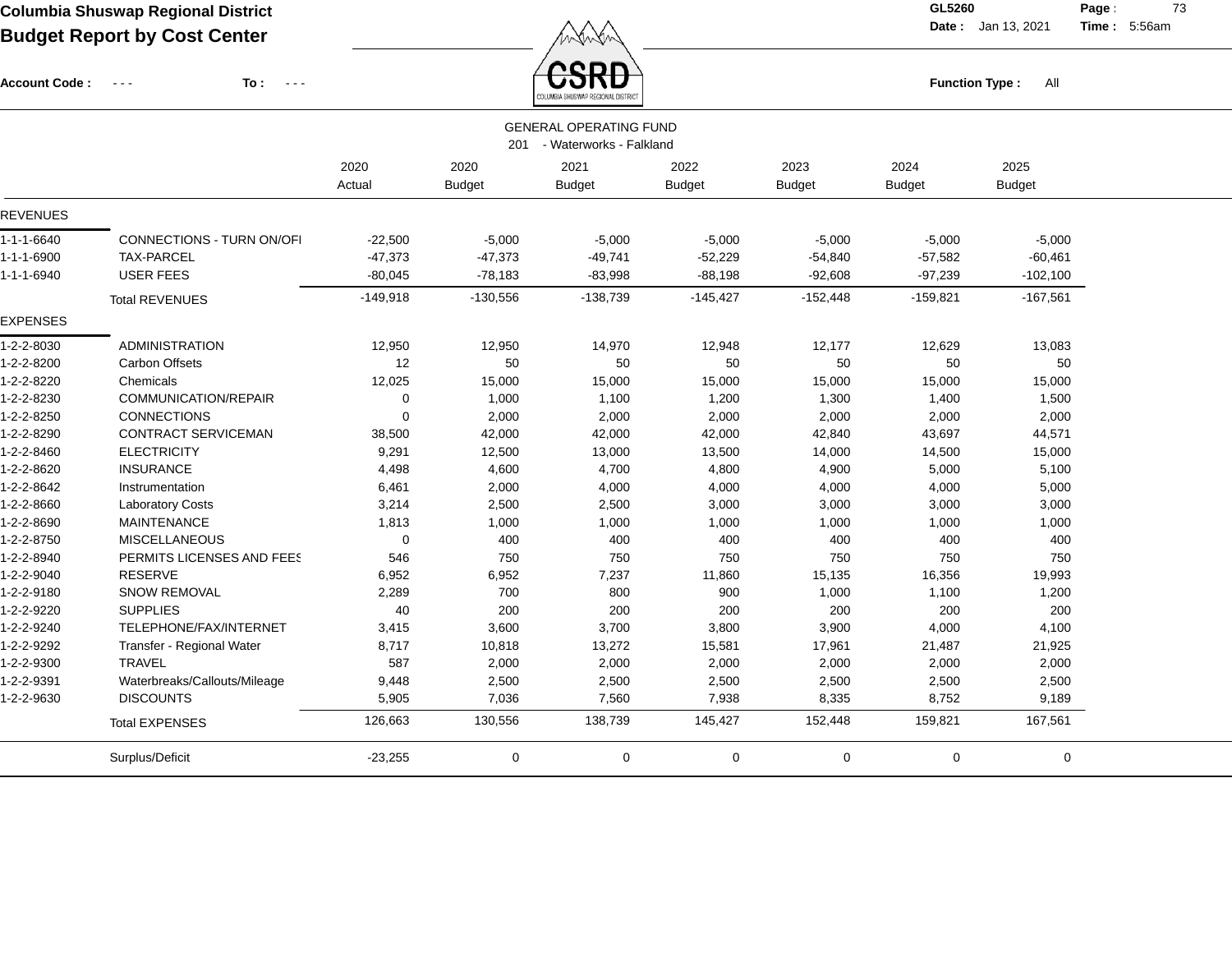Account Code : ---

**To :**

 $\overleftrightarrow{CSRD}$  Function Type : All

**Date :** Jan 13, 2021 **Time :**

**Page :** 74 5:56am

|                    |                                  |             |               | JULUMBIA ƏHUƏWAP REGIUNAL DIƏTRIGT |               |               |               |               |  |
|--------------------|----------------------------------|-------------|---------------|------------------------------------|---------------|---------------|---------------|---------------|--|
|                    |                                  |             |               | <b>GENERAL OPERATING FUND</b>      |               |               |               |               |  |
|                    |                                  |             |               | 202 - Waterworks - Cedar Heights   |               |               |               |               |  |
|                    |                                  | 2020        | 2020          | 2021                               | 2022          | 2023          | 2024          | 2025          |  |
|                    |                                  | Actual      | <b>Budget</b> | <b>Budget</b>                      | <b>Budget</b> | <b>Budget</b> | <b>Budget</b> | <b>Budget</b> |  |
| <b>REVENUES</b>    |                                  |             |               |                                    |               |               |               |               |  |
| $1 - 1 - 1 - 6640$ | <b>CONNECTIONS - TURN ON/OFI</b> | $-2,000$    | $-4,000$      | $-4,000$                           | $-4,000$      | $-4,000$      | $-4,000$      | $-4,000$      |  |
| 1-1-1-6900         | <b>TAX-PARCEL</b>                | $-75,191$   | $-75,191$     | $-78,950$                          | $-82,898$     | $-87,042$     | $-91,395$     | $-95,964$     |  |
| 1-1-1-6940         | <b>USER FEES</b>                 | $-123,584$  | $-123,362$    | $-129,710$                         | $-136,196$    | $-143,006$    | $-150, 156$   | $-157,664$    |  |
|                    | <b>Total REVENUES</b>            | $-200,775$  | $-202,553$    | $-212,660$                         | $-223,094$    | $-234,048$    | $-245,551$    | $-257,628$    |  |
| <b>EXPENSES</b>    |                                  |             |               |                                    |               |               |               |               |  |
| 1-2-2-8030         | <b>ADMINISTRATION</b>            | 16,641      | 16,641        | 18,417                             | 19,634        | 20,417        | 19,864        | 19,990        |  |
| 1-2-2-8040         | <b>ADVERTISING</b>               | 0           | 200           | 200                                | 200           | 200           | 200           | 200           |  |
| 1-2-2-8200         | <b>Carbon Offsets</b>            | 84          | 100           | 100                                | 100           | 100           | 100           | 100           |  |
| 1-2-2-8220         | Chemicals                        | 7,702       | 5,500         | 7,000                              | 7,250         | 7,500         | 7,750         | 8,000         |  |
| 1-2-2-8250         | CONNECTIONS                      | 0           | 4,000         | 4,000                              | 4,000         | 4,000         | 4,000         | 4,000         |  |
| 1-2-2-8290         | CONTRACT SERVICEMAN              | 66,000      | 72,000        | 72,000                             | 72,000        | 72,000        | 72,000        | 72,000        |  |
| 1-2-2-8460         | <b>ELECTRICITY</b>               | 17,262      | 20,000        | 20,500                             | 21,000        | 21,500        | 22,000        | 22,500        |  |
| 1-2-2-8560         | <b>GROUNDS MAINTENANCE</b>       | $\mathbf 0$ | 250           | 250                                | 250           | 250           | 250           | 250           |  |
| 1-2-2-8580         | <b>HEATING</b>                   | 1,618       | 1,500         | 1,550                              | 1,600         | 1,650         | 1,700         | 1,750         |  |
| 1-2-2-8620         | <b>INSURANCE</b>                 | 3,696       | 3,750         | 3,750                              | 3,800         | 3,800         | 3,850         | 3,900         |  |
| 1-2-2-8642         | Instrumentation                  | 11,935      | 2,500         | 3,500                              | 4,000         | 4,500         | 5,000         | 5,500         |  |
| 1-2-2-8660         | <b>Laboratory Costs</b>          | 4,940       | 5,000         | 5,000                              | 5,000         | 5,000         | 5,000         | 5,000         |  |
| 1-2-2-8690         | <b>MAINTENANCE</b>               | 13,145      | 2,500         | 3,500                              | 4,500         | 5,500         | 6,500         | 7,500         |  |
| 1-2-2-8750         | <b>MISCELLANEOUS</b>             | $\mathbf 0$ | 500           | 500                                | 500           | 500           | 500           | 500           |  |
| 1-2-2-8940         | PERMITS LICENSES AND FEES        | 2,185       | 2,500         | 2,500                              | 2,500         | 2,500         | 2,500         | 2,500         |  |
| 1-2-2-8950         | POSTAGE/ FREIGHT                 | 34          | $\mathbf 0$   | $\Omega$                           | 0             | 0             | $\Omega$      | $\mathbf 0$   |  |
| 1-2-2-9040         | RESERVE                          | 8,578       | 24,394        | 20,551                             | 21,937        | 24,151        | 25,789        | 33,704        |  |
| 1-2-2-9220         | <b>SUPPLIES</b>                  | 0           | 400           | 400                                | 400           | 400           | 400           | 400           |  |
| 1-2-2-9240         | TELEPHONE/FAX/INTERNET           | 3,007       | 3,700         | 3,700                              | 3,800         | 3,900         | 4,000         | 4,100         |  |
| 1-2-2-9292         | Transfer - Regional Water        | 19,702      | 22,515        | 27,569                             | 32,365        | 37,310        | 44,634        | 45,544        |  |
| 1-2-2-9300         | <b>TRAVEL</b>                    | 281         | 1,000         | 1,000                              | 1,000         | 1,000         | 1,000         | 1,000         |  |
| 1-2-2-9391         | Waterbreaks/Callouts/Mileage     | 12,824      | 2,500         | 5,000                              | 5,000         | 5,000         | 5,000         | 5,000         |  |
| 1-2-2-9630         | <b>DISCOUNTS</b>                 | 10,206      | 11,103        | 11,673                             | 12,258        | 12,870        | 13,514        | 14,190        |  |
| 1-2-2-9760         | TCA-ENGINEERING STRUCTUI         | 1,185       | $\mathbf 0$   | $\mathbf 0$                        | $\mathbf 0$   | 0             | 0             | $\mathbf 0$   |  |
|                    | <b>Total EXPENSES</b>            | 201,025     | 202,553       | 212,660                            | 223,094       | 234,048       | 245,551       | 257,628       |  |
|                    | Surplus/Deficit                  | 250         | $\mathbf 0$   | 0                                  | $\mathbf 0$   | $\mathbf 0$   | $\mathbf 0$   | $\mathbf 0$   |  |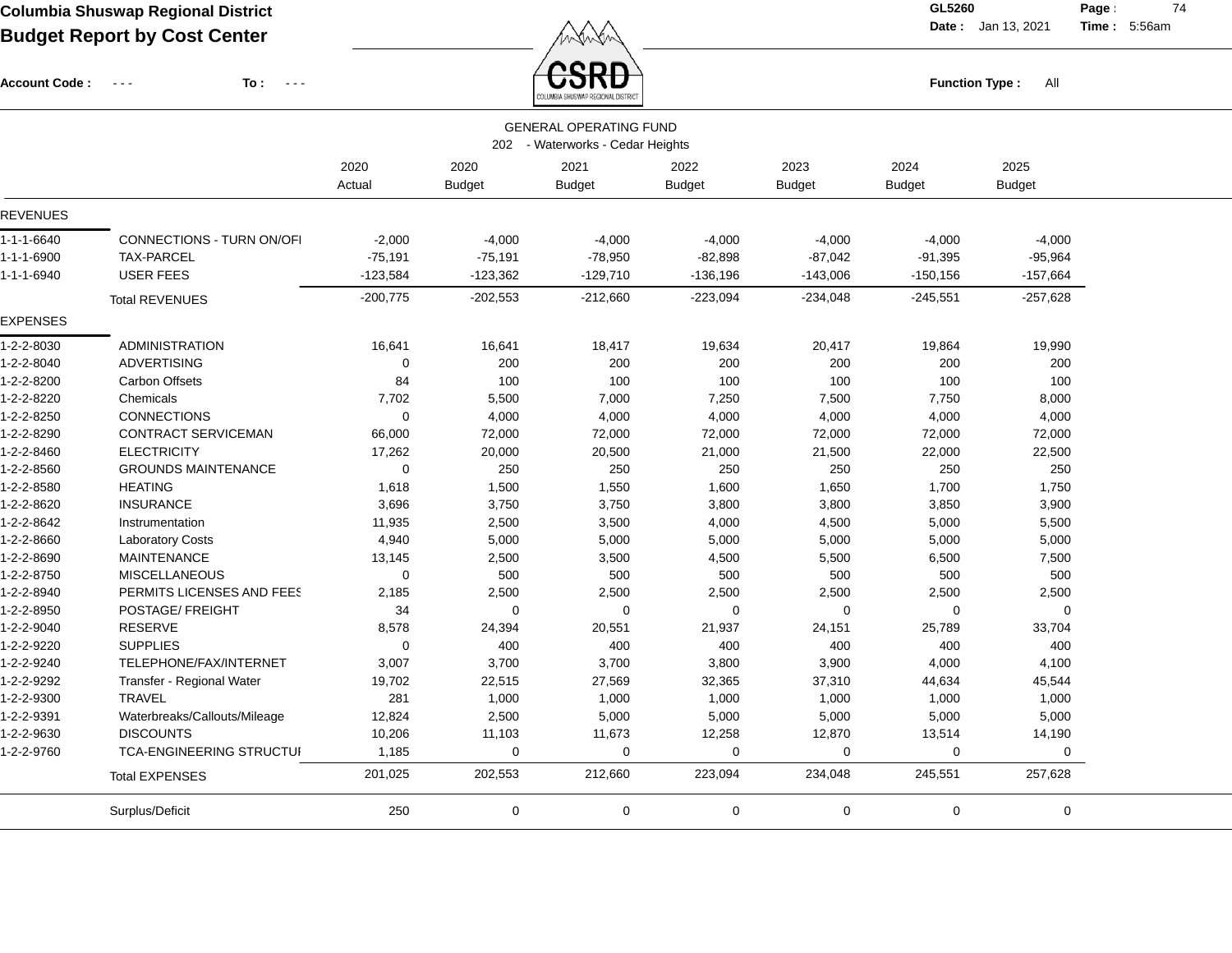$\angle$  **CSRD** 

**Date :** Jan 13, 2021 **Time :**

**Page :** 75 5:56am

| <b>Account Code:</b> | To:<br>$\sim$ $\sim$ $\sim$<br>$\sim$ $\sim$ $\sim$ |                |               | <b>UOND</b><br>COLUMBIA SHUSWAP REGIONAL DISTRICT |               |               | <b>Function Type:</b> | All           |  |
|----------------------|-----------------------------------------------------|----------------|---------------|---------------------------------------------------|---------------|---------------|-----------------------|---------------|--|
|                      |                                                     |                |               | <b>GENERAL OPERATING FUND</b>                     |               |               |                       |               |  |
|                      |                                                     |                |               | 203 - Waterworks - Eagle Bay                      |               |               |                       |               |  |
|                      |                                                     | 2020           | 2020          | 2021                                              | 2022          | 2023          | 2024                  | 2025          |  |
|                      |                                                     | Actual         | <b>Budget</b> | <b>Budget</b>                                     | <b>Budget</b> | <b>Budget</b> | <b>Budget</b>         | <b>Budget</b> |  |
| <b>REVENUES</b>      |                                                     |                |               |                                                   |               |               |                       |               |  |
| 1-1-1-6425           | Donations/Cash Contributions                        | $-3,418$       | $\mathbf 0$   | 0                                                 | 0             | $\mathbf 0$   | 0                     | 0             |  |
| 1-1-1-6640           | CONNECTIONS - TURN ON/OFI                           | $-4,000$       | $\Omega$      | $\Omega$                                          | $\mathbf 0$   | $\Omega$      | $\Omega$              | $\mathbf 0$   |  |
| 1-1-1-6765           | <b>TRANSFER FROM RESERVE</b>                        | $\Omega$       | $\Omega$      | $\Omega$                                          | $\Omega$      | $\Omega$      | 0                     | $-50,000$     |  |
| 1-1-1-6900           | TAX-PARCEL                                          | -31,829        | $-31,829$     | $-33,420$                                         | $-35,091$     | $-36,846$     | $-38,688$             | $-40,622$     |  |
| 1-1-1-6940           | <b>USER FEES</b>                                    | $-32,693$      | $-32,486$     | $-34,110$                                         | $-35,815$     | $-37,606$     | $-39,486$             | $-41,461$     |  |
|                      | <b>Total REVENUES</b>                               | $-71,941$      | $-64,315$     | $-67,530$                                         | $-70,906$     | $-74,452$     | $-78,174$             | $-132,083$    |  |
| <b>EXPENSES</b>      |                                                     |                |               |                                                   |               |               |                       |               |  |
| 1-2-2-8030           | <b>ADMINISTRATION</b>                               | 5,906          | 5,906         | 7,324                                             | 5,754         | 5,582         | 5,679                 | 5,910         |  |
| 1-2-2-8200           | <b>Carbon Offsets</b>                               | 5              | 50            | 50                                                | 50            | 50            | 50                    | 50            |  |
| 1-2-2-8220           | Chemicals                                           | 1,783          | 1,500         | 1,500                                             | 1,500         | 1,500         | 1,500                 | 1,500         |  |
| 1-2-2-8290           | CONTRACT SERVICEMAN                                 | 27,500         | 30,000        | 30,000                                            | 30,000        | 30,000        | 30,000                | 30,000        |  |
| 1-2-2-8400           | REPAYMENT - P/Y DEFICIT                             | 906            | 906           | 0                                                 | 0             | 0             | 0                     | 0             |  |
| 1-2-2-8460           | <b>ELECTRICITY</b>                                  | 4,071          | 4,600         | 4,700                                             | 4,800         | 4,900         | 5,000                 | 5,100         |  |
| 1-2-2-8620           | <b>INSURANCE</b>                                    | 967            | 1,050         | 1,100                                             | 1,150         | 1,200         | 1,250                 | 1,300         |  |
| 1-2-2-8642           | Instrumentation                                     | 4,921          | 500           | 1,500                                             | 1,500         | 1,500         | 1,500                 | 1,500         |  |
| 1-2-2-8660           | <b>Laboratory Costs</b>                             | $\overline{0}$ | 250           | 250                                               | 250           | 250           | 250                   | 250           |  |
| 1-2-2-8690           | <b>MAINTENANCE</b>                                  | 1,985          | 2,000         | 2,500                                             | 2,500         | 2,500         | 3,000                 | 3,000         |  |
| 1-2-2-8750           | <b>MISCELLANEOUS</b>                                | $\Omega$       | 100           | 100                                               | 100           | 100           | 100                   | 100           |  |
| 1-2-2-8940           | PERMITS LICENSES AND FEES                           | 220            | 425           | 450                                               | 475           | 500           | 525                   | 550           |  |
| 1-2-2-8950           | POSTAGE/ FREIGHT                                    | 11             | 0             | $\mathbf 0$                                       | 0             | 0             | 0                     | 0             |  |
| 1-2-2-9040           | RESERVE                                             | 6,395          | 6,395         | 6,199                                             | 9,797         | 12,130        | 13,406                | 16,458        |  |
| 1-2-2-9220           | <b>SUPPLIES</b>                                     | $\Omega$       | 100           | 100                                               | 100           | 100           | 100                   | 100           |  |
| 1-2-2-9240           | TELEPHONE/FAX/INTERNET                              | 856            | 1,300         | 1,400                                             | 1,500         | 1,600         | 1,700                 | 1,800         |  |
| 1-2-2-9292           | Transfer - Regional Water                           | 3,473          | 4,309         | 5,287                                             | 6,207         | 7,155         | 8,560                 | 8,734         |  |
| 1-2-2-9300           | <b>TRAVEL</b>                                       | 407            | 1,000         | 1,000                                             | 1,000         | 1,000         | 1,000                 | 1,000         |  |
| 1-2-2-9391           | Waterbreaks/Callouts/Mileage                        | 12,189         | 1,000         | 1,000                                             | 1,000         | 1,000         | 1,000                 | 1,000         |  |
| 1-2-2-9630           | <b>DISCOUNTS</b>                                    | 2,506          | 2,924         | 3,070                                             | 3,223         | 3,385         | 3,554                 | 3,731         |  |
| 1-2-2-9760           | TCA-ENGINEERING STRUCTUI                            | 6,970          | $\mathbf 0$   | $\Omega$                                          | $\mathbf 0$   | $\mathbf 0$   | 0                     | 50,000        |  |
|                      | <b>Total EXPENSES</b>                               | 81,070         | 64,315        | 67,530                                            | 70,906        | 74,452        | 78,174                | 132,083       |  |
|                      | Surplus/Deficit                                     | 9,129          | $\pmb{0}$     | $\pmb{0}$                                         | $\mathbf 0$   | $\pmb{0}$     | $\mathbf 0$           | $\mathbf 0$   |  |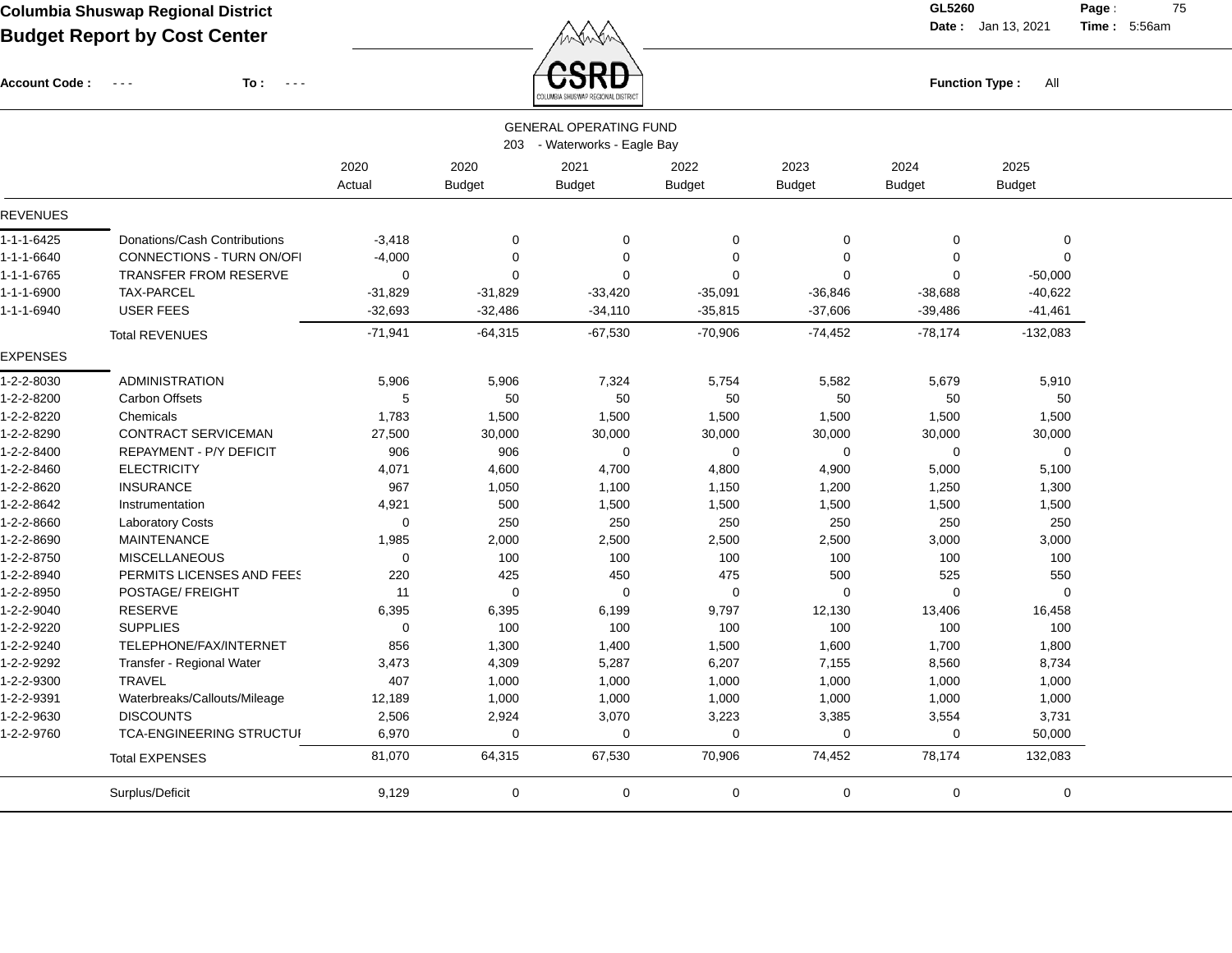Account Code : ---

**To :**

 $\overbrace{CSRD}$  Function Type : All

**Date :** Jan 13, 2021 **Time :**

**Page :** 76 5:56am

|                    |                                 |             |               | COLUMBIA SHUSWAP REGIONAL DISTRICT |               |               |               |               |  |
|--------------------|---------------------------------|-------------|---------------|------------------------------------|---------------|---------------|---------------|---------------|--|
|                    |                                 |             |               | <b>GENERAL OPERATING FUND</b>      |               |               |               |               |  |
|                    |                                 |             |               | 204 - Waterworks - Saratoga        |               |               |               |               |  |
|                    |                                 | 2020        | 2020          | 2021                               | 2022          | 2023          | 2024          | 2025          |  |
|                    |                                 | Actual      | <b>Budget</b> | <b>Budget</b>                      | <b>Budget</b> | <b>Budget</b> | <b>Budget</b> | <b>Budget</b> |  |
| <b>REVENUES</b>    |                                 |             |               |                                    |               |               |               |               |  |
| 1-1-1-6360         | <b>GRANT</b>                    | $-388,690$  | $-1,411,813$  | $-713,261$                         | 0             | $\mathbf 0$   | 0             | 0             |  |
| $1 - 1 - 1 - 6900$ | <b>TAX-PARCEL</b>               | $-21,017$   | $-29,750$     | $-22,514$                          | $-23,640$     | $-24,822$     | $-26,063$     | $-27,366$     |  |
| 1-1-1-6940         | <b>USER FEES</b>                | $-57,595$   | $-75,493$     | $-79,314$                          | $-89,744$     | $-94,231$     | $-98,943$     | $-103,890$    |  |
|                    | <b>Total REVENUES</b>           | $-467,302$  | $-1,517,056$  | $-815,089$                         | $-113,384$    | $-119,053$    | $-125,006$    | $-131,256$    |  |
| <b>EXPENSES</b>    |                                 |             |               |                                    |               |               |               |               |  |
| 1-2-2-8030         | <b>ADMINISTRATION</b>           | 6,967       | 6,967         | 8,489                              | 10,073        | 10,276        | 10,135        | 10,304        |  |
| 1-2-2-8200         | <b>Carbon Offsets</b>           | 3           | 15            | 15                                 | 15            | 15            | 15            | 15            |  |
| 1-2-2-8220         | Chemicals                       | 1,455       | 1,500         | 1,500                              | 1,500         | 1,500         | 1,500         | 1,500         |  |
| 1-2-2-8290         | <b>CONTRACT SERVICEMAN</b>      | 27,500      | 30,000        | 30,000                             | 30,000        | 30,000        | 30,000        | 30,000        |  |
| 1-2-2-8460         | <b>ELECTRICITY</b>              | 2,897       | 3,700         | 3,800                              | 3,900         | 4,000         | 4,100         | 4,200         |  |
| 1-2-2-8620         | <b>INSURANCE</b>                | 848         | 1,050         | 1,050                              | 1,050         | 1,050         | 1,050         | 1,050         |  |
| 1-2-2-8642         | Instrumentation                 | 406         | 1,000         | 1,000                              | 1,000         | 1,000         | 1,000         | 2,000         |  |
| 1-2-2-8660         | <b>Laboratory Costs</b>         | $\mathbf 0$ | 250           | 250                                | 250           | 250           | 250           | 250           |  |
| 1-2-2-8690         | <b>MAINTENANCE</b>              | 1,408       | 1,000         | 1,000                              | 1,000         | 1,000         | 1,000         | 1,000         |  |
| 1-2-2-8750         | <b>MISCELLANEOUS</b>            | $\mathbf 0$ | 50            | 50                                 | 50            | 50            | 50            | 50            |  |
| 1-2-2-8940         | PERMITS LICENSES AND FEES       | 319         | 250           | 250                                | 250           | 250           | 250           | 250           |  |
| 1-2-2-8950         | POSTAGE/ FREIGHT                | 93          | 0             | 0                                  | 0             | $\mathbf 0$   | 0             | $\Omega$      |  |
| 1-2-2-9040         | <b>RESERVE</b>                  | 44,477      | 44,477        | 37,963                             | 45,904        | 50,313        | 54,337        | 58,659        |  |
| 1-2-2-9220         | <b>SUPPLIES</b>                 | $\mathbf 0$ | 100           | 100                                | 100           | 100           | 100           | 100           |  |
| 1-2-2-9240         | TELEPHONE/FAX/INTERNET          | 857         | 1,350         | 1,400                              | 1,450         | 1,500         | 1,550         | 1,600         |  |
| 1-2-2-9292         | Transfer - Regional Water       | 3,721       | 4,617         | 5,719                              | 6,714         | 7,739         | 9,259         | 9,448         |  |
| 1-2-2-9300         | <b>TRAVEL</b>                   | 1,270       | 1,000         | 1,000                              | 1,000         | 500           | 500           | 500           |  |
| 1-2-2-9391         | Waterbreaks/Callouts/Mileage    | 7,513       | 1,500         | 1,500                              | 1,500         | 1,500         | 1,500         | 1,500         |  |
| 1-2-2-9630         | <b>DISCOUNTS</b>                | 4,156       | 6,417         | 6,742                              | 7,628         | 8,010         | 8,410         | 8,830         |  |
| 1-2-2-9760         | <b>TCA-ENGINEERING STRUCTUI</b> | 768,588     | 1,411,813     | 713,261                            | 0             | 0             | 0             | 0             |  |
|                    | <b>Total EXPENSES</b>           | 872,478     | 1,517,056     | 815,089                            | 113,384       | 119,053       | 125,006       | 131,256       |  |
|                    | Surplus/Deficit                 | 405,176     | 0             | $\mathbf 0$                        | 0             | $\mathbf 0$   | 0             | 0             |  |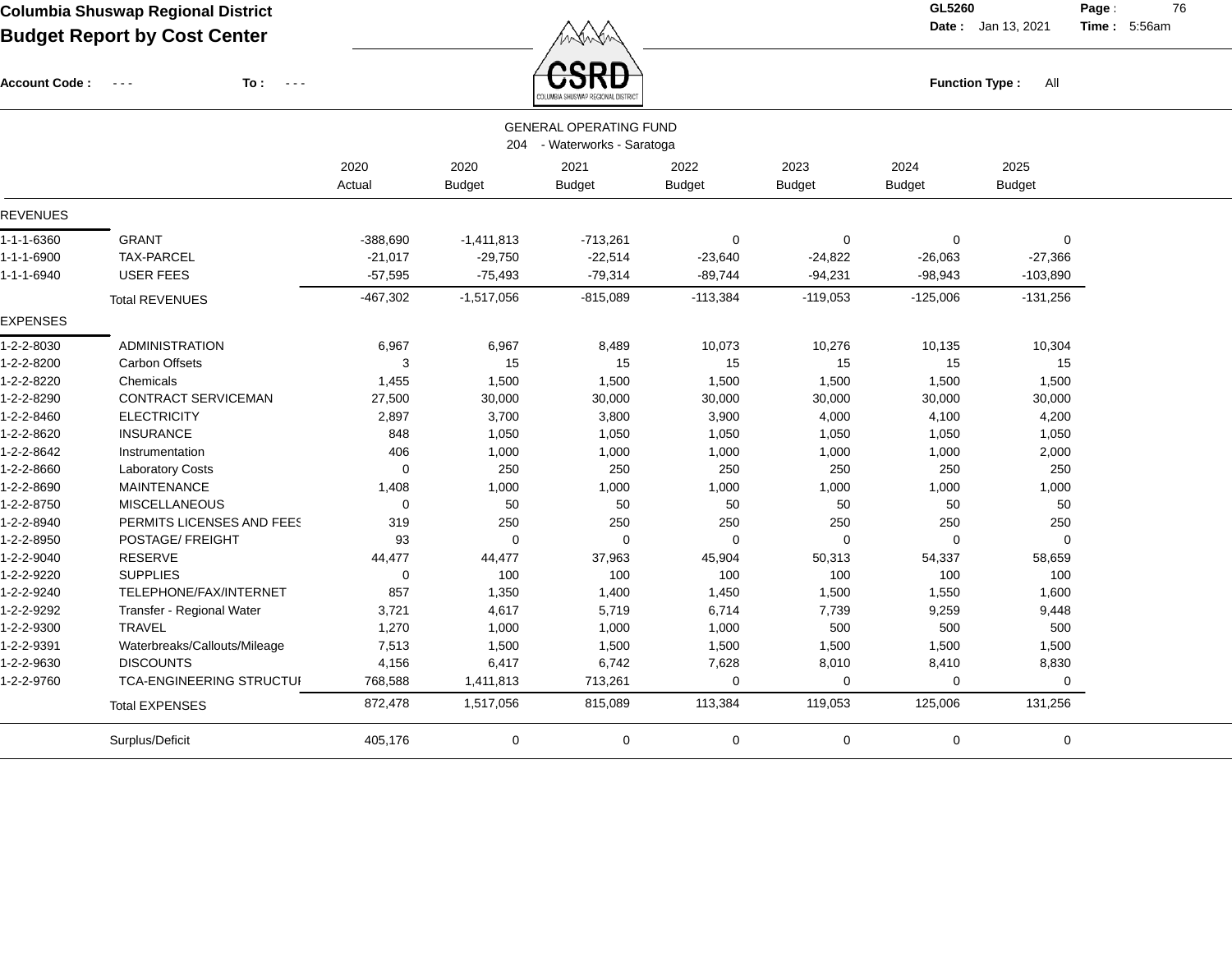Account Code : ---

**To :**

 $\overleftrightarrow{CSRD}$  Function Type : All

**Date :** Jan 13, 2021 **Time :**

**Page :** 77 5:56am

|                 | <b>GENERAL OPERATING FUND</b><br>- Waterworks - MacArthur/Reedman<br>206 |             |               |               |               |               |               |               |  |
|-----------------|--------------------------------------------------------------------------|-------------|---------------|---------------|---------------|---------------|---------------|---------------|--|
|                 |                                                                          | 2020        | 2020          | 2021          | 2022          | 2023          | 2024          | 2025          |  |
|                 |                                                                          | Actual      | <b>Budget</b> | <b>Budget</b> | <b>Budget</b> | <b>Budget</b> | <b>Budget</b> | <b>Budget</b> |  |
| <b>REVENUES</b> |                                                                          |             |               |               |               |               |               |               |  |
| 1-1-1-6640      | CONNECTIONS - TURN ON/OFI                                                | $-6,000$    | 0             | $\mathbf 0$   | 0             | $\mathbf 0$   | 0             | $\Omega$      |  |
| 1-1-1-6900      | <b>TAX-PARCEL</b>                                                        | $-34,454$   | $-34,454$     | $-36,176$     | $-37,985$     | $-39,884$     | $-41,879$     | $-43,973$     |  |
| 1-1-1-6940      | <b>USER FEES</b>                                                         | $-79,977$   | $-76,623$     | $-83,976$     | $-88,174$     | $-92,583$     | $-97,212$     | $-102,073$    |  |
|                 | <b>Total REVENUES</b>                                                    | $-120,431$  | $-111,077$    | $-120, 152$   | $-126,159$    | $-132,467$    | $-139,091$    | $-146,046$    |  |
| <b>EXPENSES</b> |                                                                          |             |               |               |               |               |               |               |  |
| 1-2-2-8030      | <b>ADMINISTRATION</b>                                                    | 8,102       | 8,102         | 9,343         | 9,630         | 9,870         | 10,120        | 10,423        |  |
| 1-2-2-8200      | <b>Carbon Offsets</b>                                                    | 12          | 25            | 25            | 25            | 25            | 25            | 25            |  |
| 1-2-2-8220      | Chemicals                                                                | 2,353       | 2,500         | 2,500         | 2,500         | 2,500         | 2,500         | 2,500         |  |
| 1-2-2-8290      | <b>CONTRACT SERVICEMAN</b>                                               | 44,000      | 48,000        | 48,000        | 48,000        | 48,000        | 48,000        | 48,000        |  |
| 1-2-2-8460      | <b>ELECTRICITY</b>                                                       | 8,935       | 13,500        | 14,000        | 14,500        | 15,000        | 15,500        | 16,000        |  |
| 1-2-2-8560      | <b>GROUNDS MAINTENANCE</b>                                               | $\mathbf 0$ | 500           | 500           | 500           | 500           | 500           | 500           |  |
| 1-2-2-8580      | <b>HEATING</b>                                                           | $\Omega$    | 700           | 750           | 800           | 850           | 900           | 950           |  |
| 1-2-2-8620      | <b>INSURANCE</b>                                                         | 4,598       | 4,700         | 4,800         | 4,900         | 5,000         | 5,100         | 5,200         |  |
| 1-2-2-8642      | Instrumentation                                                          | 3,148       | 3,000         | 3,000         | 3,000         | 3,000         | 3,000         | 3,000         |  |
| 1-2-2-8660      | <b>Laboratory Costs</b>                                                  | $\Omega$    | 250           | 250           | 250           | 250           | 250           | 250           |  |
| 1-2-2-8690      | <b>MAINTENANCE</b>                                                       | 5,297       | 2,500         | 2,500         | 2,500         | 2,500         | 2,500         | 2,500         |  |
| 1-2-2-8750      | <b>MISCELLANEOUS</b>                                                     | 0           | 200           | 200           | 200           | 200           | 200           | 200           |  |
| 1-2-2-8940      | PERMITS LICENSES AND FEES                                                | 170         | 350           | 400           | 450           | 500           | 550           | 600           |  |
| 1-2-2-9040      | <b>RESERVE</b>                                                           | 9,734       | 9,734         | 14,700        | 18,022        | 21,581        | 24,744        | 29,999        |  |
| 1-2-2-9220      | <b>SUPPLIES</b>                                                          | $\mathbf 0$ | 200           | 200           | 200           | 200           | 200           | 200           |  |
| 1-2-2-9240      | TELEPHONE/FAX/INTERNET                                                   | 107         | 500           | 550           | 500           | 500           | 500           | 500           |  |
| 1-2-2-9292      | Transfer - Regional Water                                                | 5,174       | 6,420         | 7,877         | 9,247         | 10,660        | 12,753        | 13,013        |  |
| 1-2-2-9300      | <b>TRAVEL</b>                                                            | 260         | 1,000         | 1,000         | 1,000         | 1,000         | 1,000         | 1,000         |  |
| 1-2-2-9391      | Waterbreaks/Callouts/Mileage                                             | 8,056       | 2,000         | 2,000         | 2,000         | 2,000         | 2,000         | 2,000         |  |
| 1-2-2-9630      | <b>DISCOUNTS</b>                                                         | 6,269       | 6,896         | 7,557         | 7,935         | 8,331         | 8,749         | 9,186         |  |
|                 | <b>Total EXPENSES</b>                                                    | 106,216     | 111,077       | 120,152       | 126,159       | 132,467       | 139,091       | 146,046       |  |
|                 | Surplus/Deficit                                                          | $-14,215$   | 0             | $\mathbf 0$   | 0             | 0             | 0             | 0             |  |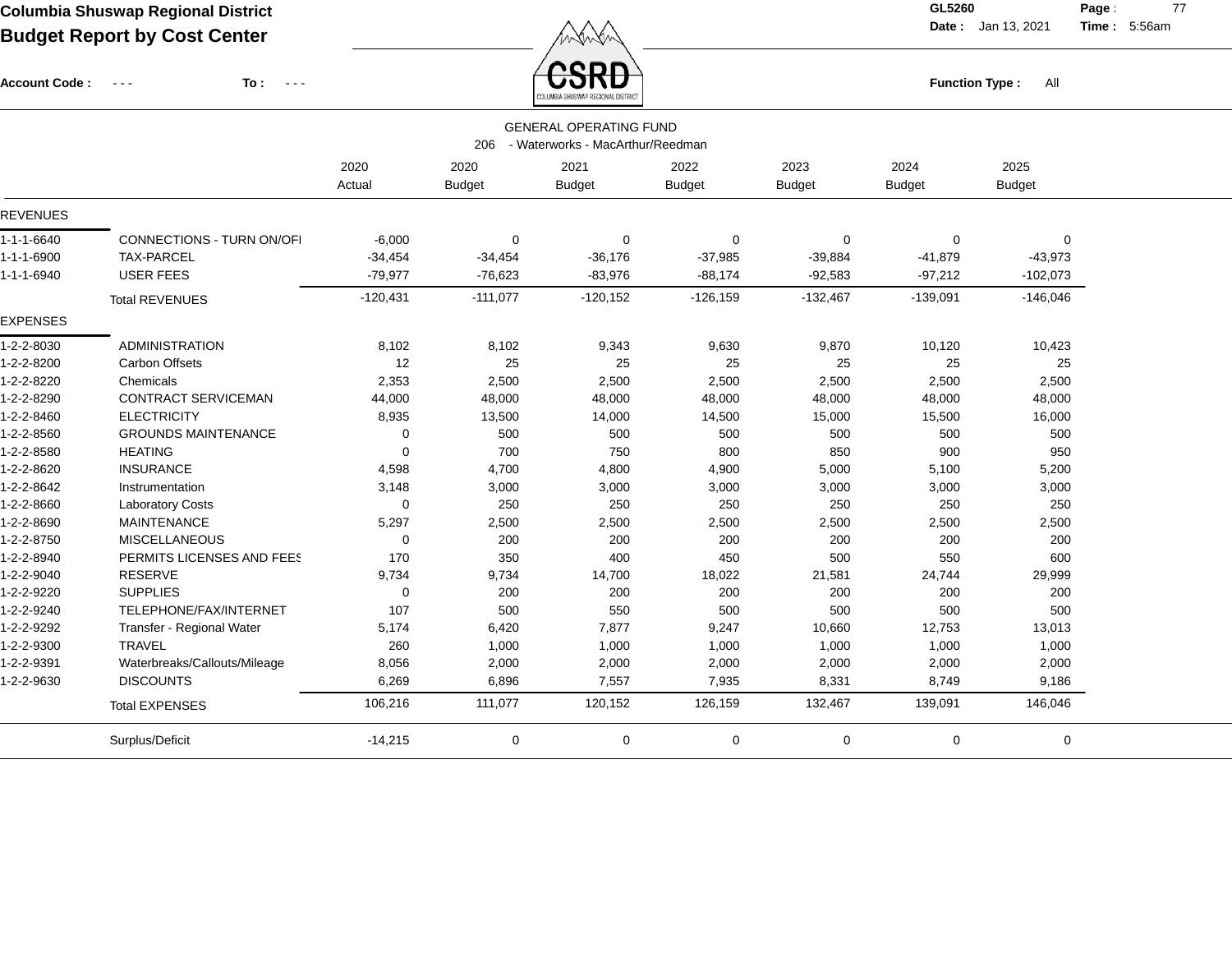Function Type : All<br>COLUMBIA SHUSWAP REGIONAL DISTRICT

**Date :** Jan 13, 2021 **Time :**

**Page :** 78 5:56am

| Account Code: --- | To: | . |
|-------------------|-----|---|
|                   |     |   |

|                 | <b>GENERAL OPERATING FUND</b><br>208 - Waterworks - Sorrento |                   |                       |                       |                       |                       |                       |                       |  |
|-----------------|--------------------------------------------------------------|-------------------|-----------------------|-----------------------|-----------------------|-----------------------|-----------------------|-----------------------|--|
|                 |                                                              | 2020<br>Actual    | 2020<br><b>Budget</b> | 2021<br><b>Budget</b> | 2022<br><b>Budget</b> | 2023<br><b>Budget</b> | 2024<br><b>Budget</b> | 2025<br><b>Budget</b> |  |
| <b>REVENUES</b> |                                                              |                   |                       |                       |                       |                       |                       |                       |  |
| 1-1-1-6239      | COMMUNITY WORKS PROGRA                                       | $-25,053$         | $-30,000$             | 0                     | $\mathbf 0$           | 0                     | $\Omega$              | 0                     |  |
| 1-1-1-6425      | Donations/Cash Contributions                                 | $-3,673$          | 0                     | $\mathbf 0$           | $\mathbf 0$           | $\Omega$              | $\Omega$              | $\mathbf 0$           |  |
| 1-1-1-6440      | <b>MISCELLANEOUS</b>                                         | $\textnormal{-}7$ | $\Omega$              | 0                     | $\mathbf 0$           | $\Omega$              | $\Omega$              | $\Omega$              |  |
| 1-1-1-6765      | <b>TRANSFER FROM RESERVE</b>                                 | $-21,925$         | $-280,000$            | 0                     | $\mathbf 0$           | $\mathbf 0$           | $\Omega$              | $\Omega$              |  |
| 1-1-1-6900      | <b>TAX-PARCEL</b>                                            | $-73,878$         | $-73,878$             | $-77,572$             | $-81,451$             | $-85,523$             | $-89,799$             | $-94,289$             |  |
| 1-1-1-6940      | <b>USER FEES</b>                                             | $-241,337$        | $-241,579$            | $-253,404$            | $-266,074$            | $-279,378$            | $-293,347$            | $-308,014$            |  |
| 1-1-1-6950      | WATER - BULK USAGE                                           | $-3,065$          | 0                     | $-3,000$              | $-3,150$              | $-3,308$              | $-3,473$              | $-3,647$              |  |
|                 | <b>Total REVENUES</b>                                        | -368,939          | $-625,457$            | -333,976              | $-350,675$            | $-368,209$            | $-386,619$            | -405,950              |  |
| <b>EXPENSES</b> |                                                              |                   |                       |                       |                       |                       |                       |                       |  |
| 1-2-2-8030      | <b>ADMINISTRATION</b>                                        | 16,632            | 16,632                | 17,232                | 21,408                | 22,003                | 22,667                | 23,357                |  |
| 1-2-2-8200      | <b>Carbon Offsets</b>                                        | 26                | 50                    | 50                    | 50                    | 50                    | 50                    | 50                    |  |
| 1-2-2-8220      | Chemicals                                                    | 3,419             | 6,000                 | 4,000                 | 4,200                 | 4,400                 | 4,600                 | 4,800                 |  |
| 1-2-2-8290      | CONTRACT SERVICEMAN                                          | 66,000            | 72,000                | 72,000                | 72,000                | 72,000                | 72,000                | 72,000                |  |
| 1-2-2-8301      | <b>CREDIT CARD EXPENSE</b>                                   | 69                | 0                     | 0                     | $\mathbf 0$           | $\mathbf 0$           | $\Omega$              | 0                     |  |
| 1-2-2-8460      | <b>ELECTRICITY</b>                                           | 19,388            | 21,600                | 23,900                | 24,100                | 24,300                | 24,500                | 24,700                |  |
| 1-2-2-8580      | <b>HEATING</b>                                               | 470               | 725                   | 750                   | 775                   | 800                   | 825                   | 850                   |  |
| 1-2-2-8620      | <b>INSURANCE</b>                                             | 3,230             | 3,400                 | 3,500                 | 3,600                 | 3,700                 | 3,800                 | 3,900                 |  |
| 1-2-2-8642      | Instrumentation                                              | 1,608             | 5,000                 | 5,000                 | 5,000                 | 5,000                 | 5,000                 | 5,000                 |  |
| 1-2-2-8660      | <b>Laboratory Costs</b>                                      | 6,033             | 3,500                 | 5,000                 | 5,100                 | 5,355                 | 5,623                 | 5,904                 |  |
| 1-2-2-8690      | <b>MAINTENANCE</b>                                           | 11,076            | 4,000                 | 5,000                 | 5,500                 | 6,000                 | 6,500                 | 7,000                 |  |
| 1-2-2-8940      | PERMITS LICENSES AND FEES                                    | 1,135             | 1,500                 | 1,500                 | 1,500                 | 1,500                 | 1,500                 | 1,500                 |  |
| 1-2-2-8950      | POSTAGE/ FREIGHT                                             | 99                | 0                     | 0                     | $\mathbf 0$           | $\mathbf 0$           | $\Omega$              | $\mathbf 0$           |  |
| 1-2-2-9040      | <b>RESERVE</b>                                               | 129,527           | 129,527               | 136,689               | 143,007               | 153,305               | 162,412               | 177,517               |  |
| 1-2-2-9180      | SNOW REMOVAL                                                 | 0                 | 500                   | 500                   | 500                   | 500                   | 500                   | 500                   |  |
| 1-2-2-9220      | <b>SUPPLIES</b>                                              | $\mathbf 0$       | 500                   | 500                   | 500                   | 500                   | 500                   | 500                   |  |
| 1-2-2-9240      | TELEPHONE/FAX/INTERNET                                       | 107               | 500                   | 500                   | 500                   | 500                   | 500                   | 500                   |  |
| 1-2-2-9292      | Transfer - Regional Water                                    | 14,564            | 18,073                | 22,281                | 26,158                | 30,154                | 36,074                | 36,810                |  |
| 1-2-2-9300      | <b>TRAVEL</b>                                                | 1,546             | 1,500                 | 1,500                 | 1,500                 | 1,600                 | 1,700                 | 1,800                 |  |
| 1-2-2-9391      | Waterbreaks/Callouts/Mileage                                 | 14,315            | 7,500                 | 10,000                | 10,000                | 10,000                | 10,000                | 10,000                |  |
| 1-2-2-9630      | <b>DISCOUNTS</b>                                             | 20,470            | 22,950                | 24,074                | 25,277                | 26,542                | 27,868                | 29,262                |  |
| 1-2-2-9760      | TCA-ENGINEERING STRUCTUI                                     | 67,729            | 310,000               | 0                     | $\mathbf 0$           | 0                     | 0                     | $\mathbf 0$           |  |
|                 | <b>Total EXPENSES</b>                                        | 377,442           | 625,457               | 333,976               | 350,675               | 368,209               | 386,619               | 405,950               |  |
|                 |                                                              |                   |                       |                       |                       |                       |                       |                       |  |
|                 | Surplus/Deficit                                              | 8,504             | 0                     | 0                     | 0                     | $\mathbf 0$           | $\mathbf 0$           | $\mathbf 0$           |  |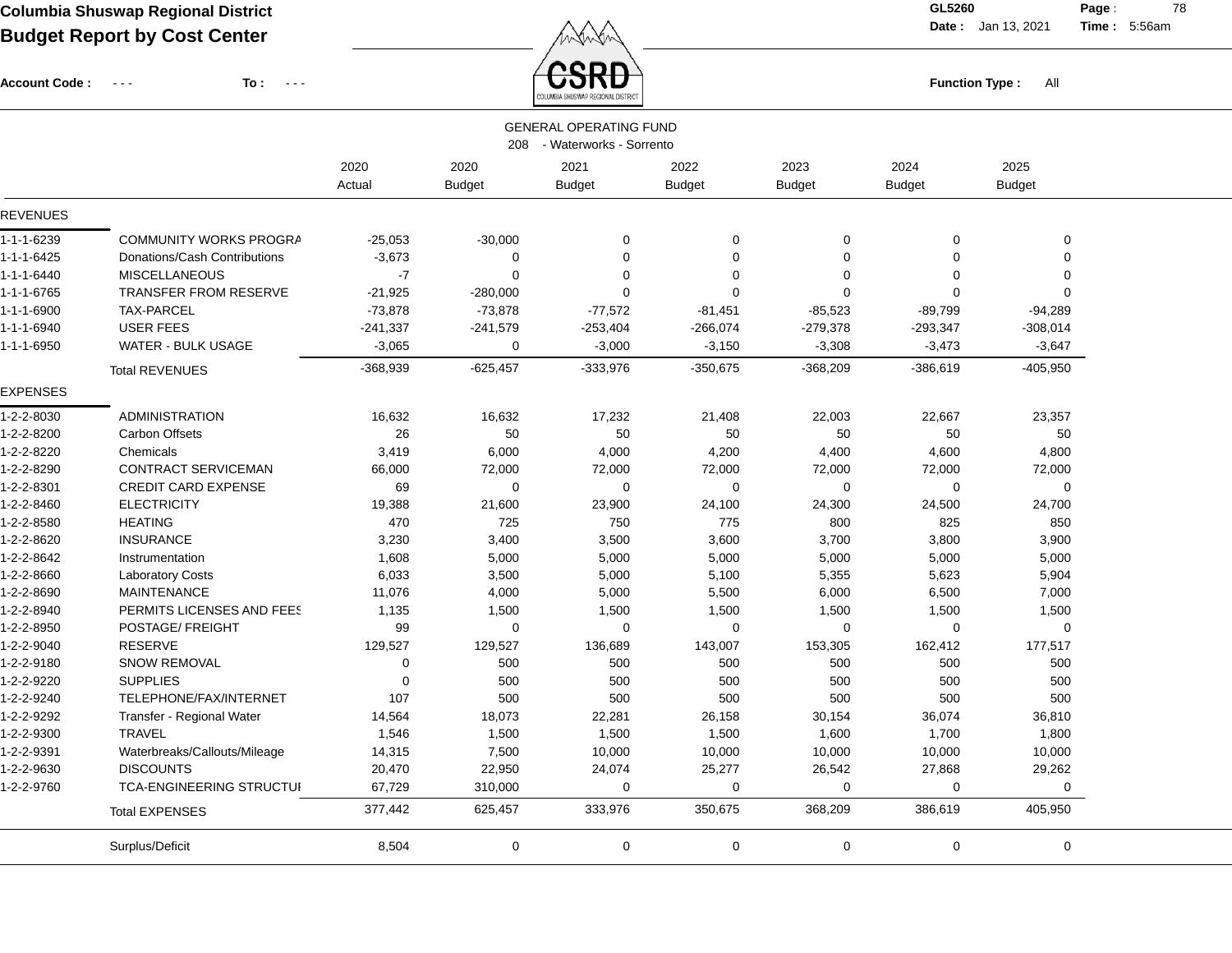Account Code : ---

**To :**

 $\overleftrightarrow{CSRD}$  Function Type : All

**Date :** Jan 13, 2021 **Time :**

**Page :** 79 5:56am

|                 |                                                                  |                |                       | ULUMBIA ƏMUƏWAP KEGIUNAL DIƏTKILI |                       |                       |                       |                       |  |
|-----------------|------------------------------------------------------------------|----------------|-----------------------|-----------------------------------|-----------------------|-----------------------|-----------------------|-----------------------|--|
|                 | <b>GENERAL OPERATING FUND</b><br>209<br>- Waterworks - Anglemont |                |                       |                                   |                       |                       |                       |                       |  |
|                 |                                                                  | 2020<br>Actual | 2020<br><b>Budget</b> | 2021<br><b>Budget</b>             | 2022<br><b>Budget</b> | 2023<br><b>Budget</b> | 2024<br><b>Budget</b> | 2025<br><b>Budget</b> |  |
| <b>REVENUES</b> |                                                                  |                |                       |                                   |                       |                       |                       |                       |  |
| 1-1-1-6640      | CONNECTIONS - TURN ON/OFI                                        | $-18,000$      | $-8,000$              | $-8,000$                          | $-8,000$              | $-8,000$              | $-8,000$              | $-8,000$              |  |
| 1-1-1-6765      | <b>TRANSFER FROM RESERVE</b>                                     | $-46,941$      | $-62,348$             | 0                                 | $\mathbf 0$           | $\mathbf 0$           | $\mathbf 0$           | $\Omega$              |  |
| 1-1-1-6900      | <b>TAX-PARCEL</b>                                                | $-605,800$     | $-605,800$            | $-605,800$                        | $-605,800$            | $-605,800$            | $-605,800$            | $-605,800$            |  |
| 1-1-1-6940      | <b>USER FEES</b>                                                 | $-386,923$     | $-381,096$            | -386,794                          | $-386,794$            | $-386,794$            | $-386,794$            | $-386,794$            |  |
|                 | <b>Total REVENUES</b>                                            | $-1,057,664$   | $-1,057,244$          | $-1,000,594$                      | $-1,000,594$          | $-1,000,594$          | $-1,000,594$          | $-1,000,594$          |  |
| <b>EXPENSES</b> |                                                                  |                |                       |                                   |                       |                       |                       |                       |  |
| 1-2-2-8030      | <b>ADMINISTRATION</b>                                            | 83,407         | 83,407                | 83,169                            | 67,526                | 68,766                | 64,223                | 62,823                |  |
| 1-2-2-8200      | <b>Carbon Offsets</b>                                            | 73             | 200                   | 200                               | 200                   | 200                   | 200                   | 200                   |  |
| 1-2-2-8220      | Chemicals                                                        | 11,424         | 13,500                | 14,000                            | 14,500                | 15,000                | 15,500                | 16,000                |  |
| 1-2-2-8250      | <b>CONNECTIONS</b>                                               | $\mathbf 0$    | 4,000                 | 4,000                             | 4,000                 | 4,000                 | 4,000                 | 4,000                 |  |
| 1-2-2-8290      | CONTRACT SERVICEMAN                                              | 88,000         | 96,000                | 96,000                            | 96,000                | 96,000                | 96,000                | 96,000                |  |
| 1-2-2-8310      | DEBENTURE INTEREST                                               | 169,697        | 169,697               | 169,697                           | 169,697               | 169,697               | 169,697               | 169,697               |  |
| 1-2-2-8320      | DEBENTURE PRINCIPAL                                              | 166,230        | 166,230               | 166,230                           | 166,230               | 166,230               | 166,230               | 166,230               |  |
| 1-2-2-8460      | <b>ELECTRICITY</b>                                               | 59,547         | 65,000                | 65,000                            | 65,000                | 71,000                | 72,000                | 73,000                |  |
| 1-2-2-8620      | <b>INSURANCE</b>                                                 | 7,186          | 10,000                | 10,000                            | 10,000                | 11,000                | 12,000                | 13,000                |  |
| 1-2-2-8642      | Instrumentation                                                  | 12,828         | 10,000                | 10,500                            | 11,000                | 11,500                | 12,000                | 12,500                |  |
| 1-2-2-8660      | <b>Laboratory Costs</b>                                          | 5,498          | 4,000                 | 4,000                             | 4,000                 | 4,000                 | 4,000                 | 4,000                 |  |
| 1-2-2-8670      | <b>LEGAL &amp; ADVISORY</b>                                      | 1,498          | $\mathbf 0$           | $\mathbf 0$                       | $\overline{0}$        | $\mathbf 0$           | $\mathbf 0$           | $\mathbf 0$           |  |
| 1-2-2-8690      | <b>MAINTENANCE</b>                                               | 30,371         | 10,000                | 10,000                            | 10,000                | 12,000                | 15,000                | 15,000                |  |
| 1-2-2-8746      | <b>MINOR EQUIPMENT</b>                                           | $\mathbf 0$    | 5,000                 | 5,000                             | 5,000                 | 7,500                 | 7,500                 | 10,000                |  |
| 1-2-2-8750      | <b>MISCELLANEOUS</b>                                             | $-0$           | 0                     | $\pmb{0}$                         | $\overline{0}$        | $\mathbf 0$           | $\mathbf 0$           | $\mathbf 0$           |  |
| 1-2-2-8940      | PERMITS LICENSES AND FEES                                        | 1,676          | 2,000                 | 2,000                             | 2,000                 | 2,000                 | 2,000                 | 2,000                 |  |
| 1-2-2-8950      | POSTAGE/ FREIGHT                                                 | 39             | 0                     | 0                                 | $\Omega$              | 0                     | 0                     | 0                     |  |
| 1-2-2-8955      | PROJECTS (Non-Tangible)                                          | $\mathbf 0$    | 250,000               | 100,000                           | 100,000               | 50,000                | 50,000                | 50,000                |  |
| 1-2-2-9040      | <b>RESERVE</b>                                                   | 17,493         | 17,493                | 98,302                            | 121,882               | 156,740               | 138,442               | 132,161               |  |
| 1-2-2-9220      | <b>SUPPLIES</b>                                                  | $\Omega$       | 500                   | 500                               | 500                   | 500                   | 500                   | 500                   |  |
| 1-2-2-9240      | TELEPHONE/FAX/INTERNET                                           | 1,859          | 1,300                 | 2,000                             | 2,100                 | 2,200                 | 2,300                 | 2,400                 |  |
| 1-2-2-9292      | Transfer - Regional Water                                        | 41,885         | 51,934                | 63,014                            | 73,977                | 85,279                | 102,020               | 104,101               |  |
| 1-2-2-9300      | <b>TRAVEL</b>                                                    | 2,181          | 4,000                 | 4,000                             | 4,000                 | 4,000                 | 4,000                 | 4,000                 |  |
| 1-2-2-9391      | Waterbreaks/Callouts/Mileage                                     | 113,763        | 60,000                | 60,000                            | 40,000                | 30,000                | 30,000                | 30,000                |  |
| 1-2-2-9630      | <b>DISCOUNTS</b>                                                 | 26,539         | 32,983                | 32,982                            | 32,982                | 32,982                | 32,982                | 32,982                |  |
| 1-2-2-9760      | <b>TCA-ENGINEERING STRUCTUI</b>                                  | 245,101        | 0                     | 0                                 | 0                     | 0                     | 0                     | $\mathbf 0$           |  |
|                 | <b>Total EXPENSES</b>                                            | 1,086,294      | 1,057,244             | 1,000,594                         | 1,000,594             | 1,000,594             | 1,000,594             | 1,000,594             |  |
|                 | Surplus/Deficit                                                  | 28,630         | $\mathbf 0$           | $\pmb{0}$                         | $\mathbf 0$           | $\mathbf 0$           | $\mathbf 0$           | $\mathbf 0$           |  |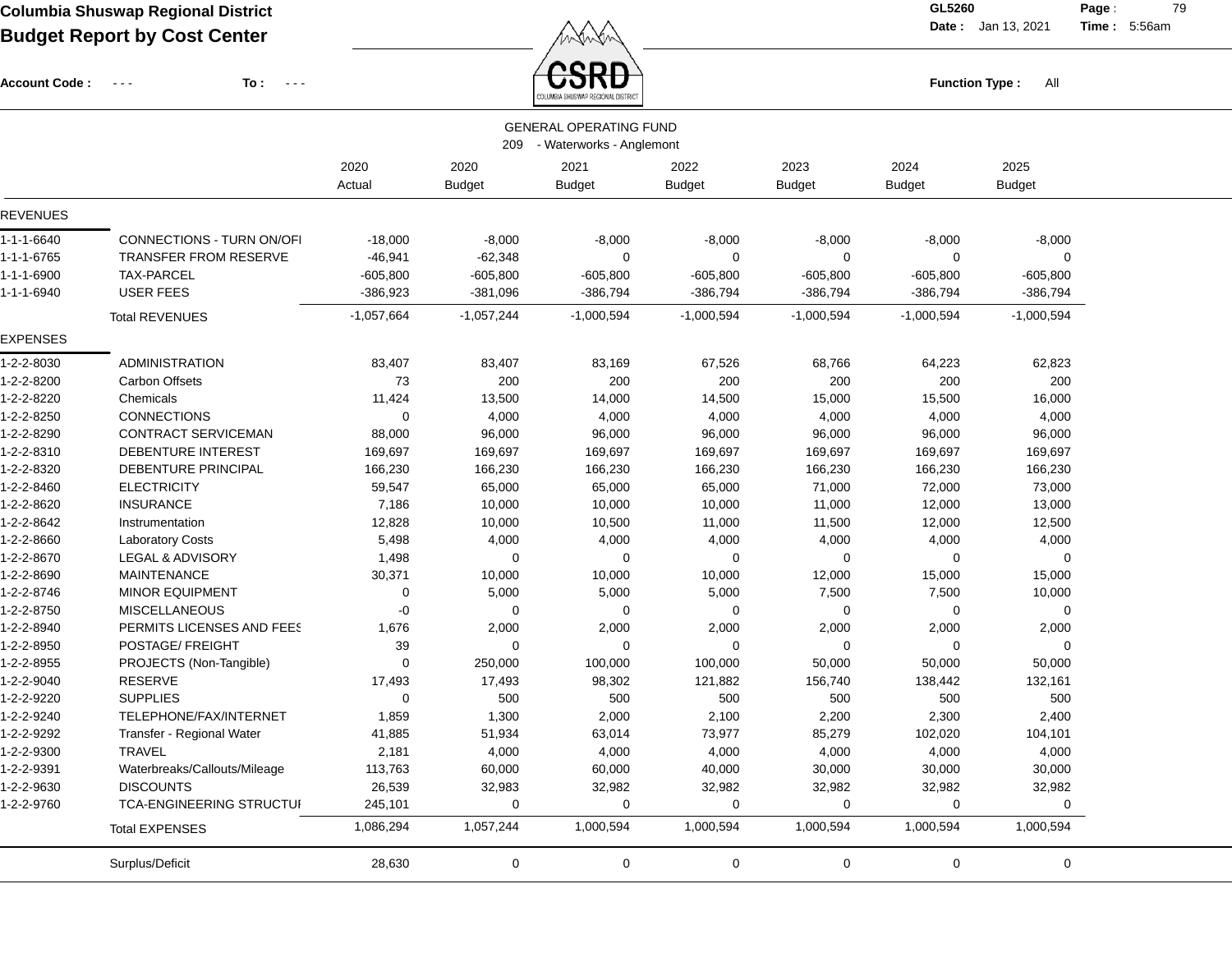Account Code : ---

**To :**

Function Type : All<br>COLUMBIA SHUSWAP REGIONAL DISTRICT

**Date :** Jan 13, 2021 **Time :**

**Page : 80** 5:56am

|                 | <b>GENERAL OPERATING FUND</b><br>210<br>- Liquid Waste Management - Sout |                |                       |                       |                       |                       |                       |                       |  |  |
|-----------------|--------------------------------------------------------------------------|----------------|-----------------------|-----------------------|-----------------------|-----------------------|-----------------------|-----------------------|--|--|
|                 |                                                                          | 2020<br>Actual | 2020<br><b>Budget</b> | 2021<br><b>Budget</b> | 2022<br><b>Budget</b> | 2023<br><b>Budget</b> | 2024<br><b>Budget</b> | 2025<br><b>Budget</b> |  |  |
| <b>REVENUES</b> |                                                                          |                |                       |                       |                       |                       |                       |                       |  |  |
| 1-1-1-6680      | <b>SURPLUS</b>                                                           | 0              | $\mathbf 0$           | $-9,124$              | 0                     | $\mathbf 0$           | 0                     | 0                     |  |  |
| 1-1-1-6770      | <b>Transfer from Operating Reserve</b>                                   | $\Omega$       | $-15,000$             | $-6,800$              | $-5,000$              | 0                     | $\Omega$              | $\mathbf 0$           |  |  |
| 1-1-1-6900      | TAX-PARCEL                                                               | $-44,300$      | $-44,300$             | $-45,096$             | $-46,020$             | $-40,220$             | $-35,620$             | $-33,620$             |  |  |
|                 | <b>Total REVENUES</b>                                                    | $-44,300$      | $-59,300$             | $-61,020$             | $-51,020$             | $-40,220$             | $-35,620$             | $-33,620$             |  |  |
| <b>EXPENSES</b> |                                                                          |                |                       |                       |                       |                       |                       |                       |  |  |
| 1-2-2-8030      | <b>ADMINISTRATION</b>                                                    | 2,800          | 2,800                 | 4,520                 | 4,520                 | 3,720                 | 2,120                 | 2,120                 |  |  |
| 1-2-2-8750      | <b>MISCELLANEOUS</b>                                                     | 0              | 500                   | 500                   | 500                   | 500                   | 500                   | 500                   |  |  |
| 1-2-2-8756      | <b>MONITORING</b>                                                        | 27,216         | 25,000                | 25,000                | 25,000                | 25,000                | 25,000                | 25,000                |  |  |
| 1-2-2-9042      | <b>Transfer to Operating Reserve</b>                                     | 0              | $\Omega$              | $\Omega$              | 0                     | 10,000                | 7,000                 | 5,000                 |  |  |
| 1-2-2-9217      | STUDY/ADVISORY                                                           | 4,573          | 30,000                | 30,000                | 20,000                | 0                     | 0                     | 0                     |  |  |
| 1-2-2-9300      | <b>TRAVEL</b>                                                            | 160            | 1,000                 | 1,000                 | 1,000                 | 1,000                 | 1,000                 | 1,000                 |  |  |
|                 | <b>Total EXPENSES</b>                                                    | 34,749         | 59,300                | 61,020                | 51,020                | 40,220                | 35,620                | 33,620                |  |  |
|                 | Surplus/Deficit                                                          | $-9,551$       | 0                     | 0                     | 0                     | 0                     | 0                     | $\mathbf 0$           |  |  |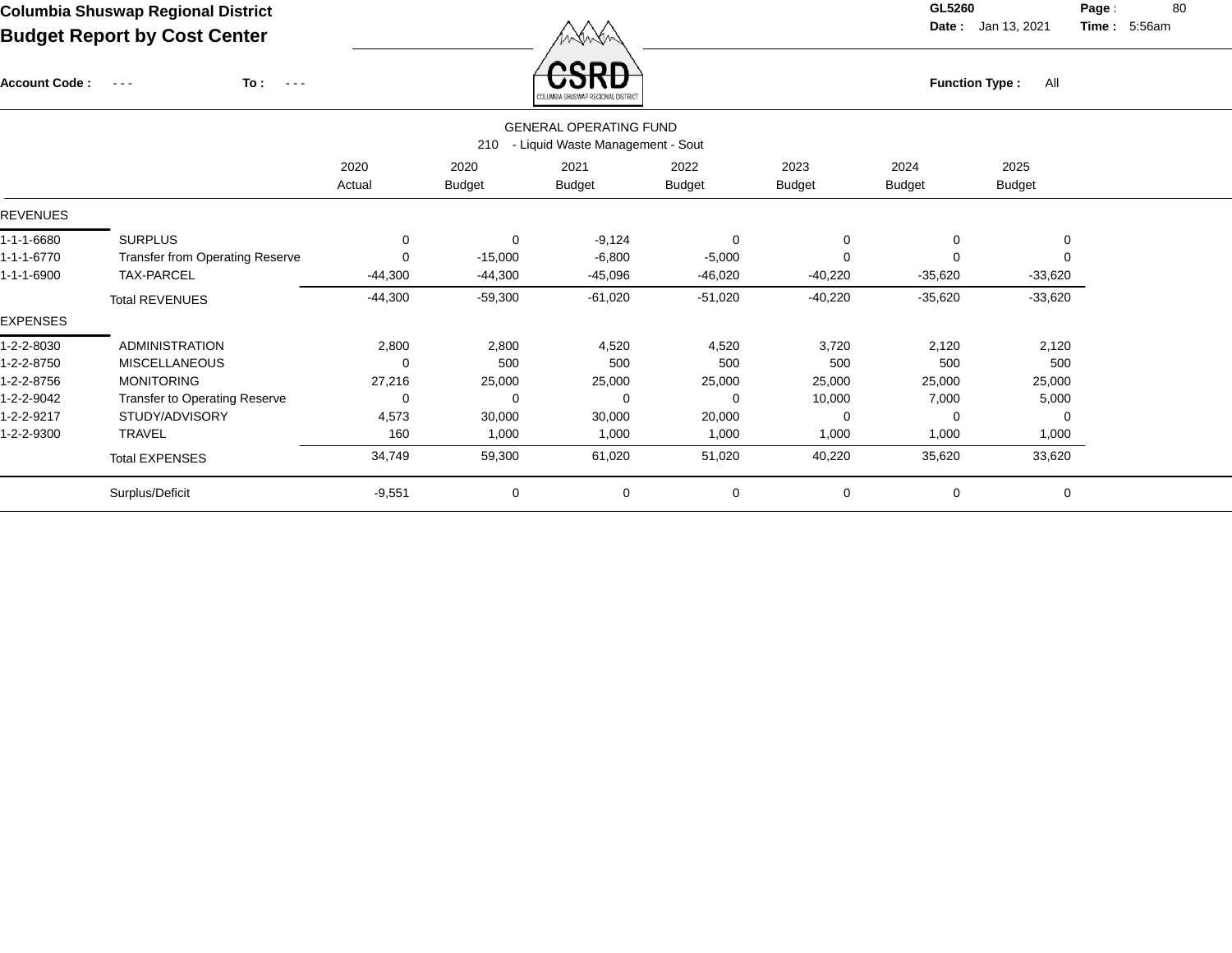Account Code : ---

**To :**

**Function Type :** All

**Date :** Jan 13, 2021 **Time :**

**Page :** 81 5:56am

|            |                                                                          |                |                       | COLUMBIA SHUSWAP REGIONAL DISTRICT |                       |                       |                       |                       |  |  |
|------------|--------------------------------------------------------------------------|----------------|-----------------------|------------------------------------|-----------------------|-----------------------|-----------------------|-----------------------|--|--|
|            | <b>GENERAL OPERATING FUND</b><br>- Liquid Waste Management - Nort<br>211 |                |                       |                                    |                       |                       |                       |                       |  |  |
|            |                                                                          | 2020<br>Actual | 2020<br><b>Budget</b> | 2021<br><b>Budget</b>              | 2022<br><b>Budget</b> | 2023<br><b>Budget</b> | 2024<br><b>Budget</b> | 2025<br><b>Budget</b> |  |  |
| REVENUES   |                                                                          |                |                       |                                    |                       |                       |                       |                       |  |  |
| 1-1-1-6770 | <b>Transfer from Operating Reserve</b>                                   | 0              | $-18,000$             | $-9,500$                           | $\mathbf 0$           | $\Omega$              | 0                     | $\mathbf 0$           |  |  |
| 1-1-1-6900 | <b>TAX-PARCEL</b>                                                        | $-27,080$      | $-27,080$             | $-27,440$                          | $-27,640$             | $-19,840$             | -19,540               | $-19,580$             |  |  |
|            | <b>Total REVENUES</b>                                                    | $-27,080$      | $-45,080$             | $-36,940$                          | $-27,640$             | $-19,840$             | $-19,540$             | $-19,580$             |  |  |
| EXPENSES   |                                                                          |                |                       |                                    |                       |                       |                       |                       |  |  |
| 1-2-2-8030 | <b>ADMINISTRATION</b>                                                    | 2,080          | 2,080                 | 3,440                              | 2,640                 | 1,840                 | 1,040                 | 1,080                 |  |  |
| 1-2-2-8750 | <b>MISCELLANEOUS</b>                                                     | 0              | 500                   | 500                                | 500                   | 500                   | 500                   | 500                   |  |  |
| 1-2-2-8756 | <b>MONITORING</b>                                                        | 15,148         | 12,000                | 12,000                             | 12,000                | 12,000                | 12,000                | 12,000                |  |  |
| 1-2-2-9042 | <b>Transfer to Operating Reserve</b>                                     | 0              | 0                     | 500                                | 2,000                 | 5,000                 | 5,000                 | 5,000                 |  |  |
| 1-2-2-9217 | STUDY/ADVISORY                                                           | 3,528          | 30,000                | 20,000                             | 10,000                |                       | $\Omega$              | $\mathbf 0$           |  |  |
| 1-2-2-9300 | <b>TRAVEL</b>                                                            | 180            | 500                   | 500                                | 500                   | 500                   | 1,000                 | 1,000                 |  |  |
|            | <b>Total EXPENSES</b>                                                    | 20,936         | 45,080                | 36,940                             | 27,640                | 19,840                | 19,540                | 19,580                |  |  |
|            | Surplus/Deficit                                                          | $-6,144$       | $\mathbf 0$           | 0                                  | $\mathbf 0$           | 0                     | 0                     | 0                     |  |  |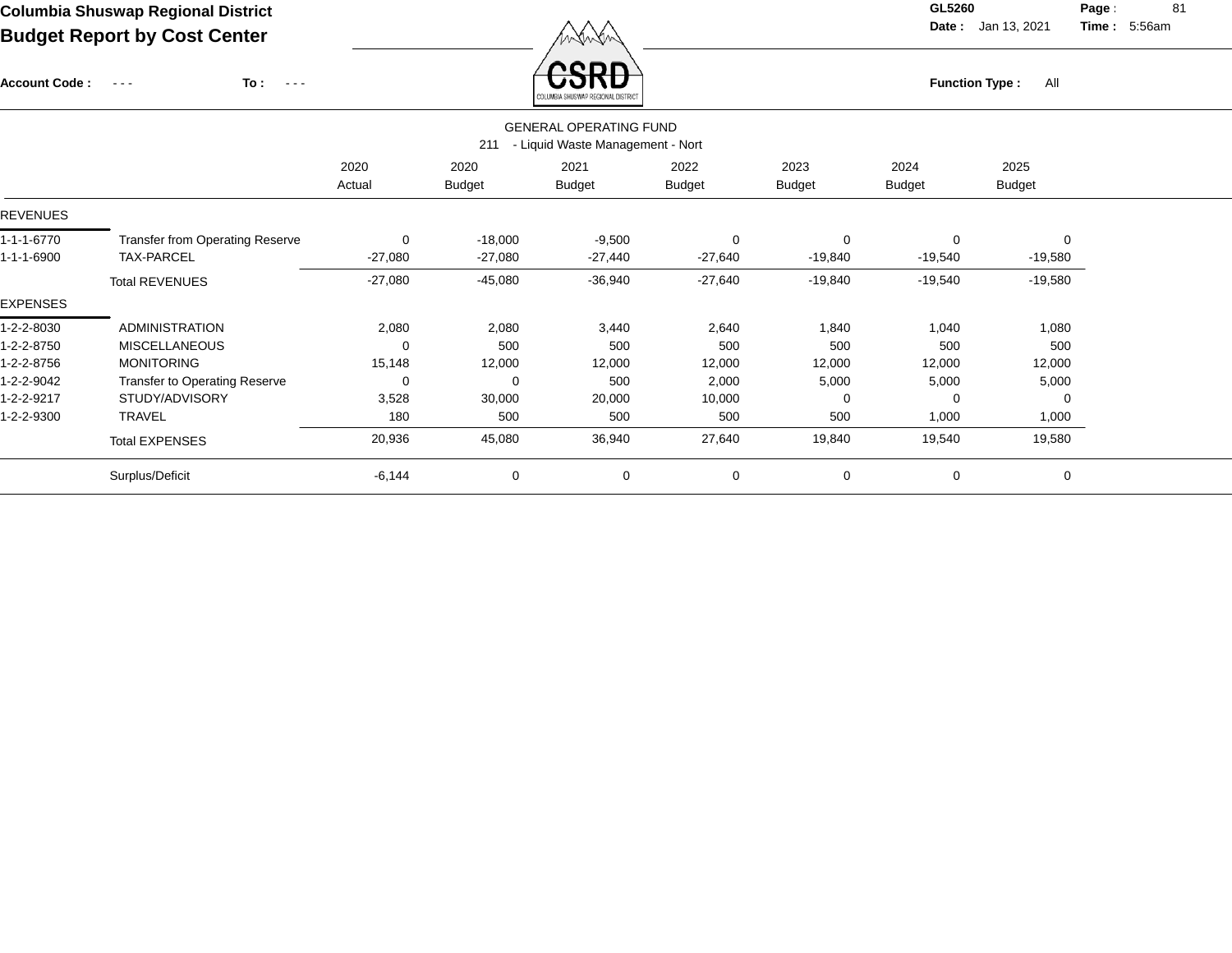Account Code : ---

**To :**

Function Type : All<br>columents hus war regional pisters<sup>1</sup>

**Date :** Jan 13, 2021 **Time :**

**Page :** 82 5:56am

|                 |                                        |                | 212                   | <b>GENERAL OPERATING FUND</b><br>- Liquid Waste Management - Seym |                       |                       |                |                       |  |
|-----------------|----------------------------------------|----------------|-----------------------|-------------------------------------------------------------------|-----------------------|-----------------------|----------------|-----------------------|--|
|                 |                                        | 2020<br>Actual | 2020<br><b>Budget</b> | 2021<br><b>Budget</b>                                             | 2022<br><b>Budget</b> | 2023<br><b>Budget</b> | 2024<br>Budget | 2025<br><b>Budget</b> |  |
| <b>REVENUES</b> |                                        |                |                       |                                                                   |                       |                       |                |                       |  |
| 1-1-1-6680      | <b>SURPLUS</b>                         | 0              | 0                     | $-2,000$                                                          | $\mathbf 0$           | 0                     | 0              | 0                     |  |
| 1-1-1-6770      | <b>Transfer from Operating Reserve</b> | 0              | $-3,600$              | $-1,000$                                                          | $-780$                | $-400$                | 0              |                       |  |
| 1-1-1-6900      | TAX-PARCEL                             | $-3,010$       | $-3,010$              | $-3,000$                                                          | $-3,660$              | $-3,880$              | $-4,280$       | $-4,280$              |  |
|                 | <b>Total REVENUES</b>                  | $-3,010$       | $-6,610$              | $-6,000$                                                          | $-4,440$              | $-4,280$              | $-4,280$       | $-4,280$              |  |
| <b>EXPENSES</b> |                                        |                |                       |                                                                   |                       |                       |                |                       |  |
| 1-2-2-8030      | <b>ADMINISTRATION</b>                  | 360            | 360                   | 500                                                               | 440                   | 280                   | 280            | 280                   |  |
| 1-2-2-8750      | <b>MISCELLANEOUS</b>                   | 0              | 500                   | 500                                                               | 500                   | 500                   | 500            | 500                   |  |
| 1-2-2-8756      | <b>MONITORING</b>                      | 0              | 2,750                 | 2,500                                                             | 2,500                 | 2,500                 | 2,500          | 2,500                 |  |
| 1-2-2-9042      | <b>Transfer to Operating Reserve</b>   | 0              | 0                     | $\Omega$                                                          | 500                   | 500                   | 500            | 500                   |  |
| 1-2-2-9217      | STUDY/ADVISORY                         | 969            | 2,500                 | 2,000                                                             | 0                     | 0                     | 0              | 0                     |  |
| 1-2-2-9300      | <b>TRAVEL</b>                          | 0              | 500                   | 500                                                               | 500                   | 500                   | 500            | 500                   |  |
|                 | <b>Total EXPENSES</b>                  | 1,329          | 6,610                 | 6,000                                                             | 4,440                 | 4,280                 | 4,280          | 4,280                 |  |
|                 | Surplus/Deficit                        | $-1,681$       | $\mathbf 0$           | $\mathbf 0$                                                       | $\mathbf 0$           | $\mathbf 0$           | 0              | $\mathbf 0$           |  |
|                 |                                        |                |                       |                                                                   |                       |                       |                |                       |  |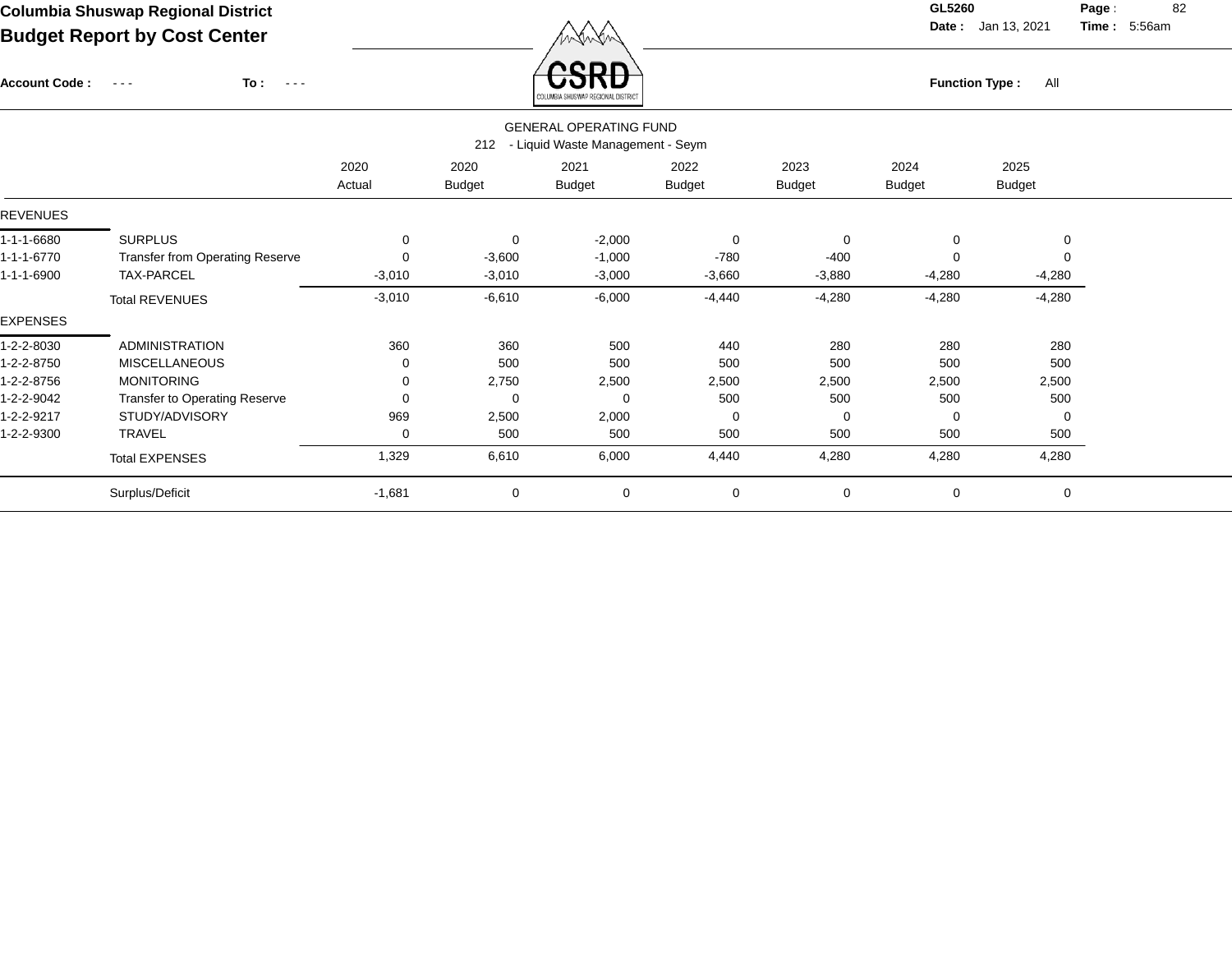Account Code : ---

**To :**

Function Type : All<br>COLUMBIA SHUSWAP REGIONAL DISTRICT

**Date :** Jan 13, 2021 **Time :**

**Page :** 83 5:56am

|                 | <b>GENERAL OPERATING FUND</b><br>- Liquid Waste Management - Area<br>213 |           |               |               |               |               |               |               |  |  |
|-----------------|--------------------------------------------------------------------------|-----------|---------------|---------------|---------------|---------------|---------------|---------------|--|--|
|                 |                                                                          | 2020      | 2020          | 2021          | 2022          | 2023          | 2024          | 2025          |  |  |
|                 |                                                                          | Actual    | <b>Budget</b> | <b>Budget</b> | <b>Budget</b> | <b>Budget</b> | <b>Budget</b> | <b>Budget</b> |  |  |
| <b>REVENUES</b> |                                                                          |           |               |               |               |               |               |               |  |  |
| 1-1-1-6680      | <b>SURPLUS</b>                                                           | 0         | 0             | $-10,000$     | 0             | $\Omega$      | 0             | 0             |  |  |
| 1-1-1-6770      | <b>Transfer from Operating Reserve</b>                                   | 0         | $-10,000$     | 0             | $\Omega$      |               | 0             | $\Omega$      |  |  |
| 1-1-1-6810      | TAX REQ.                                                                 | $-23,155$ | $-23,155$     | $-19,548$     | $-19,188$     | $-16,218$     | $-15,858$     | $-15,858$     |  |  |
| 1-1-1-6900      | TAX-PARCEL                                                               | $-2,573$  | $-2,573$      | $-2,172$      | $-2,132$      | $-1,802$      | $-1,762$      | $-1,762$      |  |  |
|                 | <b>Total REVENUES</b>                                                    | $-25,728$ | $-35,728$     | $-31,720$     | $-21,320$     | $-18,020$     | $-17,620$     | $-17,620$     |  |  |
| <b>EXPENSES</b> |                                                                          |           |               |               |               |               |               |               |  |  |
| 1-2-2-8030      | <b>ADMINISTRATION</b>                                                    | 1,728     | 1,728         | 2,720         | 2,320         | 1,520         | 1,120         | 1,120         |  |  |
| 1-2-2-8756      | <b>MONITORING</b>                                                        | 13,181    | 13,000        | 13,000        | 13,000        | 13,000        | 13,000        | 13,000        |  |  |
| 1-2-2-8985      | PUBLIC INFORMATION                                                       | 0         | 500           | 500           | 500           | 500           | 500           | 500           |  |  |
| 1-2-2-9042      | Transfer to Operating Reserve                                            | 0         | 0             | 0             | 5,000         | 2,500         | 2,500         | 2,500         |  |  |
| 1-2-2-9217      | STUDY/ADVISORY                                                           | 4,050     | 20,000        | 15,000        | $\Omega$      | $\Omega$      | 0             | $\mathbf 0$   |  |  |
| 1-2-2-9300      | <b>TRAVEL</b>                                                            | 85        | 500           | 500           | 500           | 500           | 500           | 500           |  |  |
|                 | <b>Total EXPENSES</b>                                                    | 19,045    | 35,728        | 31,720        | 21,320        | 18,020        | 17,620        | 17,620        |  |  |
|                 | Surplus/Deficit                                                          | $-6,683$  | $\mathbf 0$   | $\mathbf 0$   | $\mathbf 0$   | $\mathbf 0$   | $\mathbf 0$   | $\mathbf 0$   |  |  |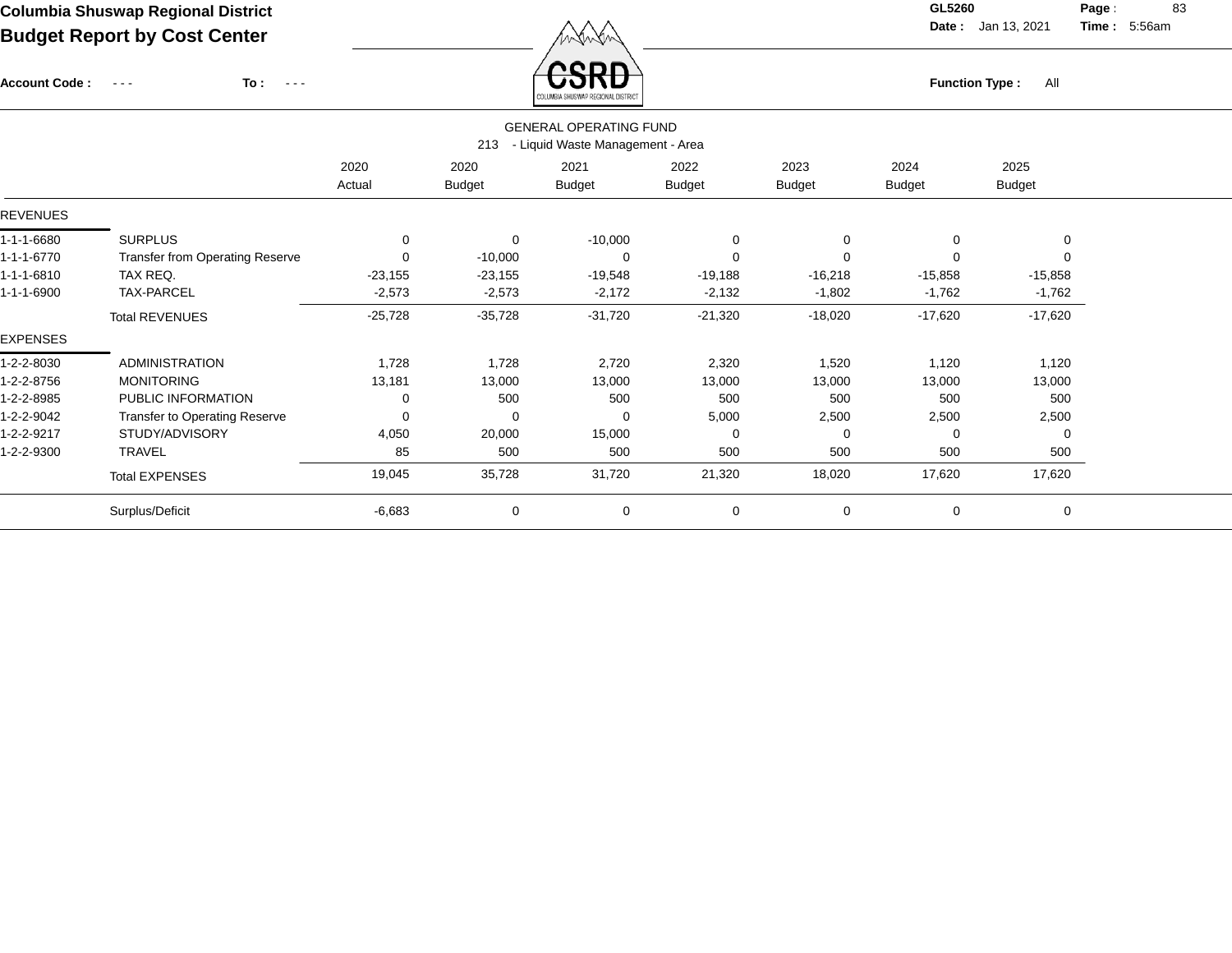Account Code : ---

**To :**

 $F_{\text{unction Type}: \text{All}}$ 

**Date :** Jan 13, 2021 **Time :**

**Page :** 84 5:56am

|                 |                                  |              |               | <b>GENERAL OPERATING FUND</b> |               |               |               |               |  |
|-----------------|----------------------------------|--------------|---------------|-------------------------------|---------------|---------------|---------------|---------------|--|
|                 |                                  |              |               | 218 - Regional Recycling      |               |               |               |               |  |
|                 |                                  | 2020         | 2020          | 2021                          | 2022          | 2023          | 2024          | 2025          |  |
|                 |                                  | Actual       | <b>Budget</b> | <b>Budget</b>                 | <b>Budget</b> | <b>Budget</b> | <b>Budget</b> | <b>Budget</b> |  |
| <b>REVENUES</b> |                                  |              |               |                               |               |               |               |               |  |
| 1-1-1-6165      | AGREEMNT-LITTLE SHUS BAN         | $-20,000$    | $-20,000$     | $-20,200$                     | $-20,400$     | $-20,600$     | $-20,800$     | $-21,000$     |  |
| 1-1-1-6166      | AGREEMNT-ADAMS LK BAND           | $-5,600$     | $-5,600$      | $-5,700$                      | $-5,800$      | $-5,900$      | $-6,000$      | $-6,100$      |  |
| 1-1-1-6239      | COMMUNITY WORKS PROGRA           | $-95,686$    | $-80,000$     | 0                             | 0             | 0             | $\Omega$      | $\Omega$      |  |
| 1-1-1-6360      | <b>GRANT</b>                     | 0            | $-30,000$     | $-30,000$                     | 0             | 0             | $\Omega$      | $\Omega$      |  |
| 1-1-1-6373      | <b>GRANT - PROVINCIAL</b>        | $-175,716$   | 0             | 0                             | $\mathbf 0$   | $\mathbf 0$   | $\Omega$      |               |  |
| 1-1-1-6551      | Recovery - Steel                 | $-192,614$   | $-100,000$    | $-150,000$                    | $-150,000$    | $-150,000$    | $-150,000$    | $-150,000$    |  |
| 1-1-1-6552      | Recovery - MMBC                  | $-220,959$   | $-175,000$    | $-200,000$                    | $-200,000$    | $-200,000$    | $-200,000$    | $-200,000$    |  |
| 1-1-1-6553      | Recovery - GBN                   | $-49,217$    | $-90,000$     | 0                             | 0             | 0             | $\Omega$      | 0             |  |
| 1-1-1-6554      | Recovery - Stewardship           | $-23,338$    | $-7,500$      | $-20,000$                     | $-20,000$     | $-20,000$     | $-20,000$     | $-20,000$     |  |
| 1-1-1-6556      | Recovery - Batteries             | $-3,090$     | $-4,000$      | $-4,000$                      | $-4,000$      | $-4,000$      | $-4,000$      | $-4,000$      |  |
| 1-1-1-6557      | Recovery - MARR (formerly ODS    | $-44,522$    | $-25,000$     | $-35,000$                     | $-35,000$     | $-35,000$     | $-35,000$     | $-35,000$     |  |
| 1-1-1-6610      | SALARY & FRINGE RECOVERII        | 0            | $-500$        | $-500$                        | $-500$        | $-500$        | $-500$        | $-500$        |  |
| 1-1-1-6629      | SALES-COMPOSTERS/BAGS            | $-4,824$     | $-5,000$      | $-5,000$                      | $-5,000$      | $-5,000$      | $-5,000$      | $-5,000$      |  |
| 1-1-1-6635      | <b>SALES - COMPOST</b>           | $-19,171$    | $-10,000$     | $-15,000$                     | $-15,000$     | $-15,000$     | $-15,000$     | $-15,000$     |  |
| 1-1-1-6680      | <b>SURPLUS</b>                   | 0            | 0             | $-40,000$                     | 0             | 0             | 0             | 0             |  |
| 1-1-1-6765      | <b>TRANSFER FROM RESERVE</b>     | 0            | $-375,000$    | $-300,000$                    | $\mathbf 0$   | 0             | $\Omega$      | $\Omega$      |  |
| 1-1-1-6770      | Transfer from Operating Reserve  | $-80,000$    | $-80,000$     | $-14,000$                     | $-67,000$     | $-25,000$     | $-15,000$     |               |  |
| 1-1-1-6810      | TAX REQ.                         | $-948,695$   | -948,695      | $-948,905$                    | $-967,304$    | $-965,094$    | $-977,158$    | $-996,098$    |  |
| 1-1-1-6909      | <b>Tipping Fees - Car Seats</b>  | 0            | 0             | $-5,000$                      | $-5,000$      | $-5,000$      | $-5,000$      | $-5,000$      |  |
| 1-1-1-6912      | <b>Tipping Fees - Shingles</b>   | $-71,517$    | $-60,000$     | $-60,000$                     | $-60,000$     | $-60,000$     | $-60,000$     | $-60,000$     |  |
| 1-1-1-6913      | Tipping Fees - Concrete/Brick/Po | $-96,799$    | $-100,000$    | $-80,000$                     | $-80,000$     | $-80,000$     | $-80,000$     | $-80,000$     |  |
| 1-1-1-6914      | <b>Tipping Fees - Mattresses</b> | $-142,021$   | $-100,000$    | $-120,000$                    | $-120,000$    | $-120,000$    | $-120,000$    | $-120,000$    |  |
| 1-1-1-6915      | Tipping Fees - Yard & Garden Wa  | 0            | 0             | $-25,000$                     | $-25,000$     | $-25,000$     | $-25,000$     | $-25,000$     |  |
| 1-1-1-6917      | Tipping Fees - Biosolids         | $-10,416$    | $-10,000$     | $-10,000$                     | $-10,000$     | $-10,000$     | $-10,000$     | $-10,000$     |  |
| 1-1-1-6918      | Tipping Fees - Commerical Recy   | $-45,967$    | $-30,000$     | $-40,000$                     | $-40,000$     | $-40,000$     | $-40,000$     | $-40,000$     |  |
| 1-1-1-6919      | Tipping Fees - Food Waste        | $-188,712$   | $-120,000$    | $-150,000$                    | $-150,000$    | $-150,000$    | $-150,000$    | $-150,000$    |  |
|                 | <b>Total REVENUES</b>            | $-2,438,864$ | $-2,376,295$  | $-2,278,305$                  | $-1,980,004$  | $-1,936,094$  | $-1,938,458$  | $-1,942,698$  |  |
| <b>EXPENSES</b> |                                  |              |               |                               |               |               |               |               |  |
| 1-2-2-8030      | <b>ADMINISTRATION</b>            | 100,745      | 100,745       | 107,255                       | 132,454       | 113,044       | 111,408       | 111,648       |  |
| 1-2-2-8040      | <b>ADVERTISING</b>               | 1,456        | 20,000        | 10,000                        | 10,000        | 10,000        | 10,000        | 10,000        |  |
| 1-2-2-8200      | <b>Carbon Offsets</b>            | 11           | 250           | 250                           | 250           | 250           | 250           | 250           |  |
| 1-2-2-8205      | <b>Centralized Composting</b>    | 95,755       | 100,000       | 100,000                       | 100,000       | 100,000       | 100,000       | 100,000       |  |
| 1-2-2-8207      | <b>CLEANUP</b>                   | 0            | 500           | 500                           | 500           | 500           | 500           | 500           |  |
| 1-2-2-8300      | COST OF SALES                    | 3,915        | 2,500         | 5,000                         | 2,500         | 1,500         | 1,500         | 1,500         |  |
| 1-2-2-8481      | Hazardous Waste Depot - Mainte   | 75,356       | 70,000        | 75,000                        | 75,000        | 75,000        | 75,000        | 75,000        |  |
| 1-2-2-8570      | Hauling & Consolidation - Other  | 164,040      | 30,000        | 150,000                       | 150,000       | 150,000       | 150,000       | 150,000       |  |
| 1-2-2-8571      | Hauling & Consolidation - MMBC   | 72,168       | 150,000       | 0                             | 0             | 0             | 0             | 0             |  |
| 1-2-2-8690      | <b>MAINTENANCE</b>               | 2,306        | 5,000         | 5,000                         | 5,000         | 5,000         | 5,000         | 5,000         |  |
| 1-2-2-8740      | <b>MEMBERSHIPS</b>               | 1,000        | 1,300         | 1,300                         | 1,300         | 1,300         | 1,300         | 1,300         |  |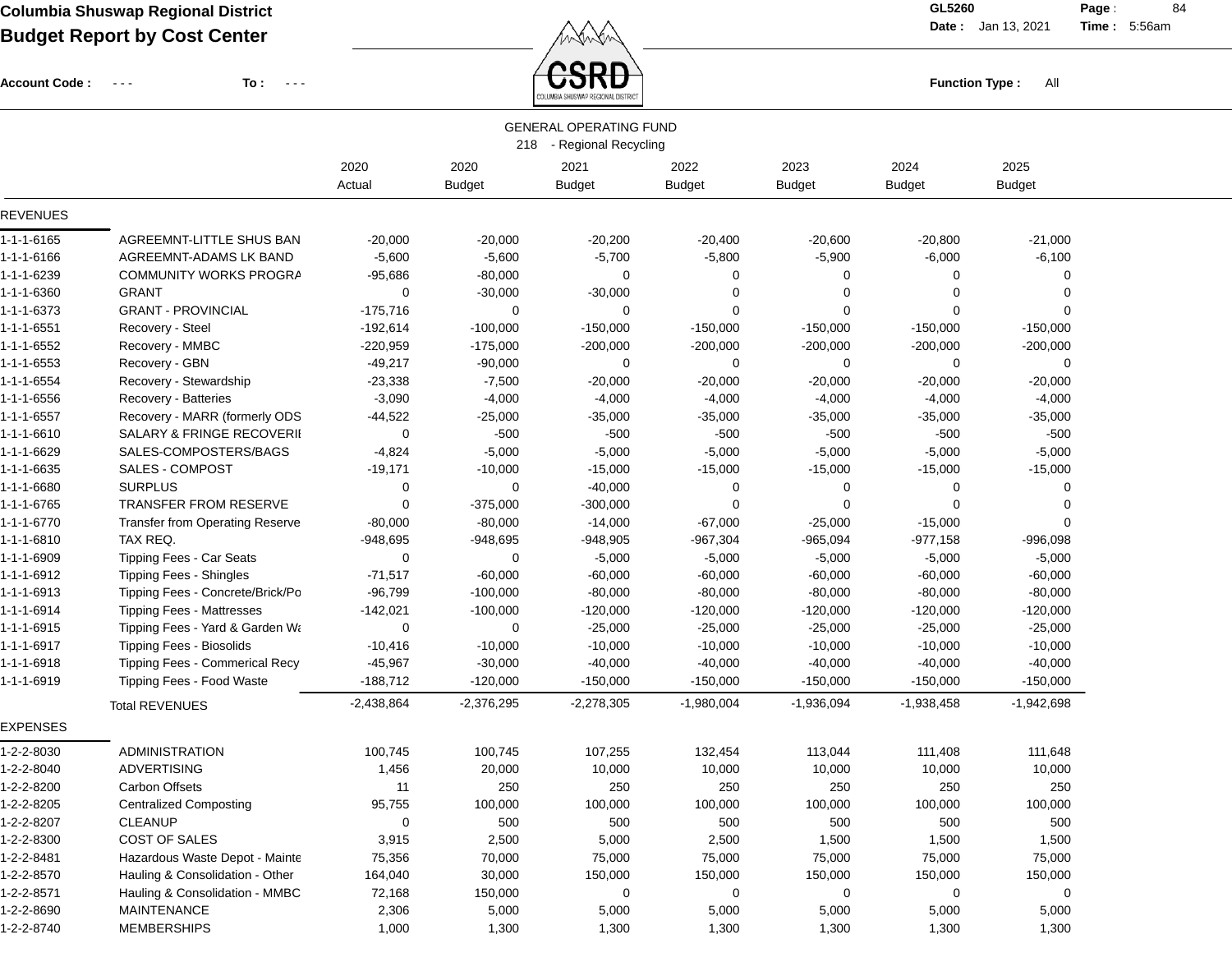Account Code : ---

**To :**

Function Type : All<br>COLUMBIA SHUSWAP REGIONAL DISTRICT

**Date :** Jan 13, 2021 **Time :**

**Page :** 85 5:56am

|            |                                 |                |                       | <b>GENERAL OPERATING FUND</b><br>218 - Regional Recycling |                       |                       |                       |                       |  |
|------------|---------------------------------|----------------|-----------------------|-----------------------------------------------------------|-----------------------|-----------------------|-----------------------|-----------------------|--|
|            |                                 | 2020<br>Actual | 2020<br><b>Budget</b> | 2021<br><b>Budget</b>                                     | 2022<br><b>Budget</b> | 2023<br><b>Budget</b> | 2024<br><b>Budget</b> | 2025<br><b>Budget</b> |  |
| 1-2-2-8746 | MINOR EQUIPMENT                 | 866            | 500                   | 500                                                       | 500                   | 500                   | 500                   | 500                   |  |
| 1-2-2-8750 | <b>MISCELLANEOUS</b>            | $\mathbf 0$    | 500                   | 500                                                       | 500                   | 500                   | 500                   | 500                   |  |
| 1-2-2-8865 | <b>ODS REMOVAL</b>              | 37,485         | 25,000                | 35,000                                                    | 35,000                | 35,000                | 35,000                | 35,000                |  |
| 1-2-2-8950 | POSTAGE/ FREIGHT                | 132            | 500                   | 500                                                       | 500                   | 500                   | 500                   | 500                   |  |
| 1-2-2-8955 | PROJECTS (Non-Tangible)         | 29,081         | 60,000                | 45,000                                                    | 55,000                | 30,000                | 30,000                | 30,000                |  |
| 1-2-2-8959 | Projects                        | 27,518         | 80,000                | 25,000                                                    | 0                     | 0                     | $\mathbf 0$           | 0                     |  |
| 1-2-2-9012 | Recycling Depot Program         | 581,081        | 500,000               | 575,000                                                   | 575,000               | 575,000               | 575,000               | 575,000               |  |
| 1-2-2-9040 | <b>RESERVE</b>                  | 156,000        | 156,000               | 0                                                         | 0                     | 0                     | $\mathbf 0$           | 0                     |  |
| 1-2-2-9120 | SALARIES-& FRINGE BENEFIT:      | 132,479        | 146,000               | 148,000                                                   | 152,000               | 156,000               | 160,000               | 164,000               |  |
| 1-2-2-9121 | <b>SCOTCH CREEK</b>             | 24,406         | 0                     | 0                                                         | 0                     | 0                     | 0                     | $\Omega$              |  |
| 1-2-2-9130 | <b>OVERTIME</b>                 | 80             | 1,000                 | 1,000                                                     | 1,000                 | 1,000                 | 1,000                 | 1,000                 |  |
| 1-2-2-9180 | <b>SNOW REMOVAL</b>             | 2,080          | 2,500                 | 2,500                                                     | 2,500                 | 2,500                 | 2,500                 | 2,500                 |  |
| 1-2-2-9190 | SEMINARS/CONFERENCE TRA         | 1,187          | 2,500                 | 5,000                                                     | 5,000                 | 2,500                 | 2,500                 | 2,500                 |  |
| 1-2-2-9220 | <b>SUPPLIES</b>                 | 420            | 500                   | 500                                                       | 500                   | 500                   | 500                   | 500                   |  |
| 1-2-2-9240 | TELEPHONE/FAX/INTERNET          | 530            | 500                   | 500                                                       | 500                   | 500                   | 500                   | 500                   |  |
| 1-2-2-9300 | <b>TRAVEL</b>                   | 682            | 2,500                 | 2,500                                                     | 2,500                 | 2,500                 | 2,500                 | 2,500                 |  |
| 1-2-2-9382 | Recycling - SA Curbside Food W  | 105,695        | 120,000               | 110,000                                                   | 110,000               | 110,000               | 110,000               | 110,000               |  |
| 1-2-2-9383 | Recycling - Propane             | 22,660         | 10,000                | 35,000                                                    | 25,000                | 25,000                | 25,000                | 25,000                |  |
| 1-2-2-9384 | Recycling - Food Waste Program  | $\mathbf 0$    | 50,000                | 75,000                                                    | 75,000                | 75,000                | 75,000                | 75,000                |  |
| 1-2-2-9385 | Waste Disposal - Gypsum         | $\mathbf 0$    | 15,000                | 10,000                                                    | 10,000                | 10,000                | 10,000                | 10,000                |  |
| 1-2-2-9386 | Waste Disposal - Ashphalt Shing | 118,449        | 60,000                | 75,000                                                    | 75,000                | 75,000                | 75,000                | 75,000                |  |
| 1-2-2-9387 | Wast Disposal - Concrete/Brick  | 33,076         | 30,000                | 40,000                                                    | 40,000                | 40,000                | 40,000                | 40,000                |  |
| 1-2-2-9388 | Waste Disposal - Mattress       | 248,704        | 200,000               | 225,000                                                   | 225,000               | 225,000               | 225,000               | 225,000               |  |
| 1-2-2-9389 | Recycling - Yard & Garden Waste | 100,517        | 50,000                | 100,000                                                   | 100,000               | 100,000               | 100,000               | 100,000               |  |
| 1-2-2-9400 | Recycling - Car Seats           | $\Omega$       | 0                     | 10,000                                                    | 10,000                | 10,000                | 10,000                | 10,000                |  |
| 1-2-2-9560 | <b>SIGNS</b>                    | 2,188          | 8,000                 | 2,500                                                     | 2,500                 | 2,500                 | 2,500                 | 2,500                 |  |
| 1-2-2-9760 | TCA-ENGINEERING STRUCTUI        | $\mathbf 0$    | 0                     | 280,000                                                   | 0                     | 0                     | $\mathbf 0$           | 0                     |  |
| 1-2-2-9770 | <b>TCA-BUILDINGS</b>            | 297,980        | 375,000               | $\mathbf 0$                                               | $\mathbf 0$           | 0                     | $\mathbf 0$           | 0                     |  |
| 1-2-2-9780 | TCA-MACHINERY & EQUIPMEN        | 3,617          | 0                     | 20,000                                                    | $\mathbf 0$           | $\overline{0}$        | $\mathbf 0$           | $\Omega$              |  |
|            | <b>Total EXPENSES</b>           | 2,443,664      | 2,376,295             | 2,278,305                                                 | 1,980,004             | 1,936,094             | 1,938,458             | 1,942,698             |  |
|            | Surplus/Deficit                 | 4,799          | 0                     | 0                                                         | $\mathbf 0$           | 0                     | 0                     | 0                     |  |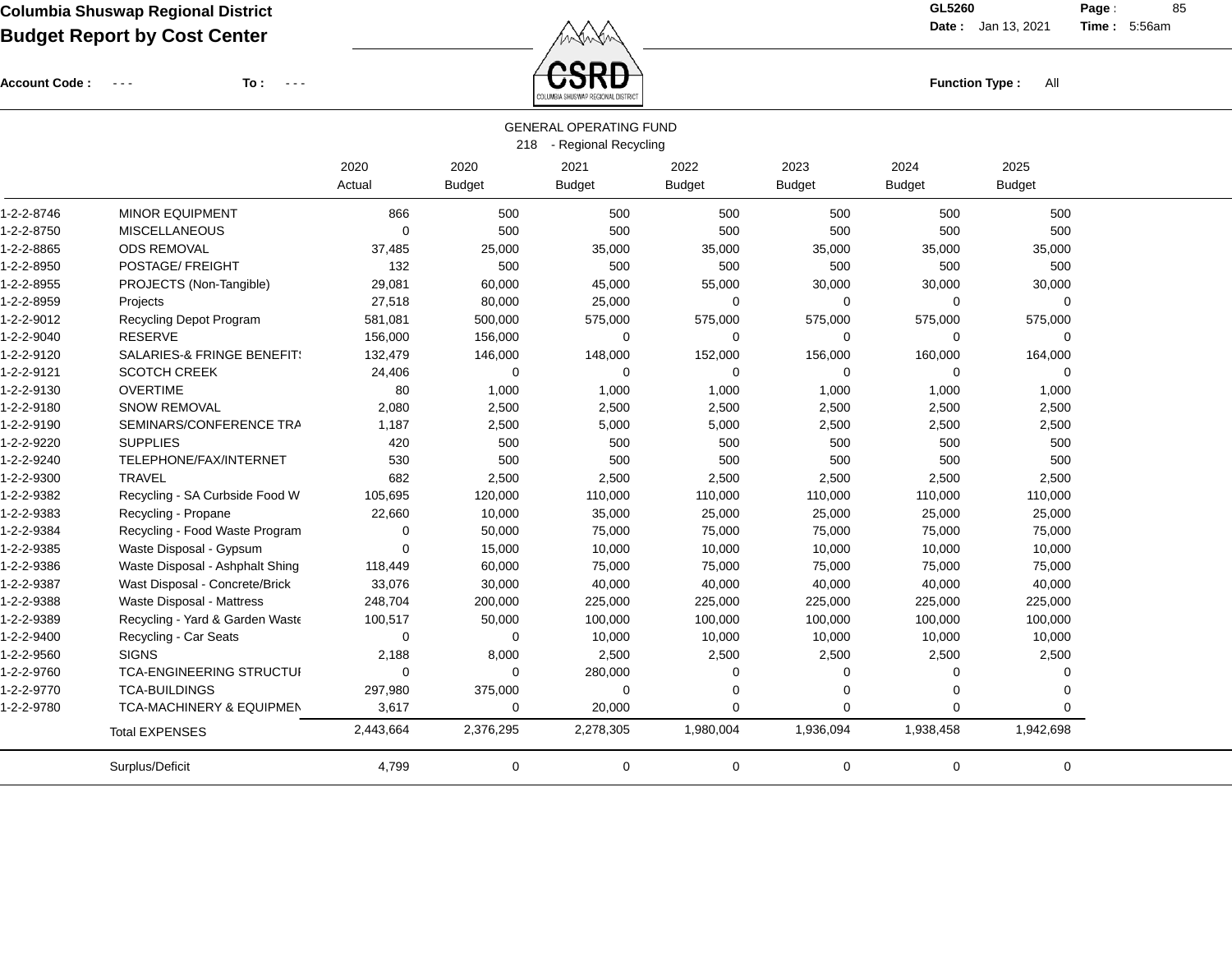Account Code : ---

**To :**

 $\textcolor{red}{\mathbf{S}\mathbf{R}\mathbf{D}}$  and  $\textcolor{red}{\mathbf{F}}$  and  $\textcolor{red}{\mathbf{F}}$  and  $\textcolor{red}{\mathbf{F}}$  and  $\textcolor{red}{\mathbf{F}}$  and  $\textcolor{red}{\mathbf{F}}$  and  $\textcolor{red}{\mathbf{F}}$  and  $\textcolor{red}{\mathbf{F}}$  and  $\textcolor{red}{\mathbf{F}}$  and  $\textcolor{red}{\mathbf{F}}$  and  $\textcolor{red}{\mathbf{F}}$  and  $\$ 

**Date :** Jan 13, 2021 **Time :**

**Page : 86** 5:56am

|            |                                        |                |                       | <b>GENERAL OPERATING FUND</b><br>219 - Regional Solid Waste Managemen |                       |                       |                       |                       |  |
|------------|----------------------------------------|----------------|-----------------------|-----------------------------------------------------------------------|-----------------------|-----------------------|-----------------------|-----------------------|--|
|            |                                        | 2020<br>Actual | 2020<br><b>Budget</b> | 2021<br><b>Budget</b>                                                 | 2022<br><b>Budget</b> | 2023<br><b>Budget</b> | 2024<br><b>Budget</b> | 2025<br><b>Budget</b> |  |
| REVENUES   |                                        |                |                       |                                                                       |                       |                       |                       |                       |  |
| 1-1-1-6330 | <b>FEES</b>                            | $-138,530$     | $-110,000$            | $-125,000$                                                            | $-137,500$            | $-137,500$            | $-137,500$            | $-137,500$            |  |
| 1-1-1-6331 | FEES - GOLDEN                          | $-683,959$     | $-750,000$            | $-650,000$                                                            | $-715,000$            | $-715,000$            | $-715,000$            | $-715,000$            |  |
| 1-1-1-6332 | <b>FEES - REVELSTOKE</b>               | $-871,391$     | $-750,000$            | $-800,000$                                                            | $-880,000$            | $-880,000$            | $-825,000$            | $-825,000$            |  |
| 1-1-1-6333 | FEES - SALMON ARM                      | $-1,587,041$   | $-1,500,000$          | $-1,500,000$                                                          | $-1,650,000$          | $-1,650,000$          | $-1,650,000$          | $-1,650,000$          |  |
| 1-1-1-6334 | <b>FEES - SCOTCH CREEK</b>             | $-181,214$     | $-150,000$            | $-160,000$                                                            | $-176,000$            | $-176,000$            | $-176,000$            | $-176,000$            |  |
| 1-1-1-6335 | <b>FEES - SICAMOUS</b>                 | $-348,321$     | $-300,000$            | $-315,000$                                                            | $-346,500$            | $-346,500$            | $-330,000$            | $-330,000$            |  |
| 1-1-1-6336 | FEES - SKIMIKIN                        | -139,939       | $-125,000$            | $-125,000$                                                            | $-137,500$            | $-137,500$            | $-137,500$            | $-137,500$            |  |
| 1-1-1-6360 | <b>GRANT</b>                           | $-4,277$       | $-3,478$              | 0                                                                     | 0                     | 0                     | 0                     | 0                     |  |
| 1-1-1-6550 | RECOVERY                               | $-1,706$       | 0                     | 0                                                                     | 0                     | 0                     | 0                     | $\Omega$              |  |
| 1-1-1-6555 | <b>CARBON OFFSETS</b>                  | $-7,045$       | $-10,000$             | $-10,000$                                                             | $-10,000$             | $-10,000$             | $-10,000$             | $-10,000$             |  |
| 1-1-1-6630 | <b>SALES</b>                           | $-170,791$     | $-100,000$            | $-100,000$                                                            | $-25,000$             | $-50,000$             | $-50,000$             | $-50,000$             |  |
| 1-1-1-6680 | <b>SURPLUS</b>                         | $-100,000$     | $-100,000$            | 0                                                                     | 0                     | 0                     | 0                     | 0                     |  |
| 1-1-1-6765 | <b>TRANSFER FROM RESERVE</b>           | $-2,200,000$   | $-2,805,000$          | -930,000                                                              | $-50,000$             | -20,000               | $-20,000$             | $-20,000$             |  |
| 1-1-1-6770 | <b>Transfer from Operating Reserve</b> | 0              | 0                     | $-65,000$                                                             | 0                     | 0                     | 0                     | 0                     |  |
|            | <b>Total REVENUES</b>                  | $-6,434,213$   | $-6,703,478$          | $-4,780,000$                                                          | $-4,127,500$          | $-4,122,500$          | $-4,051,000$          | $-4,051,000$          |  |
| EXPENSES   |                                        |                |                       |                                                                       |                       |                       |                       |                       |  |
| 1-2-2-8030 | <b>ADMINISTRATION</b>                  | 206,084        | 206,084               | 276,542                                                               | 247,263               | 215,936               | 213,181               | 213,315               |  |
| 1-2-2-8040 | <b>ADVERTISING</b>                     | 1,692          | 5,000                 | 5,000                                                                 | 5,000                 | 5,000                 | 5,000                 | 5,000                 |  |
| 1-2-2-8182 | Bad Debt Expense                       | 504            | 0                     | 0                                                                     | 0                     | 0                     | 0                     | 0                     |  |
| 1-2-2-8193 | <b>BIRD CONTROL</b>                    | 74,788         | 67,000                | 120,000                                                               | 120,000               | 120,000               | 120,000               | 120,000               |  |
| 1-2-2-8200 | <b>Carbon Offsets</b>                  | 629            | 2,500                 | 2,500                                                                 | 2,500                 | 2,500                 | 2,500                 | 2,500                 |  |
| 1-2-2-8206 | Dust Control                           | 18,861         | 15,000                | 20,000                                                                | 20,000                | 20,000                | 20,000                | 20,000                |  |
| 1-2-2-8207 | <b>CLEANUP</b>                         | 500            | 10,000                | 10,000                                                                | 10,000                | 10,000                | 10,000                | 10,000                |  |
| 1-2-2-8208 | WOODWASTE / DUST CONTRC                | 251,870        | 250,000               | 250,000                                                               | 250,000               | 250,000               | 250,000               | 250,000               |  |
| 1-2-2-8240 | <b>COMPUTER SERVICES/MAINTI</b>        | 660            | 5,000                 | 5,000                                                                 | 5,000                 | 5,000                 | 5,000                 | 5,000                 |  |
| 1-2-2-8241 | COMPUTER EQUIPMENT/SOFT                | 16,787         | 15,000                | 5,000                                                                 | 5,000                 | 5,000                 | 5,000                 | 5,000                 |  |
| 1-2-2-8281 | SECURITY/ENFORCEMENT                   | 2,057          | 5,000                 | 5,000                                                                 | 5,000                 | 5,000                 | 5,000                 | 5,000                 |  |
| 1-2-2-8301 | <b>CREDIT CARD EXPENSE</b>             | 58,937         | 52,000                | 60,000                                                                | 61,000                | 62,000                | 63,000                | 64,000                |  |
| 1-2-2-8303 | <b>AGENCY FEE</b>                      | 3              | 0                     | 0                                                                     | 0                     | 0                     | 0                     | 0                     |  |
| 1-2-2-8460 | <b>ELECTRICITY</b>                     | 24,043         | 26,000                | 27,000                                                                | 28,000                | 29,000                | 30,000                | 31,000                |  |
| 1-2-2-8481 | Hazardous Waste Depot - Mainte         | 124            | 0                     | 0                                                                     | 0                     | 0                     | 0                     | 0                     |  |
| 1-2-2-8482 | <b>FALKLAND</b>                        | 28,875         | 20,000                | 30,000                                                                | 30,000                | 30,000                | 30,000                | 30,000                |  |
| 1-2-2-8525 | <b>GLENEMMA</b>                        | 13,443         | 18,500                | 20,000                                                                | 20,000                | 20,000                | 20,000                | 20,000                |  |
| 1-2-2-8535 | <b>GOLDEN</b>                          | 427,043        | 400,000               | 425,000                                                               | 425,000               | 425,000               | 425,000               | 425,000               |  |
| 1-2-2-8560 | <b>GROUNDS MAINTENANCE</b>             | 845            | 0                     | 0                                                                     | 0                     | 0                     | 0                     | 0                     |  |
| 1-2-2-8562 | <b>HAULING PARSON</b>                  | 2,543          | 2,000                 | 2,500                                                                 | 2,500                 | 2,500                 | 2,500                 | 2,500                 |  |
| 1-2-2-8564 | <b>HAULING SHUSWAP</b>                 | 351,394        | 275,000               | 325,000                                                               | 325,000               | 325,000               | 325,000               | 325,000               |  |
| 1-2-2-8565 | <b>HAULING TROUT LAKE</b>              | 5,247          | 5,000                 | 5,000                                                                 | 5,000                 | 5,000                 | 5,000                 | 5,000                 |  |
| 1-2-2-8570 | Hauling & Consolidation - Other        | 12             | 0                     | 0                                                                     | 0                     | 0                     | 0                     | 0                     |  |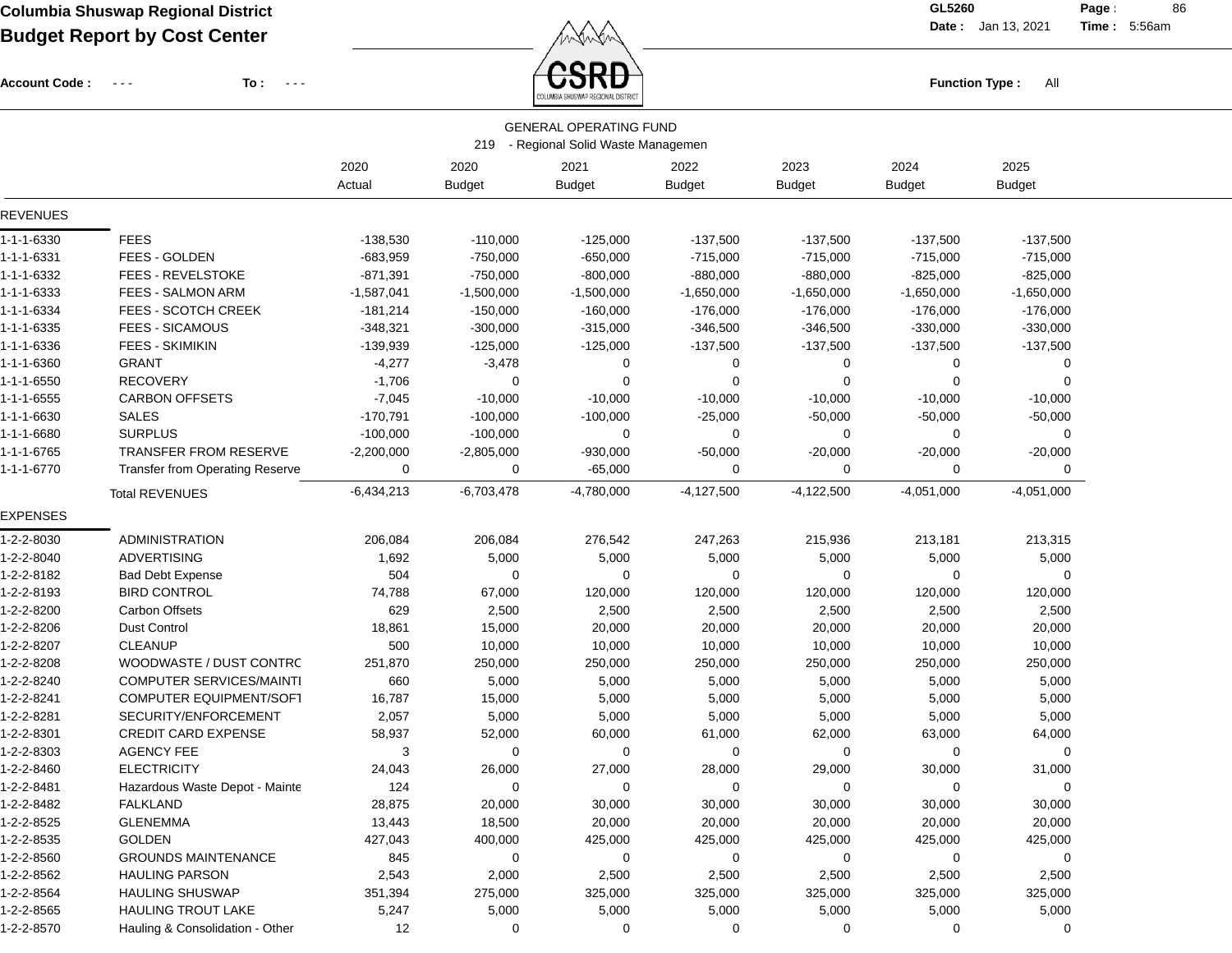**Date :** Jan 13, 2021 **Time :**

**Page :** 87 5:56am

Account Code : ---

**To :**



|            |                                     |             |               | <b>GENERAL OPERATING FUND</b>    |               |               |               |               |  |
|------------|-------------------------------------|-------------|---------------|----------------------------------|---------------|---------------|---------------|---------------|--|
|            |                                     |             | 219           | - Regional Solid Waste Managemen |               |               |               |               |  |
|            |                                     | 2020        | 2020          | 2021                             | 2022          | 2023          | 2024          | 2025          |  |
|            |                                     | Actual      | <b>Budget</b> | <b>Budget</b>                    | <b>Budget</b> | <b>Budget</b> | <b>Budget</b> | <b>Budget</b> |  |
| 1-2-2-8580 | <b>HEATING</b>                      | 5,017       | 5,000         | 5,000                            | 5,000         | 5,000         | 5,000         | 5,000         |  |
| 1-2-2-8610 | <b>ICBC</b>                         | 269         | 250           | 500                              | 500           | 500           | 500           | 500           |  |
| 1-2-2-8620 | <b>INSURANCE</b>                    | 4,230       | 4,200         | 4,500                            | 4,600         | 4,700         | 4,800         | 4,900         |  |
| 1-2-2-8640 | INT. & BANK CHARGES                 | 0           | 250           | 250                              | 250           | 250           | 250           | 250           |  |
| 1-2-2-8668 | <b>LANDFILL CLOSURE</b>             | 0           | 1,300,000     | 500,000                          | 0             | $\Omega$      | 0             | 0             |  |
| 1-2-2-8670 | <b>LEGAL &amp; ADVISORY</b>         | 1,225       | 2,500         | 5,000                            | 2,500         | 2,500         | 2,500         | 2,500         |  |
| 1-2-2-8690 | <b>MAINTENANCE</b>                  | 148,348     | 125,000       | 150,000                          | 150,000       | 150,000       | 150,000       | 150,000       |  |
| 1-2-2-8697 | <b>MALAKWA</b>                      | 22,780      | 18,000        | 25,000                           | 25,000        | 25,000        | 25,000        | 25,000        |  |
| 1-2-2-8740 | <b>MEMBERSHIPS</b>                  | 675         | 1,500         | 1,500                            | 1,500         | 1,500         | 1,500         | 1,500         |  |
| 1-2-2-8746 | <b>MINOR EQUIPMENT</b>              | 14,820      | 20,000        | 30,000                           | 20,000        | 20,000        | 20,000        | 20,000        |  |
| 1-2-2-8750 | <b>MISCELLANEOUS</b>                | 2,347       | 2,500         | 2,500                            | 2,500         | 2,500         | 2,500         | 2,500         |  |
| 1-2-2-8756 | <b>MONITORING</b>                   | 120,299     | 80,000        | 100,000                          | 100,000       | 100,000       | 100,000       | 100,000       |  |
| 1-2-2-8890 | PCT Verification Reporting          | 12,050      | 15,000        | 10,000                           | 10,000        | 10,000        | 10,000        | 10,000        |  |
| 1-2-2-8937 | <b>PARSON</b>                       | 14,575      | 17,500        | 15,000                           | 15,000        | 15,000        | 15,000        | 15,000        |  |
| 1-2-2-8940 | PERMITS LICENSES AND FEES           | 813         | 5,000         | 1,000                            | 1,000         | 1,000         | 1,000         | 1,000         |  |
| 1-2-2-8950 | POSTAGE/ FREIGHT                    | 1,840       | 4,000         | 2,500                            | 2,500         | 2,500         | 2,500         | 2,500         |  |
| 1-2-2-8955 | PROJECTS (Non-Tangible)             | 22,528      | 75,000        | 65,000                           | 50,000        | 0             | 10,000        | 10,000        |  |
| 1-2-2-8970 | PROPERTY TAX                        | 11,255      | 17,000        | 17,000                           | 17,000        | 17,000        | 17,000        | 17,000        |  |
| 1-2-2-9000 | PUBLIC MEETINGS & B/L ADVE          | $\mathbf 0$ | 500           | 0                                | 0             | $\Omega$      | 0             | 0             |  |
| 1-2-2-9040 | <b>RESERVE</b>                      | 420,000     | 420,000       | 10,000                           | 15,000        | 50,000        | 10,000        | 5,000         |  |
| 1-2-2-9042 | Transfer to Operating Reserve       | 7,978       | 7,978         | 13,208                           | 47,887        | 59,614        | 11,269        | 6,535         |  |
| 1-2-2-9045 | RESERVE-SWM CLOSURE                 | 0           | 16,216        | 25,000                           | 250,000       | 300,000       | 300,000       | 300,000       |  |
| 1-2-2-9085 | <b>REVELSTOKE</b>                   | 433,524     | 400,000       | 425,000                          | 425,000       | 425,000       | 425,000       | 425,000       |  |
| 1-2-2-9119 | <b>SALMON ARM</b>                   | 596,558     | 450,000       | 550,000                          | 550,000       | 550,000       | 550,000       | 550,000       |  |
| 1-2-2-9120 | SALARIES-& FRINGE BENEFIT!          | 244,477     | 252,000       | 266,000                          | 273,000       | 280,000       | 287,000       | 294,000       |  |
| 1-2-2-9121 | <b>SCOTCH CREEK</b>                 | 44,005      | 80,000        | 80,000                           | 80,000        | 80,000        | 80,000        | 80,000        |  |
| 1-2-2-9123 | <b>SEYMOUR ARM</b>                  | 10,981      | 12,500        | 12,500                           | 12,500        | 12,500        | 12,500        | 12,500        |  |
| 1-2-2-9127 | <b>SICAMOUS</b>                     | 182,316     | 200,000       | 200,000                          | 200,000       | 200,000       | 200,000       | 200,000       |  |
| 1-2-2-9128 | <b>SKIMIKIN</b>                     | 45,471      | 70,000        | 50,000                           | 50,000        | 50,000        | 50,000        | 50,000        |  |
| 1-2-2-9130 | <b>OVERTIME</b>                     | 1,166       | 4,000         | 2,500                            | 2,500         | 2,500         | 2,500         | 2,500         |  |
| 1-2-2-9140 | SITE IMPROVEMENT/DEVELOI            | 10,000      | 15,000        | 15,000                           | 15,000        | 15,000        | 15,000        | 15,000        |  |
| 1-2-2-9180 | <b>SNOW REMOVAL</b>                 | 118,390     | 80,000        | 100,000                          | 100,000       | 100,000       | 100,000       | 100,000       |  |
| 1-2-2-9190 | SEMINARS/CONFERENCE TRA             | 0           | 6,000         | 5,000                            | 5,000         | 5,000         | 5,000         | 5,000         |  |
| 1-2-2-9217 | STUDY/ADVISORY                      | 4,815       | 50,000        | 25,000                           | 25,000        | 25,000        | 25,000        | 25,000        |  |
| 1-2-2-9220 | <b>SUPPLIES</b>                     | 13,566      | 8,000         | 15,000                           | 15,000        | 15,000        | 15,000        | 15,000        |  |
| 1-2-2-9240 | TELEPHONE/FAX/INTERNET              | 12,228      | 15,000        | 15,500                           | 16,000        | 16,500        | 17,000        | 17,500        |  |
| 1-2-2-9300 | <b>TRAVEL</b>                       | 16,795      | 15,000        | 15,000                           | 15,000        | 15,000        | 15,000        | 15,000        |  |
| 1-2-2-9307 | <b>TROUT LAKE</b>                   | 25,048      | 17,500        | 20,000                           | 20,000        | 20,000        | 20,000        | 20,000        |  |
| 1-2-2-9390 | <b>WATER &amp; SEWER</b>            | 1,240       | 2,000         | 2,000                            | 2,000         | 2,000         | 2,000         | 2,000         |  |
| 1-2-2-9560 | <b>SIGNS</b>                        | 2,449       | 5,000         | 5,000                            | 5,000         | 5,000         | 5,000         | 5,000         |  |
| 1-2-2-9770 | <b>TCA-BUILDINGS</b>                | 2,131,906   | 1,350,000     | 50,000                           | $\mathbf 0$   | 0             | 0             | 0             |  |
| 1-2-2-9780 | <b>TCA-MACHINERY &amp; EQUIPMEN</b> | 68,610      | 155,000       | 250,000                          | 30,000        | 0             | 0             | 0             |  |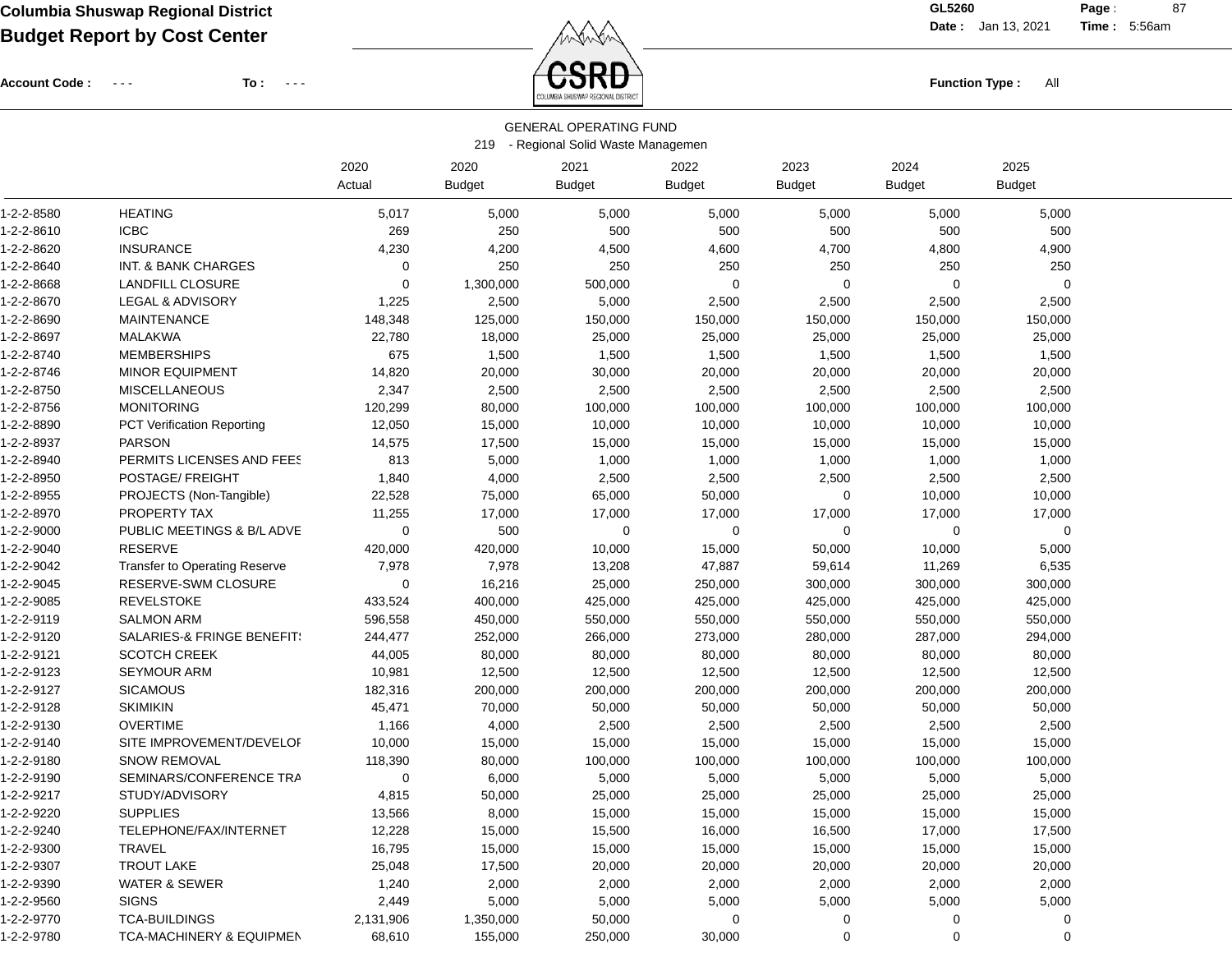| Columbia Shuswap Regional District  |        | GL5260 |
|-------------------------------------|--------|--------|
| <b>Budget Report by Cost Center</b> | mandon | Date : |

**Date :** Jan 13, 2021 **Time :**

**Page :** 88 5:56am

| <b>Account Code:</b> | $\sim$ $\sim$ $\sim$  | To:<br>$\sim$ $\sim$ $\sim$ |                |                       | reon<br>COLUMBIA SHUSWAP REGIONAL DISTRICT                        |                |                       | <b>Function Type:</b> | All                   |  |
|----------------------|-----------------------|-----------------------------|----------------|-----------------------|-------------------------------------------------------------------|----------------|-----------------------|-----------------------|-----------------------|--|
|                      |                       |                             |                | 219                   | <b>GENERAL OPERATING FUND</b><br>- Regional Solid Waste Managemen |                |                       |                       |                       |  |
|                      |                       |                             | 2020<br>Actual | 2020<br><b>Budget</b> | 2021<br><b>Budget</b>                                             | 2022<br>Budget | 2023<br><b>Budget</b> | 2024<br><b>Budget</b> | 2025<br><b>Budget</b> |  |
| 1-2-2-9800           | <b>TCA-OTHER</b>      |                             | 0              | 0                     | 100,000                                                           | $\mathbf 0$    | $\mathbf 0$           | $\Omega$              |                       |  |
|                      | <b>Total EXPENSES</b> |                             | 6,261,537      | 6,703,478             | 4,780,000                                                         | 4,127,500      | 4,122,500             | 4,051,000             | 4,051,000             |  |
|                      | Surplus/Deficit       |                             | $-172,676$     | 0                     | 0                                                                 | $\mathbf 0$    | 0                     | 0                     | 0                     |  |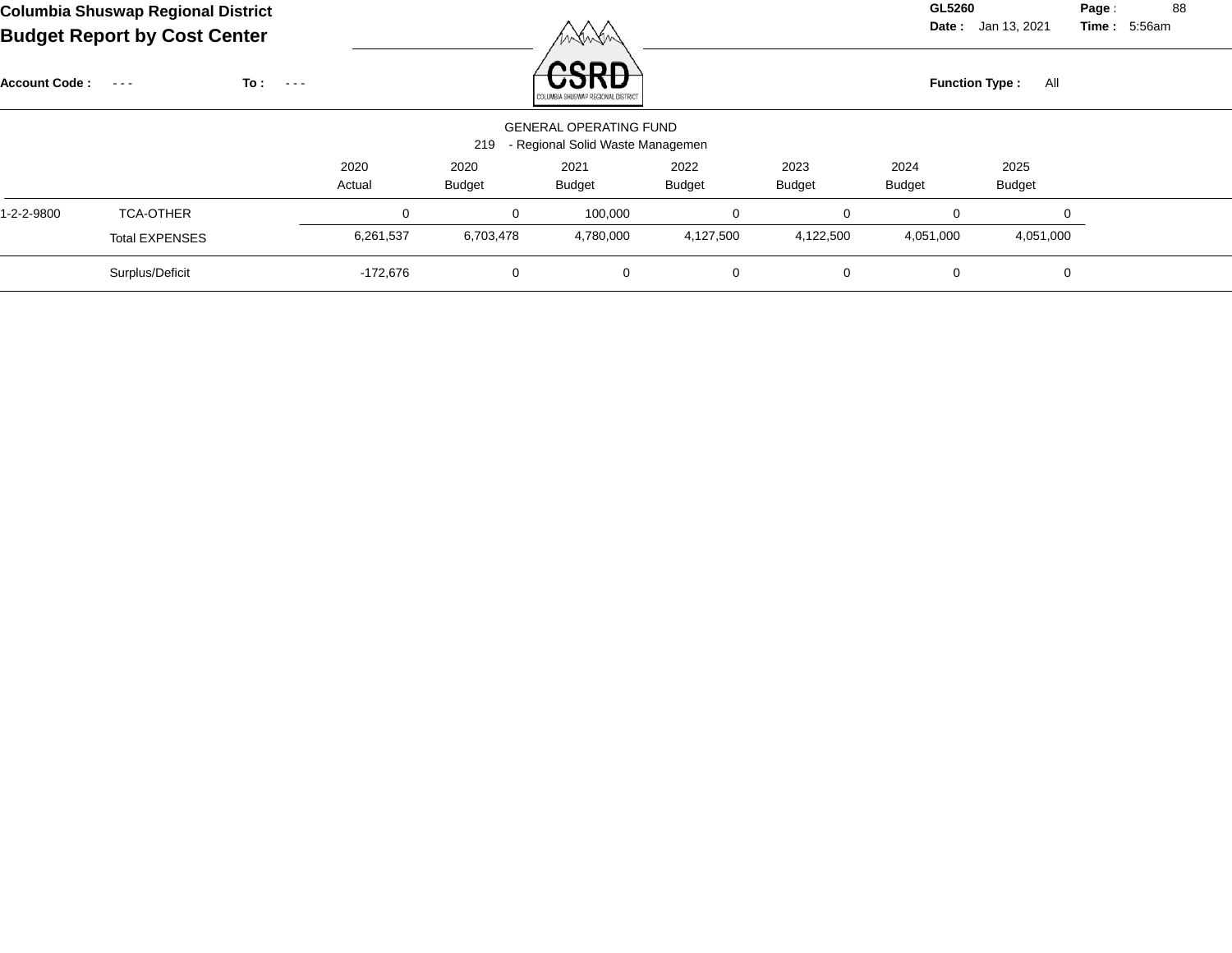**Date :** Jan 13, 2021 **Time : Page :** 89 5:56am

| <b>Account Code:</b> | To :<br>$\sim$ $  -$<br>$\sim$ $\sim$ $\sim$ |                |                       | enn<br>COLUMBIA SHUSWAP REGIONAL DISTRICT                |                       |                       | <b>Function Type:</b><br>All |                       |  |  |
|----------------------|----------------------------------------------|----------------|-----------------------|----------------------------------------------------------|-----------------------|-----------------------|------------------------------|-----------------------|--|--|
|                      |                                              |                | 239                   | <b>GENERAL OPERATING FUND</b><br>- Cemetery - Area D GIA |                       |                       |                              |                       |  |  |
|                      |                                              | 2020<br>Actual | 2020<br><b>Budget</b> | 2021<br><b>Budget</b>                                    | 2022<br><b>Budget</b> | 2023<br><b>Budget</b> | 2024<br><b>Budget</b>        | 2025<br><b>Budget</b> |  |  |
| <b>REVENUES</b>      |                                              |                |                       |                                                          |                       |                       |                              |                       |  |  |
| 1-1-1-6810           | TAX REQ.                                     | $-3,700$       | $-3,700$              | $-3,700$                                                 | $-3,700$              | $-3,700$              | $-3,700$                     | $-3,700$              |  |  |
|                      | <b>Total REVENUES</b>                        | $-3,700$       | $-3,700$              | $-3,700$                                                 | $-3,700$              | $-3,700$              | $-3,700$                     | $-3,700$              |  |  |
| EXPENSES             |                                              |                |                       |                                                          |                       |                       |                              |                       |  |  |
| 1-2-2-8030           | <b>ADMINISTRATION</b>                        | 250            | 250                   | 250                                                      | 250                   | 250                   | 250                          | 250                   |  |  |
| 1-2-2-8557           | <b>GRANT - FALKLAND</b>                      | 600            | 600                   | 600                                                      | 600                   | 600                   | 600                          | 600                   |  |  |
| 1-2-2-8558           | <b>GRANT - SALMON ARM</b>                    | 2,250          | 2,250                 | 2,250                                                    | 2,250                 | 2,250                 | 2,250                        | 2,250                 |  |  |
| 1-2-2-8559           | <b>GRANT - SILVER CREEK</b>                  | 600            | 600                   | 600                                                      | 600                   | 600                   | 600                          | 600                   |  |  |
|                      | <b>Total EXPENSES</b>                        | 3,700          | 3,700                 | 3,700                                                    | 3,700                 | 3,700                 | 3,700                        | 3,700                 |  |  |
|                      | Surplus/Deficit                              | 0              | 0                     | $\mathbf 0$                                              | 0                     | $\mathbf 0$           | 0                            | $\mathbf 0$           |  |  |
|                      |                                              |                |                       |                                                          |                       |                       |                              |                       |  |  |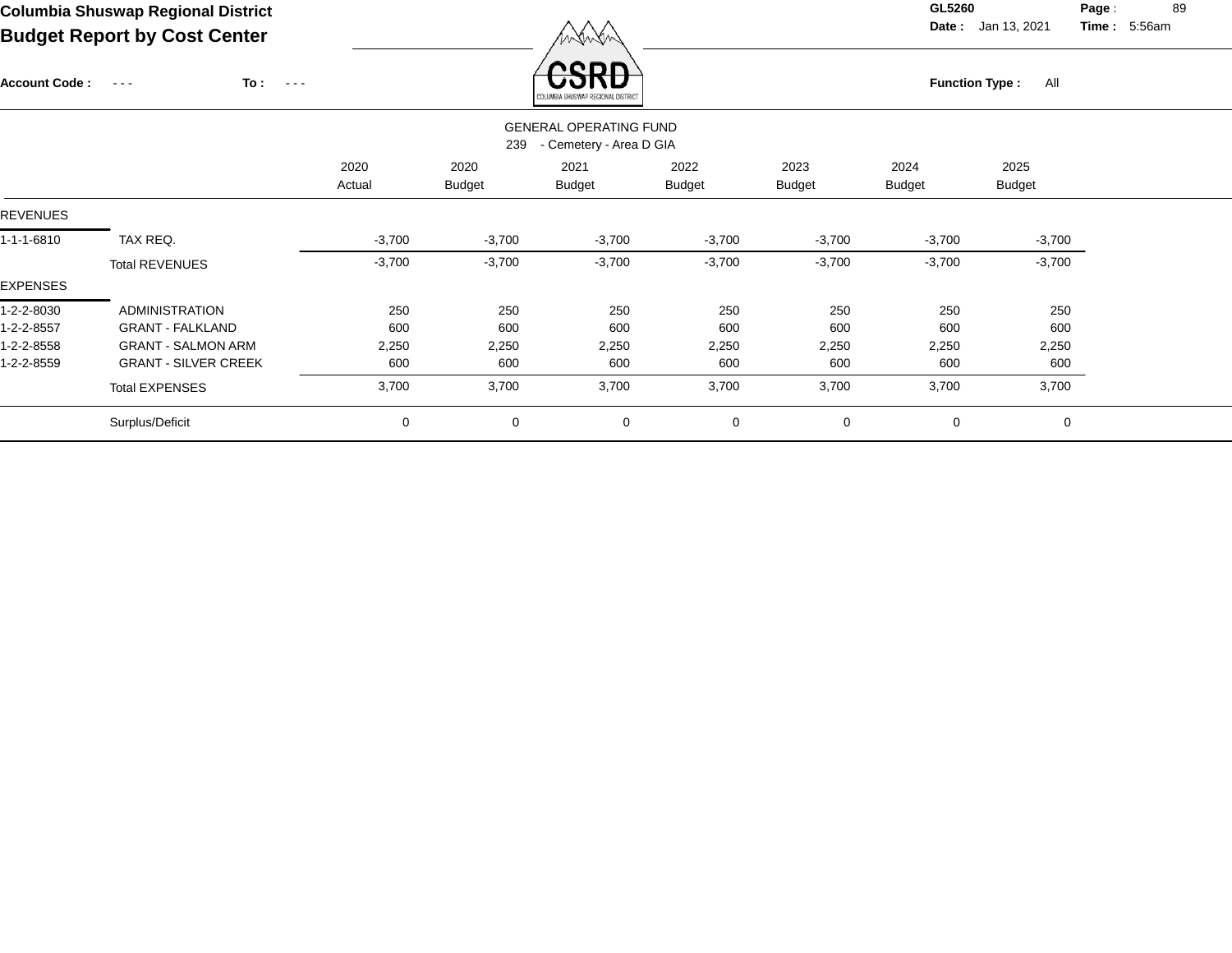Account Code : ---

**To :**

 $\overleftrightarrow{CSRD}$  Function Type : All

**Date :** Jan 13, 2021 **Time :**

**Page :** 90 5:56am

|                 |                                        |           |               | COLUMBIA SHUSWAP REGIONAL DISTRICT |               |               |           |               |
|-----------------|----------------------------------------|-----------|---------------|------------------------------------|---------------|---------------|-----------|---------------|
|                 |                                        |           |               | <b>GENERAL OPERATING FUND</b>      |               |               |           |               |
|                 |                                        |           | 240           | - Cemetery - Golden/Area A         |               |               |           |               |
|                 |                                        | 2020      | 2020          | 2021                               | 2022          | 2023          | 2024      | 2025          |
|                 |                                        | Actual    | <b>Budget</b> | <b>Budget</b>                      | <b>Budget</b> | <b>Budget</b> | Budget    | <b>Budget</b> |
| <b>REVENUES</b> |                                        |           |               |                                    |               |               |           |               |
| 1-1-1-6680      | <b>SURPLUS</b>                         | $-7,919$  | $-7,919$      | 0                                  | 0             | 0             | 0         | 0             |
| 1-1-1-6770      | <b>Transfer from Operating Reserve</b> | 0         | 0             | $-3,500$                           | 0             | 0             | 0         | 0             |
| 1-1-1-6810      | TAX REQ.                               | $-22,585$ | $-22,585$     | $-34,578$                          | $-38,941$     | $-39,633$     | $-41,047$ | $-41,506$     |
| 1-1-1-6815      | RAILWAY TAX MITIGATION                 | $-3,068$  | $-3,068$      | $-3,068$                           | $-3,068$      | $-3,068$      | $-3,067$  | $-3,066$      |
|                 | <b>Total REVENUES</b>                  | $-33,572$ | $-33,572$     | $-41,146$                          | $-42,009$     | $-42,701$     | $-44,114$ | $-44,572$     |
| <b>EXPENSES</b> |                                        |           |               |                                    |               |               |           |               |
| 1-2-2-8030      | <b>ADMINISTRATION</b>                  | 522       | 522           | 661                                | 810           | 824           | 838       | 866           |
| 1-2-2-8270      | <b>CONTRACT</b>                        | 29,050    | 29,050        | 40,485                             | 41,199        | 41,877        | 43,276    | 43,706        |
| 1-2-2-9042      | <b>Transfer to Operating Reserve</b>   | 4,000     | 4,000         | 0                                  | 0             | 0             | 0         | 0             |
|                 | <b>Total EXPENSES</b>                  | 33,572    | 33,572        | 41,146                             | 42,009        | 42,701        | 44,114    | 44,572        |
|                 | Surplus/Deficit                        | -0        | $\mathbf 0$   | 0                                  | 0             | 0             | 0         | $\mathbf 0$   |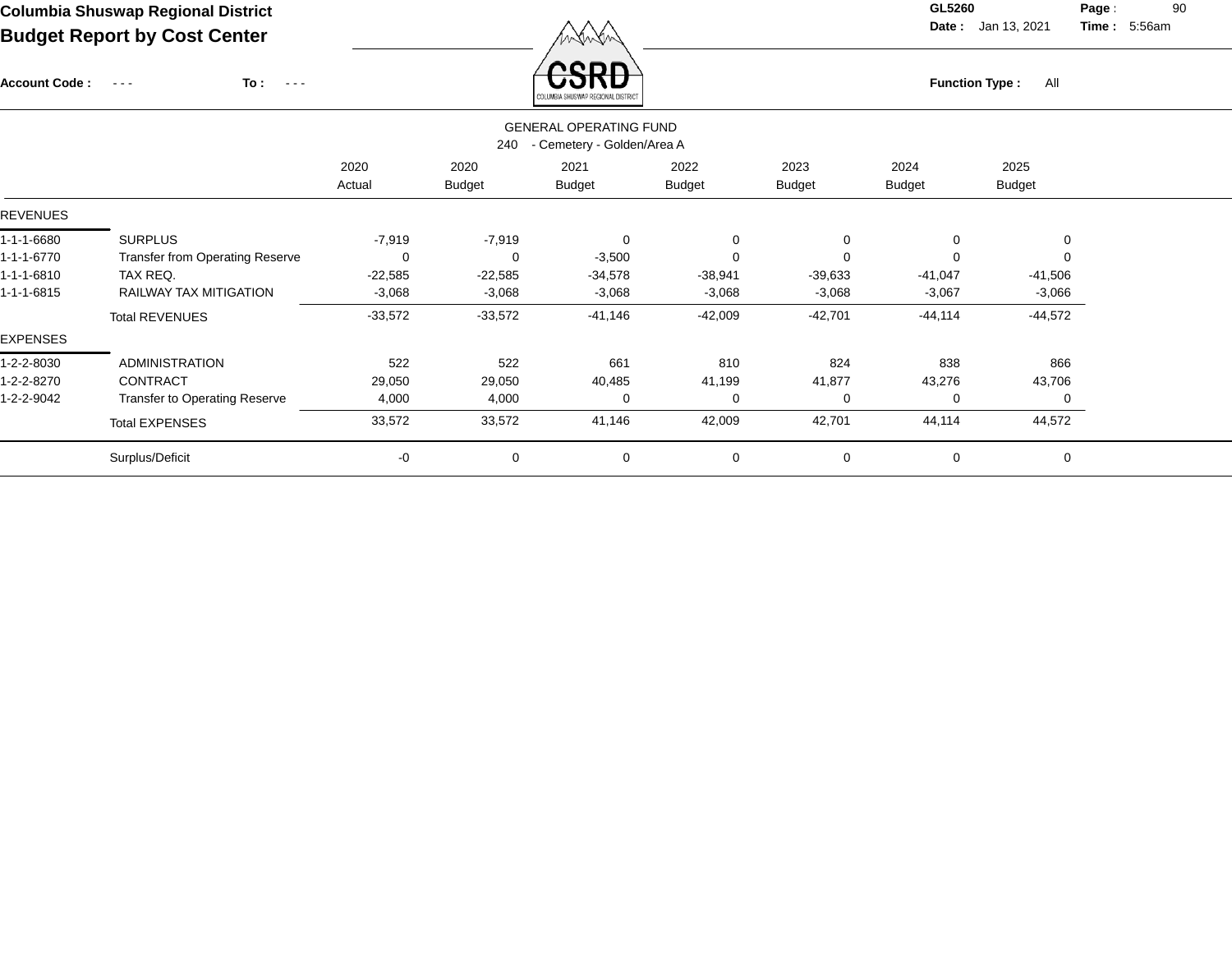Account Code : ---

**To :**

 $F_{\text{unction Type: All}}$ 

**Date :** Jan 13, 2021 **Time :**

**Page :** 91 5:56am

|                                                                        |                                        |                |                       | SAFAWDIN AUSANAL UEAIAIWIP RIATURA |                       |                       |                       |                       |  |  |
|------------------------------------------------------------------------|----------------------------------------|----------------|-----------------------|------------------------------------|-----------------------|-----------------------|-----------------------|-----------------------|--|--|
| <b>GENERAL OPERATING FUND</b><br>- Cemetery - Revelstoke/Area B<br>241 |                                        |                |                       |                                    |                       |                       |                       |                       |  |  |
|                                                                        |                                        | 2020<br>Actual | 2020<br><b>Budget</b> | 2021<br><b>Budget</b>              | 2022<br><b>Budget</b> | 2023<br><b>Budget</b> | 2024<br><b>Budget</b> | 2025<br><b>Budget</b> |  |  |
| <b>REVENUES</b>                                                        |                                        |                |                       |                                    |                       |                       |                       |                       |  |  |
| 1-1-1-6770                                                             | <b>Transfer from Operating Reserve</b> | $-19,000$      | $-19,000$             | $-10,000$                          | $-25,000$             | 0                     | 0                     | $\mathbf 0$           |  |  |
| 1-1-1-6810                                                             | TAX REQ.                               | $-78,065$      | $-78,065$             | $-82,400$                          | $-84,263$             | $-86,175$             | $-88,129$             | $-89,263$             |  |  |
| 1-1-1-6815                                                             | RAILWAY TAX MITIGATION                 | $-12,002$      | $-12,002$             | $-12,002$                          | $-12,002$             | $-12,002$             | $-12,002$             | $-12,002$             |  |  |
|                                                                        | <b>Total REVENUES</b>                  | $-109,067$     | $-109,067$            | $-104,402$                         | $-121,265$            | $-98,177$             | $-100, 131$           | $-101,265$            |  |  |
| <b>EXPENSES</b>                                                        |                                        |                |                       |                                    |                       |                       |                       |                       |  |  |
| 1-2-2-8030                                                             | <b>ADMINISTRATION</b>                  | 1,000          | 1,000                 | 1,000                              | 1,000                 | 1,000                 | 1,000                 | 1,000                 |  |  |
| 1-2-2-8270                                                             | <b>CONTRACT</b>                        | 108,067        | 108,067               | 85,272                             | 120,265               | 79,177                | 81,131                | 83,265                |  |  |
| 1-2-2-8400                                                             | REPAYMENT - P/Y DEFICIT                | 0              | 0                     | 14,630                             |                       |                       | 0                     | 0                     |  |  |
| 1-2-2-8700                                                             | <b>Prior Period Adjustment</b>         | 14,630         | 0                     | 0                                  | $\Omega$              |                       | $\Omega$              | $\Omega$              |  |  |
| 1-2-2-9042                                                             | <b>Transfer to Operating Reserve</b>   | 0              | 0                     | 3,500                              | $\Omega$              | 18,000                | 18,000                | 17,000                |  |  |
|                                                                        | <b>Total EXPENSES</b>                  | 123,697        | 109,067               | 104,402                            | 121,265               | 98,177                | 100,131               | 101,265               |  |  |
|                                                                        | Surplus/Deficit                        | 14,630         | 0                     | 0                                  | 0                     | 0                     | 0                     | 0                     |  |  |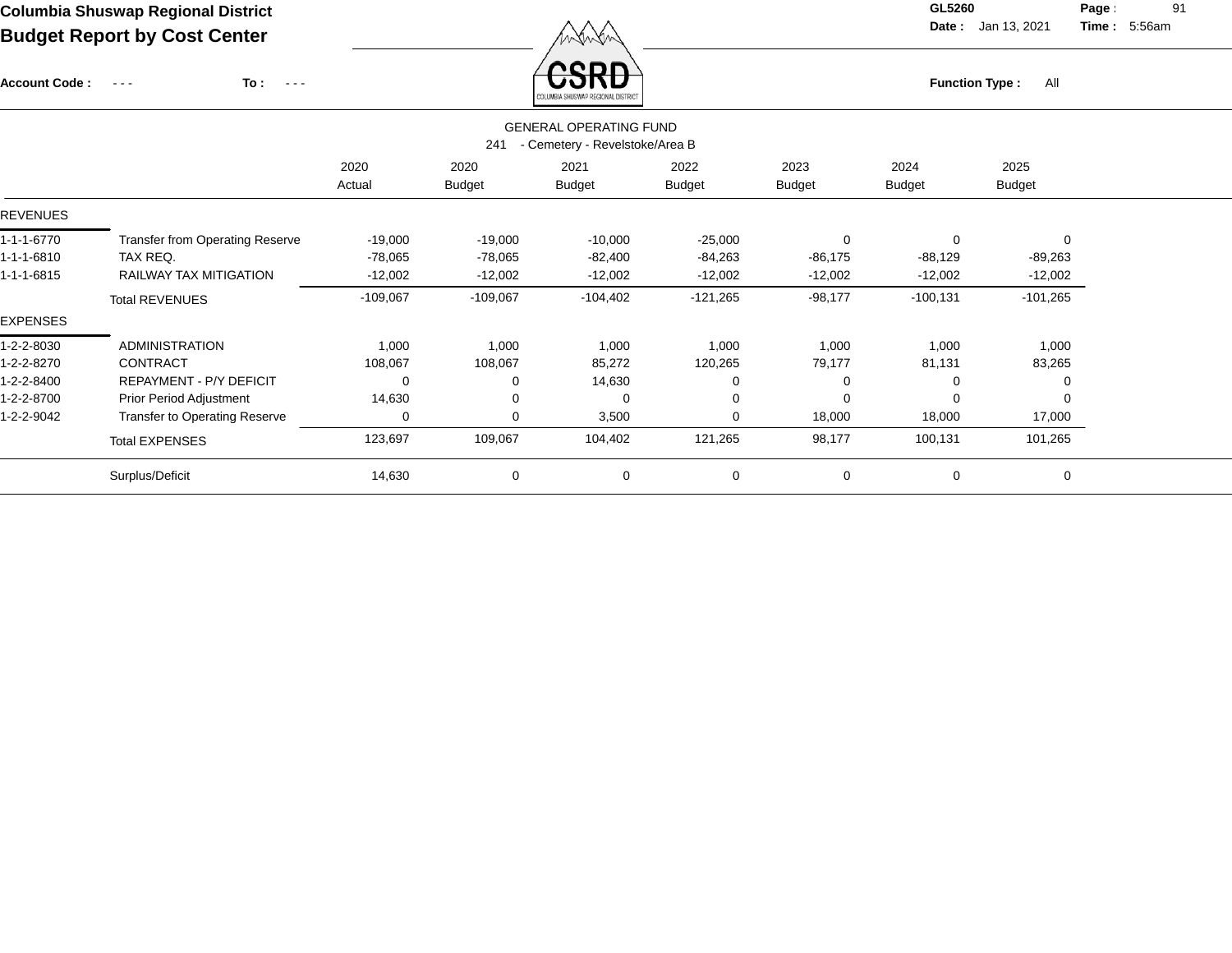**Date :** Jan 13, 2021 **Time :**

**Page :** 92 5:56am

| <b>Account Code:</b> | To :<br>$\sim$ $\sim$ $\sim$ $\sim$<br>$\sim$ $\sim$ $\sim$ |                | וספי<br>COLUMBIA SHUSWAP REGIONAL DISTRICT |                                                                  |                       |                       |                       | <b>Function Type:</b><br>All |             |  |  |  |
|----------------------|-------------------------------------------------------------|----------------|--------------------------------------------|------------------------------------------------------------------|-----------------------|-----------------------|-----------------------|------------------------------|-------------|--|--|--|
|                      |                                                             |                | 244                                        | <b>GENERAL OPERATING FUND</b><br>- Fireworks/Firecrackers - Area |                       |                       |                       |                              |             |  |  |  |
|                      |                                                             | 2020<br>Actual | 2020<br><b>Budget</b>                      | 2021<br><b>Budget</b>                                            | 2022<br><b>Budget</b> | 2023<br><b>Budget</b> | 2024<br><b>Budget</b> | 2025<br><b>Budget</b>        |             |  |  |  |
| <b>REVENUES</b>      |                                                             |                |                                            |                                                                  |                       |                       |                       |                              |             |  |  |  |
| 1-1-1-6190           | <b>FIREWORKS PERMITS</b>                                    | $-20$          | $\mathbf 0$                                | $\mathbf 0$                                                      | $\mathbf 0$           |                       | $\mathbf 0$           | $\mathbf 0$                  | 0           |  |  |  |
| EXPENSES             | <b>Total REVENUES</b>                                       | $-20$          | $\mathbf 0$                                | $\mathbf 0$                                                      | $\mathbf 0$           |                       | $\overline{0}$        | $\mathbf 0$                  | $\Omega$    |  |  |  |
| 1-2-2-9042           | Transfer to Operating Reserve                               | 20             | $\mathbf 0$                                | $\mathbf 0$                                                      | $\mathbf 0$           |                       | $\mathbf 0$           | $\mathbf 0$                  | $\Omega$    |  |  |  |
|                      | <b>Total EXPENSES</b>                                       | 20             | $\mathbf 0$                                | $\mathbf{0}$                                                     | 0                     |                       | $\mathbf 0$           | 0                            | 0           |  |  |  |
|                      | Surplus/Deficit                                             | 0              | $\mathbf 0$                                | $\mathbf 0$                                                      | $\mathbf 0$           |                       | $\mathbf 0$           | 0                            | $\mathbf 0$ |  |  |  |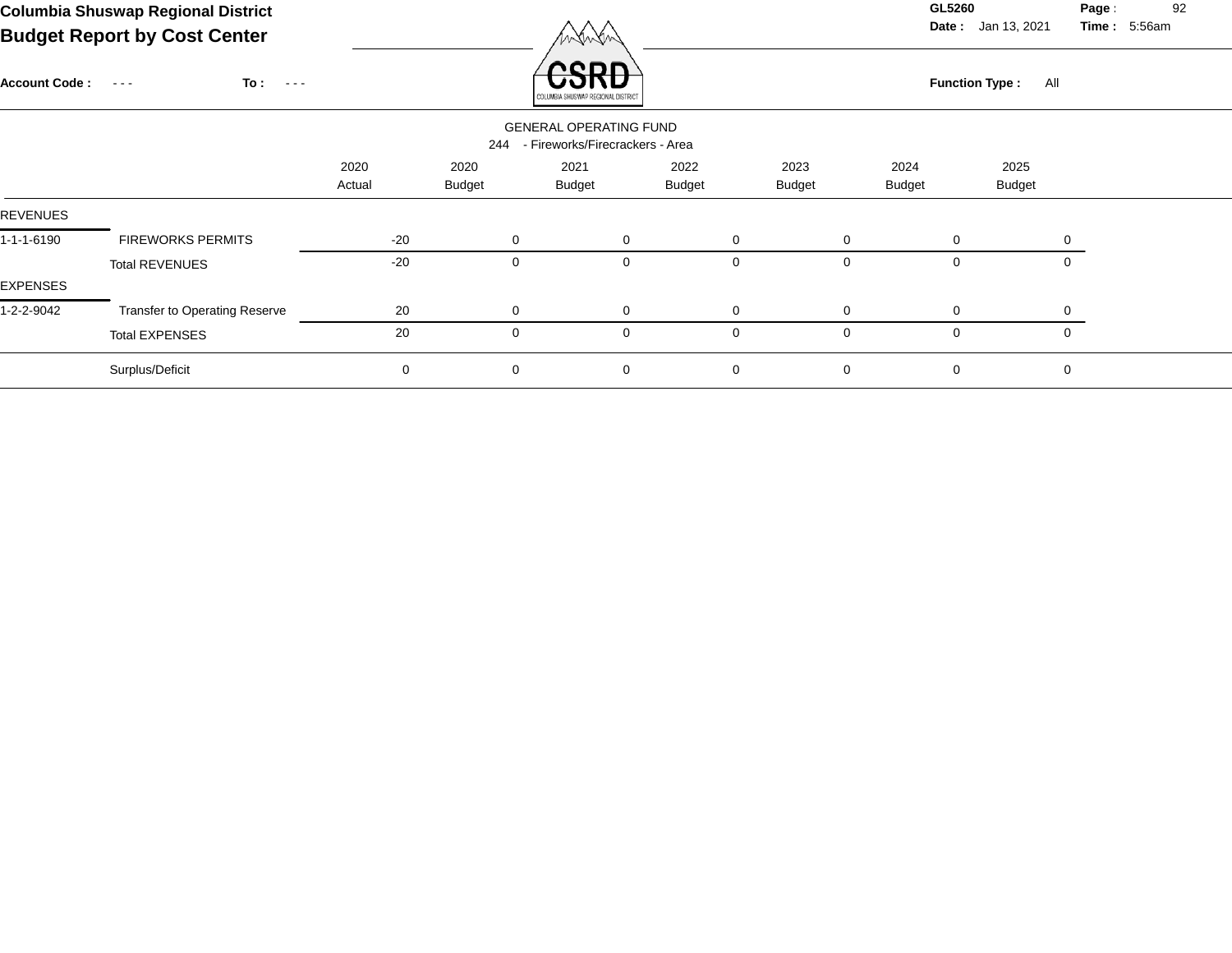**Date :** Jan 13, 2021 **Time :**

**Page :** 93 5:56am

| <b>Account Code:</b> | To:<br>$\sim$ $\sim$ $\sim$<br>$\sim$ $\sim$ $\sim$ |             |               | CDL<br>COLUMBIA SHUSWAP REGIONAL DISTRIC' |               |               |               | <b>Function Type:</b><br>All |  |
|----------------------|-----------------------------------------------------|-------------|---------------|-------------------------------------------|---------------|---------------|---------------|------------------------------|--|
|                      |                                                     |             |               | <b>GENERAL OPERATING FUND</b>             |               |               |               |                              |  |
|                      |                                                     |             | 255           | - Anti-Whisting Elson Road Cross          |               |               |               |                              |  |
|                      |                                                     | 2020        | 2020          | 2021                                      | 2022          | 2023          | 2024          | 2025                         |  |
|                      |                                                     | Actual      | <b>Budget</b> | <b>Budget</b>                             | <b>Budget</b> | <b>Budget</b> | <b>Budget</b> | <b>Budget</b>                |  |
| REVENUES             |                                                     |             |               |                                           |               |               |               |                              |  |
| 1-1-1-6770           | Transfer from Operating Reserve                     | 0           | $\mathbf 0$   | $-50$                                     | $\mathbf 0$   | 0             | $\mathbf 0$   | 0                            |  |
| 1-1-1-6810           | TAX REQ.                                            | -630        | $-630$        | -655                                      | $-705$        | $-730$        | $-755$        | -780                         |  |
|                      | <b>Total REVENUES</b>                               | $-630$      | $-630$        | $-705$                                    | $-705$        | -730          | $-755$        | -780                         |  |
| <b>EXPENSES</b>      |                                                     |             |               |                                           |               |               |               |                              |  |
| 1-2-2-8030           | <b>ADMINISTRATION</b>                               | 250         | 250           | 250                                       | 250           | 250           | 250           | 250                          |  |
| 1-2-2-8400           | <b>REPAYMENT - P/Y DEFICIT</b>                      | $\mathbf 0$ | $\mathbf 0$   | 25                                        | 0             | $\mathbf 0$   | $\Omega$      | $\overline{0}$               |  |
| 1-2-2-8620           | <b>INSURANCE</b>                                    | 405         | 380           | 430                                       | 455           | 480           | 505           | 530                          |  |
|                      | <b>Total EXPENSES</b>                               | 655         | 630           | 705                                       | 705           | 730           | 755           | 780                          |  |
|                      | Surplus/Deficit                                     | 25          | 0             | 0                                         | 0             | 0             | 0             | 0                            |  |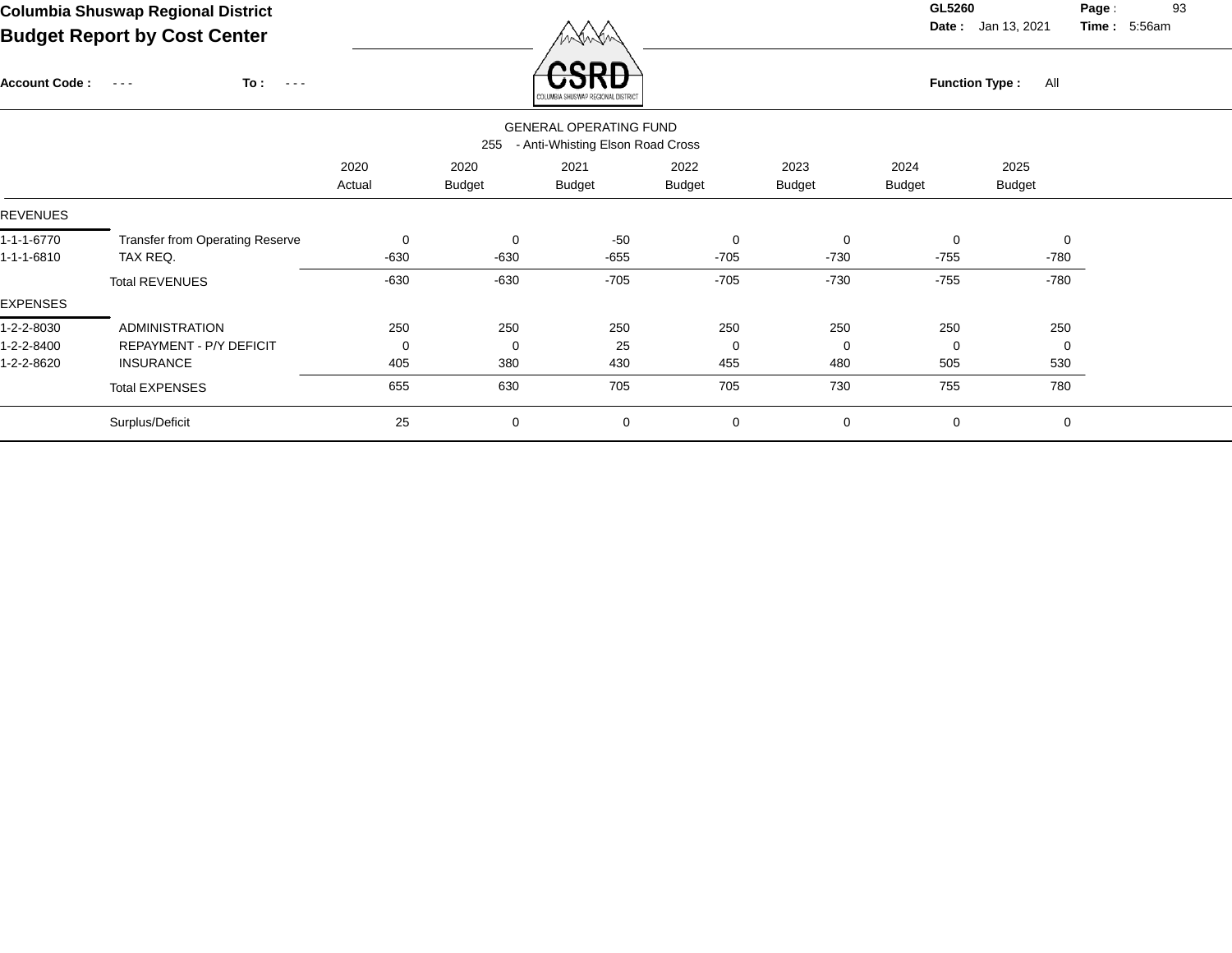$\overbrace{CSRD}$  Function Type : All

**Date :** Jan 13, 2021 **Time :**

**Page :** 94 5:56am

| <b>Account Code:</b> | ᠸ᠋ᢒᡰᢉᠣ<br>To:<br>$\frac{1}{2} \left( \frac{1}{2} \right) \frac{1}{2} \left( \frac{1}{2} \right) \frac{1}{2} \left( \frac{1}{2} \right) \frac{1}{2} \left( \frac{1}{2} \right) \frac{1}{2} \left( \frac{1}{2} \right) \frac{1}{2} \left( \frac{1}{2} \right) \frac{1}{2} \left( \frac{1}{2} \right) \frac{1}{2} \left( \frac{1}{2} \right) \frac{1}{2} \left( \frac{1}{2} \right) \frac{1}{2} \left( \frac{1}{2} \right) \frac{1}{2} \left( \frac{1}{2} \right)$<br>$\sim$ $\sim$ $\sim$<br>OLUMBIA SHUSWAP REGIONAL DISTRICT |            |               |                               |               |               | All<br><b>Function Type:</b> |               |  |  |  |
|----------------------|------------------------------------------------------------------------------------------------------------------------------------------------------------------------------------------------------------------------------------------------------------------------------------------------------------------------------------------------------------------------------------------------------------------------------------------------------------------------------------------------------------------------------|------------|---------------|-------------------------------|---------------|---------------|------------------------------|---------------|--|--|--|
|                      |                                                                                                                                                                                                                                                                                                                                                                                                                                                                                                                              |            |               | <b>GENERAL OPERATING FUND</b> |               |               |                              |               |  |  |  |
|                      |                                                                                                                                                                                                                                                                                                                                                                                                                                                                                                                              |            |               | 260 - GIS/Mapping             |               |               |                              |               |  |  |  |
|                      |                                                                                                                                                                                                                                                                                                                                                                                                                                                                                                                              | 2020       | 2020          | 2021                          | 2022          | 2023          | 2024                         | 2025          |  |  |  |
|                      |                                                                                                                                                                                                                                                                                                                                                                                                                                                                                                                              | Actual     | <b>Budget</b> | <b>Budget</b>                 | <b>Budget</b> | <b>Budget</b> | <b>Budget</b>                | <b>Budget</b> |  |  |  |
| <b>REVENUES</b>      |                                                                                                                                                                                                                                                                                                                                                                                                                                                                                                                              |            |               |                               |               |               |                              |               |  |  |  |
| $1 - 1 - 1 - 6430$   | <b>MAP SALES</b>                                                                                                                                                                                                                                                                                                                                                                                                                                                                                                             | $-312$     | $\mathbf 0$   | $\Omega$                      | 0             | 0             | 0                            | $\mathbf 0$   |  |  |  |
| 1-1-1-6680           | <b>SURPLUS</b>                                                                                                                                                                                                                                                                                                                                                                                                                                                                                                               | $-65,000$  | $-65,000$     | $-80,000$                     | $\Omega$      | $\Omega$      | 0                            | $\Omega$      |  |  |  |
| 1-1-1-6810           | TAX REQ.                                                                                                                                                                                                                                                                                                                                                                                                                                                                                                                     | $-355,292$ | $-355,292$    | $-355,092$                    | $-433,872$    | $-441,752$    | $-451,232$                   | $-460,772$    |  |  |  |
|                      | <b>Total REVENUES</b>                                                                                                                                                                                                                                                                                                                                                                                                                                                                                                        | $-420,604$ | $-420,292$    | $-435,092$                    | $-433,872$    | $-441,752$    | $-451,232$                   | $-460,772$    |  |  |  |
| <b>EXPENSES</b>      |                                                                                                                                                                                                                                                                                                                                                                                                                                                                                                                              |            |               |                               |               |               |                              |               |  |  |  |
| 1-2-2-8030           | <b>ADMINISTRATION</b>                                                                                                                                                                                                                                                                                                                                                                                                                                                                                                        | 22,092     | 22,092        | 23,892                        | 24,672        | 24,552        | 25,032                       | 25,572        |  |  |  |
| 1-2-2-8240           | <b>COMPUTER SERVICES/MAINTI</b>                                                                                                                                                                                                                                                                                                                                                                                                                                                                                              | 8,266      | 2,000         | 2,000                         | 2,000         | 2,000         | 2,000                        | 2,000         |  |  |  |
| 1-2-2-8241           | <b>COMPUTER EQUIPMENT/SOFT</b>                                                                                                                                                                                                                                                                                                                                                                                                                                                                                               | 2,799      | 3,000         | 3,000                         | 3,000         | 3,000         | 3,000                        | 3,000         |  |  |  |
| 1-2-2-8242           | <b>Computer Software License Fee</b>                                                                                                                                                                                                                                                                                                                                                                                                                                                                                         | 46,010     | 57,000        | 57,000                        | 57,000        | 57,000        | 57,000                       | 57,000        |  |  |  |
| 1-2-2-8301           | <b>CREDIT CARD EXPENSE</b>                                                                                                                                                                                                                                                                                                                                                                                                                                                                                                   |            | 0             | $\Omega$                      | 0             | 0             | 0                            | $\Omega$      |  |  |  |
| 1-2-2-8955           | PROJECTS (Non-Tangible)                                                                                                                                                                                                                                                                                                                                                                                                                                                                                                      | $\Omega$   | 10,000        | 10,000                        | 0             | 0             | 0                            | $\Omega$      |  |  |  |
| 1-2-2-9042           | Transfer to Operating Reserve                                                                                                                                                                                                                                                                                                                                                                                                                                                                                                | 45,000     | $\mathbf 0$   | 0                             | $\Omega$      | $\Omega$      | $\Omega$                     | $\Omega$      |  |  |  |
| 1-2-2-9120           | SALARIES-& FRINGE BENEFIT!                                                                                                                                                                                                                                                                                                                                                                                                                                                                                                   | 213,546    | 315,000       | 328,000                       | 336,000       | 344,000       | 353,000                      | 362,000       |  |  |  |
| 1-2-2-9130           | <b>OVERTIME</b>                                                                                                                                                                                                                                                                                                                                                                                                                                                                                                              | 227        | 1,000         | 1,000                         | 1,000         | 1,000         | 1,000                        | 1,000         |  |  |  |
| 1-2-2-9190           | SEMINARS/CONFERENCE TRA                                                                                                                                                                                                                                                                                                                                                                                                                                                                                                      | 834        | 9,000         | 9,000                         | 9,000         | 9,000         | 9,000                        | 9,000         |  |  |  |
| 1-2-2-9220           | <b>SUPPLIES</b>                                                                                                                                                                                                                                                                                                                                                                                                                                                                                                              | 377        | 1,000         | 1,000                         | 1,000         | 1,000         | 1,000                        | 1,000         |  |  |  |
| 1-2-2-9300           | <b>TRAVEL</b>                                                                                                                                                                                                                                                                                                                                                                                                                                                                                                                | 0          | 200           | 200                           | 200           | 200           | 200                          | 200           |  |  |  |
|                      | <b>Total EXPENSES</b>                                                                                                                                                                                                                                                                                                                                                                                                                                                                                                        | 339,152    | 420,292       | 435,092                       | 433,872       | 441,752       | 451,232                      | 460,772       |  |  |  |
|                      | Surplus/Deficit                                                                                                                                                                                                                                                                                                                                                                                                                                                                                                              | $-81,452$  | 0             | 0                             | 0             | 0             | 0                            | 0             |  |  |  |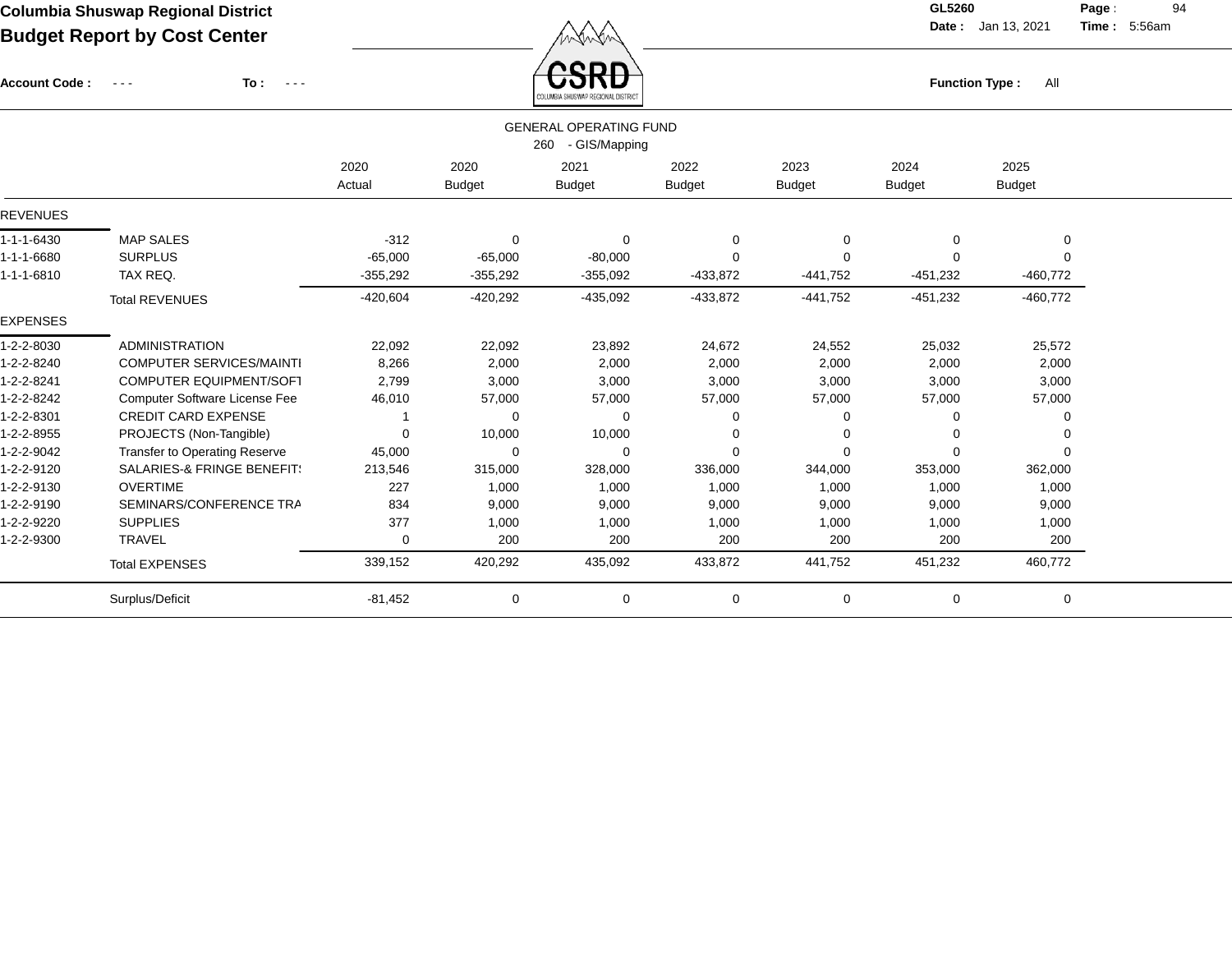Account Code : ---

**To :**

 $\overleftrightarrow{CSRD}$  Function Type : All

**Date :** Jan 13, 2021 **Time :**

**Page :** 95 5:56am

|                                                           |                               |                |                       | COLUMBIA SHUSWAP REGIONAL DISTRICT |                       |                       |                       |                       |  |
|-----------------------------------------------------------|-------------------------------|----------------|-----------------------|------------------------------------|-----------------------|-----------------------|-----------------------|-----------------------|--|
| <b>GENERAL OPERATING FUND</b><br>- House Numbering<br>264 |                               |                |                       |                                    |                       |                       |                       |                       |  |
|                                                           |                               | 2020<br>Actual | 2020<br><b>Budget</b> | 2021<br><b>Budget</b>              | 2022<br><b>Budget</b> | 2023<br><b>Budget</b> | 2024<br><b>Budget</b> | 2025<br><b>Budget</b> |  |
| <b>REVENUES</b>                                           |                               |                |                       |                                    |                       |                       |                       |                       |  |
| 1-1-1-6680                                                | <b>SURPLUS</b>                | $-1,300$       | $-1,300$              | $-692$                             | $\mathbf 0$           | $\mathbf 0$           | $\mathbf 0$           | $\mathbf 0$           |  |
| l-1-1-6810                                                | TAX REQ.                      | $-30,360$      | $-30,360$             | $-30,968$                          | $-32,950$             | $-34,740$             | $-35,280$             | $-35,820$             |  |
|                                                           | <b>Total REVENUES</b>         | $-31,660$      | $-31,660$             | $-31,660$                          | $-32,950$             | $-34,740$             | $-35,280$             | $-35,820$             |  |
| <b>EXPENSES</b>                                           |                               |                |                       |                                    |                       |                       |                       |                       |  |
| 1-2-2-8030                                                | <b>ADMINISTRATION</b>         | 1,160          | 1,160                 | 1,160                              | 1,200                 | 1,240                 | 1,280                 | 1,320                 |  |
| $-2 - 2 - 9042$                                           | Transfer to Operating Reserve | 1,500          | 1,500                 | 500                                | 750                   | 1,500                 | 1,000                 | 500                   |  |
| $-2 - 2 - 9120$                                           | SALARIES-& FRINGE BENEFIT!    | 28,308         | 29,000                | 30,000                             | 31,000                | 32,000                | 33,000                | 34,000                |  |
|                                                           | <b>Total EXPENSES</b>         | 30,968         | 31,660                | 31,660                             | 32,950                | 34,740                | 35,280                | 35,820                |  |
|                                                           | Surplus/Deficit               | $-692$         | 0                     | 0                                  | $\mathbf 0$           | 0                     | $\mathbf 0$           | 0                     |  |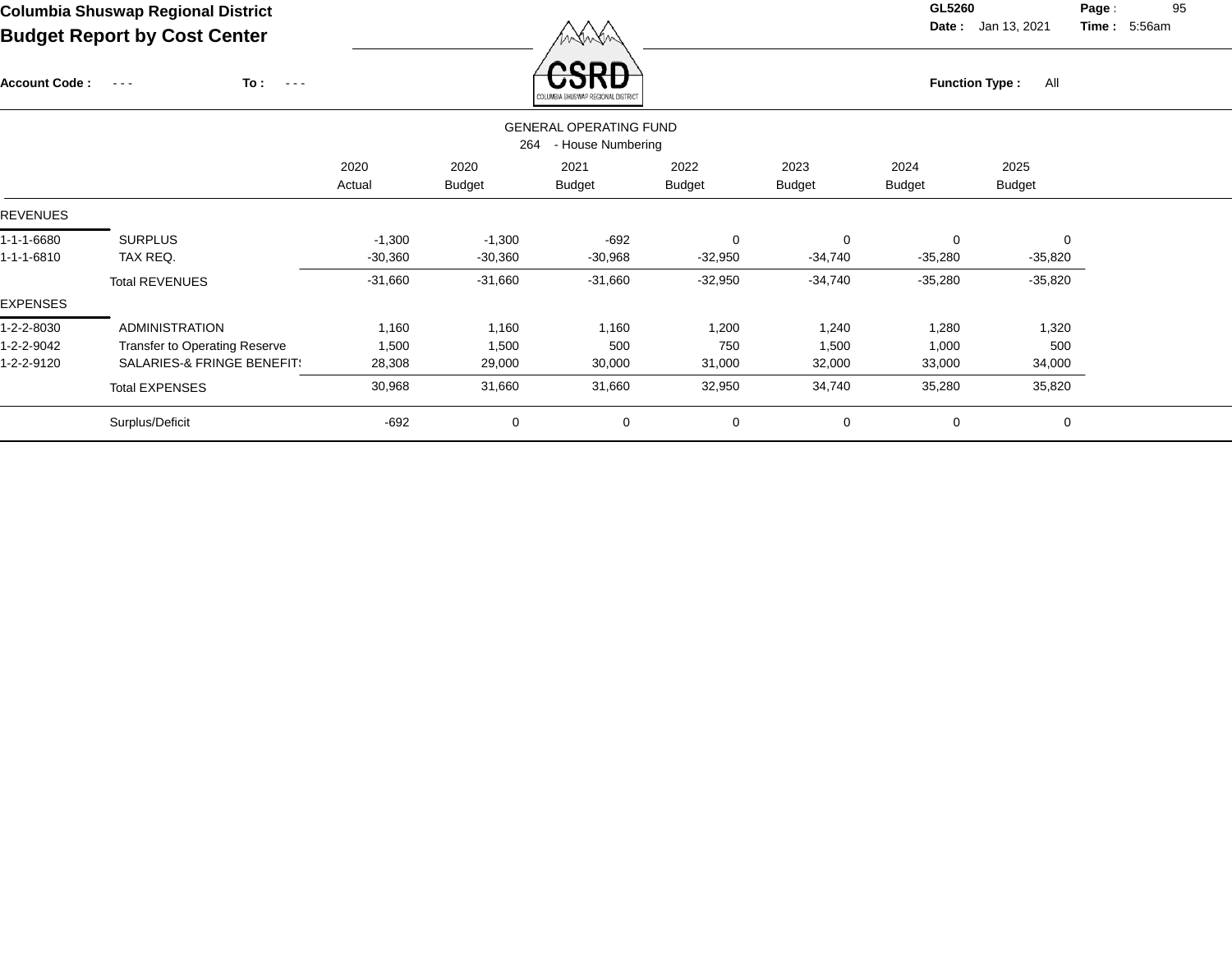Account Code : ---

**To :**

 $\overleftrightarrow{CSRD}$  Function Type : All

**Date :** Jan 13, 2021 **Time :**

**Page :** 96 5:56am

|                 |                                       |                |                       | <b>GENERAL OPERATING FUND</b><br>265 - Development Services |                       |                       |                       |                       |
|-----------------|---------------------------------------|----------------|-----------------------|-------------------------------------------------------------|-----------------------|-----------------------|-----------------------|-----------------------|
|                 |                                       | 2020<br>Actual | 2020<br><b>Budget</b> | 2021<br><b>Budget</b>                                       | 2022<br><b>Budget</b> | 2023<br><b>Budget</b> | 2024<br><b>Budget</b> | 2025<br><b>Budget</b> |
| <b>REVENUES</b> |                                       |                |                       |                                                             |                       |                       |                       |                       |
| 1-1-1-6170      | ALR APPLICATION FEES                  | $-6,000$       | $-12,000$             | $-6,000$                                                    | $-6,000$              | $-6,000$              | $-6,000$              | $-6,000$              |
| 1-1-1-6185      | <b>BOARD OF VAR. APPLICATION</b>      | $\mathbf 0$    | $-1,300$              | $-1,300$                                                    | $-1,300$              | $-1,300$              | $-1,300$              | $-1,300$              |
| 1-1-1-6310      | PERMITS - DP/VAR/TEMP                 | $-52,647$      | $-35,000$             | $-40,000$                                                   | $-40,000$             | $-40,000$             | $-40,000$             | $-40,000$             |
| 1-1-1-6330      | <b>FEES</b>                           | $-24,350$      | $-15,000$             | $-15,000$                                                   | $-15,000$             | $-15,000$             | $-15,000$             | $-15,000$             |
| 1-1-1-6360      | <b>GRANT</b>                          | $-2,866$       | 0                     | $-64,000$                                                   | 0                     | 0                     | $\overline{0}$        | 0                     |
| 1-1-1-6440      | <b>MISCELLANEOUS</b>                  | $-20$          | 0                     | 0                                                           | $\mathbf 0$           | 0                     | $\Omega$              | $\Omega$              |
| 1-1-1-6550      | <b>RECOVERY</b>                       | 0              | $-1,000$              | $-1,000$                                                    | $-1,000$              | $-1,000$              | $-1,000$              | $-1,000$              |
| 1-1-1-6600      | REZONING/REDESIGNATION                | $-24,950$      | $-21,000$             | $-21,000$                                                   | $-21,000$             | $-21,000$             | $-21,000$             | $-21,000$             |
| 1-1-1-6605      | <b>CONTAMINATION SITE PROFIL</b>      | 0              | $-200$                | $-200$                                                      | $-200$                | $-200$                | $-200$                | $-200$                |
| 1-1-1-6670      | SUB. APP. FEES                        | $-8,000$       | $-15,000$             | $-10,000$                                                   | $-15,000$             | $-15,000$             | $-15,000$             | $-15,000$             |
| 1-1-1-6680      | <b>SURPLUS</b>                        | $-70,000$      | $-70,000$             | $-60,000$                                                   | 0                     | 0                     | 0                     | 0                     |
| 1-1-1-6770      | Transfer from Operating Reserve       | 0              | $-60,000$             | $-70,000$                                                   | $-50,000$             | $-7,500$              | $-3,000$              |                       |
| 1-1-1-6810      | TAX REQ.                              | $-1,044,412$   | $-1,044,412$          | $-1,082,222$                                                | $-1,187,164$          | $-1,260,626$          | $-1,296,176$          | $-1,331,176$          |
|                 | <b>Total REVENUES</b>                 | $-1,233,245$   | $-1,274,912$          | $-1,370,722$                                                | $-1,336,664$          | $-1,367,626$          | $-1,398,676$          | $-1,430,676$          |
| <b>EXPENSES</b> |                                       |                |                       |                                                             |                       |                       |                       |                       |
| 1-2-2-8030      | <b>ADMINISTRATION</b>                 | 91,512         | 91,512                | 94,672                                                      | 96,964                | 99,176                | 101,476               | 103,776               |
| 1-2-2-8040      | ADVERTISING                           | 2,413          | 2,500                 | 2,500                                                       | 2,500                 | 2,500                 | 2,500                 | 2,500                 |
| 1-2-2-8070      | <b>APC</b>                            | 0              | 5,000                 | 5,000                                                       | 5,000                 | 5,000                 | 5,000                 | 5,000                 |
| 1-2-2-8161      | Apparel                               | $\mathbf 0$    | 500                   | 500                                                         | 500                   | 500                   | 500                   | 500                   |
| 1-2-2-8170      | <b>BOARD OF VARIANCE</b>              | $\Omega$       | 2,000                 | 2,000                                                       | 2,000                 | 2,000                 | 2,000                 | 2,000                 |
| 1-2-2-8242      | <b>Computer Software License Fee</b>  | 32,913         | 52,000                | 53,400                                                      | 54,800                | 56,300                | 57,800                | 59,250                |
| 1-2-2-8301      | <b>CREDIT CARD EXPENSE</b>            | 2,711          | 3,250                 | 3,500                                                       | 3,750                 | 4,000                 | 4,250                 | 4,500                 |
| 1-2-2-8410      | DIRECTORS REMUNERATION                | 500            | 900                   | 900                                                         | 900                   | 900                   | 900                   | 900                   |
| 1-2-2-8420      | DIRECTORS TRAVEL & EXPEN              | 0              | 250                   | 250                                                         | 250                   | 250                   | 250                   | 250                   |
| 1-2-2-8670      | LEGAL & ADVISORY                      | 44,035         | 40,000                | 40,000                                                      | 40,000                | 40,000                | 40,000                | 40,000                |
| 1-2-2-8740      | <b>MEMBERSHIPS</b>                    | 2,820          | 4,500                 | 4,500                                                       | 4,500                 | 4,500                 | 4,500                 | 4,500                 |
| 1-2-2-8746      | <b>MINOR EQUIPMENT</b>                | 2,866          | 0                     | 0                                                           | 0                     | 0                     | $\overline{0}$        | 0                     |
| 1-2-2-8750      | <b>MISCELLANEOUS</b>                  | 351            | 500                   | 500                                                         | 500                   | 500                   | 500                   | 500                   |
| 1-2-2-8940      | PERMITS LICENSES AND FEES             | 0              | 1,500                 | 1,500                                                       | 1,500                 | 1,500                 | 1,500                 | 1,500                 |
| 1-2-2-8950      | POSTAGE/ FREIGHT                      | 2,026          | 4,000                 | 4,000                                                       | 4,000                 | 4,000                 | 4,000                 | 4,000                 |
| 1-2-2-8990      | <b>PUBLICATIONS</b>                   | 1,228          | 3,000                 | 3,000                                                       | 3,000                 | 3,000                 | 3,000                 | 3,000                 |
| 1-2-2-9000      | PUBLIC MEETINGS & B/L ADVE            | 10,443         | 17,500                | 17,500                                                      | 17,500                | 17,500                | 17,500                | 17,500                |
| 1-2-2-9120      | <b>SALARIES-&amp; FRINGE BENEFIT:</b> | 961,531        | 1,013,000             | 1,040,000                                                   | 1,066,000             | 1,093,000             | 1,120,000             | 1,148,000             |
| 1-2-2-9130      | <b>OVERTIME</b>                       | 14,575         | 1,500                 | 1,500                                                       | 1,500                 | 1,500                 | 1,500                 | 1,500                 |
| 1-2-2-9190      | SEMINARS/CONFERENCE TRA               | 1,098          | 24,000                | 24,000                                                      | 24,000                | 24,000                | 24,000                | 24,000                |
| 1-2-2-9220      | <b>SUPPLIES</b>                       | 600            | 1,000                 | 1,000                                                       | 1,000                 | 1,000                 | 1,000                 | 1,000                 |
| 1-2-2-9240      | TELEPHONE/FAX/INTERNET                | 1,829          | 2,500                 | 2,500                                                       | 2,500                 | 2,500                 | 2,500                 | 2,500                 |
| 1-2-2-9300      | TRAVEL                                | 1,145          | 4,000                 | 4,000                                                       | 4,000                 | 4,000                 | 4,000                 | 4,000                 |
| 1-2-2-9780      | TCA-MACHINERY & EQUIPMEN              | 0              | 0                     | 64,000                                                      | 0                     | 0                     | 0                     | 0                     |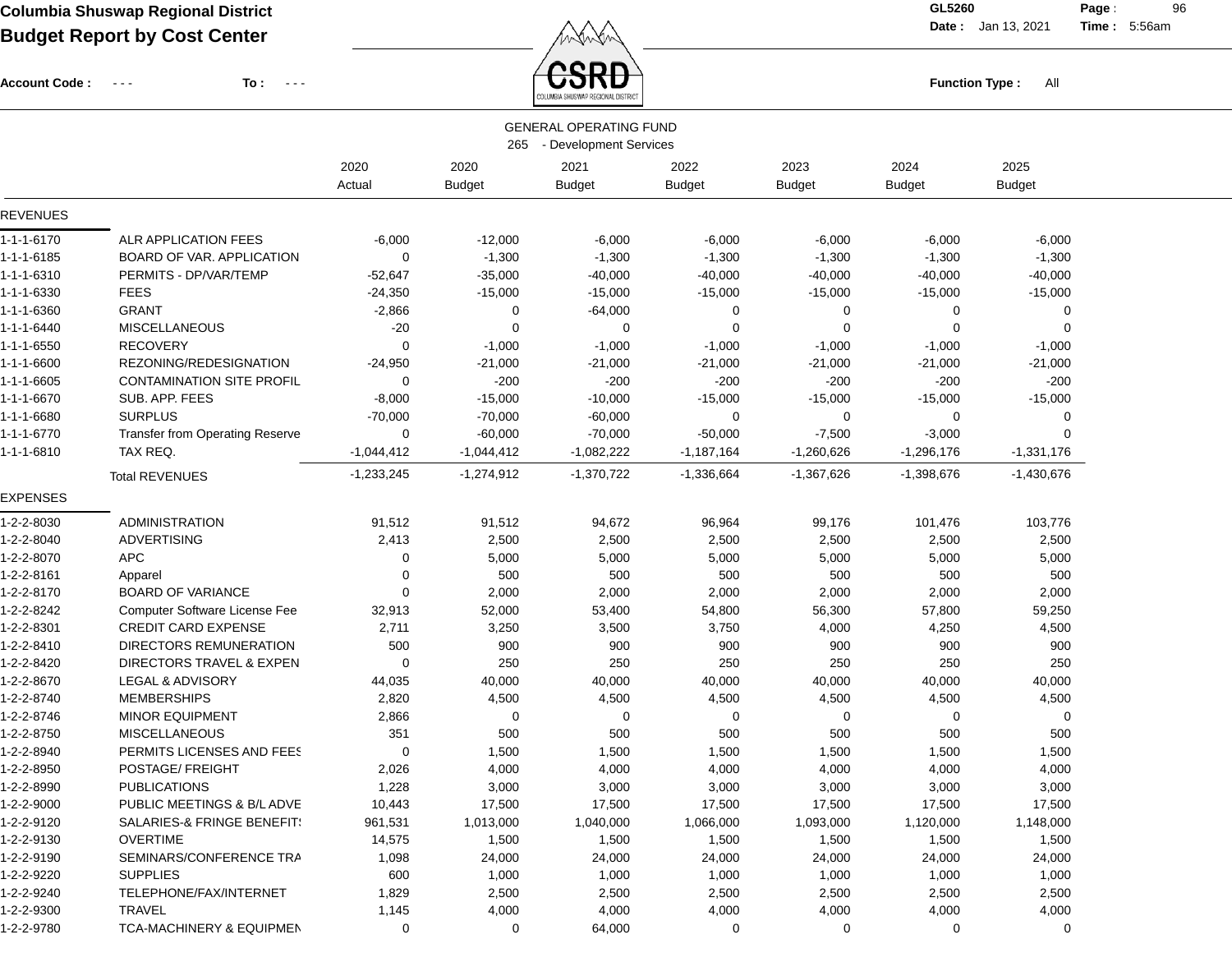| Columbia Shuswap Regional District<br><b>Budget Report by Cost Center</b> |                              |                |                       | WANYN                                                   |                       |                       | GL5260                | Date: Jan 13, 2021    | Page<br>97<br>Time: 5:56am |
|---------------------------------------------------------------------------|------------------------------|----------------|-----------------------|---------------------------------------------------------|-----------------------|-----------------------|-----------------------|-----------------------|----------------------------|
| <b>Account Code:</b><br>$\sim$ $\sim$ $\sim$                              | To :<br>$\sim$ $\sim$ $\sim$ |                |                       | חחמי<br>COLUMBIA SHUSWAP REGIONAL DISTRICT              |                       |                       | <b>Function Type:</b> | All                   |                            |
|                                                                           |                              |                | 265                   | <b>GENERAL OPERATING FUND</b><br>- Development Services |                       |                       |                       |                       |                            |
|                                                                           |                              | 2020<br>Actual | 2020<br><b>Budget</b> | 2021<br><b>Budget</b>                                   | 2022<br><b>Budget</b> | 2023<br><b>Budget</b> | 2024<br><b>Budget</b> | 2025<br><b>Budget</b> |                            |
| <b>Total EXPENSES</b>                                                     |                              | 1,174,595      | 1,274,912             | 1,370,722                                               | 1,336,664             | 1,367,626             | 1,398,676             | 1,430,676             |                            |
| Surplus/Deficit                                                           |                              | $-58,650$      | 0                     | 0                                                       | 0                     | 0                     | $\mathbf 0$           | 0                     |                            |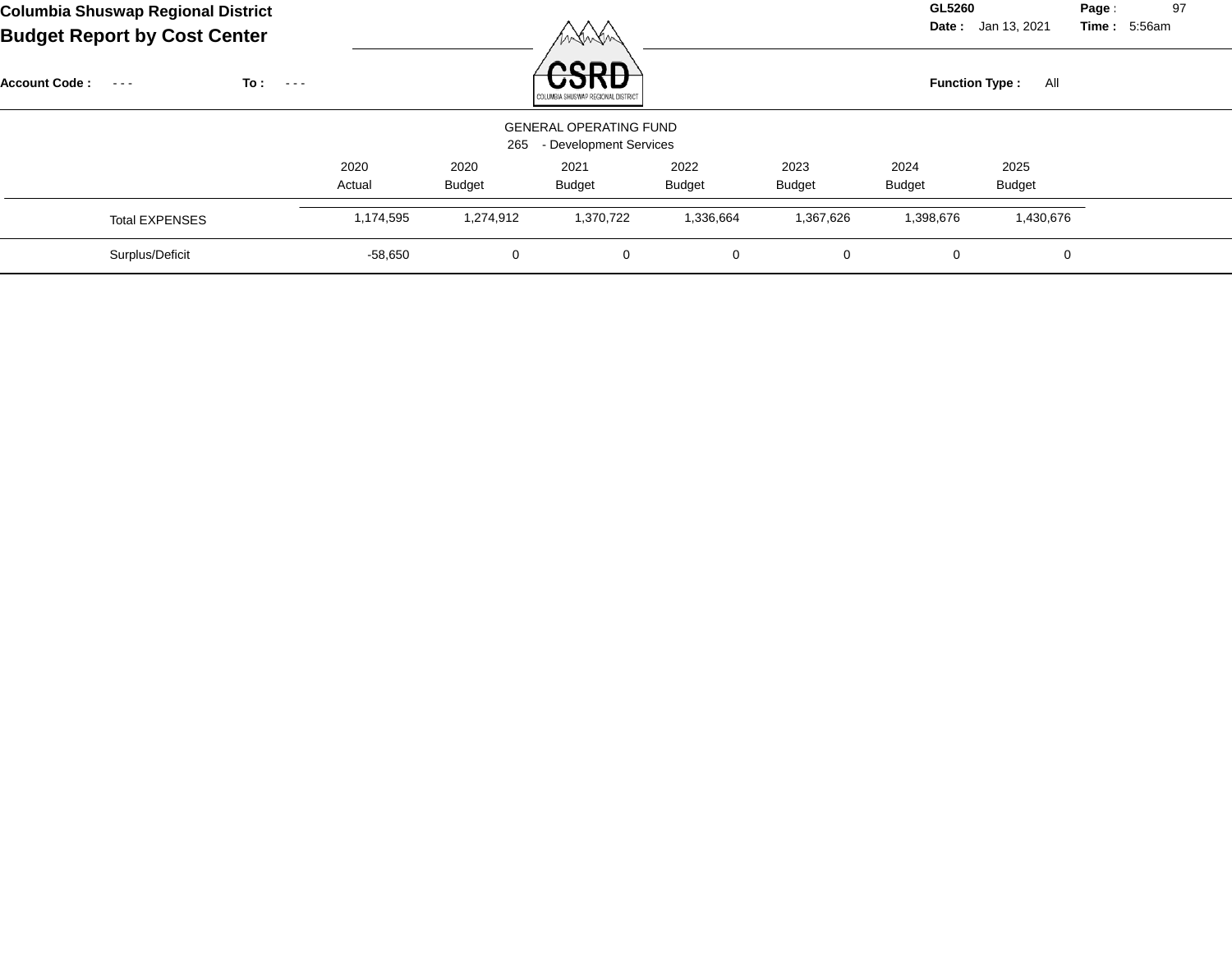Account Code : ---

**To :**

 $\overline{\text{CSRD}}$  Function Type : All

**Date :** Jan 13, 2021 **Time :**

**Page :** 98 5:56am

|                    |                                        |             |               | COLUMBIA SHUSWAP REGIONAL DISTRICT |               |               |                |                |  |
|--------------------|----------------------------------------|-------------|---------------|------------------------------------|---------------|---------------|----------------|----------------|--|
|                    |                                        |             |               | <b>GENERAL OPERATING FUND</b>      |               |               |                |                |  |
|                    |                                        |             |               | 266 - Special Projects             |               |               |                |                |  |
|                    |                                        | 2020        | 2020          | 2021                               | 2022          | 2023          | 2024           | 2025           |  |
|                    |                                        | Actual      | <b>Budget</b> | <b>Budget</b>                      | <b>Budget</b> | <b>Budget</b> | <b>Budget</b>  | <b>Budget</b>  |  |
| <b>REVENUES</b>    |                                        |             |               |                                    |               |               |                |                |  |
| 1-1-1-6360         | <b>GRANT</b>                           | $-77,199$   | $-40,000$     | $-45,000$                          | 0             | $\mathbf 0$   | 0              | $\mathbf 0$    |  |
| 1-1-1-6373         | <b>GRANT - PROVINCIAL</b>              | 0           | $-10,000$     | $\Omega$                           | $\mathbf 0$   | $\Omega$      | 0              | 0              |  |
| 1-1-1-6680         | <b>SURPLUS</b>                         | $-123,233$  | $-190,000$    | $-170,000$                         | 0             | $\Omega$      | $\Omega$       | $\Omega$       |  |
| $1 - 1 - 1 - 6770$ | <b>Transfer from Operating Reserve</b> | 0           | $-5,000$      | $\Omega$                           | $\mathbf 0$   | $\Omega$      | $\Omega$       | $\Omega$       |  |
| 1-1-1-6810         | TAX REQ.                               | $-83,123$   | $-83,123$     | $-80, 810$                         | $-91,633$     | $-59,500$     | $-138,300$     | $-98,100$      |  |
|                    | <b>Total REVENUES</b>                  | $-283,555$  | $-328,123$    | $-295,810$                         | $-91,633$     | $-59,500$     | $-138,300$     | $-98,100$      |  |
| <b>EXPENSES</b>    |                                        |             |               |                                    |               |               |                |                |  |
| 1-2-2-8030         | <b>ADMINISTRATION</b>                  | 12,120      | 12,120        | 18,600                             | 16,633        | 4,500         | 3,300          | 8,100          |  |
| 1-2-2-8065         | AREA B - ZONING                        | 0           | $\mathbf 0$   | $\Omega$                           | 0             | 0             | $\mathbf 0$    | 25,000         |  |
| 1-2-2-8066         | AREA C - ZONING                        | 0           | $\mathbf 0$   | 12,000                             | 0             | 0             | 80,000         | 60,000         |  |
| 1-2-2-8068         | AREA E - ZONING                        | 0           | 12,000        | 0                                  | 0             | $\mathbf 0$   | $\mathbf 0$    | 0              |  |
| 1-2-2-8069         | AREA F - ZONING                        | $\Omega$    | $\mathbf 0$   | $\Omega$                           | 0             | 25,000        | 25,000         | $\mathbf 0$    |  |
| 1-2-2-8089         | AREA E - OCP                           | 5,080       | 20,000        | 10,000                             | 0             | $\mathbf 0$   | 0              | $\mathbf 0$    |  |
| 1-2-2-8096         | AREA F - SCOTCH CREEK OCF              | 0           | $\mathbf 0$   | 0                                  | $\mathbf 0$   | 25,000        | 25,000         | $\Omega$       |  |
| 1-2-2-8112         | AREA A OCP                             | $\Omega$    | 5,000         | 5,000                              | 5,000         | 5,000         | 5,000          | 5,000          |  |
| 1-2-2-8153         | <b>AREA A Master Plan</b>              | 291         | 10,000        | 10,000                             | $\mathbf 0$   | $\Omega$      | 0              | $\Omega$       |  |
| 1-2-2-8265         | SALMON VALLEY FALKLAND O               | 0           | 20,000        | 40,000                             | 40,000        | $\Omega$      | $\Omega$       | $\Omega$       |  |
| 1-2-2-8403         | Diagnostic Inventory Project - Re      | 0           | 2,000         | 2,000                              | 0             | $\Omega$      | $\Omega$       | $\Omega$       |  |
| 1-2-2-8406         | <b>Housing Needs Assessment</b>        | 31,548      | 35,000        | 45,000                             | 0             | $\Omega$      | 0              | $\Omega$       |  |
| 1-2-2-8407         | <b>Fire Services Review</b>            | $\mathbf 0$ | 30,000        | 30,000                             | $\mathbf 0$   | $\Omega$      | $\Omega$       | $\Omega$       |  |
| 1-2-2-9042         | Transfer to Operating Reserve          | 6,000       | 6,000         | 0                                  | 0             | 0             | 0              | $\Omega$       |  |
| 1-2-2-9199         | NICHOLSON GROUNDWATER I                | 5,003       | 5,003         | $\Omega$                           | $\mathbf 0$   | $\Omega$      | $\Omega$       | $\Omega$       |  |
| 1-2-2-9202         | Area C Governance                      | 62,562      | 148,500       | 100,710                            | 30,000        | 0             | $\Omega$       | $\Omega$       |  |
| 1-2-2-9207         | Area F Community Issues Asses:         | 0           | 20,000        | 20,000                             | $\mathbf 0$   | $\mathbf 0$   | $\overline{0}$ | $\overline{0}$ |  |
| 1-2-2-9214         | SUBDIVISION SERVICING B/L              | 0           | 2,500         | 2,500                              | 0             | $\mathbf 0$   | $\Omega$       | $\Omega$       |  |
| 1-2-2-9300         | <b>TRAVEL</b>                          | 16          | $\mathbf 0$   | $\mathbf 0$                        | $\Omega$      | $\Omega$      | 0              | $\Omega$       |  |
|                    | <b>Total EXPENSES</b>                  | 122,620     | 328,123       | 295,810                            | 91,633        | 59,500        | 138,300        | 98,100         |  |
|                    | Surplus/Deficit                        | $-160,934$  | $\mathbf 0$   | $\mathbf 0$                        | $\mathbf 0$   | 0             | 0              | $\mathbf 0$    |  |
|                    |                                        |             |               |                                    |               |               |                |                |  |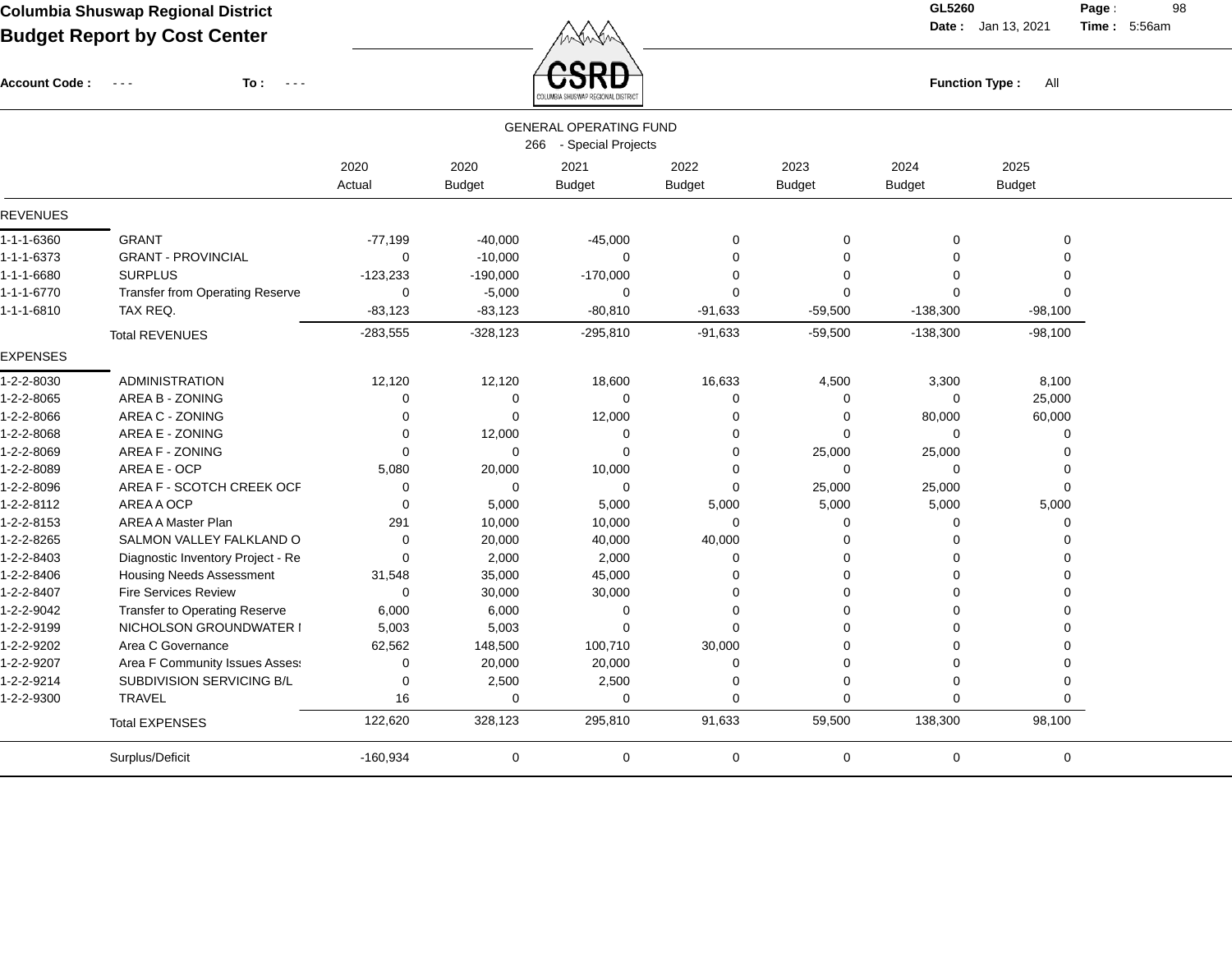Account Code : ---

**To :**

 $\overrightarrow{CSRD}$  Function Type : All

**Date :** Jan 13, 2021 **Time :**

**Page :** 99 5:56am

|                          |                                               |                |                       | PAINSILLAUMAN, UPAIAUS NO LUIA                                        |                       |                       |                       |                       |  |
|--------------------------|-----------------------------------------------|----------------|-----------------------|-----------------------------------------------------------------------|-----------------------|-----------------------|-----------------------|-----------------------|--|
|                          |                                               |                |                       | <b>GENERAL OPERATING FUND</b><br>280 - Milfoil Control Program - Shus |                       |                       |                       |                       |  |
|                          |                                               | 2020<br>Actual | 2020<br><b>Budget</b> | 2021<br><b>Budget</b>                                                 | 2022<br><b>Budget</b> | 2023<br><b>Budget</b> | 2024<br><b>Budget</b> | 2025<br><b>Budget</b> |  |
| <b>REVENUES</b>          |                                               |                |                       |                                                                       |                       |                       |                       |                       |  |
| 1-1-1-6165               | AGREEMNT-LITTLE SHUS BAN                      | $-5,500$       | $-5,500$              | $-5,610$                                                              | $-5,722$              | $-5,837$              | $-5,953$              | $-6,073$              |  |
| 1-1-1-6166               | AGREEMNT-ADAMS LK BAND                        | $-2,000$       | $-2,000$              | $-2,040$                                                              | $-2,081$              | $-2,122$              | $-2,165$              | $-2,208$              |  |
| 1-1-1-6220               | <b>CONTRACT</b>                               | $-7,338$       | $-6,500$              | $-6,500$                                                              | $-6,500$              | $-6,500$              | $-6,500$              | $-6,500$              |  |
| 1-1-1-6550               | <b>RECOVERY</b>                               | $-19,895$      | $-6,000$              | $-6,000$                                                              | $-6,000$              | $-6,000$              | $-6,000$              | $-6,000$              |  |
| 1-1-1-6621               | <b>SALE OF EQUIPMENT</b>                      | $-7,000$       | 0                     | 0                                                                     | 0                     | $-25,000$             | 0                     | $\Omega$              |  |
| 1-1-1-6680               | <b>SURPLUS</b>                                | $-59,945$      | $-59,945$             | 0                                                                     | 0                     | 0                     | $\Omega$              | $\Omega$              |  |
| 1-1-1-6765               | <b>TRANSFER FROM RESERVE</b>                  | $-100,000$     | $-140,000$            | 0                                                                     | 0                     | $\mathbf 0$           | $-185,000$            | $\Omega$              |  |
| 1-1-1-6810               | TAX REQ.                                      | $-301,343$     | $-301,343$            | $-308,875$                                                            | $-337,675$            | $-338,903$            | $-339,143$            | $-340,789$            |  |
|                          | <b>Total REVENUES</b>                         | $-503,021$     | $-521,288$            | $-329,025$                                                            | $-357,978$            | $-384,362$            | $-544,761$            | $-361,570$            |  |
| EXPENSES                 |                                               |                |                       |                                                                       |                       |                       |                       |                       |  |
| 1-2-2-8030               | <b>ADMINISTRATION</b>                         | 18,788         | 18,788                | 18,275                                                                | 17,778                | 18,012                | 18,261                | 19,620                |  |
| 1-2-2-8040               | <b>ADVERTISING</b>                            | 0              | 500                   | 500                                                                   | 500                   | 500                   | 500                   | 500                   |  |
| 1-2-2-8180               | <b>BUILDING MAINTENANCE</b>                   | 2,581          | 1,500                 | 1,500                                                                 | 1,500                 | 1,500                 | 1,500                 | 1,500                 |  |
| 1-2-2-8230               | COMMUNICATION/REPAIR                          | 1,398          | 500                   | 1,000                                                                 | 1,000                 | 1,000                 | 1,000                 | 1,000                 |  |
| 1-2-2-8281               | SECURITY/ENFORCEMENT                          | 0              | 250                   | 250                                                                   | 250                   | 250                   | 250                   | 250                   |  |
| 1-2-2-8301               | <b>CREDIT CARD EXPENSE</b>                    | 351            | 0                     | 0                                                                     | $\mathbf 0$           | $\mathbf 0$           | $\Omega$              | $\Omega$              |  |
| 1-2-2-8460               | <b>ELECTRICITY</b>                            | 1,405          | 1,350                 | 1,400                                                                 | 1,450                 | 1,500                 | 1,550                 | 1,600                 |  |
| 1-2-2-8560               | <b>GROUNDS MAINTENANCE</b>                    | 2,261          | 3,000                 | 3,000                                                                 | 3,000                 | 3,000                 | 3,000                 | 3,000                 |  |
| 1-2-2-8610               | <b>ICBC</b>                                   | 6,650          | 5,700                 | 7,000                                                                 | 7,050                 | 7,100                 | 7,150                 | 7,200                 |  |
| 1-2-2-8620               | <b>INSURANCE</b>                              | 5,749          | 6,000                 | 6,000                                                                 | 6,050                 | 6,100                 | 6,150                 | 6,200                 |  |
| 1-2-2-8650               | JANITOR-SUPPLIES-GARBAGE                      | 225            | 0                     | 0                                                                     | 0                     | 0                     | $\mathbf 0$           | 0                     |  |
| 1-2-2-8694               | Maint Cost Share - Marine                     | 2,607          | 2,500                 | 2,500                                                                 | 2,500                 | 2,500                 | 2,500                 | 2,500                 |  |
| 1-2-2-8695               | MAINT-COST SHARED - CRANI                     | 11,331         | 9,500                 | 6,000                                                                 | 6,000                 | 6,000                 | 6,000                 | 6,000                 |  |
| 1-2-2-8746               | <b>MINOR EQUIPMENT</b>                        | 0              | 1,000                 | 1,000                                                                 | 1,000                 | 1,000                 | 1,000                 | 1,000                 |  |
| 1-2-2-8750               | <b>MISCELLANEOUS</b>                          | 0              | 500                   | 500                                                                   | 500                   | 500                   | 500                   | 500                   |  |
| 1-2-2-8985               | PUBLIC INFORMATION                            | 3,168          | 5,000                 | 1,500                                                                 | 1,500                 | 1,500                 | 1,500                 | 1,500                 |  |
| 1-2-2-9040               | RESERVE                                       | 71,000         | 71,000                | 23,700                                                                | 49,000                | 71,000                | 42,000                | 38,300                |  |
| 1-2-2-9042               | <b>Transfer to Operating Reserve</b>          | 5,000          | 5,000                 | 5,000                                                                 | 5,000                 | 5,000                 | 5,000                 | 5,000                 |  |
| 1-2-2-9120               | SALARIES-& FRINGE BENEFIT:<br><b>OVERTIME</b> | 121,607        | 148,000               | 152,000                                                               | 156,000               | 160,000               | 164,000               | 168,000               |  |
| 1-2-2-9130<br>1-2-2-9180 | <b>SNOW REMOVAL</b>                           | 0<br>475       | 500<br>900            | 500<br>900                                                            | 500<br>900            | 500<br>900            | 500<br>900            | 500<br>900            |  |
| 1-2-2-9190               |                                               |                |                       |                                                                       |                       |                       |                       |                       |  |
| 1-2-2-9220               | SEMINARS/CONFERENCE TRA<br><b>SUPPLIES</b>    | 530<br>95      | 3,000<br>0            | 3,000<br>0                                                            | 3,000                 | 3,000<br>0            | 3,000<br>0            | 3,000<br>0            |  |
| 1-2-2-9240               | TELEPHONE/FAX/INTERNET                        |                | 800                   |                                                                       | 0                     |                       |                       |                       |  |
| 1-2-2-9300               | TRAVEL                                        | 1,348<br>102   | 1,000                 | 1,500<br>1,000                                                        | 1,500<br>1,000        | 1,500<br>1,000        | 1,500<br>1,000        | 1,500<br>1,000        |  |
| 1-2-2-9310               | <b>TRUCK EXPENSES</b>                         | 1,647          | 1,000                 | 2,000                                                                 | 2,000                 | 2,000                 | 2,000                 | 2,000                 |  |
| 1-2-2-9780               | <b>TCA-MACHINERY &amp; EQUIPMEN</b>           | 150,222        | 140,000               | 0                                                                     | 0                     | 0                     | 185,000               | 0                     |  |
| 1-2-2-9900               | S-OPERATING SUPPLIES/MAIN                     | 394            | 1,000                 | 1,000                                                                 | 1,000                 | 1,000                 | 1,000                 | 1,000                 |  |
| 1-2-2-9920               | DR-OPERATING SUPPLIES/MA                      | 53,034         | 60,000                | 55,000                                                                | 55,000                | 55,000                | 55,000                | 55,000                |  |
|                          |                                               |                |                       |                                                                       |                       |                       |                       |                       |  |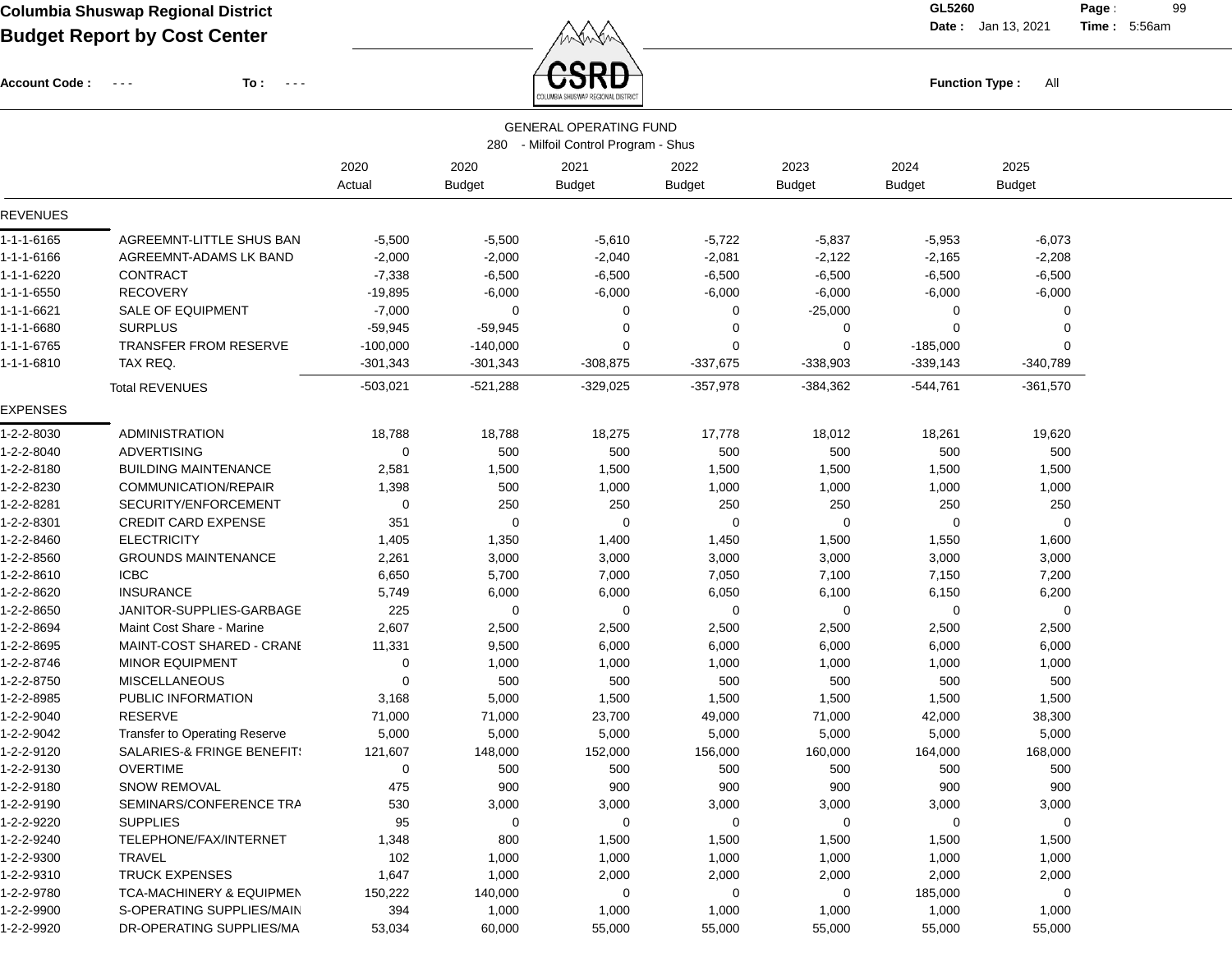**Date :** Jan 13, 2021 **Time :**

**Page :** 100 5:56am

| <b>Account Code:</b> | To:<br>$\sim$ $\sim$ $\sim$<br>$\sim$ $\sim$ $\sim$ |          |               | nenn<br>COLUMBIA SHUSWAP REGIONAL DISTRICT                        |             |               | <b>Function Type:</b> | All           |  |
|----------------------|-----------------------------------------------------|----------|---------------|-------------------------------------------------------------------|-------------|---------------|-----------------------|---------------|--|
|                      |                                                     |          | 280           | <b>GENERAL OPERATING FUND</b><br>- Milfoil Control Program - Shus |             |               |                       |               |  |
|                      |                                                     | 2020     | 2020          | 2021                                                              | 2022        | 2023          | 2024                  | 2025          |  |
|                      |                                                     | Actual   | <b>Budget</b> | <b>Budget</b>                                                     | Budget      | <b>Budget</b> | <b>Budget</b>         | <b>Budget</b> |  |
| 1-2-2-9923           | DR - EQUIPMENT TRANSPORT                            | 2,469    | 3,000         | 3,000                                                             | 3,000       | 3,000         | 3,000                 | 3,000         |  |
| 1-2-2-9940           | SU-OPERATING SUPPLIES/MA                            | 703      |               | 0                                                                 | $\mathbf 0$ | 0             | $\Omega$              | $\Omega$      |  |
| 1-2-2-9950           | H-OPERATING SUPPLIES/MAIN                           | 33,822   | 30,000        | 30,000                                                            | 30,000      | 30,000        | 30,000                | 30,000        |  |
|                      | <b>Total EXPENSES</b>                               | 498,963  | 521,288       | 329,025                                                           | 357,978     | 384,362       | 544,761               | 361,570       |  |
|                      | Surplus/Deficit                                     | $-4,058$ | 0             | 0                                                                 | $\mathbf 0$ | 0             | 0                     | $\Omega$      |  |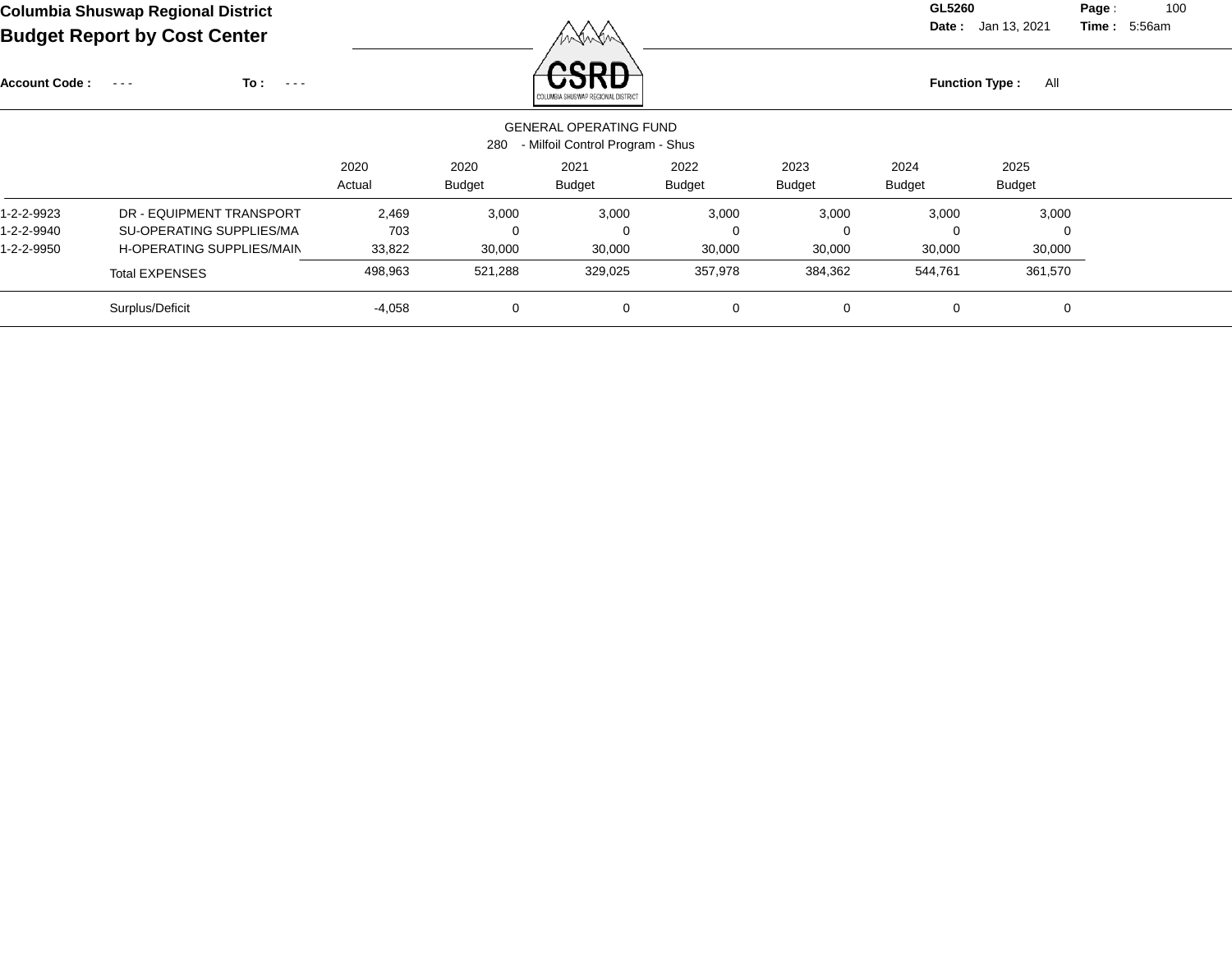Account Code : ---

**To :**

 $F_{\text{unction Type: All}}$ 

**Date :** Jan 13, 2021 **Time :**

**Page :** 101 5:56am

|                 | <b>GENERAL OPERATING FUND</b><br>- Shuswap Watershed Council<br>282 |                |                       |                       |                       |                       |                |                       |  |  |  |
|-----------------|---------------------------------------------------------------------|----------------|-----------------------|-----------------------|-----------------------|-----------------------|----------------|-----------------------|--|--|--|
|                 |                                                                     | 2020<br>Actual | 2020<br><b>Budget</b> | 2021<br><b>Budget</b> | 2022<br><b>Budget</b> | 2023<br><b>Budget</b> | 2024<br>Budget | 2025<br><b>Budget</b> |  |  |  |
| <b>REVENUES</b> |                                                                     |                |                       |                       |                       |                       |                |                       |  |  |  |
| 1-1-1-6680      | <b>SURPLUS</b>                                                      | $-4,407$       | $-4,407$              | $-3,484$              | $\mathbf 0$           | $\Omega$              | 0              | 0                     |  |  |  |
| 1-1-1-6770      | <b>Transfer from Operating Reserve</b>                              | $\Omega$       | $\Omega$              | 0                     | $-20,934$             | $-20,933$             | $\Omega$       | 0                     |  |  |  |
| 1-1-1-6900      | <b>TAX-PARCEL</b>                                                   | $-175,593$     | $-175,593$            | $-155,554$            | $-157,623$            | $-159,519$            | 0              | 0                     |  |  |  |
|                 | <b>Total REVENUES</b>                                               | $-180,000$     | $-180,000$            | $-159,038$            | $-178,557$            | $-180,452$            | 0              | $\mathbf 0$           |  |  |  |
| <b>EXPENSES</b> |                                                                     |                |                       |                       |                       |                       |                |                       |  |  |  |
| 1-2-2-8030      | <b>ADMINISTRATION</b>                                               | 13,360         | 13,360                | 13,331                | 11,657                | 13,352                | 0              | 0                     |  |  |  |
| 1-2-2-8270      | <b>CONTRACT</b>                                                     | 160,000        | 160,000               | 97,200                | 160,000               | 160,000               | $\Omega$       | 0                     |  |  |  |
| 1-2-2-8410      | DIRECTORS REMUNERATION                                              | 2,141          | 4,640                 | 4,640                 | 4,800                 | 4,900                 | 0              | 0                     |  |  |  |
| 1-2-2-8420      | DIRECTORS TRAVEL & EXPEN                                            | 1,015          | 2,000                 | 2,000                 | 2,100                 | 2,200                 | 0              | 0                     |  |  |  |
| 1-2-2-9042      | Transfer to Operating Reserve                                       | 0              | 0                     | 41,867                | 0                     | 0                     | 0              | 0                     |  |  |  |
|                 | <b>Total EXPENSES</b>                                               | 176,516        | 180,000               | 159,038               | 178,557               | 180,452               | 0              | $\mathbf 0$           |  |  |  |
|                 | Surplus/Deficit                                                     | $-3,484$       | 0                     | 0                     | 0                     | 0                     | 0              | 0                     |  |  |  |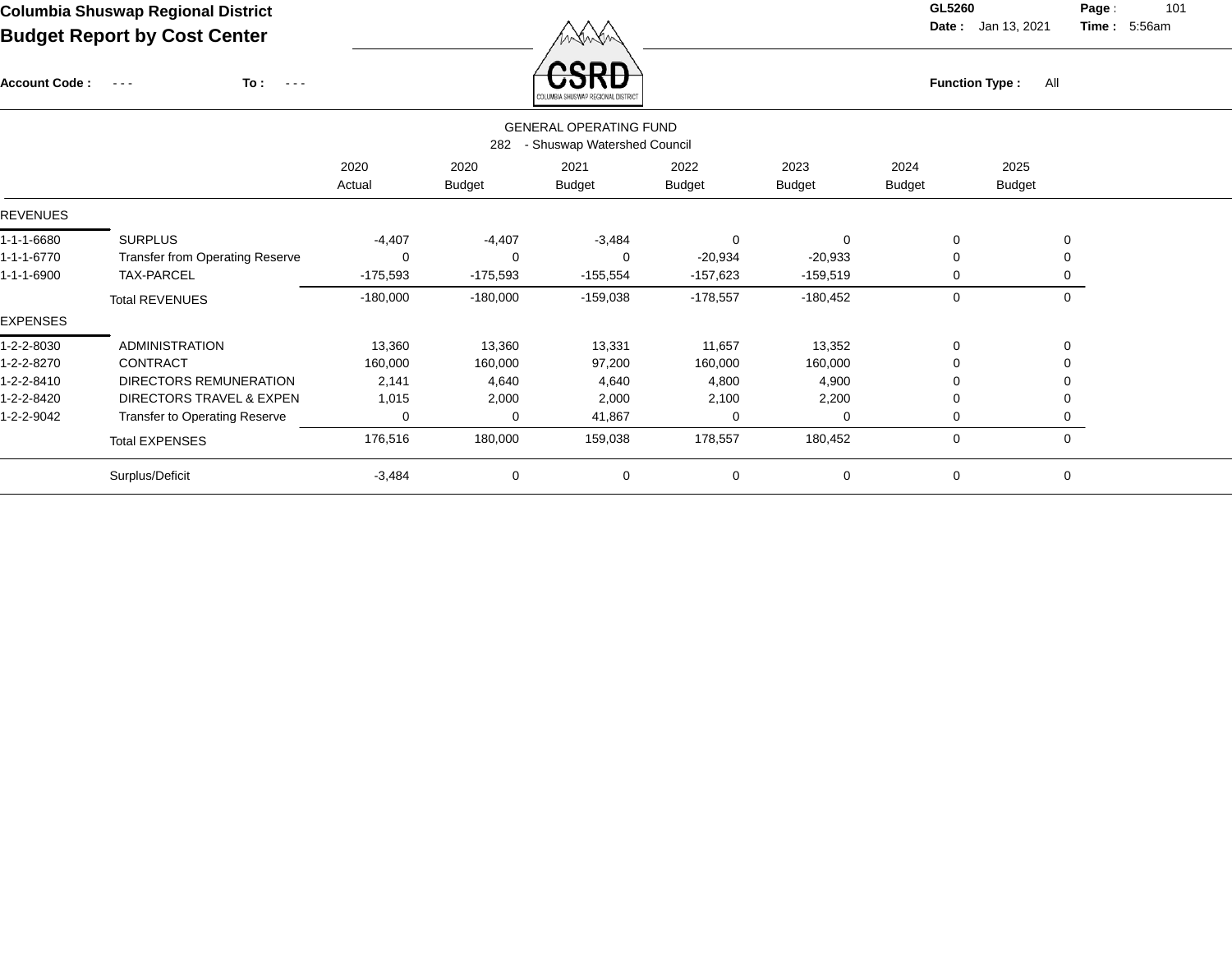Account Code : ---

**To :**

 $\overleftrightarrow{CSRD}$  Function Type : All

**Date :** Jan 13, 2021 **Time :**

**Page :** 102 5:56am

|                 |                                       | <b>GENERAL OPERATING FUND</b><br>- Weed Control/Enforcement<br>286 |                |               |               |               |           |               |  |  |  |
|-----------------|---------------------------------------|--------------------------------------------------------------------|----------------|---------------|---------------|---------------|-----------|---------------|--|--|--|
|                 |                                       | 2020                                                               | 2020           | 2021          | 2022          | 2023          | 2024      | 2025          |  |  |  |
|                 |                                       | Actual                                                             | <b>Budget</b>  | <b>Budget</b> | <b>Budget</b> | <b>Budget</b> | Budget    | <b>Budget</b> |  |  |  |
| <b>REVENUES</b> |                                       |                                                                    |                |               |               |               |           |               |  |  |  |
| 1-1-1-6165      | AGREEMNT-LITTLE SHUS BAN              | $-1,700$                                                           | $-1,700$       | $-1,700$      | $-1,734$      | $-1,769$      | $-1,804$  | $-1,840$      |  |  |  |
| 1-1-1-6680      | <b>SURPLUS</b>                        | $-1,250$                                                           | $-1,250$       | $-1,250$      | $\Omega$      | $\Omega$      | 0         |               |  |  |  |
| 1-1-1-6770      | Transfer from Operating Reserve       | 0                                                                  | $\overline{0}$ | 0             | $-1,000$      | $-500$        | 0         | 0             |  |  |  |
| 1-1-1-6810      | TAX REQ.                              | $-83,555$                                                          | $-83,555$      | $-84,474$     | $-85,430$     | $-86,623$     | $-87,816$ | $-88,508$     |  |  |  |
|                 | <b>Total REVENUES</b>                 | $-86,505$                                                          | $-86,505$      | $-87,424$     | $-88,164$     | $-88,892$     | $-89,620$ | $-90,348$     |  |  |  |
| <b>EXPENSES</b> |                                       |                                                                    |                |               |               |               |           |               |  |  |  |
| 1-2-2-8030      | <b>ADMINISTRATION</b>                 | 3,405                                                              | 3,405          | 3,324         | 3,364         | 3,392         | 3,420     | 3,448         |  |  |  |
| 1-2-2-8270      | <b>CONTRACT</b>                       | 55,000                                                             | 55,000         | 55,000        | 55,000        | 55,000        | 55,000    | 55,000        |  |  |  |
| 1-2-2-8746      | <b>MINOR EQUIPMENT</b>                | 0                                                                  | 500            | 500           | 500           | 500           | 500       | 500           |  |  |  |
| 1-2-2-9030      | RENT / LEASE                          | 480                                                                | 500            | 500           | 500           | 500           | 500       | 500           |  |  |  |
| 1-2-2-9042      | Transfer to Operating Reserve         | 2,877                                                              | $\mathbf 0$    | $\mathbf 0$   | 0             | $\Omega$      | 0         | $\Omega$      |  |  |  |
| 1-2-2-9120      | <b>SALARIES-&amp; FRINGE BENEFIT:</b> | 22,517                                                             | 26,000         | 27,000        | 27,700        | 28,400        | 29,100    | 29,800        |  |  |  |
| 1-2-2-9220      | <b>SUPPLIES</b>                       | 26                                                                 | 100            | 100           | 100           | 100           | 100       | 100           |  |  |  |
| 1-2-2-9300      | <b>TRAVEL</b>                         | 0                                                                  | 1,000          | 1,000         | 1,000         | 1,000         | 1,000     | 1,000         |  |  |  |
|                 | <b>Total EXPENSES</b>                 | 84,305                                                             | 86,505         | 87,424        | 88,164        | 88,892        | 89,620    | 90,348        |  |  |  |
|                 | Surplus/Deficit                       | $-2,200$                                                           | $\mathbf 0$    | $\mathbf 0$   | 0             | 0             | 0         | 0             |  |  |  |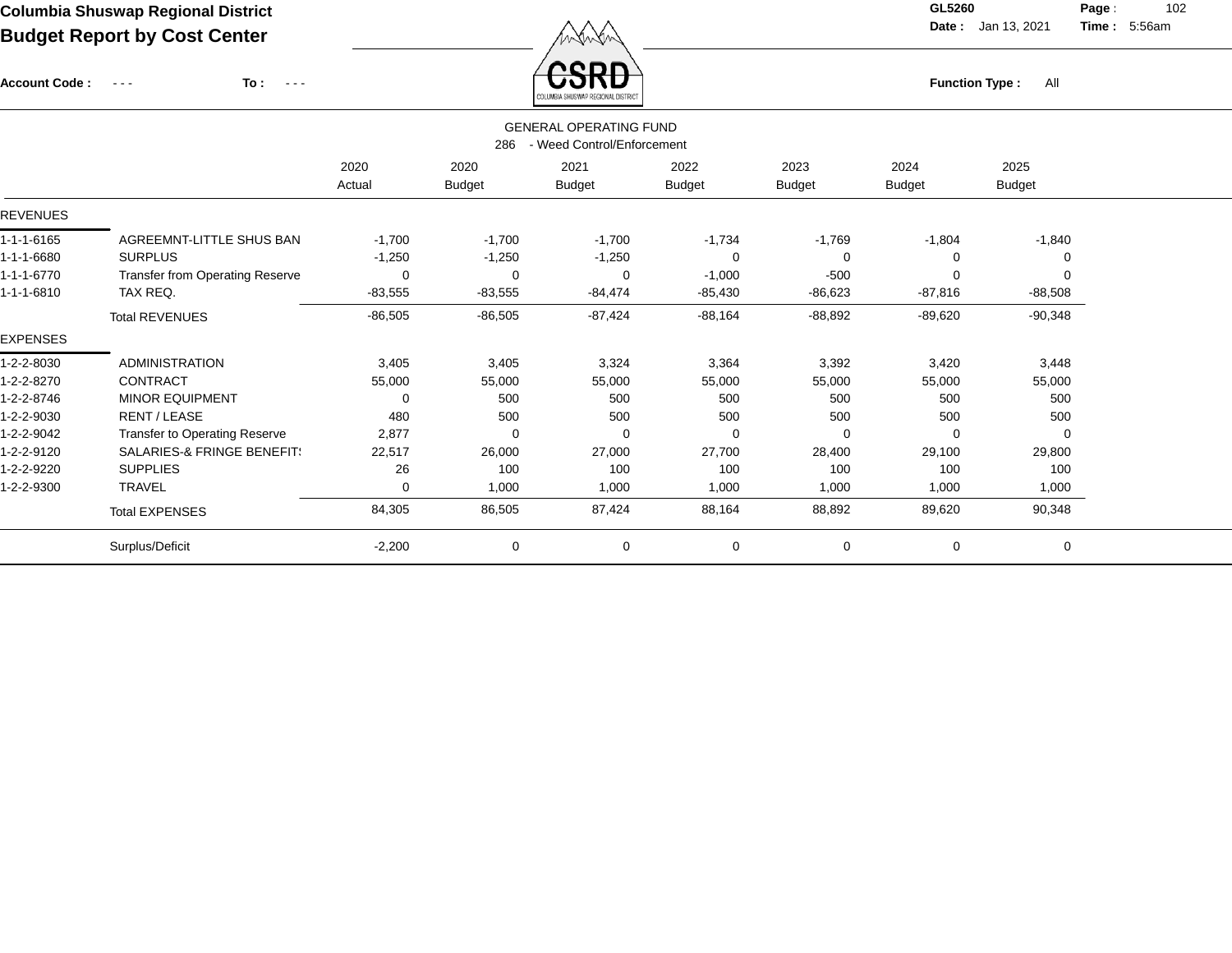Account Code : ---

**To :**

 $\overleftrightarrow{CSRD}$  Function Type : All

**Date :** Jan 13, 2021 **Time :**

**Page :** 103 5:56am

|                 |                                                                          |             |               | COLUMBIA SHUSWAP REGIONAL DISTRICT |               |               |               |               |  |  |  |
|-----------------|--------------------------------------------------------------------------|-------------|---------------|------------------------------------|---------------|---------------|---------------|---------------|--|--|--|
|                 | <b>GENERAL OPERATING FUND</b><br>- Mosquito Control - Revelstoke/<br>290 |             |               |                                    |               |               |               |               |  |  |  |
|                 |                                                                          | 2020        | 2020          | 2021                               | 2022          | 2023          | 2024          | 2025          |  |  |  |
|                 |                                                                          | Actual      | <b>Budget</b> | <b>Budget</b>                      | <b>Budget</b> | <b>Budget</b> | <b>Budget</b> | <b>Budget</b> |  |  |  |
| <b>REVENUES</b> |                                                                          |             |               |                                    |               |               |               |               |  |  |  |
| 1-1-1-6770      | Transfer from Operating Reserve                                          | $\mathbf 0$ | $\mathbf 0$   | $-1,400$                           | $\mathbf 0$   | $-750$        | $-800$        | $-800$        |  |  |  |
| 1-1-1-6810      | TAX REQ.                                                                 | $-73,801$   | $-73,801$     | $-73,781$                          | $-73,902$     | $-74,062$     | $-74,739$     | $-75,451$     |  |  |  |
| 1-1-1-6815      | <b>RAILWAY TAX MITIGATION</b>                                            | $-3,562$    | $-3,562$      | $-3,562$                           | $-3,562$      | $-3,562$      | $-3,561$      | $-3,560$      |  |  |  |
|                 | <b>Total REVENUES</b>                                                    | $-77,363$   | $-77,363$     | $-78,743$                          | $-77,464$     | $-78,374$     | $-79,100$     | $-79,811$     |  |  |  |
| <b>EXPENSES</b> |                                                                          |             |               |                                    |               |               |               |               |  |  |  |
| 1-2-2-8030      | <b>ADMINISTRATION</b>                                                    | 4,488       | 4,488         | 4,343                              | 4,464         | 4,374         | 4,440         | 4,480         |  |  |  |
| 1-2-2-8062      | ADDITIONAL TREATMENTS                                                    | 0           | 20,000        | $\Omega$                           | $\Omega$      | $\Omega$      | 0             | $\mathbf 0$   |  |  |  |
| 1-2-2-8270      | CONTRACT                                                                 | 63,914      | 46,575        | 26,100                             | 27,000        | 28,000        | 28,560        | 29,131        |  |  |  |
| 1-2-2-8271      | <b>CONTRACT - Treatments</b>                                             | 0           | $\Omega$      | 40,000                             | 40,000        | 40,000        | 40,000        | 40,000        |  |  |  |
| 1-2-2-9042      | <b>Transfer to Operating Reserve</b>                                     | 500         | 500           | $\Omega$                           | 100           | $\Omega$      | 0             | 0             |  |  |  |
| 1-2-2-9120      | <b>SALARIES-&amp; FRINGE BENEFIT:</b>                                    | 2,691       | 4,000         | 4,000                              | 4,100         | 4,200         | 4,300         | 4,400         |  |  |  |
| 1-2-2-9130      | <b>OVERTIME</b>                                                          | 0           | 500           | 500                                | 500           | 500           | 500           | 500           |  |  |  |
| 1-2-2-9217      | STUDY/ADVISORY                                                           | 0           | $\Omega$      | 2,500                              | $\Omega$      | $\Omega$      | $\Omega$      | 0             |  |  |  |
| 1-2-2-9220      | <b>SUPPLIES</b>                                                          | 0           | 300           | 300                                | 300           | 300           | 300           | 300           |  |  |  |
| 1-2-2-9300      | <b>TRAVEL</b>                                                            | 0           | 1,000         | 1,000                              | 1,000         | 1,000         | 1,000         | 1,000         |  |  |  |
|                 | <b>Total EXPENSES</b>                                                    | 71,593      | 77,363        | 78,743                             | 77,464        | 78,374        | 79,100        | 79,811        |  |  |  |
|                 | Surplus/Deficit                                                          | $-5,770$    | 0             | 0                                  | $\mathbf 0$   | 0             | 0             | $\mathbf 0$   |  |  |  |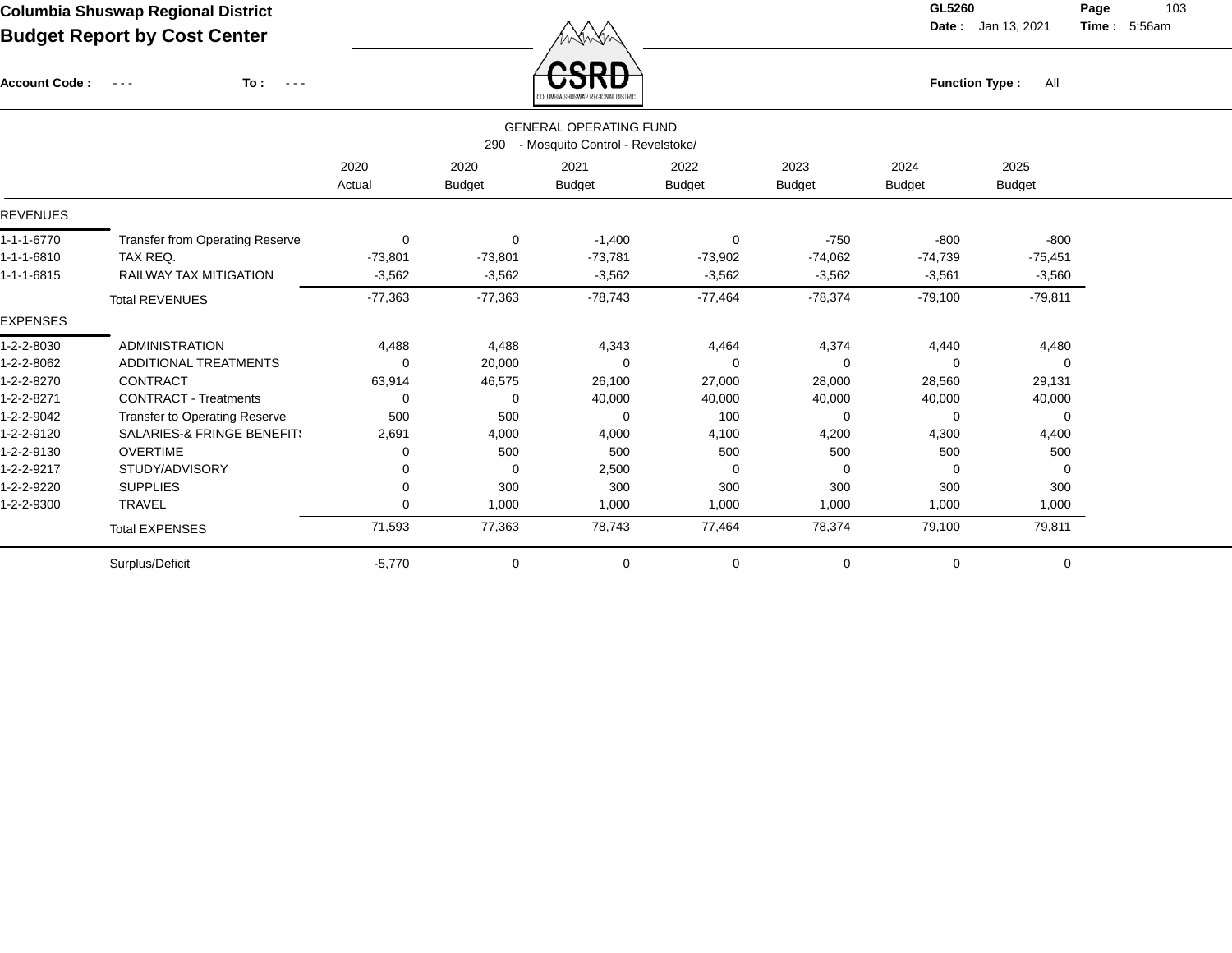Account Code : ---

**To :**

**Function Type :** All

**Date :** Jan 13, 2021 **Time :**

**Page :** 104 5:56am

|                 |                                     |            |               | COLUMBIA SHUSWAP REGIONAL DISTRICT |               |               |               |               |  |
|-----------------|-------------------------------------|------------|---------------|------------------------------------|---------------|---------------|---------------|---------------|--|
|                 |                                     |            |               | <b>GENERAL OPERATING FUND</b>      |               |               |               |               |  |
|                 |                                     |            | 291           | - Mosquito Control - Golden/Area   |               |               |               |               |  |
|                 |                                     | 2020       | 2020          | 2021                               | 2022          | 2023          | 2024          | 2025          |  |
|                 |                                     | Actual     | <b>Budget</b> | <b>Budget</b>                      | <b>Budget</b> | <b>Budget</b> | <b>Budget</b> | <b>Budget</b> |  |
| <b>REVENUES</b> |                                     |            |               |                                    |               |               |               |               |  |
| 1-1-1-6220      | <b>CONTRACT</b>                     | $-68,207$  | $-68,207$     | $-69,547$                          | $-69,235$     | $-69,210$     | $-69,262$     | $-69,314$     |  |
| 1-1-1-6370      | <b>GRANTS IN LIEU</b>               | 0          | $-425$        | $-425$                             | $-425$        | $-425$        | $-425$        | $-425$        |  |
| 1-1-1-6680      | <b>SURPLUS</b>                      | $-7,000$   | $-7,000$      | $\Omega$                           | $\Omega$      | $\Omega$      |               | 0             |  |
| 1-1-1-6770      | Transfer from Operating Reserve     | $-28,674$  | $\Omega$      | $-2,000$                           | $\Omega$      | $\mathbf 0$   | $\Omega$      | 0             |  |
| 1-1-1-6810      | TAX REQ.                            | $-81,058$  | $-81,058$     | $-82,464$                          | $-82,136$     | $-82,111$     | $-82,165$     | $-82,219$     |  |
| 1-1-1-6815      | RAILWAY TAX MITIGATION              | $-12,760$  | $-12,760$     | $-12,760$                          | $-12,760$     | $-12,760$     | $-12,760$     | $-12,760$     |  |
|                 | <b>Total REVENUES</b>               | $-197,699$ | $-169,450$    | $-167,196$                         | $-164,556$    | $-164,506$    | $-164,612$    | $-164,718$    |  |
| <b>EXPENSES</b> |                                     |            |               |                                    |               |               |               |               |  |
| 1-2-2-8030      | <b>ADMINISTRATION</b>               | 9,600      | 9,600         | 9,591                              | 9,456         | 9,306         | 9,312         | 9,318         |  |
| 1-2-2-8062      | ADDITIONAL TREATMENTS               | $\Omega$   | 30,000        | $\Omega$                           | $\Omega$      | $\Omega$      |               | $\Omega$      |  |
| 1-2-2-8270      | <b>CONTRACT</b>                     | 185,588    | 123,850       | 38,605                             | 40,000        | 40,000        | 40,000        | 40,000        |  |
| 1-2-2-8271      | <b>CONTRACT - Treatments</b>        | 0          | 0             | 100,000                            | 100,000       | 100,000       | 100,000       | 100,000       |  |
| 1-2-2-8272      | <b>CONTRACT - Area A Treatments</b> | 0          | 0             | 10,000                             | 10,000        | 10,000        | 10,000        | 10,000        |  |
| 1-2-2-8750      | <b>MISCELLANEOUS</b>                | 0          | $\Omega$      | 4,000                              | 0             | 0             | 0             | 0             |  |
| 1-2-2-9120      | SALARIES-& FRINGE BENEFIT:          | 2,691      | 4,000         | 4,000                              | 4,100         | 4,200         | 4,300         | 4,400         |  |
| 1-2-2-9300      | TRAVEL                              | 0          | 2,000         | 1,000                              | 1,000         | 1,000         | 1,000         | 1,000         |  |
|                 | <b>Total EXPENSES</b>               | 197,879    | 169,450       | 167,196                            | 164,556       | 164,506       | 164,612       | 164,718       |  |
|                 | Surplus/Deficit                     | 180        | 0             | 0                                  | $\mathbf 0$   | 0             | $\mathbf 0$   | 0             |  |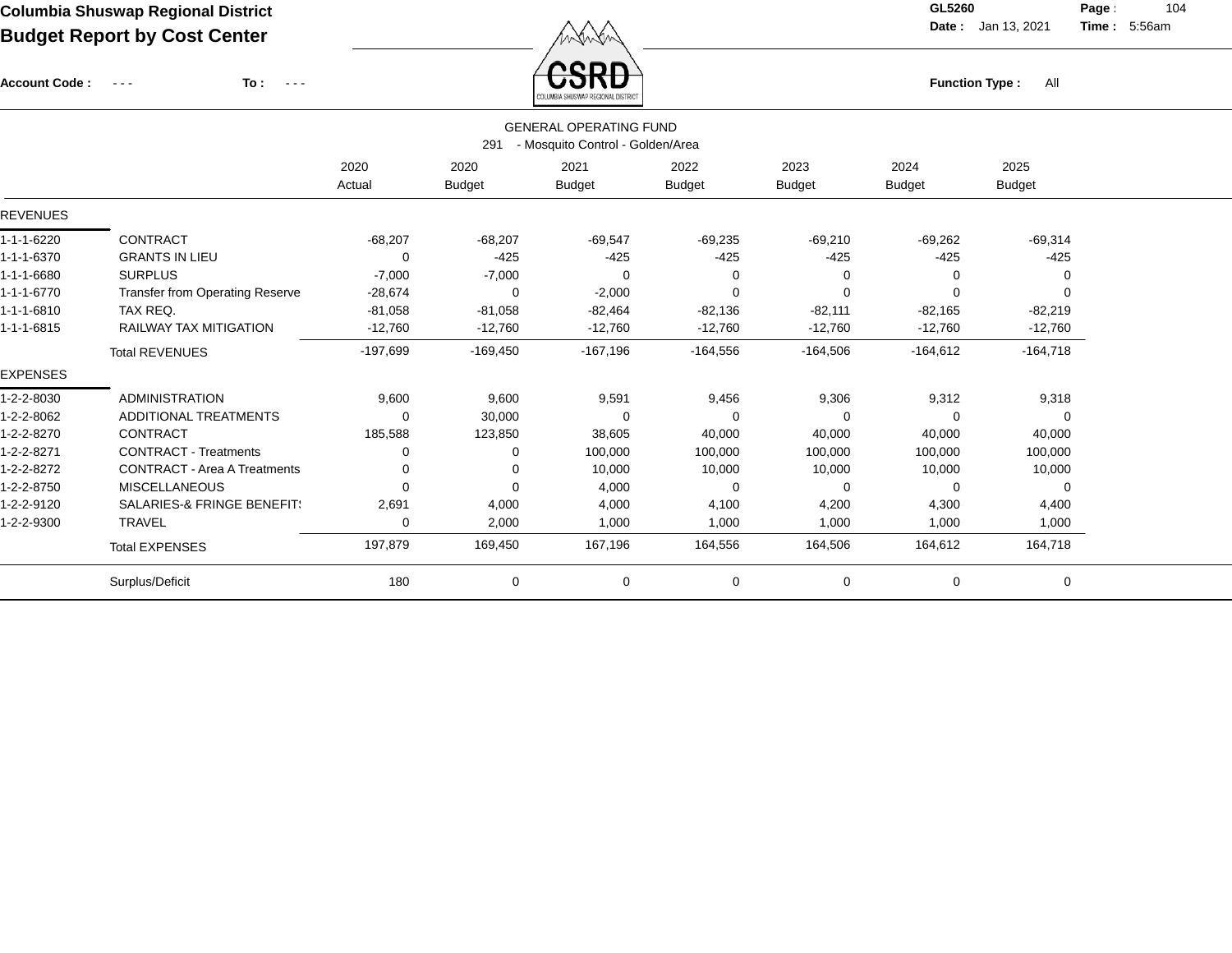Account Code : ---

**To :**

 $F_{\text{unction Type: All}}$ 

**Date :** Jan 13, 2021 **Time :**

**Page :** 105 5:56am

|                 |                                        |                |                       | COLUMBIA SHUSWAP REGIUNAL DISTRICT                           |                       |                       |                       |                       |  |
|-----------------|----------------------------------------|----------------|-----------------------|--------------------------------------------------------------|-----------------------|-----------------------|-----------------------|-----------------------|--|
|                 |                                        |                | 292                   | <b>GENERAL OPERATING FUND</b><br>- Mosquito Control - Area E |                       |                       |                       |                       |  |
|                 |                                        | 2020<br>Actual | 2020<br><b>Budget</b> | 2021<br><b>Budget</b>                                        | 2022<br><b>Budget</b> | 2023<br><b>Budget</b> | 2024<br><b>Budget</b> | 2025<br><b>Budget</b> |  |
| REVENUES        |                                        |                |                       |                                                              |                       |                       |                       |                       |  |
| 1-1-1-6770      | <b>Transfer from Operating Reserve</b> | $\mathbf 0$    | $\mathbf 0$           | $-600$                                                       | $-400$                | $-200$                | $-100$                | $\mathbf 0$           |  |
| -1-1-6810       | TAX REQ.                               | $-7,814$       | $-7,814$              | $-7,816$                                                     | $-8,205$              | $-8,577$              | $-8,852$              | $-9,131$              |  |
|                 | <b>Total REVENUES</b>                  | $-7,814$       | $-7,814$              | $-8,416$                                                     | $-8,605$              | $-8,777$              | $-8,952$              | $-9,131$              |  |
| <b>EXPENSES</b> |                                        |                |                       |                                                              |                       |                       |                       |                       |  |
| l-2-2-8030      | <b>ADMINISTRATION</b>                  | 327            | 327                   | 299                                                          | 325                   | 331                   | 338                   | 345                   |  |
| $-2 - 2 - 8270$ | <b>CONTRACT</b>                        | 3,827          | 7,187                 | 8,117                                                        | 8,280                 | 8,446                 | 8,614                 | 8,786                 |  |
| $-2 - 2 - 9042$ | <b>Transfer to Operating Reserve</b>   | 300            | 300                   | 0                                                            | $\Omega$              | 0                     | 0                     | 0                     |  |
|                 | <b>Total EXPENSES</b>                  | 4,454          | 7,814                 | 8,416                                                        | 8,605                 | 8,777                 | 8,952                 | 9,131                 |  |
|                 | Surplus/Deficit                        | $-3,360$       | 0                     | 0                                                            | 0                     | 0                     | $\mathbf 0$           | 0                     |  |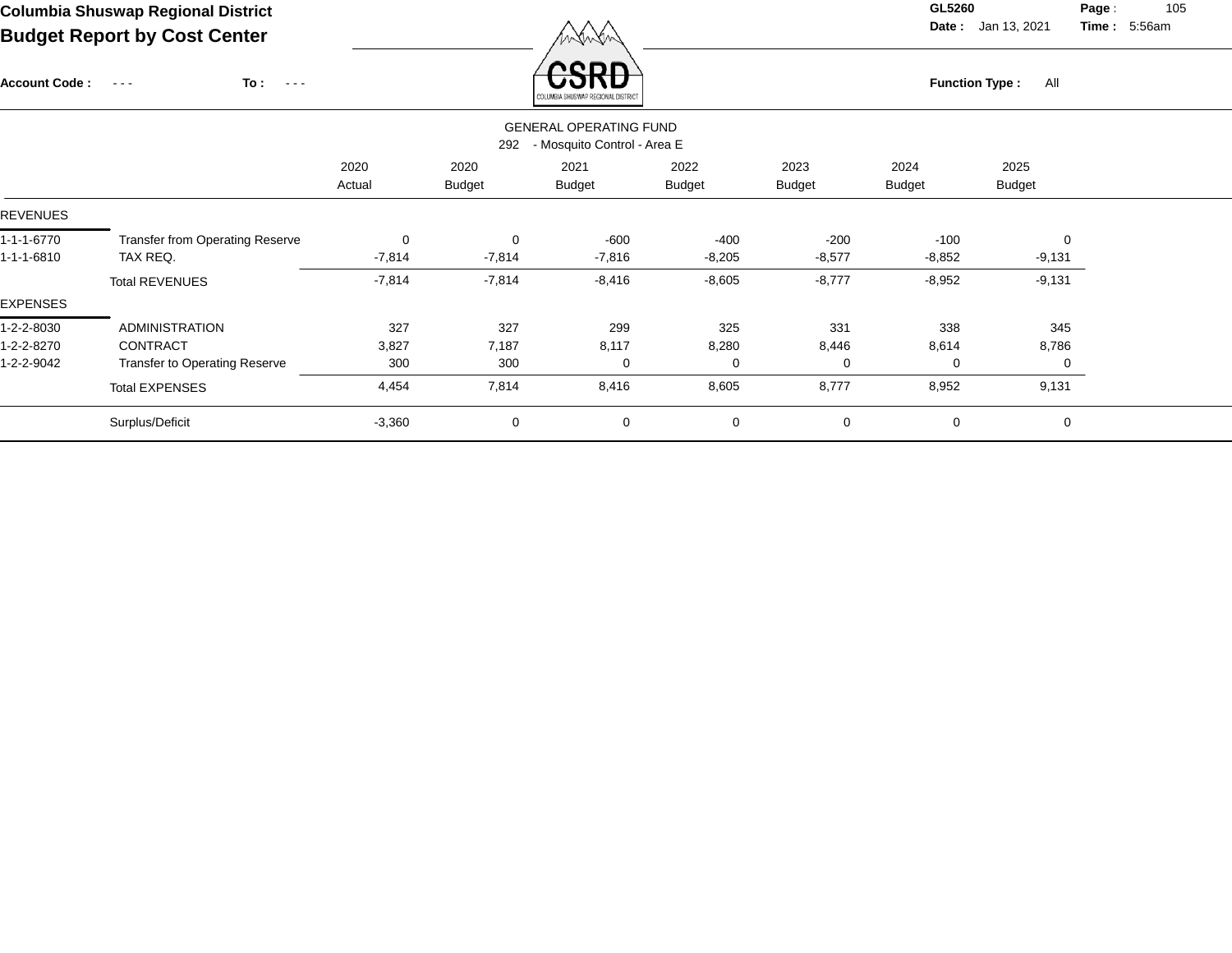Account Code : ---

**To :**

 $\overleftrightarrow{CSRD}$  Function Type : All

**Date :** Jan 13, 2021 **Time :**

**Page :** 106 5:56am

|                 |                                                                          |                |                       | <b>COLUMBIA SHRSWAF REGIONAL DISTRICT</b> |                       |                       |                       |                       |  |  |  |
|-----------------|--------------------------------------------------------------------------|----------------|-----------------------|-------------------------------------------|-----------------------|-----------------------|-----------------------|-----------------------|--|--|--|
|                 | <b>GENERAL OPERATING FUND</b><br>- Mosquito Control - Scotch Cree<br>294 |                |                       |                                           |                       |                       |                       |                       |  |  |  |
|                 |                                                                          | 2020<br>Actual | 2020<br><b>Budget</b> | 2021<br><b>Budget</b>                     | 2022<br><b>Budget</b> | 2023<br><b>Budget</b> | 2024<br><b>Budget</b> | 2025<br><b>Budget</b> |  |  |  |
| <b>REVENUES</b> |                                                                          |                |                       |                                           |                       |                       |                       |                       |  |  |  |
| 1-1-1-6165      | AGREEMNT-LITTLE SHUS BAN                                                 | 0              | 0                     | $-3,070$                                  | $-3,132$              | $-3,194$              | $-3,258$              | $-3,323$              |  |  |  |
| 1-1-1-6810      | TAX REQ.                                                                 | 0              | 0                     | $-31,804$                                 | $-30,842$             | $-30,136$             | $-29,072$             | $-29,007$             |  |  |  |
|                 | <b>Total REVENUES</b>                                                    | 0              | 0                     | $-34,874$                                 | $-33,974$             | $-33,330$             | $-32,330$             | $-32,330$             |  |  |  |
| <b>EXPENSES</b> |                                                                          |                |                       |                                           |                       |                       |                       |                       |  |  |  |
| 1-2-2-8030      | <b>ADMINISTRATION</b>                                                    | 0              | $\mathbf 0$           | 1,974                                     | 1,974                 | 1,830                 | 1,830                 | 1,830                 |  |  |  |
| 1-2-2-8270      | CONTRACT                                                                 | 0              | $\Omega$              | 14,900                                    | 15,000                | 15,000                | 15,000                | 15,000                |  |  |  |
| 1-2-2-8271      | <b>CONTRACT - Treatments</b>                                             | 0              | 0                     | 15,000                                    | 15,000                | 15,000                | 15,000                | 15,000                |  |  |  |
| 1-2-2-9042      | Transfer to Operating Reserve                                            | 0              | 0                     | 0                                         | 1,500                 | 1,000                 | 0                     | 0                     |  |  |  |
| 1-2-2-9217      | STUDY/ADVISORY                                                           | 0              | 0                     | 2,500                                     | $\Omega$              | 0                     | 0                     | $\Omega$              |  |  |  |
| 1-2-2-9300      | <b>TRAVEL</b>                                                            | 0              | 0                     | 500                                       | 500                   | 500                   | 500                   | 500                   |  |  |  |
|                 | <b>Total EXPENSES</b>                                                    | 0              | $\mathbf 0$           | 34,874                                    | 33,974                | 33,330                | 32,330                | 32,330                |  |  |  |
|                 | Surplus/Deficit                                                          | 0              | $\mathbf 0$           | 0                                         | $\mathbf 0$           | $\mathbf 0$           | 0                     | 0                     |  |  |  |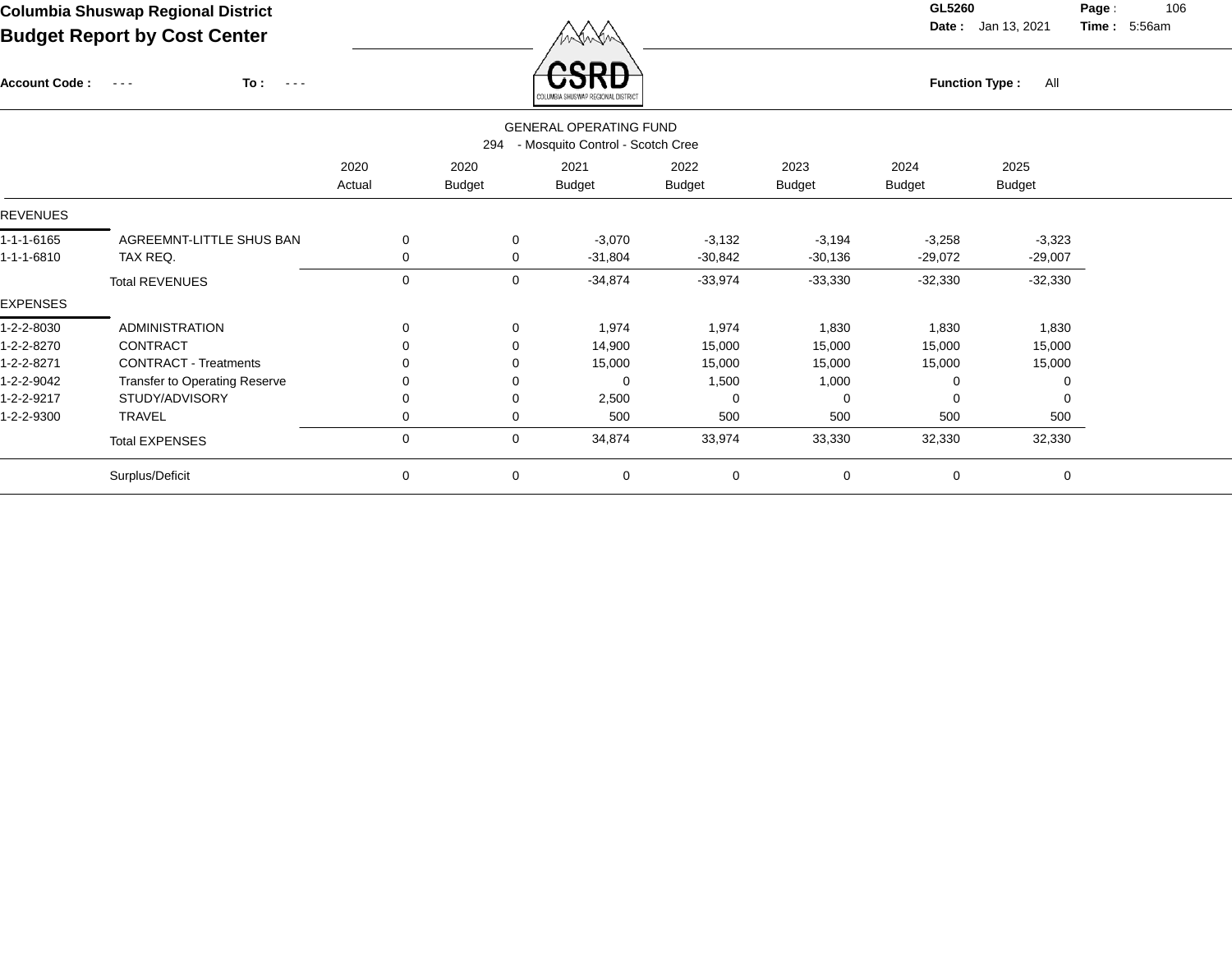Account Code : ---

**Function Type :** All

**Date :** Jan 13, 2021 **Time :**

**Page :** 107 5:56am

| Columbia Shuswap Regional District  |        | GL5260 |
|-------------------------------------|--------|--------|
| <b>Budget Report by Cost Center</b> | MAWAW. | Date:  |
|                                     |        |        |

**To :**

|                          |                                                                          |                       |                       | COLUMBIA SHUSWAP REGIONAL DISTRICT |                       |                       |                       |                       |  |
|--------------------------|--------------------------------------------------------------------------|-----------------------|-----------------------|------------------------------------|-----------------------|-----------------------|-----------------------|-----------------------|--|
|                          | <b>GENERAL OPERATING FUND</b><br>- Sterile Insect Release Program<br>295 |                       |                       |                                    |                       |                       |                       |                       |  |
|                          |                                                                          | 2020<br>Actual        | 2020<br><b>Budget</b> | 2021<br><b>Budget</b>              | 2022<br><b>Budget</b> | 2023<br><b>Budget</b> | 2024<br><b>Budget</b> | 2025<br><b>Budget</b> |  |
| <b>REVENUES</b>          |                                                                          |                       |                       |                                    |                       |                       |                       |                       |  |
| 1-1-1-6810<br>1-1-1-6900 | TAX REQ.<br>TAX-PARCEL                                                   | $-59,037$<br>$-8,622$ | $-59,037$<br>$-8,622$ | $-58,500$<br>$-8,622$              | $-59,650$<br>$-8,794$ | $-60,823$<br>$-8,970$ | -62,019<br>$-9,150$   | -63,240<br>$-9,333$   |  |
| <b>EXPENSES</b>          | <b>Total REVENUES</b>                                                    | $-67,659$             | $-67,659$             | $-67,122$                          | $-68,444$             | $-69,793$             | $-71,169$             | $-72,573$             |  |
| 1-2-2-8030<br>1-2-2-8270 | <b>ADMINISTRATION</b><br><b>CONTRACT</b>                                 | 1,000<br>66,659       | 1,000<br>66,659       | 1,000<br>66,122                    | 1,000<br>67,444       | 1,000<br>68,793       | 1,000<br>70,169       | 1,000<br>71,573       |  |
|                          | <b>Total EXPENSES</b>                                                    | 67,659                | 67,659                | 67,122                             | 68,444                | 69,793                | 71,169                | 72,573                |  |
|                          | Surplus/Deficit                                                          | 0                     | 0                     | $\mathbf 0$                        | 0                     | 0                     | 0                     | 0                     |  |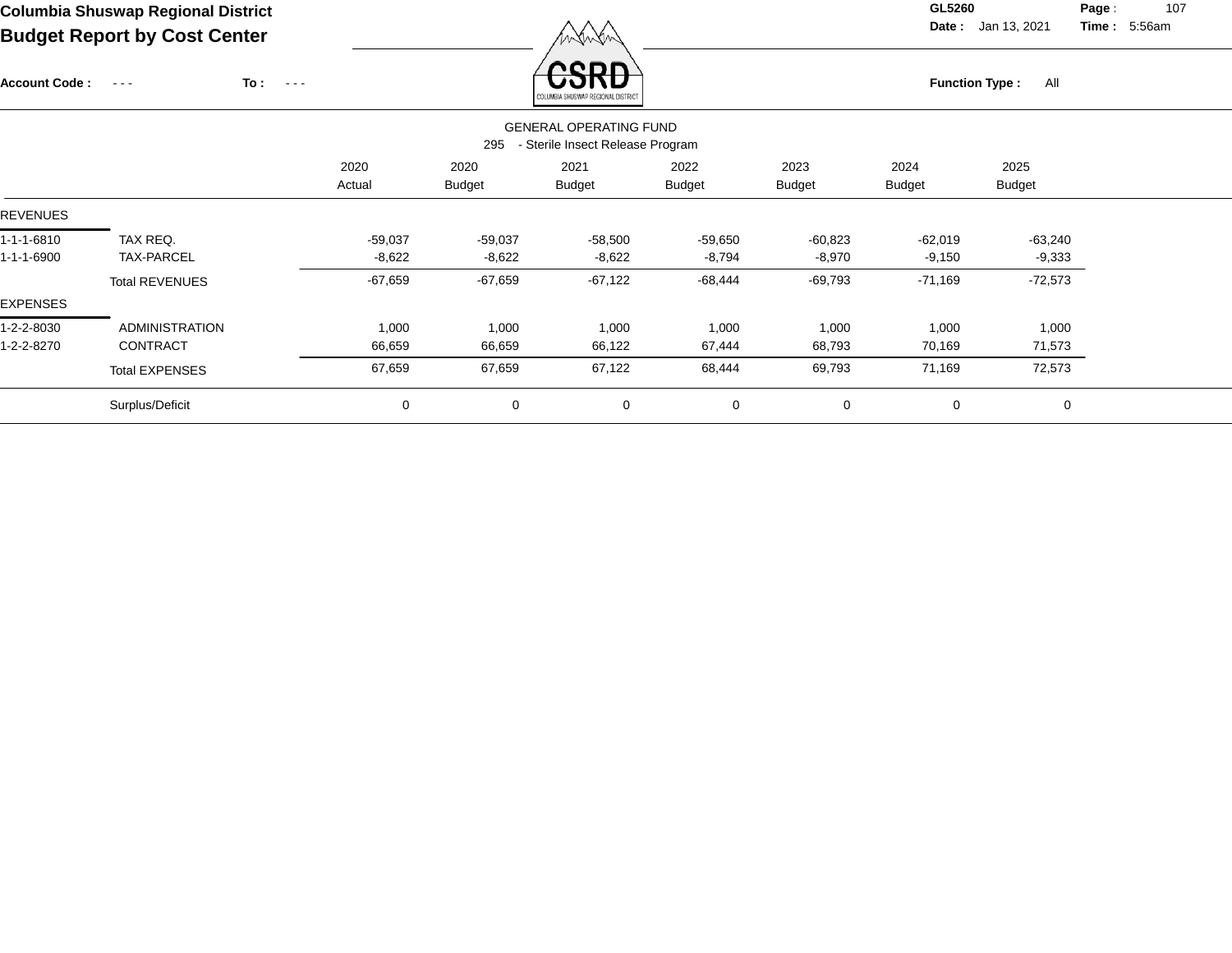**Date :** Jan 13, 2021 **Time :**

**Page :** 108 5:56am

Account Code : ---

**To :**



|                 | <b>GENERAL OPERATING FUND</b><br>300 - Shuswap Tourism |                |                       |                       |                       |                       |                       |                       |  |
|-----------------|--------------------------------------------------------|----------------|-----------------------|-----------------------|-----------------------|-----------------------|-----------------------|-----------------------|--|
|                 |                                                        | 2020<br>Actual | 2020<br><b>Budget</b> | 2021<br><b>Budget</b> | 2022<br><b>Budget</b> | 2023<br><b>Budget</b> | 2024<br><b>Budget</b> | 2025<br><b>Budget</b> |  |
| <b>REVENUES</b> |                                                        |                |                       |                       |                       |                       |                       |                       |  |
| 1-1-1-6165      | AGREEMNT-LITTLE SHUS BAN                               | $-2,000$       | $-2,000$              | $-2,040$              | $-2,081$              | $-2,122$              | $-2,165$              | $-2,208$              |  |
| 1-1-1-6215      | ADVERTISING REVENUE                                    | $-46,818$      | $-45,000$             | 0                     | $-45,000$             | $-45,000$             | $-45,000$             | $-45,000$             |  |
| 1-1-1-6237      | <b>DBC Projects</b>                                    | $-103,847$     | $-78,167$             | $-50,000$             | $-50,000$             | $-50,000$             | $-50,000$             | $-50,000$             |  |
| 1-1-1-6350      | Grant - Rural Dividend                                 | 0              | $-43,200$             | 0                     | 0                     | 0                     | 0                     | $\Omega$              |  |
| 1-1-1-6360      | <b>GRANT</b>                                           | 0              | 0                     | $-40,000$             | $-40,000$             | 0                     | $\Omega$              | $\Omega$              |  |
| 1-1-1-6377      | <b>MRDT Revenue</b>                                    | $-18,202$      | $-98,672$             | 0                     | $-40,000$             | $-40,000$             | $-40,000$             | $-40,000$             |  |
| 1-1-1-6550      | <b>RECOVERY</b>                                        | $-8,088$       | 0                     | 0                     | 0                     | 0                     | $\Omega$              |                       |  |
| 1-1-1-6680      | <b>SURPLUS</b>                                         | $-37,397$      | $-37,397$             | $-32,000$             | 0                     | 0                     | $\Omega$              | ∩                     |  |
| 1-1-1-6767      | TRANSFER FROM EDC                                      | $-60,000$      | $-60,000$             | 0                     | $\mathbf 0$           | $\Omega$              | $\Omega$              |                       |  |
| 1-1-1-6810      | TAX REQ.                                               | $-333,517$     | $-333,517$            | $-357,688$            | $-376,621$            | $-426,120$            | -431,483              | $-436,846$            |  |
| 1-1-1-6885      | TAX REQ - CHASE/ENDERBY                                | 0              | $-15,000$             | $-15,000$             | $-15,000$             | $-15,000$             | $-15,000$             | $-15,000$             |  |
|                 | <b>Total REVENUES</b>                                  | $-609,868$     | $-712,953$            | -496,728              | $-568,702$            | $-578,242$            | $-583,648$            | $-589,054$            |  |
| <b>EXPENSES</b> |                                                        |                |                       |                       |                       |                       |                       |                       |  |
| 1-2-2-8030      | <b>ADMINISTRATION</b>                                  | 31,903         | 31,903                | 30,028                | 28,002                | 32,442                | 32,748                | 33,054                |  |
| 1-2-2-8040      | <b>ADVERTISING</b>                                     | 0              | 250                   | 250                   | 250                   | 250                   | 250                   | 250                   |  |
| 1-2-2-8182      | <b>Bad Debt Expense</b>                                | 710            | 0                     | 0                     | 0                     | 0                     | $\Omega$              | $\Omega$              |  |
| 1-2-2-8235      | <b>COMMUNICATION-WEB SITE</b>                          | 12,430         | 35,000                | 15,500                | 15,500                | 15,500                | 15,500                | 15,500                |  |
| 1-2-2-8236      | Communication - Digital Account:                       | 10,655         | 0                     | 0                     | 0                     | 0                     | $\overline{0}$        | 0                     |  |
| 1-2-2-8241      | <b>COMPUTER EQUIPMENT/SOFT</b>                         | 0              | 0                     | 9,500                 | $\mathbf 0$           | $\Omega$              | $\Omega$              | $\Omega$              |  |
| 1-2-2-8242      | <b>Computer Software License Fee</b>                   | 324            | 3,600                 | 0                     | 9,500                 | 9,500                 | 9,500                 | 9,500                 |  |
| 1-2-2-8270      | <b>CONTRACT</b>                                        | 64,368         | 10,000                | 10,000                | 10,000                | 10,000                | 10,000                | 10,000                |  |
| 1-2-2-8301      | <b>CREDIT CARD EXPENSE</b>                             | 145            | 300                   | 300                   | 300                   | 300                   | 300                   | 300                   |  |
| 1-2-2-8303      | <b>AGENCY FEE</b>                                      | 248            | 0                     | 0                     | 0                     | 0                     | $\Omega$              |                       |  |
| 1-2-2-8410      | DIRECTORS REMUNERATION                                 | 449            | 2,200                 | 2,200                 | 2,200                 | 2,200                 | 2,200                 | 2,200                 |  |
| 1-2-2-8420      | DIRECTORS TRAVEL & EXPEN                               | 20             | 1,500                 | 1,500                 | 1,500                 | 1,500                 | 1,500                 | 1,500                 |  |
| 1-2-2-8620      | <b>INSURANCE</b>                                       | 250            | 250                   | 250                   | 250                   | 250                   | 250                   | 250                   |  |
| 1-2-2-8670      | LEGAL & ADVISORY                                       | 0              | 500                   | 500                   | 500                   | 500                   | 500                   | 500                   |  |
| 1-2-2-8740      | <b>MEMBERSHIPS</b>                                     | 2,861          | 3,200                 | 3,200                 | 3,200                 | 3,300                 | 3,400                 | 3,500                 |  |
| 1-2-2-8742      | Meetings & Networking                                  | 529            | 2,500                 | 2,500                 | 2,500                 | 2,500                 | 2,500                 | 2,500                 |  |
| 1-2-2-8750      | <b>MISCELLANEOUS</b>                                   | 1,000          | $\Omega$              | 0                     | 0                     | 0                     | $\Omega$              | $\Omega$              |  |
| 1-2-2-8950      | POSTAGE/ FREIGHT                                       | 253            | 750                   | 750                   | 750                   | 750                   | 750                   | 750                   |  |
| 1-2-2-8955      | PROJECTS (Non-Tangible)                                | 41,299         | 69,000                | 69,000                | 69,000                | 69,000                | 69,000                | 69,000                |  |
| 1-2-2-8960      | DBC PROJECTS                                           | 158,500        | 152,767               | 100,000               | 100,000               | 100,000               | 100,000               | 100,000               |  |
| 1-2-2-8961      | <b>DBC/MRDT Projects</b>                               | 31,314         | 9,405                 | 0                     | 0                     | 0                     | 0                     | 0                     |  |
| 1-2-2-8962      | <b>MRDT Projects</b>                                   | 13,950         | 108,578               | 0                     | 40,000                | 40,000                | 40,000                | 40,000                |  |
| 1-2-2-8963      | <b>Rural Dividend Projects</b>                         | $\mathbf 0$    | 72,000                | 0                     | 0                     | 0                     | 0                     | 0                     |  |
| 1-2-2-9030      | RENT / LEASE                                           | 2,398          | 2,500                 | 2,500                 | 2,500                 | 2,500                 | 2,500                 | 2,500                 |  |
| 1-2-2-9120      | SALARIES-& FRINGE BENEFIT!                             | 47,900         | 116,000               | 187,000               | 192,000               | 197,000               | 202,000               | 207,000               |  |
| 1-2-2-9130      | <b>OVERTIME</b>                                        | 856            | 1,500                 | 1,500                 | 1,500                 | 1,500                 | 1,500                 | 1,500                 |  |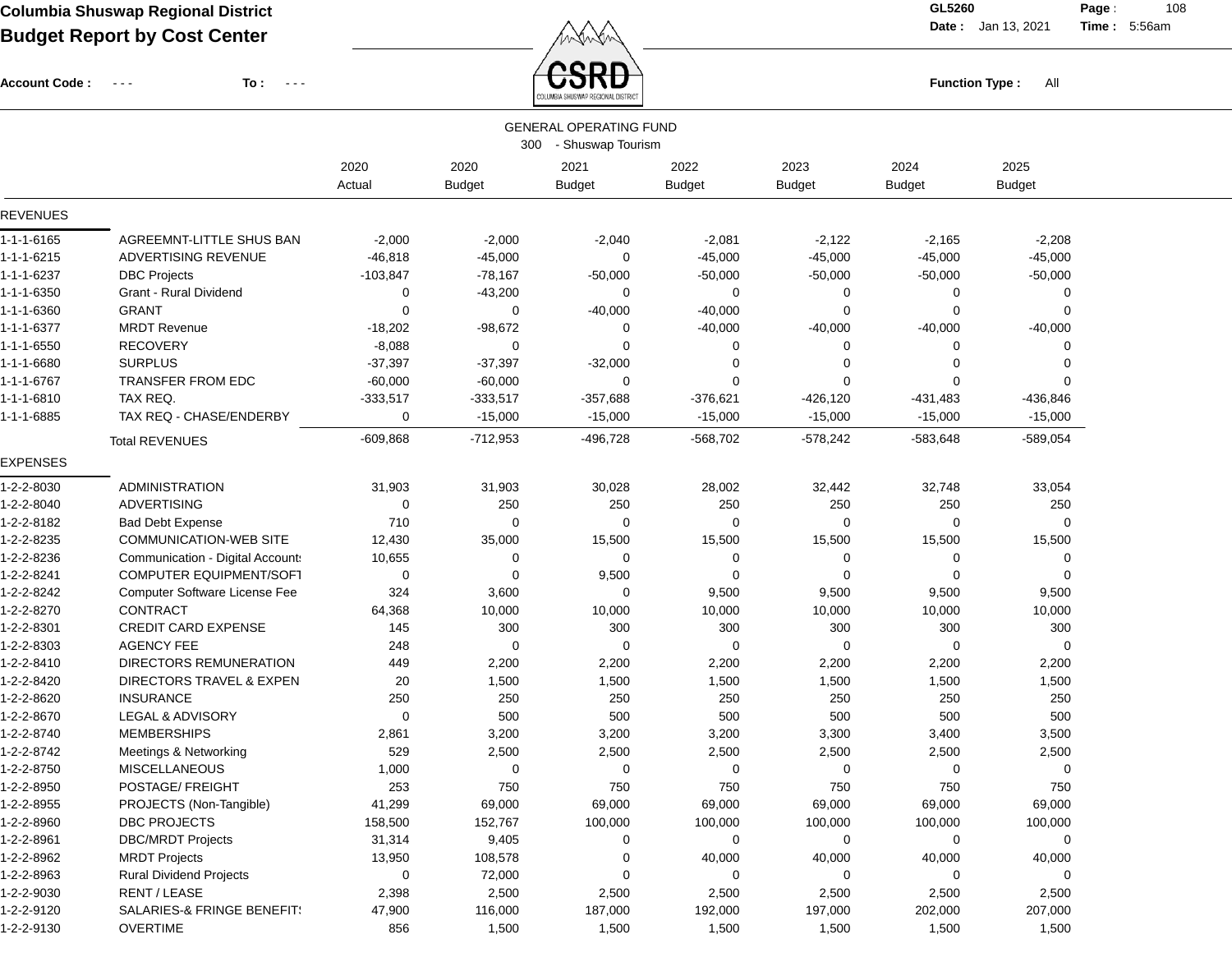Account Code : ---

**To :**

**Function Type :** All **Function Type** : All

**Date :** Jan 13, 2021 **Time :**

**Page :** 109 5:56am

|            |                            |            | 300           | <b>GENERAL OPERATING FUND</b><br>- Shuswap Tourism |             |               |             |               |  |
|------------|----------------------------|------------|---------------|----------------------------------------------------|-------------|---------------|-------------|---------------|--|
|            |                            | 2020       | 2020          | 2021                                               | 2022        | 2023          | 2024        | 2025          |  |
|            |                            | Actual     | <b>Budget</b> | <b>Budget</b>                                      | Budget      | <b>Budget</b> | Budget      | <b>Budget</b> |  |
| l-2-2-9190 | SEMINARS/CONFERENCE TRA    | 1,756      | 3,000         | 3,000                                              | 3,000       | 3,000         | 3,000       | 3,000         |  |
| -2-2-9220  | <b>SUPPLIES</b>            | 93         | 500           | 500                                                | 500         | 500           | 500         | 500           |  |
| -2-2-9240  | TELEPHONE/FAX/INTERNET     | 499        | 750           | 750                                                | 750         | 750           | 750         | 750           |  |
| -2-2-9250  | <b>TOURISM INITIATIVES</b> | 159        | 0             | 0                                                  | 0           | 0             | 0           | 0             |  |
| -2-2-9252  | <b>MARKETING</b>           | 22,171     | 40,000        | 40,000                                             | 40,000      | 40,000        | 40,000      | 40,000        |  |
| -2-2-9300  | <b>TRAVEL</b>              | $-521$     | 5,000         | 5,000                                              | 5,000       | 5,000         | 5,000       | 5,000         |  |
| -2-2-9340  | VISITORS GUIDE PRODUCTION  | 34,140     | 40,000        | 11,000                                             | 40,000      | 40,000        | 40,000      | 40,000        |  |
|            | <b>Total EXPENSES</b>      | 480,660    | 712,953       | 496,728                                            | 568,702     | 578,242       | 583,648     | 589,054       |  |
|            | Surplus/Deficit            | $-129,208$ | 0             | 0                                                  | $\mathbf 0$ | 0             | $\mathbf 0$ | 0             |  |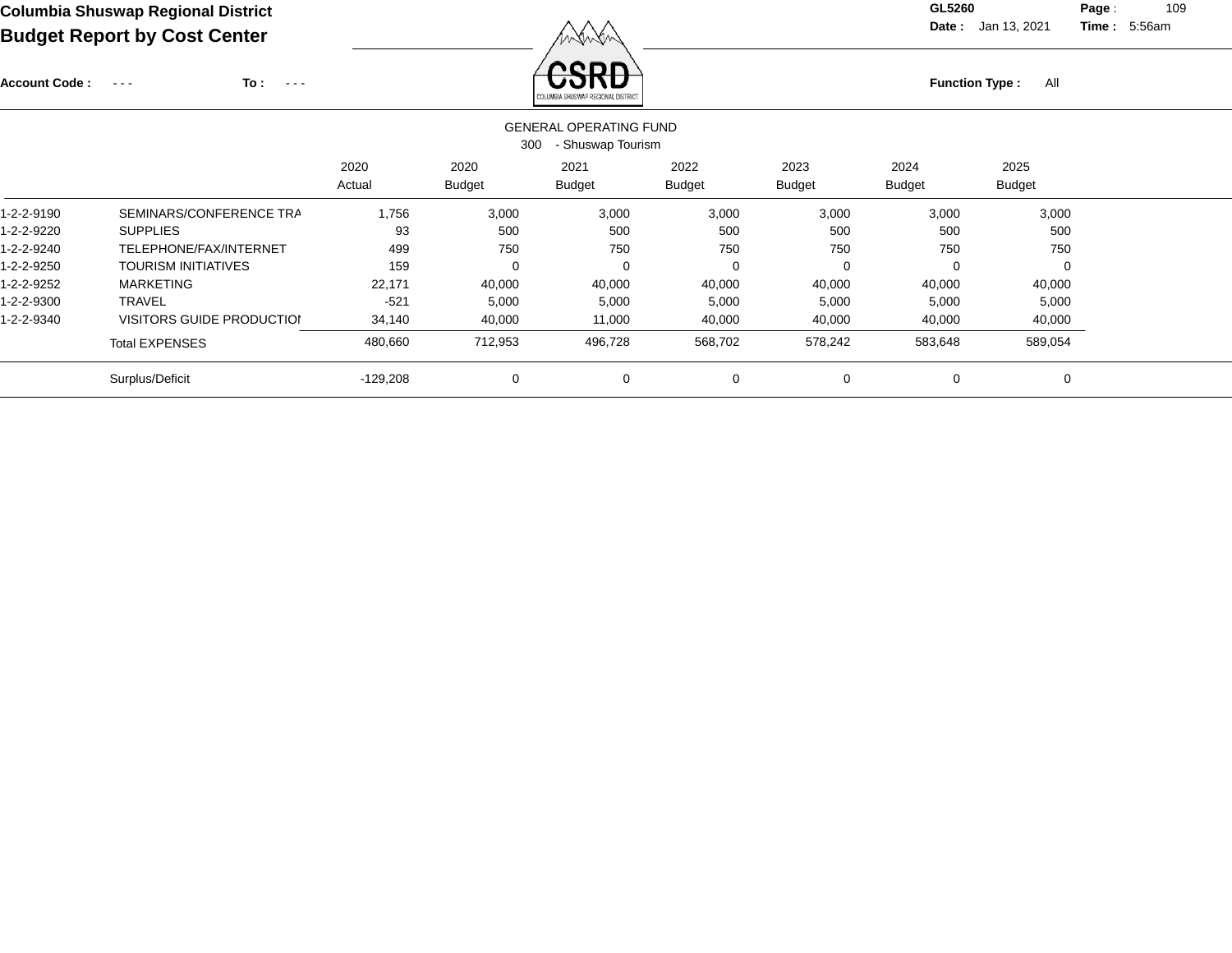Account Code : ---

**To :**

 $\overbrace{CSRD}$  Function Type : All

**Date :** Jan 13, 2021 **Time :**

**Page :** 110 5:56am

|                    |                                       |            |               | COLUMBIA SHUSWAP REGIONAL DISTRICT |               |               |               |               |  |
|--------------------|---------------------------------------|------------|---------------|------------------------------------|---------------|---------------|---------------|---------------|--|
|                    |                                       |            |               | <b>GENERAL OPERATING FUND</b>      |               |               |               |               |  |
|                    |                                       |            |               | 302 - Economic Development         |               |               |               |               |  |
|                    |                                       | 2020       | 2020          | 2021                               | 2022          | 2023          | 2024          | 2025          |  |
|                    |                                       | Actual     | <b>Budget</b> | <b>Budget</b>                      | <b>Budget</b> | <b>Budget</b> | <b>Budget</b> | <b>Budget</b> |  |
| <b>REVENUES</b>    |                                       |            |               |                                    |               |               |               |               |  |
| $1 - 1 - 1 - 6165$ | AGREEMNT-LITTLE SHUS BAN              | $-2,000$   | $\mathbf 0$   | $\mathbf 0$                        | 0             | $\mathbf 0$   | $\mathbf 0$   | $\mathbf 0$   |  |
| 1-1-1-6350         | <b>Grant - Rural Dividend</b>         | 0          | $-229,282$    | $\mathbf 0$                        | $\mathbf 0$   | $\mathbf 0$   | 0             | $\mathbf 0$   |  |
| 1-1-1-6680         | <b>SURPLUS</b>                        | $-178,099$ | $-178,099$    | $\Omega$                           | $\mathbf 0$   | $\mathbf 0$   | $\Omega$      | $\Omega$      |  |
| 1-1-1-6810         | TAX REQ.                              | $-265,940$ | $-265,940$    | $-239,810$                         | $-239,810$    | $-239,810$    | $-239,810$    | $-239,810$    |  |
|                    | <b>Total REVENUES</b>                 | $-446,039$ | $-673,321$    | $-239,810$                         | $-239,810$    | $-239,810$    | $-239,810$    | $-239,810$    |  |
| <b>EXPENSES</b>    |                                       |            |               |                                    |               |               |               |               |  |
| 1-2-2-8030         | <b>ADMINISTRATION</b>                 | 11,901     | 11,901        | 1,000                              | 1,000         | 1,000         | 1,000         | 1,000         |  |
| 1-2-2-8040         | <b>ADVERTISING</b>                    | 1,772      | 500           | $\mathbf 0$                        | $\mathbf 0$   | 0             | 0             | $\mathbf 0$   |  |
| 1-2-2-8235         | <b>COMMUNICATION-WEB SITE</b>         | 2,721      | 10,000        | $\Omega$                           | $\Omega$      | $\Omega$      | $\Omega$      | $\Omega$      |  |
| 1-2-2-8270         | <b>CONTRACT</b>                       | 26,689     | 140,000       | 234,660                            | 234,910       | 234,910       | 234,910       | 234,910       |  |
| 1-2-2-8410         | <b>DIRECTORS REMUNERATION</b>         | 901        | 2,400         | 2,400                              | 2,400         | 2,400         | 2,400         | 2,400         |  |
| 1-2-2-8420         | DIRECTORS TRAVEL & EXPEN              | 416        | 1,500         | 1,500                              | 1,500         | 1,500         | 1,500         | 1,500         |  |
| 1-2-2-8620         | <b>INSURANCE</b>                      | 250        | 250           | 250                                | 0             | 0             | 0             | $\mathbf 0$   |  |
| 1-2-2-8670         | LEGAL & ADVISORY                      | 15,791     | $\mathbf 0$   | 0                                  | 0             | 0             | 0             | $\mathbf 0$   |  |
| 1-2-2-8740         | <b>MEMBERSHIPS</b>                    | 352        | 1,800         | 0                                  | 0             | 0             | 0             | $\Omega$      |  |
| 1-2-2-8742         | Meetings & Networking                 | 0          | 1,000         | 0                                  | 0             | 0             | $\Omega$      | $\Omega$      |  |
| 1-2-2-8750         | <b>MISCELLANEOUS</b>                  | 805        | $\mathbf 0$   | $\Omega$                           | $\mathbf 0$   | $\Omega$      | $\Omega$      | $\Omega$      |  |
| 1-2-2-8950         | POSTAGE/ FREIGHT                      | 26         | 1,000         | $\Omega$                           | $\Omega$      | $\Omega$      | 0             | $\Omega$      |  |
| 1-2-2-8955         | PROJECTS (Non-Tangible)               | 49,680     | 150,000       | $\Omega$                           | $\Omega$      | $\Omega$      | $\Omega$      | $\Omega$      |  |
| 1-2-2-8963         | <b>Rural Dividend Projects</b>        | 147        | 215,470       | $\Omega$                           | $\Omega$      | $\Omega$      | $\Omega$      | $\Omega$      |  |
| 1-2-2-9120         | <b>SALARIES-&amp; FRINGE BENEFITS</b> | 27,277     | 68,000        | $\Omega$                           | $\Omega$      | $\Omega$      | $\Omega$      | $\Omega$      |  |
| 1-2-2-9130         | <b>OVERTIME</b>                       | 500        | 1,500         | $\Omega$                           | $\Omega$      | $\Omega$      | $\Omega$      | $\Omega$      |  |
| 1-2-2-9190         | SEMINARS/CONFERENCE TRA               | 0          | 2,500         | 0                                  | $\Omega$      | $\Omega$      | $\Omega$      | $\Omega$      |  |
| 1-2-2-9220         | <b>SUPPLIES</b>                       | 0          | 1,000         | $\Omega$                           | $\Omega$      | 0             | $\Omega$      | $\Omega$      |  |
| 1-2-2-9240         | TELEPHONE/FAX/INTERNET                | 154        | 1,500         | $\Omega$                           | 0             | $\mathbf 0$   | $\Omega$      | $\mathbf 0$   |  |
| 1-2-2-9250         | <b>TOURISM INITIATIVES</b>            | 60,000     | 60,000        | $\Omega$                           | 0             | $\mathbf 0$   | $\Omega$      | $\Omega$      |  |
| 1-2-2-9300         | TRAVEL                                | 0          | 3,000         | $\mathbf 0$                        | $\mathbf 0$   | $\Omega$      | 0             | $\mathbf 0$   |  |
|                    | <b>Total EXPENSES</b>                 | 199,381    | 673,321       | 239,810                            | 239,810       | 239,810       | 239,810       | 239,810       |  |
|                    | Surplus/Deficit                       | $-246,657$ | $\mathbf 0$   | $\mathbf 0$                        | 0             | $\mathbf 0$   | 0             | $\mathbf 0$   |  |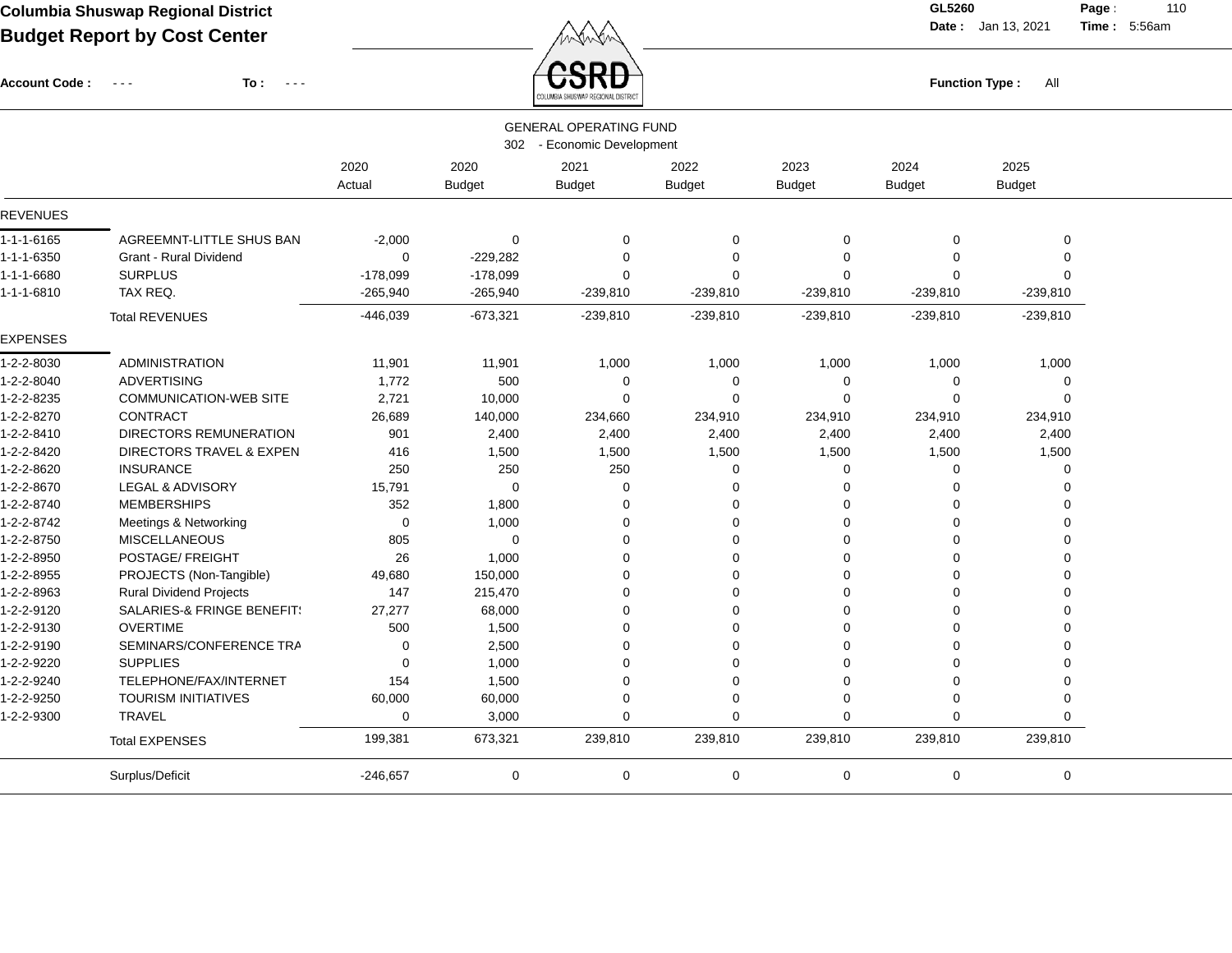**Date :** Jan 13, 2021 **Time :**

**Page :** 111 5:56am

| $\tilde{\phantom{a}}$<br>. . |                       |                             |           |               | , , , , ,                                |               |               |                       |               |  |
|------------------------------|-----------------------|-----------------------------|-----------|---------------|------------------------------------------|---------------|---------------|-----------------------|---------------|--|
| <b>Account Code:</b>         | $\sim$ $\sim$ $\sim$  | To:<br>$\sim$ $\sim$ $\sim$ |           |               | reon<br>LUMBIA SHUSWAP REGIONAL DISTRICT |               |               | <b>Function Type:</b> | All           |  |
|                              |                       |                             |           |               | <b>GENERAL OPERATING FUND</b>            |               |               |                       |               |  |
|                              |                       |                             |           | 304           | - Tourism Info Centre - Area C           |               |               |                       |               |  |
|                              |                       |                             | 2020      | 2020          | 2021                                     | 2022          | 2023          | 2024                  | 2025          |  |
|                              |                       |                             | Actual    | <b>Budget</b> | <b>Budget</b>                            | <b>Budget</b> | <b>Budget</b> | <b>Budget</b>         | <b>Budget</b> |  |
| <b>REVENUES</b>              |                       |                             |           |               |                                          |               |               |                       |               |  |
| 1-1-1-6810                   | TAX REQ.              |                             | $-30,600$ | $-30,600$     | $-30,600$                                | $-30,600$     | $-30,600$     | $-30,600$             | $-30,600$     |  |
|                              | <b>Total REVENUES</b> |                             | $-30,600$ | $-30,600$     | $-30,600$                                | $-30,600$     | $-30,600$     | $-30,600$             | $-30,600$     |  |
| EXPENSES                     |                       |                             |           |               |                                          |               |               |                       |               |  |
| 1-2-2-8030                   | <b>ADMINISTRATION</b> |                             | 600       | 600           | 600                                      | 600           | 600           | 600                   | 600           |  |
| 1-2-2-8270                   | CONTRACT              |                             | 30,000    | 30,000        | 30,000                                   | 30,000        | 30,000        | 30,000                | 30,000        |  |
|                              | <b>Total EXPENSES</b> |                             | 30,600    | 30,600        | 30,600                                   | 30,600        | 30,600        | 30,600                | 30,600        |  |
|                              | Surplus/Deficit       |                             | 0         | $\mathbf 0$   | 0                                        | 0             | 0             | 0                     | $\mathbf 0$   |  |
|                              |                       |                             |           |               |                                          |               |               |                       |               |  |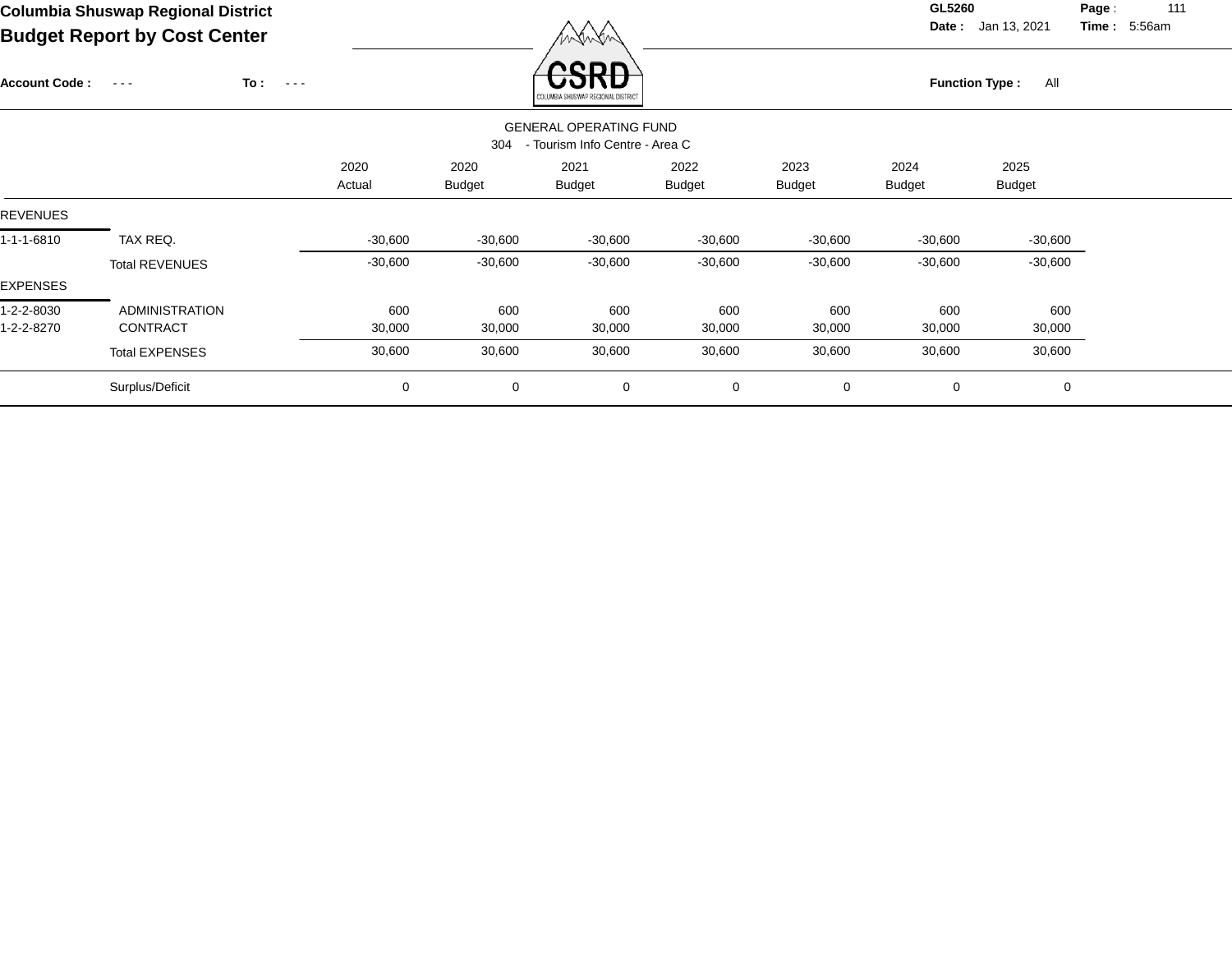Account Code : ---

**To :**

 $\overleftrightarrow{CSRD}$  Function Type : All

**Date :** Jan 13, 2021 **Time :**

**Page :** 112 5:56am

|                    |                                        |                |               | <b>GENERAL OPERATING FUND</b>     |               |               |                |               |  |
|--------------------|----------------------------------------|----------------|---------------|-----------------------------------|---------------|---------------|----------------|---------------|--|
|                    |                                        |                |               | 305 - Film Commission - All Areas |               |               |                |               |  |
|                    |                                        | 2020<br>Actual | 2020          | 2021                              | 2022          | 2023          | 2024           | 2025          |  |
|                    |                                        |                | <b>Budget</b> | <b>Budget</b>                     | <b>Budget</b> | <b>Budget</b> | <b>Budget</b>  | <b>Budget</b> |  |
| <b>REVENUES</b>    |                                        |                |               |                                   |               |               |                |               |  |
| 1-1-1-6165         | AGREEMNT-LITTLE SHUS BAN               | $-600$         | $-547$        | $-557$                            | $-568$        | $-579$        | $-591$         | $-603$        |  |
| 1-1-1-6350         | Grant - Rural Dividend                 | $\Omega$       | $-16,800$     | $\Omega$                          | $\mathbf 0$   | $\Omega$      | $\Omega$       | $\Omega$      |  |
| 1-1-1-6373         | <b>GRANT - PROVINCIAL</b>              | $-26,250$      | $-30,000$     | $-15,000$                         | $-15,000$     | $-15,000$     | $-15,000$      | $-15,000$     |  |
| 1-1-1-6680         | <b>SURPLUS</b>                         | 0              | 0             | $-8,000$                          | 0             | 0             | 0              | 0             |  |
| $1 - 1 - 1 - 6770$ | <b>Transfer from Operating Reserve</b> | $\mathbf 0$    | $-11,200$     | 0                                 | $-6,000$      | $-4,000$      | $-1,500$       | 0             |  |
| 1-1-1-6810         | TAX REQ.                               | $-29,305$      | $-29,305$     | $-29,855$                         | $-30,820$     | $-33,225$     | $-36,129$      | $-38,138$     |  |
|                    | <b>Total REVENUES</b>                  | $-56, 155$     | $-87,852$     | $-53,412$                         | $-52,388$     | $-52,804$     | $-53,220$      | $-53,741$     |  |
| <b>EXPENSES</b>    |                                        |                |               |                                   |               |               |                |               |  |
| 1-2-2-8030         | ADMINISTRATION                         | 1,827          | 1,827         | 3,387                             | 1,963         | 1,979         | 1,995          | 2,016         |  |
| 1-2-2-8235         | <b>COMMUNICATION-WEB SITE</b>          | 746            | 1,000         | 1,000                             | 1,000         | 1,000         | 1,000          | 1,000         |  |
| 1-2-2-8270         | <b>CONTRACT</b>                        | 1,484          | 35,000        | 20,000                            | 20,000        | 20,000        | 20,000         | 20,000        |  |
| 1-2-2-8740         | <b>MEMBERSHIPS</b>                     | 0              | 1,200         | 1,200                             | 1,200         | 1,200         | 1,200          | 1,200         |  |
| 1-2-2-8950         | POSTAGE/ FREIGHT                       | 0              | 125           | 125                               | 125           | 125           | 125            | 125           |  |
| 1-2-2-8963         | <b>Rural Dividend Projects</b>         | $\mathbf 0$    | 28,000        | 0                                 | 0             | 0             | 0              | 0             |  |
| 1-2-2-9042         | <b>Transfer to Operating Reserve</b>   | 35,207         | 0             | $\Omega$                          | 0             | $\Omega$      | $\Omega$       | $\Omega$      |  |
| 1-2-2-9120         | SALARIES-& FRINGE BENEFIT!             | 3,974          | 10,000        | 17,000                            | 17,400        | 17,800        | 18,200         | 18,700        |  |
| 1-2-2-9130         | <b>OVERTIME</b>                        | 71             | 0             | 0                                 | 0             | $\mathbf 0$   | $\mathbf 0$    | 0             |  |
| 1-2-2-9220         | <b>SUPPLIES</b>                        | 0              | 200           | 200                               | 200           | 200           | 200            | 200           |  |
| 1-2-2-9240         | TELEPHONE/FAX/INTERNET                 | 22             | $\mathbf 0$   | $\mathbf 0$                       | $\mathbf 0$   | 0             | $\overline{0}$ | 0             |  |
| 1-2-2-9252         | <b>MARKETING</b>                       | 3,589          | 5,000         | 5,000                             | 5,000         | 5,000         | 5,000          | 5,000         |  |
| 1-2-2-9300         | <b>TRAVEL</b>                          | 1,234          | 3,500         | 3,500                             | 3,500         | 3,500         | 3,500          | 3,500         |  |
| 1-2-2-9795         | <b>IMAGE LIBRARY</b>                   | 0              | 2,000         | 2,000                             | 2,000         | 2,000         | 2,000          | 2,000         |  |
|                    | <b>Total EXPENSES</b>                  | 48,155         | 87,852        | 53,412                            | 52,388        | 52,804        | 53,220         | 53,741        |  |
|                    | Surplus/Deficit                        | $-8,000$       | 0             | 0                                 | 0             | 0             | 0              | 0             |  |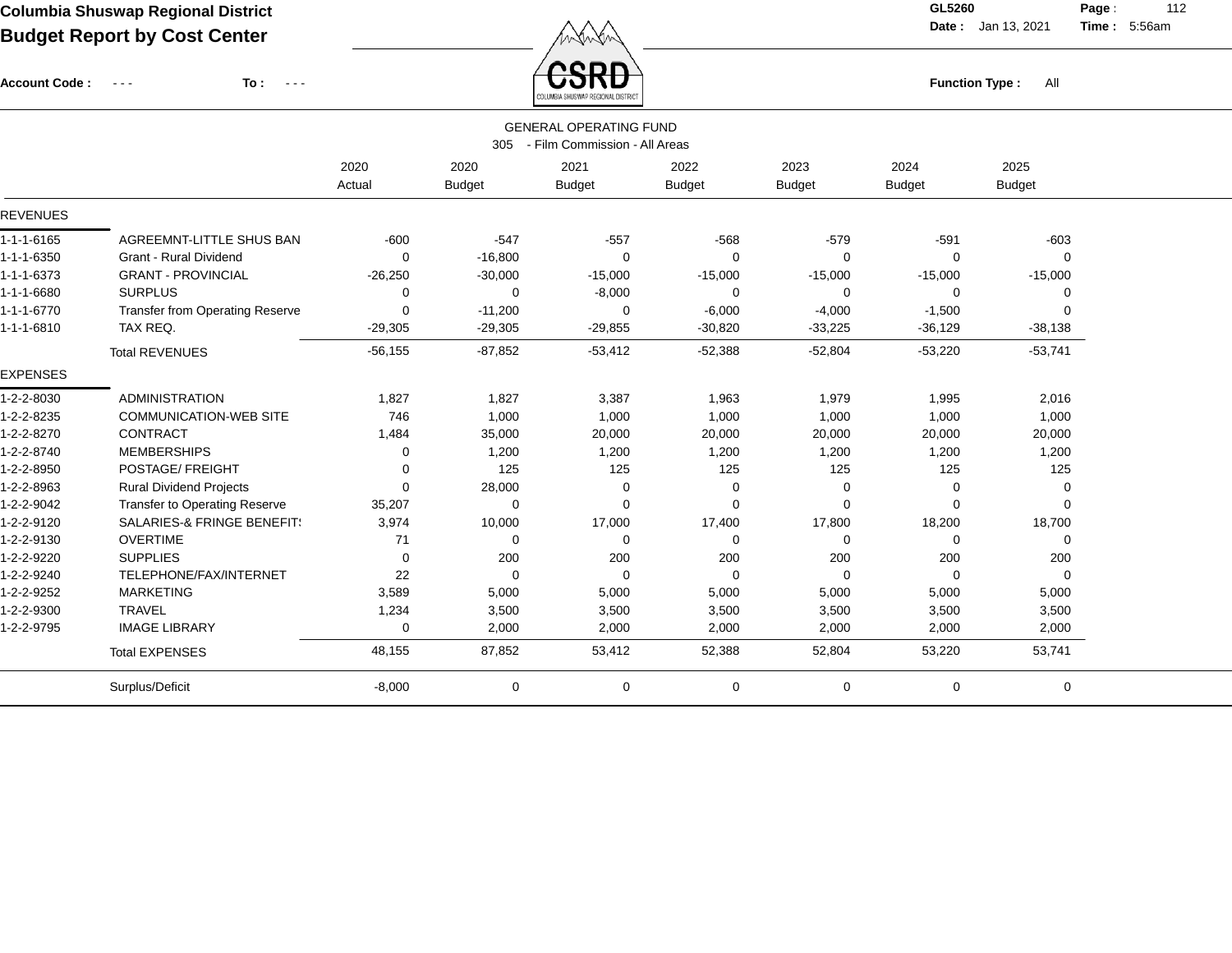Account Code : ---

**To :**

 $\overleftrightarrow{CSRD}$  Function Type : All

**Date :** Jan 13, 2021 **Time :**

**Page :** 113 5:56am

|                 |                                        |                |                       | ANTAMBIN SURSMAL URSINIMIT NISTURI                               |                       |                       |                       |                       |  |
|-----------------|----------------------------------------|----------------|-----------------------|------------------------------------------------------------------|-----------------------|-----------------------|-----------------------|-----------------------|--|
|                 |                                        |                | 306                   | <b>GENERAL OPERATING FUND</b><br>- Economic Development - Area A |                       |                       |                       |                       |  |
|                 |                                        | 2020<br>Actual | 2020<br><b>Budget</b> | 2021<br><b>Budget</b>                                            | 2022<br><b>Budget</b> | 2023<br><b>Budget</b> | 2024<br><b>Budget</b> | 2025<br><b>Budget</b> |  |
| <b>REVENUES</b> |                                        |                |                       |                                                                  |                       |                       |                       |                       |  |
| 1-1-1-6770      | <b>Transfer from Operating Reserve</b> | $-12,750$      | $-10,000$             | $-9,100$                                                         | $-7,500$              | $-5,700$              | $-3,195$              | $\Omega$              |  |
| 1-1-1-6810      | TAX REQ.                               | -66,500        | $-66,500$             | -67,400                                                          | $-69,000$             | $-70,800$             | -73,305               | $-76,500$             |  |
|                 | <b>Total REVENUES</b>                  | $-79,250$      | $-76,500$             | $-76,500$                                                        | $-76,500$             | $-76,500$             | $-76,500$             | $-76,500$             |  |
| EXPENSES        |                                        |                |                       |                                                                  |                       |                       |                       |                       |  |
| 1-2-2-8030      | <b>ADMINISTRATION</b>                  | 1,500          | 1,500                 | 1,500                                                            | 1,500                 | 1,500                 | 1,500                 | 1,500                 |  |
| 1-2-2-8270      | CONTRACT                               | 75,000         | 75,000                | 75,000                                                           | 75,000                | 75,000                | 75,000                | 75,000                |  |
| 1-2-2-8750      | <b>MISCELLANEOUS</b>                   | 2,750          | 0                     | 0                                                                | $\Omega$              | $\Omega$              | 0                     | 0                     |  |
|                 | <b>Total EXPENSES</b>                  | 79,250         | 76,500                | 76,500                                                           | 76,500                | 76,500                | 76,500                | 76,500                |  |
|                 | Surplus/Deficit                        | 0              | $\mathbf 0$           | 0                                                                | $\mathbf 0$           | $\mathbf 0$           | 0                     | $\mathbf 0$           |  |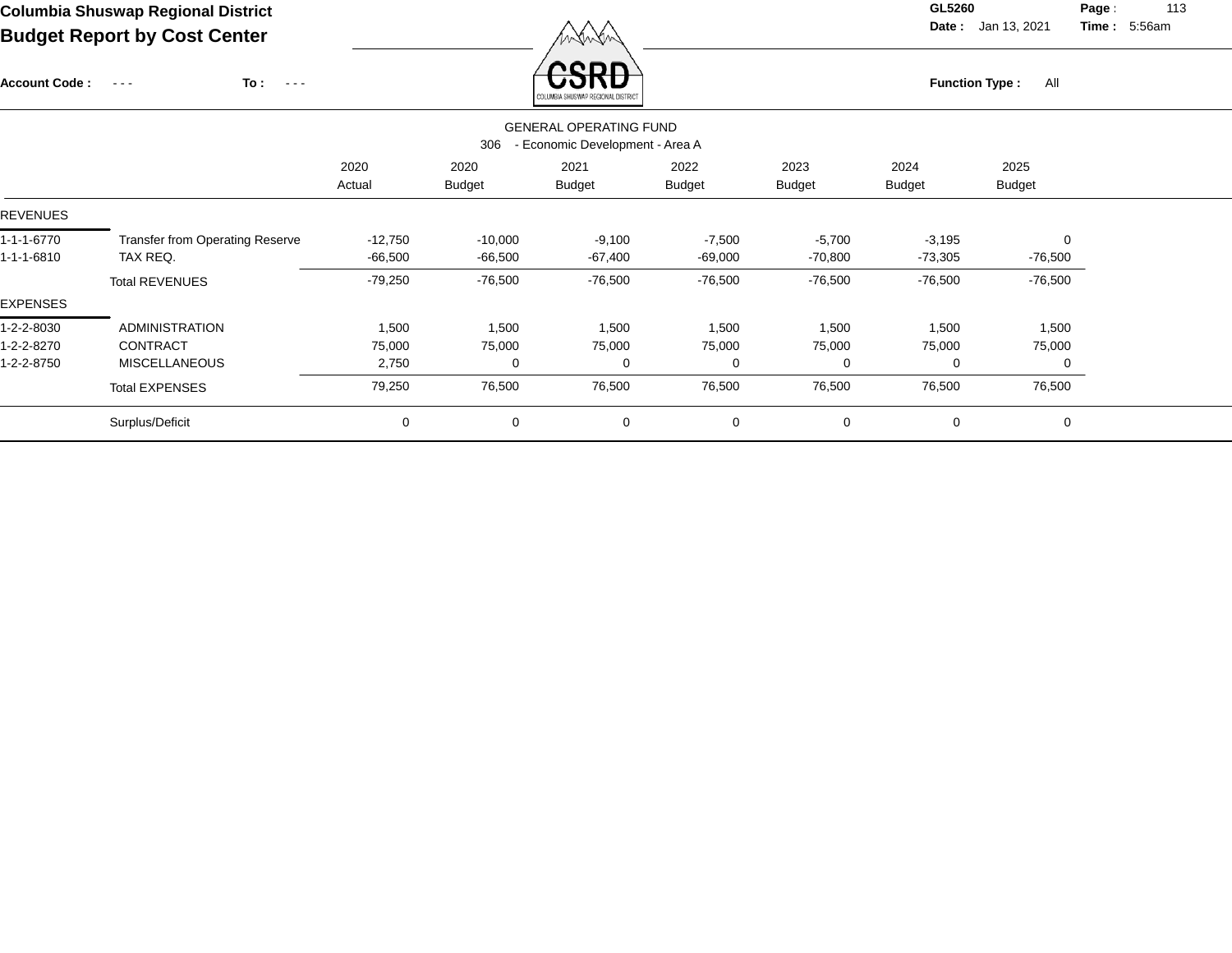**Date :** Jan 13, 2021 **Time :**

**Page :** 114 5:56am

| CSRE<br>To:<br>All<br><b>Account Code:</b><br><b>Function Type:</b><br>$\sim$ $ -$<br>$\sim$ $\sim$ $\sim$<br>OLUMBIA SHUSWAP REGIONAL DISTRICT<br><b>GENERAL OPERATING FUND</b><br>- N. Shuswap Ec Dev/Tourism Prom<br>307<br>2020<br>2020<br>2022<br>2023<br>2024<br>2025<br>2021<br><b>Budget</b><br><b>Budget</b><br><b>Budget</b><br><b>Budget</b><br><b>Budget</b><br><b>Budget</b><br>Actual |  |
|-----------------------------------------------------------------------------------------------------------------------------------------------------------------------------------------------------------------------------------------------------------------------------------------------------------------------------------------------------------------------------------------------------|--|
| <b>REVENUES</b>                                                                                                                                                                                                                                                                                                                                                                                     |  |
|                                                                                                                                                                                                                                                                                                                                                                                                     |  |
|                                                                                                                                                                                                                                                                                                                                                                                                     |  |
|                                                                                                                                                                                                                                                                                                                                                                                                     |  |
| 1-1-1-6810<br>TAX REQ.<br>$-25,500$<br>$-25,500$<br>$-25,500$<br>$-25,500$<br>$-25,500$<br>$-25,500$<br>$-25,500$                                                                                                                                                                                                                                                                                   |  |
| $-25,500$<br>$-25,500$<br>$-25,500$<br>$-25,500$<br>$-25,500$<br>$-25,500$<br>$-25,500$<br><b>Total REVENUES</b>                                                                                                                                                                                                                                                                                    |  |
| EXPENSES                                                                                                                                                                                                                                                                                                                                                                                            |  |
| 500<br><b>ADMINISTRATION</b><br>500<br>500<br>500<br>1-2-2-8030<br>500<br>500<br>500                                                                                                                                                                                                                                                                                                                |  |
| 1-2-2-8270<br><b>CONTRACT</b><br>25,000<br>25,000<br>25,000<br>25,000<br>25,000<br>25,000<br>25,000                                                                                                                                                                                                                                                                                                 |  |
| 25,500<br>25,500<br>25,500<br>25,500<br>25,500<br>25,500<br>25,500<br><b>Total EXPENSES</b>                                                                                                                                                                                                                                                                                                         |  |
| Surplus/Deficit<br>$\mathbf 0$<br>0<br>0<br>0<br>0<br>0<br>0                                                                                                                                                                                                                                                                                                                                        |  |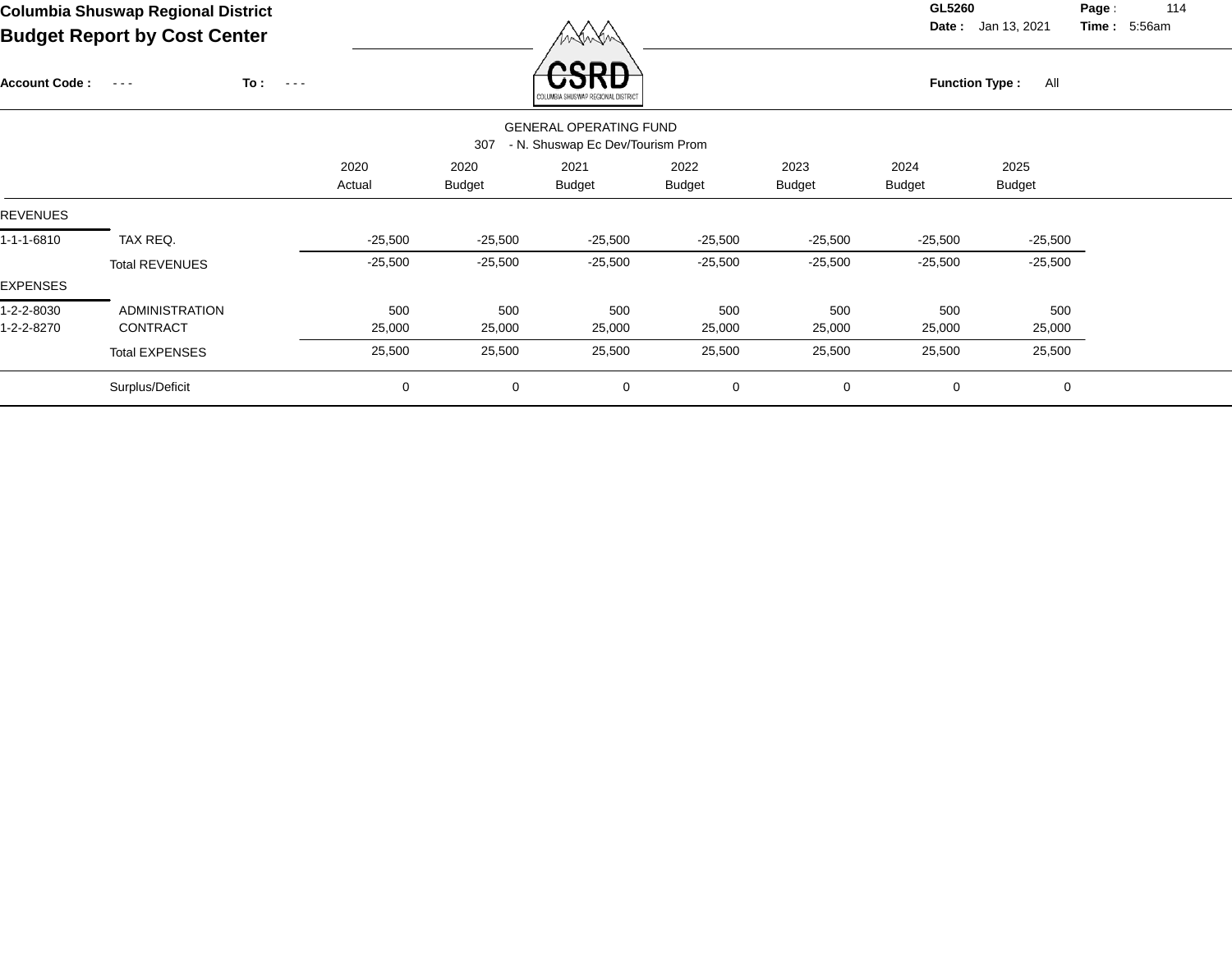**Date :** Jan 13, 2021 **Time : Page :** 115 5:56am

| <b>Account Code:</b> | To :<br>$\sim$ $  -$<br>$\sim$ $\sim$ $\sim$ |                |                       | reon<br>OLUMBIA SHUSWAP REGIONAL DISTRICT                       |                       |                       | <b>Function Type:</b> | All                   |  |
|----------------------|----------------------------------------------|----------------|-----------------------|-----------------------------------------------------------------|-----------------------|-----------------------|-----------------------|-----------------------|--|
|                      |                                              |                | 313                   | <b>GENERAL OPERATING FUND</b><br>- GIA - Area D Community Parks |                       |                       |                       |                       |  |
|                      |                                              | 2020<br>Actual | 2020<br><b>Budget</b> | 2021<br><b>Budget</b>                                           | 2022<br><b>Budget</b> | 2023<br><b>Budget</b> | 2024<br>Budget        | 2025<br><b>Budget</b> |  |
| <b>REVENUES</b>      |                                              |                |                       |                                                                 |                       |                       |                       |                       |  |
| 1-1-1-6810           | TAX REQ.                                     | $-20,400$      | $-20,400$             | $-20,400$                                                       | $-20,400$             | $-20,400$             | -20,400               | $-20,400$             |  |
|                      | <b>Total REVENUES</b>                        | $-20,400$      | $-20,400$             | $-20,400$                                                       | $-20,400$             | $-20,400$             | $-20,400$             | $-20,400$             |  |
| EXPENSES             |                                              |                |                       |                                                                 |                       |                       |                       |                       |  |
| 1-2-2-8030           | <b>ADMINISTRATION</b>                        | 400            | 400                   | 400                                                             | 400                   | 400                   | 400                   | 400                   |  |
| 1-2-2-8487           | FALKLAND HISTORICAL PARK                     | 10,000         | 10,000                | 10,000                                                          | 10,000                | 10,000                | 10,000                | 10,000                |  |
| 1-2-2-9490           | <b>GARDOM LAKE PARK</b>                      | 10,000         | 10,000                | 10,000                                                          | 10,000                | 10,000                | 10,000                | 10,000                |  |
|                      | <b>Total EXPENSES</b>                        | 20,400         | 20,400                | 20,400                                                          | 20,400                | 20,400                | 20,400                | 20,400                |  |
|                      | Surplus/Deficit                              | 0              | $\mathbf 0$           | 0                                                               | 0                     | 0                     | 0                     | 0                     |  |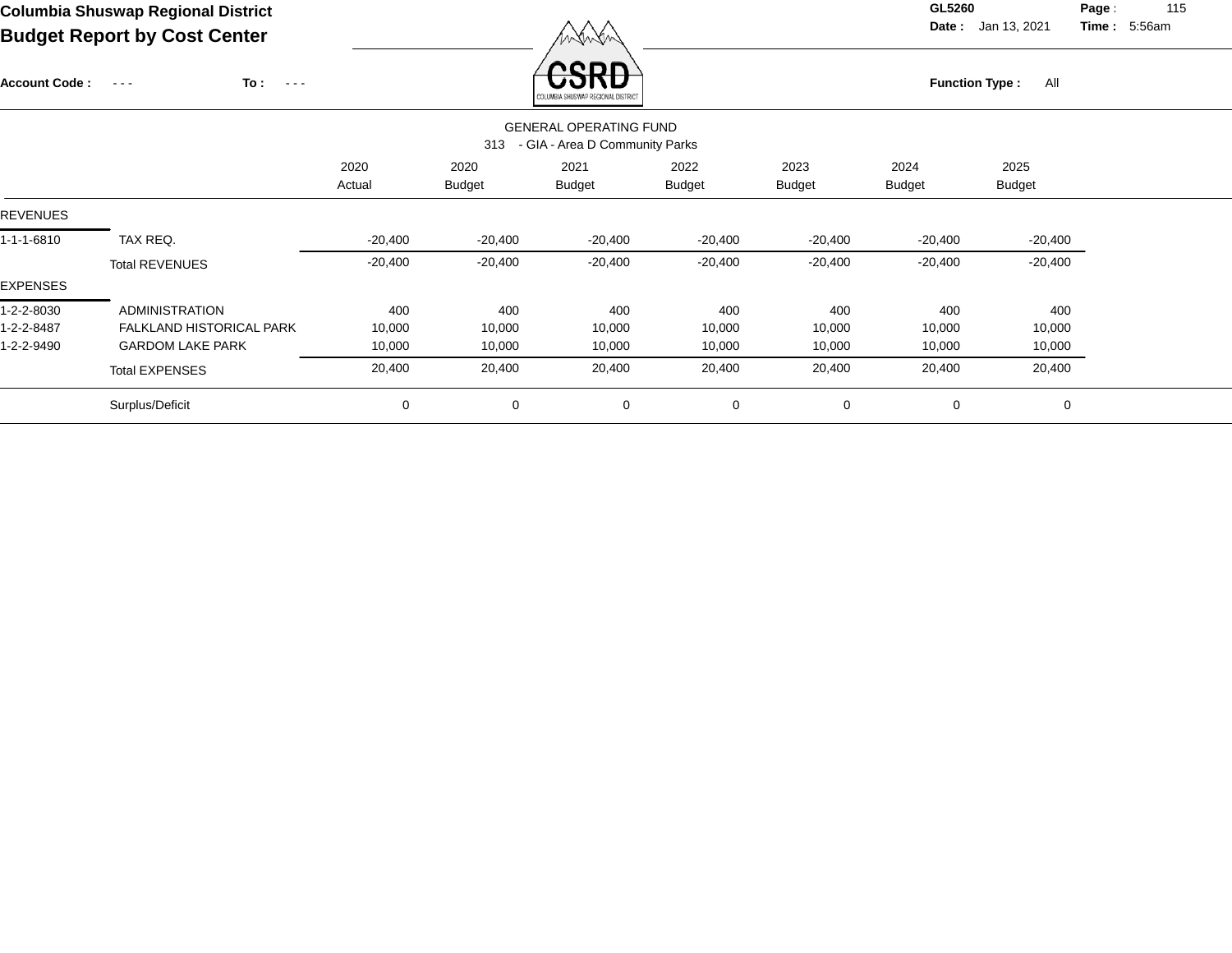**Date :** Jan 13, 2021 **Time :**

**Page :** 116 5:56am

| <b>Account Code:</b> | $\sim$ $\sim$ $\sim$ | To :<br>$\sim$ $\sim$ $\sim$ |          |               | nenn<br>COLUMBIA SHUSWAP REGIONAL DISTRICT                          |        |               |               |   | <b>Function Type:</b><br>All |          |  |
|----------------------|----------------------|------------------------------|----------|---------------|---------------------------------------------------------------------|--------|---------------|---------------|---|------------------------------|----------|--|
|                      |                      |                              |          |               | <b>GENERAL OPERATING FUND</b><br>315 - Rose Clifford Community Park |        |               |               |   |                              |          |  |
|                      |                      |                              | 2020     | 2020          | 2021                                                                | 2022   | 2023          | 2024          |   | 2025                         |          |  |
|                      |                      |                              | Actual   | <b>Budget</b> | <b>Budget</b>                                                       | Budget | <b>Budget</b> | <b>Budget</b> |   | <b>Budget</b>                |          |  |
| REVENUES             |                      |                              |          |               |                                                                     |        |               |               |   |                              |          |  |
| 1-1-1-6680           | <b>SURPLUS</b>       |                              | $-6,139$ | $-6,139$      | 0                                                                   |        | $\mathbf 0$   | 0             | 0 |                              | $\Omega$ |  |
| 1-1-1-6810           | TAX REQ.             |                              | 6,139    | 6,139         | 0                                                                   |        | 0             | $\mathbf 0$   | 0 |                              | 0        |  |
|                      | Surplus/Deficit      |                              | 0        | 0             | 0                                                                   |        | 0             | $\mathbf 0$   | 0 |                              | $\Omega$ |  |

Winter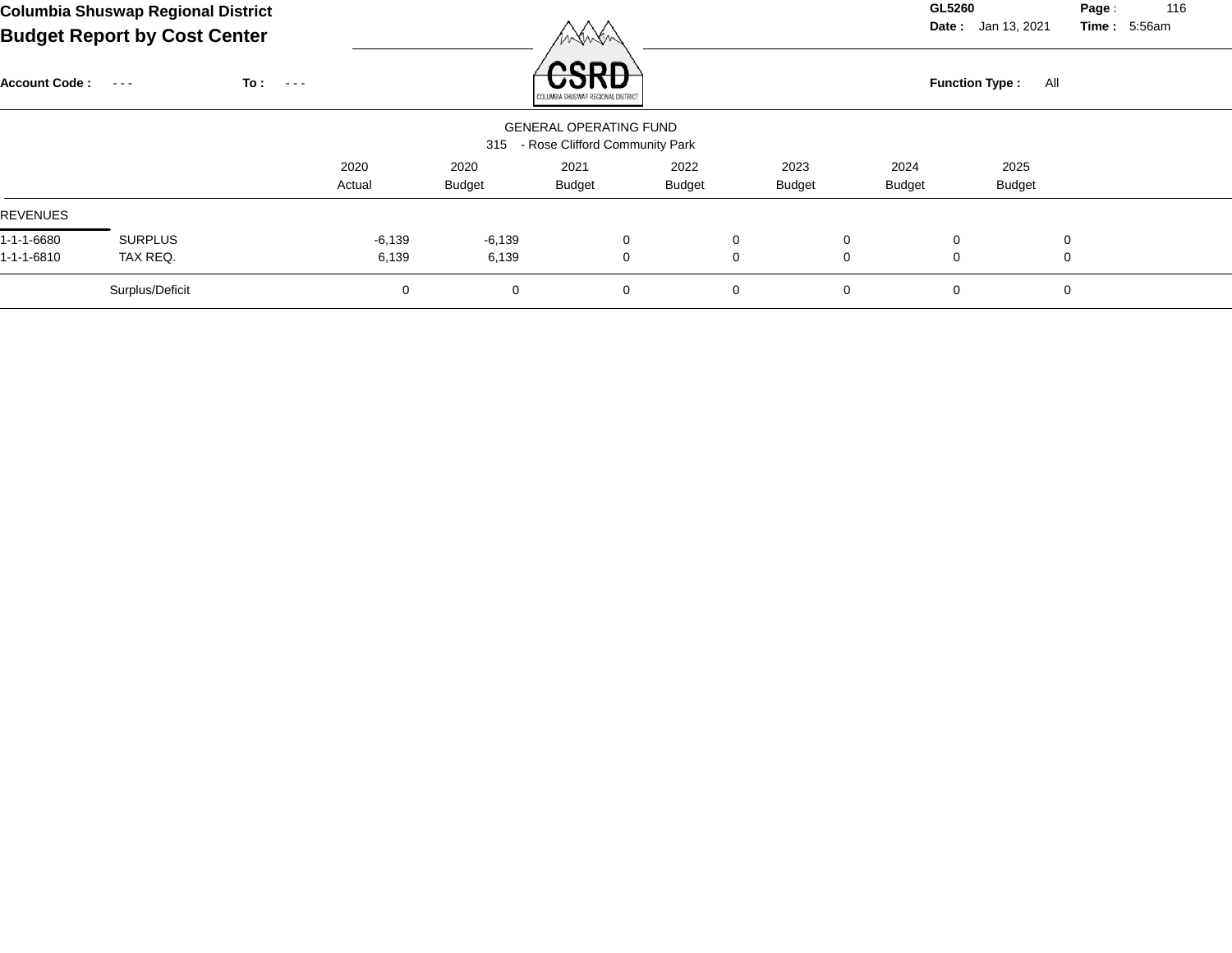$\overbrace{CSRD}$  Function Type : All

**Date :** Jan 13, 2021 **Time :**

**Page :** 117 5:56am

| Account Code:   | To:<br>$\sim$ $\sim$ $\sim$<br>$\frac{1}{2} \frac{1}{2} \frac{1}{2} \frac{1}{2} \frac{1}{2} \frac{1}{2} \frac{1}{2} \frac{1}{2} \frac{1}{2} \frac{1}{2} \frac{1}{2} \frac{1}{2} \frac{1}{2} \frac{1}{2} \frac{1}{2} \frac{1}{2} \frac{1}{2} \frac{1}{2} \frac{1}{2} \frac{1}{2} \frac{1}{2} \frac{1}{2} \frac{1}{2} \frac{1}{2} \frac{1}{2} \frac{1}{2} \frac{1}{2} \frac{1}{2} \frac{1}{2} \frac{1}{2} \frac{1}{2} \frac{$ |            |               | JOND                          |               |               | <b>Function Type:</b> | All           |  |
|-----------------|-----------------------------------------------------------------------------------------------------------------------------------------------------------------------------------------------------------------------------------------------------------------------------------------------------------------------------------------------------------------------------------------------------------------------------|------------|---------------|-------------------------------|---------------|---------------|-----------------------|---------------|--|
|                 |                                                                                                                                                                                                                                                                                                                                                                                                                             |            |               | <b>GENERAL OPERATING FUND</b> |               |               |                       |               |  |
|                 |                                                                                                                                                                                                                                                                                                                                                                                                                             |            |               | 316 - Rail Corridor Trail     |               |               |                       |               |  |
|                 |                                                                                                                                                                                                                                                                                                                                                                                                                             | 2020       | 2020          | 2021                          | 2022          | 2023          | 2024                  | 2025          |  |
|                 |                                                                                                                                                                                                                                                                                                                                                                                                                             | Actual     | <b>Budget</b> | <b>Budget</b>                 | <b>Budget</b> | <b>Budget</b> | <b>Budget</b>         | <b>Budget</b> |  |
| <b>REVENUES</b> |                                                                                                                                                                                                                                                                                                                                                                                                                             |            |               |                               |               |               |                       |               |  |
| 1-1-1-6350      | Grant - Rural Dividend                                                                                                                                                                                                                                                                                                                                                                                                      | $-167,160$ | 0             | $\Omega$                      | 0             | 0             | 0                     | 0             |  |
| 1-1-1-6373      | <b>GRANT - PROVINCIAL</b>                                                                                                                                                                                                                                                                                                                                                                                                   | 0          | $-427,268$    | $-148,752$                    | 0             | $\mathbf 0$   | $\Omega$              | $\mathbf 0$   |  |
| 1-1-1-6410      | LEASES-RENT                                                                                                                                                                                                                                                                                                                                                                                                                 | $-89,147$  | $-44,400$     | $-44,400$                     | $-44,400$     | $-44,400$     | $-44,400$             | $-44,400$     |  |
| 1-1-1-6425      | Donations/Cash Contributions                                                                                                                                                                                                                                                                                                                                                                                                | $-24,667$  | $-108,492$    | $-83,825$                     | 0             | 0             | $\Omega$              | 0             |  |
| 1-1-1-6550      | <b>RECOVERY</b>                                                                                                                                                                                                                                                                                                                                                                                                             | 0          | $-50,500$     | $-45,000$                     | $-20,000$     | $-20,000$     | $-20,000$             | $-20,000$     |  |
| 1-1-1-6768      | <b>Transfer from Other Funds</b>                                                                                                                                                                                                                                                                                                                                                                                            | 0          | $-168,000$    | $-168,000$                    | 0             | 0             | 0                     | 0             |  |
| 1-1-1-6810      | TAX REQ.                                                                                                                                                                                                                                                                                                                                                                                                                    | $-188,668$ | $-188,668$    | $-188,120$                    | $-206,658$    | $-191,158$    | $-191,218$            | $-189,380$    |  |
|                 | <b>Total REVENUES</b>                                                                                                                                                                                                                                                                                                                                                                                                       | $-469,642$ | $-987,328$    | $-678,097$                    | $-271,058$    | $-255,558$    | $-255,618$            | $-253,780$    |  |
| <b>EXPENSES</b> |                                                                                                                                                                                                                                                                                                                                                                                                                             |            |               |                               |               |               |                       |               |  |
| 1-2-2-8030      | <b>ADMINISTRATION</b>                                                                                                                                                                                                                                                                                                                                                                                                       | 9,735      | 9,735         | 39,687                        | 26,225        | 10,725        | 10,785                | 8,947         |  |
| 1-2-2-8270      | CONTRACT                                                                                                                                                                                                                                                                                                                                                                                                                    | 52,430     | 81,000        | 75,000                        | 25,000        | 25,000        | 25,000                | 25,000        |  |
| 1-2-2-8301      | <b>CREDIT CARD EXPENSE</b>                                                                                                                                                                                                                                                                                                                                                                                                  | 60         | $\Omega$      | $\Omega$                      | $\Omega$      | 0             | $\Omega$              | 0             |  |
| 1-2-2-8310      | <b>DEBENTURE INTEREST</b>                                                                                                                                                                                                                                                                                                                                                                                                   | 57,909     | 57,910        | 57,910                        | 57,910        | 57,910        | 57,910                | 57,910        |  |
| 1-2-2-8320      | DEBENTURE PRINCIPAL                                                                                                                                                                                                                                                                                                                                                                                                         | 50,423     | 50,423        | 50,423                        | 50,423        | 50,423        | 50,423                | 50,423        |  |
| 1-2-2-8410      | <b>DIRECTORS REMUNERATION</b>                                                                                                                                                                                                                                                                                                                                                                                               | 1,808      | 2,500         | 2,500                         | 2,500         | 2,500         | 2,500                 | 2,500         |  |
| 1-2-2-8420      | <b>DIRECTORS TRAVEL &amp; EXPEN</b>                                                                                                                                                                                                                                                                                                                                                                                         | 438        | 1,500         | 1,000                         | 1,000         | 1,000         | 1,000                 | 1,000         |  |
| 1-2-2-8670      | LEGAL & ADVISORY                                                                                                                                                                                                                                                                                                                                                                                                            | 21,359     | 20,000        | 15,000                        | 15,000        | 15,000        | 15,000                | 15,000        |  |
| 1-2-2-8955      | PROJECTS (Non-Tangible)                                                                                                                                                                                                                                                                                                                                                                                                     | 340,624    | 703,760       | 400,577                       | 75,000        | 75,000        | 75,000                | 75,000        |  |
| 1-2-2-9042      | Transfer to Operating Reserve                                                                                                                                                                                                                                                                                                                                                                                               | 42,000     | 42,000        | 17,000                        | 0             | 0             | $\Omega$              | 0             |  |
| 1-2-2-9120      | SALARIES-& FRINGE BENEFIT!                                                                                                                                                                                                                                                                                                                                                                                                  | 16,146     | 17,000        | 18,000                        | 17,000        | 17,000        | 17,000                | 17,000        |  |
| 1-2-2-9130      | <b>OVERTIME</b>                                                                                                                                                                                                                                                                                                                                                                                                             | $-34$      | 0             | $\Omega$                      | $\Omega$      | 0             | $\Omega$              | 0             |  |
| 1-2-2-9300      | <b>TRAVEL</b>                                                                                                                                                                                                                                                                                                                                                                                                               | 700        | 1,500         | 1,000                         | 1,000         | 1,000         | 1,000                 | 1,000         |  |
|                 | <b>Total EXPENSES</b>                                                                                                                                                                                                                                                                                                                                                                                                       | 593,598    | 987,328       | 678,097                       | 271,058       | 255,558       | 255,618               | 253,780       |  |
|                 | Surplus/Deficit                                                                                                                                                                                                                                                                                                                                                                                                             | 123,956    | 0             | 0                             | 0             | 0             | 0                     | $\pmb{0}$     |  |
|                 |                                                                                                                                                                                                                                                                                                                                                                                                                             |            |               |                               |               |               |                       |               |  |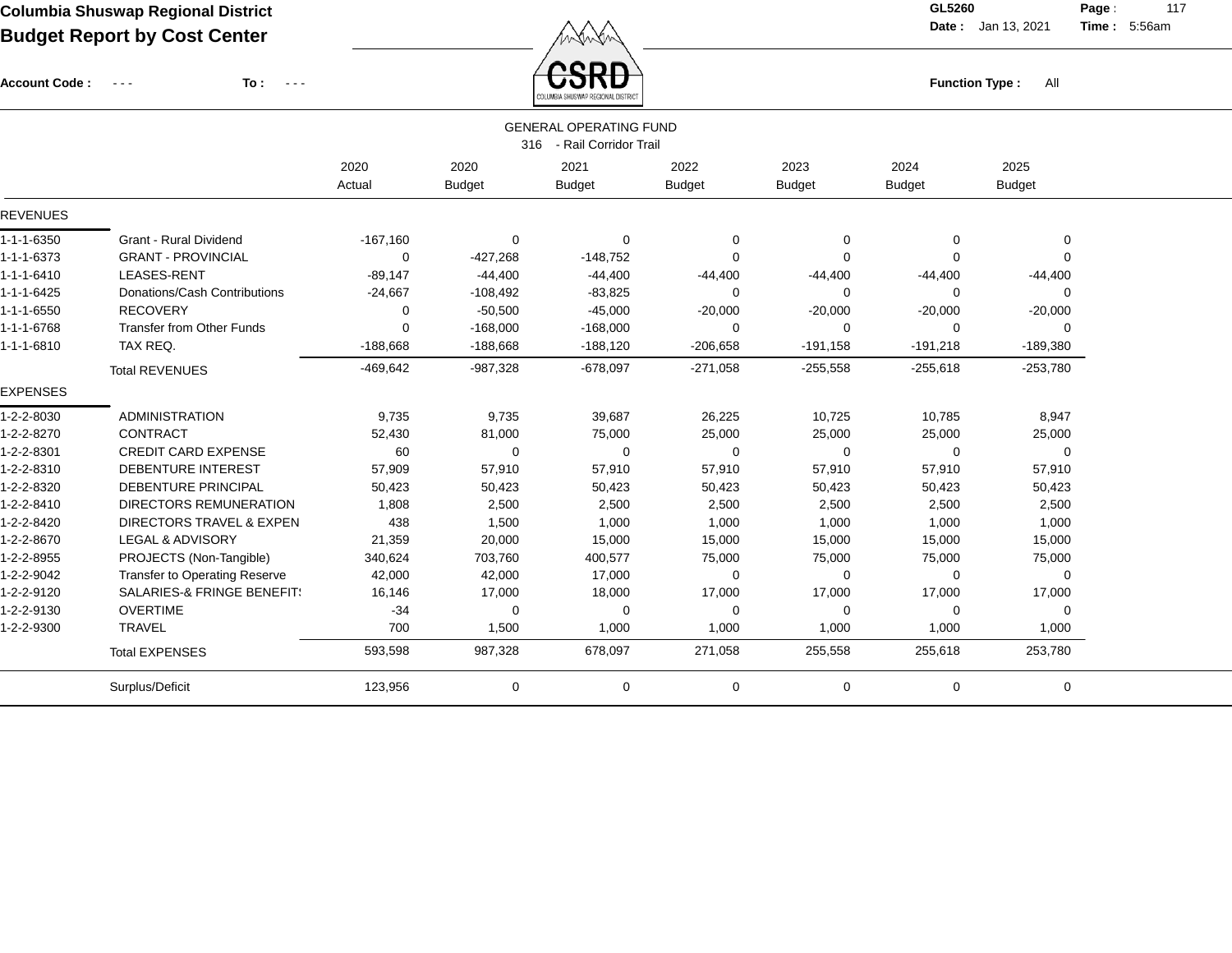Account Code : ---

**To :**

 $\overleftrightarrow{CSRD}$  Function Type : All

**Date :** Jan 13, 2021 **Time :**

**Page :** 118 5:56am

|                 |                                        |                |                       | AND NIGHT OLIVOTANL UPSICIAL RIGHTING                           |                       |                       |                       |                       |  |
|-----------------|----------------------------------------|----------------|-----------------------|-----------------------------------------------------------------|-----------------------|-----------------------|-----------------------|-----------------------|--|
|                 |                                        |                | 320                   | <b>GENERAL OPERATING FUND</b><br>- Parks & Playgrounds - Area E |                       |                       |                       |                       |  |
|                 |                                        | 2020<br>Actual | 2020<br><b>Budget</b> | 2021<br><b>Budget</b>                                           | 2022<br><b>Budget</b> | 2023<br><b>Budget</b> | 2024<br><b>Budget</b> | 2025<br><b>Budget</b> |  |
| <b>REVENUES</b> |                                        |                |                       |                                                                 |                       |                       |                       |                       |  |
| 1-1-1-6770      | <b>Transfer from Operating Reserve</b> | 0              | 0                     | 0                                                               | $-1,000$              | $\Omega$              | 0                     | $\Omega$              |  |
| 1-1-1-6810      | TAX REQ.                               | $-38,794$      | -38,794               | $-38,358$                                                       | $-37,755$             | $-36,440$             | $-34,953$             | $-35,495$             |  |
|                 | <b>Total REVENUES</b>                  | $-38,794$      | $-38,794$             | $-38,358$                                                       | $-38,755$             | $-36,440$             | $-34,953$             | $-35,495$             |  |
| <b>EXPENSES</b> |                                        |                |                       |                                                                 |                       |                       |                       |                       |  |
| 1-2-2-8030      | <b>ADMINISTRATION</b>                  | 732            | 732                   | 761                                                             | 752                   | 760                   | 714                   | 685                   |  |
| 1-2-2-8270      | CONTRACT                               | 32,211         | 38,062                | 36,597                                                          | 38,003                | 33,680                | 34,239                | 34,810                |  |
| 1-2-2-9042      | <b>Transfer to Operating Reserve</b>   | 0              | 0                     | 1,000                                                           | 0                     | 2,000                 | 0                     | 0                     |  |
|                 | <b>Total EXPENSES</b>                  | 32,943         | 38,794                | 38,358                                                          | 38,755                | 36,440                | 34,953                | 35,495                |  |
|                 | Surplus/Deficit                        | $-5,851$       | 0                     | 0                                                               | $\mathbf 0$           | 0                     | 0                     | 0                     |  |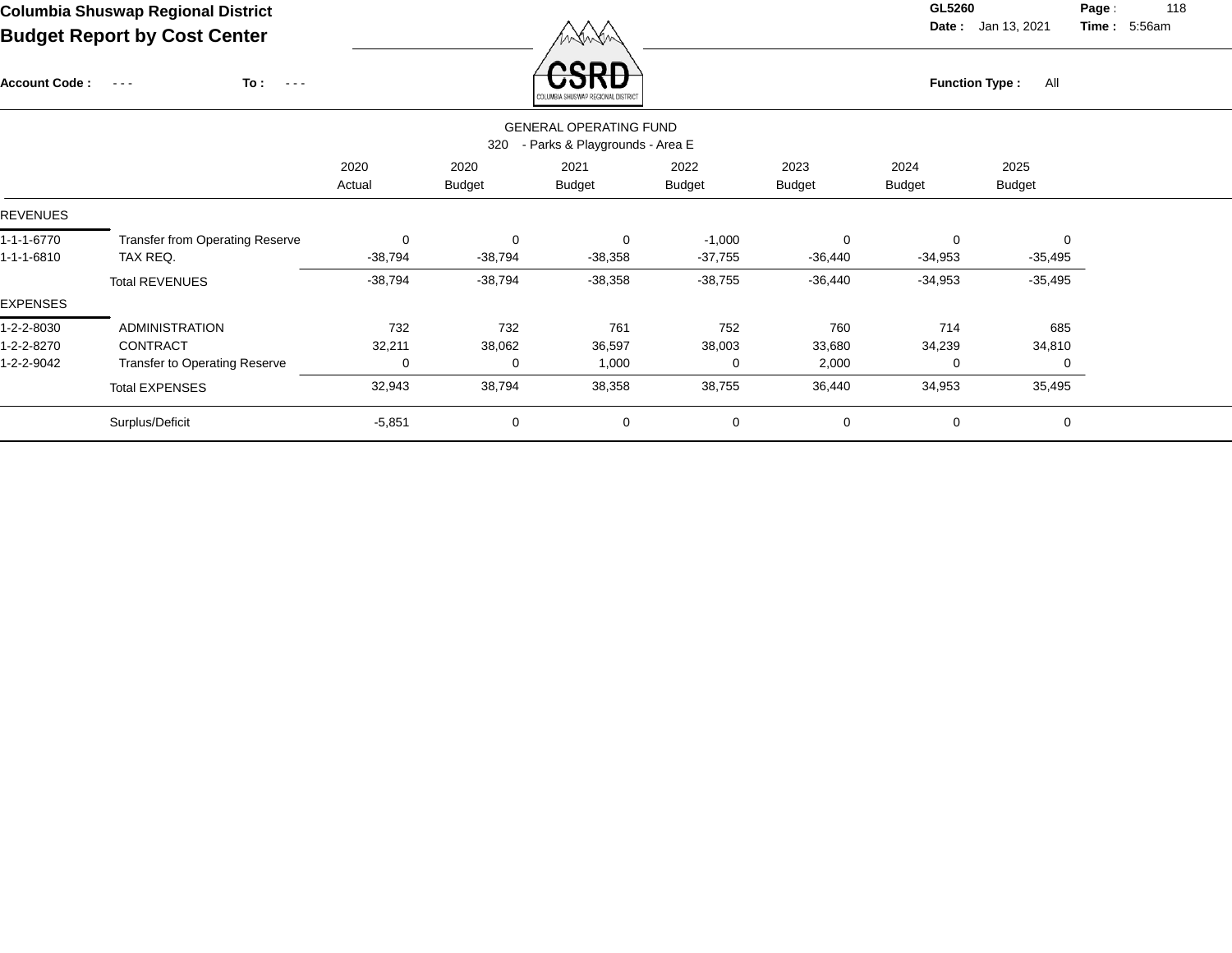Account Code : ---

**To :**

 $\overleftrightarrow{CSRD}$  Function Type : All

**Date :** Jan 13, 2021 **Time :**

**Page :** 119 5:56am

|                 |                                        |            |               | LUMBIN GHUGHAL UEGIUNAL DIGTUDI |               |               |               |               |  |
|-----------------|----------------------------------------|------------|---------------|---------------------------------|---------------|---------------|---------------|---------------|--|
|                 |                                        |            |               | <b>GENERAL OPERATING FUND</b>   |               |               |               |               |  |
|                 |                                        |            | 321           | - Community Parks - Area A      |               |               |               |               |  |
|                 |                                        | 2020       | 2020          | 2021                            | 2022          | 2023          | 2024          | 2025          |  |
|                 |                                        | Actual     | <b>Budget</b> | <b>Budget</b>                   | <b>Budget</b> | <b>Budget</b> | <b>Budget</b> | <b>Budget</b> |  |
| <b>REVENUES</b> |                                        |            |               |                                 |               |               |               |               |  |
| 1-1-1-6239      | <b>COMMUNITY WORKS PROGRA</b>          | 0          | $-268,000$    | $-333,000$                      | 0             | 0             | 0             | 0             |  |
| 1-1-1-6330      | <b>FEES</b>                            | $-23,963$  | $-15,000$     | $-20,000$                       | $-20,000$     | $-20,000$     | $-20,000$     | $-20,000$     |  |
| 1-1-1-6360      | <b>GRANT</b>                           | $-1,038$   | $-217,000$    | $-267,000$                      | 0             | $\mathbf 0$   | 0             | 0             |  |
| 1-1-1-6362      | <b>BC HYDRO PILT DISTRIBUTION</b>      | $-70,569$  | $-61,530$     | $-70,569$                       | $-70,569$     | $-70,569$     | $-70,569$     | $-70,569$     |  |
| 1-1-1-6550      | <b>RECOVERY</b>                        | $-4,100$   | 0             | 0                               | 0             | 0             | 0             | 0             |  |
| 1-1-1-6765      | <b>TRANSFER FROM RESERVE</b>           | 0          | $-45,000$     | $-140,000$                      | $-20,000$     | $-20,000$     | $-35,000$     | $-20,000$     |  |
| 1-1-1-6770      | <b>Transfer from Operating Reserve</b> | 0          | 0             | 0                               | $-5,000$      | 0             | 0             | $-3,000$      |  |
| 1-1-1-6810      | TAX REQ.                               | $-139,102$ | $-139,102$    | $-133,304$                      | $-136,764$    | $-140,224$    | $-144,789$    | $-150,348$    |  |
|                 | <b>Total REVENUES</b>                  | $-238,772$ | -745,632      | $-963,873$                      | $-252,333$    | $-250,793$    | $-270,358$    | $-263,917$    |  |
| <b>EXPENSES</b> |                                        |            |               |                                 |               |               |               |               |  |
| 1-2-2-8030      | <b>ADMINISTRATION</b>                  | 12,982     | 12,982        | 12,398                          | 20,133        | 15,018        | 15,508        | 15,992        |  |
| 1-2-2-8040      | <b>ADVERTISING</b>                     | 0          | 250           | 250                             | 250           | 250           | 250           | 250           |  |
| 1-2-2-8161      | Apparel                                | 0          | 100           | 100                             | 250           | 250           | 250           | 250           |  |
| 1-2-2-8180      | <b>BUILDING MAINTENANCE</b>            | 209        | 500           | 500                             | 500           | 500           | 500           | 500           |  |
| 1-2-2-8185      | <b>EQUIPMENT MAINTENANCE</b>           | 45         | 500           | $\Omega$                        | 0             | $\mathbf 0$   | 0             | 0             |  |
| 1-2-2-8200      | <b>Carbon Offsets</b>                  | 17         | 50            | 50                              | 50            | 50            | 50            | 50            |  |
| 1-2-2-8260      | <b>CONSULTANT</b>                      | 5,865      | 2,500         | 10,000                          | 2,000         | 2,500         | 2,500         | 2,500         |  |
| 1-2-2-8297      | <b>COMMISSION EXPENSES</b>             | 0          | 500           | 500                             | 500           | 500           | 500           | 500           |  |
| 1-2-2-8301      | <b>CREDIT CARD EXPENSE</b>             | 0          | 0             | 0                               | 0             | 0             | 0             | 0             |  |
| 1-2-2-8420      | DIRECTORS TRAVEL & EXPEN               | 0          | 300           | 300                             | 300           | 300           | 300           | 300           |  |
| 1-2-2-8460      | <b>ELECTRICITY</b>                     | 772        | 1,100         | 1,150                           | 1,200         | 1,250         | 1,300         | 1,350         |  |
| 1-2-2-8466      | ENVIRONMENTAL/HAZARD AS:               | 5,871      | 5,000         | 2,500                           | 0             | $\mathbf 0$   | 0             | 0             |  |
| 1-2-2-8560      | <b>GROUNDS MAINTENANCE</b>             | 96,606     | 82,000        | 120,000                         | 125,000       | 130,000       | 135,000       | 140,000       |  |
| 1-2-2-8620      | <b>INSURANCE</b>                       | 650        | 700           | 725                             | 750           | 775           | 800           | 825           |  |
| 1-2-2-8670      | LEGAL & ADVISORY                       | 0          | 1,000         | 2,000                           | 2,000         | 2,000         | 2,000         | 2,000         |  |
| 1-2-2-8675      | <b>LAND SURVEYS</b>                    | 0          | 500           | 500                             | 500           | 500           | 500           | 500           |  |
| 1-2-2-8740      | <b>MEMBERSHIPS</b>                     | 174        | 200           | 200                             | 200           | 200           | 200           | 200           |  |
| 1-2-2-8746      | <b>MINOR EQUIPMENT</b>                 | 0          | 0             | 2,000                           | 0             | 0             | 0             | 0             |  |
| 1-2-2-8750      | <b>MISCELLANEOUS</b>                   | 0          | 500           | 500                             | 500           | 500           | 500           | 500           |  |
| 1-2-2-8950      | <b>POSTAGE/ FREIGHT</b>                | 3          | 100           | 100                             | 100           | 100           | 100           | 100           |  |
| 1-2-2-8955      | PROJECTS (Non-Tangible)                | 0          | 0             | 75,000                          | 0             | $\mathbf 0$   | 0             | 0             |  |
| 1-2-2-9029      | REFUSE DISPOSAL                        | 0          | 400           | 400                             | 400           | 400           | 400           | 400           |  |
| 1-2-2-9030      | RENT / LEASE                           | 0          | 500           | 500                             | 500           | 500           | 500           | 500           |  |
| 1-2-2-9040      | RESERVE                                | 20,000     | 20,000        | 75,000                          | 5,000         | 2,000         | 0             | 2,000         |  |
| 1-2-2-9042      | <b>Transfer to Operating Reserve</b>   | 0          | 0             | 20,000                          | 0             | 0             | 0             | 0             |  |
| 1-2-2-9120      | SALARIES-& FRINGE BENEFIT:             | 42,841     | 53,000        | 55,000                          | 56,000        | 57,000        | 58,000        | 59,000        |  |
| 1-2-2-9130      | <b>OVERTIME</b>                        | 0          | 1,500         | 1,500                           | 1,500         | 1,500         | 1,500         | 1,500         |  |
| 1-2-2-9180      | <b>SNOW REMOVAL</b>                    | 1,471      | 1,200         | 1,200                           | 1,200         | 1,200         | 1,200         | 1,200         |  |
| 1-2-2-9190      | SEMINARS/CONFERENCE TRA                | 1,059      | 2,000         | 1,500                           | 1,500         | 1,500         | 1,500         | 1,500         |  |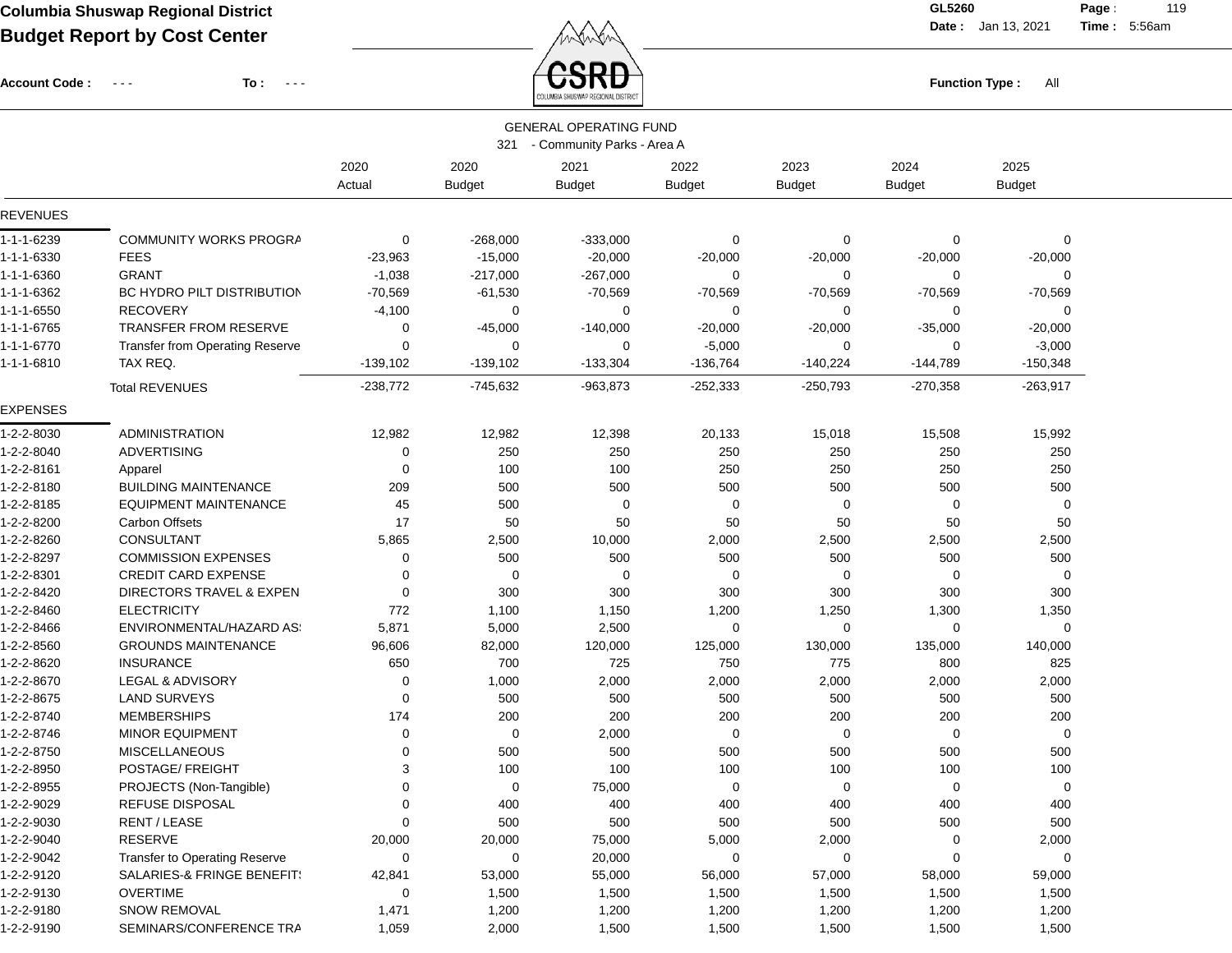Account Code : ---

**To :**

Function Type : All<br>
COLUMBIA SHUSWAP REGIONAL DISTRICT

**Date :** Jan 13, 2021 **Time :**

**Page :** 120 5:56am

|            |                                 |           |               | <b>GENERAL OPERATING FUND</b> |             |               |               |               |
|------------|---------------------------------|-----------|---------------|-------------------------------|-------------|---------------|---------------|---------------|
|            |                                 |           | 321           | - Community Parks - Area A    |             |               |               |               |
|            |                                 | 2020      | 2020          | 2021                          | 2022        | 2023          | 2024          | 2025          |
|            |                                 | Actual    | <b>Budget</b> | <b>Budget</b>                 | Budget      | <b>Budget</b> | <b>Budget</b> | <b>Budget</b> |
| 1-2-2-9220 | <b>SUPPLIES</b>                 | 123       | 500           | 500                           | 500         | 500           | 500           | 500           |
| 1-2-2-9240 | TELEPHONE/FAX/INTERNET          | 268       | 250           | 500                           | 500         | 500           | 500           | 500           |
| 1-2-2-9300 | <b>TRAVEL</b>                   | 3,682     | 6,500         | 4,000                         | 4,000       | 4,000         | 4,000         | 4,000         |
| 1-2-2-9302 | <b>TRAIL MAINTENANCE</b>        | 4,827     | 1,000         | 5,000                         | 5,000       | 5,000         | 5,000         | 5,000         |
| 1-2-2-9308 | Tree maintenance/removal        | 0         | 1,000         | 1,000                         | 1,000       | 1,000         | 1,000         | 1,000         |
| 1-2-2-9390 | <b>WATER &amp; SEWER</b>        | 0         | 500           | 500                           | 500         | 500           | 500           | 500           |
| 1-2-2-9560 | <b>SIGNS</b>                    | 661       | 500           | 500                           | 500         | 500           | 500           | 500           |
| 1-2-2-9760 | <b>TCA-ENGINEERING STRUCTUI</b> | 12,719    | 45,000        | 568,000                       | 20,000      | 20,000        | 35,000        | 20,000        |
| 1-2-2-9770 | <b>TCA-BUILDINGS</b>            | 0         | 18,000        |                               | $\Omega$    |               | $\Omega$      |               |
| 1-2-2-9800 | <b>TCA-OTHER</b>                | 0         | 485,000       | 0                             | $\Omega$    |               | $\Omega$      |               |
|            | <b>Total EXPENSES</b>           | 210,844   | 745,632       | 963,873                       | 252,333     | 250,793       | 270,358       | 263,917       |
|            | Surplus/Deficit                 | $-27,928$ | $\mathbf 0$   | 0                             | $\mathbf 0$ | $\Omega$      | $\mathbf 0$   | $\Omega$      |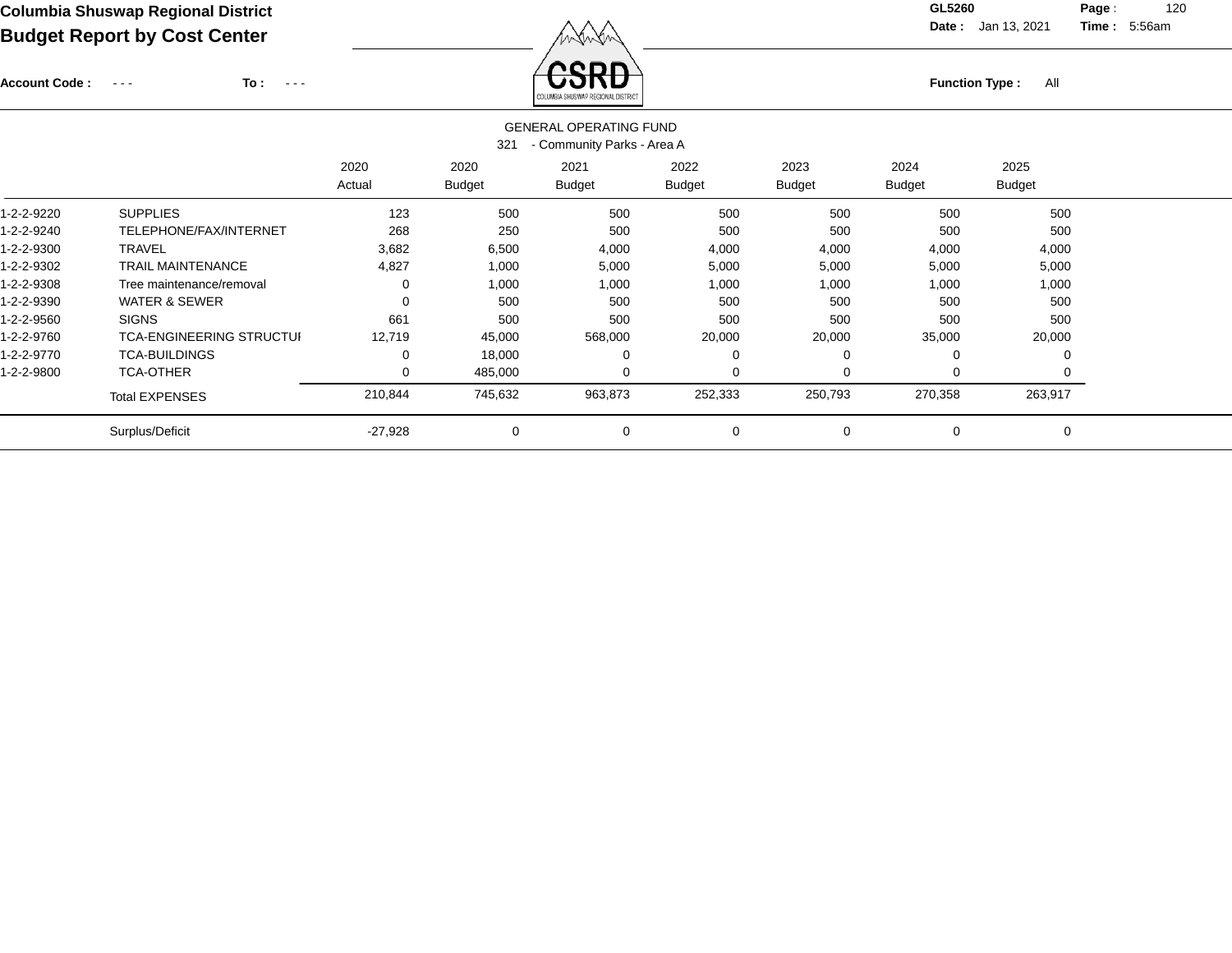Function Type : All

**Date :** Jan 13, 2021 **Time :**

**Page :** 121 5:56am

| <b>Account Code:</b> | To :<br>$\sim$ $\sim$ $\sim$<br>$\sim$ $\sim$ $\sim$ |                |                       | <b>USKD</b><br>COLUMBIA SHUSWAP REGIONAL DISTRICT |                       | <b>Function Type:</b><br>All |                |                       |  |  |  |
|----------------------|------------------------------------------------------|----------------|-----------------------|---------------------------------------------------|-----------------------|------------------------------|----------------|-----------------------|--|--|--|
|                      |                                                      |                |                       |                                                   |                       |                              |                |                       |  |  |  |
|                      |                                                      | 2020<br>Actual | 2020<br><b>Budget</b> | 2021<br><b>Budget</b>                             | 2022<br><b>Budget</b> | 2023<br><b>Budget</b>        | 2024<br>Budget | 2025<br><b>Budget</b> |  |  |  |
| <b>REVENUES</b>      |                                                      |                |                       |                                                   |                       |                              |                |                       |  |  |  |
| 1-1-1-6770           | <b>Transfer from Operating Reserve</b>               | 0              | $-1,200$              | $\mathbf 0$                                       | $\mathbf 0$           | 0                            | 0              | $\Omega$              |  |  |  |
| 1-1-1-6810           | TAX REQ.                                             | $-2,450$       | $-2,450$              | $-1,250$                                          | $-1,250$              | $-1,250$                     | $-1,250$       | $-1,250$              |  |  |  |
|                      | <b>Total REVENUES</b>                                | $-2,450$       | $-3,650$              | $-1,250$                                          | $-1,250$              | $-1,250$                     | $-1,250$       | $-1,250$              |  |  |  |
| EXPENSES             |                                                      |                |                       |                                                   |                       |                              |                |                       |  |  |  |
| 1-2-2-8030           | <b>ADMINISTRATION</b>                                | 250            | 250                   | 250                                               | 250                   | 250                          | 250            | 250                   |  |  |  |
| 1-2-2-8746           | <b>MINOR EQUIPMENT</b>                               | 0              | 1,200                 | 0                                                 | 0                     | $\Omega$                     |                |                       |  |  |  |
| 1-2-2-8955           | PROJECTS (Non-Tangible)                              | 0              | 1,200                 | 0                                                 | $\Omega$              |                              | 0              |                       |  |  |  |
| 1-2-2-9042           | <b>Transfer to Operating Reserve</b>                 | 1,954          | 0                     | $\Omega$                                          | $\Omega$              |                              |                |                       |  |  |  |
| 1-2-2-9300           | <b>TRAVEL</b>                                        | 246            | 1,000                 | 1,000                                             | 1,000                 | 1,000                        | 1,000          | 1,000                 |  |  |  |
|                      | <b>Total EXPENSES</b>                                | 2,450          | 3,650                 | 1,250                                             | 1,250                 | 1,250                        | 1,250          | 1,250                 |  |  |  |
|                      | Surplus/Deficit                                      | 0              | $\mathbf 0$           | 0                                                 | 0                     | 0                            | 0              | 0                     |  |  |  |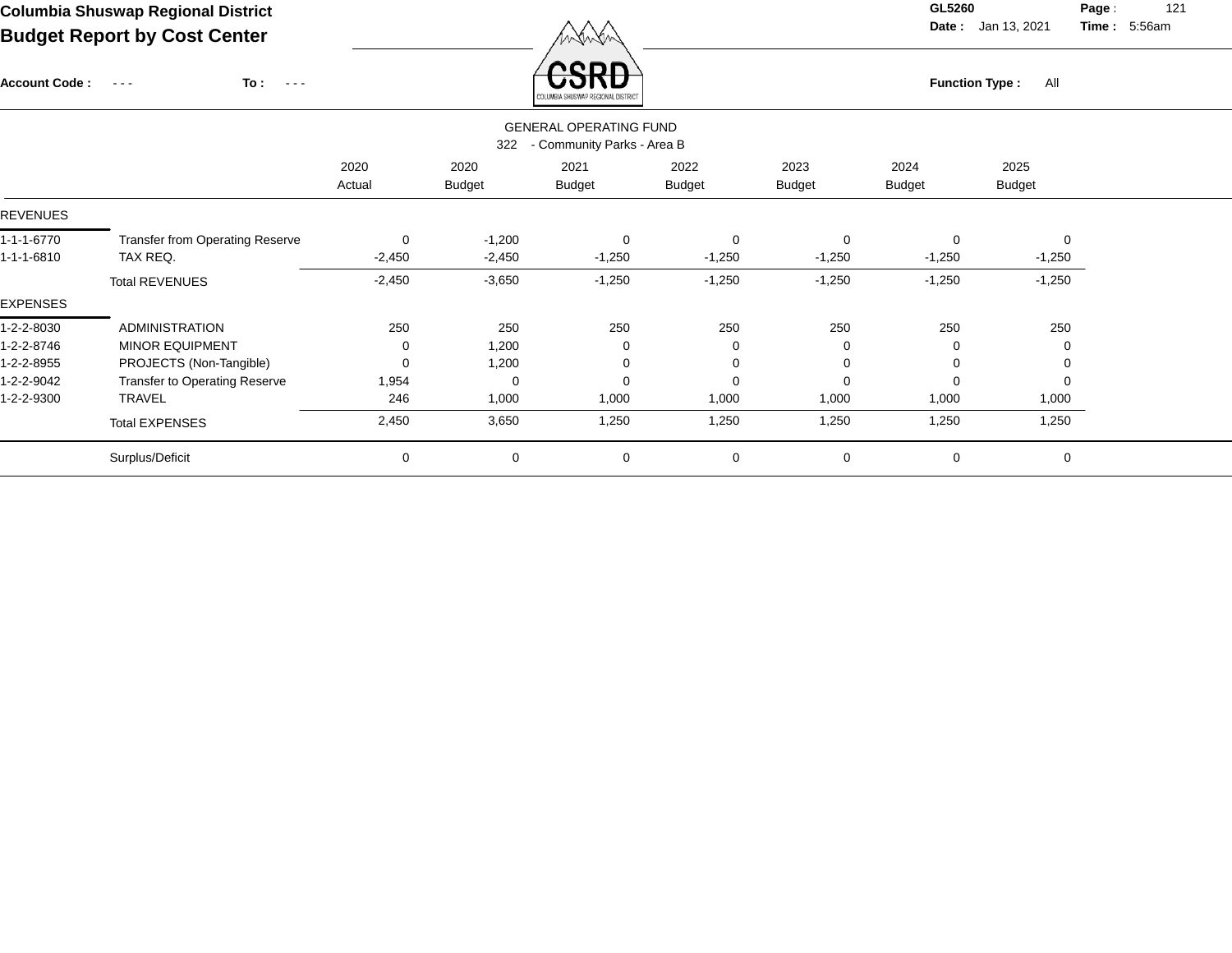Account Code : ---

**To :**

 $F_{\text{unction Type: All}}$ 

**Date :** Jan 13, 2021 **Time :**

**Page :** 122 5:56am

|                 |                                 |                |                              | <b>GENERAL OPERATING FUND</b>                       |                       |                       |                       |                       |  |
|-----------------|---------------------------------|----------------|------------------------------|-----------------------------------------------------|-----------------------|-----------------------|-----------------------|-----------------------|--|
|                 |                                 | 2020<br>Actual | 323<br>2020<br><b>Budget</b> | - Community Parks - Area C<br>2021<br><b>Budget</b> | 2022<br><b>Budget</b> | 2023<br><b>Budget</b> | 2024<br><b>Budget</b> | 2025<br><b>Budget</b> |  |
| <b>REVENUES</b> |                                 |                |                              |                                                     |                       |                       |                       |                       |  |
|                 |                                 |                |                              |                                                     |                       |                       |                       |                       |  |
| 1-1-1-6239      | <b>COMMUNITY WORKS PROGRA</b>   | 0              | $-60,000$                    | $-300,000$                                          | 0                     | $-100,000$            | 0                     | 0                     |  |
| 1-1-1-6360      | <b>GRANT</b>                    | $-2,681$       | 0                            | $-139,500$                                          | 0                     | 0                     | 0                     | 0                     |  |
| 1-1-1-6680      | <b>SURPLUS</b>                  | 0              | 0                            | $-10,000$                                           | 0                     | 0                     | 0                     | $\mathbf 0$           |  |
| 1-1-1-6765      | <b>TRANSFER FROM RESERVE</b>    | 0              | $-50,000$                    | $-260,000$                                          | $-60,000$             | $-40,000$             | $-195,000$            | $-165,000$            |  |
| 1-1-1-6770      | Transfer from Operating Reserve | 0              | $\mathbf 0$                  | 0                                                   | $-10,000$             | $-6,000$              | $-4,000$              | $\Omega$              |  |
| 1-1-1-6810      | TAX REQ.                        | $-686,047$     | $-686,047$                   | $-692,090$                                          | $-706,723$            | $-720,216$            | $-734,339$            | -753,836              |  |
|                 | <b>Total REVENUES</b>           | $-688,728$     | $-796,047$                   | $-1,401,590$                                        | $-776,723$            | $-866,216$            | $-933,339$            | $-918,836$            |  |
| <b>EXPENSES</b> |                                 |                |                              |                                                     |                       |                       |                       |                       |  |
| 1-2-2-8030      | <b>ADMINISTRATION</b>           | 39,259         | 39,259                       | 38,565                                              | 35,298                | 34,391                | 36,114                | 36,211                |  |
| 1-2-2-8040      | <b>ADVERTISING</b>              | 1,117          | 1,000                        | 1,000                                               | 1,000                 | 1,000                 | 1,000                 | 1,000                 |  |
| 1-2-2-8161      | Apparel                         | 0              | 500                          | 500                                                 | 500                   | 500                   | 500                   | 500                   |  |
| 1-2-2-8180      | <b>BUILDING MAINTENANCE</b>     | 2,057          | 7,500                        | 7,500                                               | 5,000                 | 5,000                 | 5,000                 | 5,000                 |  |
| 1-2-2-8185      | <b>EQUIPMENT MAINTENANCE</b>    | 13,849         | 15,000                       | 15,000                                              | 15,000                | 15,000                | 15,000                | 15,000                |  |
| 1-2-2-8200      | <b>Carbon Offsets</b>           | 27             | 100                          | 100                                                 | 100                   | 100                   | 100                   | 100                   |  |
| 1-2-2-8240      | COMPUTER SERVICES/MAINTI        | 0              | 500                          | 500                                                 | 500                   | 500                   | 500                   | 500                   |  |
| 1-2-2-8260      | <b>CONSULTANT</b>               | 30,461         | 20,000                       | 25,000                                              | 20,000                | 20,000                | 20,000                | 20,000                |  |
| 1-2-2-8270      | CONTRACT                        | 21,120         | 24,000                       | 25,000                                              | 26,000                | 27,000                | 28,000                | 29,000                |  |
| 1-2-2-8281      | SECURITY/ENFORCEMENT            | 16,004         | 22,000                       | 22,000                                              | 22,000                | 22,000                | 22,000                | 22,000                |  |
| 1-2-2-8297      | <b>COMMISSION EXPENSES</b>      | 0              | 1,000                        | 1,000                                               | 1,000                 | 1,000                 | 1,000                 | 1,000                 |  |
| 1-2-2-8301      | <b>CREDIT CARD EXPENSE</b>      |                | $\mathbf 0$                  | 0                                                   | $\mathbf 0$           | 0                     | 0                     | $\mathbf 0$           |  |
| 1-2-2-8420      | DIRECTORS TRAVEL & EXPEN        | 0              | 250                          | 250                                                 | 250                   | 250                   | 250                   | 250                   |  |
| 1-2-2-8460      | <b>ELECTRICITY</b>              | 3,689          | 4,100                        | 4,100                                               | 4,200                 | 4,300                 | 4,400                 | 4,500                 |  |
| 1-2-2-8466      | ENVIRONMENTAL/HAZARD AS:        | 0              | 2,000                        | 2,000                                               | 3,500                 | 3,500                 | 3,500                 | 3,500                 |  |
| 1-2-2-8470      | <b>EQUIPMENT LEASE/RENTAL</b>   | $\mathbf 0$    | 1,000                        | 1,000                                               | 1,000                 | 1,000                 | 1,000                 | 1,000                 |  |
| 1-2-2-8560      | <b>GROUNDS MAINTENANCE</b>      | 197,594        | 200,000                      | 200,000                                             | 210,000               | 220,000               | 230,000               | 240,000               |  |
| 1-2-2-8620      | <b>INSURANCE</b>                | 2,404          | 2,600                        | 2,600                                               | 2,700                 | 2,800                 | 2,900                 | 3,000                 |  |
| 1-2-2-8650      | JANITOR-SUPPLIES-GARBAGE        | 315            | 0                            | 0                                                   | 0                     | 0                     | 0                     | 0                     |  |
| 1-2-2-8670      | LEGAL & ADVISORY                | 4,090          | 7,500                        | 5,000                                               | 5,000                 | 5,000                 | 5,000                 | 5,000                 |  |
| 1-2-2-8675      | <b>LAND SURVEYS</b>             | 0              | 5,000                        | 5,000                                               | 5,000                 | 5,000                 | 5,000                 | 5,000                 |  |
| 1-2-2-8740      | <b>MEMBERSHIPS</b>              | 407            | 500                          | 500                                                 | 500                   | 500                   | 500                   | 500                   |  |
| 1-2-2-8746      | <b>MINOR EQUIPMENT</b>          | 4,110          | 22,500                       | 10,000                                              | 5,000                 | 5,000                 | 5,000                 | 5,000                 |  |
| 1-2-2-8750      | <b>MISCELLANEOUS</b>            | 0              | 200                          | 200                                                 | 200                   | 200                   | 200                   | 200                   |  |
| 1-2-2-8940      | PERMITS LICENSES AND FEES       | 422            | 3,000                        | 3,000                                               | 3,000                 | 3,000                 | 3,000                 | 3,000                 |  |
| 1-2-2-8950      | POSTAGE/ FREIGHT                | $\overline{7}$ | 0                            | 0                                                   | 0                     | 0                     | 0                     | 0                     |  |
| 1-2-2-8955      | PROJECTS (Non-Tangible)         | 375            | 60,188                       | 15,375                                              | 375                   | 375                   | 375                   | 375                   |  |
| 1-2-2-9029      | <b>REFUSE DISPOSAL</b>          | 8,849          | 6,000                        | 8,000                                               | 8,000                 | 8,000                 | 8,000                 | 8,000                 |  |
| 1-2-2-9030      | RENT / LEASE                    | 234            | 1,550                        | 1,500                                               | 1,550                 | 1,600                 | 1,650                 | 1,700                 |  |
| 1-2-2-9040      | RESERVE                         | 105,000        | 105,000                      | 70,000                                              | 140,000               | 135,000               | 130,000               | 130,000               |  |
| 1-2-2-9120      | SALARIES-& FRINGE BENEFIT!      | 110,214        | 132,000                      | 137,000                                             | 140,000               | 144,000               | 148,000               | 152,000               |  |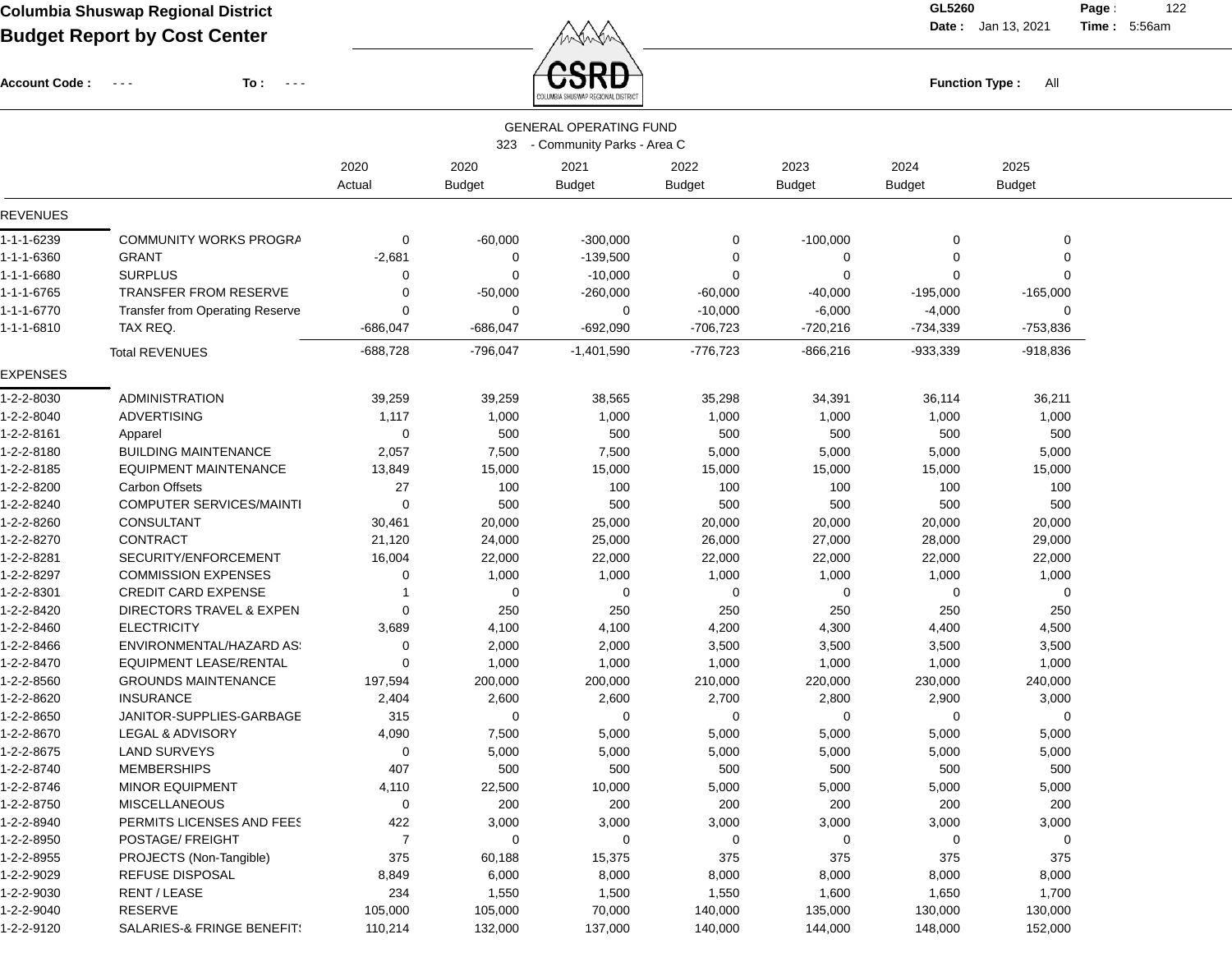Account Code : ---

**To :**

Function Type : All<br>
COLUMBIA SHUSWAP REGIONAL DISTRICT

**Date :** Jan 13, 2021 **Time :**

**Page :** 123 5:56am

|            | <b>GENERAL OPERATING FUND</b><br>- Community Parks - Area C<br>323 |                |                       |                       |                       |                       |                       |                       |  |  |  |
|------------|--------------------------------------------------------------------|----------------|-----------------------|-----------------------|-----------------------|-----------------------|-----------------------|-----------------------|--|--|--|
|            |                                                                    | 2020<br>Actual | 2020<br><b>Budget</b> | 2021<br><b>Budget</b> | 2022<br><b>Budget</b> | 2023<br><b>Budget</b> | 2024<br><b>Budget</b> | 2025<br><b>Budget</b> |  |  |  |
| 1-2-2-9130 | <b>OVERTIME</b>                                                    | $-56$          | 1,500                 | 1,500                 | 1,500                 | 1,500                 | 1,500                 | 1,500                 |  |  |  |
| 1-2-2-9180 | <b>SNOW REMOVAL</b>                                                | 11,013         | 4,500                 | 8,000                 | 8,000                 | 8,000                 | 8,000                 | 8,000                 |  |  |  |
| 1-2-2-9190 | SEMINARS/CONFERENCE TRA                                            | 1,666          | 5,000                 | 5,000                 | 5,000                 | 5,000                 | 5,000                 | 5,000                 |  |  |  |
| 1-2-2-9220 | <b>SUPPLIES</b>                                                    | 286            | 1,500                 | 1,000                 | 1,000                 | 1,000                 | 1,000                 | 1,000                 |  |  |  |
| 1-2-2-9240 | TELEPHONE/FAX/INTERNET                                             | 625            | 700                   | 700                   | 750                   | 800                   | 850                   | 900                   |  |  |  |
| 1-2-2-9270 | <b>TRAINING</b>                                                    | 142            | 0                     | 0                     | $\Omega$              |                       | $\Omega$              |                       |  |  |  |
| 1-2-2-9300 | <b>TRAVEL</b>                                                      | 8,929          | 7,000                 | 8,000                 | 8,000                 | 8,000                 | 8,000                 | 8,000                 |  |  |  |
| 1-2-2-9302 | <b>TRAIL MAINTENANCE</b>                                           | 10,799         | 25,000                | 20,000                | 20,000                | 20,000                | 20,000                | 20,000                |  |  |  |
| 1-2-2-9308 | Tree maintenance/removal                                           | 5,732          | 6,000                 | 6,000                 | 6,000                 | 6,000                 | 6,000                 | 6,000                 |  |  |  |
| 1-2-2-9390 | <b>WATER &amp; SEWER</b>                                           | 1,229          | 4,600                 | 4,700                 | 4,800                 | 4,900                 | 5,000                 | 5,100                 |  |  |  |
| 1-2-2-9560 | <b>SIGNS</b>                                                       | 7,791          | 6,000                 | 5,000                 | 5,000                 | 5,000                 | 5,000                 | 5,000                 |  |  |  |
| 1-2-2-9800 | <b>TCA-OTHER</b>                                                   | 8,752          | 50,000                | 740,000               | 60,000                | 140,000               | 195,000               | 165,000               |  |  |  |
|            | <b>Total EXPENSES</b>                                              | 618,514        | 796,047               | 1,401,590             | 776,723               | 866,216               | 933,339               | 918,836               |  |  |  |
|            | Surplus/Deficit                                                    | $-70,214$      | 0                     | 0                     | $\mathbf 0$           | 0                     | 0                     |                       |  |  |  |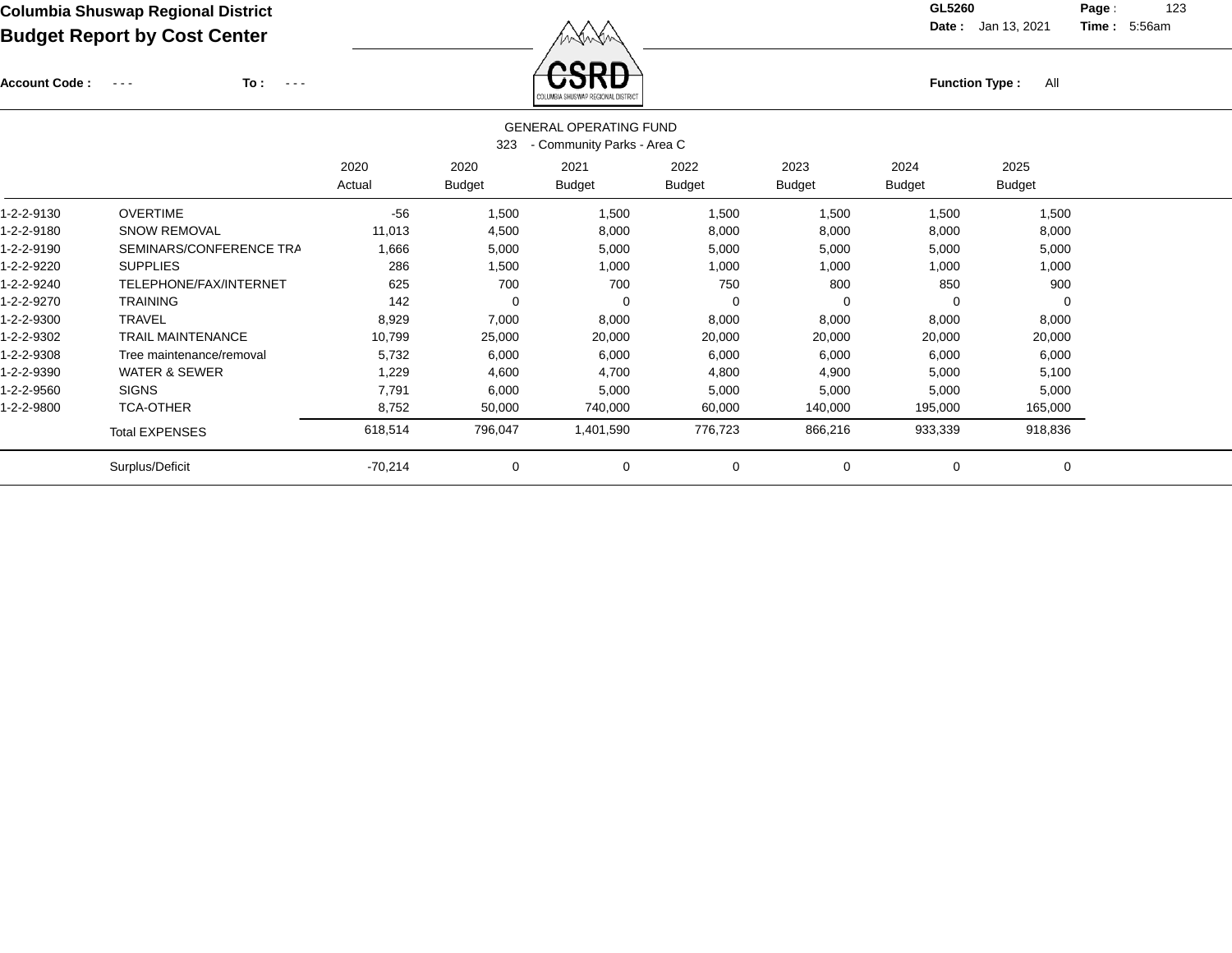Account Code : ---

**To :**

**Function Type :** All

**Date :** Jan 13, 2021 **Time :**

**Page :** 124 5:57am

|                 |                                        |                |                       | COLUMBIA SHUSWAP REGIONAL DISTRICT                          |                       |                       |                       |                       |  |
|-----------------|----------------------------------------|----------------|-----------------------|-------------------------------------------------------------|-----------------------|-----------------------|-----------------------|-----------------------|--|
|                 |                                        |                | 324                   | <b>GENERAL OPERATING FUND</b><br>- Community Parks - Area D |                       |                       |                       |                       |  |
|                 |                                        | 2020<br>Actual | 2020<br><b>Budget</b> | 2021<br><b>Budget</b>                                       | 2022<br><b>Budget</b> | 2023<br><b>Budget</b> | 2024<br><b>Budget</b> | 2025<br><b>Budget</b> |  |
| REVENUES        |                                        |                |                       |                                                             |                       |                       |                       |                       |  |
| 1-1-1-6239      | <b>COMMUNITY WORKS PROGRA</b>          | 0              | 0                     | $-230,000$                                                  | 0                     | $-250,000$            | 0                     | $-300,000$            |  |
| 1-1-1-6330      | <b>FEES</b>                            | $-9,894$       | $\mathbf 0$           | 0                                                           | 0                     | 0                     | 0                     | 0                     |  |
| 1-1-1-6360      | <b>GRANT</b>                           | $-637$         | 0                     | $\Omega$                                                    | 0                     | ∩                     | $\Omega$              | 0                     |  |
| 1-1-1-6680      | <b>SURPLUS</b>                         | 0              | 0                     | $-1,500$                                                    | 0                     | $\Omega$              | $\Omega$              | $\Omega$              |  |
| 1-1-1-6765      | TRANSFER FROM RESERVE                  | 0              | 0                     | $-25,000$                                                   | 0                     | $-100,000$            | 0                     | $-50,000$             |  |
| 1-1-1-6770      | <b>Transfer from Operating Reserve</b> | 0              | $-8,000$              | 0                                                           | $-8,000$              | $-4,000$              | 0                     | 0                     |  |
| 1-1-1-6810      | TAX REQ.                               | $-139,205$     | $-139,205$            | $-140,390$                                                  | $-142,197$            | $-148,497$            | $-155,717$            | $-159,084$            |  |
|                 | <b>Total REVENUES</b>                  | $-149,736$     | $-147,205$            | $-396,890$                                                  | $-150, 197$           | $-502,497$            | $-155,717$            | $-509,084$            |  |
| <b>EXPENSES</b> |                                        |                |                       |                                                             |                       |                       |                       |                       |  |
| 1-2-2-8030      | <b>ADMINISTRATION</b>                  | 7,092          | 7,092                 | 8,890                                                       | 8,522                 | 8,647                 | 8,692                 | 8,884                 |  |
| 1-2-2-8040      | <b>ADVERTISING</b>                     | 0              | 250                   | 250                                                         | 250                   | 250                   | 250                   | 250                   |  |
| 1-2-2-8161      | Apparel                                | 0              | 500                   | 500                                                         | 500                   | 500                   | 500                   | 500                   |  |
| 1-2-2-8180      | <b>BUILDING MAINTENANCE</b>            | 1,143          | 1,000                 | 1,500                                                       | 1,500                 | 1,500                 | 1,500                 | 1,500                 |  |
| 1-2-2-8185      | <b>EQUIPMENT MAINTENANCE</b>           | 30             | 0                     | 0                                                           | 0                     | 0                     | 0                     | 0                     |  |
| 1-2-2-8200      | <b>Carbon Offsets</b>                  | 1              | 50                    | 50                                                          | 50                    | 50                    | 50                    | 50                    |  |
| 1-2-2-8240      | COMPUTER SERVICES/MAINTI               | 0              | 250                   | 250                                                         | 250                   | 250                   | 250                   | 250                   |  |
| 1-2-2-8260      | <b>CONSULTANT</b>                      | 83             | 12,500                | 0                                                           | 0                     | 0                     | 0                     | 0                     |  |
| 1-2-2-8270      | CONTRACT                               | 4,400          | 4,700                 | 4,800                                                       | 4,900                 | 5,000                 | 5,100                 | 5,200                 |  |
| 1-2-2-8297      | <b>COMMISSION EXPENSES</b>             | 0              | 200                   | 200                                                         | 200                   | 200                   | 200                   | 200                   |  |
| 1-2-2-8301      | <b>CREDIT CARD EXPENSE</b>             | 0              | 0                     | $\Omega$                                                    | $\overline{0}$        | $\Omega$              | $\Omega$              | 0                     |  |
| 1-2-2-8420      | DIRECTORS TRAVEL & EXPEN               | 0              | 100                   | 200                                                         | 200                   | 200                   | 200                   | 200                   |  |
| 1-2-2-8460      | <b>ELECTRICITY</b>                     | 472            | 850                   | 850                                                         | 900                   | 950                   | 1,000                 | 1,050                 |  |
| 1-2-2-8560      | <b>GROUNDS MAINTENANCE</b>             | 50,956         | 45,000                | 50,000                                                      | 50,000                | 50,000                | 50,000                | 50,000                |  |
| 1-2-2-8620      | <b>INSURANCE</b>                       | 389            | 425                   | 425                                                         | 450                   | 475                   | 500                   | 525                   |  |
| 1-2-2-8670      | LEGAL & ADVISORY                       | 0              | 500                   | 500                                                         | 500                   | 500                   | 500                   | 500                   |  |
| 1-2-2-8740      | <b>MEMBERSHIPS</b>                     | 116            | 100                   | 100                                                         | 100                   | 100                   | 100                   | 100                   |  |
| 1-2-2-8746      | <b>MINOR EQUIPMENT</b>                 | 0              | 0                     | 2,500                                                       | $\overline{0}$        | 0                     | 0                     | $\mathbf 0$           |  |
| 1-2-2-8750      | <b>MISCELLANEOUS</b>                   | -0             | 100                   | 100                                                         | 100                   | 100                   | 100                   | 100                   |  |
| 1-2-2-8950      | POSTAGE/ FREIGHT                       | $\overline{c}$ | 0                     | $\mathbf 0$                                                 | 0                     | 0                     | 0                     | 0                     |  |
| 1-2-2-8955      | PROJECTS (Non-Tangible)                | 375            | 4,188                 | 375                                                         | 375                   | 375                   | 375                   | 375                   |  |
| 1-2-2-9029      | REFUSE DISPOSAL                        | 0              | 100                   | 100                                                         | 100                   | 100                   | 100                   | 100                   |  |
| 1-2-2-9040      | <b>RESERVE</b>                         | 18,000         | 18,000                | 17,000                                                      | 17,000                | 28,000                | 20,000                | 32,000                |  |
| 1-2-2-9120      | SALARIES-& FRINGE BENEFIT!             | 28,497         | 35,000                | 36,000                                                      | 37,000                | 38,000                | 39,000                | 40,000                |  |
| 1-2-2-9130      | <b>OVERTIME</b>                        | 0              | 500                   | 500                                                         | 500                   | 500                   | 500                   | 500                   |  |
| 1-2-2-9180      | <b>SNOW REMOVAL</b>                    | 1,242          | 500                   | 1,000                                                       | 1,000                 | 1,000                 | 1,000                 | 1,000                 |  |
| 1-2-2-9190      | SEMINARS/CONFERENCE TRA                | 476            | 1,000                 | 1,000                                                       | 1,000                 | 1,000                 | 1,000                 | 1,000                 |  |
| 1-2-2-9220      | <b>SUPPLIES</b>                        | 82             | 400                   | 400                                                         | 400                   | 400                   | 400                   | 400                   |  |
| 1-2-2-9240      | TELEPHONE/FAX/INTERNET                 | 179            | 400                   | 400                                                         | 400                   | 400                   | 400                   | 400                   |  |
| 1-2-2-9270      | <b>TRAINING</b>                        | 41             | $\mathbf 0$           | $\mathbf 0$                                                 | $\mathbf 0$           | $\mathbf 0$           | $\mathbf 0$           | 0                     |  |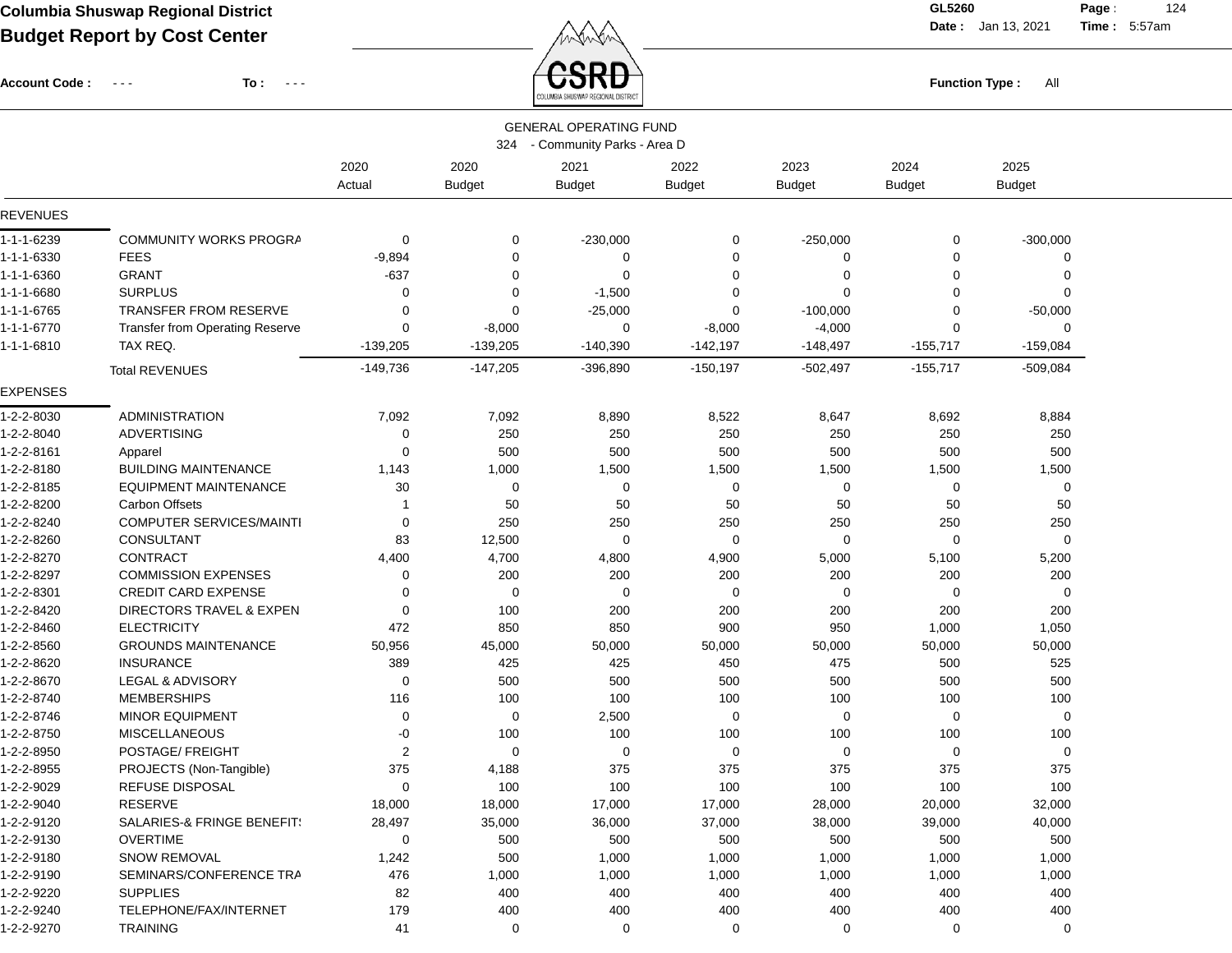Account Code : ---

**To :**

**Function Type :** All COLUMBIA SHUSWAP REGIONAL DISTRICT

**Date :** Jan 13, 2021 **Time :**

**Page :** 125 5:57am

|            | <b>GENERAL OPERATING FUND</b><br>- Community Parks - Area D<br>324 |                |                       |                       |                       |                       |                       |                       |  |  |  |  |
|------------|--------------------------------------------------------------------|----------------|-----------------------|-----------------------|-----------------------|-----------------------|-----------------------|-----------------------|--|--|--|--|
|            |                                                                    | 2020<br>Actual | 2020<br><b>Budget</b> | 2021<br><b>Budget</b> | 2022<br><b>Budget</b> | 2023<br><b>Budget</b> | 2024<br><b>Budget</b> | 2025<br><b>Budget</b> |  |  |  |  |
| 1-2-2-9300 | <b>TRAVEL</b>                                                      | 2,774          | 2,000                 | 2,500                 | 2,500                 | 2,500                 | 2,500                 | 2,500                 |  |  |  |  |
| 1-2-2-9302 | <b>TRAIL MAINTENANCE</b>                                           | 1,044          | 5,000                 | 7,500                 | 7,500                 | 7,500                 | 7,500                 | 7,500                 |  |  |  |  |
| 1-2-2-9308 | Tree maintenance/removal                                           | 1,914          | 5,000                 | 3,000                 | 3,000                 | 3,000                 | 3,000                 | 3,000                 |  |  |  |  |
| 1-2-2-9560 | <b>SIGNS</b>                                                       | 2,614          | 1,500                 | 1,000                 | 1,000                 | 1,000                 | 1,000                 | 1,000                 |  |  |  |  |
| 1-2-2-9760 | <b>TCA-ENGINEERING STRUCTUI</b>                                    | 0              | 0                     | 240,000               | 10,000                | 350,000               | 10,000                | 350,000               |  |  |  |  |
| 1-2-2-9770 | <b>TCA-BUILDINGS</b>                                               | 0              | 0                     | 15,000                | 0                     | O                     | U                     |                       |  |  |  |  |
|            | <b>Total EXPENSES</b>                                              | 121,921        | 147,205               | 396,890               | 150,197               | 502,497               | 155,717               | 509,084               |  |  |  |  |
|            | Surplus/Deficit                                                    | $-27,815$      | 0                     | 0                     | 0                     | 0                     | 0                     | 0                     |  |  |  |  |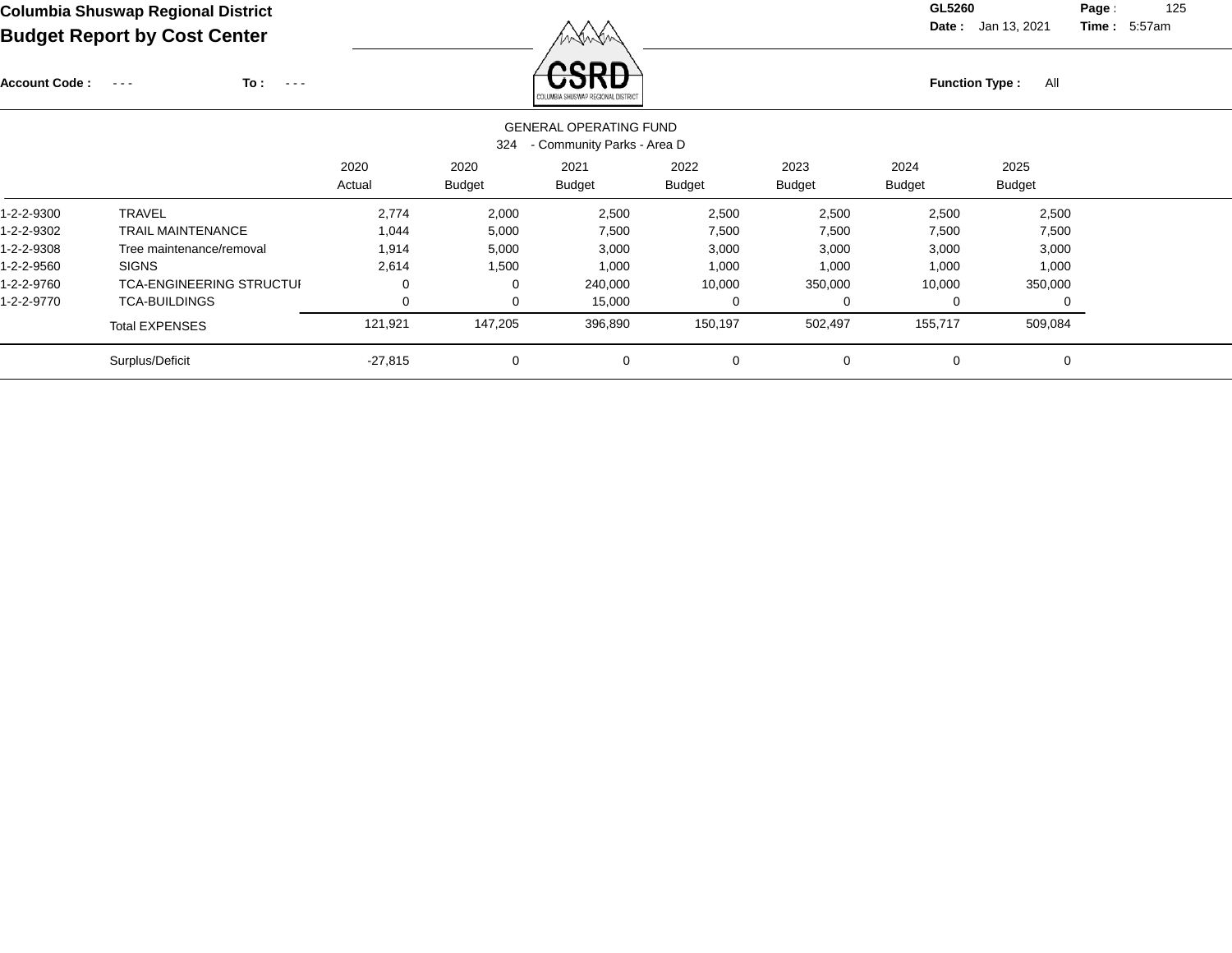Account Code : ---

**To :**

 $\overleftrightarrow{CSRD}$  Function Type : All

**Date :** Jan 13, 2021 **Time :**

**Page :** 126 5:57am

|                 |                                       |                |                       | COLUMBIA SHUSWAP REGIONAL DISTRICT                          |                       |                       |                       |                       |  |
|-----------------|---------------------------------------|----------------|-----------------------|-------------------------------------------------------------|-----------------------|-----------------------|-----------------------|-----------------------|--|
|                 |                                       |                | 325                   | <b>GENERAL OPERATING FUND</b><br>- Community Parks - Area E |                       |                       |                       |                       |  |
|                 |                                       | 2020<br>Actual | 2020<br><b>Budget</b> | 2021<br><b>Budget</b>                                       | 2022<br><b>Budget</b> | 2023<br><b>Budget</b> | 2024<br><b>Budget</b> | 2025<br><b>Budget</b> |  |
| REVENUES        |                                       |                |                       |                                                             |                       |                       |                       |                       |  |
| 1-1-1-6239      | COMMUNITY WORKS PROGRA                | $\mathbf 0$    | 0                     | 0                                                           | $\mathbf 0$           | 0                     | $-150,000$            | 0                     |  |
| 1-1-1-6360      | <b>GRANT</b>                          | $-956$         | 0                     | 0                                                           | $\mathbf 0$           | 0                     | $\mathbf 0$           | 0                     |  |
| 1-1-1-6362      | BC HYDRO PILT DISTRIBUTION            | $-47,046$      | $-42,750$             | $-47,046$                                                   | $-47,046$             | $-47,046$             | $-47,046$             | $-47,046$             |  |
| 1-1-1-6425      | Donations/Cash Contributions          | $-195,600$     | 0                     | 0                                                           | 0                     | 0                     | 0                     | $\Omega$              |  |
| 1-1-1-6550      | <b>RECOVERY</b>                       | $-3,000$       | 0                     | 0                                                           | 0                     | $\Omega$              | 0                     | 0                     |  |
| 1-1-1-6680      | <b>SURPLUS</b>                        | $\mathbf 0$    | 0                     | $-4,000$                                                    | $\mathbf 0$           | $\Omega$              | $\mathbf 0$           | $\Omega$              |  |
| 1-1-1-6765      | <b>TRANSFER FROM RESERVE</b>          | 0              | $-20,000$             | $-60,000$                                                   | $-105,000$            | $-10,000$             | 0                     | 0                     |  |
| 1-1-1-6770      | Transfer from Operating Reserve       | $\mathbf 0$    | 0                     | 0                                                           | $-5,000$              | $-3,000$              | 0                     | 0                     |  |
| 1-1-1-6810      | TAX REQ.                              | $-135,620$     | $-135,620$            | $-137,133$                                                  | $-139,462$            | $-143,303$            | $-149,834$            | $-152,828$            |  |
|                 | <b>Total REVENUES</b>                 | $-382,222$     | $-198,370$            | $-248,179$                                                  | $-296,508$            | $-203,349$            | $-346,880$            | $-199,874$            |  |
| <b>EXPENSES</b> |                                       |                |                       |                                                             |                       |                       |                       |                       |  |
| 1-2-2-8030      | ADMINISTRATION                        | 11,740         | 11,740                | 11,564                                                      | 12,243                | 11,959                | 12,365                | 12,234                |  |
| 1-2-2-8040      | <b>ADVERTISING</b>                    | 0              | 500                   | 500                                                         | 500                   | 500                   | 500                   | 500                   |  |
| 1-2-2-8161      | Apparel                               | $\mathbf 0$    | 500                   | 250                                                         | 250                   | 250                   | 250                   | 250                   |  |
| 1-2-2-8180      | <b>BUILDING MAINTENANCE</b>           | 0              | 1,000                 | 1,500                                                       | 1,500                 | 1,500                 | 1,500                 | 1,500                 |  |
| 1-2-2-8185      | <b>EQUIPMENT MAINTENANCE</b>          | 45             | 1,250                 | 1,250                                                       | 1,250                 | 1,250                 | 1,250                 | 1,250                 |  |
| 1-2-2-8200      | <b>Carbon Offsets</b>                 | 4              | 0                     | 0                                                           | 0                     | 0                     | 0                     | 0                     |  |
| 1-2-2-8270      | <b>CONTRACT</b>                       | 4,840          | 4,480                 | 4,840                                                       | 4,840                 | 4,840                 | 4,840                 | 4,840                 |  |
| 1-2-2-8281      | SECURITY/ENFORCEMENT                  | 16,199         | 15,000                | 17,000                                                      | 17,000                | 17,000                | 17,000                | 17,000                |  |
| 1-2-2-8297      | <b>COMMISSION EXPENSES</b>            | 0              | 250                   | 250                                                         | 250                   | 250                   | 250                   | 250                   |  |
| 1-2-2-8301      | <b>CREDIT CARD EXPENSE</b>            | 0              | 0                     | 0                                                           | 0                     | 0                     | 0                     | 0                     |  |
| 1-2-2-8420      | DIRECTORS TRAVEL & EXPEN              | $\Omega$       | 100                   | 100                                                         | 100                   | 100                   | 100                   | 100                   |  |
| 1-2-2-8460      | <b>ELECTRICITY</b>                    | 1,966          | 2,100                 | 2,200                                                       | 2,300                 | 2,400                 | 2,500                 | 2,600                 |  |
| 1-2-2-8466      | ENVIRONMENTAL/HAZARD AS:              | 0              | 1,500                 | 1,500                                                       | 1,500                 | 1,500                 | 1,500                 | 1,500                 |  |
| 1-2-2-8560      | <b>GROUNDS MAINTENANCE</b>            | 68,448         | 55,000                | 68,000                                                      | 69,000                | 70,000                | 71,000                | 72,000                |  |
| 1-2-2-8620      | <b>INSURANCE</b>                      | 1,336          | 1,800                 | 1,600                                                       | 1,625                 | 1,650                 | 1,675                 | 1,700                 |  |
| 1-2-2-8670      | LEGAL & ADVISORY                      | 303            | 4,000                 | 500                                                         | 500                   | 500                   | 500                   | 500                   |  |
| 1-2-2-8675      | <b>LAND SURVEYS</b>                   | $\mathbf 0$    | 500                   | 500                                                         | 500                   | 500                   | 500                   | 500                   |  |
| 1-2-2-8740      | <b>MEMBERSHIPS</b>                    | 174            | 100                   | 200                                                         | 200                   | 200                   | 200                   | 200                   |  |
| 1-2-2-8746      | <b>MINOR EQUIPMENT</b>                | 1,074          | 0                     | 0                                                           | $\mathbf 0$           | 0                     | 0                     | 0                     |  |
| 1-2-2-8750      | <b>MISCELLANEOUS</b>                  | $\mathbf 0$    | 250                   | 250                                                         | 250                   | 250                   | 250                   | 250                   |  |
| 1-2-2-8950      | POSTAGE/ FREIGHT                      | 3              | 0                     | 0                                                           | $\mathbf 0$           | 0                     | 0                     | 0                     |  |
| 1-2-2-8955      | PROJECTS (Non-Tangible)               | 375            | 0                     | 375                                                         | 375                   | 375                   | 375                   | 375                   |  |
| 1-2-2-9030      | RENT / LEASE                          | 0              | 150                   | 150                                                         | 150                   | 150                   | 150                   | 150                   |  |
| 1-2-2-9040      | <b>RESERVE</b>                        | 10,000         | 10,000                | 6,000                                                       | 7,000                 | 7,000                 | 8,000                 | 8,000                 |  |
| 1-2-2-9120      | <b>SALARIES-&amp; FRINGE BENEFIT:</b> | 45,341         | 55,000                | 57,000                                                      | 58,000                | 59,000                | 60,000                | 62,000                |  |
| 1-2-2-9130      | <b>OVERTIME</b>                       | 0              | 500                   | 500                                                         | 500                   | 500                   | 500                   | 500                   |  |
| 1-2-2-9180      | <b>SNOW REMOVAL</b>                   | 71             | 0                     | 0                                                           | 0                     | 0                     | 0                     | 0                     |  |
| 1-2-2-9190      | SEMINARS/CONFERENCE TRA               | 714            | 750                   | 750                                                         | 750                   | 750                   | 750                   | 750                   |  |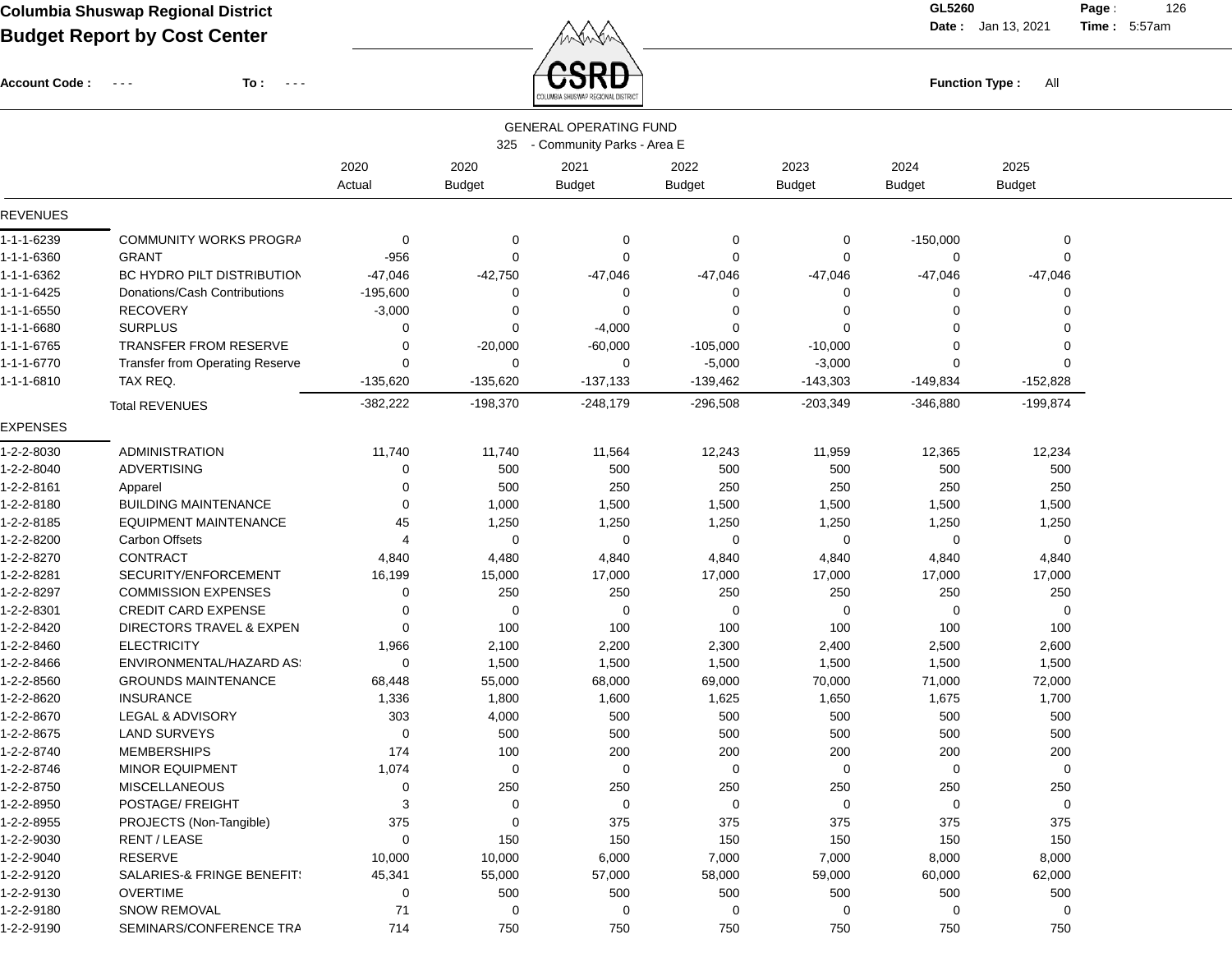Account Code : ---

**To :**

Function Type : All<br>
COLUMBIA SHUSWAP REGIONAL DISTRICT

**Date :** Jan 13, 2021 **Time :**

**Page :** 127 5:57am

|            |                                 |                |                       | <b>GENERAL OPERATING FUND</b> |                |                       |                       |                       |
|------------|---------------------------------|----------------|-----------------------|-------------------------------|----------------|-----------------------|-----------------------|-----------------------|
|            |                                 |                | 325                   | - Community Parks - Area E    |                |                       |                       |                       |
|            |                                 | 2020<br>Actual | 2020<br><b>Budget</b> | 2021<br><b>Budget</b>         | 2022<br>Budget | 2023<br><b>Budget</b> | 2024<br><b>Budget</b> | 2025<br><b>Budget</b> |
| 1-2-2-9220 | <b>SUPPLIES</b>                 | 123            | 500                   | 500                           | 500            | 500                   | 500                   | 500                   |
| 1-2-2-9240 | TELEPHONE/FAX/INTERNET          | 268            | 400                   | 400                           | 425            | 425                   | 425                   | 425                   |
| 1-2-2-9270 | <b>TRAINING</b>                 | 61             | $\Omega$              | 0                             | 0              |                       | 0                     | $\Omega$              |
| 1-2-2-9300 | <b>TRAVEL</b>                   | 3,958          | 4,000                 | 3,500                         | 3,500          | 3,500                 | 3,500                 | 3,500                 |
| 1-2-2-9302 | <b>TRAIL MAINTENANCE</b>        | 1,817          | 3,500                 | 3,000                         | 3,000          | 3,000                 | 3,000                 | 3,000                 |
| 1-2-2-9308 | Tree maintenance/removal        | 0              | 2,000                 | 2,000                         | 2,000          | 2,000                 | 2,000                 | 2,000                 |
| 1-2-2-9560 | <b>SIGNS</b>                    | 1,584          | 1,500                 | 2,000                         | 1,500          | 1,500                 | 1,500                 | 1,500                 |
| 1-2-2-9760 | <b>TCA-ENGINEERING STRUCTUI</b> | 300            | O                     | 0                             | 105,000        | 10,000                | 150,000               | 0                     |
| 1-2-2-9770 | <b>TCA-BUILDINGS</b>            | 195,600        | 10,000                | 10,000                        | $\Omega$       |                       | 0                     | 0                     |
| 1-2-2-9800 | <b>TCA-OTHER</b>                | 0              | 10,000                | 50,000                        | $\Omega$       | $\Omega$              | 0                     | 0                     |
|            | <b>Total EXPENSES</b>           | 366,343        | 198,370               | 248,179                       | 296,508        | 203,349               | 346,880               | 199,874               |
|            | Surplus/Deficit                 | $-15,879$      | 0                     | 0                             | 0              | $\Omega$              | 0                     | 0                     |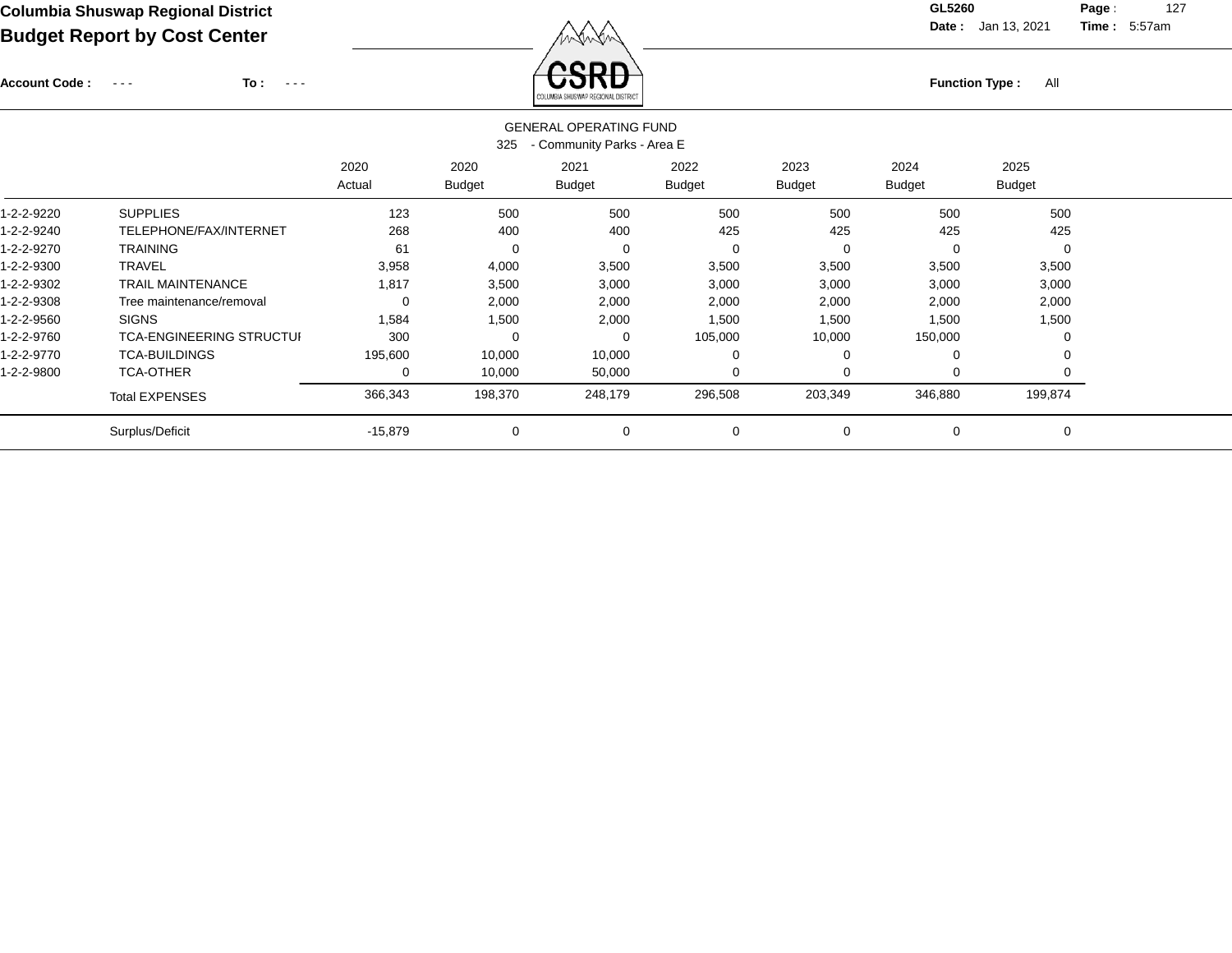Account Code : ---

**To :**

**Function Type :** All

**Date :** Jan 13, 2021 **Time :**

**Page :** 128 5:57am

|                 |                                      |                |                       | COLUMBIA SHUSWAP REGIONAL DISTRICT                          |                       |                       |                       |                       |  |
|-----------------|--------------------------------------|----------------|-----------------------|-------------------------------------------------------------|-----------------------|-----------------------|-----------------------|-----------------------|--|
|                 |                                      |                | 326                   | <b>GENERAL OPERATING FUND</b><br>- Community Parks - Area F |                       |                       |                       |                       |  |
|                 |                                      | 2020<br>Actual | 2020<br><b>Budget</b> | 2021<br><b>Budget</b>                                       | 2022<br><b>Budget</b> | 2023<br><b>Budget</b> | 2024<br><b>Budget</b> | 2025<br><b>Budget</b> |  |
| <b>REVENUES</b> |                                      |                |                       |                                                             |                       |                       |                       |                       |  |
| 1-1-1-6165      | AGREEMNT-LITTLE SHUS BAN             | $-2,000$       | 0                     | 0                                                           | 0                     | 0                     | 0                     | 0                     |  |
| 1-1-1-6239      | COMMUNITY WORKS PROGRA               | $-291,659$     | $-400,000$            | $-110,164$                                                  | $-100,000$            | 0                     | $-250,000$            | $\Omega$              |  |
| 1-1-1-6360      | <b>GRANT</b>                         | $-4,861$       | 0                     | $-20,000$                                                   | 0                     | 0                     | 0                     | 0                     |  |
| 1-1-1-6550      | <b>RECOVERY</b>                      | $-1,519$       | 0                     | 0                                                           | $\Omega$              | 0                     | 0                     | $\Omega$              |  |
| 1-1-1-6765      | <b>TRANSFER FROM RESERVE</b>         | 0              | $-100,000$            | $-160,000$                                                  | $-100,000$            | $-165,000$            | 0                     | ∩                     |  |
| 1-1-1-6810      | TAX REQ.                             | $-447,766$     | $-447,766$            | $-464,717$                                                  | $-465,664$            | $-466,828$            | -469,676              | $-473,091$            |  |
|                 | <b>Total REVENUES</b>                | $-747,805$     | $-947,766$            | $-754,881$                                                  | $-665,664$            | $-631,828$            | $-719,676$            | $-473,091$            |  |
| <b>EXPENSES</b> |                                      |                |                       |                                                             |                       |                       |                       |                       |  |
| 1-2-2-8030      | <b>ADMINISTRATION</b>                | 18,116         | 18,116                | 21,742                                                      | 23,039                | 19,553                | 23,251                | 20,516                |  |
| 1-2-2-8040      | <b>ADVERTISING</b>                   | 0              | 500                   | 500                                                         | 500                   | 500                   | 500                   | 500                   |  |
| 1-2-2-8161      | Apparel                              | 0              | 100                   | 100                                                         | 100                   | 100                   | 100                   | 100                   |  |
| 1-2-2-8180      | <b>BUILDING MAINTENANCE</b>          | 0              | 1,000                 | 1,000                                                       | 1,000                 | 1,000                 | 1,000                 | 1,000                 |  |
| 1-2-2-8185      | <b>EQUIPMENT MAINTENANCE</b>         | 75             | 4,500                 | 4,500                                                       | 4,500                 | 4,500                 | 4,500                 | 4,500                 |  |
| 1-2-2-8200      | <b>Carbon Offsets</b>                | 17             | 0                     | 0                                                           | 0                     | 0                     | 0                     | 0                     |  |
| 1-2-2-8260      | <b>CONSULTANT</b>                    | 28,339         | 2,500                 | 15,000                                                      | $\Omega$              | $\Omega$              | 0                     | $\Omega$              |  |
| 1-2-2-8270      | <b>CONTRACT</b>                      | 13,640         | 13,200                | 14,000                                                      | 14,100                | 14,200                | 14,300                | 14,400                |  |
| 1-2-2-8281      | SECURITY/ENFORCEMENT                 | 16,199         | 15,000                | 17,000                                                      | 17,000                | 17,000                | 17,000                | 17,000                |  |
| 1-2-2-8297      | <b>COMMISSION EXPENSES</b>           | 0              | 250                   | 250                                                         | 250                   | 250                   | 250                   | 250                   |  |
| 1-2-2-8301      | <b>CREDIT CARD EXPENSE</b>           | 0              | 0                     | 0                                                           | $\mathbf 0$           | 0                     | 0                     | $\Omega$              |  |
| 1-2-2-8420      | DIRECTORS TRAVEL & EXPEN             | 0              | 100                   | 100                                                         | 100                   | 100                   | 100                   | 100                   |  |
| 1-2-2-8460      | <b>ELECTRICITY</b>                   | 2,709          | 3,050                 | 3,100                                                       | 3,150                 | 3,200                 | 3,250                 | 3,300                 |  |
| 1-2-2-8466      | ENVIRONMENTAL/HAZARD AS:             | 3,863          | 5,000                 | 5,000                                                       | 2,500                 | 2,500                 | 2,500                 | 2,500                 |  |
| 1-2-2-8560      | <b>GROUNDS MAINTENANCE</b>           | 109,329        | 100,000               | 115,000                                                     | 120,000               | 125,000               | 130,000               | 135,000               |  |
| 1-2-2-8620      | <b>INSURANCE</b>                     | 382            | 500                   | 500                                                         | 500                   | 500                   | 500                   | 500                   |  |
| 1-2-2-8670      | LEGAL & ADVISORY                     | 0              | 1,000                 | 1,000                                                       | 1,000                 | 1,000                 | 1,000                 | 1,000                 |  |
| 1-2-2-8677      | <b>LOAN INTEREST</b>                 | 0              | 6,900                 | 0                                                           | 0                     | 0                     | 0                     | 0                     |  |
| 1-2-2-8678      | <b>LOAN PRINCIPAL</b>                | 0              | 80,000                | 0                                                           | $\mathbf 0$           | $\mathbf 0$           | 0                     | 0                     |  |
| 1-2-2-8740      | <b>MEMBERSHIPS</b>                   | 290            | 300                   | 300                                                         | 300                   | 300                   | 300                   | 300                   |  |
| 1-2-2-8746      | <b>MINOR EQUIPMENT</b>               | 6,023          | 7,500                 | 0                                                           | $\mathbf 0$           | 0                     | 0                     | 0                     |  |
| 1-2-2-8750      | <b>MISCELLANEOUS</b>                 | 0              | 250                   | 250                                                         | 250                   | 250                   | 250                   | 250                   |  |
| 1-2-2-8950      | POSTAGE/ FREIGHT                     | 5              | 0                     | 0                                                           | $\mathbf 0$           | 0                     | 0                     | 0                     |  |
| 1-2-2-8955      | PROJECTS (Non-Tangible)              | 375            | 60,000                | 40,375                                                      | 375                   | 60,375                | 375                   | 375                   |  |
| 1-2-2-9030      | RENT / LEASE                         | $\mathbf 0$    | 1,000                 | 1,000                                                       | 1,000                 | 1,000                 | 1,000                 | 1,000                 |  |
| 1-2-2-9040      | RESERVE                              | 34,000         | 34,000                | 125,000                                                     | 135,000               | 140,000               | 132,000               | 120,000               |  |
| 1-2-2-9042      | <b>Transfer to Operating Reserve</b> | 0              | 0                     | 0                                                           | 10,000                | 10,000                | 10,000                | 10,000                |  |
| 1-2-2-9120      | SALARIES-& FRINGE BENEFIT!           | 75,800         | 92,000                | 95,000                                                      | 97,000                | 99,000                | 101,000               | 104,000               |  |
| 1-2-2-9130      | <b>OVERTIME</b>                      | 0              | 500                   | 500                                                         | 500                   | 500                   | 500                   | 500                   |  |
| 1-2-2-9180      | <b>SNOW REMOVAL</b>                  | 4,779          | 2,000                 | 4,000                                                       | 4,000                 | 4,000                 | 4,000                 | 4,000                 |  |
| 1-2-2-9190      | SEMINARS/CONFERENCE TRA              | 1,190          | 2,000                 | 2,000                                                       | 2,000                 | 2,000                 | 2,000                 | 2,000                 |  |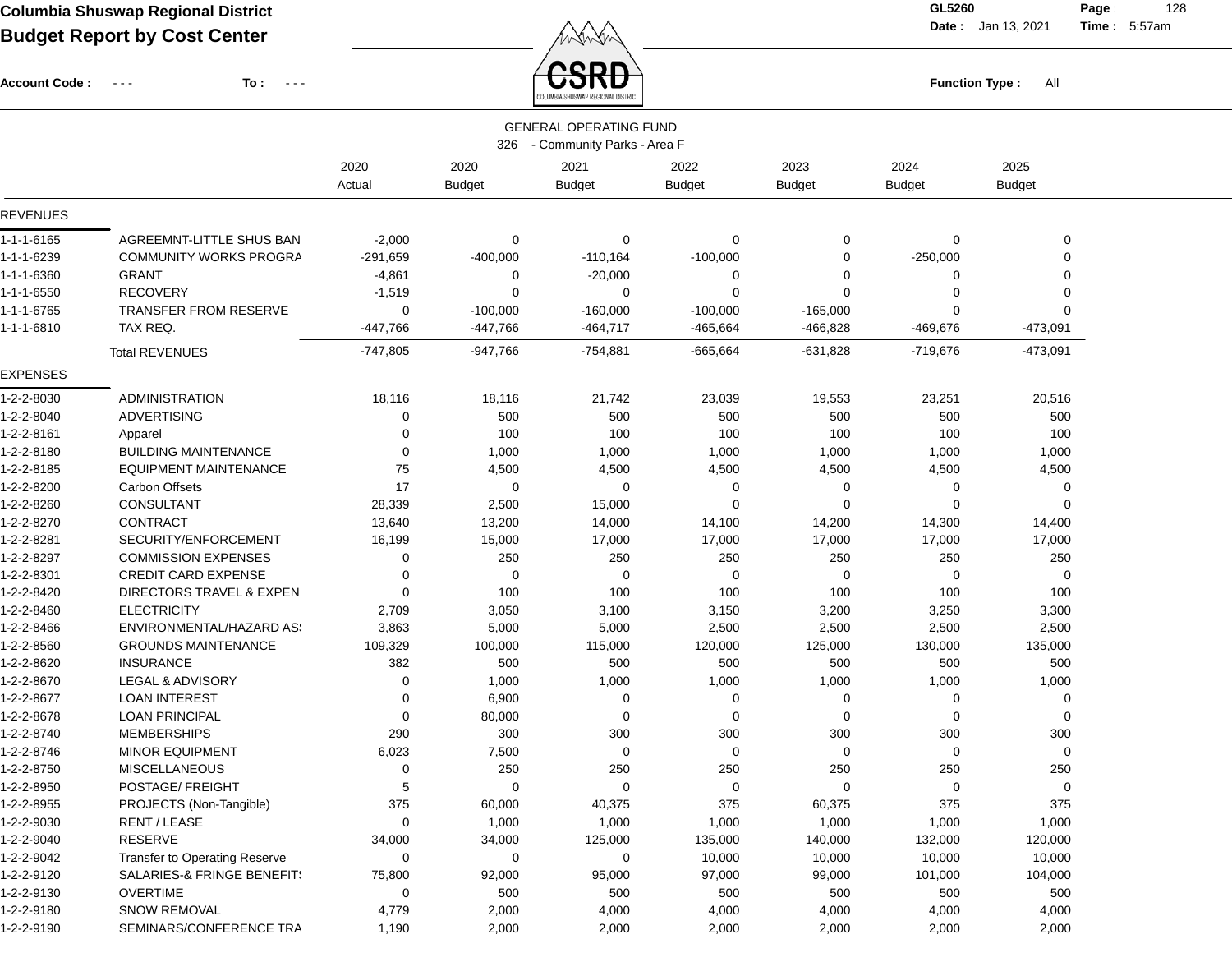Account Code : ---

**To :**

Function Type : All<br>
COLUMBIA SHUSWAP REGIONAL DISTRICT

**Date :** Jan 13, 2021 **Time :**

**Page :** 129 5:57am

| <b>GENERAL OPERATING FUND</b><br>- Community Parks - Area F<br>326 |                                 |                |                       |                       |                |                       |                       |                       |  |  |
|--------------------------------------------------------------------|---------------------------------|----------------|-----------------------|-----------------------|----------------|-----------------------|-----------------------|-----------------------|--|--|
|                                                                    |                                 | 2020<br>Actual | 2020<br><b>Budget</b> | 2021<br><b>Budget</b> | 2022<br>Budget | 2023<br><b>Budget</b> | 2024<br><b>Budget</b> | 2025<br><b>Budget</b> |  |  |
| 1-2-2-9217                                                         | STUDY/ADVISORY                  | 0              | $\mathbf 0$           | 7,500                 | 0              |                       | 0                     | $\mathbf 0$           |  |  |
| 1-2-2-9220                                                         | <b>SUPPLIES</b>                 | 205            | 1,000                 | 1,000                 | 1,000          | 1,000                 | 1,000                 | 1,000                 |  |  |
| 1-2-2-9240                                                         | TELEPHONE/FAX/INTERNET          | 446            | 800                   | 800                   | 800            | 800                   | 800                   | 800                   |  |  |
| 1-2-2-9270                                                         | <b>TRAINING</b>                 | 101            | $\Omega$              | 0                     | $\Omega$       | $\Omega$              | 0                     | 0                     |  |  |
| 1-2-2-9300                                                         | <b>TRAVEL</b>                   | 6,678          | 4,500                 | 6,000                 | 6,000          | 6,000                 | 6,000                 | 6,000                 |  |  |
| 1-2-2-9302                                                         | <b>TRAIL MAINTENANCE</b>        | 801            | 5,000                 | 5,000                 | 5,000          | 5,000                 | 5,000                 | 5,000                 |  |  |
| 1-2-2-9308                                                         | Tree maintenance/removal        | 4,750          | 3,000                 | 5,000                 | 5,000          | 5,000                 | 5,000                 | 5,000                 |  |  |
| 1-2-2-9390                                                         | <b>WATER &amp; SEWER</b>        | 450            | 1,200                 | 1,200                 | 1,200          | 1,200                 | 1,200                 | 1,200                 |  |  |
| 1-2-2-9560                                                         | <b>SIGNS</b>                    | 3,738          | 1,000                 | 1,000                 | 1,000          | 1,000                 | 1,000                 | 1,000                 |  |  |
| 1-2-2-9760                                                         | <b>TCA-ENGINEERING STRUCTUI</b> | 113,005        | 80,000                | 75,000                | $\Omega$       |                       | 0                     | 0                     |  |  |
| 1-2-2-9770                                                         | <b>TCA-BUILDINGS</b>            | 14,928         | 0                     | 0                     | $\Omega$       |                       | 0                     | $\Omega$              |  |  |
| 1-2-2-9800                                                         | <b>TCA-OTHER</b>                | 272,561        | 400,000               | 185,164               | 207,500        | 105,000               | 250,000               | 10,000                |  |  |
|                                                                    | <b>Total EXPENSES</b>           | 732,795        | 947,766               | 754,881               | 665,664        | 631,828               | 719,676               | 473,091               |  |  |
|                                                                    | Surplus/Deficit                 | $-15,010$      | 0                     | 0                     | 0              | 0                     | 0                     | 0                     |  |  |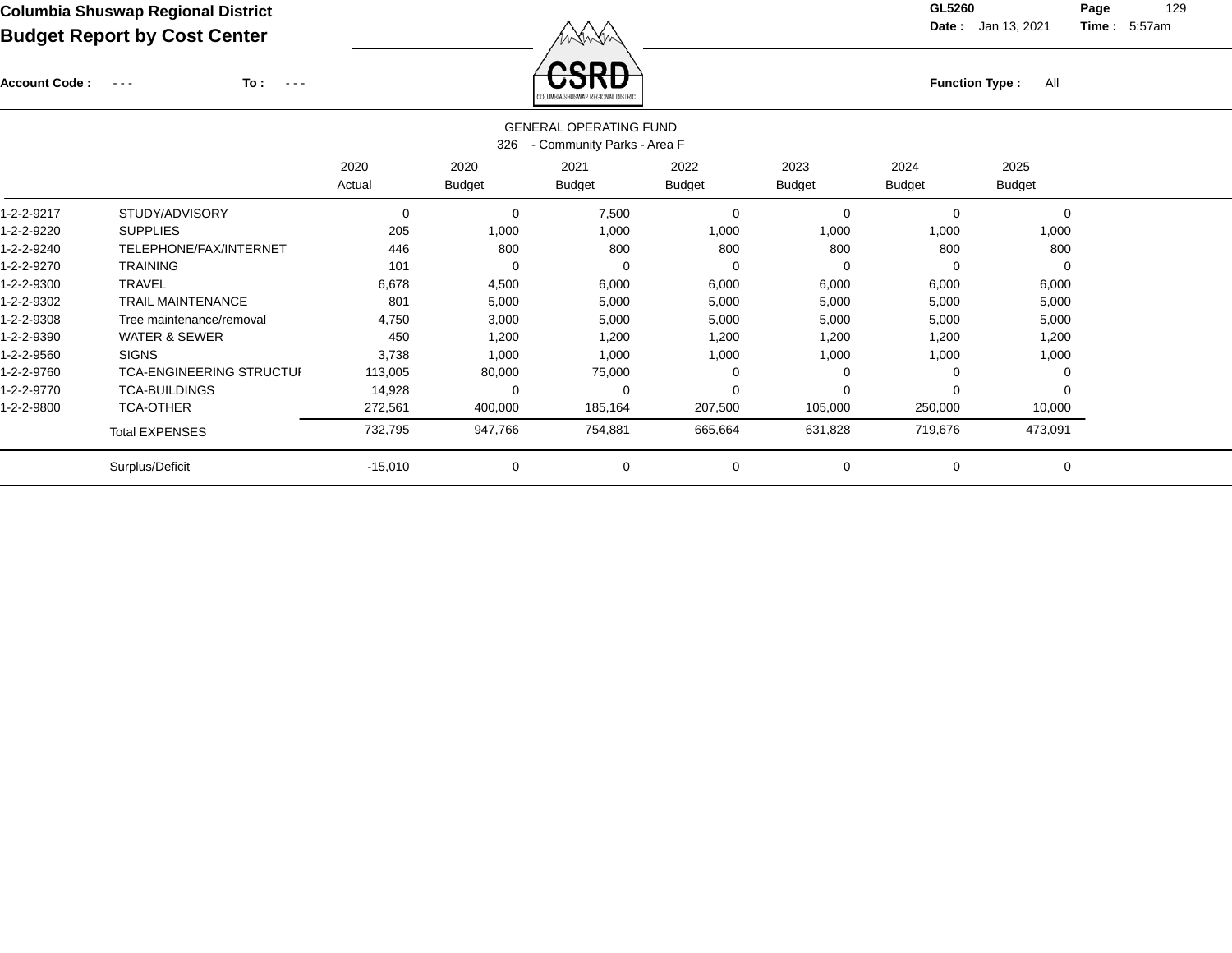|                      | <b>Columbia Shuswap Regional District</b><br><b>Budget Report by Cost Center</b> |                              |        |    |               | Winter                                    |               |             |               |               | GL5260<br>Date: Jan 13, 2021 | Page<br>Time: 5:57am | 130 |
|----------------------|----------------------------------------------------------------------------------|------------------------------|--------|----|---------------|-------------------------------------------|---------------|-------------|---------------|---------------|------------------------------|----------------------|-----|
| <b>Account Code:</b> | $\sim$ $\sim$ $\sim$                                                             | To :<br>$\sim$ $\sim$ $\sim$ |        |    |               | ODR<br>COLUMBIA SHUSWAP REGIONAL DISTRICT |               |             |               |               | <b>Function Type:</b><br>All |                      |     |
|                      |                                                                                  |                              |        |    |               | <b>GENERAL OPERATING FUND</b>             |               |             |               |               |                              |                      |     |
|                      |                                                                                  |                              |        |    | 327           | - Community Parks - Regional              |               |             |               |               |                              |                      |     |
|                      |                                                                                  |                              | 2020   |    | 2020          | 2021                                      | 2022          |             | 2023          | 2024          | 2025                         |                      |     |
|                      |                                                                                  |                              | Actual |    | <b>Budget</b> | <b>Budget</b>                             | <b>Budget</b> |             | <b>Budget</b> | <b>Budget</b> | <b>Budget</b>                |                      |     |
| <b>EXPENSES</b>      |                                                                                  |                              |        |    |               |                                           |               |             |               |               |                              |                      |     |
| 1-2-2-9220           | <b>SUPPLIES</b>                                                                  |                              |        | 17 | $\mathbf 0$   |                                           | $\mathbf 0$   | $\mathbf 0$ |               | $\mathbf 0$   | 0                            | 0                    |     |
|                      | <b>Total EXPENSES</b>                                                            |                              |        | 17 | 0             |                                           | 0             | 0           |               | 0             | 0                            | $\mathbf{0}$         |     |

Surplus/Deficit 17 0 0 0 0 0 0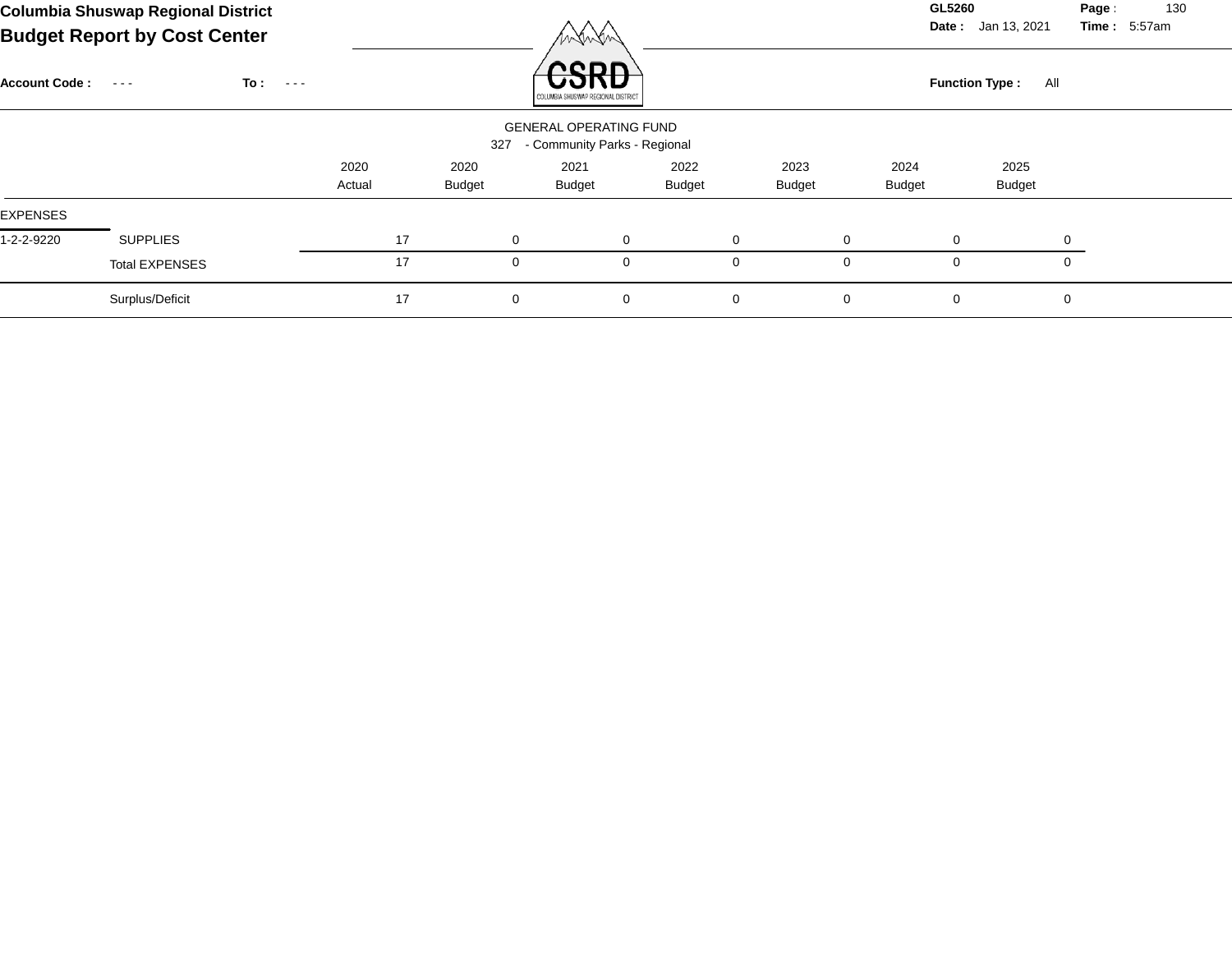Account Code : ---

**To :**

 $\overleftrightarrow{CSRD}$  Function Type : All

**Date :** Jan 13, 2021 **Time :**

**Page :** 131 5:57am

|                 | SAFAWDIN AUSANAL UEAIAIWIP RIATURA                            |            |               |               |               |               |               |               |  |  |  |  |  |
|-----------------|---------------------------------------------------------------|------------|---------------|---------------|---------------|---------------|---------------|---------------|--|--|--|--|--|
|                 | <b>GENERAL OPERATING FUND</b><br>- Recreation - Area B<br>330 |            |               |               |               |               |               |               |  |  |  |  |  |
|                 |                                                               | 2020       | 2020          | 2021          | 2022          | 2023          | 2024          | 2025          |  |  |  |  |  |
|                 |                                                               | Actual     | <b>Budget</b> | <b>Budget</b> | <b>Budget</b> | <b>Budget</b> | <b>Budget</b> | <b>Budget</b> |  |  |  |  |  |
| <b>REVENUES</b> |                                                               |            |               |               |               |               |               |               |  |  |  |  |  |
| 1-1-1-6362      | BC HYDRO PILT DISTRIBUTION                                    | $-94,093$  | $-89,882$     | $-94,093$     | $-94,093$     | $-94,093$     | $-94,093$     | $-94,093$     |  |  |  |  |  |
| 1-1-1-6770      | <b>Transfer from Operating Reserve</b>                        | $-18,789$  | $-23,000$     | $-45,000$     | $-20,000$     | $-17,500$     | 0             | $\Omega$      |  |  |  |  |  |
| 1-1-1-6810      | TAX REQ.                                                      | $-65,210$  | $-65,210$     | -69,109       | $-71,383$     | $-77,854$     | $-84,977$     | $-88,366$     |  |  |  |  |  |
| 1-1-1-6815      | RAILWAY TAX MITIGATION                                        | $-3,462$   | $-3,462$      | $-3,462$      | $-3,462$      | $-3,462$      | $-3,462$      | $-3,462$      |  |  |  |  |  |
|                 | <b>Total REVENUES</b>                                         | $-181,554$ | $-181,554$    | $-211,664$    | $-188,938$    | $-192,909$    | $-182,532$    | $-185,921$    |  |  |  |  |  |
| <b>EXPENSES</b> |                                                               |            |               |               |               |               |               |               |  |  |  |  |  |
| 1-2-2-8030      | <b>ADMINISTRATION</b>                                         | 1,000      | 1,000         | 1,000         | 1,000         | 1,000         | 1,000         | 1,000         |  |  |  |  |  |
| 1-2-2-8270      | <b>CONTRACT</b>                                               | 180,554    | 180,554       | 184,529       | 187,938       | 191,909       | 181,532       | 184,921       |  |  |  |  |  |
| 1-2-2-8400      | REPAYMENT - P/Y DEFICIT                                       | 0          | 0             | 26,135        | $\Omega$      |               | 0             | $\Omega$      |  |  |  |  |  |
| 1-2-2-8700      | <b>Prior Period Adjustment</b>                                | 26,135     | $\Omega$      | 0             | $\Omega$      | $\Omega$      | 0             | 0             |  |  |  |  |  |
|                 | <b>Total EXPENSES</b>                                         | 207,689    | 181,554       | 211,664       | 188,938       | 192,909       | 182,532       | 185,921       |  |  |  |  |  |
|                 | Surplus/Deficit                                               | 26,135     | 0             | 0             | 0             | 0             | 0             | 0             |  |  |  |  |  |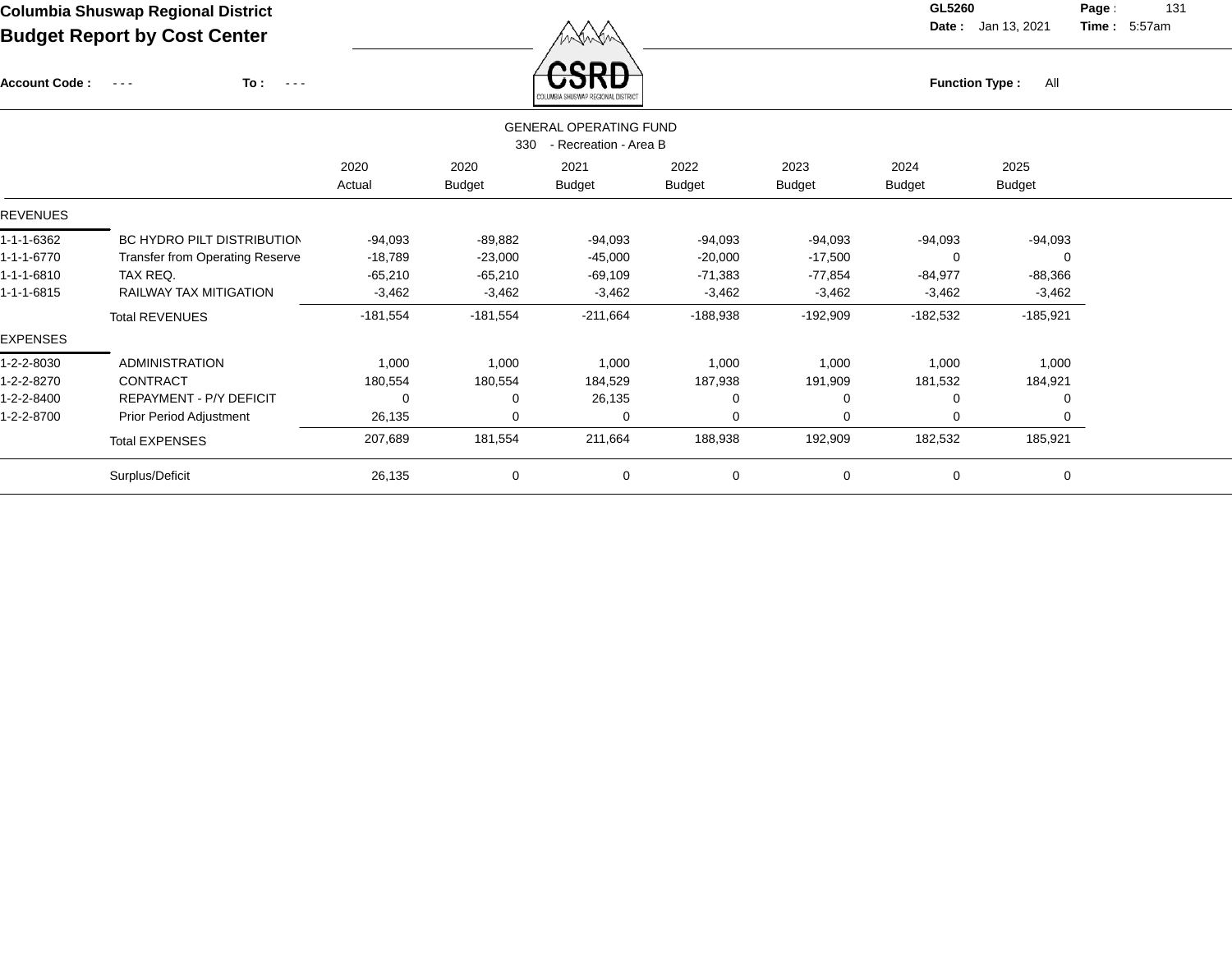Account Code : ---

**To :**

 $\overbrace{CSRD}$  Function Type : All

**Date :** Jan 13, 2021 **Time :**

**Page :** 132 5:57am

|                    |                                      |             |               | COLUMBIA SHUSWAP REGIONAL DISTRICT |               |                |               |               |  |
|--------------------|--------------------------------------|-------------|---------------|------------------------------------|---------------|----------------|---------------|---------------|--|
|                    |                                      |             |               | <b>GENERAL OPERATING FUND</b>      |               |                |               |               |  |
|                    |                                      |             | 340           | - Arena - Golden/Area A            |               |                |               |               |  |
|                    |                                      | 2020        | 2020          | 2021                               | 2022          | 2023           | 2024          | 2025          |  |
|                    |                                      | Actual      | <b>Budget</b> | <b>Budget</b>                      | <b>Budget</b> | <b>Budget</b>  | <b>Budget</b> | <b>Budget</b> |  |
| <b>REVENUES</b>    |                                      |             |               |                                    |               |                |               |               |  |
| 1-1-1-6242         | <b>LOAN PROCEEDS</b>                 | 0           | $-250,000$    | $\Omega$                           | 0             | $\mathbf 0$    | $\Omega$      | $\mathbf 0$   |  |
| 1-1-1-6360         | <b>GRANT</b>                         | $\mathbf 0$ | $\mathbf 0$   | $-20,000$                          | $\mathbf 0$   | $\mathbf 0$    | $\Omega$      | 0             |  |
| 1-1-1-6362         | BC HYDRO PILT DISTRIBUTION           | $-94,093$   | $-89,882$     | $-94,093$                          | $-94,093$     | $-94,093$      | $-94,093$     | $-94,093$     |  |
| $1 - 1 - 1 - 6460$ | <b>OPERATING REVENUE</b>             | $-176,295$  | $-176,295$    | $-135,313$                         | $-121,449$    | $-142,432$     | $-171,082$    | $-171,914$    |  |
| 1-1-1-6765         | <b>TRANSFER FROM RESERVE</b>         | $\mathbf 0$ | $-60,000$     | $-40,000$                          | $-80,000$     | $-60,000$      | $-50,000$     | $-90,000$     |  |
| 1-1-1-6810         | TAX REQ.                             | $-426,929$  | $-426,929$    | $-533,659$                         | $-600, 157$   | $-623,046$     | $-644,055$    | $-641,017$    |  |
| $1 - 1 - 1 - 6815$ | <b>RAILWAY TAX MITIGATION</b>        | $-139,402$  | $-139,402$    | $-139,402$                         | $-139,402$    | $-139,402$     | $-139,402$    | $-139,402$    |  |
|                    | <b>Total REVENUES</b>                | $-836,719$  | $-1,142,508$  | $-962,467$                         | $-1,035,101$  | $-1,058,973$   | $-1,098,632$  | $-1,136,426$  |  |
| <b>EXPENSES</b>    |                                      |             |               |                                    |               |                |               |               |  |
| 1-2-2-8030         | <b>ADMINISTRATION</b>                | 1,000       | 1,000         | 1,000                              | 1,000         | 1,000          | 1,000         | 1,000         |  |
| 1-2-2-8180         | <b>BUILDING MAINTENANCE</b>          | 7,845       | 28,000        | 8,000                              | 17,000        | 20,000         | 10,000        | 4,000         |  |
| 1-2-2-8200         | <b>Carbon Offsets</b>                | 890         | 1,000         | 1,000                              | 1,000         | 1,000          | 1,000         | 1,000         |  |
| 1-2-2-8270         | <b>CONTRACT</b>                      | 611,714     | 611,714       | 660,027                            | 671,561       | 690,243        | 722,342       | 737,401       |  |
| 1-2-2-8400         | REPAYMENT - P/Y DEFICIT              | 32,824      | 32,824        | $\Omega$                           | 0             | $\overline{0}$ | $\Omega$      | 0             |  |
| 1-2-2-8470         | <b>EQUIPMENT LEASE/RENTAL</b>        | 76,913      | $\mathbf 0$   | 0                                  | $\mathbf 0$   | $\mathbf 0$    | $\Omega$      | 0             |  |
| 1-2-2-8610         | <b>ICBC</b>                          | 265         | 300           | 350                                | 400           | 450            | 500           | 550           |  |
| 1-2-2-8620         | <b>INSURANCE</b>                     | 22,237      | 23,000        | 23,500                             | 24,000        | 24,500         | 25,000        | 25,500        |  |
| 1-2-2-8677         | <b>LOAN INTEREST</b>                 | 1,510       | 9,570         | 3,490                              | 2,540         | 1,430          | 690           | 0             |  |
| 1-2-2-8678         | <b>LOAN PRINCIPAL</b>                | 40,000      | 40,000        | 40,000                             | 40,000        | 40,000         | 40,000        | 0             |  |
| 1-2-2-8740         | <b>MEMBERSHIPS</b>                   | 0           | 100           | 100                                | 100           | 100            | 100           | 100           |  |
| 1-2-2-8746         | <b>MINOR EQUIPMENT</b>               | 0           | 0             | 0                                  | 15,000        | 9,000          | 13,000        | 0             |  |
| 1-2-2-8940         | PERMITS LICENSES AND FEES            | 158         | $\Omega$      | $\Omega$                           | $\mathbf 0$   | $\mathbf 0$    | $\Omega$      | $\Omega$      |  |
| 1-2-2-9040         | <b>RESERVE</b>                       | 55,000      | 55,000        | 90,000                             | 100,000       | 100,000        | 98,000        | 100,000       |  |
| 1-2-2-9042         | <b>Transfer to Operating Reserve</b> | $\mathbf 0$ | $\Omega$      | $\Omega$                           | 27,500        | 25,000         | 60,000        | 40,000        |  |
| 1-2-2-9760         | <b>TCA-ENGINEERING STRUCTUI</b>      | $\Omega$    | $\Omega$      | 45,000                             | $\mathbf 0$   | $\mathbf 0$    | $\mathbf 0$   | 40,000        |  |
| 1-2-2-9770         | <b>TCA-BUILDINGS</b>                 | 1,128       | 40,000        | 70,000                             | 125,000       | 90,000         | 70,000        | 151,875       |  |
| 1-2-2-9780         | <b>TCA-MACHINERY &amp; EQUIPMEN</b>  | 342,757     | 300,000       | 20,000                             | 10,000        | 56,250         | 57,000        | 35,000        |  |
|                    | <b>Total EXPENSES</b>                | 1,194,239   | 1,142,508     | 962,467                            | 1,035,101     | 1,058,973      | 1,098,632     | 1,136,426     |  |
|                    | Surplus/Deficit                      | 357,520     | 0             | 0                                  | 0             | 0              | 0             | 0             |  |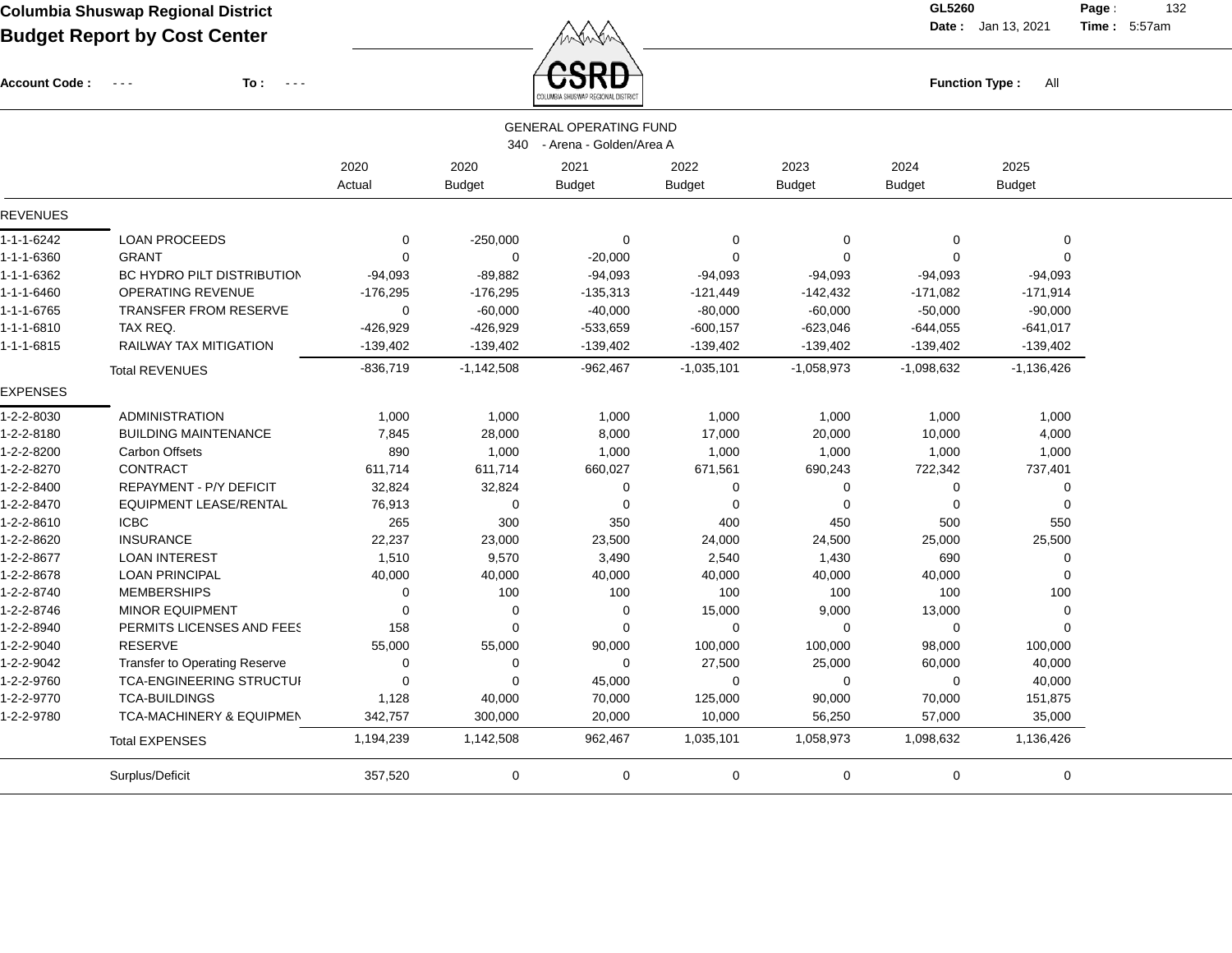Account Code : ---

**To :**

Function Type : All<br>COLUMENA SHUSWAP REGIONAL DISTRICT

**Date :** Jan 13, 2021 **Time :**

**Page :** 133 5:57am

|                          | <b>GENERAL OPERATING FUND</b><br>- Glden/Area A Core Facilities F<br>341 |                        |                        |                       |                        |                        |                         |                         |  |  |  |  |
|--------------------------|--------------------------------------------------------------------------|------------------------|------------------------|-----------------------|------------------------|------------------------|-------------------------|-------------------------|--|--|--|--|
|                          |                                                                          | 2020<br>Actual         | 2020<br><b>Budget</b>  | 2021<br><b>Budget</b> | 2022<br>Budget         | 2023<br><b>Budget</b>  | 2024<br><b>Budget</b>   | 2025<br><b>Budget</b>   |  |  |  |  |
| REVENUES                 |                                                                          |                        |                        |                       |                        |                        |                         |                         |  |  |  |  |
| 1-1-1-6239<br>1-1-1-6810 | COMMUNITY WORKS PROGRA<br>TAX REQ.                                       | $-35,000$<br>$-93,530$ | $-35,000$<br>$-93,530$ | $-35,000$<br>-94,540  | $-35,000$<br>$-96,708$ | $-35,000$<br>$-98,898$ | $-35,000$<br>$-100,730$ | $-35,000$<br>$-100,730$ |  |  |  |  |
|                          | <b>Total REVENUES</b>                                                    | $-128,530$             | $-128,530$             | $-129,540$            | $-131,708$             | $-133,898$             | $-135,730$              | $-135,730$              |  |  |  |  |
| EXPENSES                 |                                                                          |                        |                        |                       |                        |                        |                         |                         |  |  |  |  |
| 1-2-2-8030               | <b>ADMINISTRATION</b>                                                    | 1,000                  | 1,000                  | 1,000                 | 1,000                  | 1,000                  | 1,000                   | 1,000                   |  |  |  |  |
| 1-2-2-8270               | <b>CONTRACT</b>                                                          | 98,560                 | 92,530                 | 93,540                | 95,708                 | 97,898                 | 99,730                  | 99,730                  |  |  |  |  |
| 1-2-2-8273               | CONTRACT - CAPITAL                                                       | 35,000                 | 35,000                 | 35,000                | 35,000                 | 35,000                 | 35,000                  | 35,000                  |  |  |  |  |
|                          | <b>Total EXPENSES</b>                                                    | 134,560                | 128,530                | 129,540               | 131,708                | 133,898                | 135,730                 | 135,730                 |  |  |  |  |
|                          | Surplus/Deficit                                                          | 6,030                  | $\mathbf 0$            | 0                     | $\mathbf 0$            | $\mathbf 0$            | 0                       | 0                       |  |  |  |  |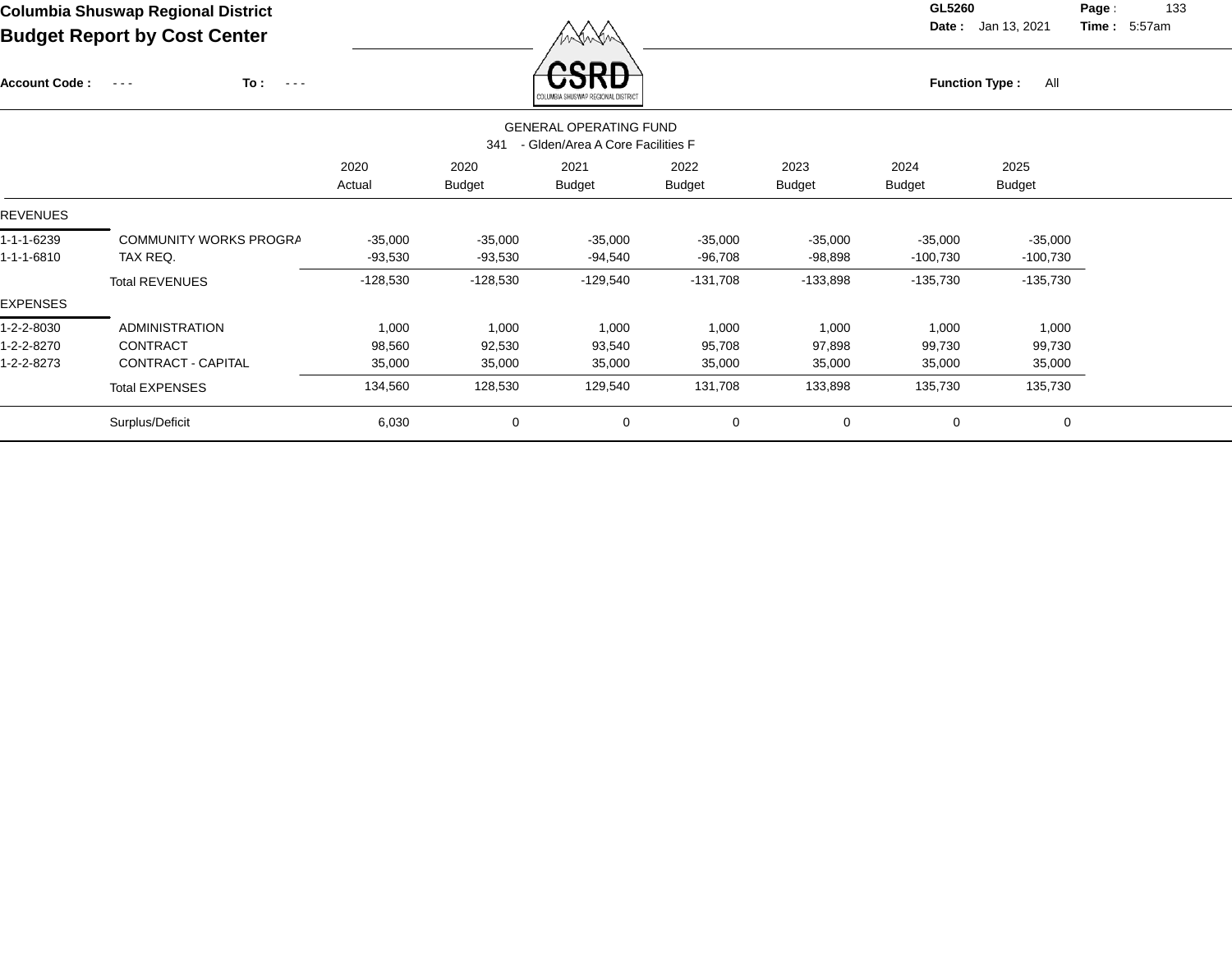**Date :** Jan 13, 2021 **Time :**

**Page :** 134 5:57am

|                      | Budget Report by Cost Center                        |                |                       | menen                                                             |                       |                       |                              |                       |  |  |
|----------------------|-----------------------------------------------------|----------------|-----------------------|-------------------------------------------------------------------|-----------------------|-----------------------|------------------------------|-----------------------|--|--|
| <b>Account Code:</b> | To:<br>$\sim$ $\sim$ $\sim$<br>$\sim$ $\sim$ $\sim$ |                |                       | onn<br>COLUMBIA SHUSWAP REGIONAL DISTRICT                         |                       |                       | <b>Function Type:</b><br>All |                       |  |  |
|                      |                                                     |                | 344                   | <b>GENERAL OPERATING FUND</b><br>- Shuswap Multipurpose Recreatio |                       |                       |                              |                       |  |  |
|                      |                                                     | 2020<br>Actual | 2020<br><b>Budget</b> | 2021<br><b>Budget</b>                                             | 2022<br><b>Budget</b> | 2023<br><b>Budget</b> | 2024<br><b>Budget</b>        | 2025<br><b>Budget</b> |  |  |
| <b>REVENUES</b>      |                                                     |                |                       |                                                                   |                       |                       |                              |                       |  |  |
| $1 - 1 - 1 - 6810$   | TAX REQ.                                            | $-61,200$      | $-61,200$             | $-61,200$                                                         | $-61,200$             | $-61,200$             | $-61,200$                    | $-61,200$             |  |  |
|                      | <b>Total REVENUES</b>                               | $-61,200$      | $-61,200$             | $-61,200$                                                         | $-61,200$             | $-61,200$             | $-61,200$                    | $-61,200$             |  |  |
| <b>EXPENSES</b>      |                                                     |                |                       |                                                                   |                       |                       |                              |                       |  |  |
| 1-2-2-8030           | <b>ADMINISTRATION</b>                               | 600            | 600                   | 600                                                               | 600                   | 600                   | 600                          | 600                   |  |  |
| 1-2-2-8295           | CONTRIBUTION-CITY OF SALM                           | 60,600         | 60,600                | 60,600                                                            | 60,600                | 60,600                | 60,600                       | 60,600                |  |  |
|                      | <b>Total EXPENSES</b>                               | 61,200         | 61,200                | 61,200                                                            | 61,200                | 61,200                | 61,200                       | 61,200                |  |  |
|                      |                                                     |                |                       |                                                                   |                       |                       |                              |                       |  |  |

Surplus/Deficit 0 0 0 0 0 0 0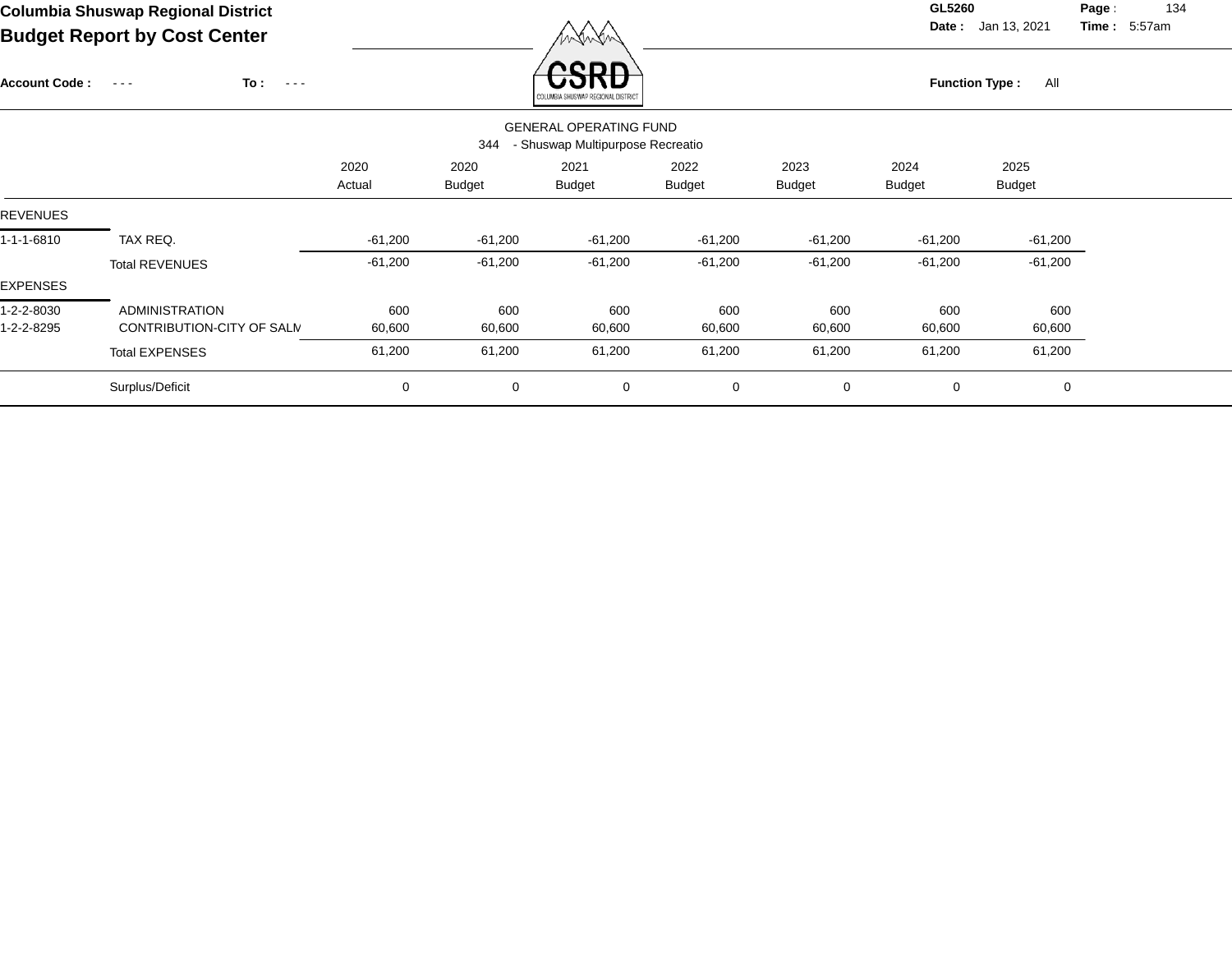Account Code : ---

**To :**

 $\overbrace{CSRD}$  Function Type : All

**Date :** Jan 13, 2021 **Time :**

**Page :** 135 5:57am

|                    |                                      |             |               | COLUMBIA SHUSWAP REGIONAL DISTRICT |               |               |               |               |  |
|--------------------|--------------------------------------|-------------|---------------|------------------------------------|---------------|---------------|---------------|---------------|--|
|                    |                                      |             |               | <b>GENERAL OPERATING FUND</b>      |               |               |               |               |  |
|                    |                                      |             | 345           | - Arena - Sicamous/Area E          |               |               |               |               |  |
|                    |                                      | 2020        | 2020          | 2021                               | 2022          | 2023          | 2024          | 2025          |  |
|                    |                                      | Actual      | <b>Budget</b> | <b>Budget</b>                      | <b>Budget</b> | <b>Budget</b> | <b>Budget</b> | <b>Budget</b> |  |
| <b>REVENUES</b>    |                                      |             |               |                                    |               |               |               |               |  |
| 1-1-1-6360         | <b>GRANT</b>                         | $-4,100$    | 0             | 0                                  | $\mathbf 0$   | 0             | $\Omega$      | 0             |  |
| 1-1-1-6362         | BC HYDRO PILT DISTRIBUTION           | $-70,569$   | $-67,412$     | $-70,569$                          | $-70,569$     | $-70,569$     | $-70,569$     | $-70,569$     |  |
| 1-1-1-6550         | <b>RECOVERY</b>                      | $-96$       | $\Omega$      | $\Omega$                           | 0             | 0             | 0             | 0             |  |
| 1-1-1-6765         | <b>TRANSFER FROM RESERVE</b>         | $-128,323$  | $-230,000$    | $-262,781$                         | 0             | $-15,000$     | 0             | $-250,000$    |  |
| $1 - 1 - 1 - 6810$ | TAX REQ.                             | $-340,888$  | $-340,888$    | $-360,421$                         | $-393,881$    | $-432,031$    | $-456,306$    | $-481,762$    |  |
| 1-1-1-6815         | RAILWAY TAX MITIGATION               | $-18,000$   | $-18,000$     | $-18,000$                          | $-18,000$     | $-18,000$     | $-18,000$     | $-18,000$     |  |
|                    | <b>Total REVENUES</b>                | $-561,976$  | $-656,300$    | $-711,771$                         | $-482,450$    | $-535,600$    | $-544.875$    | $-820,331$    |  |
| <b>EXPENSES</b>    |                                      |             |               |                                    |               |               |               |               |  |
| 1-2-2-8030         | <b>ADMINISTRATION</b>                | 1,000       | 1,000         | 1,000                              | 1,000         | 1,000         | 1,000         | 1,000         |  |
| 1-2-2-8180         | <b>BUILDING MAINTENANCE</b>          | 25,682      | 50,000        | 40,000                             | 1,400         | 1,400         | 1,400         | 1,400         |  |
| 1-2-2-8200         | <b>Carbon Offsets</b>                | 1,315       | 1,600         | 1,700                              | 1,800         | 1,900         | 2,000         | 2,100         |  |
| 1-2-2-8610         | <b>ICBC</b>                          | 1,347       | 1,350         | 1,400                              | 1,450         | 1,500         | 1,550         | 1,600         |  |
| 1-2-2-8620         | <b>INSURANCE</b>                     | 9,900       | 10,000        | 10,500                             | 11,000        | 11,500        | 12,000        | 12,500        |  |
| 1-2-2-8670         | <b>LEGAL &amp; ADVISORY</b>          | 663         | 0             | $\mathbf 0$                        | $\mathbf 0$   | 0             | 0             | 0             |  |
| 1-2-2-8740         | <b>MEMBERSHIPS</b>                   | $\mathbf 0$ | 100           | 100                                | 100           | 100           | 100           | 100           |  |
| 1-2-2-8940         | PERMITS LICENSES AND FEES            | 158         | 300           | 300                                | 300           | 300           | 300           | 300           |  |
| 1-2-2-9040         | <b>RESERVE</b>                       | $\mathbf 0$ | 19,000        | 35,000                             | 15,000        | 30,000        | 30,000        | 30,000        |  |
| 1-2-2-9042         | <b>Transfer to Operating Reserve</b> | $\mathbf 0$ | 0             | 50,000                             | 0             | 0             | 0             | 0             |  |
| 1-2-2-9120         | SALARIES-& FRINGE BENEFIT!           | 507         | 0             | 0                                  | 0             | 0             | $\Omega$      | $\Omega$      |  |
| 1-2-2-9217         | STUDY/ADVISORY                       | $\mathbf 0$ | $\Omega$      | 10,000                             | $\mathbf 0$   | $\Omega$      | $\Omega$      | U             |  |
| 1-2-2-9219         | <b>SUBSIDY</b>                       | 392,950     | 392,950       | 348,590                            | 450,000       | 472,500       | 496,125       | 520,931       |  |
| 1-2-2-9300         | <b>TRAVEL</b>                        | 369         | 0             | 400                                | 400           | 400           | 400           | 400           |  |
| 1-2-2-9381         | <b>OCCUPATIONAL HEALTH &amp; SAI</b> | 3,428       | $\Omega$      | 0                                  | 0             | $\Omega$      | $\Omega$      | $\Omega$      |  |
| 1-2-2-9770         | <b>TCA-BUILDINGS</b>                 | 58,304      | 180,000       | $\Omega$                           | 0             | $\Omega$      | $\Omega$      | 250,000       |  |
| 1-2-2-9780         | <b>TCA-MACHINERY &amp; EQUIPMEN</b>  | 70,020      | $\mathbf 0$   | 212,781                            | $\mathbf 0$   | 15,000        | $\Omega$      | 0             |  |
|                    | <b>Total EXPENSES</b>                | 565,642     | 656,300       | 711,771                            | 482,450       | 535,600       | 544,875       | 820,331       |  |
|                    | Surplus/Deficit                      | 3,666       | 0             | $\mathbf 0$                        | 0             | 0             | $\mathbf 0$   | 0             |  |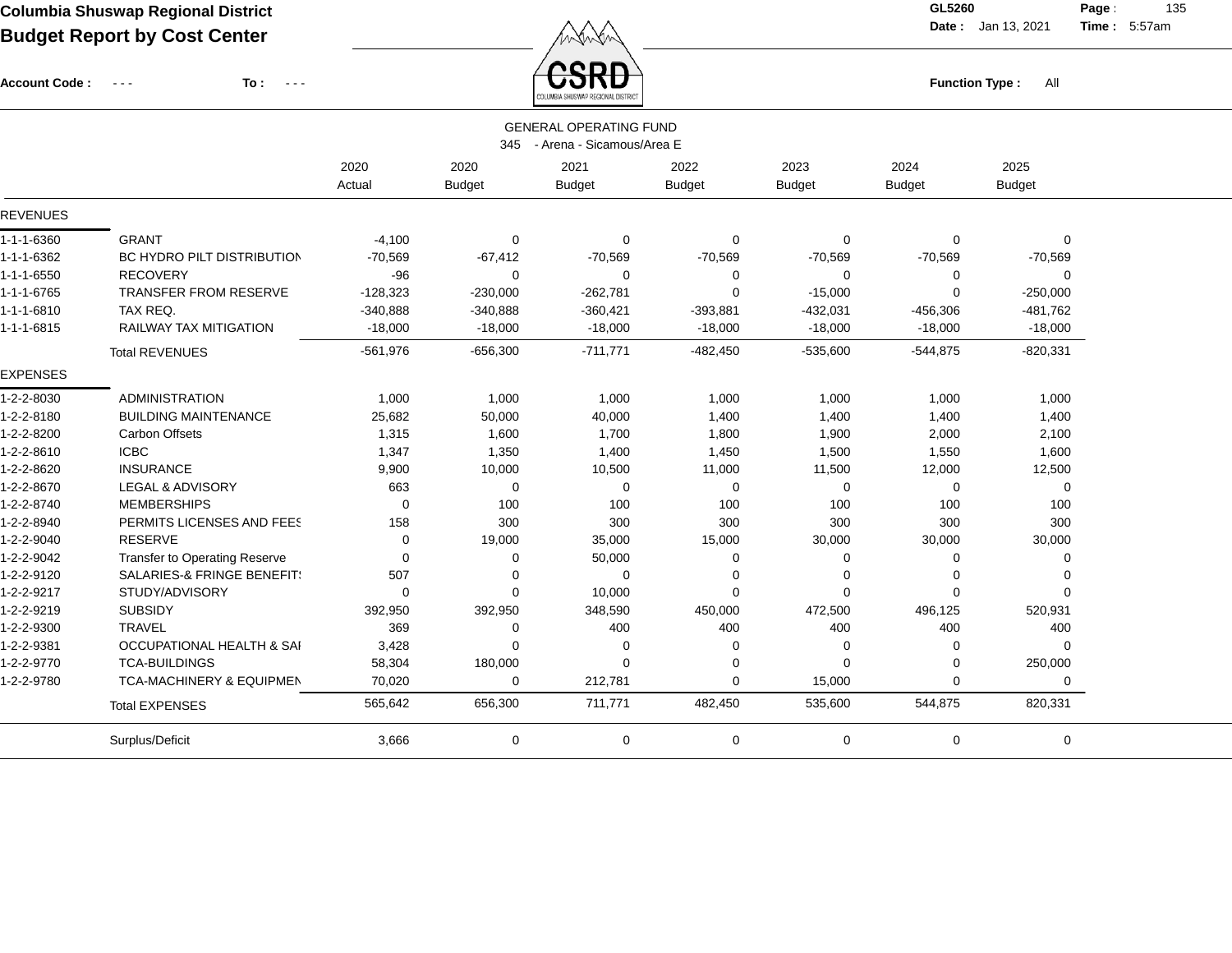Account Code : ---

**Date :** Jan 13, 2021 **Time :**

**Page :** 136 5:57am

| To :<br>$\frac{1}{2} \left( \frac{1}{2} \right) \left( \frac{1}{2} \right) \left( \frac{1}{2} \right) \left( \frac{1}{2} \right)$ | <b>SKD</b><br>COLUMBIA SHUSWAP REGIONAL DISTRICT               | <b>Function Type:</b> | Al |
|-----------------------------------------------------------------------------------------------------------------------------------|----------------------------------------------------------------|-----------------------|----|
|                                                                                                                                   | <b>GENERAL OPERATING FUND</b><br>355 - TV Rebroadcast - Area A |                       |    |

|            |                        | 2020<br>Actual | 2020<br><b>Budget</b> | 2021<br><b>Budget</b> | 2022<br><b>Budget</b> | 2023<br><b>Budget</b> | 2024<br><b>Budget</b> | 2025<br><b>Budget</b> |  |
|------------|------------------------|----------------|-----------------------|-----------------------|-----------------------|-----------------------|-----------------------|-----------------------|--|
| REVENUES   |                        |                |                       |                       |                       |                       |                       |                       |  |
| 1-1-1-6370 | <b>GRANTS IN LIEU</b>  | 0              | $-16$                 | $\Omega$              | $\Omega$              |                       | 0                     | $\Omega$              |  |
| 1-1-1-6680 | <b>SURPLUS</b>         | -6             | -6                    | $-65,000$             |                       |                       | 0                     |                       |  |
| 1-1-1-6810 | TAX REQ.               | $-43,011$      | $-43,011$             | 65,000                |                       |                       | 0                     |                       |  |
| 1-1-1-6815 | RAILWAY TAX MITIGATION | $-22,967$      | $-22,967$             | 0                     |                       |                       | 0                     |                       |  |
|            | <b>Total REVENUES</b>  | $-65,984$      | $-66,000$             | 0                     | 0                     | $\Omega$              | 0                     | 0                     |  |
| EXPENSES   |                        |                |                       |                       |                       |                       |                       |                       |  |
| 1-2-2-8030 | ADMINISTRATION         | 1,000          | 1,000                 | $\mathbf 0$           | $\Omega$              | $\Omega$              | $\mathbf 0$           | $\Omega$              |  |
| 1-2-2-8530 | <b>GRANT-IN-AID</b>    | 0              | 65,000                | 0                     |                       |                       | 0                     |                       |  |
|            | <b>Total EXPENSES</b>  | 1,000          | 66,000                | 0                     | $\Omega$              | $\Omega$              | 0                     | 0                     |  |
|            | Surplus/Deficit        | -64,984        | $\mathbf 0$           | 0                     | 0                     | $\Omega$              | 0                     | 0                     |  |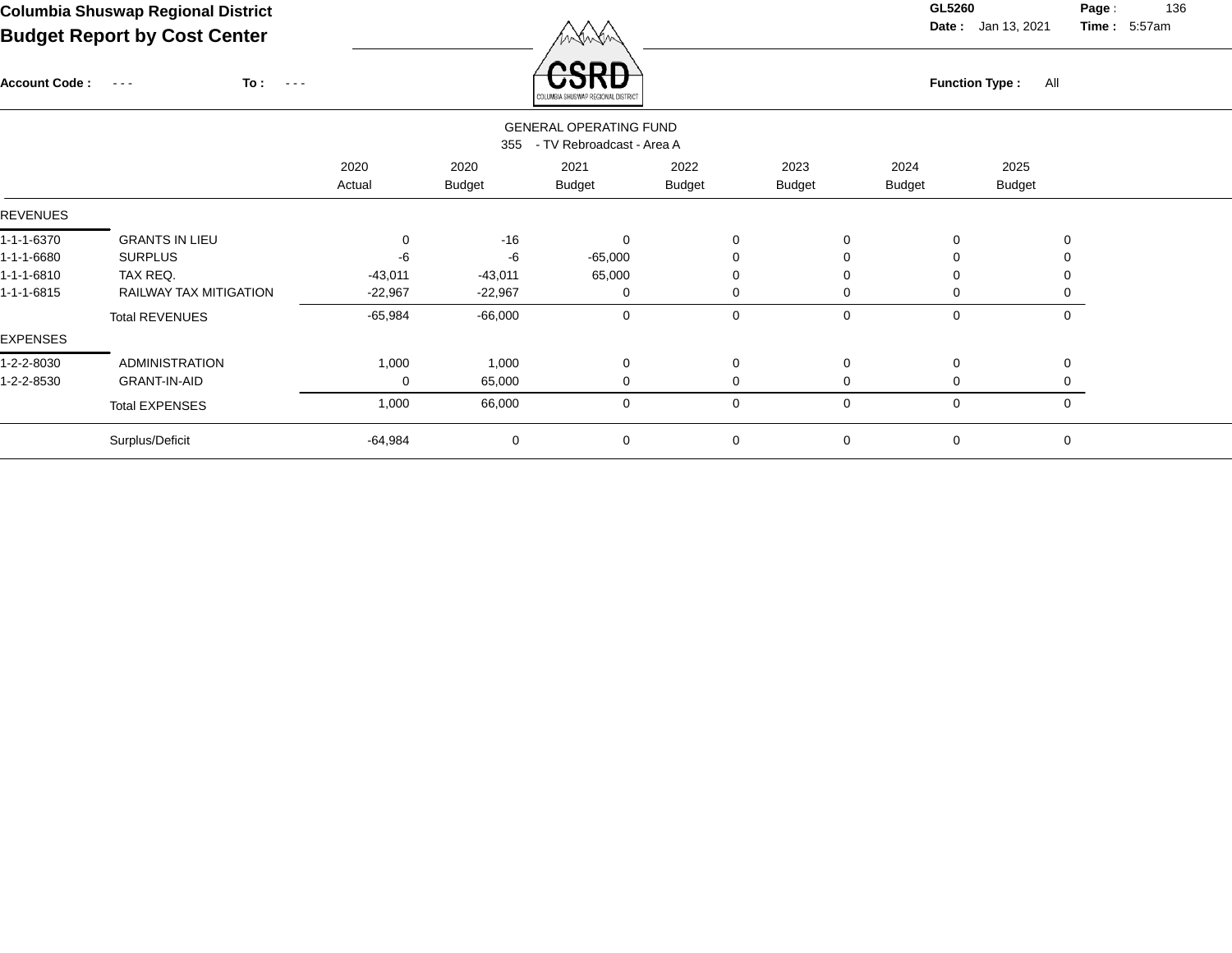Account Code : ---

**To :**

 $\overleftrightarrow{CSRD}$  Function Type : All

**Date :** Jan 13, 2021 **Time :**

**Page :** 137 5:57am

|                    |                                        |           |               | <b>GENERAL OPERATING FUND</b>      |               |               |               |               |  |
|--------------------|----------------------------------------|-----------|---------------|------------------------------------|---------------|---------------|---------------|---------------|--|
|                    |                                        |           |               | 370 - Curling Rink - Golden/Area A |               |               |               |               |  |
|                    |                                        | 2020      | 2020          | 2021                               | 2022          | 2023          | 2024          | 2025          |  |
|                    |                                        | Actual    | <b>Budget</b> | <b>Budget</b>                      | <b>Budget</b> | <b>Budget</b> | <b>Budget</b> | <b>Budget</b> |  |
| <b>REVENUES</b>    |                                        |           |               |                                    |               |               |               |               |  |
|                    |                                        |           |               |                                    |               |               |               |               |  |
| 1-1-1-6239         | <b>COMMUNITY WORKS PROGRA</b>          | 0         | $\Omega$      | $-10,000$                          | $-75,000$     | 0             | $\Omega$      | 0             |  |
| 1-1-1-6360         | <b>GRANT</b>                           | $-875$    | $\Omega$      | 0                                  | 0             | 0             |               | $\Omega$      |  |
| 1-1-1-6680         | <b>SURPLUS</b>                         | $\Omega$  | 0             | $-5,000$                           | $\Omega$      | $\Omega$      |               | $\Omega$      |  |
| $1 - 1 - 1 - 6770$ | <b>Transfer from Operating Reserve</b> | 0         | $-1,700$      | $-800$                             | $-200$        | 0             | $\Omega$      | $\Omega$      |  |
| $1 - 1 - 1 - 6810$ | TAX REQ.                               | $-56,503$ | $-56,503$     | $-60,566$                          | $-64,594$     | $-63,868$     | $-65,892$     | $-66,015$     |  |
| 1-1-1-6815         | <b>RAILWAY TAX MITIGATION</b>          | $-9,843$  | $-9,843$      | $-9,843$                           | $-9,842$      | $-9,841$      | $-9,840$      | $-9,839$      |  |
|                    | <b>Total REVENUES</b>                  | $-67,221$ | $-68,046$     | $-86,209$                          | $-149,636$    | $-73,709$     | $-75,732$     | $-75,854$     |  |
| <b>EXPENSES</b>    |                                        |           |               |                                    |               |               |               |               |  |
| 1-2-2-8030         | <b>ADMINISTRATION</b>                  | 1,246     | 1,246         | 1,450                              | 1,236         | 1,209         | 1,132         | 1,154         |  |
| 1-2-2-8185         | <b>EQUIPMENT MAINTENANCE</b>           | 0         | 2,000         | 2,000                              | 2,000         | 2,000         | 2,000         | 2,000         |  |
| 1-2-2-8200         | <b>Carbon Offsets</b>                  | 445       | 700           | 700                                | 700           | 700           | 700           | 700           |  |
| 1-2-2-8281         | SECURITY/ENFORCEMENT                   | 0         | $\Omega$      | 680                                | $\mathbf 0$   | 0             | $\Omega$      | 0             |  |
| 1-2-2-8460         | <b>ELECTRICITY</b>                     | 0         | 28,000        | 34,400                             | 35,400        | 36,400        | 37,400        | 38,400        |  |
| 1-2-2-8580         | <b>HEATING</b>                         | $\Omega$  | $\Omega$      | 500                                | $\mathbf 0$   | 0             | $\mathbf 0$   | 0             |  |
| 1-2-2-8620         | <b>INSURANCE</b>                       | 4,168     | 4,100         | 4,200                              | 4,300         | 4,400         | 4,500         | 4,600         |  |
| 1-2-2-8690         | <b>MAINTENANCE</b>                     | 3,648     | 10,000        | 10,000                             | 10,000        | 10,000        | 10,000        | 10,000        |  |
| 1-2-2-9040         | <b>RESERVE</b>                         | 22,000    | 22,000        | 21,000                             | 21,000        | 19,000        | 20,000        | 19,000        |  |
| 1-2-2-9120         | SALARIES-& FRINGE BENEFIT!             | 371       | 0             | 0                                  | 0             | 0             | 0             | 0             |  |
| 1-2-2-9390         | <b>WATER &amp; SEWER</b>               | 0         | 0             | 1,279                              | 0             | 0             | $\Omega$      | 0             |  |
| 1-2-2-9770         | <b>TCA-BUILDINGS</b>                   | 0         | $\mathbf 0$   | 10,000                             | 75,000        | $\mathbf 0$   | $\Omega$      | $\mathbf 0$   |  |
|                    | <b>Total EXPENSES</b>                  | 31,877    | 68,046        | 86,209                             | 149,636       | 73,709        | 75,732        | 75,854        |  |
|                    | Surplus/Deficit                        | $-35,344$ | 0             | 0                                  | 0             | $\mathbf 0$   | $\mathbf 0$   | 0             |  |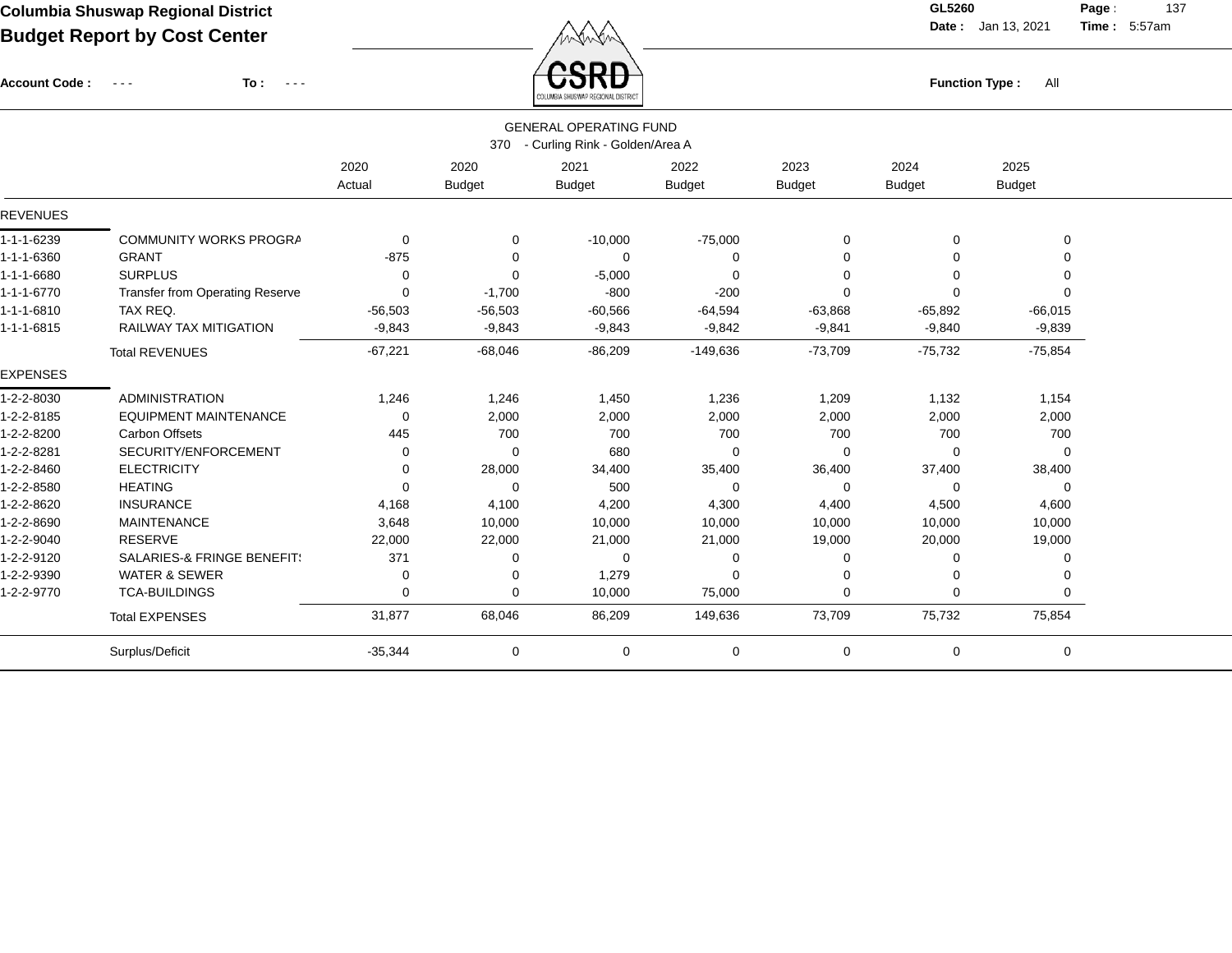Account Code : ---

**To :**

 $\overbrace{CSRD}$  Function Type : All

**Date :** Jan 13, 2021 **Time :**

**Page :** 138 5:57am

|                 |                                        |             |               | COLUMBIA SHUSWAP REGIONAL DISTRICT |               |               |               |               |  |
|-----------------|----------------------------------------|-------------|---------------|------------------------------------|---------------|---------------|---------------|---------------|--|
|                 |                                        |             |               | <b>GENERAL OPERATING FUND</b>      |               |               |               |               |  |
|                 |                                        |             | 380           | - Library - Golden/Area A          |               |               |               |               |  |
|                 |                                        | 2020        | 2020          | 2021                               | 2022          | 2023          | 2024          | 2025          |  |
|                 |                                        | Actual      | <b>Budget</b> | <b>Budget</b>                      | <b>Budget</b> | <b>Budget</b> | <b>Budget</b> | <b>Budget</b> |  |
| <b>REVENUES</b> |                                        |             |               |                                    |               |               |               |               |  |
| 1-1-1-6410      | LEASES-RENT                            | $-43,400$   | $-39,900$     | $-42,000$                          | $-42,000$     | $-42,000$     | $-44,100$     | $-44,100$     |  |
| 1-1-1-6550      | <b>RECOVERY</b>                        | $-29,334$   | $-23,100$     | $-24,000$                          | $-24,000$     | $-24,000$     | $-24,000$     | $-24,000$     |  |
| 1-1-1-6765      | <b>TRANSFER FROM RESERVE</b>           | $-56,459$   | $-60,000$     | $-15,000$                          | 0             | $\Omega$      | $\Omega$      | 0             |  |
| 1-1-1-6770      | <b>Transfer from Operating Reserve</b> | $\mathbf 0$ | 0             | $-5,000$                           | $-2,500$      | $\Omega$      | $\Omega$      | 0             |  |
| 1-1-1-6810      | TAX REQ.                               | $-238,184$  | $-238,184$    | $-239,521$                         | $-253,008$    | $-265,823$    | $-274,016$    | $-285,021$    |  |
| 1-1-1-6815      | <b>RAILWAY TAX MITIGATION</b>          | $-73,271$   | $-73,271$     | $-73,271$                          | $-73,271$     | $-73,271$     | $-73,271$     | $-73,271$     |  |
|                 | <b>Total REVENUES</b>                  | $-440,648$  | $-434, 455$   | $-398,792$                         | $-394,779$    | $-405,094$    | $-415,387$    | $-426,392$    |  |
| <b>EXPENSES</b> |                                        |             |               |                                    |               |               |               |               |  |
| 1-2-2-8030      | <b>ADMINISTRATION</b>                  | 13,874      | 13,874        | 14,223                             | 14,823        | 15,198        | 15,336        | 15,962        |  |
| 1-2-2-8180      | <b>BUILDING MAINTENANCE</b>            | 1,418       | 5,500         | 4,000                              | 4,000         | 4,000         | 4,000         | 4,000         |  |
| 1-2-2-8200      | <b>Carbon Offsets</b>                  | 11          | 50            | 50                                 | 50            | 50            | 50            | 50            |  |
| 1-2-2-8410      | <b>DIRECTORS REMUNERATION</b>          | 360         | 500           | 500                                | 500           | 500           | 500           | 500           |  |
| 1-2-2-8460      | <b>ELECTRICITY</b>                     | 8,051       | 12,500        | 12,500                             | 13,000        | 13,500        | 14,000        | 14,500        |  |
| 1-2-2-8620      | <b>INSURANCE</b>                       | 2,389       | 2,600         | 2,600                              | 2,800         | 3,000         | 3,200         | 3,400         |  |
| 1-2-2-8650      | JANITOR-SUPPLIES-GARBAGE               | 13,874      | 9,000         | 16,458                             | 16,952        | 17,291        | 17,637        | 17,989        |  |
| 1-2-2-8750      | <b>MISCELLANEOUS</b>                   | $\mathbf 0$ | 200           | 200                                | 200           | 200           | 200           | 200           |  |
| 1-2-2-8870      | OKANAGAN REGIONAL LIBRAF               | 323,431     | 323,431       | 326,761                            | 334,930       | 343,303       | 351,886       | 360,683       |  |
| 1-2-2-9040      | <b>RESERVE</b>                         | 0           | 5,000         | 5,000                              | 6,000         | 6,500         | 7,000         | 7,500         |  |
| 1-2-2-9180      | <b>SNOW REMOVAL</b>                    | 482         | 1,000         | 1,000                              | 1,000         | 1,000         | 1,000         | 1,000         |  |
| 1-2-2-9390      | <b>WATER &amp; SEWER</b>               | 212         | 800           | 500                                | 524           | 552           | 578           | 608           |  |
| 1-2-2-9770      | <b>TCA-BUILDINGS</b>                   | 56,459      | 60,000        | 15,000                             | 0             | $\Omega$      | $\Omega$      | 0             |  |
|                 | <b>Total EXPENSES</b>                  | 420,562     | 434,455       | 398,792                            | 394,779       | 405,094       | 415,387       | 426,392       |  |
|                 | Surplus/Deficit                        | $-20,087$   | 0             | 0                                  | 0             | 0             | 0             | 0             |  |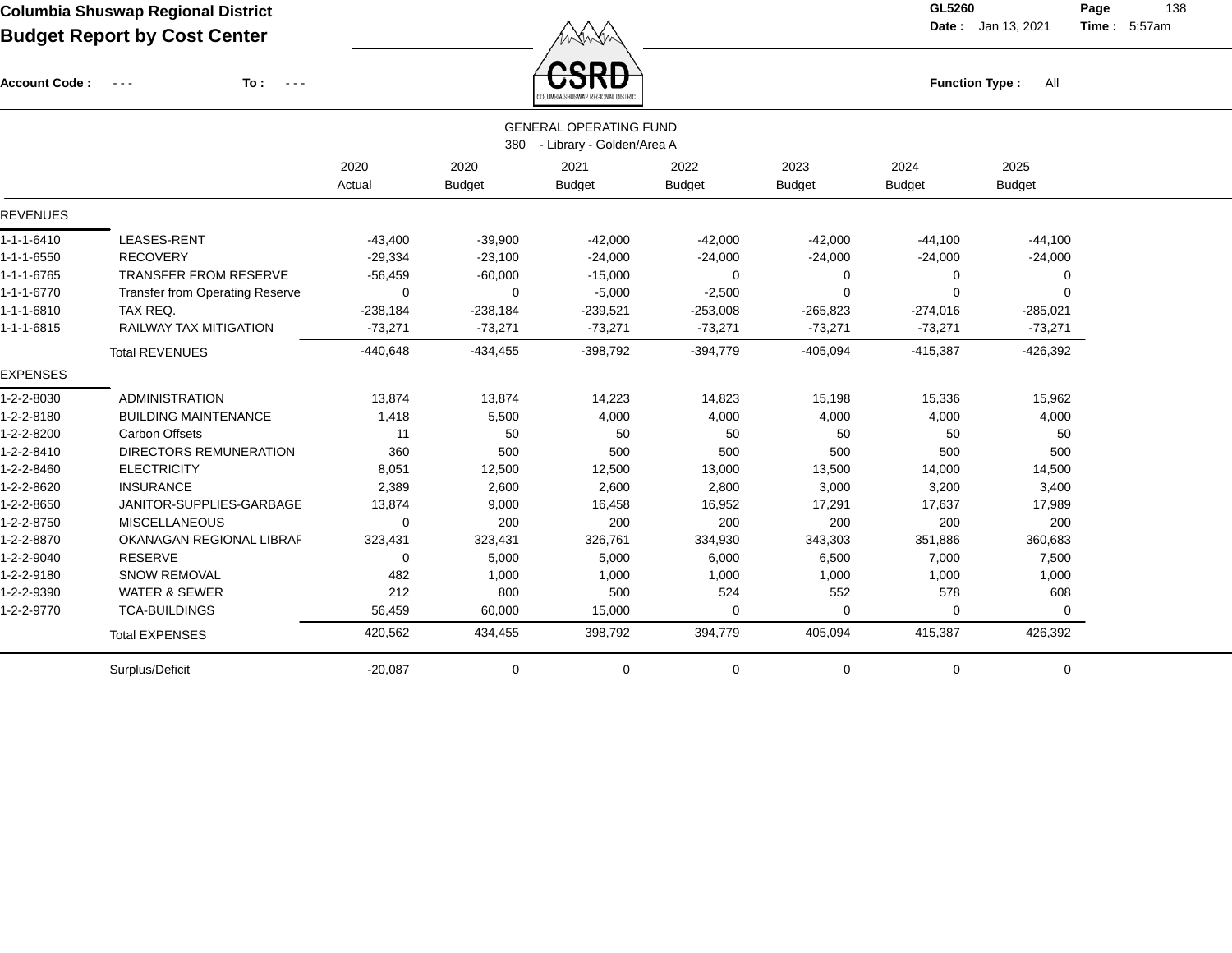Account Code : ---

**To :**

 $\overleftrightarrow{CSRD}$  Function Type : All

**Date :** Jan 13, 2021 **Time :**

**Page :** 139 5:57am

|                 |                                        |                |                       | COLUMBIA SHOSWAP REGIONAL DISTRICT                             |                       |                       |                       |                       |  |
|-----------------|----------------------------------------|----------------|-----------------------|----------------------------------------------------------------|-----------------------|-----------------------|-----------------------|-----------------------|--|
|                 |                                        |                | 381                   | <b>GENERAL OPERATING FUND</b><br>- Library - Okanagan Regional |                       |                       |                       |                       |  |
|                 |                                        | 2020<br>Actual | 2020<br><b>Budget</b> | 2021<br><b>Budget</b>                                          | 2022<br><b>Budget</b> | 2023<br><b>Budget</b> | 2024<br><b>Budget</b> | 2025<br><b>Budget</b> |  |
| <b>REVENUES</b> |                                        |                |                       |                                                                |                       |                       |                       |                       |  |
| 1-1-1-6370      | <b>GRANTS IN LIEU</b>                  | 0              | $-500$                | $-500$                                                         | $-500$                | $-500$                | $-500$                | $-500$                |  |
| 1-1-1-6680      | <b>SURPLUS</b>                         | $-4,995$       | $-4,995$              | $\Omega$                                                       | $\Omega$              |                       |                       |                       |  |
| 1-1-1-6770      | <b>Transfer from Operating Reserve</b> | $-9,400$       | $-14,000$             | $-14,000$                                                      | $-14,000$             | $-14,000$             | $-6,873$              |                       |  |
| 1-1-1-6810      | TAX REQ.                               | -878,978       | -878,978              | $-880,054$                                                     | $-901,189$            | -923,949              | -954,405              | $-985,190$            |  |
|                 | <b>Total REVENUES</b>                  | $-893,373$     | $-898,473$            | $-894,554$                                                     | $-915,689$            | $-938,449$            | $-961,778$            | $-985,690$            |  |
| <b>EXPENSES</b> |                                        |                |                       |                                                                |                       |                       |                       |                       |  |
| 1-2-2-8030      | <b>ADMINISTRATION</b>                  | 32,670         | 32,670                | 34,632                                                         | 34,397                | 35,252                | 36,128                | 37,026                |  |
| 1-2-2-8410      | DIRECTORS REMUNERATION                 | 0              | 2,000                 | 2,000                                                          | 2,000                 | 2,000                 | 2,000                 | 2,000                 |  |
| 1-2-2-8420      | DIRECTORS TRAVEL & EXPEN               | 0              | 100                   | 100                                                            | 100                   | 100                   | 100                   | 100                   |  |
| 1-2-2-8746      | <b>MINOR EQUIPMENT</b>                 | 0              | 3,000                 | 3,000                                                          | 3,000                 | 3,000                 | 3,000                 | 3,000                 |  |
| 1-2-2-8870      | OKANAGAN REGIONAL LIBRAF               | 860,703        | 860,703               | 854,822                                                        | 876,192               | 898,097               | 920,550               | 943,564               |  |
|                 | <b>Total EXPENSES</b>                  | 893,373        | 898,473               | 894,554                                                        | 915,689               | 938,449               | 961,778               | 985,690               |  |
|                 | Surplus/Deficit                        | 0              | $\mathbf 0$           | $\mathbf 0$                                                    | $\mathbf 0$           | $\mathbf 0$           | 0                     | 0                     |  |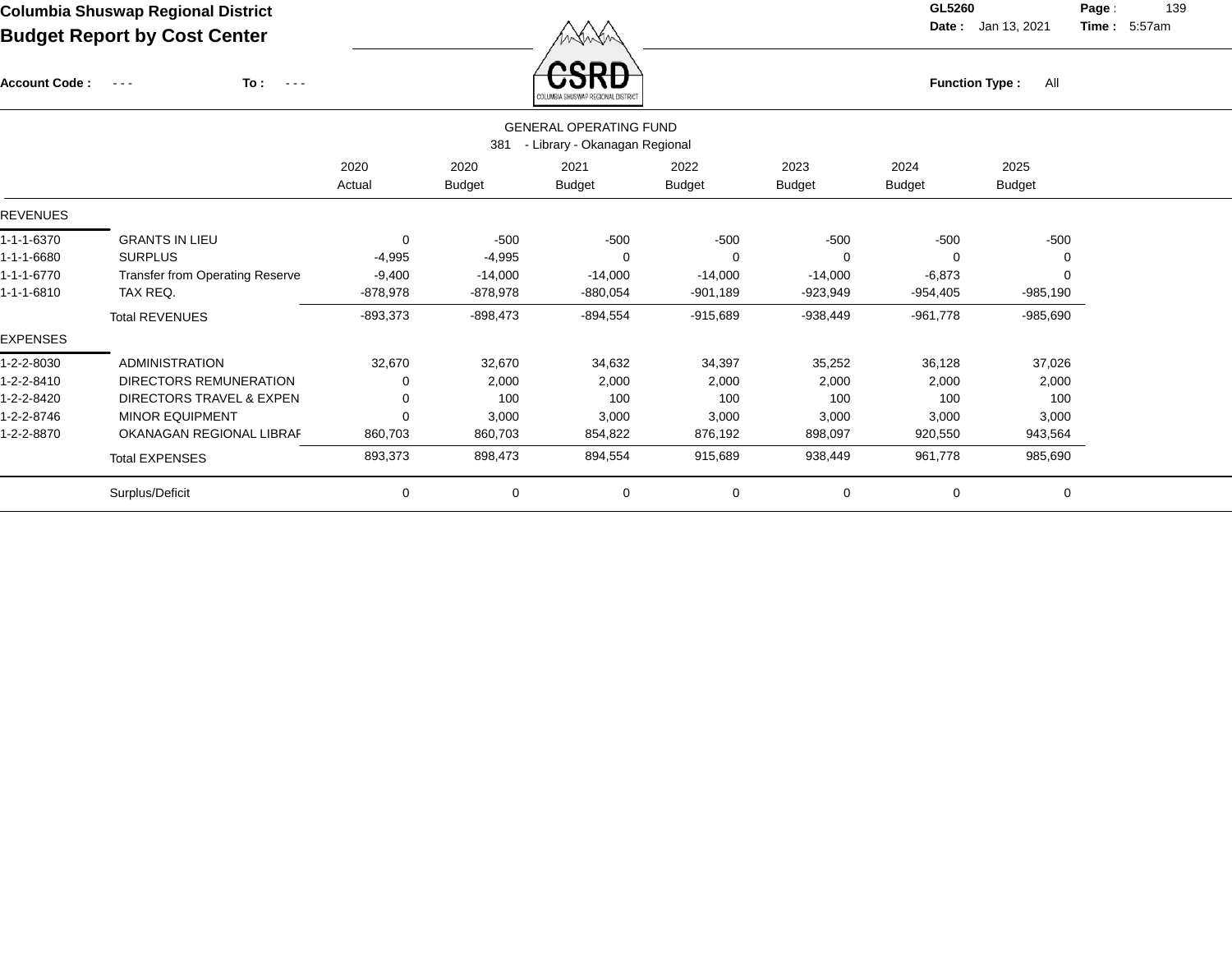Account Code : ---

**To :**

 $\overrightarrow{CSRD}$  Function Type : All

**Date :** Jan 13, 2021 **Time :**

**Page :** 140 5:57am

|                 |                               |                |                       | COLUMBIA SHASAAL REGIONAL DISTRICT                        |                       |                       |                       |                       |  |
|-----------------|-------------------------------|----------------|-----------------------|-----------------------------------------------------------|-----------------------|-----------------------|-----------------------|-----------------------|--|
|                 |                               |                | 385                   | <b>GENERAL OPERATING FUND</b><br>- Museum - Golden/Area A |                       |                       |                       |                       |  |
|                 |                               | 2020<br>Actual | 2020<br><b>Budget</b> | 2021<br><b>Budget</b>                                     | 2022<br><b>Budget</b> | 2023<br><b>Budget</b> | 2024<br><b>Budget</b> | 2025<br><b>Budget</b> |  |
| <b>REVENUES</b> |                               |                |                       |                                                           |                       |                       |                       |                       |  |
| 1-1-1-6810      | TAX REQ.                      | $-62,482$      | -62,482               | $-57,482$                                                 | $-57,482$             | $-57,482$             | $-57,482$             | $-57,482$             |  |
| 1-1-1-6815      | <b>RAILWAY TAX MITIGATION</b> | $-7,518$       | $-7,518$              | $-7,518$                                                  | $-7,518$              | $-7,518$              | $-7,518$              | $-7,518$              |  |
|                 | <b>Total REVENUES</b>         | $-70,000$      | $-70,000$             | $-65,000$                                                 | $-65,000$             | $-65,000$             | $-65,000$             | $-65,000$             |  |
| EXPENSES        |                               |                |                       |                                                           |                       |                       |                       |                       |  |
| 1-2-2-8030      | <b>ADMINISTRATION</b>         | 1,000          | 1,000                 | 1,000                                                     | 1,000                 | 1,000                 | 1,000                 | 1,000                 |  |
| 1-2-2-8530      | <b>GRANT-IN-AID</b>           | 69,000         | 69,000                | 64,000                                                    | 64,000                | 64,000                | 64,000                | 64,000                |  |
|                 | <b>Total EXPENSES</b>         | 70,000         | 70,000                | 65,000                                                    | 65,000                | 65,000                | 65,000                | 65,000                |  |
|                 | Surplus/Deficit               | 0              | 0                     | 0                                                         | $\mathbf 0$           | $\mathbf 0$           | $\mathbf 0$           | $\mathbf 0$           |  |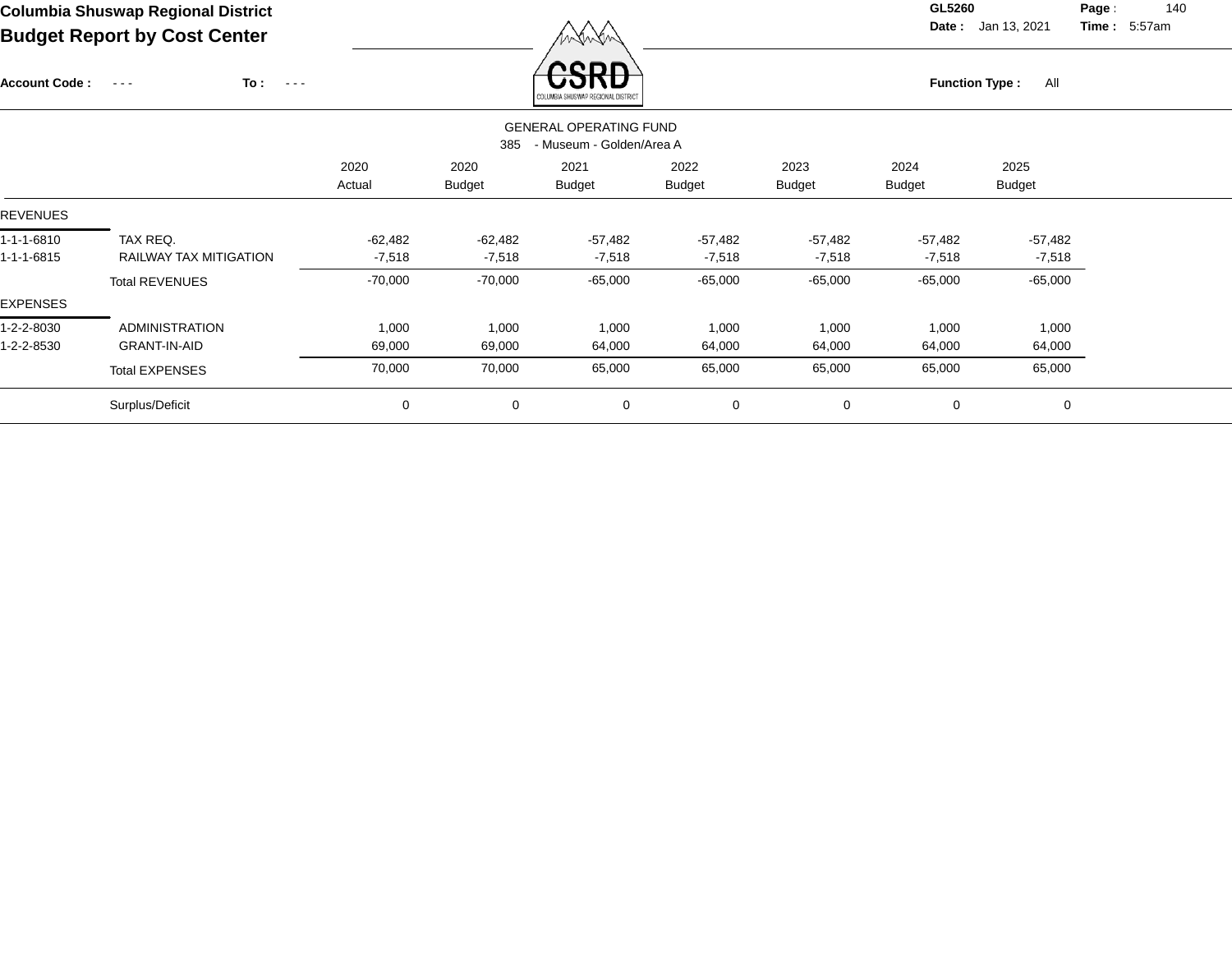Account Code : ---

**To :**

**Function Type :** All

**Date :** Jan 13, 2021 **Time :**

**Page :** 141 5:57am

|                 |                                   |              |               | COLUMBIA SHUSWAP REGIONAL DISTRICT |               |               |               |               |
|-----------------|-----------------------------------|--------------|---------------|------------------------------------|---------------|---------------|---------------|---------------|
|                 |                                   |              |               | <b>GENERAL OPERATING FUND</b>      |               |               |               |               |
|                 |                                   |              | 495           | - Municipal Debt Payments          |               |               |               |               |
|                 |                                   | 2020         | 2020          | 2021                               | 2022          | 2023          | 2024          | 2025          |
|                 |                                   | Actual       | <b>Budget</b> | <b>Budget</b>                      | <b>Budget</b> | <b>Budget</b> | <b>Budget</b> | <b>Budget</b> |
| <b>REVENUES</b> |                                   |              |               |                                    |               |               |               |               |
| 1-1-1-6250      | <b>GOLDEN PRINCIPAL</b>           | $-124,756$   | $-124,756$    | $-124,756$                         | $-124,756$    | $-124,756$    | $-124,756$    | $-124,756$    |
| 1-1-1-6260      | <b>GOLDEN INTEREST</b>            | $-88,588$    | $-88,588$     | $-88,588$                          | $-88,588$     | $-88,588$     | $-88,588$     | $-88,588$     |
| 1-1-1-6270      | <b>REVELSTOKE PRINCIPAL</b>       | $-706,416$   | $-706,416$    | $-572,990$                         | $-572,990$    | $-572,990$    | $-547,284$    | $-547,284$    |
| 1-1-1-6280      | <b>REVELSTOKE INTEREST</b>        | $-792,191$   | $-798,391$    | $-543,005$                         | $-543,005$    | $-533,442$    | $-523,880$    | $-523,880$    |
| 1-1-1-6290      | <b>SALMON ARM PRINCIPAL</b>       | $-995,895$   | $-995,895$    | $-995,895$                         | $-995,895$    | $-995,895$    | $-899,784$    | $-899,784$    |
| 1-1-1-6300      | <b>SALMON ARM INTEREST</b>        | $-1,298,473$ | $-1,290,066$  | $-1,290,066$                       | $-1,290,066$  | $-1,254,313$  | $-1,218,561$  | $-1,218,561$  |
| 1-1-1-6301      | <b>DISTRICT OF SICAMOUS-PRIN</b>  | $-197,443$   | $-197,443$    | $-197,443$                         | -197,443      | $-197,443$    | $-197,443$    | $-197,443$    |
| 1-1-1-6302      | <b>DISTRICT OF SICAMOUS-INTEI</b> | $-287,820$   | $-287,820$    | $-287,820$                         | $-287,820$    | $-287,820$    | $-287,820$    | $-287,820$    |
|                 | <b>Total REVENUES</b>             | $-4,491,582$ | $-4,489,375$  | $-4,100,563$                       | $-4,100,563$  | $-4,055,247$  | $-3,888,116$  | $-3,888,116$  |
| <b>EXPENSES</b> |                                   |              |               |                                    |               |               |               |               |
| 1-2-2-8340      | <b>GOLDEN PRINCIPAL</b>           | 124,756      | 124,756       | 124,756                            | 124,756       | 124,756       | 124,756       | 124,756       |
| 1-2-2-8350      | <b>GOLDEN INTEREST</b>            | 88,588       | 88,588        | 88,588                             | 88,588        | 88,588        | 88,588        | 88,588        |
| 1-2-2-8360      | REVELSTOKE PRINCIPAL              | 706,416      | 706,416       | 572,990                            | 572,990       | 572,990       | 547,284       | 547,284       |
| 1-2-2-8370      | <b>REVELSTOKE INTEREST</b>        | 792,191      | 798,391       | 543,005                            | 543,005       | 533,442       | 523,880       | 523,880       |
| 1-2-2-8380      | <b>SALMON ARM PRINCIPAL</b>       | 995,895      | 995,895       | 995,895                            | 995,895       | 995,895       | 899,784       | 899,784       |
| 1-2-2-8390      | <b>SALMON ARM INTEREST</b>        | 1,298,473    | 1,290,066     | 1,290,066                          | 1,290,066     | 1,254,313     | 1,218,561     | 1,218,561     |
| 1-2-2-8391      | <b>DISTRICT OF SICAMOUS-PRIN</b>  | 197,443      | 197,443       | 197,443                            | 197,443       | 197,443       | 197,443       | 197,443       |
| 1-2-2-8392      | <b>DISTRICT OF SICAMOUS-INTEI</b> | 287,820      | 287,820       | 287,820                            | 287,820       | 287,820       | 287,820       | 287,820       |
|                 | <b>Total EXPENSES</b>             | 4,491,582    | 4,489,375     | 4,100,563                          | 4,100,563     | 4,055,247     | 3,888,116     | 3,888,116     |
|                 | Surplus/Deficit                   | 0            | 0             | 0                                  | 0             | 0             | 0             | 0             |